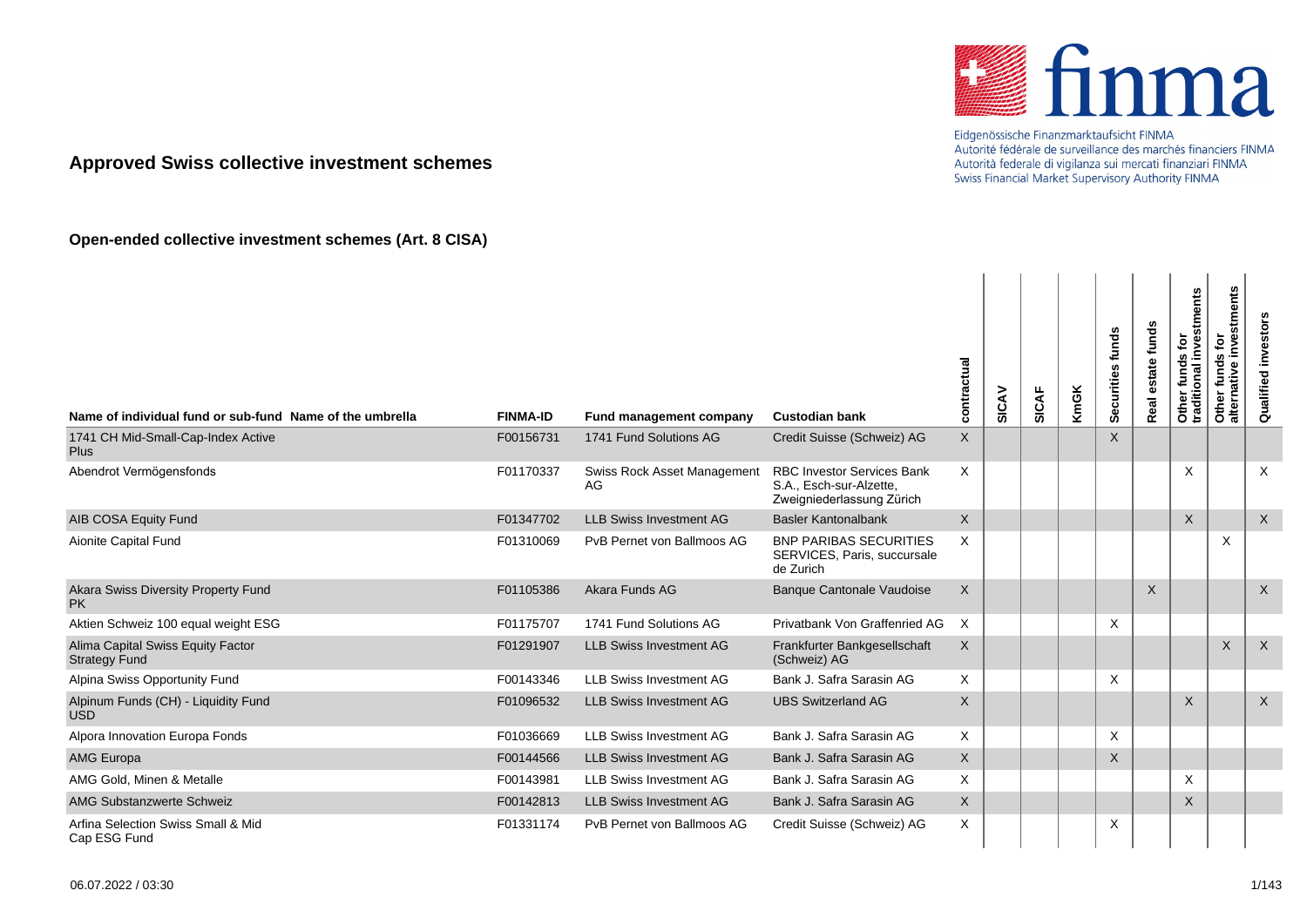

| Name of individual fund or sub-fund Name of the umbrella         | <b>FINMA-ID</b> | Fund management company                        | <b>Custodian bank</b>                                                                     | contractual | SICAV | <b>SICAF</b> | <b>KmGK</b> | Securities funds | estate funds<br><b>Real</b> | Other funds for<br>traditional investments | Other funds for<br>alternative investments | Qualified investors       |
|------------------------------------------------------------------|-----------------|------------------------------------------------|-------------------------------------------------------------------------------------------|-------------|-------|--------------|-------------|------------------|-----------------------------|--------------------------------------------|--------------------------------------------|---------------------------|
| Arnica European Opportunity Fund                                 | F00144648       | CACEIS (Switzerland) SA                        | Bank J. Safra Sarasin AG                                                                  | X           |       |              |             |                  |                             | $\times$                                   |                                            |                           |
| <b>AXA Immovation Commercial</b>                                 | F00146917       | <b>AXA Investment Managers</b><br>Schweiz AG   | Zürcher Kantonalbank                                                                      | X           |       |              |             |                  | X                           |                                            |                                            | X                         |
| <b>AXA Immovation Residential</b>                                | F01009037       | <b>AXA Investment Managers</b><br>Schweiz AG   | Zürcher Kantonalbank                                                                      | X           |       |              |             |                  | $\times$                    |                                            |                                            | $\mathsf{X}$              |
| AXA Vorsorge Fonds Immobilien<br>Schweiz                         | F01309763       | <b>AXA Investment Managers</b><br>Schweiz AG   | Zürcher Kantonalbank                                                                      | X           |       |              |             |                  | X                           |                                            |                                            | $\times$                  |
| <b>Baloise Swiss Property Fund</b>                               | F01197852       | <b>Baloise Asset Management AG</b>             | <b>UBS Switzerland AG</b>                                                                 | X           |       |              |             |                  | $\mathsf{X}$                |                                            |                                            |                           |
| Bellevue Entrepreneur Switzerland                                | F00143695       | PMG Investment Solutions AG                    | <b>RBC Investor Services Bank</b><br>S.A., Esch-sur-Alzette,<br>Zweigniederlassung Zürich | X           |       |              |             | X                |                             |                                            |                                            |                           |
| <b>Bellevue Healthcare Strategy</b>                              | F00182373       | Swisscanto Fondsleitung AG                     | Zürcher Kantonalbank                                                                      | X           |       |              |             |                  |                             | $\sf X$                                    |                                            | $\mathsf{X}$              |
| Bergos - Alternative Credit Fund                                 | F01394131       | CACEIS (Switzerland) SA                        | CACEIS Bank, Paris,<br>succursale de Nyon / Suisse                                        | X           |       |              |             |                  |                             |                                            | $\times$                                   | $\boldsymbol{\mathsf{X}}$ |
| Bichelsee 1899 - Balanced                                        | F00188105       | <b>UBS Fund Management</b><br>(Switzerland) AG | <b>UBS Switzerland AG</b>                                                                 | X           |       |              |             |                  |                             | X                                          |                                            | $\mathsf{X}$              |
| <b>BKB Physical Gold Fairtrade Max</b><br>Havelaar               | F01399417       | <b>LLB Swiss Investment AG</b>                 | <b>Basler Kantonalbank</b>                                                                | X           |       |              |             |                  |                             | X                                          |                                            |                           |
| <b>CENTRALFONDS</b><br>Zentralschweizerischer<br>Immobilienfonds | F00138850       | Imovag Immobilien Verwaltungs<br>AG, Luzern    | Luzerner Kantonalbank AG                                                                  | X           |       |              |             |                  | $\times$                    |                                            |                                            |                           |
| Clientis Fonds (CH) - Growth                                     | F01401965       | 1741 Fund Solutions AG                         | Bank Julius Bär & Co. AG                                                                  | X           |       |              |             |                  |                             | X                                          |                                            |                           |
| <b>Colchester Emerging Local Currency</b><br><b>Bond FCP</b>     | F01336430       | <b>UBS Fund Management</b><br>(Switzerland) AG | <b>UBS Switzerland AG</b>                                                                 | X           |       |              |             |                  |                             | $\times$                                   |                                            |                           |
| Corando Value Investment Fund                                    | F00140643       | 1741 Fund Solutions AG                         | Privatbank Von Graffenried AG                                                             | X           |       |              |             | X                |                             |                                            |                                            |                           |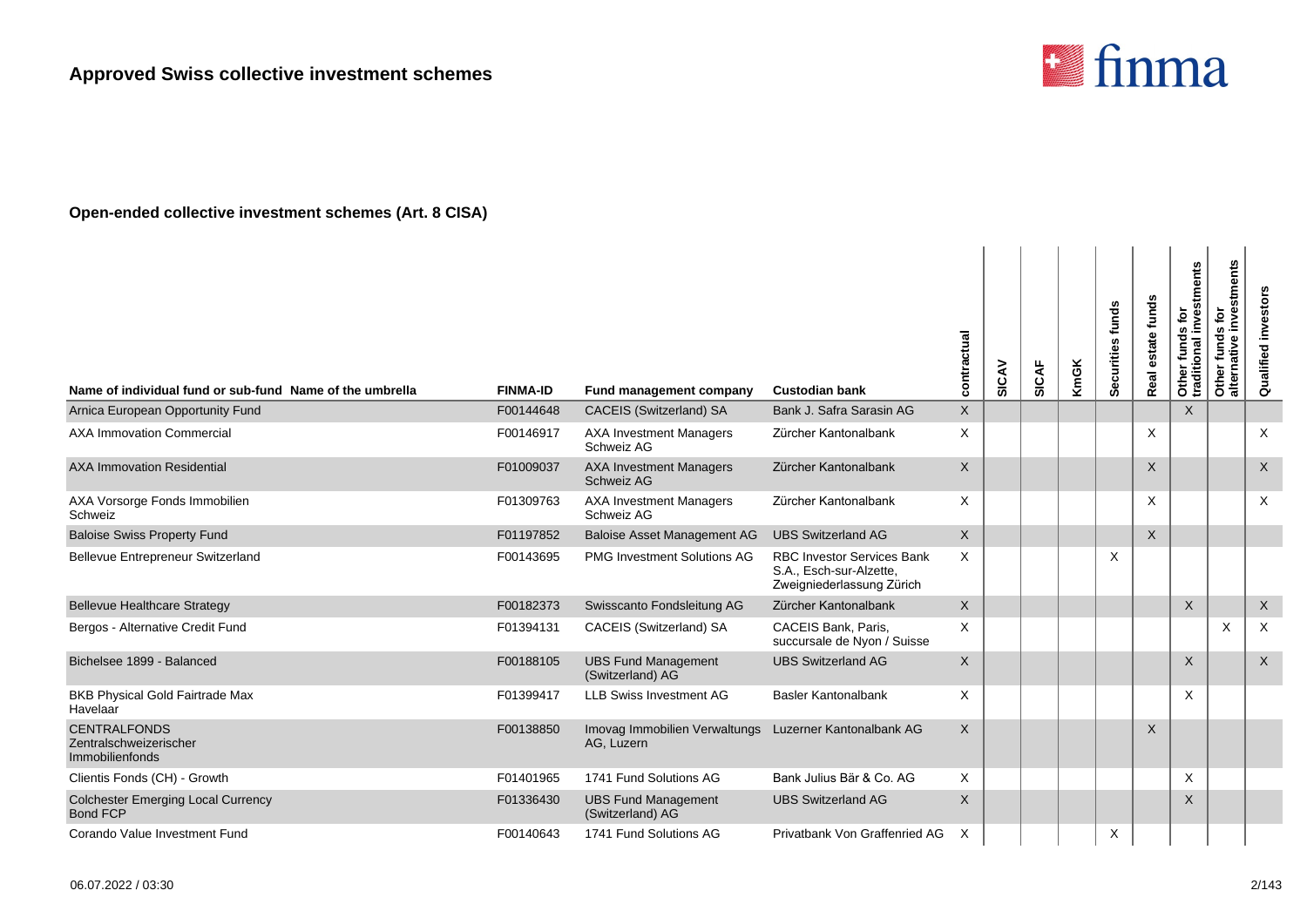

| Name of individual fund or sub-fund Name of the umbrella | <b>FINMA-ID</b> | Fund management company                              | <b>Custodian bank</b>                                                                 | contractual  | SICAV | <b>SICAF</b> | <b>KmGK</b> | Securities funds | estate funds<br>Real | Other funds for<br>traditional investments | stments<br><b>jo</b><br>funds<br>$\omega$<br>ativ<br>Other<br>alterna | Qualified investors |
|----------------------------------------------------------|-----------------|------------------------------------------------------|---------------------------------------------------------------------------------------|--------------|-------|--------------|-------------|------------------|----------------------|--------------------------------------------|-----------------------------------------------------------------------|---------------------|
| Credit Suisse 1a Immo PK                                 | F00139253       | <b>Credit Suisse Funds AG</b>                        | Credit Suisse (Schweiz) AG                                                            | $\mathsf X$  |       |              |             |                  | X                    |                                            |                                                                       | $\mathsf{X}$        |
| Credit Suisse Real Estate Fund Green<br>Property         | F00146717       | Credit Suisse Funds AG                               | Credit Suisse (Schweiz) AG                                                            | $\times$     |       |              |             |                  | X                    |                                            |                                                                       |                     |
| Credit Suisse Real Estate Fund<br>Hospitality            | F00164991       | <b>Credit Suisse Funds AG</b>                        | Credit Suisse (Schweiz) AG                                                            | $\sf X$      |       |              |             |                  | $\times$             |                                            |                                                                       |                     |
| Credit Suisse Real Estate Fund<br>International          | F00142516       | Credit Suisse Funds AG                               | Credit Suisse (Schweiz) AG                                                            | X            |       |              |             |                  | X                    |                                            |                                                                       | $\times$            |
| <b>Credit Suisse Real Estate Fund</b><br>Interswiss      | F00138909       | <b>Credit Suisse Funds AG</b>                        | Credit Suisse (Schweiz) AG                                                            | $\sf X$      |       |              |             |                  | X                    |                                            |                                                                       |                     |
| Credit Suisse Real Estate Fund<br>LivingPlus             | F00145042       | Credit Suisse Funds AG                               | Credit Suisse (Schweiz) AG                                                            | $\times$     |       |              |             |                  | X                    |                                            |                                                                       |                     |
| Credit Suisse Real Estate Fund<br><b>LogisticsPlus</b>   | F01033166       | Credit Suisse Funds AG                               | Credit Suisse (Schweiz) AG                                                            | $\times$     |       |              |             |                  | $\times$             |                                            |                                                                       |                     |
| Credit Suisse Real Estate Fund Siat                      | F00138953       | Credit Suisse Funds AG                               | Credit Suisse (Schweiz) AG                                                            | $\times$     |       |              |             |                  | X                    |                                            |                                                                       |                     |
| Cronos Immo Fund                                         | F01099716       | <b>Cronos Finance SA</b>                             | <b>Banque Cantonale Vaudoise</b>                                                      | $\times$     |       |              |             |                  | $\mathsf{X}$         |                                            |                                                                       | $\mathsf{X}$        |
| Crypto Market Index Fund                                 | F01346125       | PvB Pernet von Ballmoos AG                           | <b>SEBA Bank AG</b>                                                                   | $\times$     |       |              |             |                  |                      |                                            | $\times$                                                              | $\times$            |
| <b>CV Strategiefonds</b>                                 | F00143874       | <b>LLB Swiss Investment AG</b>                       | <b>UBS Switzerland AG</b>                                                             | $\mathsf{X}$ |       |              |             |                  |                      | $\mathsf{X}$                               |                                                                       |                     |
| DIVAS Global Barrier Coupon Fund                         | F01182325       | J. Safra Sarasin<br>Investmentfonds AG               | Bank J. Safra Sarasin AG                                                              | $\times$     |       |              |             |                  |                      | X                                          |                                                                       |                     |
| Dominicé Swiss Property Fund                             | F01010480       | <b>SOLUFONDS SA</b>                                  | <b>Banque Cantonale Vaudoise</b>                                                      | $\mathsf{X}$ |       |              |             |                  | $\times$             |                                            |                                                                       |                     |
| EAF comPlan                                              | F01022219       | <b>UBS Fund Management</b><br>(Switzerland) AG       | <b>UBS Switzerland AG</b>                                                             | X            |       |              |             |                  |                      | $\times$                                   |                                                                       | $\times$            |
| <b>ENETIA Energy Infrastructure Fund</b>                 | F00141515       | <b>GAM Investment Management</b><br>(Switzerland) AG | <b>State Street Bank International</b><br>GmbH, München,<br>Zweigniederlassung Zürich | $\times$     |       |              |             |                  |                      | X                                          |                                                                       |                     |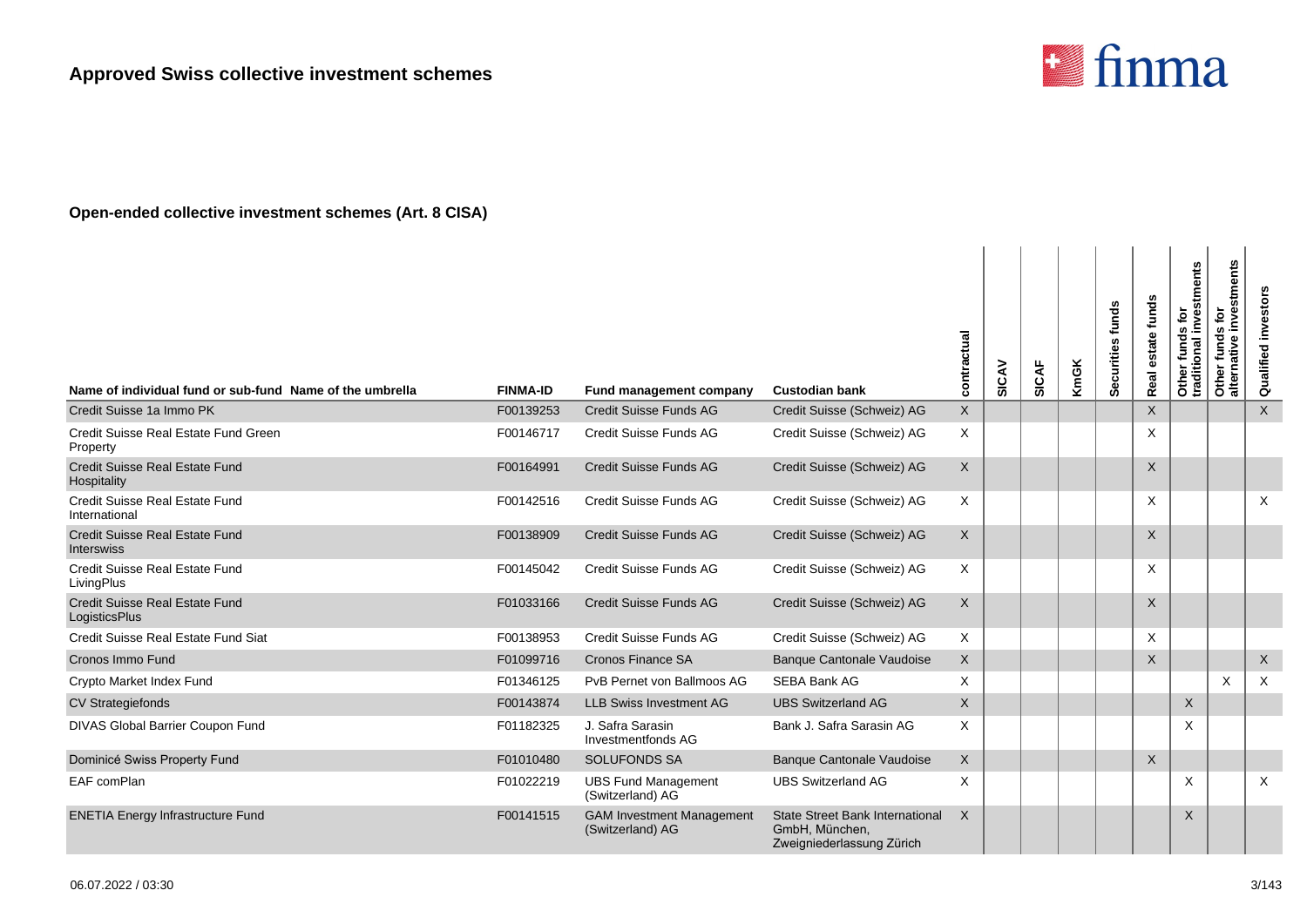

| Name of individual fund or sub-fund Name of the umbrella | <b>FINMA-ID</b> | <b>Fund management company</b>                       | <b>Custodian bank</b>                                                                 | contractual  | SICAV | <b>SICAF</b> | KmGK | Securities funds | Real estate funds | <b>1s for</b><br>investments<br>Other funds<br>traditional i | investments<br>Other funds for<br>alternative inves | investors<br>Qualified |
|----------------------------------------------------------|-----------------|------------------------------------------------------|---------------------------------------------------------------------------------------|--------------|-------|--------------|------|------------------|-------------------|--------------------------------------------------------------|-----------------------------------------------------|------------------------|
| <b>ENETIA Energy Transition Fund</b>                     | F00144453       | <b>GAM Investment Management</b><br>(Switzerland) AG | <b>State Street Bank International</b><br>GmbH, München,<br>Zweigniederlassung Zürich | X            |       |              |      | $\times$         |                   |                                                              |                                                     |                        |
| EnPa Swiss Top Picks Fund                                | F01176347       | <b>LLB Swiss Investment AG</b>                       | Bank J. Safra Sarasin AG                                                              | X            |       |              |      |                  |                   | $\times$                                                     |                                                     |                        |
| EnPa Value Opportunity Fund                              | F01210071       | <b>LLB Swiss Investment AG</b>                       | Bank J. Safra Sarasin AG                                                              | Χ            |       |              |      |                  |                   | $\times$                                                     |                                                     |                        |
| <b>EQUINOX Aktien Schweiz</b>                            | F00181538       | 1741 Fund Solutions AG                               | Bank Julius Bär & Co. AG                                                              | $\mathsf{X}$ |       |              |      |                  |                   | $\sf X$                                                      |                                                     |                        |
| <b>EQUINOX Aktien Welt</b>                               | F00139082       | 1741 Fund Solutions AG                               | Bank Julius Bär & Co. AG                                                              | X            |       |              |      | X                |                   |                                                              |                                                     |                        |
| <b>EQUINOX Mixed</b>                                     | F01057958       | 1741 Fund Solutions AG                               | Bank Julius Bär & Co. AG                                                              | X            |       |              |      | $\mathsf{X}$     |                   |                                                              |                                                     |                        |
| FAM Swiss Long Only Fund                                 | F01332096       | <b>LLB Swiss Investment AG</b>                       | Frankfurter Bankgesellschaft<br>(Schweiz) AG                                          | X            |       |              |      |                  |                   | $\times$                                                     |                                                     |                        |
| FBG CHF Managed                                          | F00139141       | <b>LLB Swiss Investment AG</b>                       | Frankfurter Bankgesellschaft<br>(Schweiz) AG                                          | X            |       |              |      |                  |                   | $\times$                                                     |                                                     |                        |
| FBG Ertragsorientiert Realwirtschaft<br><b>ESG</b>       | F01397203       | <b>LLB Swiss Investment AG</b>                       | Frankfurter Bankgesellschaft<br>(Schweiz) AG                                          | X            |       |              |      | X                |                   |                                                              |                                                     |                        |
| <b>FBG Euro Bond</b>                                     | F00139139       | <b>LLB Swiss Investment AG</b>                       | Frankfurter Bankgesellschaft<br>(Schweiz) AG                                          | X            |       |              |      | $\mathsf{X}$     |                   |                                                              |                                                     |                        |
| <b>FBG Europe Equity</b>                                 | F00139283       | <b>LLB Swiss Investment AG</b>                       | Frankfurter Bankgesellschaft<br>(Schweiz) AG                                          | X            |       |              |      | X                |                   |                                                              |                                                     |                        |
| <b>FBG Global Balanced Strategy</b>                      | F00145612       | <b>LLB Swiss Investment AG</b>                       | Frankfurter Bankgesellschaft<br>(Schweiz) AG                                          | X            |       |              |      |                  |                   | $\sf X$                                                      |                                                     |                        |
| <b>FBG Global Managed</b>                                | F00143673       | <b>LLB Swiss Investment AG</b>                       | Frankfurter Bankgesellschaft<br>(Schweiz) AG                                          | X            |       |              |      | Χ                |                   |                                                              |                                                     |                        |
| FBG Global Return Strategy                               | F00145611       | <b>LLB Swiss Investment AG</b>                       | Frankfurter Bankgesellschaft<br>(Schweiz) AG                                          | X            |       |              |      |                  |                   | X                                                            |                                                     |                        |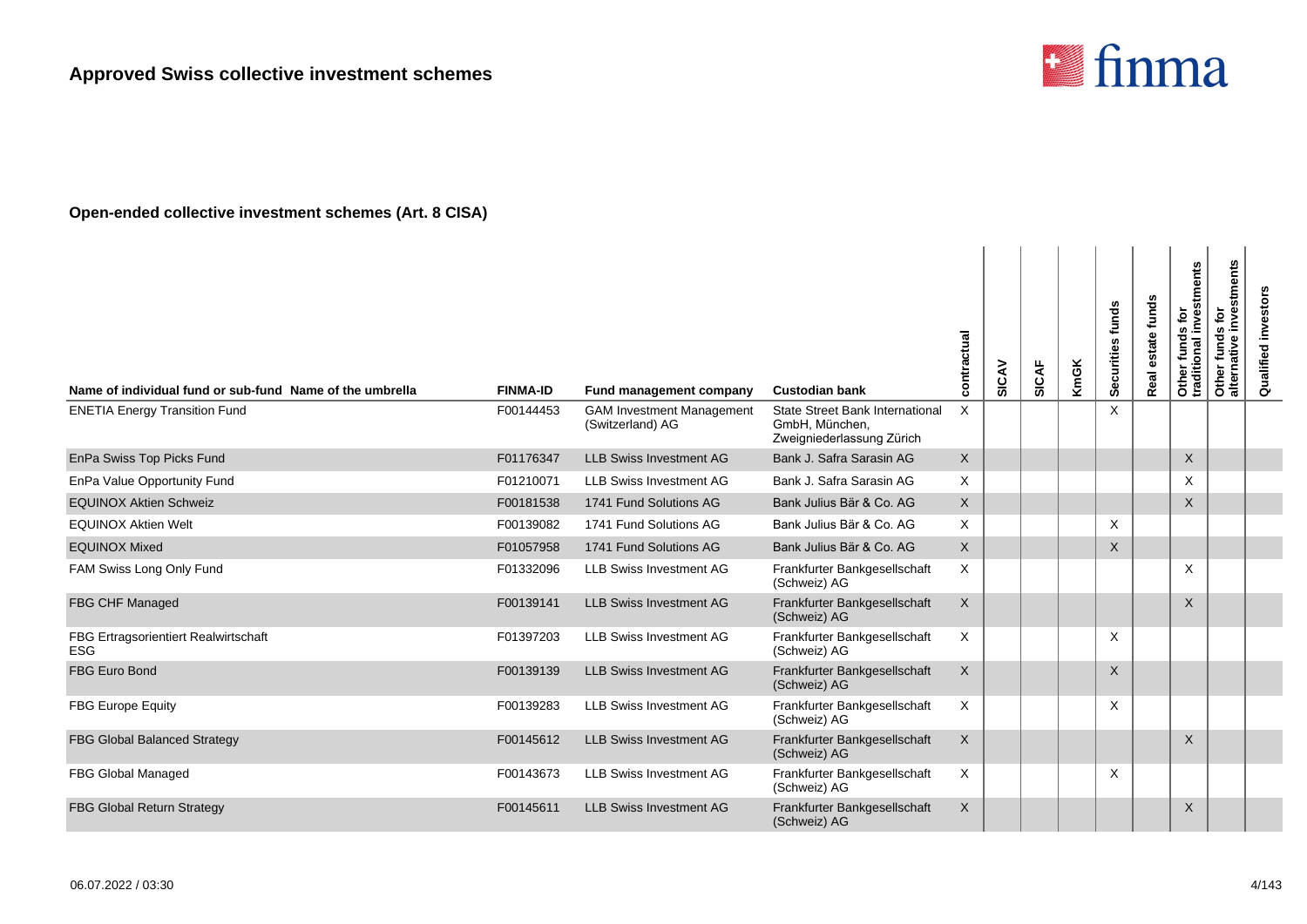

| Name of individual fund or sub-fund Name of the umbrella | <b>FINMA-ID</b> | Fund management company                                    | <b>Custodian bank</b>                                                                 | contractual | SICAV | <b>SICAF</b> | KmGK | Securities funds | estate funds<br>Real      | stments<br>is for<br>inves<br>Other funds<br>traditional i | investments<br>Other funds for<br>alternative inves | investor<br>Qualified |
|----------------------------------------------------------|-----------------|------------------------------------------------------------|---------------------------------------------------------------------------------------|-------------|-------|--------------|------|------------------|---------------------------|------------------------------------------------------------|-----------------------------------------------------|-----------------------|
| FBG US Dollar Bond                                       | F00143672       | <b>LLB Swiss Investment AG</b>                             | Frankfurter Bankgesellschaft<br>(Schweiz) AG                                          | X           |       |              |      | $\times$         |                           |                                                            |                                                     |                       |
| <b>FERI Sustainable Quality</b>                          | F01172865       | <b>LLB Swiss Investment AG</b>                             | <b>Basler Kantonalbank</b>                                                            | X           |       |              |      | $\sf X$          |                           |                                                            |                                                     |                       |
| Finanzlab Multi Index Fund                               | F01343490       | <b>LLB Swiss Investment AG</b>                             | Frankfurter Bankgesellschaft<br>(Schweiz) AG                                          | X           |       |              |      |                  |                           | X                                                          |                                                     | X                     |
| Fonds Immobilier Romand FIR                              | F00138882       | Société pour la gestion de<br>placements collectifs GEP SA | <b>Banque Cantonale Vaudoise</b>                                                      | X           |       |              |      |                  | $\boldsymbol{\mathsf{X}}$ |                                                            |                                                     |                       |
| FS Symphonie Ausgewogen                                  | F01023214       | <b>LLB Swiss Investment AG</b>                             | <b>Basler Kantonalbank</b>                                                            | X           |       |              |      |                  |                           | X                                                          |                                                     |                       |
| FS Symphonie Piano 25                                    | F01023213       | <b>LLB Swiss Investment AG</b>                             | <b>Basler Kantonalbank</b>                                                            | X           |       |              |      |                  |                           | X                                                          |                                                     |                       |
| Galileo Asia Fund                                        | F01061008       | IPConcept (Schweiz) AG                                     | DZ PRIVATBANK (Schweiz)<br>AG                                                         | X           |       |              |      | X                |                           |                                                            |                                                     |                       |
| Gallus Aktien Emerging Markets Aktiv                     | F01394031       | <b>FundPartner Solutions (Suisse)</b><br><b>SA</b>         | Banque Pictet & Cie SA                                                                | X           |       |              |      |                  |                           | $\times$                                                   |                                                     | $\mathsf{X}$          |
| <b>GAM Inst Schweizer</b><br>Wohnbauhypotheken           | F00143557       | <b>GAM Investment Management</b><br>(Switzerland) AG       | Bank Julius Bär & Co. AG                                                              | X           |       |              |      |                  |                           | X                                                          |                                                     | $\times$              |
| <b>GAM Swiss Opportunities Equity</b>                    | F01022207       | <b>GAM Investment Management</b><br>(Switzerland) AG       | <b>State Street Bank International</b><br>GmbH, München,<br>Zweigniederlassung Zürich | X           |       |              |      |                  |                           | $\times$                                                   |                                                     |                       |
| <b>GAM Swiss Sustainable Companies</b>                   | F00163893       | <b>GAM Investment Management</b><br>(Switzerland) AG       | <b>State Street Bank International</b><br>GmbH, München,<br>Zweigniederlassung Zürich | X           |       |              |      |                  |                           | X                                                          |                                                     |                       |
| <b>GENERALI Anlagefonds</b>                              | F00139009       | Generali Investments Schweiz<br>AG                         | <b>UBS Switzerland AG</b>                                                             | X           |       |              |      |                  |                           | $\sf X$                                                    |                                                     |                       |
| <b>GENERALI Bond Fund CHF</b>                            | F00142469       | Generali Investments Schweiz<br>AG                         | <b>UBS Switzerland AG</b>                                                             | X           |       |              |      | X                |                           |                                                            |                                                     |                       |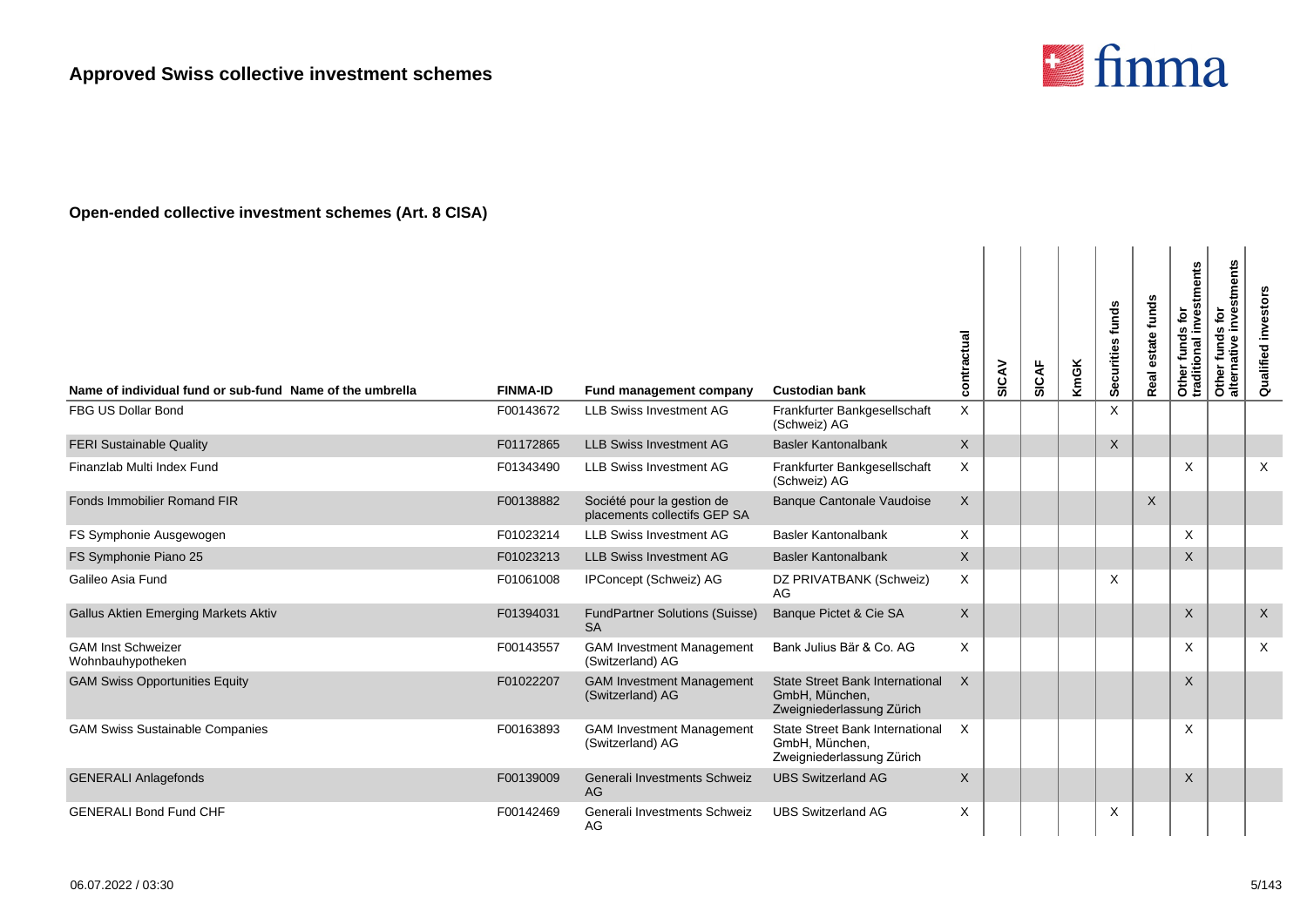

| Name of individual fund or sub-fund Name of the umbrella                                     | <b>FINMA-ID</b> | Fund management company                            | <b>Custodian bank</b>                        | contractual  | SICAV | SICAF | <b>KmGK</b> | Securities funds | estate funds<br>Real | Other funds for<br>traditional investments | investments<br>Other funds for<br>alternative inves | Qualified investors |
|----------------------------------------------------------------------------------------------|-----------------|----------------------------------------------------|----------------------------------------------|--------------|-------|-------|-------------|------------------|----------------------|--------------------------------------------|-----------------------------------------------------|---------------------|
| <b>GENERALI Equity Fund Switzerland</b>                                                      | F00139697       | Generali Investments Schweiz<br>AG                 | <b>UBS Switzerland AG</b>                    | $\mathsf{X}$ |       |       |             |                  |                      | $\sf X$                                    |                                                     |                     |
| <b>GENERALI Short Term Bond Fund</b><br><b>CHF</b>                                           | F01257093       | Generali Investments Schweiz<br>AG                 | <b>UBS Switzerland AG</b>                    | X            |       |       |             | X                |                      |                                            |                                                     |                     |
| Generation Endeavour Fund, übriger<br>Fonds für alternative Anlagen mit<br>besonderem Risiko | F01203814       | <b>PMG Investment Solutions AG</b>                 | Credit Suisse (Schweiz) AG                   | $\mathsf{X}$ |       |       |             |                  |                      |                                            | $\times$                                            | $\mathsf{X}$        |
| <b>GF Switzerland</b>                                                                        | F01395340       | <b>Global Funds SA</b>                             | <b>Banque Cantonale Vaudoise</b>             | X            |       |       |             |                  | X                    |                                            |                                                     | X                   |
| <b>Good Buildings Swiss Real Estate</b><br>Fund                                              | F00182131       | <b>BERNINVEST AG</b>                               | Bank J. Safra Sarasin AG                     | $\mathsf{X}$ |       |       |             |                  | $\times$             |                                            |                                                     |                     |
| <b>GUTZWILLER ONE</b>                                                                        | F00140245       | <b>Gutzwiller Fonds Management</b><br>AG           | E. Gutzwiller & Cie. Banquiers               | X            |       |       |             | X                |                      |                                            |                                                     |                     |
| Helvetia (CH) Swiss Property Fund                                                            | F01291957       | Helvetia Asset Management AG  Zürcher Kantonalbank |                                              | $\mathsf{X}$ |       |       |             |                  | $\sf X$              |                                            |                                                     | $\mathsf{X}$        |
| Helvetia 1291 Fund                                                                           | F01401544       | <b>LLB Swiss Investment AG</b>                     | Frankfurter Bankgesellschaft<br>(Schweiz) AG | X            |       |       |             |                  |                      | X                                          |                                                     |                     |
| Helvetica Global Strategy Fund<br>Balanced, in Liquidation                                   | F01301719       | <b>LLB Swiss Investment AG</b>                     | Frankfurter Bankgesellschaft<br>(Schweiz) AG | X            |       |       |             |                  |                      | $\sf X$                                    |                                                     |                     |
| <b>Helvetica Swiss Commercial Fund</b>                                                       | F01105199       | Helvetica Property Investors AG                    | Bank J. Safra Sarasin AG                     | X            |       |       |             |                  | $\times$             |                                            |                                                     |                     |
| Helvetica Swiss Living Fund                                                                  | F01209249       | Helvetica Property Investors AG                    | Bank J. Safra Sarasin AG                     | $\mathsf{X}$ |       |       |             |                  | X                    |                                            |                                                     | $\times$            |
| Helvetica Swiss Opportunity Fund                                                             | F01209402       | Helvetica Property Investors AG                    | Bank J. Safra Sarasin AG                     | X            |       |       |             |                  | X                    |                                            |                                                     | X                   |
| <b>HSZ China Fund</b>                                                                        | F00144306       | <b>FundPartner Solutions (Suisse)</b><br><b>SA</b> | Banque Pictet & Cie SA                       | $\mathsf{X}$ |       |       |             |                  |                      | X                                          |                                                     |                     |
| <b>IF Schartenfels</b>                                                                       | F01332950       | J. Safra Sarasin<br>Investmentfonds AG             | Bank J. Safra Sarasin AG                     | X            |       |       |             |                  |                      | X                                          |                                                     | $\times$            |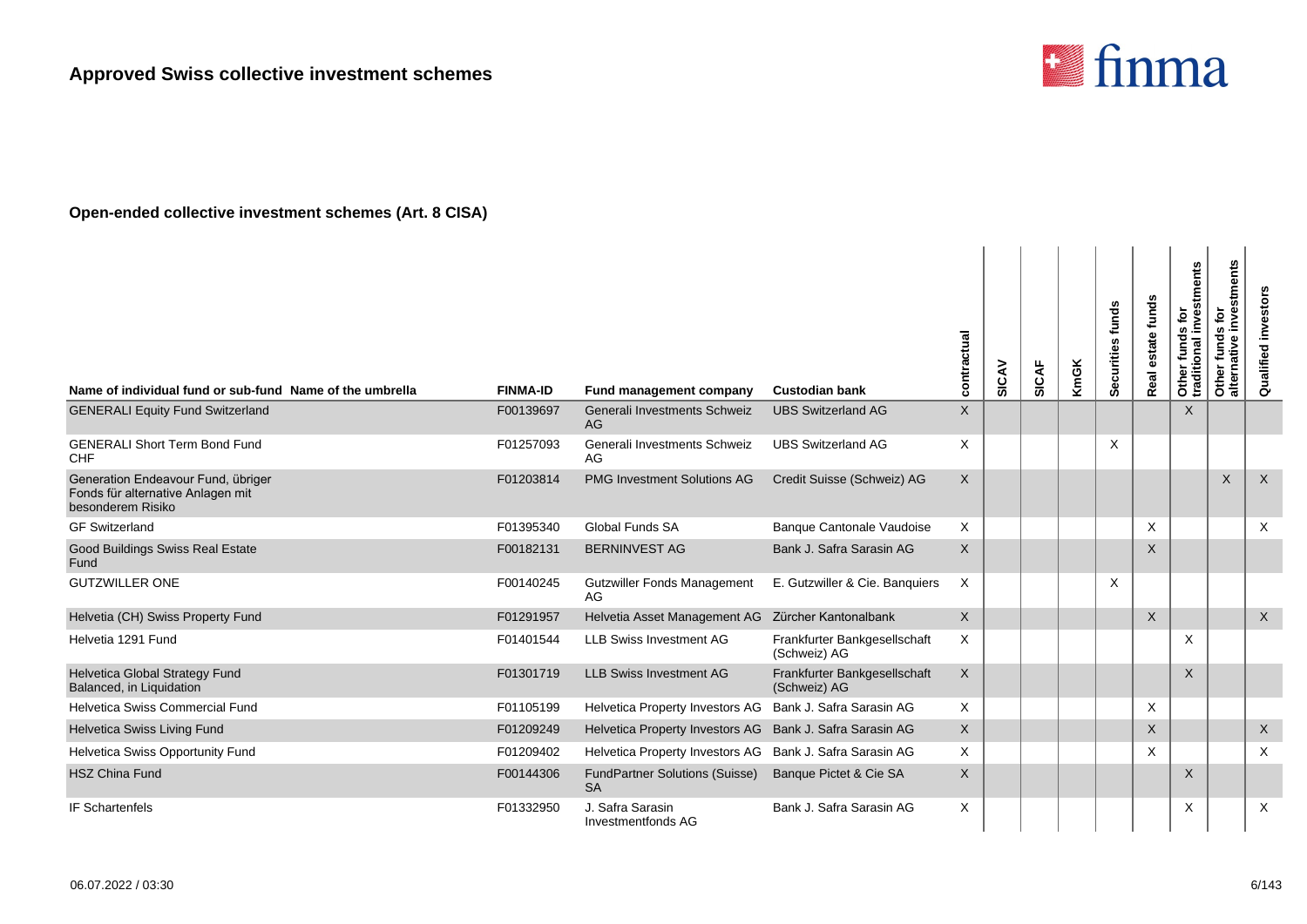

| Name of individual fund or sub-fund Name of the umbrella   | <b>FINMA-ID</b> | Fund management company                              | <b>Custodian bank</b>            | contractual  | SICAV | <b>SICAF</b> | KmGK | Securities funds | estate funds<br>Real | Other funds for<br>traditional investments | investments<br>funds for<br>$\mathbf{v}$<br>Other funo | investors<br>Qualified |
|------------------------------------------------------------|-----------------|------------------------------------------------------|----------------------------------|--------------|-------|--------------|------|------------------|----------------------|--------------------------------------------|--------------------------------------------------------|------------------------|
| IFS Swiss Small & Mid Cap Equity<br>Fund                   | F01266003       | <b>LLB Swiss Investment AG</b>                       | Bank J. Safra Sarasin AG         | $\mathsf{X}$ |       |              |      | $\times$         |                      |                                            |                                                        |                        |
| Immo Helvetic                                              | F00138836       | <b>BERNINVEST AG</b>                                 | Bank J. Safra Sarasin AG         | X            |       |              |      |                  | $\times$             |                                            |                                                        |                        |
| Immobilier-CH pour Institutionnels 56j                     | F00160208       | <b>SOLUFONDS SA</b>                                  | <b>Banque Cantonale Vaudoise</b> | X            |       |              |      |                  | X                    |                                            |                                                        | $\mathsf{X}$           |
| <b>IMMOFONDS Schweizerischer</b><br>Immobilien-Anlagefonds | F00138905       | Immofonds Asset Management<br>AG                     | Zuger Kantonalbank               | $\times$     |       |              |      |                  | X                    |                                            |                                                        |                        |
| <b>IMMOFONDS</b> suburban                                  | F01341449       | Immofonds Asset Management<br>AG                     | Zuger Kantonalbank               | $\sf X$      |       |              |      |                  | X                    |                                            |                                                        | $\sf X$                |
| Industry Leader Fund                                       | F01353070       | 1741 Fund Solutions AG                               | Bank Julius Bär & Co. AG         | X            |       |              |      |                  |                      | X                                          |                                                        |                        |
| Institutional BVG/LPP Flexible Fund                        | F00142829       | <b>GAM Investment Management</b><br>(Switzerland) AG | Bank Julius Bär & Co. AG         | $\times$     |       |              |      |                  |                      | X                                          |                                                        | $\mathsf{X}$           |
| JSS Bluevalor Sustainable Lifestyle<br><b>Brand Equity</b> | F00143132       | J. Safra Sarasin<br>Investmentfonds AG               | Bank J. Safra Sarasin AG         | $\times$     |       |              |      |                  |                      | $\times$                                   |                                                        |                        |
| <b>JSS Bond - Global</b>                                   | F00139132       | J. Safra Sarasin<br>Investmentfonds AG               | Bank J. Safra Sarasin AG         | $\times$     |       |              |      | $\mathsf{X}$     |                      |                                            |                                                        |                        |
| JSS Commodity - Diversified (CHF)                          | F00143862       | J. Safra Sarasin<br>Investmentfonds AG               | Bank J. Safra Sarasin AG         | $\times$     |       |              |      |                  |                      | X                                          |                                                        |                        |
| <b>JSS IF - Bonds CHF Domestic</b>                         | F00142720       | J. Safra Sarasin<br>Investmentfonds AG               | Bank J. Safra Sarasin AG         | $\sf X$      |       |              |      |                  |                      | X                                          |                                                        | $\mathsf{X}$           |
| JSS IF - Bonds CHF Foreign                                 | F00142346       | J. Safra Sarasin<br>Investmentfonds AG               | Bank J. Safra Sarasin AG         | $\times$     |       |              |      |                  |                      | X                                          |                                                        | $\times$               |
| JSS IF - Bonds Foreign Currencies                          | F00142348       | J. Safra Sarasin<br>Investmentfonds AG               | Bank J. Safra Sarasin AG         | $\times$     |       |              |      |                  |                      | $\sf X$                                    |                                                        | $\mathsf{X}$           |
| JSS IF2 - Equity World ex Switzerland                      | F01096307       | J. Safra Sarasin<br>Investmentfonds AG               | Bank J. Safra Sarasin AG         | X            |       |              |      |                  |                      | Χ                                          |                                                        | X                      |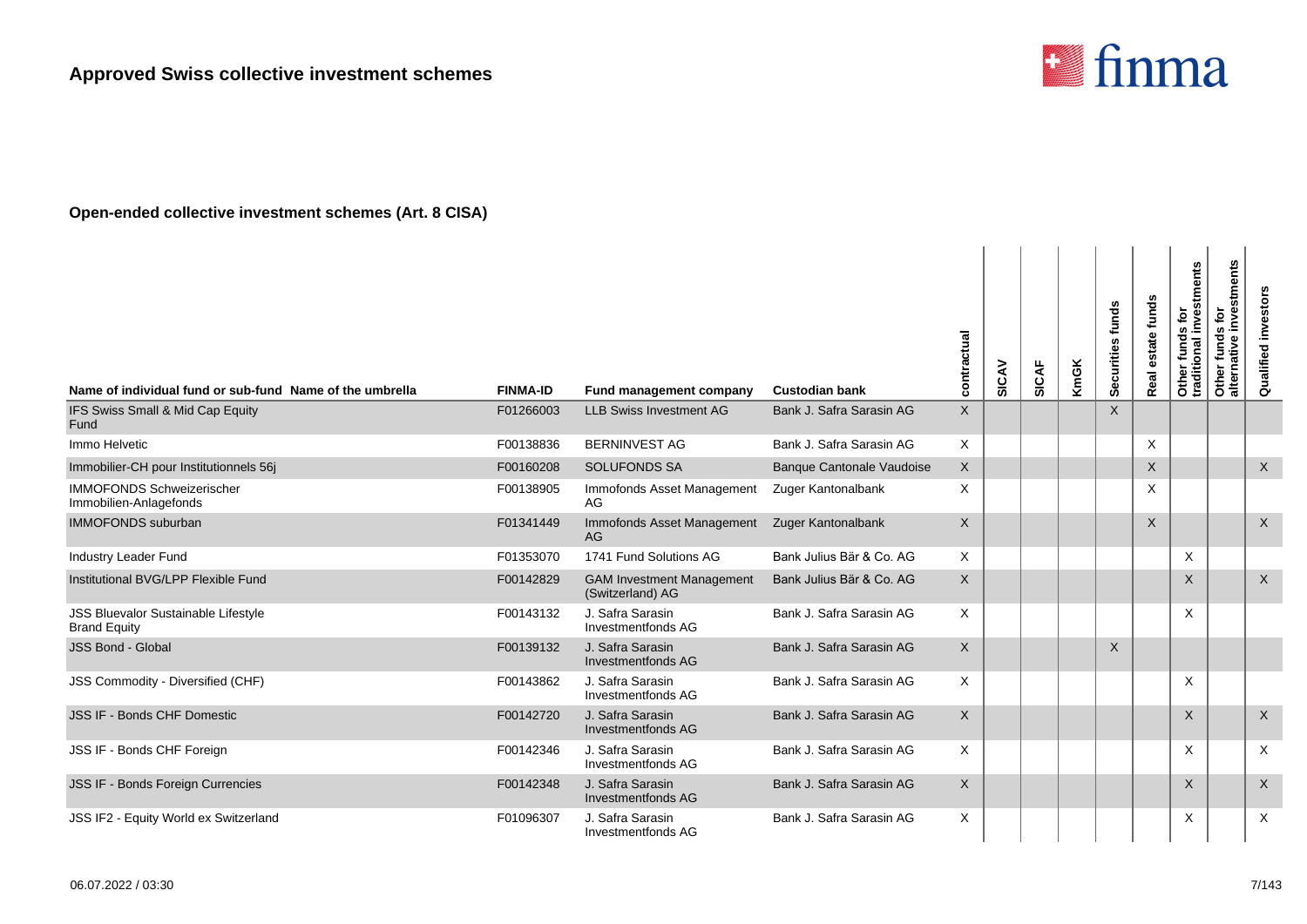

|                                                                 |                 |                                                      |                                                                                       | contractual | SICAV | <b>SICAF</b> | KmGK | Securities funds | estate funds<br>Real | Other funds for<br>traditional investments | Other funds for<br>alternative investments | Qualified investor        |
|-----------------------------------------------------------------|-----------------|------------------------------------------------------|---------------------------------------------------------------------------------------|-------------|-------|--------------|------|------------------|----------------------|--------------------------------------------|--------------------------------------------|---------------------------|
| Name of individual fund or sub-fund Name of the umbrella        | <b>FINMA-ID</b> | Fund management company                              | <b>Custodian bank</b>                                                                 |             |       |              |      |                  |                      |                                            |                                            |                           |
| JSS Sustainable Equity - Small & Mid<br><b>Caps Switzerland</b> | F01178143       | J. Safra Sarasin<br>Investmentfonds AG               | Bank J. Safra Sarasin AG                                                              | X           |       |              |      |                  |                      | $\times$                                   |                                            |                           |
| JSS Sustainable Equity - Switzerland                            | F00139098       | J. Safra Sarasin<br>Investmentfonds AG               | Bank J. Safra Sarasin AG                                                              | X           |       |              |      |                  |                      | X                                          |                                            |                           |
| JSS Sustainable Equity - Systematic<br>Switzerland              | F00141893       | J. Safra Sarasin<br>Investmentfonds AG               | Bank J. Safra Sarasin AG                                                              | X           |       |              |      |                  |                      | X                                          |                                            |                           |
| JSS Sustainable Portfolio - Defensive<br>(CHF)                  | F00139256       | J. Safra Sarasin<br>Investmentfonds AG               | Bank J. Safra Sarasin AG                                                              | X           |       |              |      | X                |                      |                                            |                                            |                           |
| <b>JULIUS BÄR EDELWEISS FUND</b><br><b>BALANCED (CHF)</b>       | F01047881       | <b>GAM Investment Management</b><br>(Switzerland) AG | <b>State Street Bank International</b><br>GmbH. München.<br>Zweigniederlassung Zürich | $\times$    |       |              |      |                  |                      | $\times$                                   |                                            |                           |
| JULIUS BÄR EDELWEISS FUND<br>EQUITY (CHF)                       | F01079551       | <b>GAM Investment Management</b><br>(Switzerland) AG | <b>State Street Bank International</b><br>GmbH, München,<br>Zweigniederlassung Zürich | $\times$    |       |              |      | X                |                      |                                            |                                            |                           |
| Kaiseregg Fund                                                  | F01346378       | 1741 Fund Solutions AG                               | Bank Julius Bär & Co. AG                                                              | X           |       |              |      |                  |                      | $\mathsf{X}$                               |                                            | $\mathsf{X}$              |
| Kaufmann Equity Fund                                            | F01347160       | 1741 Fund Solutions AG                               | Bank Julius Bär & Co. AG                                                              | X           |       |              |      |                  |                      | X                                          |                                            | $\boldsymbol{\mathsf{X}}$ |
| <b>LA FONCIERE</b>                                              | F00138915       | Investissements Fonciers S.A.                        | Banque Cantonale de Genève                                                            | X           |       |              |      |                  | X                    |                                            |                                            |                           |
| Léman Fund                                                      | F01268863       | Realstone SA                                         | <b>Banque Cantonale Vaudoise</b>                                                      | X           |       |              |      |                  | X                    |                                            |                                            | $\times$                  |
| LGT (CH) Cat Bond Fund                                          | F00140597       | <b>Credit Suisse Funds AG</b>                        | Credit Suisse (Schweiz) AG                                                            | X           |       |              |      |                  |                      | $\mathsf{X}$                               |                                            |                           |
| LGT (CH) Premium Strategy GIM                                   | F01168997       | Credit Suisse Funds AG                               | Credit Suisse (Schweiz) AG                                                            | X           |       |              |      |                  |                      |                                            | X                                          |                           |
| Lienhardt & Partner Core Strategy<br>Fund (CSF)                 | F00138860       | <b>LLB Swiss Investment AG</b>                       | Bank Julius Bär & Co. AG                                                              | X           |       |              |      |                  |                      | $\times$                                   |                                            |                           |
| Limmat Global Equity Fund                                       | F00143696       | 1741 Fund Solutions AG                               | Privatbank Von Graffenried AG                                                         | X           |       |              |      | X                |                      |                                            |                                            |                           |
| LUKB Expert-Global Convertible Bond<br>Fund                     | F01167652       | <b>LUKB Expert Fondsleitung AG</b>                   | Luzerner Kantonalbank AG                                                              | X           |       |              |      |                  |                      | $\times$                                   |                                            |                           |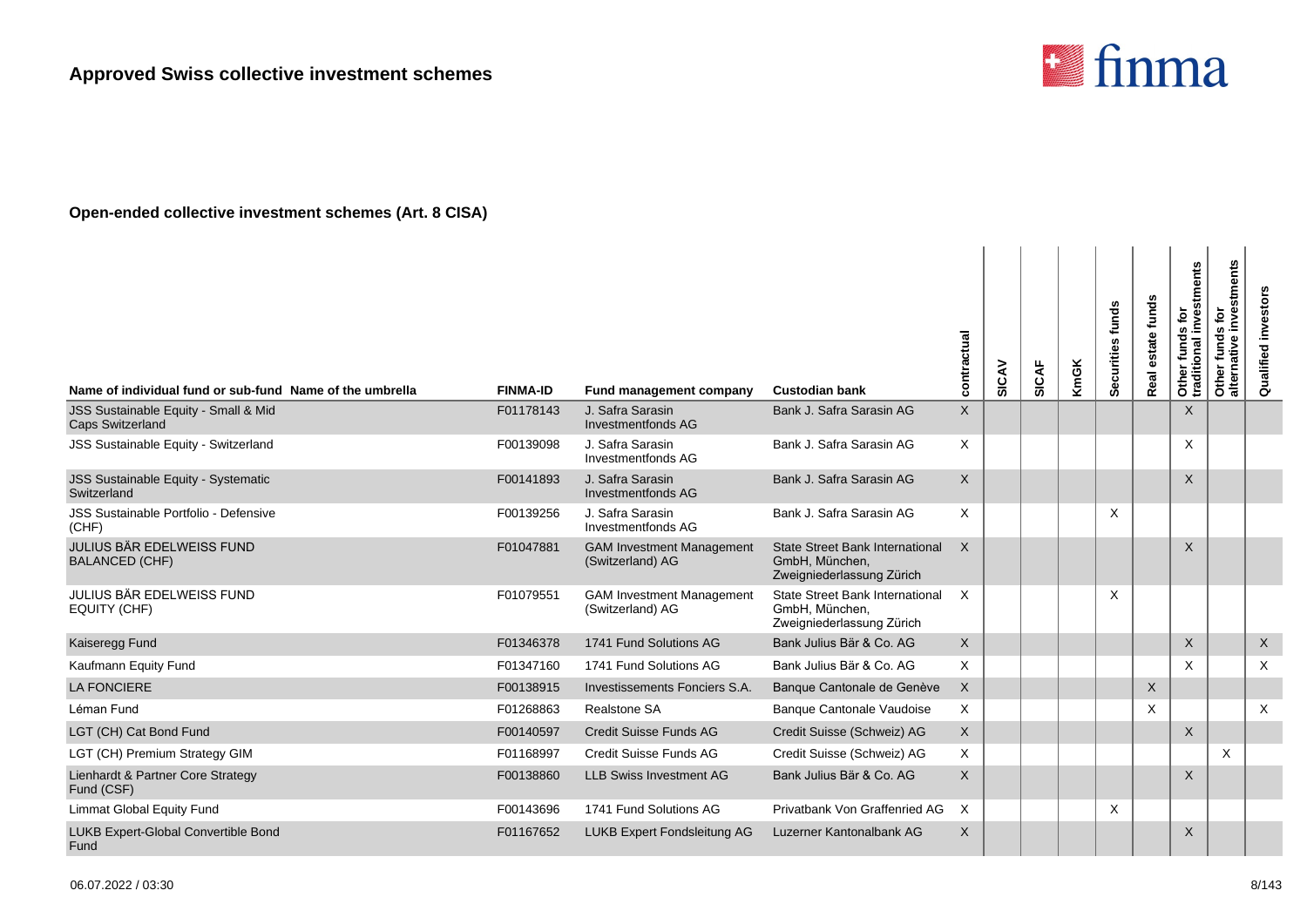

| Name of individual fund or sub-fund Name of the umbrella | <b>FINMA-ID</b> | Fund management company                              | <b>Custodian bank</b>                                                                 | contractual | SICAV | SICAF | KmGK | Securities funds | estate funds<br><b>Real</b> | Other funds for<br>traditional investments | investments<br>Other funds for<br>alternative inves | Qualified investors |
|----------------------------------------------------------|-----------------|------------------------------------------------------|---------------------------------------------------------------------------------------|-------------|-------|-------|------|------------------|-----------------------------|--------------------------------------------|-----------------------------------------------------|---------------------|
| <b>LUKB Expert-TopSwiss</b>                              | F01095547       | LUKB Expert Fondsleitung AG                          | Luzerner Kantonalbank AG                                                              | X           |       |       |      | X                |                             |                                            |                                                     |                     |
| <b>Metals Exploration Fund</b>                           | F01011555       | CACEIS (Switzerland) SA                              | <b>Banque Cantonale Vaudoise</b>                                                      | X           |       |       |      |                  |                             | $\mathsf X$                                |                                                     |                     |
| Mirabaud Swiss Alpha Plus                                | F00145493       | Mirabaud Asset Management<br>(Suisse) SA             | Banque Pictet & Cie SA                                                                | X           |       |       |      |                  |                             | X                                          |                                                     |                     |
| <b>MobiFonds Swiss Property</b>                          | F00187577       | Schweizerische Mobiliar Asset<br>Management AG       | <b>Banque Cantonale Vaudoise</b>                                                      | X           |       |       |      |                  | X                           |                                            |                                                     | $\mathsf{X}$        |
| MRB Wandelobligationen Fonds                             | F00143877       | <b>PMG Investment Solutions AG</b>                   | Bank J. Safra Sarasin AG                                                              | $\times$    |       |       |      |                  |                             | X                                          |                                                     |                     |
| <b>MV Immoxtra Schweiz Fonds</b>                         | F00146232       | CACEIS (Switzerland) SA                              | <b>CACEIS Bank, Paris,</b><br>succursale de Nyon / Suisse                             | $\sf X$     |       |       |      |                  |                             | $\sf X$                                    |                                                     |                     |
| Nerrick European Equity Fund                             | F01343412       | <b>GAM Investment Management</b><br>(Switzerland) AG | State Street Bank International<br>GmbH, München,<br>Zweigniederlassung Zürich        | $\times$    |       |       |      |                  |                             | X                                          |                                                     |                     |
| Nerrick Swiss Equity Fund                                | F01172135       | <b>GAM Investment Management</b><br>(Switzerland) AG | <b>State Street Bank International</b><br>GmbH, München,<br>Zweigniederlassung Zürich | $\times$    |       |       |      |                  |                             | X                                          |                                                     |                     |
| New Capital Global Dynamic                               | F00138928       | <b>UBS Fund Management</b><br>(Switzerland) AG       | <b>EFG Bank AG</b>                                                                    | $\times$    |       |       |      |                  |                             | X                                          |                                                     |                     |
| New Capital Multieuropa, in Liq.                         | F00139279       | <b>UBS Fund Management</b><br>(Switzerland) AG       | <b>EFG Bank AG</b>                                                                    | $\times$    |       |       |      |                  |                             | $\sf X$                                    |                                                     |                     |
| New Capital Multihelvetia                                | F00138930       | <b>UBS Fund Management</b><br>(Switzerland) AG       | <b>EFG Bank AG</b>                                                                    | X           |       |       |      |                  |                             | X                                          |                                                     |                     |
| NPB Dynamic Fixed Income Fund                            | F00145756       | <b>LLB Swiss Investment AG</b>                       | Bank J. Safra Sarasin AG                                                              | X           |       |       |      |                  |                             | X                                          |                                                     |                     |
| OTC-X Fund                                               | F01071052       | <b>LLB Swiss Investment AG</b>                       | Bank J. Safra Sarasin AG                                                              | $\times$    |       |       |      |                  |                             | X                                          |                                                     | $\sf X$             |
| <b>PATRIMONIUM SWISS REAL</b><br><b>ESTATE FUND</b>      | F00156556       | Patrimonium Asset Management<br>AG                   | <b>Banque Cantonale Vaudoise</b>                                                      | $\sf X$     |       |       |      |                  | X                           |                                            |                                                     |                     |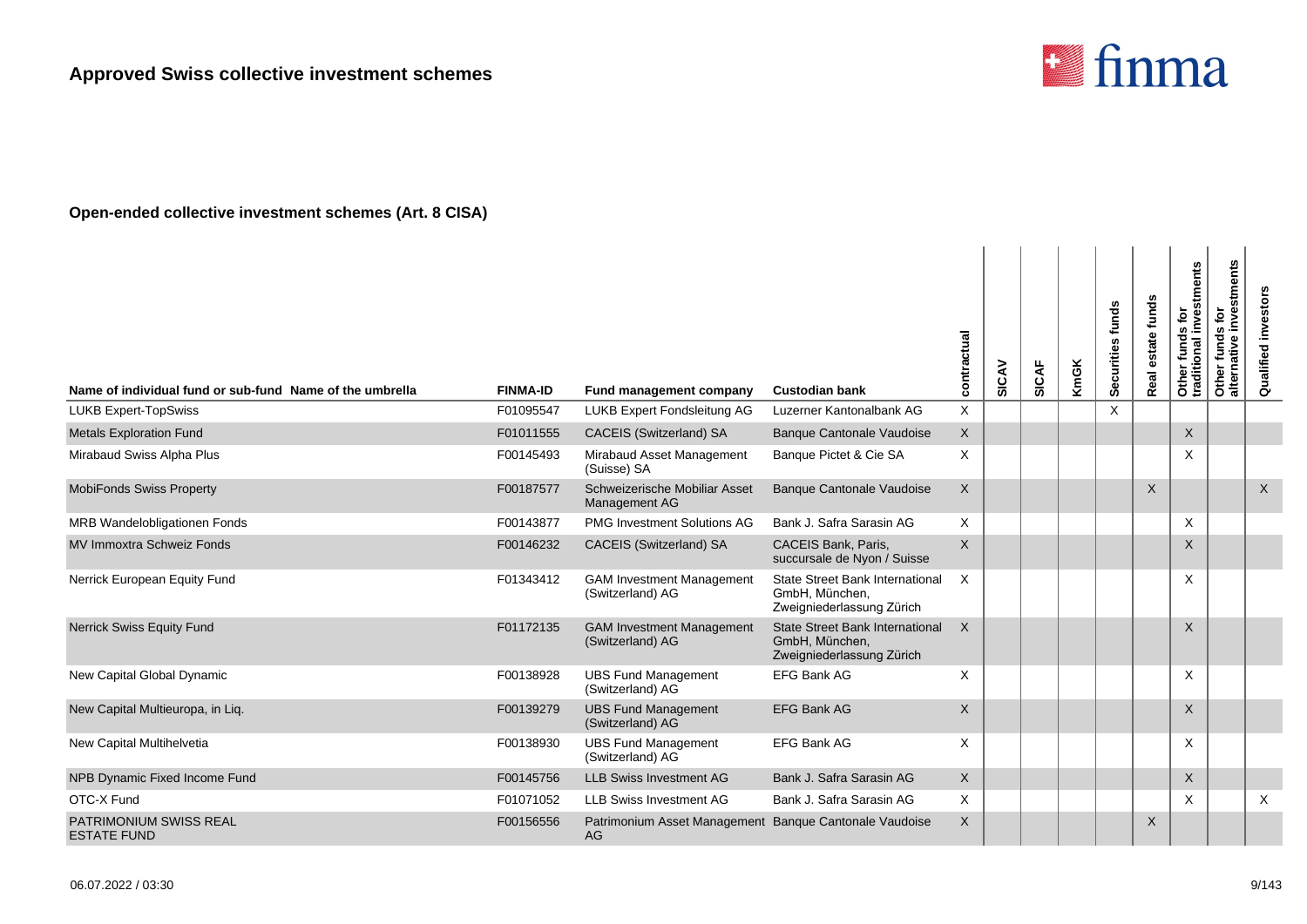

| Name of individual fund or sub-fund Name of the umbrella                                | <b>FINMA-ID</b> | Fund management company                                | <b>Custodian bank</b>                                                                     | contractual  | SICAV | <b>SICAF</b> | <b>KmGK</b> | Securities funds | Real estate funds | <b>1s for</b><br>investments<br>Other funds<br>traditional i | investments<br>Other funds for<br>alternative inves | investor<br>Qualified |
|-----------------------------------------------------------------------------------------|-----------------|--------------------------------------------------------|-------------------------------------------------------------------------------------------|--------------|-------|--------------|-------------|------------------|-------------------|--------------------------------------------------------------|-----------------------------------------------------|-----------------------|
| Pictet CH - Swiss Equities                                                              | F00139011       | Pictet Asset Management SA                             | Banque Pictet & Cie SA                                                                    | X            |       |              |             |                  |                   | X                                                            |                                                     |                       |
| Pictet CH Quest - Swiss Sustainable<br>Equities                                         | F00139280       | Pictet Asset Management SA                             | Banque Pictet & Cie SA                                                                    | $\times$     |       |              |             |                  |                   | $\sf X$                                                      |                                                     |                       |
| PMG - Global Markets, in Liquidation                                                    | F00141706       | <b>PMG Investment Solutions AG</b>                     | <b>RBC Investor Services Bank</b><br>S.A., Esch-sur-Alzette.<br>Zweigniederlassung Zürich | X            |       |              |             | X                |                   |                                                              |                                                     |                       |
| Polymen Fonds Immobilier                                                                | F00161748       | <b>SOLUFONDS SA</b>                                    | <b>Banque Cantonale Vaudoise</b>                                                          | X            |       |              |             |                  | $\mathsf{X}$      |                                                              |                                                     |                       |
| Precious Capital Global Mining &<br><b>Metals Fund</b>                                  | F00143704       | <b>LLB Swiss Investment AG</b>                         | Bank J. Safra Sarasin AG                                                                  | X            |       |              |             |                  |                   | $\times$                                                     |                                                     |                       |
| PROCIMMO SWISS COMMERCIAL<br>FUND <sub>56</sub>                                         | F01077443       | <b>SOLUFONDS SA</b>                                    | <b>Banque Cantonale Vaudoise</b>                                                          | $\mathsf{X}$ |       |              |             |                  | $\times$          |                                                              |                                                     | X                     |
| PROCIMMO SWISS COMMERCIAL<br>FUND II                                                    | F01027535       | <b>SOLUFONDS SA</b>                                    | Banque Cantonale Vaudoise                                                                 | X            |       |              |             |                  | $\times$          |                                                              |                                                     |                       |
| <b>PURE Swiss Opportunity REF</b>                                                       | F01311623       | <b>PURE Funds AG</b>                                   | <b>Banque Cantonale Vaudoise</b>                                                          | X            |       |              |             |                  | $\mathsf{X}$      |                                                              |                                                     | $\mathsf{X}$          |
| PvB Alegra CLO Fund                                                                     | F00144116       | PvB Pernet von Ballmoos AG                             | Banque Cantonale Vaudoise                                                                 | X            |       |              |             |                  |                   | $\times$                                                     |                                                     |                       |
| Raiffeisen Futura Immo Fonds                                                            | F01016980       | VERIT Investment Management Zürcher Kantonalbank<br>AG |                                                                                           | X            |       |              |             |                  | X                 |                                                              |                                                     |                       |
| Realstone                                                                               | F00146095       | <b>Realstone SA</b>                                    | Banque Cantonale Vaudoise                                                                 | X            |       |              |             |                  | $\times$          |                                                              |                                                     |                       |
| <b>Reichmuth Aktienselektion Schweiz</b><br>Fonds                                       | F01394324       | <b>LLB Swiss Investment AG</b>                         | Bank Julius Bär & Co. AG                                                                  | $\mathsf{X}$ |       |              |             |                  |                   | $\times$                                                     |                                                     |                       |
| Reichmuth Alpin EUR                                                                     | F01207103       | Reichmuth & Co Investment<br>Management AG             | Reichmuth & Co.                                                                           | X            |       |              |             |                  |                   | $\times$                                                     |                                                     |                       |
| Reichmuth Hochalpin, ein Anlagefonds<br>schweizerischen Rechts mit<br>besonderem Risiko | F00143532       | Reichmuth & Co Investment<br>Management AG             | Reichmuth & Co.                                                                           | X            |       |              |             |                  |                   |                                                              | $\times$                                            |                       |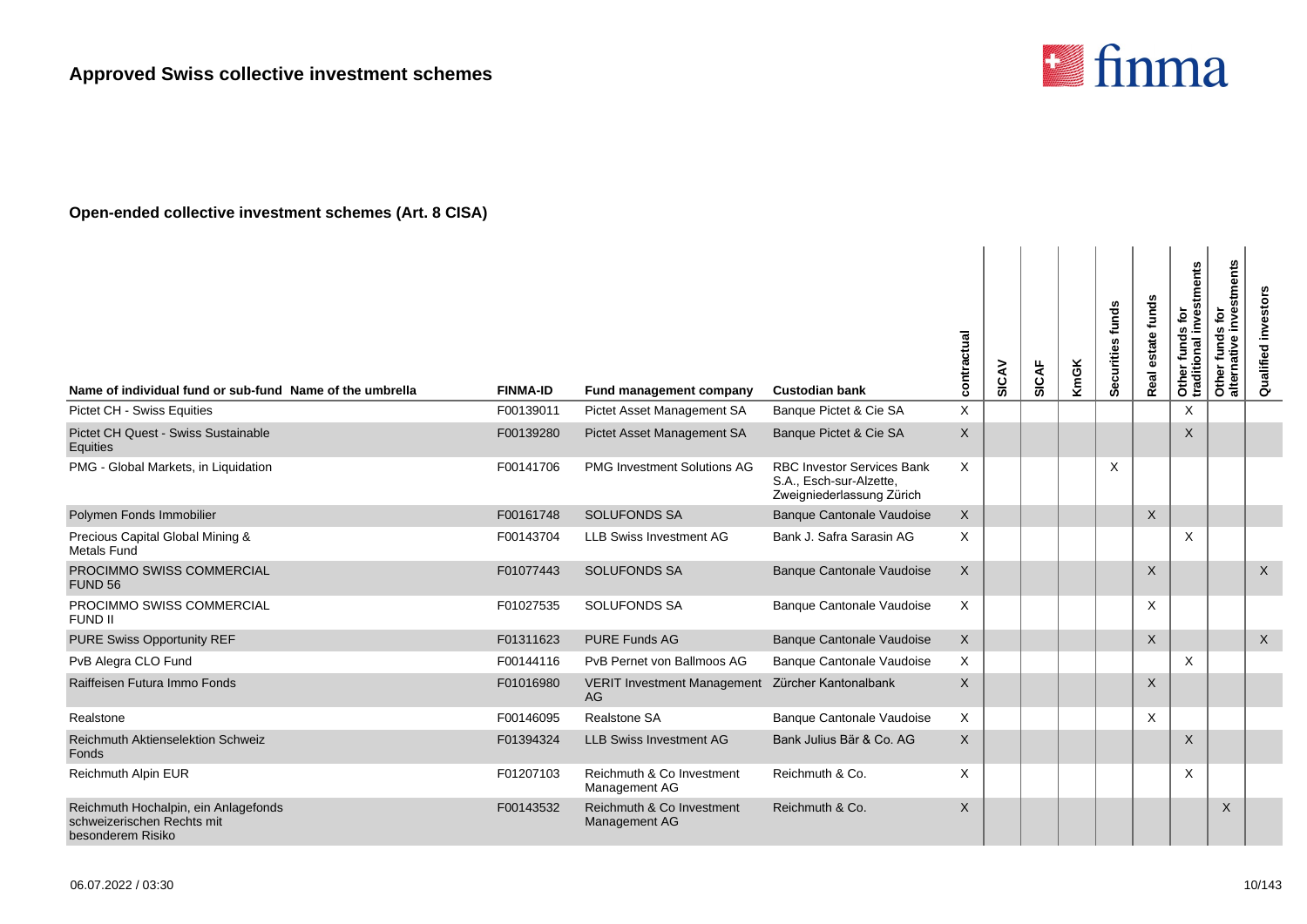

| Name of individual fund or sub-fund Name of the umbrella | <b>FINMA-ID</b> | Fund management company                            | <b>Custodian bank</b>                              | contractual  | SICAV | <b>SICAF</b> | KmGK | Securities funds | estate funds<br>Real | Other funds for<br>traditional investments | stments<br>$\tilde{\mathbf{e}}$<br>nve<br>funds<br>$\mathbf{\Phi}$<br>native<br>Other<br>alterna | investors<br>Qualified |
|----------------------------------------------------------|-----------------|----------------------------------------------------|----------------------------------------------------|--------------|-------|--------------|------|------------------|----------------------|--------------------------------------------|--------------------------------------------------------------------------------------------------|------------------------|
| Reichmuth Voralpin                                       | F01101288       | Reichmuth & Co Investment<br>Management AG         | Reichmuth & Co.                                    | X            |       |              |      |                  |                      | $\times$                                   |                                                                                                  |                        |
| Residentia                                               | F00158702       | <b>UBS Fund Management</b><br>(Switzerland) AG     | <b>UBS Switzerland AG</b>                          | $\times$     |       |              |      |                  | X                    |                                            |                                                                                                  |                        |
| responsAbility Fair Agriculture Fund (in<br>Liquidation) | F00183579       | Credit Suisse Funds AG                             | Credit Suisse (Schweiz) AG                         | $\times$     |       |              |      |                  |                      |                                            | $\times$                                                                                         |                        |
| RFP Small & Mid Caps Switzerland                         | F00143116       | CACEIS (Switzerland) SA                            | CACEIS Bank, Paris,<br>succursale de Nyon / Suisse | $\sf X$      |       |              |      | $\times$         |                      |                                            |                                                                                                  |                        |
| RFP Swiss Equity Equal-Weighted                          | F00143935       | CACEIS (Switzerland) SA                            | CACEIS Bank, Paris,<br>succursale de Nyon / Suisse | $\times$     |       |              |      | X                |                      |                                            |                                                                                                  |                        |
| RM Smart Strategy Fund                                   | F01045835       | <b>LLB Swiss Investment AG</b>                     | Bank J. Safra Sarasin AG                           | $\times$     |       |              |      |                  |                      | $\times$                                   |                                                                                                  |                        |
| Rothschild & Co BOND FUND CHF                            | F00139031       | CACEIS (Switzerland) SA                            | Rothschild & Co Bank AG                            | X            |       |              |      | X                |                      |                                            |                                                                                                  |                        |
| Rothschild & Co BOND FUND EUR                            | F00139032       | CACEIS (Switzerland) SA                            | Rothschild & Co Bank AG                            | $\times$     |       |              |      | $\mathsf{X}$     |                      |                                            |                                                                                                  |                        |
| Rothschild & Co BOND FUND USD                            | F00139033       | CACEIS (Switzerland) SA                            | Rothschild & Co Bank AG                            | X            |       |              |      | X                |                      |                                            |                                                                                                  |                        |
| Rothschild & Co Gold Fund                                | F01317223       | CACEIS (Switzerland) SA                            | Rothschild & Co Bank AG                            | $\mathsf{X}$ |       |              |      |                  |                      | X                                          |                                                                                                  |                        |
| SaraSelect                                               | F00139129       | J. Safra Sarasin<br>Investmentfonds AG             | Bank J. Safra Sarasin AG                           | $\times$     |       |              |      |                  |                      | X                                          |                                                                                                  |                        |
| Schroder (CH) Swiss Small & Mid Cap<br>Fund              | F01175774       | Schroder Investment<br>Management (Switzerland) AG | Credit Suisse (Schweiz) AG                         | $\times$     |       |              |      |                  |                      | $\mathsf{X}$                               |                                                                                                  |                        |
| Schroder European Small & Mid Cap<br>Value Fund (ex UK)  | F00141862       | Schroder Investment<br>Management (Switzerland) AG | Credit Suisse (Schweiz) AG                         | $\times$     |       |              |      |                  |                      | X                                          |                                                                                                  | $\times$               |
| Schroder ImmoPLUS                                        | F00139209       | Schroder Investment<br>Management (Switzerland) AG | Zürcher Kantonalbank                               | $\times$     |       |              |      |                  | X                    |                                            |                                                                                                  |                        |
| Schroder Sustainable Strategy Fund                       | F00138997       | Schroder Investment<br>Management (Switzerland) AG | Credit Suisse (Schweiz) AG                         | X            |       |              |      |                  |                      | Χ                                          |                                                                                                  |                        |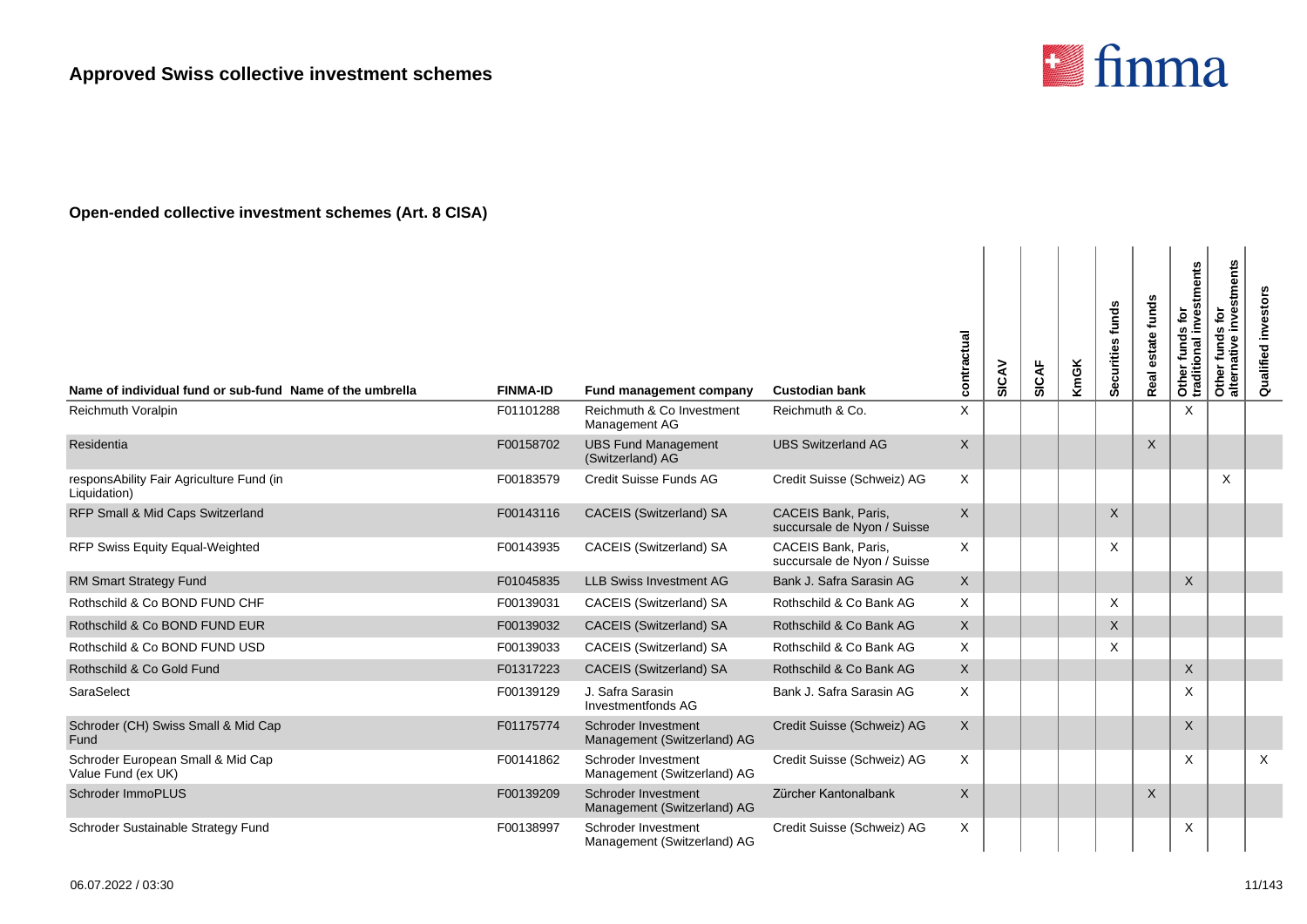

| Name of individual fund or sub-fund Name of the umbrella | <b>FINMA-ID</b> | Fund management company                                         | <b>Custodian bank</b>                        | contractual  | SICAV | SICAF | <b>KmGK</b> | Securities funds          | estate funds<br>Real | investments<br>ē<br>w<br>Other funds<br>traditional i | investments<br>Other funds for<br>native<br>alter | investors<br>Qualified |
|----------------------------------------------------------|-----------------|-----------------------------------------------------------------|----------------------------------------------|--------------|-------|-------|-------------|---------------------------|----------------------|-------------------------------------------------------|---------------------------------------------------|------------------------|
| Schroder Swiss Equity Core Fund                          | F00161244       | Schroder Investment<br>Management (Switzerland) AG              | Credit Suisse (Schweiz) AG                   | $\mathsf{X}$ |       |       |             |                           |                      | $\mathsf{X}$                                          |                                                   |                        |
| <b>Screener Tactical Equity Fund</b>                     | F00143719       | CACEIS (Switzerland) SA                                         | Bank J. Safra Sarasin AG                     | X            |       |       |             |                           |                      | X                                                     |                                                   |                        |
| Se Xue Fund                                              | F00184414       | <b>Lombard Odier Asset</b><br>Management (Switzerland) SA       | Banque Lombard Odier & Cie<br><b>SA</b>      | $\mathsf{X}$ |       |       |             |                           |                      | $\times$                                              |                                                   | $\mathsf{X}$           |
| Seerose                                                  | F01094235       | <b>UBS Fund Management</b><br>(Switzerland) AG                  | <b>UBS Switzerland AG</b>                    | X            |       |       |             |                           |                      | X                                                     |                                                   | X                      |
| SF Commercial Properties Fund                            | F01107853       | Swiss Finance & Property Funds Banque Cantonale Vaudoise<br>AG  |                                              | X            |       |       |             |                           | X                    |                                                       |                                                   |                        |
| SF Property Securities Fund                              | F00144269       | Swiss Finance & Property Funds Credit Suisse (Schweiz) AG<br>AG |                                              | X            |       |       |             |                           |                      | $\times$                                              |                                                   |                        |
| SF Retail Properties Fund                                | F01067031       | Swiss Finance & Property Funds Zürcher Kantonalbank<br>AG       |                                              | $\times$     |       |       |             |                           | $\times$             |                                                       |                                                   |                        |
| SF Sustainable Property Fund                             | F00156733       | Swiss Finance & Property Funds Credit Suisse (Schweiz) AG<br>AG |                                              | X            |       |       |             |                           | $\times$             |                                                       |                                                   |                        |
| <b>SOLIS GLOBAL EQUITY FUND</b>                          | F00144345       | <b>CACEIS (Switzerland) SA</b>                                  | <b>Banque Cantonale Vaudoise</b>             | $\mathsf{X}$ |       |       |             |                           |                      | $\mathsf{X}$                                          |                                                   |                        |
| Solvalor 61                                              | F00138957       | <b>Realstone SA</b>                                             | <b>UBS Switzerland AG</b>                    | X            |       |       |             |                           | $\times$             |                                                       |                                                   |                        |
| Sprott-Alpina Gold Equity Fund                           | F00139060       | <b>LLB Swiss Investment AG</b>                                  | Frankfurter Bankgesellschaft<br>(Schweiz) AG | $\mathsf{X}$ |       |       |             | $\boldsymbol{\mathsf{X}}$ |                      |                                                       |                                                   |                        |
| <b>Streetbox Real Estate Fund</b>                        | F00157114       | <b>SOLUFONDS SA</b>                                             | Banque Cantonale Vaudoise                    | X            |       |       |             |                           | X                    |                                                       |                                                   |                        |
| Suisse Romande Property Fund                             | F01020312       | <b>JSS Real Estate Management</b><br><b>SA</b>                  | Bank J. Safra Sarasin AG                     | X            |       |       |             |                           | X                    |                                                       |                                                   |                        |
| Surtsey Metals & Mining Fund                             | F01315850       | <b>LLB Swiss Investment AG</b>                                  | Bank J. Safra Sarasin AG                     | X            |       |       |             |                           |                      | Χ                                                     |                                                   |                        |
| Suva Einanlegerfonds                                     | F01387252       | Swisscanto Fondsleitung AG                                      | Zürcher Kantonalbank                         | $\mathsf X$  |       |       |             |                           |                      | X                                                     |                                                   | X                      |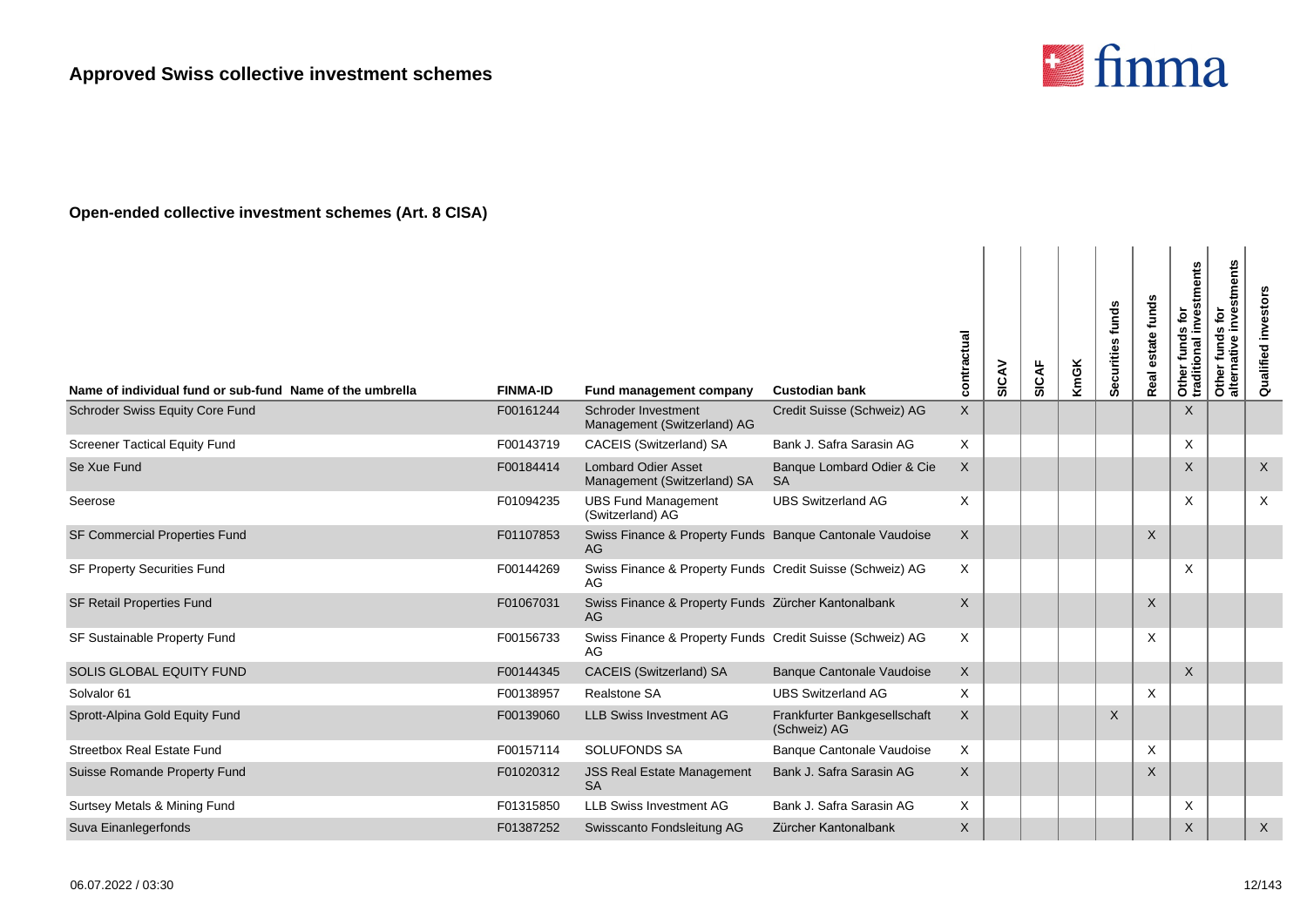

| Name of individual fund or sub-fund Name of the umbrella              | <b>FINMA-ID</b> | <b>Fund management company</b>                 | <b>Custodian bank</b>                        | contractual | SICAV | SICAF | <b>KmGK</b> | Securities funds | estate funds<br>Real | stments<br>inver<br>inver<br>Other funds<br>traditional i | investments<br>Other funds for<br>alternative inves | investors<br>Qualified |
|-----------------------------------------------------------------------|-----------------|------------------------------------------------|----------------------------------------------|-------------|-------|-------|-------------|------------------|----------------------|-----------------------------------------------------------|-----------------------------------------------------|------------------------|
| Suva Pensionskasse Einanlegerfonds                                    | F01391922       | Swisscanto Fondsleitung AG                     | Zürcher Kantonalbank                         | X.          |       |       |             |                  |                      | $\times$                                                  |                                                     | $\times$               |
| Swiss Active Alpha Fund                                               | F00143347       | <b>LLB Swiss Investment AG</b>                 | Frankfurter Bankgesellschaft<br>(Schweiz) AG | X           |       |       |             |                  |                      | X                                                         |                                                     |                        |
| Swiss Central City Real Estate Fund                                   | F01214487       | Nova Property Fund<br>Management AG            | Bank J. Safra Sarasin AG                     | X           |       |       |             |                  | $\times$             |                                                           |                                                     |                        |
| Swiss Fund Management -<br>Vorsorgefonds                              | F01101343       | IPConcept (Schweiz) AG                         | DZ PRIVATBANK (Schweiz)<br>AG                | X           |       |       |             |                  |                      | X                                                         |                                                     |                        |
| Swiss Life Funds (CH) - iDynamic<br>Light (CHF) Hedged                | F00163274       | Swiss Life Asset Management<br>AG              | <b>UBS Switzerland AG</b>                    | X           |       |       |             |                  |                      | X                                                         |                                                     |                        |
| Swiss Life Funds (CH) Bond Swiss<br>Francs                            | F00140015       | Swiss Life Asset Management<br>AG              | <b>UBS Switzerland AG</b>                    | X           |       |       |             |                  |                      | $\sf X$                                                   |                                                     |                        |
| Swiss Life Funds (CH) Equity Global<br>Protect (CHF hedged)           | F01349140       | Swiss Life Asset Management<br>AG              | <b>UBS Switzerland AG</b>                    | X           |       |       |             |                  |                      | X                                                         |                                                     |                        |
| Swiss Life Funds (CH) Equity Global<br>Protect Enhanced (CHF hedged)  | F01078376       | Swiss Life Asset Management<br>AG              | <b>UBS Switzerland AG</b>                    | X           |       |       |             |                  |                      | X                                                         |                                                     |                        |
| Swiss Life Funds (CH) Equity<br>Switzerland Protect Enhanced          | F01317244       | Swiss Life Asset Management<br>AG              | <b>UBS Switzerland AG</b>                    | X           |       |       |             |                  |                      | X                                                         |                                                     |                        |
| Swiss Life Funds (CH) Real Estate<br><b>Switzerland Fund of Funds</b> | F00163212       | Swiss Life Asset Management<br>AG              | <b>UBS Switzerland AG</b>                    | X           |       |       |             |                  |                      | $\times$                                                  |                                                     |                        |
| Swiss Life REF (CH) ESG Swiss<br>Properties                           | F01064105       | Swiss Life Asset Management<br>AG              | <b>UBS Switzerland AG</b>                    | X           |       |       |             |                  | $\times$             |                                                           |                                                     |                        |
| Swiss Life REF (CH) European<br>Properties                            | F01185497       | Swiss Life Asset Management<br>AG              | Credit Suisse (Schweiz) AG                   | X           |       |       |             |                  | $\times$             |                                                           |                                                     | $\mathsf{X}$           |
| Swiss Physical Gold Plus Fund                                         | F01317043       | <b>UBS Fund Management</b><br>(Switzerland) AG | <b>UBS Switzerland AG</b>                    | X           |       |       |             |                  |                      | X                                                         |                                                     |                        |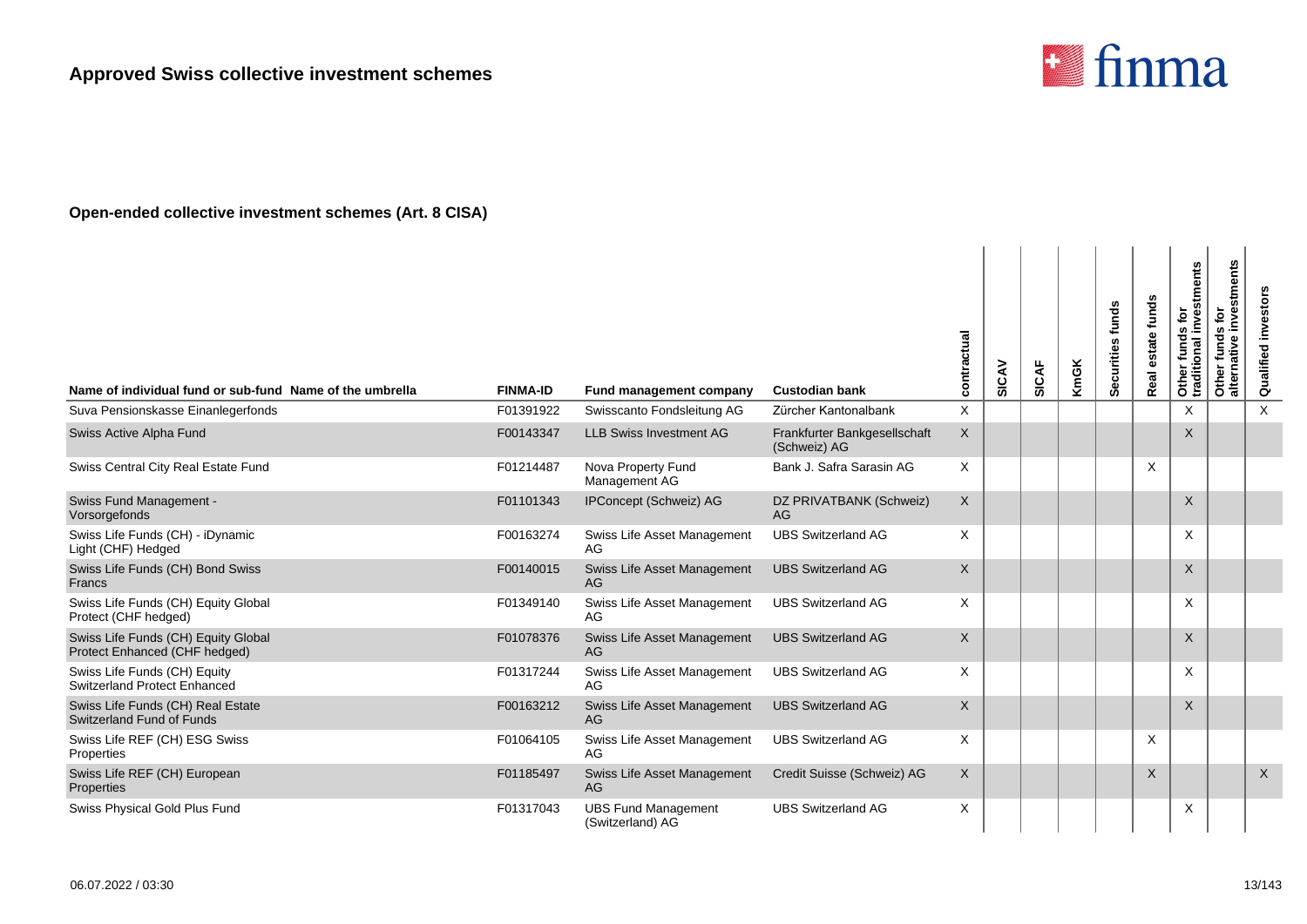

| Name of individual fund or sub-fund Name of the umbrella                       | <b>FINMA-ID</b> | Fund management company             | <b>Custodian bank</b>                                                                     | contractual  | SICAV | <b>SICAF</b> | KmGK | Securities funds | estate funds<br>Real | ds for<br>linvestments<br>tōr<br>Other funds<br>traditional i | investments<br>Other funds for<br>alternative inves | investors<br>Qualified |
|--------------------------------------------------------------------------------|-----------------|-------------------------------------|-------------------------------------------------------------------------------------------|--------------|-------|--------------|------|------------------|----------------------|---------------------------------------------------------------|-----------------------------------------------------|------------------------|
| <b>Swiss Prime Site Solutions Investment</b><br>Fund (SPSS IF) Commercial      | F01346995       | Swiss Prime Site Solutions AG       | <b>Banque Cantonale Vaudoise</b>                                                          | $\mathsf{X}$ |       |              |      |                  | $\times$             |                                                               |                                                     | $\mathsf{X}$           |
| Swiss Retail Commerce Real Estate<br>Fund                                      | F01401721       | Nova Property Fund<br>Management AG | Bank J. Safra Sarasin AG                                                                  | X            |       |              |      |                  | $\times$             |                                                               |                                                     | X                      |
| Swiss Rock Gold Fonds Nachhaltig                                               | F00185366       | Swiss Rock Asset Management<br>AG   | <b>RBC Investor Services Bank</b><br>S.A., Esch-sur-Alzette,<br>Zweigniederlassung Zürich | X            |       |              |      |                  |                      | $\times$                                                      |                                                     |                        |
| Swiss Strategic Leaders Fund                                                   | F01014520       | <b>LLB Swiss Investment AG</b>      | Frankfurter Bankgesellschaft<br>(Schweiz) AG                                              | X            |       |              |      |                  |                      | $\times$                                                      |                                                     |                        |
| <b>Swiss Value Equity Fund</b>                                                 | F01210562       | <b>PMG Investment Solutions AG</b>  | <b>RBC Investor Services Bank</b><br>S.A., Esch-sur-Alzette,<br>Zweigniederlassung Zürich | X            |       |              |      | $\times$         |                      |                                                               |                                                     |                        |
| Swisscanto (CH) Bond Fund<br>Responsible Corporate CHF                         | F00138965       | Swisscanto Fondsleitung AG          | Zürcher Kantonalbank                                                                      | X            |       |              |      | X                |                      |                                                               |                                                     |                        |
| Swisscanto (CH) Bond Fund<br>Responsible Global Aggregate                      | F00138963       | Swisscanto Fondsleitung AG          | Zürcher Kantonalbank                                                                      | X            |       |              |      | $\times$         |                      |                                                               |                                                     |                        |
| Swisscanto (CH) Bond Fund<br>Responsible Global Convertible<br>hedged CHF      | F00142197       | Swisscanto Fondsleitung AG          | Zürcher Kantonalbank                                                                      | X            |       |              |      | X                |                      |                                                               |                                                     |                        |
| Swisscanto (CH) Commodity Fund<br>Dynamic ESG Integrated                       | F00144723       | Swisscanto Fondsleitung AG          | Zürcher Kantonalbank                                                                      | $\sf X$      |       |              |      |                  |                      | $\times$                                                      |                                                     |                        |
| Swisscanto (CH) Equity Fund<br>Responsible Small & Mid Caps<br>Switzerland (I) | F00139062       | Swisscanto Fondsleitung AG          | Zürcher Kantonalbank                                                                      | X            |       |              |      | X                |                      |                                                               |                                                     |                        |
| Swisscanto (CH) Equity Fund<br><b>Responsible Switzerland</b>                  | F00139701       | Swisscanto Fondsleitung AG          | Zürcher Kantonalbank                                                                      | X            |       |              |      |                  |                      | X                                                             |                                                     |                        |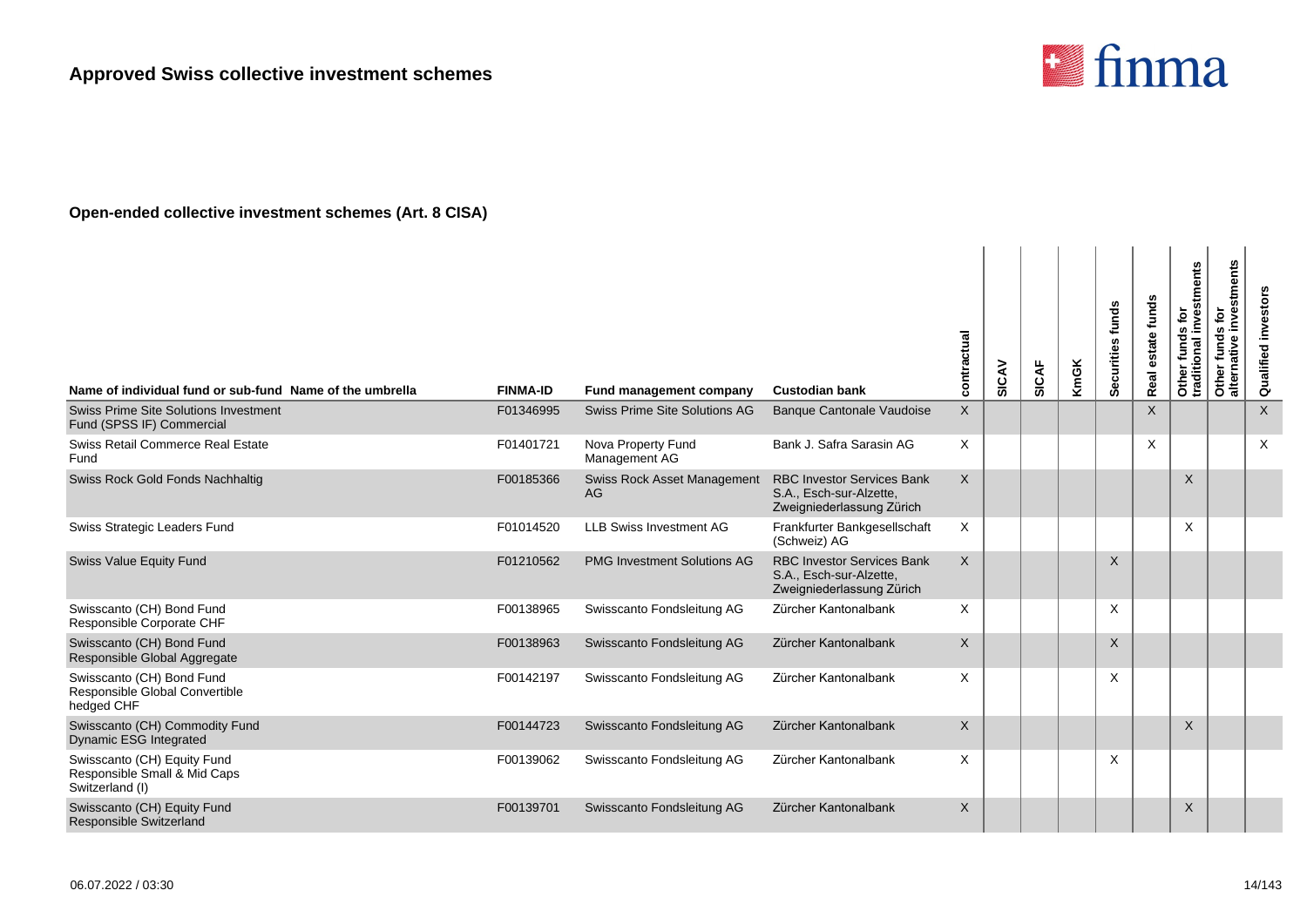

| Name of individual fund or sub-fund Name of the umbrella                                  | <b>FINMA-ID</b> | Fund management company    | <b>Custodian bank</b>            | contractual  | SICAV | SICAF | <b>KmGK</b> | Securities funds | estate funds<br>Real | Other funds for<br>traditional investments | investments<br>Other funds for<br>alternative inves | Qualified investors |
|-------------------------------------------------------------------------------------------|-----------------|----------------------------|----------------------------------|--------------|-------|-------|-------------|------------------|----------------------|--------------------------------------------|-----------------------------------------------------|---------------------|
| Swisscanto (CH) Equity Fund<br>Responsible Switzerland Top Dividend                       | F00139174       | Swisscanto Fondsleitung AG | Zürcher Kantonalbank             | X            |       |       |             |                  |                      | $\times$                                   |                                                     |                     |
| Swisscanto (CH) Equity Fund<br>Sustainable                                                | F00139242       | Swisscanto Fondsleitung AG | Zürcher Kantonalbank             | X            |       |       |             | X                |                      |                                            |                                                     |                     |
| Swisscanto (CH) Equity Fund<br><b>Sustainable Emerging Markets</b>                        | F00139150       | Swisscanto Fondsleitung AG | Zürcher Kantonalbank             | X            |       |       |             |                  |                      | $\times$                                   |                                                     |                     |
| Swisscanto (CH) Index Bond Fund<br>World (ex CHF) Govt. (II)                              | F00165110       | Swisscanto Fondsleitung AG | Zürcher Kantonalbank             | X            |       |       |             |                  |                      | $\times$                                   |                                                     |                     |
| Swisscanto (CH) Portfolio Fund<br>Responsible Valca                                       | F00138984       | Swisscanto Fondsleitung AG | Zürcher Kantonalbank             | X            |       |       |             |                  |                      | X                                          |                                                     |                     |
| Swisscanto (CH) Real Estate Fund<br><b>Responsible Direct Swiss</b>                       | F01401095       | Swisscanto Fondsleitung AG | Zürcher Kantonalbank             | $\mathsf{X}$ |       |       |             |                  | $\times$             |                                            |                                                     | $\mathsf{X}$        |
| Swisscanto (CH) Real Estate Fund<br>Responsible IFCA                                      | F00138904       | Swisscanto Fondsleitung AG | Zürcher Kantonalbank             | X            |       |       |             |                  | X                    |                                            |                                                     |                     |
| Swisscanto (CH) Real Estate Fund<br>Responsible Swiss Commercial                          | F00164223       | Swisscanto Fondsleitung AG | Zürcher Kantonalbank             | X            |       |       |             |                  | X                    |                                            |                                                     |                     |
| Swisscanto Sammelstiftung Debt Fund<br><b>Responsible Emerging Market</b>                 | F01017196       | Swisscanto Fondsleitung AG | Zürcher Kantonalbank             | X            |       |       |             |                  |                      | X                                          |                                                     | X                   |
| Swisscanto Sammelstiftung Global<br>Equity (ex CH) Fund                                   | F01017190       | Swisscanto Fondsleitung AG | Zürcher Kantonalbank             | X            |       |       |             |                  |                      | X                                          |                                                     | $\mathsf{X}$        |
| Swisscanto Sammelstiftung<br>Systematic Responsible Emerging<br><b>Market Equity Fund</b> | F01017287       | Swisscanto Fondsleitung AG | Zürcher Kantonalbank             | X            |       |       |             |                  |                      | X                                          |                                                     | X                   |
| <b>Swissinvest Real Estate Fund</b>                                                       | F00138906       | Pensimo Fondsleitung AG    | Credit Suisse (Schweiz) AG       | X            |       |       |             |                  | $\times$             |                                            |                                                     |                     |
| <b>Synchrony Global Real Estate</b><br><b>Economy Securities Fund</b>                     | F01105984       | PvB Pernet von Ballmoos AG | <b>Banque Cantonale Vaudoise</b> | X            |       |       |             |                  |                      | X                                          |                                                     |                     |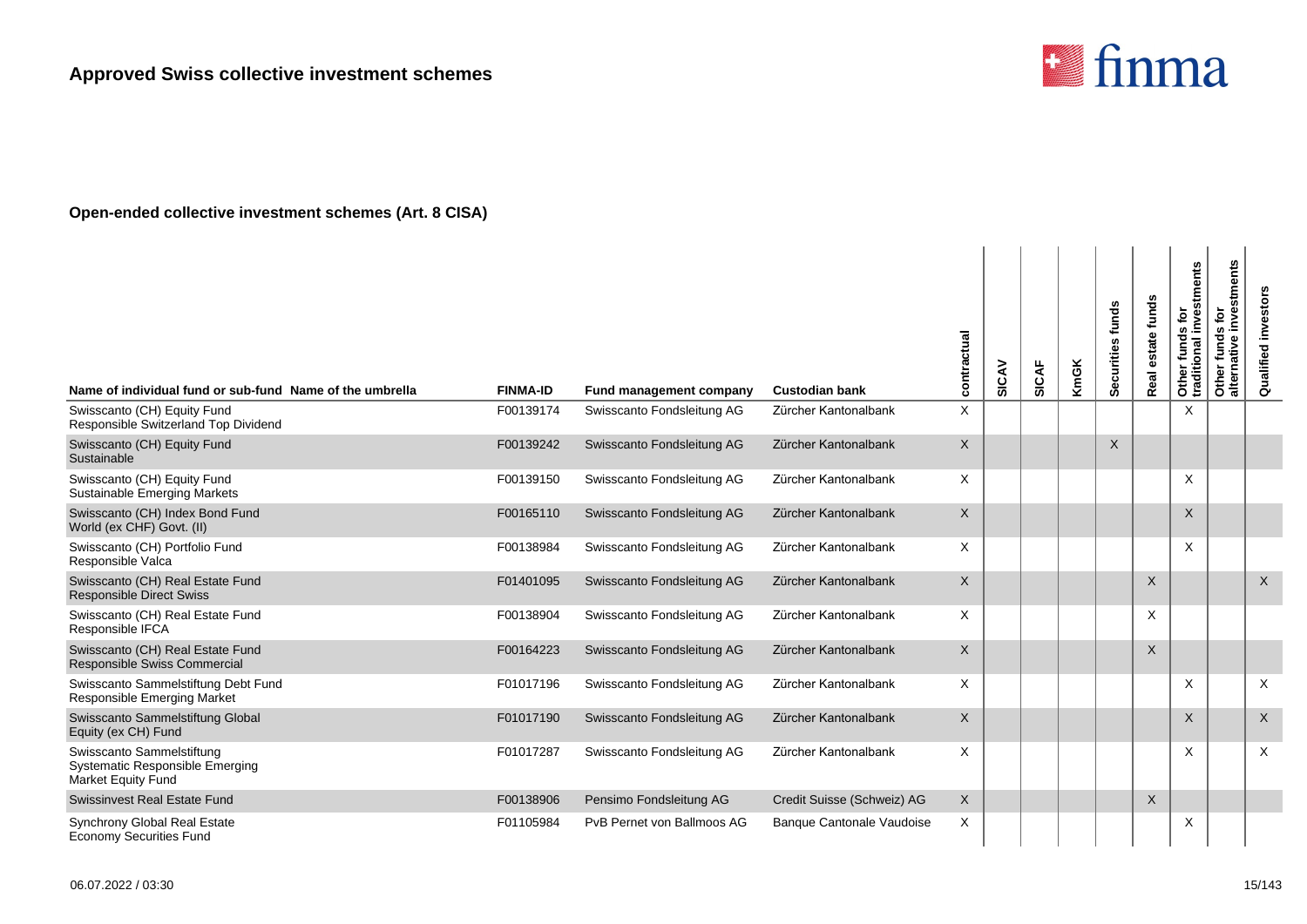

| Name of individual fund or sub-fund Name of the umbrella                                                                                         | <b>FINMA-ID</b> | Fund management company                        | <b>Custodian bank</b>                                                     | contractual  | SICAV | SICAF | <b>KmGK</b> | Securities funds | estate funds<br>Real | Other funds for<br>traditional investments | investments<br>Other funds for<br>alternative inves | <b>Qualified investors</b> |
|--------------------------------------------------------------------------------------------------------------------------------------------------|-----------------|------------------------------------------------|---------------------------------------------------------------------------|--------------|-------|-------|-------------|------------------|----------------------|--------------------------------------------|-----------------------------------------------------|----------------------------|
| <b>Synchrony Swiss Real Estate</b><br>Economy Fund of Funds                                                                                      | F00146808       | PvB Pernet von Ballmoos AG                     | <b>Banque Cantonale Vaudoise</b>                                          | $\mathsf{X}$ |       |       |             |                  |                      | $\mathsf{X}$                               |                                                     |                            |
| Tavau Swiss Fund, übriger Fonds für<br>alternative Anlagen mit besonderem<br>Risiko                                                              | F00162387       | <b>LLB Swiss Investment AG</b>                 | Bank J. Safra Sarasin AG                                                  | X            |       |       |             |                  |                      |                                            | X                                                   |                            |
| <b>TFO Core Invest</b>                                                                                                                           | F01396901       | <b>LLB Swiss Investment AG</b>                 | Frankfurter Bankgesellschaft<br>(Schweiz) AG                              | $\mathsf{X}$ |       |       |             |                  |                      | $\times$                                   |                                                     | $\mathsf{X}$               |
| The Abeloo 2030 Carbon Fund                                                                                                                      | F01321996       | 1741 Fund Solutions AG                         | Bank Julius Bär & Co. AG                                                  | X            |       |       |             |                  |                      | X                                          |                                                     | $\times$                   |
| Tom Capital Growth Fund, übriger<br>Fonds für alternative Anlagen mit<br>besonderem Risiko                                                       | F01048171       | PvB Pernet von Ballmoos AG                     | <b>BNP PARIBAS SECURITIES</b><br>SERVICES, Paris, succursale<br>de Zurich | $\mathsf{X}$ |       |       |             |                  |                      |                                            | X                                                   |                            |
| UBS (CH) Global Alpha Strategies,<br>Anlagefonds schweizerischen Rechts<br>der Art übrige Fonds für alternative<br>Anlagen mit besonderem Risiko | F00142361       | <b>UBS Fund Management</b><br>(Switzerland) AG | <b>UBS Switzerland AG</b>                                                 | X            |       |       |             |                  |                      |                                            | X                                                   |                            |
| UBS (CH) Property Fund - Direct<br>Residential                                                                                                   | F00144188       | <b>UBS Fund Management</b><br>(Switzerland) AG | <b>UBS Switzerland AG</b>                                                 | $\mathsf{X}$ |       |       |             |                  | $\times$             |                                            |                                                     |                            |
| UBS (CH) Property Fund - Direct<br>Urban                                                                                                         | F00185773       | <b>UBS Fund Management</b><br>(Switzerland) AG | <b>UBS Switzerland AG</b>                                                 | $\times$     |       |       |             |                  | X                    |                                            |                                                     |                            |
| UBS (CH) Property Fund - Europe                                                                                                                  | F00183184       | <b>UBS Fund Management</b><br>(Switzerland) AG | <b>UBS Switzerland AG</b>                                                 | X            |       |       |             |                  | $\mathsf{X}$         |                                            |                                                     | $\mathsf X$                |
| UBS (CH) Property Fund - German<br>Residential                                                                                                   | F01394695       | <b>UBS Fund Management</b><br>(Switzerland) AG | <b>UBS Switzerland AG</b>                                                 | X            |       |       |             |                  | X                    |                                            |                                                     | $\times$                   |
| UBS (CH) Property Fund - Léman<br><b>Residential "Foncipars"</b>                                                                                 | F00138887       | <b>UBS Fund Management</b><br>(Switzerland) AG | <b>UBS Switzerland AG</b>                                                 | $\mathsf{X}$ |       |       |             |                  | $\times$             |                                            |                                                     |                            |
| UBS (CH) Property Fund - Swiss<br><b>Commercial "Swissreal"</b>                                                                                  | F00138976       | <b>UBS Fund Management</b><br>(Switzerland) AG | <b>UBS Switzerland AG</b>                                                 | X            |       |       |             |                  | X                    |                                            |                                                     |                            |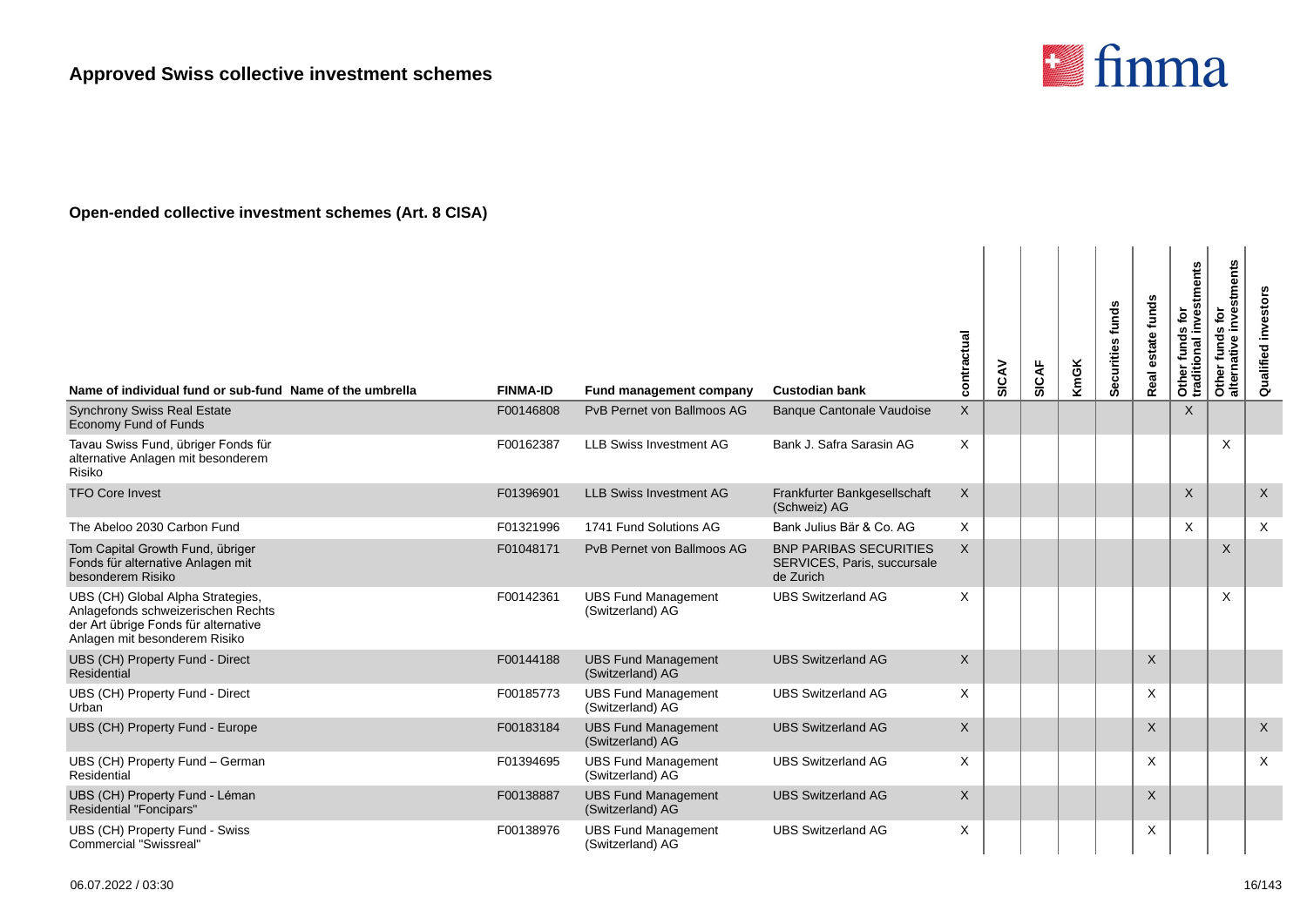

| Name of individual fund or sub-fund Name of the umbrella | <b>FINMA-ID</b> | Fund management company                        | <b>Custodian bank</b>                                                                     | contractual | SICAV | <b>SICAF</b> | <b>KmGK</b> | Securities funds | estate funds<br>Real | Other funds for<br>traditional investments | Other funds for<br>alternative investments | Qualified investors |
|----------------------------------------------------------|-----------------|------------------------------------------------|-------------------------------------------------------------------------------------------|-------------|-------|--------------|-------------|------------------|----------------------|--------------------------------------------|--------------------------------------------|---------------------|
| UBS (CH) Property Fund - Swiss<br>Mixed "Sima"           | F00138955       | <b>UBS Fund Management</b><br>(Switzerland) AG | <b>UBS Switzerland AG</b>                                                                 | $\mathsf X$ |       |              |             |                  | $\times$             |                                            |                                            |                     |
| UBS (CH) Property Fund - Swiss<br>Residential "Anfos"    | F00138828       | <b>UBS Fund Management</b><br>(Switzerland) AG | <b>UBS Switzerland AG</b>                                                                 | X           |       |              |             |                  | $\times$             |                                            |                                            |                     |
| UBS 100 Index-Fund Switzerland<br>(CHF)                  | F00139000       | <b>UBS Fund Management</b><br>(Switzerland) AG | <b>UBS Switzerland AG</b>                                                                 | X           |       |              |             |                  |                      | X                                          |                                            |                     |
| <b>Unigestion Swiss Equities</b>                         | F00139265       | <b>Unigestion SA</b>                           | Banque Lombard Odier & Cie<br>SA                                                          | X           |       |              |             |                  |                      | X                                          |                                            |                     |
| UNIM, Union Immobilière Suisse                           | F00138978       | Progestfonds SA                                | <b>Banque Cantonale Vaudoise</b>                                                          | X           |       |              |             |                  | $\sf X$              |                                            |                                            |                     |
| US New Technology Fund                                   | F00140033       | <b>PMG Investment Solutions AG</b>             | <b>RBC Investor Services Bank</b><br>S.A., Esch-sur-Alzette,<br>Zweigniederlassung Zürich | X           |       |              |             | X                |                      |                                            |                                            |                     |
| <b>UvA Swiss Dividend Fund</b>                           | F01174099       | <b>LLB Swiss Investment AG</b>                 | Bank J. Safra Sarasin AG                                                                  | X           |       |              |             |                  |                      | $\mathsf{X}$                               |                                            |                     |
| Valex Marystone Equity Fund                              | F01029347       | <b>LLB Swiss Investment AG</b>                 | <b>UBS Switzerland AG</b>                                                                 | X           |       |              |             | X                |                      |                                            |                                            |                     |
| <b>VALUEQ</b>                                            | F01389587       | IPConcept (Schweiz) AG                         | DZ PRIVATBANK (Schweiz)<br>AG                                                             | X           |       |              |             |                  |                      | $\mathsf{X}$                               |                                            | $\mathsf{X}$        |
| VPV Swiss Small & Mid Cap Equity<br>Fund                 | F01296374       | <b>LLB Swiss Investment AG</b>                 | Frankfurter Bankgesellschaft<br>(Schweiz) AG                                              | X           |       |              |             | X                |                      |                                            |                                            |                     |
| Wealth Strategy Gold Fund                                | F01263093       | <b>CACEIS (Switzerland) SA</b>                 | Rothschild & Co Bank AG                                                                   | $\times$    |       |              |             |                  |                      | $\times$                                   |                                            |                     |
| Wydler Global Bond Fund                                  | F00183150       | <b>LLB Swiss Investment AG</b>                 | Frankfurter Bankgesellschaft<br>(Schweiz) AG                                              | X           |       |              |             | X                |                      |                                            |                                            |                     |
| Wydler Global Equity Fund                                | F00141681       | <b>LLB Swiss Investment AG</b>                 | Frankfurter Bankgesellschaft<br>(Schweiz) AG                                              | $\mathsf X$ |       |              |             | $\mathsf X$      |                      |                                            |                                            |                     |
| ZIF Immobilien Direkt Schweiz                            | F01213727       | Zurich Invest AG                               | Banque Cantonale Vaudoise                                                                 | Χ           |       |              |             |                  | $\times$             |                                            |                                            | X                   |
| <b>ZKB Gold ETF</b>                                      | F00143891       | Swisscanto Fondsleitung AG                     | Zürcher Kantonalbank                                                                      | X           |       |              |             |                  |                      | X                                          |                                            |                     |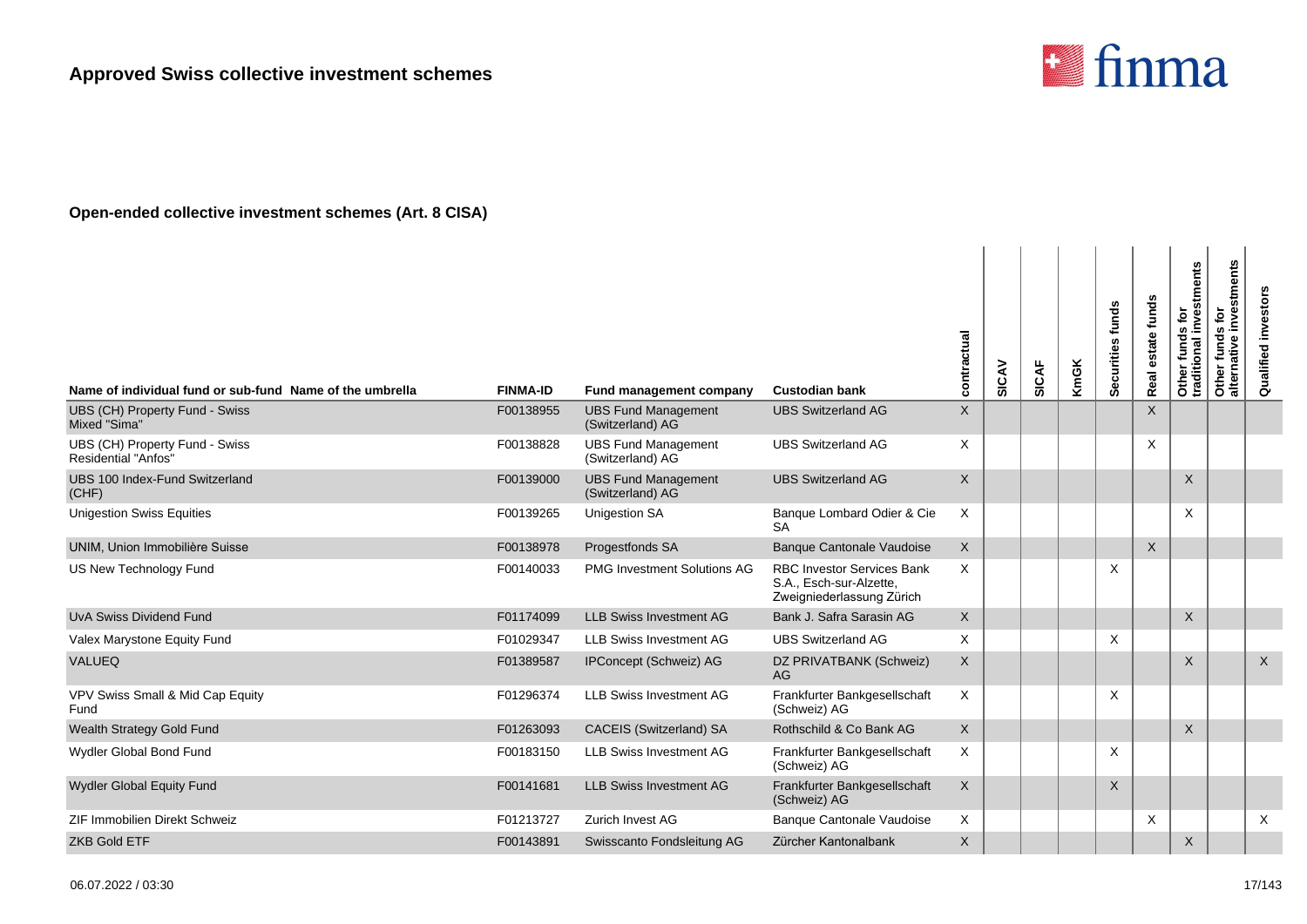

| Name of individual fund or sub-fund Name of the umbrella                        |                                 | <b>FINMA-ID</b> | Fund management company                        | <b>Custodian bank</b>      | contractual  | SICAV | SICAF | <b>KmGK</b> | Securities funds | estate funds<br>Real | Other funds for<br>traditional investments | investments<br>Other funds for<br>alternative inves | Qualified investors |
|---------------------------------------------------------------------------------|---------------------------------|-----------------|------------------------------------------------|----------------------------|--------------|-------|-------|-------------|------------------|----------------------|--------------------------------------------|-----------------------------------------------------|---------------------|
| <b>ZKB Palladium ETF</b>                                                        |                                 | F00144744       | Swisscanto Fondsleitung AG                     | Zürcher Kantonalbank       | X            |       |       |             |                  |                      | X                                          |                                                     |                     |
| <b>ZKB Platinum ETF</b>                                                         |                                 | F00144745       | Swisscanto Fondsleitung AG                     | Zürcher Kantonalbank       | X            |       |       |             |                  |                      | X                                          |                                                     |                     |
| <b>ZKB Silver ETF</b>                                                           |                                 | F00144743       | Swisscanto Fondsleitung AG                     | Zürcher Kantonalbank       | X            |       |       |             |                  |                      | X                                          |                                                     |                     |
| <b>ESG Global Equities Passive</b>                                              | <b>1895 Fund</b>                | F01276742       | <b>UBS Fund Management</b><br>(Switzerland) AG | <b>UBS Switzerland AG</b>  | $\mathsf{X}$ |       |       |             |                  |                      | X                                          |                                                     | $\mathsf{X}$        |
| <b>Aktien Welt</b>                                                              | 2019 IF                         | F01261863       | <b>UBS Fund Management</b><br>(Switzerland) AG | <b>UBS Switzerland AG</b>  | X            |       |       |             |                  |                      | X                                          |                                                     | X                   |
| <b>Obligationen Welt</b>                                                        | 2019 IF                         | F01293360       | <b>UBS Fund Management</b><br>(Switzerland) AG | <b>UBS Switzerland AG</b>  | X            |       |       |             |                  |                      | $\times$                                   |                                                     | $\mathsf{X}$        |
| <b>Aktien Emerging Markets</b>                                                  | Aare Institutional Fund         | F01023713       | <b>UBS Fund Management</b><br>(Switzerland) AG | <b>UBS Switzerland AG</b>  | X            |       |       |             |                  |                      | X                                          |                                                     | X                   |
| Aktien Welt Developed Minimum<br>Varianz                                        | Aare Institutional Fund         | F01098102       | <b>UBS Fund Management</b><br>(Switzerland) AG | <b>UBS Switzerland AG</b>  | $\mathsf{X}$ |       |       |             |                  |                      | X                                          |                                                     | $\times$            |
| Aktien Welt Multi Riskfaktor Developed Aare Institutional Fund                  |                                 | F01171764       | <b>UBS Fund Management</b><br>(Switzerland) AG | <b>UBS Switzerland AG</b>  | X            |       |       |             |                  |                      | X                                          |                                                     | X                   |
| <b>Obligationen Emerging Markets HC</b>                                         | Aare Institutional Fund         | F01337237       | <b>UBS Fund Management</b><br>(Switzerland) AG | <b>UBS Switzerland AG</b>  | $\mathsf{X}$ |       |       |             |                  |                      | X                                          |                                                     | $\times$            |
| Obligationen Fremdwährungen Global Aare Institutional Fund<br>Aktiv             |                                 | F00141999       | <b>UBS Fund Management</b><br>(Switzerland) AG | <b>UBS Switzerland AG</b>  | X            |       |       |             |                  |                      | X                                          |                                                     | X                   |
| Aberdeen Standard (Swiss) Funds<br>European Opportunities Equity Fund           | Aberdeen Standard (Swiss) Funds | F00138878       | <b>Credit Suisse Funds AG</b>                  | Credit Suisse (Schweiz) AG | X            |       |       |             |                  |                      | X                                          |                                                     |                     |
| Aberdeen Standard (Swiss) Funds<br>Global Energy Equity Fund, in<br>Liquidation | Aberdeen Standard (Swiss) Funds | F00138870       | Credit Suisse Funds AG                         | Credit Suisse (Schweiz) AG | X            |       |       |             |                  |                      | X                                          |                                                     |                     |
| Aberdeen Standard (Swiss) Funds<br>Global High Tech Equity Fund                 | Aberdeen Standard (Swiss) Funds | F00138834       | <b>Credit Suisse Funds AG</b>                  | Credit Suisse (Schweiz) AG | X            |       |       |             |                  |                      | X                                          |                                                     |                     |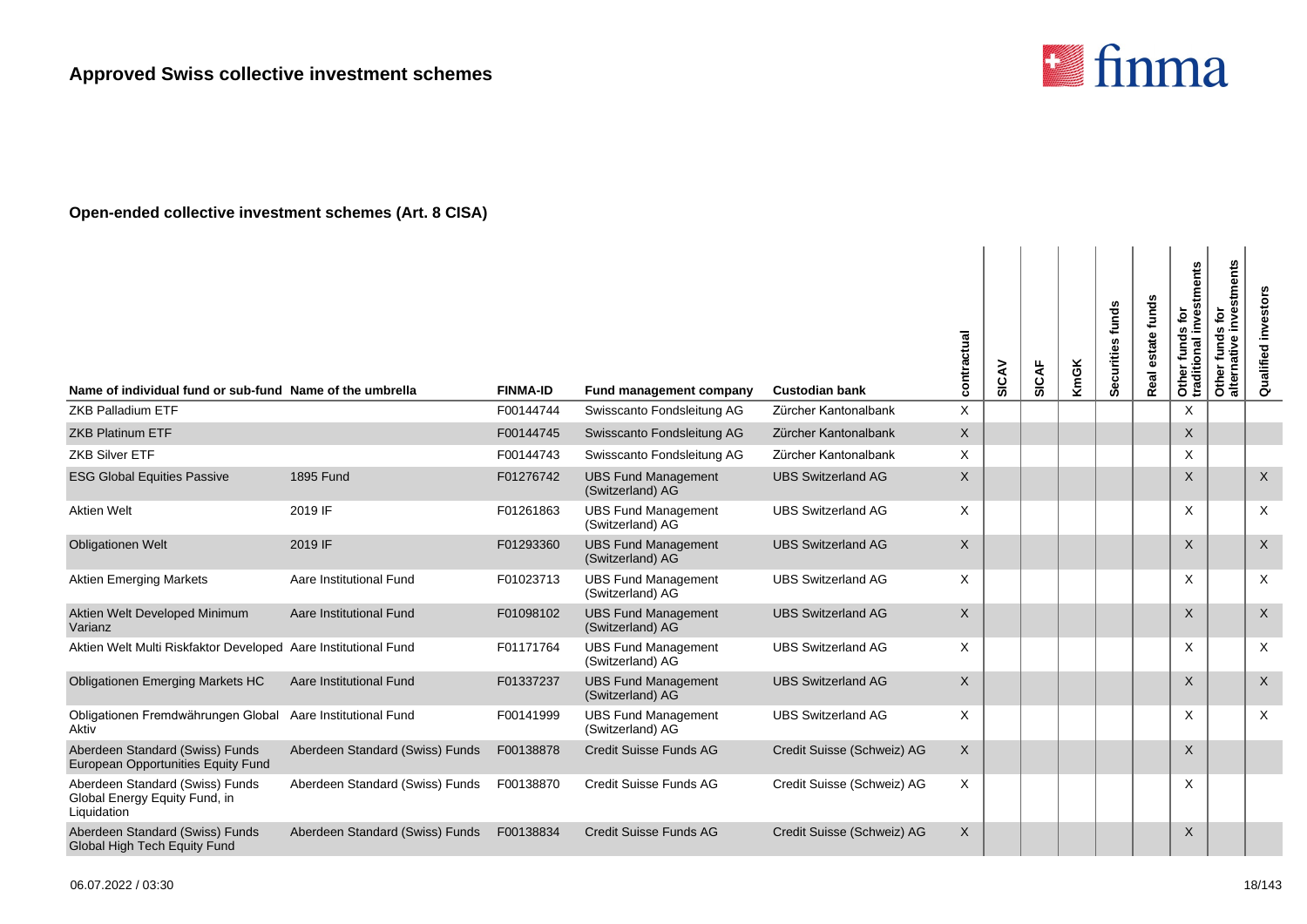

| Name of individual fund or sub-fund Name of the umbrella                   |                                 | <b>FINMA-ID</b> | Fund management company                            | <b>Custodian bank</b>                                                                     | actual<br>contr | SICAV | <b>SICAF</b> | <b>KmGK</b> | Securities funds | estate funds<br>Real | Other funds for<br>traditional investments | investments<br>$\mathbf{\tilde{e}}$<br>funds<br>native<br>Other<br>alterna | investors<br>Qualified    |
|----------------------------------------------------------------------------|---------------------------------|-----------------|----------------------------------------------------|-------------------------------------------------------------------------------------------|-----------------|-------|--------------|-------------|------------------|----------------------|--------------------------------------------|----------------------------------------------------------------------------|---------------------------|
| Aberdeen Standard (Swiss) Funds<br><b>Global Opportunities Equity Fund</b> | Aberdeen Standard (Swiss) Funds | F00138858       | Credit Suisse Funds AG                             | Credit Suisse (Schweiz) AG                                                                | X               |       |              |             |                  |                      | X                                          |                                                                            |                           |
| Aberdeen Standard (Swiss) Funds<br>Global Pharma Equity Fund               | Aberdeen Standard (Swiss) Funds | F00138940       | Credit Suisse Funds AG                             | Credit Suisse (Schweiz) AG                                                                | $\times$        |       |              |             |                  |                      | X                                          |                                                                            |                           |
| Aberdeen Standard (Swiss) Funds<br><b>Tiger Equity Fund</b>                | Aberdeen Standard (Swiss) Funds | F00139015       | Credit Suisse Funds AG                             | Credit Suisse (Schweiz) AG                                                                | $\times$        |       |              |             |                  |                      | X                                          |                                                                            |                           |
| <b>Balanced Fund</b>                                                       | <b>ABS Living Values</b>        | F01258674       | <b>PMG Investment Solutions AG</b>                 | <b>RBC Investor Services Bank</b><br>S.A., Esch-sur-Alzette,<br>Zweigniederlassung Zürich | $\mathsf{X}$    |       |              |             | $\times$         |                      |                                            |                                                                            |                           |
| Responsible Global Brands                                                  | Academic Alpha Investment Funds | F01396903       | 1741 Fund Solutions AG                             | Bank Julius Bär & Co. AG                                                                  | $\times$        |       |              |             |                  |                      | X                                          |                                                                            | $\times$                  |
| Swiss Equities Artificial Intelligence                                     | Academic Alpha Investment Funds | F01338837       | 1741 Fund Solutions AG                             | Bank Julius Bär & Co. AG                                                                  | $\times$        |       |              |             |                  |                      | X                                          |                                                                            | $\mathsf{X}$              |
| Actions Amérique du Nord                                                   | Achillea                        | F01322387       | <b>UBS Fund Management</b><br>(Switzerland) AG     | <b>UBS Switzerland AG</b>                                                                 | X               |       |              |             |                  |                      | X                                          |                                                                            | $\times$                  |
| Actions Japon                                                              | Achillea                        | F01379642       | <b>UBS Fund Management</b><br>(Switzerland) AG     | <b>UBS Switzerland AG</b>                                                                 | $\mathsf{X}$    |       |              |             |                  |                      | X                                          |                                                                            | $\sf X$                   |
| Obligations en monnaies étrangères                                         | Achillea                        | F01395215       | <b>UBS Fund Management</b><br>(Switzerland) AG     | <b>UBS Switzerland AG</b>                                                                 | $\times$        |       |              |             |                  |                      | X                                          |                                                                            | $\times$                  |
| acrevis Spektrum Fund Aktien Schweiz acrevis Spektrum Fund                 |                                 | F01323910       | Swisscanto Fondsleitung AG                         | Zürcher Kantonalbank                                                                      | $\mathsf{X}$    |       |              |             |                  |                      | $\times$                                   |                                                                            | $\boldsymbol{\mathsf{X}}$ |
| <b>Aktien Global</b>                                                       | <b>AEIS Institutional Fund</b>  | F00162428       | <b>FundPartner Solutions (Suisse)</b><br><b>SA</b> | Banque Pictet & Cie SA                                                                    | $\times$        |       |              |             |                  |                      | X                                          |                                                                            | $\times$                  |
| <b>Aktien Schweiz</b>                                                      | <b>AEIS Institutional Fund</b>  | F00162427       | <b>FundPartner Solutions (Suisse)</b><br><b>SA</b> | Banque Pictet & Cie SA                                                                    | $\sf X$         |       |              |             |                  |                      | X                                          |                                                                            | $\times$                  |
| CHF Obligationen                                                           | <b>AEIS Institutional Fund</b>  | F00162424       | <b>FundPartner Solutions (Suisse)</b><br><b>SA</b> | Banque Pictet & Cie SA                                                                    | $\times$        |       |              |             |                  |                      | X                                          |                                                                            | $\times$                  |
| CHF Obligationen II                                                        | <b>AEIS Institutional Fund</b>  | F01324511       | <b>FundPartner Solutions (Suisse)</b><br><b>SA</b> | Banque Pictet & Cie SA                                                                    | $\mathsf{X}$    |       |              |             |                  |                      | X                                          |                                                                            | $\mathsf X$               |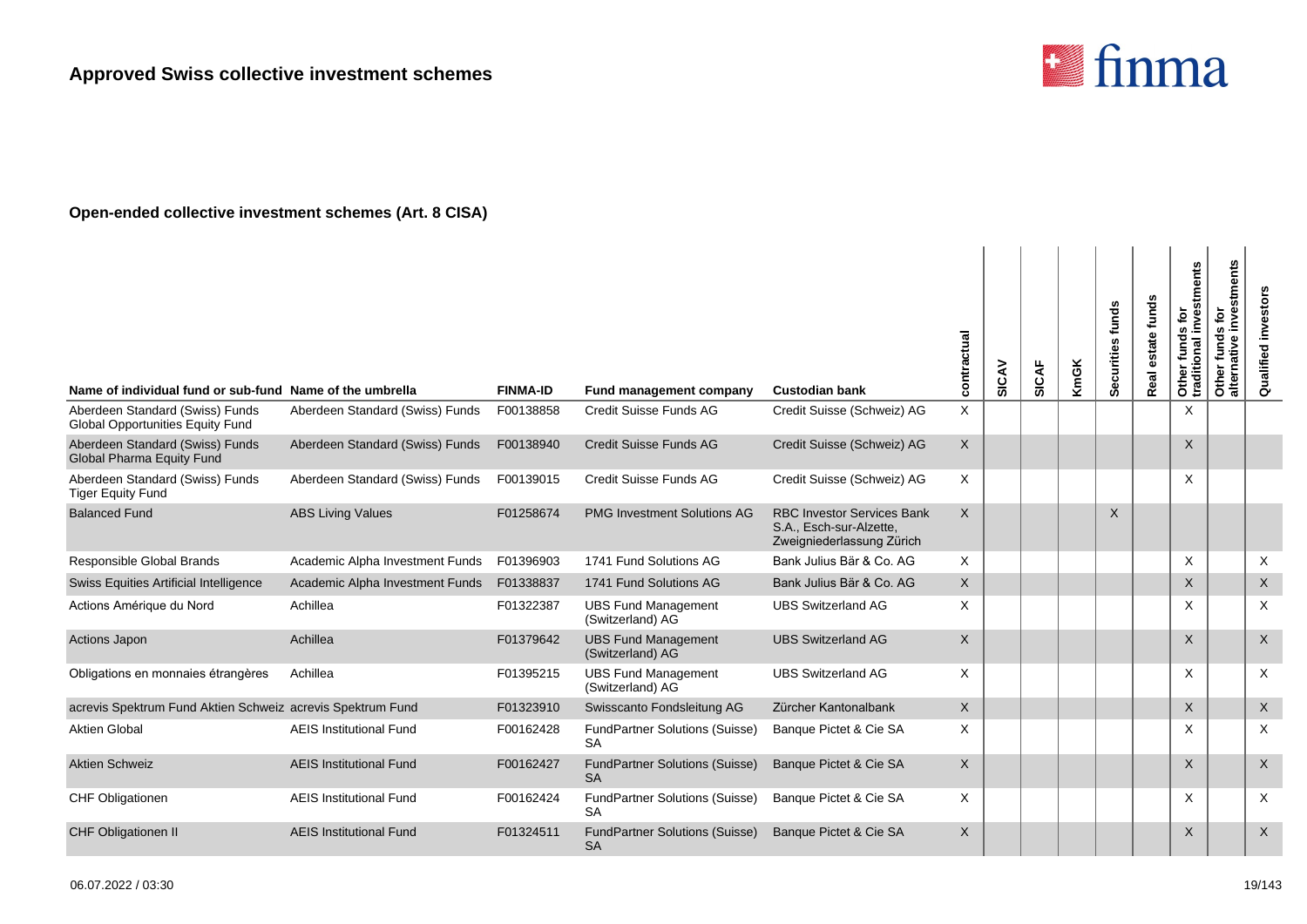

| Name of individual fund or sub-fund Name of the umbrella             |                                | <b>FINMA-ID</b> | Fund management company                              | <b>Custodian bank</b>                                                                 | contractual  | SICAV | SICAF | KmGK | Securities funds | estate funds<br>Real | Other funds for<br>traditional investments | investments<br>funds for<br>Other funds<br>alternative | Qualified investors |
|----------------------------------------------------------------------|--------------------------------|-----------------|------------------------------------------------------|---------------------------------------------------------------------------------------|--------------|-------|-------|------|------------------|----------------------|--------------------------------------------|--------------------------------------------------------|---------------------|
| Short Duration (CHF hedged)                                          | <b>AEIS Institutional Fund</b> | F00162429       | <b>FundPartner Solutions (Suisse)</b><br><b>SA</b>   | Banque Pictet & Cie SA                                                                | X            |       |       |      |                  |                      | X                                          |                                                        | $\times$            |
| Staatsanleihen Global                                                | <b>AEIS Institutional Fund</b> | F01324512       | <b>FundPartner Solutions (Suisse)</b><br>SA          | Banque Pictet & Cie SA                                                                | $\mathsf{X}$ |       |       |      |                  |                      | $\sf X$                                    |                                                        | $\mathsf X$         |
| Unternehmensanleihen Global                                          | <b>AEIS Institutional Fund</b> | F00162426       | <b>FundPartner Solutions (Suisse)</b><br>SA          | Banque Pictet & Cie SA                                                                | $\times$     |       |       |      |                  |                      | X                                          |                                                        | X                   |
| WULP I                                                               | <b>AFP Unilever Schweiz</b>    | F00142756       | <b>GAM Investment Management</b><br>(Switzerland) AG | <b>State Street Bank International</b><br>GmbH, München,<br>Zweigniederlassung Zürich | $\times$     |       |       |      |                  |                      | $\sf X$                                    |                                                        | $\times$            |
| AKB Aktien Europa Top Selection ESG AKB Institutional Funds<br>Fokus |                                | F00159577       | Swisscanto Fondsleitung AG                           | Zürcher Kantonalbank                                                                  | $\times$     |       |       |      |                  |                      | X                                          |                                                        | $\times$            |
| AKB Aktien Schweiz Top Selection<br><b>ESG Fokus</b>                 | <b>AKB Institutional Funds</b> | F00159573       | Swisscanto Fondsleitung AG                           | Zürcher Kantonalbank                                                                  | $\mathsf{X}$ |       |       |      |                  |                      | X                                          |                                                        | $\times$            |
| AKB Aktien USA Top Selection ESG<br>Fokus                            | <b>AKB Institutional Funds</b> | F00159578       | Swisscanto Fondsleitung AG                           | Zürcher Kantonalbank                                                                  | $\times$     |       |       |      |                  |                      | X                                          |                                                        | $\times$            |
| AKB Immobilien Werte CHF                                             | <b>AKB Institutional Funds</b> | F00159579       | Swisscanto Fondsleitung AG                           | Zürcher Kantonalbank                                                                  | $\mathsf{X}$ |       |       |      |                  |                      | X                                          |                                                        | $\mathsf{X}$        |
| AKB Medium Term Bond CHF ESG<br>Fokus                                | <b>AKB Institutional Funds</b> | F01025606       | Swisscanto Fondsleitung AG                           | Zürcher Kantonalbank                                                                  | $\mathsf{X}$ |       |       |      |                  |                      | X                                          |                                                        | $\times$            |
| AKB Obligationen CHF ESG Fokus                                       | <b>AKB Institutional Funds</b> | F01025605       | Swisscanto Fondsleitung AG                           | Zürcher Kantonalbank                                                                  | $\times$     |       |       |      |                  |                      | $\times$                                   |                                                        | $\mathsf{X}$        |
| AKB Unternehmensanleihen CHF<br><b>ESG Fokus</b>                     | <b>AKB Institutional Funds</b> | F00159574       | Swisscanto Fondsleitung AG                           | Zürcher Kantonalbank                                                                  | $\times$     |       |       |      |                  |                      | X                                          |                                                        | $\times$            |
| AKB Aktien CHF ESG Fokus                                             | <b>AKB Portfoliofonds</b>      | F01196887       | Swisscanto Fondsleitung AG                           | Zürcher Kantonalbank                                                                  | $\times$     |       |       |      |                  |                      | X                                          |                                                        |                     |
| AKB Aktien Schweiz Nebenwerte ESG AKB Portfoliofonds<br>Fokus        |                                | F01339821       | Swisscanto Fondsleitung AG                           | Zürcher Kantonalbank                                                                  | $\times$     |       |       |      |                  |                      | X                                          |                                                        |                     |
| AKB Aktien Schweiz Plus ESG Fokus AKB Portfoliofonds                 |                                | F01280679       | Swisscanto Fondsleitung AG                           | Zürcher Kantonalbank                                                                  | X            |       |       |      |                  |                      | X                                          |                                                        |                     |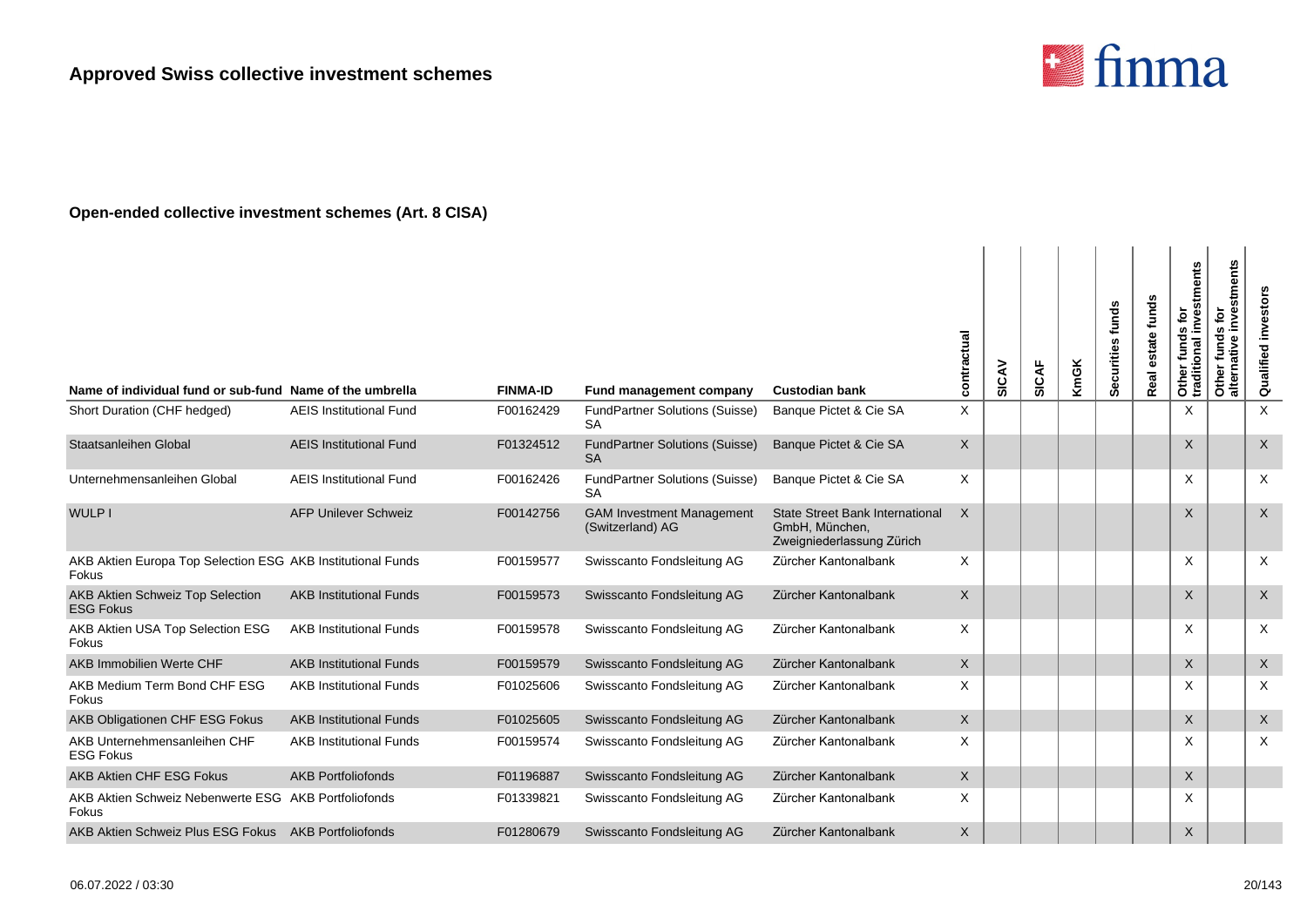

| Name of individual fund or sub-fund Name of the umbrella            |                                                               | <b>FINMA-ID</b> | Fund management company    | <b>Custodian bank</b>            | contractual  | SICAV | <b>SICAF</b> | KmGK | Securities funds | funds<br>state<br>Real | investments<br>흐<br>funds <sup>1</sup><br>Other funds<br>traditional i | stments<br>tor<br>inve<br>funds<br>$\mathbf{v}$<br>ā<br>Other<br>alterna | investors<br>Qualified |
|---------------------------------------------------------------------|---------------------------------------------------------------|-----------------|----------------------------|----------------------------------|--------------|-------|--------------|------|------------------|------------------------|------------------------------------------------------------------------|--------------------------------------------------------------------------|------------------------|
| AKB Ausgewogen CHF ESG Fokus                                        | <b>AKB Portfoliofonds</b>                                     | F01196885       | Swisscanto Fondsleitung AG | Zürcher Kantonalbank             | X            |       |              |      |                  |                        | X                                                                      |                                                                          |                        |
| AKB Einkommen CHF ESG Fokus                                         | <b>AKB Portfoliofonds</b>                                     | F01196883       | Swisscanto Fondsleitung AG | Zürcher Kantonalbank             | $\mathsf X$  |       |              |      |                  |                        | $\sf X$                                                                |                                                                          |                        |
| AKB Rendite CHF ESG Fokus                                           | <b>AKB Portfoliofonds</b>                                     | F01196884       | Swisscanto Fondsleitung AG | Zürcher Kantonalbank             | X            |       |              |      |                  |                        | X                                                                      |                                                                          |                        |
| AKB Rendite EUR ESG Fokus                                           | <b>AKB Portfoliofonds</b>                                     | F00146902       | Swisscanto Fondsleitung AG | Zürcher Kantonalbank             | $\mathsf{X}$ |       |              |      |                  |                        | X                                                                      |                                                                          |                        |
| AKB Vorsorge 15 CHF ESG Fokus                                       | <b>AKB Portfoliofonds</b>                                     | F01247440       | Swisscanto Fondsleitung AG | Zürcher Kantonalbank             | X            |       |              |      |                  |                        | $\times$                                                               |                                                                          |                        |
| AKB Vorsorge 30 CHF ESG Fokus                                       | <b>AKB Portfoliofonds</b>                                     | F01247442       | Swisscanto Fondsleitung AG | Zürcher Kantonalbank             | $\mathsf X$  |       |              |      |                  |                        | X                                                                      |                                                                          |                        |
| AKB Vorsorge 45 CHF ESG Fokus                                       | <b>AKB Portfoliofonds</b>                                     | F01247444       | Swisscanto Fondsleitung AG | Zürcher Kantonalbank             | X            |       |              |      |                  |                        | $\mathsf X$                                                            |                                                                          |                        |
| AKB Wachstum CHF ESG Fokus                                          | <b>AKB Portfoliofonds</b>                                     | F01196886       | Swisscanto Fondsleitung AG | Zürcher Kantonalbank             | X            |       |              |      |                  |                        | X                                                                      |                                                                          |                        |
| ALBIN KISTLER AKTIEN SCHWEIZ                                        | ALBIN KISTLER UMBRELLA FUND F01029238                         |                 | Credit Suisse Funds AG     | Credit Suisse (Schweiz) AG       | X            |       |              |      |                  |                        | X                                                                      |                                                                          | X                      |
| ALBIN KISTLER AKTIEN SMALL &<br><b>MID CAP SCHWEIZ</b>              | ALBIN KISTLER UMBRELLA FUND F01098370                         |                 | Credit Suisse Funds AG     | Credit Suisse (Schweiz) AG       | $\mathsf{X}$ |       |              |      |                  |                        | X                                                                      |                                                                          | $\mathsf{X}$           |
| ALBIN KISTLER AKTIEN WELT                                           | ALBIN KISTLER UMBRELLA FUND F01029239                         |                 | Credit Suisse Funds AG     | Credit Suisse (Schweiz) AG       | X            |       |              |      |                  |                        | X                                                                      |                                                                          | X                      |
| ALBIN KISTLER OBLIGATIONEN<br><b>CHF</b>                            | ALBIN KISTLER UMBRELLA FUND F01029240                         |                 | Credit Suisse Funds AG     | Credit Suisse (Schweiz) AG       | $\mathsf{X}$ |       |              |      |                  |                        | $\times$                                                               |                                                                          | $\mathsf{X}$           |
| ALBIN KISTLER OBLIGATIONEN FW ALBIN KISTLER UMBRELLA FUND F01029241 |                                                               |                 | Credit Suisse Funds AG     | Credit Suisse (Schweiz) AG       | $\times$     |       |              |      |                  |                        | X                                                                      |                                                                          | X                      |
| <b>BCV Multi-Strategy Fund</b>                                      | AMC ALTERNATIVE FUND, fonds à F00141247<br>risque particulier |                 | <b>GERIFONDS SA</b>        | <b>Banque Cantonale Vaudoise</b> | $\mathsf{X}$ |       |              |      |                  |                        |                                                                        | X                                                                        |                        |
| <b>BCV Global Emerging Equity ESG</b>                               | AMC EXPERT FUND                                               | F00162314       | <b>GERIFONDS SA</b>        | Banque Cantonale Vaudoise        | X            |       |              |      |                  |                        | X                                                                      |                                                                          |                        |
| <b>BCV Seapac ESG</b>                                               | AMC EXPERT FUND                                               | F00138951       | <b>GERIFONDS SA</b>        | <b>Banque Cantonale Vaudoise</b> | X            |       |              |      |                  |                        | X                                                                      |                                                                          |                        |
| <b>BCV CHF Domestic Corporate Bonds</b>                             | AMC PROFESSIONAL FUND                                         | F00188168       | <b>GERIFONDS SA</b>        | Banque Cantonale Vaudoise        | X            |       |              |      |                  |                        | X                                                                      |                                                                          |                        |
| <b>BCV CHF Foreign Bonds</b>                                        | AMC PROFESSIONAL FUND                                         | F00160236       | <b>GERIFONDS SA</b>        | <b>Banque Cantonale Vaudoise</b> | X            |       |              |      |                  |                        | X                                                                      |                                                                          |                        |
| <b>BCV Enhanced Europe Equity ESG</b>                               | AMC PROFESSIONAL FUND                                         | F00141221       | <b>GERIFONDS SA</b>        | <b>Banque Cantonale Vaudoise</b> | X            |       |              |      |                  |                        | X                                                                      |                                                                          |                        |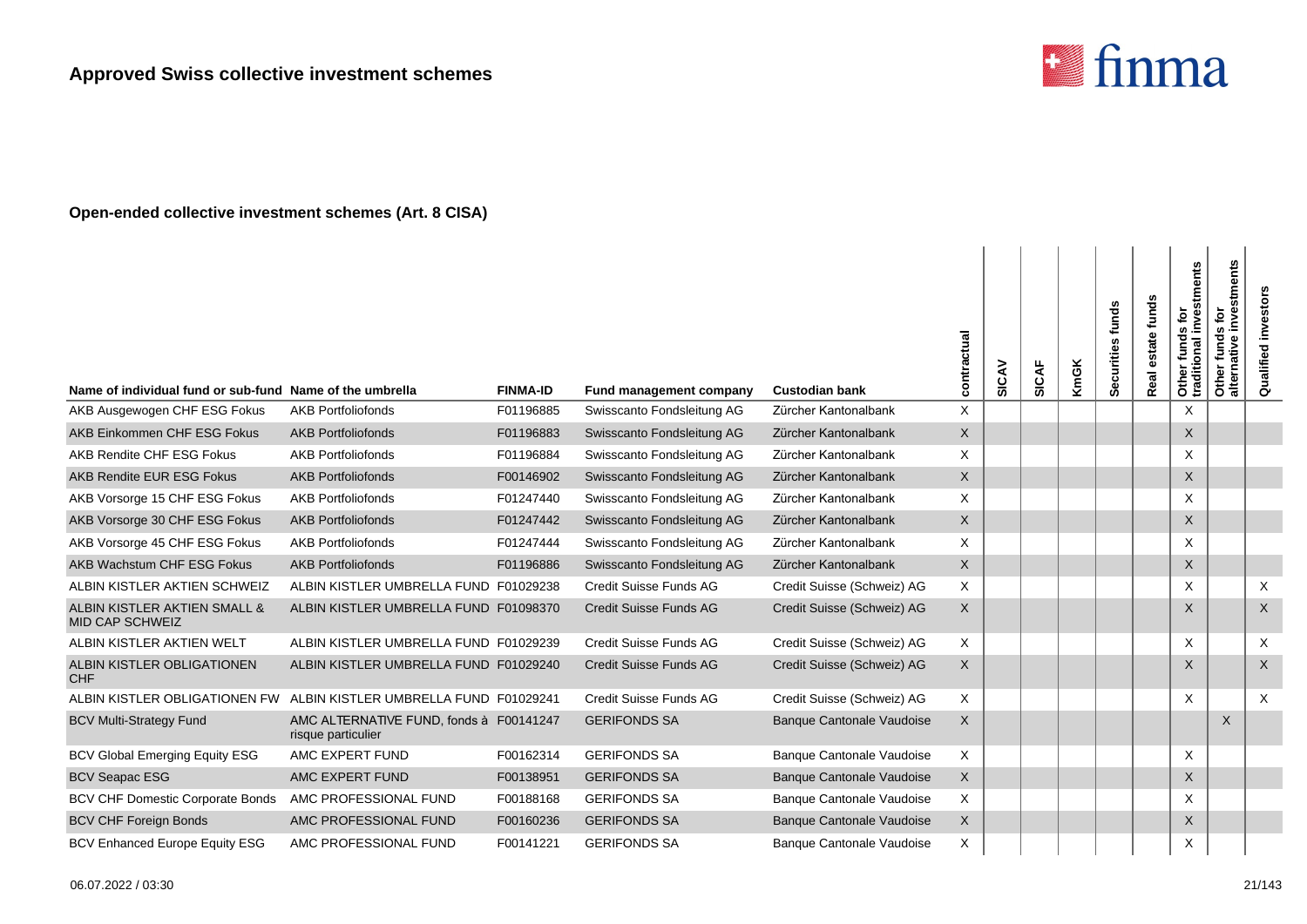

| Name of individual fund or sub-fund Name of the umbrella                |                        | <b>FINMA-ID</b> | Fund management company                        | <b>Custodian bank</b>            | contractual  | SICAV | SICAF | <b>KmGK</b> | Securities funds | funds<br>state<br>Real | Other funds for<br>traditional investments | estments<br>funds for<br>Š<br>ative<br>Other 1<br>alterna | investors<br>Qualified |
|-------------------------------------------------------------------------|------------------------|-----------------|------------------------------------------------|----------------------------------|--------------|-------|-------|-------------|------------------|------------------------|--------------------------------------------|-----------------------------------------------------------|------------------------|
| <b>BCV Enhanced US Equity ESG</b>                                       | AMC PROFESSIONAL FUND  | F00141223       | <b>GERIFONDS SA</b>                            | <b>Banque Cantonale Vaudoise</b> | X            |       |       |             |                  |                        | X                                          |                                                           |                        |
| <b>BCV Fiscal Strength Government</b><br><b>Bonds</b>                   | AMC PROFESSIONAL FUND  | F01174335       | <b>GERIFONDS SA</b>                            | Banque Cantonale Vaudoise        | X            |       |       |             |                  |                        | X                                          |                                                           |                        |
| <b>BCV International Bonds (CHF)</b>                                    | AMC PROFESSIONAL FUND  | F00141222       | <b>GERIFONDS SA</b>                            | <b>Banque Cantonale Vaudoise</b> | X            |       |       |             |                  |                        | $\mathsf{X}$                               |                                                           |                        |
| <b>BCV Japac ESG</b>                                                    | AMC PROFESSIONAL FUND  | F00138912       | <b>GERIFONDS SA</b>                            | Banque Cantonale Vaudoise        | X            |       |       |             |                  |                        | X                                          |                                                           |                        |
| <b>BCV Pro Patrimoine CHF</b>                                           | AMC PROFESSIONAL FUND  | F01205044       | <b>GERIFONDS SA</b>                            | <b>Banque Cantonale Vaudoise</b> | $\mathsf{X}$ |       |       |             |                  |                        | X                                          |                                                           |                        |
| <b>BCV Swiss Equity</b>                                                 | AMC PROFESSIONAL FUND  | F00139012       | <b>GERIFONDS SA</b>                            | <b>Banque Cantonale Vaudoise</b> | X            |       |       |             |                  |                        | X                                          |                                                           |                        |
| <b>BCV Swiss Equity Dividend Select</b>                                 | AMC PROFESSIONAL FUND  | F01272941       | <b>GERIFONDS SA</b>                            | <b>Banque Cantonale Vaudoise</b> | X            |       |       |             |                  |                        | X                                          |                                                           |                        |
| <b>BCV Swiss Franc Bonds</b>                                            | AMC PROFESSIONAL FUND  | F00143036       | <b>GERIFONDS SA</b>                            | Banque Cantonale Vaudoise        | X            |       |       |             |                  |                        | X                                          |                                                           |                        |
| <b>BCV Swiss Franc Credit Bonds</b>                                     | AMC PROFESSIONAL FUND  | F01174334       | <b>GERIFONDS SA</b>                            | <b>Banque Cantonale Vaudoise</b> | $\mathsf{X}$ |       |       |             |                  |                        | X                                          |                                                           |                        |
| BCV Swiss Small & Mid Caps Equity                                       | AMC PROFESSIONAL FUND  | F01150479       | <b>GERIFONDS SA</b>                            | <b>Banque Cantonale Vaudoise</b> | X            |       |       |             |                  |                        | X                                          |                                                           |                        |
| BCV Systematic Premia Europe Equity AMC PROFESSIONAL FUND<br><b>ESG</b> |                        | F00158844       | <b>GERIFONDS SA</b>                            | <b>Banque Cantonale Vaudoise</b> | X            |       |       |             |                  |                        | $\times$                                   |                                                           |                        |
| BCV Systematic Premia High Dividend AMC PROFESSIONAL FUND<br><b>ESG</b> |                        | F00188169       | <b>GERIFONDS SA</b>                            | Banque Cantonale Vaudoise        | X            |       |       |             |                  |                        | X                                          |                                                           |                        |
| <b>BCV Systematic Premia Swiss Equity</b>                               | AMC PROFESSIONAL FUND  | F00158846       | <b>GERIFONDS SA</b>                            | <b>Banque Cantonale Vaudoise</b> | $\mathsf{X}$ |       |       |             |                  |                        | X                                          |                                                           |                        |
| <b>BCV Systematic Premia US Equity</b><br><b>FSG</b>                    | AMC PROFESSIONAL FUND  | F00158845       | <b>GERIFONDS SA</b>                            | <b>Banque Cantonale Vaudoise</b> | X            |       |       |             |                  |                        | X                                          |                                                           |                        |
| <b>BCV Total Return Bonds (CHF)</b>                                     | AMC PROFESSIONAL FUND  | F01096567       | <b>GERIFONDS SA</b>                            | <b>Banque Cantonale Vaudoise</b> | X            |       |       |             |                  |                        | X                                          |                                                           |                        |
| Ausgewogen (CHF)                                                        | Anlagelösung Bank Cler | F01101184       | <b>UBS Fund Management</b><br>(Switzerland) AG | <b>UBS Switzerland AG</b>        | X            |       |       |             |                  |                        | X                                          |                                                           |                        |
| Einkommen (CHF)                                                         | Anlagelösung Bank Cler | F01101183       | <b>UBS Fund Management</b><br>(Switzerland) AG | <b>UBS Switzerland AG</b>        | X            |       |       |             |                  |                        | X                                          |                                                           |                        |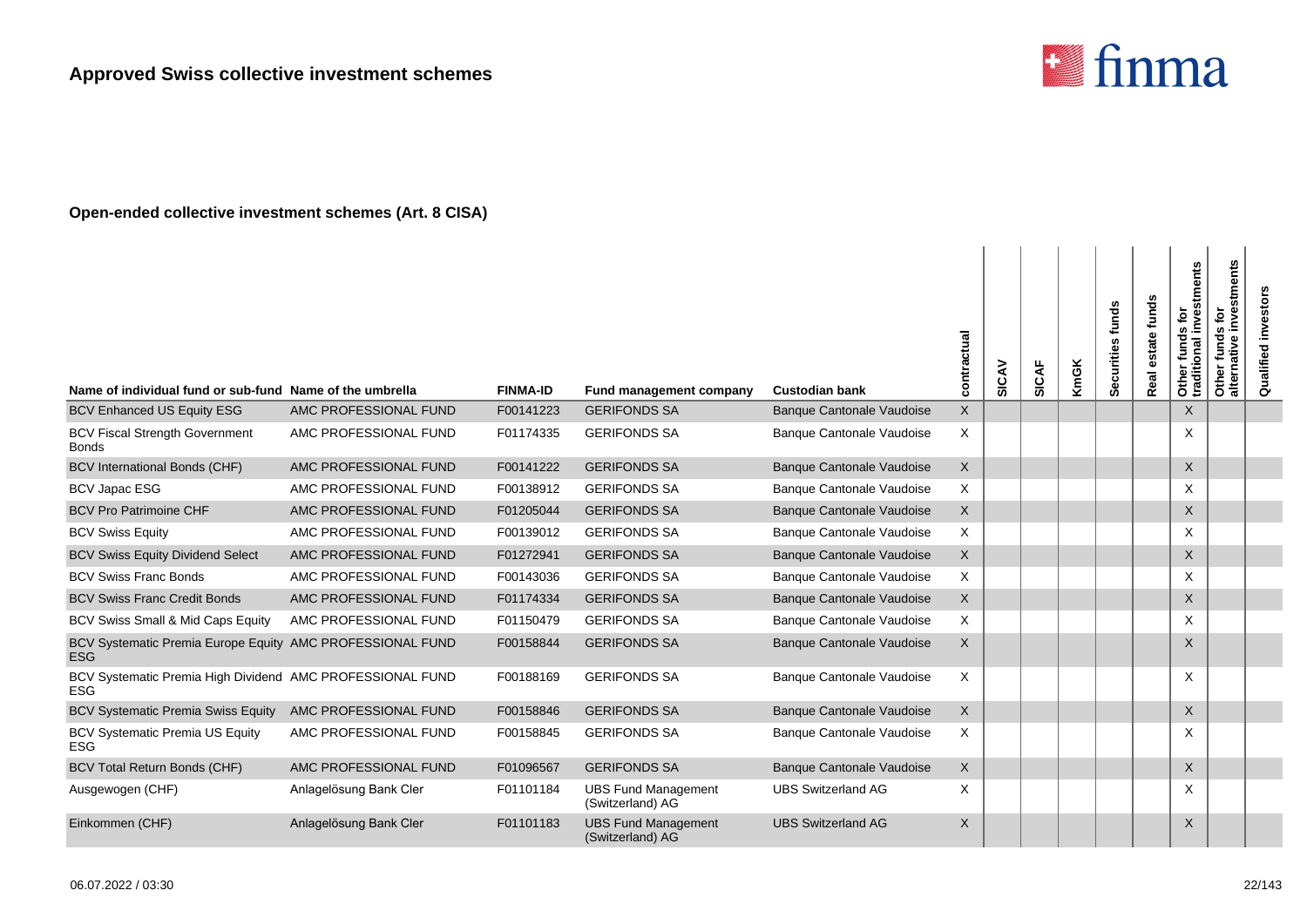

| Name of individual fund or sub-fund Name of the umbrella                                    |                                                                                | <b>FINMA-ID</b> | Fund management company                        | <b>Custodian bank</b>            | contractual | SICAV | <b>SICAF</b> | <b>KmGK</b> | Securities funds | Real estate funds | investments<br>$\tilde{\mathbf{e}}$<br>Other funds<br>traditional | Other funds for<br>alternative investments | investor<br>Qualified |
|---------------------------------------------------------------------------------------------|--------------------------------------------------------------------------------|-----------------|------------------------------------------------|----------------------------------|-------------|-------|--------------|-------------|------------------|-------------------|-------------------------------------------------------------------|--------------------------------------------|-----------------------|
| Nachhaltig Aktien (CHF)                                                                     | Anlagelösung Bank Cler                                                         | F01401317       | <b>UBS Fund Management</b><br>(Switzerland) AG | <b>UBS Switzerland AG</b>        | X.          |       |              |             |                  |                   | X                                                                 |                                            |                       |
| Nachhaltig Ausgewogen (CHF)                                                                 | Anlagelösung Bank Cler                                                         | F01178155       | <b>UBS Fund Management</b><br>(Switzerland) AG | <b>UBS Switzerland AG</b>        | X           |       |              |             |                  |                   | X                                                                 |                                            |                       |
| Nachhaltig Einkommen (CHF)                                                                  | Anlagelösung Bank Cler                                                         | F01178153       | <b>UBS Fund Management</b><br>(Switzerland) AG | <b>UBS Switzerland AG</b>        | X           |       |              |             |                  |                   | X                                                                 |                                            |                       |
| Nachhaltig Wachstum (CHF)                                                                   | Anlagelösung Bank Cler                                                         | F01178156       | <b>UBS Fund Management</b><br>(Switzerland) AG | <b>UBS Switzerland AG</b>        | X           |       |              |             |                  |                   | X                                                                 |                                            |                       |
| Regelbasiert (CHF)                                                                          | Anlagelösung Bank Cler                                                         | F01215095       | <b>UBS Fund Management</b><br>(Switzerland) AG | <b>UBS Switzerland AG</b>        | X           |       |              |             |                  |                   | X                                                                 |                                            |                       |
| Wachstum (CHF)                                                                              | Anlagelösung Bank Cler                                                         | F01101186       | <b>UBS Fund Management</b><br>(Switzerland) AG | <b>UBS Switzerland AG</b>        | X           |       |              |             |                  |                   | X                                                                 |                                            |                       |
| Aramus (CH) Japan Fund                                                                      | Aramus (CH) Fund                                                               | F00143825       | Credit Suisse Funds AG                         | Credit Suisse (Schweiz) AG       | X           |       |              |             |                  |                   | $\sf X$                                                           |                                            |                       |
| Arvernus Capital (CH) Europe Event<br>Driven Fund - Umbrella-Fonds mit<br>besonderem Risiko | Arvernus Capital (CH) Fund -<br>Umbrella-Fonds mit besonderem<br><b>Risiko</b> | F00165384       | <b>LLB Swiss Investment AG</b>                 | Bank J. Safra Sarasin AG         | X           |       |              |             |                  |                   |                                                                   | X                                          |                       |
| ARVEST SOLID FUND CHF                                                                       | ARVEST SOLID FUND                                                              | F00141423       | <b>ARVEST Funds AG</b>                         | Swissquote Bank SA               | X           |       |              |             | X                |                   |                                                                   |                                            |                       |
| ARVEST SOLID FUND EUR                                                                       | <b>ARVEST SOLID FUND</b>                                                       | F00141425       | <b>ARVEST Funds AG</b>                         | Swissquote Bank SA               | X           |       |              |             | X                |                   |                                                                   |                                            |                       |
| ARVEST SOLID FUND USD                                                                       | ARVEST SOLID FUND                                                              | F00141424       | <b>ARVEST Funds AG</b>                         | Swissquote Bank SA               | X.          |       |              |             | X                |                   |                                                                   |                                            |                       |
| ARVEST AMERICA STARS FUND                                                                   | <b>ARVEST STARS FUND</b>                                                       | F00140686       | <b>ARVEST Funds AG</b>                         | Swissquote Bank SA               | X           |       |              |             | $\sf X$          |                   |                                                                   |                                            |                       |
| ARVEST EURASIA STARS FUND                                                                   | ARVEST STARS FUND                                                              | F00142535       | <b>ARVEST Funds AG</b>                         | Swissquote Bank SA               | X           |       |              |             | X                |                   |                                                                   |                                            |                       |
| ARVEST GLOBAL STARS FUND                                                                    | <b>ARVEST STARS FUND</b>                                                       | F00139390       | <b>ARVEST Funds AG</b>                         | Swissquote Bank SA               | X           |       |              |             | X                |                   |                                                                   |                                            |                       |
| AS Swiss Equity Cadmos Engagement AS SWISS EQUITY FUND                                      |                                                                                | F01259794       | <b>GERIFONDS SA</b>                            | <b>Banque Cantonale Vaudoise</b> | X.          |       |              |             |                  |                   | $\times$                                                          |                                            |                       |
| AS Swiss Equity Long/Short                                                                  | AS SWISS EQUITY FUND                                                           | F00146565       | <b>GERIFONDS SA</b>                            | <b>Banque Cantonale Vaudoise</b> | X           |       |              |             |                  |                   | X                                                                 |                                            |                       |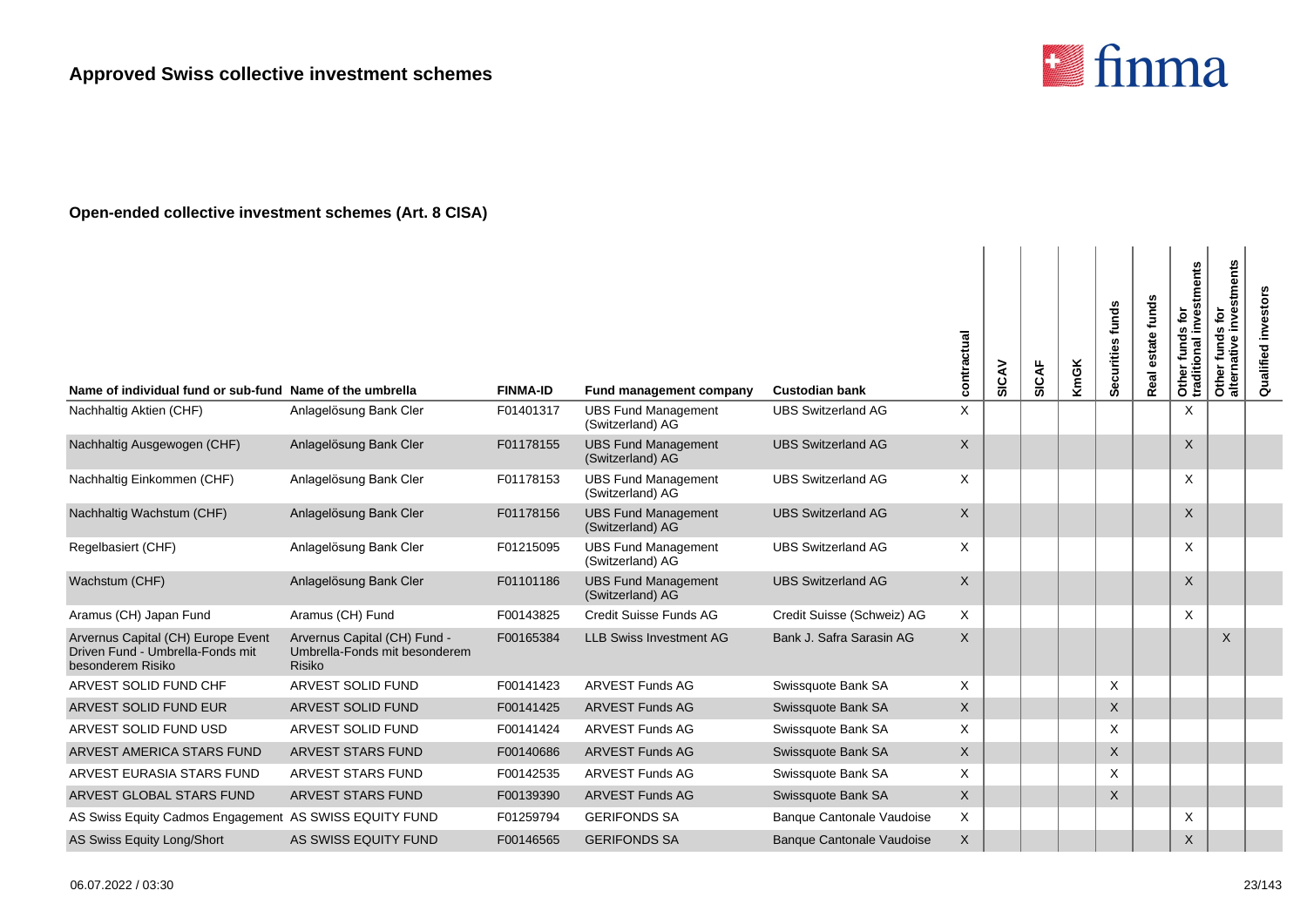

| Name of individual fund or sub-fund Name of the umbrella |                          | <b>FINMA-ID</b> | Fund management company                                   | <b>Custodian bank</b>                   | contractual  | SICAV | SICAF | <b>KmGK</b> | Securities funds | funds<br>Real | Other funds for<br>traditional investments<br>$\mathbf{\tilde{e}}$ | investments<br>ē<br>w<br>fund:<br>ative<br>Other<br>alterna | Qualified investors |
|----------------------------------------------------------|--------------------------|-----------------|-----------------------------------------------------------|-----------------------------------------|--------------|-------|-------|-------------|------------------|---------------|--------------------------------------------------------------------|-------------------------------------------------------------|---------------------|
| ALLIANZ SUISSE VORSORGE                                  | ASAST INSTITUTIONAL FUND | F00145778       | Credit Suisse Funds AG                                    | Credit Suisse (Schweiz) AG              | X            |       |       |             |                  |               | X                                                                  |                                                             | X                   |
| <b>ASAST AKTIEN AUSLAND</b><br>NACHHALTIGKEIT PASSIV     | ASAST INSTITUTIONAL FUND | F00145773       | <b>Credit Suisse Funds AG</b>                             | Credit Suisse (Schweiz) AG              | X            |       |       |             |                  |               | X                                                                  |                                                             | X                   |
| <b>ASAST AKTIEN SCHWEIZ</b>                              | ASAST INSTITUTIONAL FUND | F00145774       | Credit Suisse Funds AG                                    | Credit Suisse (Schweiz) AG              | X            |       |       |             |                  |               | X                                                                  |                                                             | $\times$            |
| <b>ASAST OBLIGATIONEN CHF</b>                            | ASAST INSTITUTIONAL FUND | F00145776       | Credit Suisse Funds AG                                    | Credit Suisse (Schweiz) AG              | X            |       |       |             |                  |               | X                                                                  |                                                             | X                   |
| <b>ASAST OBLIGATIONEN</b><br><b>FREMDWÄHRUNGEN</b>       | ASAST INSTITUTIONAL FUND | F00145777       | Credit Suisse Funds AG                                    | Credit Suisse (Schweiz) AG              | X            |       |       |             |                  |               | X                                                                  |                                                             | $\times$            |
| <b>ASAST USD CREDIT FUND</b><br>(HEDGED CHF)             | ASAST INSTITUTIONAL FUND | F01170913       | <b>Credit Suisse Funds AG</b>                             | Credit Suisse (Schweiz) AG              | X            |       |       |             |                  |               | X                                                                  |                                                             | X                   |
| <b>Aktien Emerging Markets</b>                           | Avadis Fund              | F00140588       | <b>Lombard Odier Asset</b><br>Management (Switzerland) SA | Banque Lombard Odier & Cie<br><b>SA</b> | Χ            |       |       |             |                  |               | X                                                                  |                                                             | X                   |
| Aktien Emerging Markets Index                            | <b>Avadis Fund</b>       | F01043302       | <b>Lombard Odier Asset</b><br>Management (Switzerland) SA | Banque Lombard Odier & Cie<br><b>SA</b> | $\mathsf{X}$ |       |       |             |                  |               | X                                                                  |                                                             | $\times$            |
| <b>Aktien Schweiz</b>                                    | Avadis Fund              | F00140701       | <b>Lombard Odier Asset</b><br>Management (Switzerland) SA | Banque Lombard Odier & Cie<br><b>SA</b> | X            |       |       |             |                  |               | X                                                                  |                                                             | X                   |
| <b>Aktien Small Caps</b>                                 | <b>Avadis Fund</b>       | F01258824       | <b>Lombard Odier Asset</b><br>Management (Switzerland) SA | Banque Lombard Odier & Cie<br><b>SA</b> | $\times$     |       |       |             |                  |               | X                                                                  |                                                             | $\times$            |
| Aktien Welt 0% US-WHT                                    | <b>Avadis Fund</b>       | F01090535       | <b>Lombard Odier Asset</b><br>Management (Switzerland) SA | Banque Lombard Odier & Cie<br>SA        | X            |       |       |             |                  |               | X                                                                  |                                                             | $\times$            |
| Aktien Welt 15% US-WHT                                   | <b>Avadis Fund</b>       | F01090536       | <b>Lombard Odier Asset</b><br>Management (Switzerland) SA | Banque Lombard Odier & Cie<br><b>SA</b> | X            |       |       |             |                  |               | $\mathsf X$                                                        |                                                             | $\times$            |
| <b>Aktien Welt ESG</b>                                   | Avadis Fund              | F01294457       | <b>Lombard Odier Asset</b><br>Management (Switzerland) SA | Banque Lombard Odier & Cie<br><b>SA</b> | Χ            |       |       |             |                  |               | X                                                                  |                                                             | $\times$            |
| Aktien Welt ESG 30% US-WHT                               | <b>Avadis Fund</b>       | F01090537       | <b>Lombard Odier Asset</b><br>Management (Switzerland) SA | Banque Lombard Odier & Cie<br><b>SA</b> | X            |       |       |             |                  |               | X                                                                  |                                                             | X                   |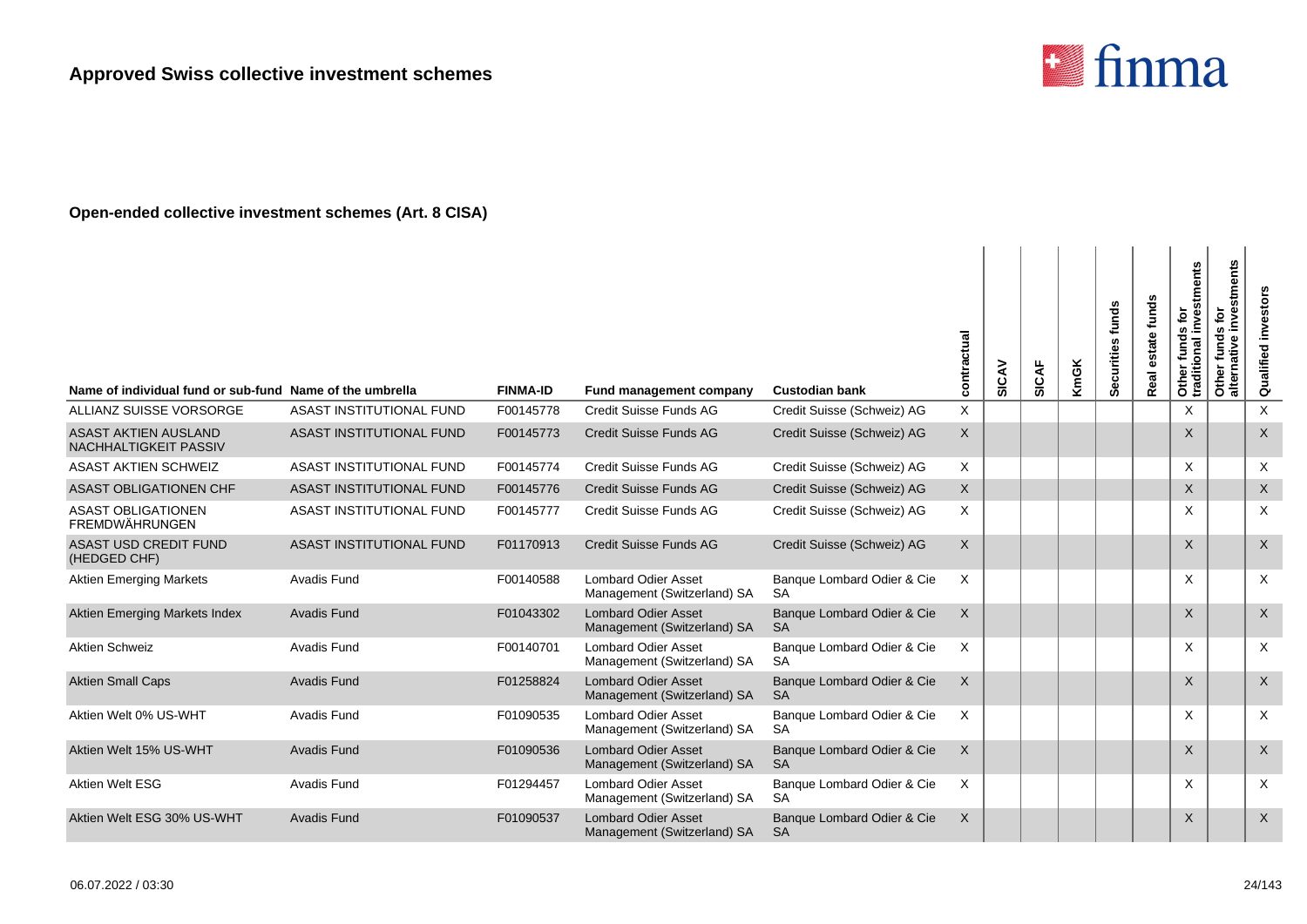

| Name of individual fund or sub-fund Name of the umbrella |                               | <b>FINMA-ID</b> | Fund management company                                   | <b>Custodian bank</b>                   | contractual | SICAV        | <b>SICAF</b> | <b>KmGK</b> | Securities funds | estate funds<br><b>Real</b> | investments<br>ē<br><b>SC</b><br>fund<br>onal<br>Other 1<br>traditic | investments<br>funds for<br>$\mathbf{v}$<br>ati×<br>Other 1<br>alterna | investors<br>Qualified    |
|----------------------------------------------------------|-------------------------------|-----------------|-----------------------------------------------------------|-----------------------------------------|-------------|--------------|--------------|-------------|------------------|-----------------------------|----------------------------------------------------------------------|------------------------------------------------------------------------|---------------------------|
| <b>Emerging Market Debt</b>                              | Avadis Fund                   | F00186377       | <b>Lombard Odier Asset</b><br>Management (Switzerland) SA | Banque Lombard Odier & Cie<br><b>SA</b> | X           |              |              |             |                  |                             | X                                                                    |                                                                        | X                         |
| Immobilien-Aktien Welt                                   | Avadis Fund                   | F00140660       | <b>Lombard Odier Asset</b><br>Management (Switzerland) SA | Banque Lombard Odier & Cie<br><b>SA</b> | X           |              |              |             |                  |                             | X                                                                    |                                                                        | X                         |
| Obligationen CHF                                         | Avadis Fund                   | F01263065       | <b>Lombard Odier Asset</b><br>Management (Switzerland) SA | Banque Lombard Odier & Cie<br><b>SA</b> | X           |              |              |             |                  |                             | X                                                                    |                                                                        | X                         |
| <b>Obligationen CHF Ausland</b>                          | <b>Avadis Fund</b>            | F00140662       | <b>Lombard Odier Asset</b><br>Management (Switzerland) SA | Banque Lombard Odier & Cie<br><b>SA</b> | X           |              |              |             |                  |                             | $\mathsf{X}$                                                         |                                                                        | $\mathsf X$               |
| Obligationen CHF Inland                                  | Avadis Fund                   | F00140587       | <b>Lombard Odier Asset</b><br>Management (Switzerland) SA | Banque Lombard Odier & Cie<br><b>SA</b> | X           |              |              |             |                  |                             | X                                                                    |                                                                        | $\boldsymbol{\mathsf{X}}$ |
| Staatsanleihen AAA-AA FW hedged                          | <b>Avadis Fund</b>            | F01029261       | <b>Lombard Odier Asset</b><br>Management (Switzerland) SA | Banque Lombard Odier & Cie<br><b>SA</b> | X           |              |              |             |                  |                             | X                                                                    |                                                                        | $\mathsf{X}$              |
| Staatsanleihen Fremdwährungen<br>hedged                  | Avadis Fund                   | F01090534       | <b>Lombard Odier Asset</b><br>Management (Switzerland) SA | Banque Lombard Odier & Cie<br><b>SA</b> | X           |              |              |             |                  |                             | X                                                                    |                                                                        | X                         |
| Unternehmensanleihen<br>Fremdwährungen                   | <b>Avadis Fund</b>            | F00180298       | <b>Lombard Odier Asset</b><br>Management (Switzerland) SA | Banque Lombard Odier & Cie<br><b>SA</b> | X           |              |              |             |                  |                             | $\mathsf{x}$                                                         |                                                                        | $\mathsf{X}$              |
| <b>STRATEGIE AGGRESSIV</b>                               | Avadis Vermögensbildung SICAV | F00146199       | <b>Lombard Odier Asset</b><br>Management (Switzerland) SA | Banque Lombard Odier & Cie<br><b>SA</b> |             | X            |              |             |                  |                             | X                                                                    |                                                                        |                           |
| <b>STRATEGIE AKTIEN</b>                                  | Avadis Vermögensbildung SICAV | F00146200       | <b>Lombard Odier Asset</b><br>Management (Switzerland) SA | Banque Lombard Odier & Cie<br><b>SA</b> |             | $\mathsf{X}$ |              |             |                  |                             | $\times$                                                             |                                                                        |                           |
| <b>STRATEGIE BASIS</b>                                   | Avadis Vermögensbildung SICAV | F00146197       | <b>Lombard Odier Asset</b><br>Management (Switzerland) SA | Banque Lombard Odier & Cie<br><b>SA</b> |             | X            |              |             |                  |                             | X                                                                    |                                                                        |                           |
| <b>STRATEGIE DEFENSIV</b>                                | Avadis Vermögensbildung SICAV | F00146196       | <b>Lombard Odier Asset</b><br>Management (Switzerland) SA | Banque Lombard Odier & Cie<br><b>SA</b> |             | $\mathsf{X}$ |              |             |                  |                             | $\times$                                                             |                                                                        |                           |
| <b>STRATEGIE OBLIGATIONEN</b>                            | Avadis Vermögensbildung SICAV | F00146195       | <b>Lombard Odier Asset</b><br>Management (Switzerland) SA | Banque Lombard Odier & Cie<br><b>SA</b> |             | Χ            |              |             |                  |                             | Х                                                                    |                                                                        |                           |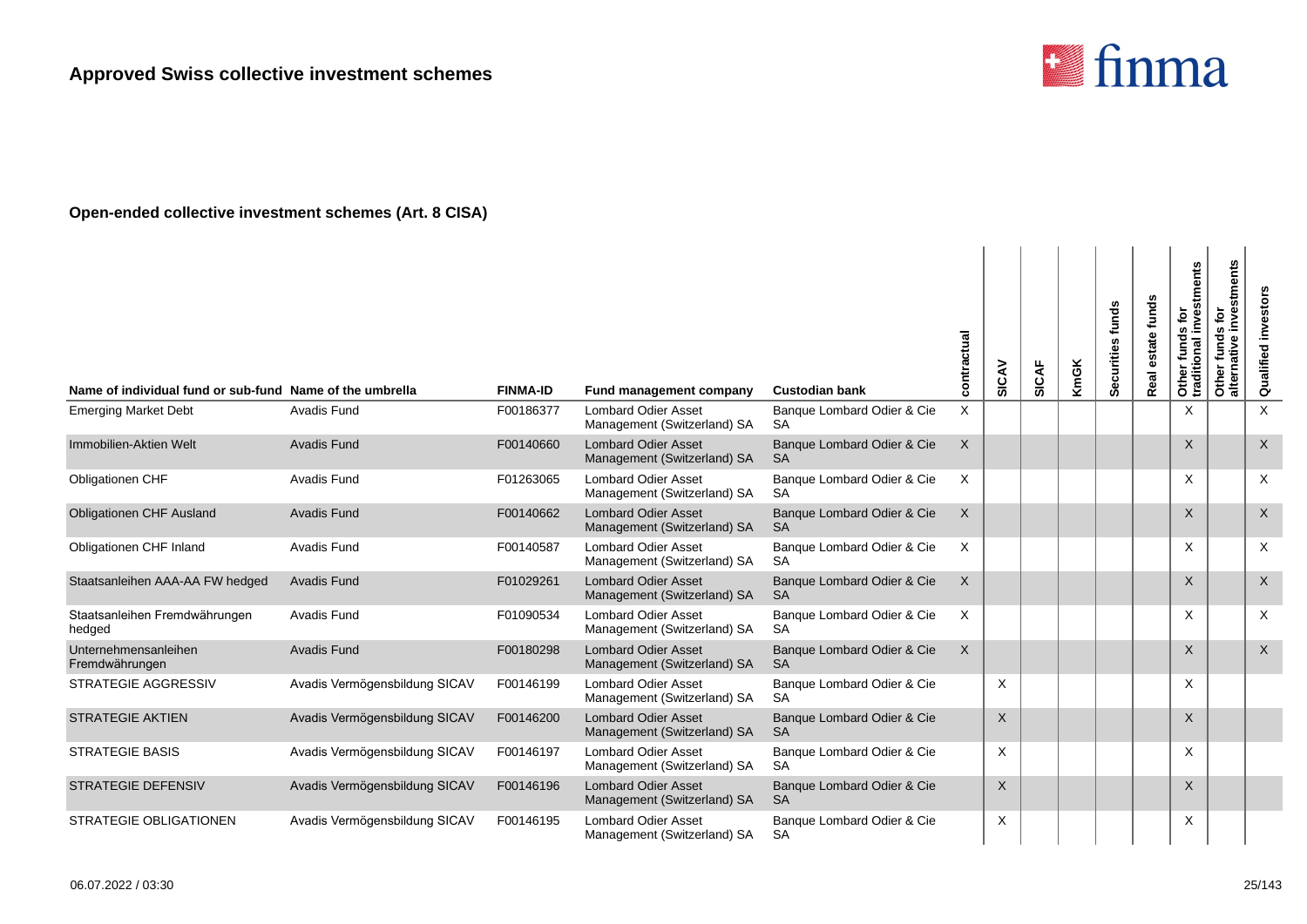

| Name of individual fund or sub-fund Name of the umbrella                   |                                | <b>FINMA-ID</b> | Fund management company                                   | <b>Custodian bank</b>                                                                 | actual<br>ontr<br>6 | SICAV    | <b>SICAF</b> | <b>KmGK</b> | Securities funds | estate funds<br>Real | Other funds for<br>traditional investments | stments<br>$\mathbf{\tilde{e}}$<br>Φ<br>Š<br>funds<br>$\omega$<br>native<br>Other 1<br>alterna | investors<br>Qualified    |
|----------------------------------------------------------------------------|--------------------------------|-----------------|-----------------------------------------------------------|---------------------------------------------------------------------------------------|---------------------|----------|--------------|-------------|------------------|----------------------|--------------------------------------------|------------------------------------------------------------------------------------------------|---------------------------|
| Strategie Stabil                                                           | Avadis Vermögensbildung SICAV  | F00145325       | <b>Lombard Odier Asset</b><br>Management (Switzerland) SA | Banque Lombard Odier & Cie<br><b>SA</b>                                               |                     | $\times$ |              |             |                  |                      | X                                          |                                                                                                |                           |
| <b>STRATEGIE WACHSTUM</b>                                                  | Avadis Vermögensbildung SICAV  | F00146198       | <b>Lombard Odier Asset</b><br>Management (Switzerland) SA | Banque Lombard Odier & Cie<br><b>SA</b>                                               |                     | $\times$ |              |             |                  |                      | X                                          |                                                                                                |                           |
| <b>Aktien Ausland entwickelt</b>                                           | Avanti                         | F01036657       | <b>UBS Fund Management</b><br>(Switzerland) AG            | <b>UBS Switzerland AG</b>                                                             | X                   |          |              |             |                  |                      | X                                          |                                                                                                | $\times$                  |
| <b>Aktien Schweiz</b>                                                      | Avanti                         | F01036655       | <b>UBS Fund Management</b><br>(Switzerland) AG            | <b>UBS Switzerland AG</b>                                                             | X                   |          |              |             |                  |                      | X                                          |                                                                                                | $\times$                  |
| <b>Obligationen Ausland</b>                                                | Avanti                         | F01036653       | <b>UBS Fund Management</b><br>(Switzerland) AG            | <b>UBS Switzerland AG</b>                                                             | $\mathsf X$         |          |              |             |                  |                      | X                                          |                                                                                                | $\times$                  |
| Obligationen Inland                                                        | Avanti                         | F01036652       | <b>UBS Fund Management</b><br>(Switzerland) AG            | <b>UBS Switzerland AG</b>                                                             | $\times$            |          |              |             |                  |                      | X                                          |                                                                                                | $\times$                  |
| Avobis Swiss Commercial Real Estate Avobis Real Estate Funds SICAV<br>Fund |                                | F01326015       | PvB Pernet von Ballmoos AG                                | <b>Banque Cantonale Vaudoise</b>                                                      |                     | $\times$ |              |             |                  | $\times$             |                                            |                                                                                                | $\sf X$                   |
| Avobis Swiss Residential Real Estate<br><b>Fund Pension</b>                | Avobis Real Estate Funds SICAV | F01340119       | PvB Pernet von Ballmoos AG                                | Banque Cantonale Vaudoise                                                             |                     | X        |              |             |                  | X                    |                                            |                                                                                                | $\times$                  |
| <b>AWI Aktien Schweiz SMC</b>                                              | <b>AWI Fonds</b>               | F01314813       | 1741 Fund Solutions AG                                    | Bank Julius Bär & Co. AG                                                              | $\mathsf{X}$        |          |              |             |                  |                      | X                                          |                                                                                                | $\boldsymbol{\mathsf{X}}$ |
| AWI LongRun Equity Fund                                                    | AWI Fonds II                   | F01377523       | 1741 Fund Solutions AG                                    | Rothschild & Co Bank AG                                                               | $\times$            |          |              |             |                  |                      | X                                          |                                                                                                | $\times$                  |
| <b>AWMZ Fund I</b>                                                         | <b>AWMZ Fund</b>               | F00143432       | Credit Suisse Funds AG                                    | Credit Suisse (Schweiz) AG                                                            | $\times$            |          |              |             |                  |                      | $\times$                                   |                                                                                                |                           |
| <b>AWMZ Fund II</b>                                                        | <b>AWMZ Fund</b>               | F00143433       | Credit Suisse Funds AG                                    | Credit Suisse (Schweiz) AG                                                            | $\times$            |          |              |             |                  |                      | $\times$                                   |                                                                                                |                           |
| <b>Economic Trends Equity CHF</b>                                          | AXA (CH) Strategy Fund         | F01256843       | <b>AXA Investment Managers</b><br>Schweiz AG              | <b>State Street Bank International</b><br>GmbH, München,<br>Zweigniederlassung Zürich | $\times$            |          |              |             | X                |                      |                                            |                                                                                                |                           |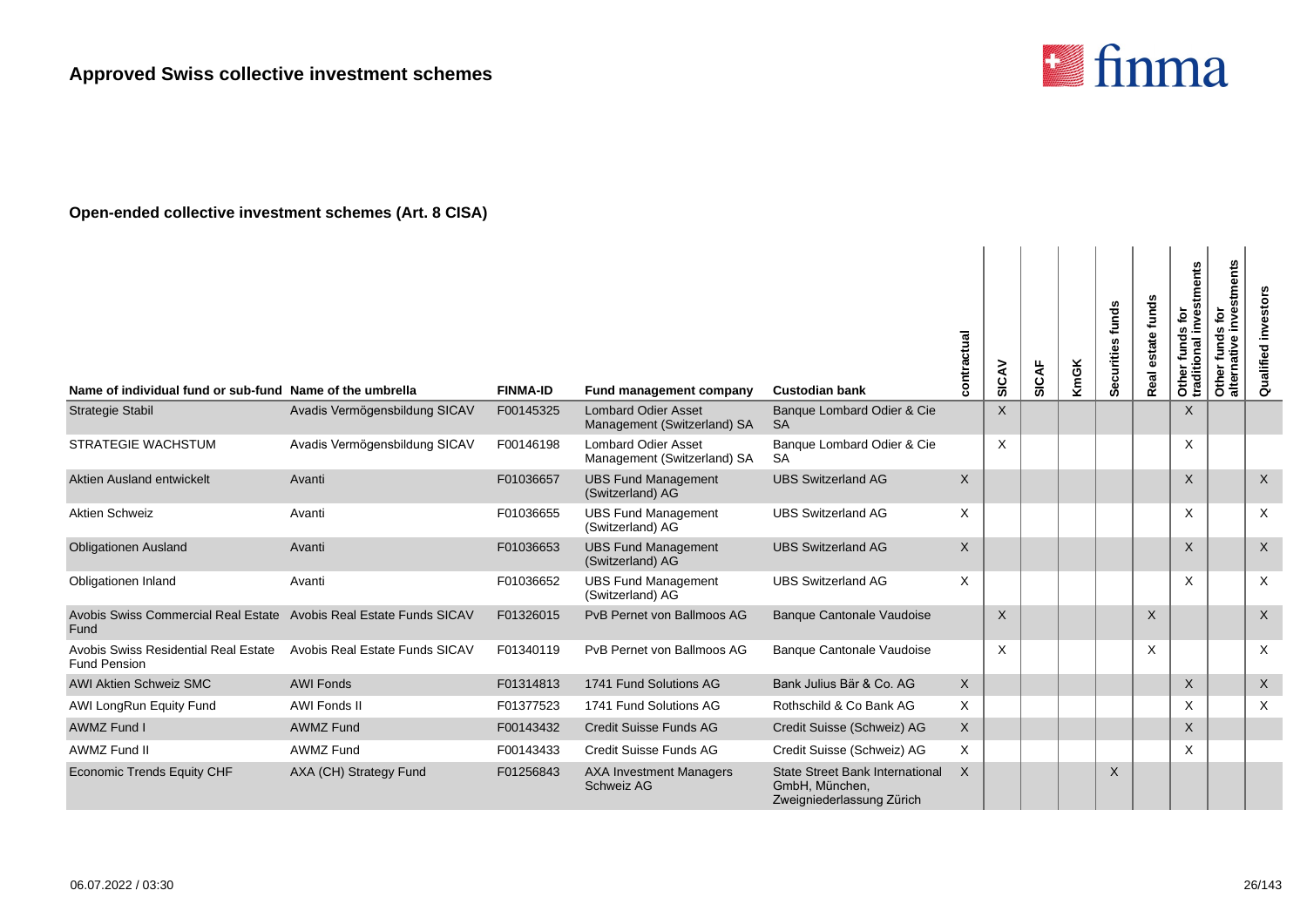

| Name of individual fund or sub-fund Name of the umbrella     |                        | <b>FINMA-ID</b> | Fund management company                      | <b>Custodian bank</b>                                                                 | contractual  | SICAV | SICAF | <b>KmGK</b> | Securities funds | estate funds<br>Real | Other funds for<br>traditional investments | investments<br>Other funds for<br>alternative inves | Qualified investors       |
|--------------------------------------------------------------|------------------------|-----------------|----------------------------------------------|---------------------------------------------------------------------------------------|--------------|-------|-------|-------------|------------------|----------------------|--------------------------------------------|-----------------------------------------------------|---------------------------|
| <b>Global Equity CHF</b>                                     | AXA (CH) Strategy Fund | F01256844       | <b>AXA Investment Managers</b><br>Schweiz AG | <b>State Street Bank International</b><br>GmbH, München,<br>Zweigniederlassung Zürich | $\times$     |       |       |             | X                |                      |                                            |                                                     |                           |
| Portfolio 30                                                 | AXA (CH) Strategy Fund | F00180721       | <b>AXA Investment Managers</b><br>Schweiz AG | <b>State Street Bank International</b><br>GmbH, München,<br>Zweigniederlassung Zürich | $\times$     |       |       |             | $\times$         |                      |                                            |                                                     |                           |
| Portfolio 40                                                 | AXA (CH) Strategy Fund | F00180722       | <b>AXA Investment Managers</b><br>Schweiz AG | <b>State Street Bank International</b><br>GmbH, München,<br>Zweigniederlassung Zürich | X            |       |       |             | X                |                      |                                            |                                                     |                           |
| Sustainable Equity CHF                                       | AXA (CH) Strategy Fund | F01256845       | <b>AXA Investment Managers</b><br>Schweiz AG | State Street Bank International<br>GmbH, München,<br>Zweigniederlassung Zürich        | $\times$     |       |       |             | X                |                      |                                            |                                                     |                           |
| <b>Swiss Equity CHF</b>                                      | AXA (CH) Strategy Fund | F01263091       | <b>AXA Investment Managers</b><br>Schweiz AG | <b>State Street Bank International</b><br>GmbH, München,<br>Zweigniederlassung Zürich | $\times$     |       |       |             | X                |                      |                                            |                                                     |                           |
| AXA BVG 25 Ausgewogen                                        | AXA BVG Fonds QI       | F01213661       | <b>Credit Suisse Funds AG</b>                | Credit Suisse (Schweiz) AG                                                            | $\times$     |       |       |             |                  |                      | $\times$                                   |                                                     | $\boldsymbol{\mathsf{X}}$ |
| AXA BVG 40 Wachstum                                          | AXA BVG Fonds QI       | F01213662       | Credit Suisse Funds AG                       | Credit Suisse (Schweiz) AG                                                            | X            |       |       |             |                  |                      | X                                          |                                                     | $\times$                  |
| AXA Strategy Fund Professional Invest AXA BVG Strategiefonds |                        | F01209485       | <b>Credit Suisse Funds AG</b>                | Credit Suisse (Schweiz) AG                                                            | $\mathsf{X}$ |       |       |             |                  |                      | $\mathsf{X}$                               |                                                     | $\sf X$                   |
| Einzel (CH)                                                  | AXA Fund Life          | F00143978       | <b>AXA Investment Managers</b><br>Schweiz AG | <b>State Street Bank International</b><br>GmbH, München,<br>Zweigniederlassung Zürich | $\times$     |       |       |             |                  |                      | X                                          |                                                     | $\times$                  |
| Kollektiv (CH)                                               | <b>AXA Fund Life</b>   | F00144127       | <b>AXA Investment Managers</b><br>Schweiz AG | State Street Bank International<br>GmbH. München.<br>Zweigniederlassung Zürich        | $\times$     |       |       |             |                  |                      | $\times$                                   |                                                     | $\times$                  |
| <b>Bonds CHF</b>                                             | AXA IM Swiss Fund      | F00165389       | <b>AXA Investment Managers</b><br>Schweiz AG | State Street Bank International<br>GmbH. München.<br>Zweigniederlassung Zürich        | $\times$     |       |       |             |                  |                      | X                                          |                                                     |                           |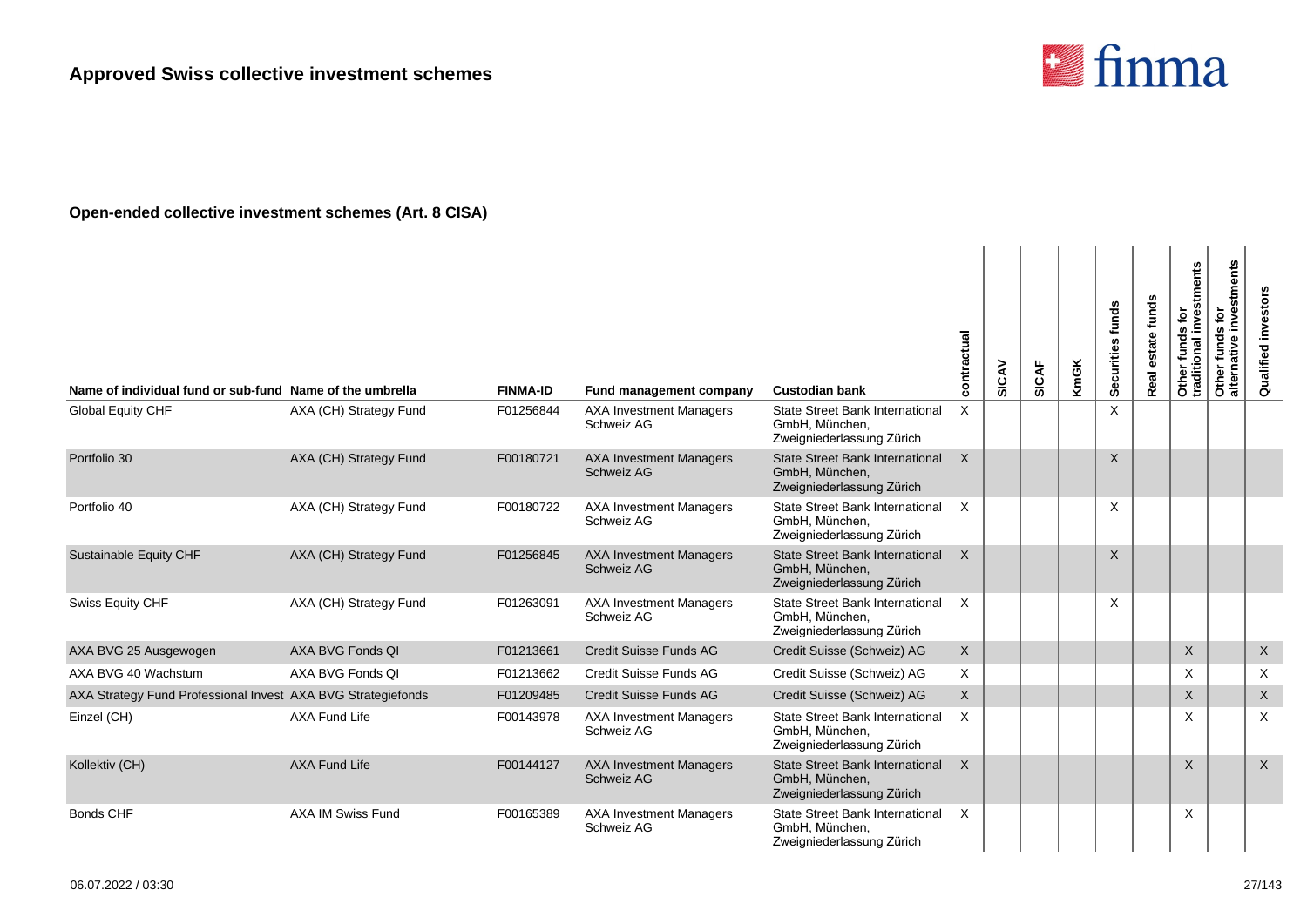

| Name of individual fund or sub-fund Name of the umbrella                           |                              | <b>FINMA-ID</b> | <b>Fund management company</b>               | <b>Custodian bank</b>                                                                 | contractual  | SICAV | <b>SICAF</b> | <b>KmGK</b> | Securities funds | funds<br>ate<br>Real | Other funds for<br>traditional investments | ents<br>ë<br><b>SC</b><br>fund<br>āti<br>Other<br>alterna | investors<br>Qualified |
|------------------------------------------------------------------------------------|------------------------------|-----------------|----------------------------------------------|---------------------------------------------------------------------------------------|--------------|-------|--------------|-------------|------------------|----------------------|--------------------------------------------|-----------------------------------------------------------|------------------------|
| AXA Strategy Fund CI Kistler                                                       | <b>AXA Strategie</b>         | F01215201       | Credit Suisse Funds AG                       | Credit Suisse (Schweiz) AG                                                            | X            |       |              |             |                  |                      | X                                          |                                                           | $\sf X$                |
| AXA Strategy Fund GSK                                                              | <b>AXA Strategie</b>         | F01213653       | Credit Suisse Funds AG                       | Credit Suisse (Schweiz) AG                                                            | X            |       |              |             |                  |                      | X                                          |                                                           | $\times$               |
| AXA Strategy Fund Professional Invest AXA Strategie<br><b>SRO</b>                  |                              | F01209458       | Credit Suisse Funds AG                       | Credit Suisse (Schweiz) AG                                                            | $\mathsf{X}$ |       |              |             |                  |                      | $\times$                                   |                                                           | $\times$               |
| AXA Strategy Fund Top Invest                                                       | <b>AXA Strategie</b>         | F01209459       | Credit Suisse Funds AG                       | Credit Suisse (Schweiz) AG                                                            | X            |       |              |             |                  |                      | X                                          |                                                           | $\times$               |
| <b>AXA Strategy Fund Varian</b>                                                    | <b>AXA Strategie</b>         | F01213656       | Credit Suisse Funds AG                       | Credit Suisse (Schweiz) AG                                                            | X            |       |              |             |                  |                      | X                                          |                                                           | $\sf X$                |
| AXA Strategy Fund FL                                                               | <b>AXA Strategiefonds II</b> | F01215193       | Credit Suisse Funds AG                       | Credit Suisse (Schweiz) AG                                                            | X            |       |              |             |                  |                      | X                                          |                                                           | $\times$               |
| <b>Bonds Domestic (CHF)</b>                                                        | AXA Swiss Institutional Fund | F00145727       | <b>AXA Investment Managers</b><br>Schweiz AG | <b>State Street Bank International</b><br>GmbH, München,<br>Zweigniederlassung Zürich | $\times$     |       |              |             |                  |                      | X                                          |                                                           | $\times$               |
| Bonds Foreign (CHF)                                                                | AXA Swiss Institutional Fund | F00145728       | <b>AXA Investment Managers</b><br>Schweiz AG | <b>State Street Bank International</b><br>GmbH, München,<br>Zweigniederlassung Zürich | $\times$     |       |              |             |                  |                      | X                                          |                                                           | $\times$               |
| Bonds Global ex CHF                                                                | AXA Swiss Institutional Fund | F00145729       | <b>AXA Investment Managers</b><br>Schweiz AG | <b>State Street Bank International</b><br>GmbH, München,<br>Zweigniederlassung Zürich | $\times$     |       |              |             |                  |                      | $\times$                                   |                                                           | $\times$               |
| Global Factors - Sustainable Equity ex AXA Swiss Institutional Fund<br>Switzerland |                              | F00145732       | <b>AXA Investment Managers</b><br>Schweiz AG | <b>State Street Bank International</b><br>GmbH, München,<br>Zweigniederlassung Zürich | $\times$     |       |              |             |                  |                      | X                                          |                                                           | $\times$               |
| <b>Multi Asset Plus</b>                                                            | AXA Swiss Institutional Fund | F00162971       | <b>AXA Investment Managers</b><br>Schweiz AG | <b>State Street Bank International</b><br>GmbH, München,<br>Zweigniederlassung Zürich | $\times$     |       |              |             |                  |                      | $\times$                                   |                                                           | $\times$               |
| <b>Bonds Global Aggregate</b>                                                      | AXA Vorsorge Fonds           | F01209471       | Credit Suisse Funds AG                       | Credit Suisse (Schweiz) AG                                                            | Χ            |       |              |             |                  |                      | X                                          |                                                           | $\times$               |
| <b>Bonds Global Corporates</b>                                                     | <b>AXA Vorsorge Fonds</b>    | F01184728       | Credit Suisse Funds AG                       | Credit Suisse (Schweiz) AG                                                            | X            |       |              |             |                  |                      | X                                          |                                                           | $\times$               |
| Bonds Global High Yield II                                                         | <b>AXA Vorsorge Fonds</b>    | F01209472       | Credit Suisse Funds AG                       | Credit Suisse (Schweiz) AG                                                            | X            |       |              |             |                  |                      | X                                          |                                                           | $\times$               |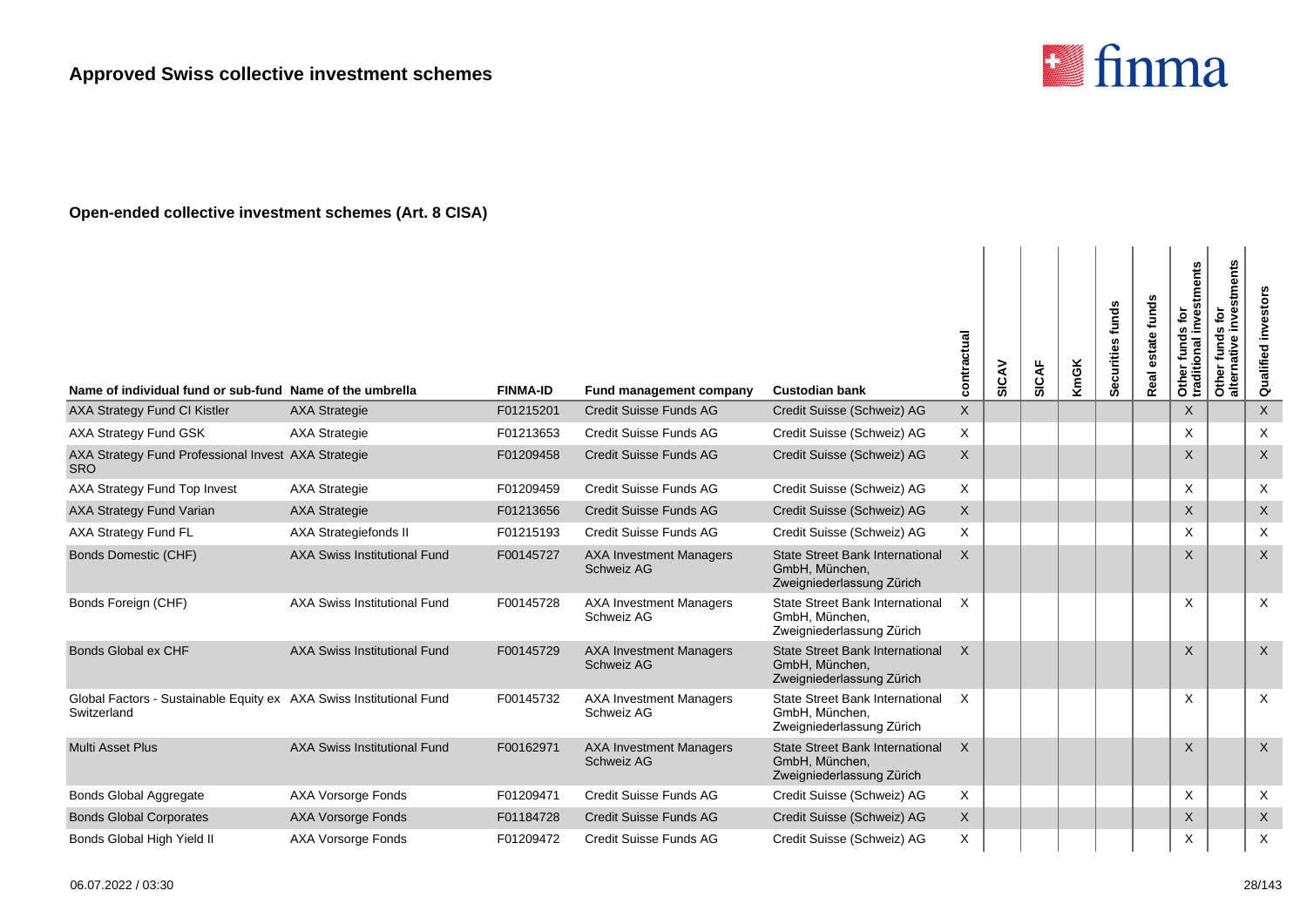

| Name of individual fund or sub-fund Name of the umbrella |                                           | <b>FINMA-ID</b> | Fund management company       | <b>Custodian bank</b>      | contractual | ⋧<br><u>င်</u> | <b>SICAF</b> | <b>KmGK</b> | funds<br>Securities | funds<br>estate<br>Real | stments<br>ē<br>Other funds for<br>traditional inves | investments<br>$\tilde{\mathbf{e}}$<br>funds<br>alternative<br>Other | investor<br>Qualified |
|----------------------------------------------------------|-------------------------------------------|-----------------|-------------------------------|----------------------------|-------------|----------------|--------------|-------------|---------------------|-------------------------|------------------------------------------------------|----------------------------------------------------------------------|-----------------------|
| <b>CHF Bonds Credit</b>                                  | AXA Vorsorge Fonds                        | F01326182       | Credit Suisse Funds AG        | Credit Suisse (Schweiz) AG | X           |                |              |             |                     |                         | $\sf X$                                              |                                                                      | $\sf X$               |
| CHF Bonds II                                             | AXA Vorsorge Fonds                        | F01209468       | Credit Suisse Funds AG        | Credit Suisse (Schweiz) AG | X           |                |              |             |                     |                         | X                                                    |                                                                      | X                     |
| Convertibles II, in Liquidation                          | <b>AXA Vorsorge Fonds</b>                 | F01209476       | Credit Suisse Funds AG        | Credit Suisse (Schweiz) AG | X           |                |              |             |                     |                         | $\sf X$                                              |                                                                      | X                     |
| Emerging Markets Bonds - Hard<br>Currency                | AXA Vorsorge Fonds                        | F01209474       | Credit Suisse Funds AG        | Credit Suisse (Schweiz) AG | X           |                |              |             |                     |                         | X                                                    |                                                                      | X                     |
| <b>Equities Emerging Markets II</b>                      | <b>AXA Vorsorge Fonds</b>                 | F01209482       | Credit Suisse Funds AG        | Credit Suisse (Schweiz) AG | X           |                |              |             |                     |                         | $\mathsf X$                                          |                                                                      | X                     |
| <b>Equities Global Markets III</b>                       | <b>AXA Vorsorge Fonds</b>                 | F01215197       | Credit Suisse Funds AG        | Credit Suisse (Schweiz) AG | X           |                |              |             |                     |                         | X                                                    |                                                                      | X                     |
| <b>Equities Switzerland</b>                              | <b>AXA Vorsorge Fonds</b>                 | F01184727       | Credit Suisse Funds AG        | Credit Suisse (Schweiz) AG | X           |                |              |             |                     |                         | X                                                    |                                                                      | X                     |
| <b>Equities Switzerland Passive</b>                      | AXA Vorsorge Fonds                        | F01263595       | Credit Suisse Funds AG        | Credit Suisse (Schweiz) AG | X           |                |              |             |                     |                         | X                                                    |                                                                      | X                     |
| Swiss Small & Mid Caps                                   | <b>AXA Vorsorge Fonds</b>                 | F01291734       | Credit Suisse Funds AG        | Credit Suisse (Schweiz) AG | X           |                |              |             |                     |                         | $\sf X$                                              |                                                                      | X                     |
| CLO Opportunity II                                       | AXA Vorsorge Fonds Alternative<br>Anlagen | F01215781       | Credit Suisse Funds AG        | Credit Suisse (Schweiz) AG | Χ           |                |              |             |                     |                         |                                                      | X                                                                    | Χ                     |
| Multi-Strategy Hedge Funds II                            | AXA Vorsorge Fonds Alternative<br>Anlagen | F01215780       | Credit Suisse Funds AG        | Credit Suisse (Schweiz) AG | X           |                |              |             |                     |                         |                                                      | $\times$                                                             | $\boldsymbol{X}$      |
| <b>Equities Emerging Markets Passive</b>                 | AXA Vorsorge Fonds II                     | F01214850       | Credit Suisse Funds AG        | Credit Suisse (Schweiz) AG | X           |                |              |             |                     |                         | X                                                    |                                                                      | X                     |
| <b>Equities Europe III</b>                               | AXA Vorsorge Fonds II                     | F01214848       | <b>Credit Suisse Funds AG</b> | Credit Suisse (Schweiz) AG | X           |                |              |             |                     |                         | $\times$                                             |                                                                      | X                     |
| Equities Global Large Cap                                | <b>AXA Vorsorge Fonds II</b>              | F01214849       | Credit Suisse Funds AG        | Credit Suisse (Schweiz) AG | X           |                |              |             |                     |                         | X                                                    |                                                                      | X                     |
| <b>Equities Global Markets</b>                           | <b>AXA Vorsorge Fonds II</b>              | F01184726       | Credit Suisse Funds AG        | Credit Suisse (Schweiz) AG | X           |                |              |             |                     |                         | $\sf X$                                              |                                                                      | X                     |
| <b>Equities Global Markets Passive</b>                   | AXA Vorsorge Fonds II                     | F01266316       | Credit Suisse Funds AG        | Credit Suisse (Schweiz) AG | X           |                |              |             |                     |                         | $\mathsf X$                                          |                                                                      | X                     |
| Equities Global Small & Mid Cap                          | AXA Vorsorge Fonds II                     | F01301707       | <b>Credit Suisse Funds AG</b> | Credit Suisse (Schweiz) AG | X           |                |              |             |                     |                         | $\mathsf X$                                          |                                                                      | X                     |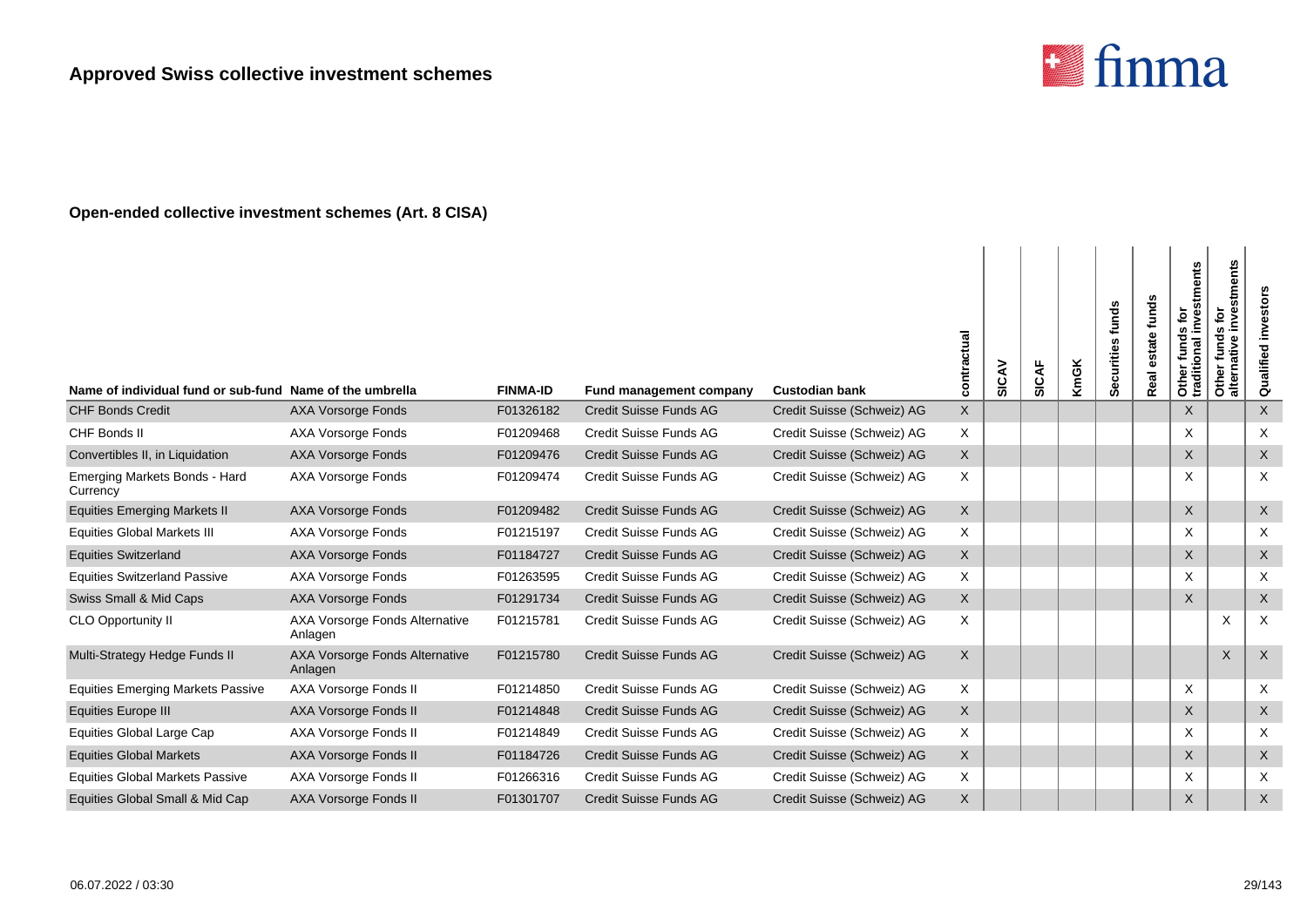

| Name of individual fund or sub-fund Name of the umbrella        |                                  | <b>FINMA-ID</b> | <b>Fund management company</b> | <b>Custodian bank</b>                                                     | actual<br>ā<br>ō | SICAV | SICAF | <b>KmGK</b> | Securities funds | funds<br>Real | Other funds for<br>traditional investments | stments<br>inve<br>$\tilde{\mathbf{p}}$<br>S<br>ω<br>fund<br>nativ<br>Other<br>alterna | investors<br>Qualified    |
|-----------------------------------------------------------------|----------------------------------|-----------------|--------------------------------|---------------------------------------------------------------------------|------------------|-------|-------|-------------|------------------|---------------|--------------------------------------------|----------------------------------------------------------------------------------------|---------------------------|
| Einzelleben                                                     | <b>Baloise Einanlegerfonds</b>   | F01074874       | Credit Suisse Funds AG         | <b>BNP PARIBAS SECURITIES</b><br>SERVICES, Paris, succursale<br>de Zurich | X                |       |       |             |                  |               | X                                          |                                                                                        | $\times$                  |
| Kollektivleben                                                  | <b>Baloise Einanlegerfonds</b>   | F01074875       | Credit Suisse Funds AG         | <b>BNP PARIBAS SECURITIES</b><br>SERVICES, Paris, succursale<br>de Zurich | $\mathsf{X}$     |       |       |             |                  |               | X                                          |                                                                                        | $\times$                  |
| Sachversicherung                                                | <b>Baloise Einanlegerfonds 2</b> | F01287304       | Credit Suisse Funds AG         | <b>BNP PARIBAS SECURITIES</b><br>SERVICES, Paris, succursale<br>de Zurich | $\times$         |       |       |             |                  |               | X                                          |                                                                                        | $\times$                  |
| Baloise Fund Invest (CH) - Aktien<br>Schweiz                    | Baloise Fund Invest (CH)         | F01027537       | <b>Credit Suisse Funds AG</b>  | Credit Suisse (Schweiz) AG                                                | $\sf X$          |       |       |             |                  |               | X                                          |                                                                                        |                           |
| Baloise Fund Invest (CH) - Aktien<br>Schweiz passiv             | Baloise Fund Invest (CH)         | F01211832       | Credit Suisse Funds AG         | Credit Suisse (Schweiz) AG                                                | X                |       |       |             |                  |               | X                                          |                                                                                        |                           |
| Baloise Fund Invest (CH) - Global<br><b>Bonds CHF Optimized</b> | Baloise Fund Invest (CH)         | F01174009       | Credit Suisse Funds AG         | Credit Suisse (Schweiz) AG                                                | $\mathsf{X}$     |       |       |             |                  |               | X                                          |                                                                                        |                           |
| Baloise Fund Invest (CH) - Swiss<br>Franc Bonds Optimized       | Baloise Fund Invest (CH)         | F01027539       | Credit Suisse Funds AG         | Credit Suisse (Schweiz) AG                                                | $\times$         |       |       |             |                  |               | X                                          |                                                                                        |                           |
| <b>Equity Switzerland Corporate</b><br>Governance passive       | Baloise Fund Invest (CH)         | F01347266       | Credit Suisse Funds AG         | Credit Suisse (Schweiz) AG                                                | X                |       |       |             |                  |               | $\sf X$                                    |                                                                                        |                           |
| Equity World ESG Low Carbon                                     | Baloise Fund Invest (CH)         | F01347267       | Credit Suisse Funds AG         | Credit Suisse (Schweiz) AG                                                | X                |       |       |             |                  |               | X                                          |                                                                                        |                           |
| <b>IF Aktien Welt ex Schweiz</b>                                | Baloise Fund Invest 2 (CH)       | F01027549       | Credit Suisse Funds AG         | Credit Suisse (Schweiz) AG                                                | $\times$         |       |       |             |                  |               | $\times$                                   |                                                                                        | $\boldsymbol{\mathsf{X}}$ |
| IF Aktien Welt ex Schweiz passiv                                | Baloise Fund Invest 2 (CH)       | F01027538       | Credit Suisse Funds AG         | Credit Suisse (Schweiz) AG                                                | $\times$         |       |       |             |                  |               | X                                          |                                                                                        | $\times$                  |
| IF Equity World ESG Low Carbon                                  | Baloise Fund Invest 2 (CH)       | F01347511       | <b>Credit Suisse Funds AG</b>  | Credit Suisse (Schweiz) AG                                                | X                |       |       |             |                  |               | X                                          |                                                                                        | $\sf X$                   |
| <b>BALPENS1</b>                                                 | <b>BALPENS Umbrella Fund</b>     | F01178449       | Credit Suisse Funds AG         | Credit Suisse (Schweiz) AG                                                | Χ                |       |       |             |                  |               | X                                          |                                                                                        | $\times$                  |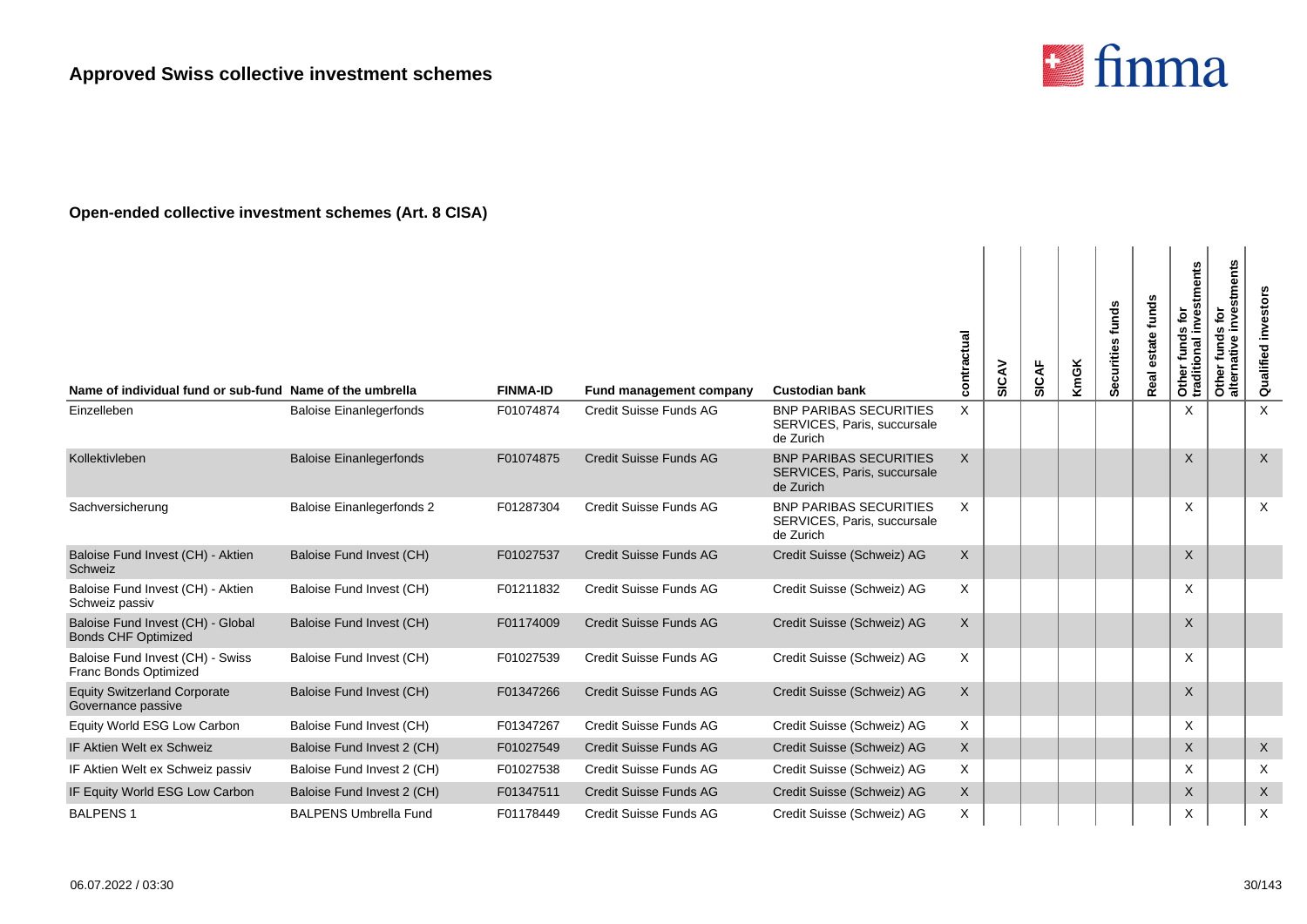

| Name of individual fund or sub-fund Name of the umbrella                          |                                            | <b>FINMA-ID</b> | Fund management company            | <b>Custodian bank</b>                                                                     | contractual  | SICAV | <b>SICAF</b> | <b>KmGK</b> | Securities funds | funds<br>Real | Other funds for<br>traditional investments | stments<br>Other funds for<br>alternative inves | Qualified investors |
|-----------------------------------------------------------------------------------|--------------------------------------------|-----------------|------------------------------------|-------------------------------------------------------------------------------------------|--------------|-------|--------------|-------------|------------------|---------------|--------------------------------------------|-------------------------------------------------|---------------------|
| Baumann Aktien Schweiz Small & Mid Baumann & Cie Partner Fonds (CH)<br>Caps Fonds |                                            | F01263069       | <b>PMG Investment Solutions AG</b> | <b>RBC Investor Services Bank</b><br>S.A., Esch-sur-Alzette,<br>Zweigniederlassung Zürich | $\mathsf{X}$ |       |              |             |                  |               | $\times$                                   |                                                 |                     |
| Baumann Portfolio Fonds                                                           | Baumann & Cie Partner Fonds (CH) F01263070 |                 | <b>PMG Investment Solutions AG</b> | <b>RBC Investor Services Bank</b><br>S.A., Esch-sur-Alzette,<br>Zweigniederlassung Zürich | X            |       |              |             |                  |               | X                                          |                                                 |                     |
| <b>BBGI Commodities (USD)</b>                                                     | <b>BBGI FUND</b>                           | F00143344       | CACEIS (Switzerland) SA            | <b>Banque Cantonale Vaudoise</b>                                                          | X            |       |              |             |                  |               | $\times$                                   |                                                 |                     |
| <b>BBGI Equities Switzerland Behavioral</b><br>Value                              | <b>BBGI FUND</b>                           | F00143873       | CACEIS (Switzerland) SA            | <b>Banque Cantonale Vaudoise</b>                                                          | Χ            |       |              |             |                  |               | X                                          |                                                 |                     |
| <b>BBGI Natural Resources Opportunity</b><br>Equity Fund (USD)                    | <b>BBGI FUND</b>                           | F00143871       | CACEIS (Switzerland) SA            | <b>Banque Cantonale Vaudoise</b>                                                          | X            |       |              |             |                  |               | $\times$                                   |                                                 |                     |
| <b>BBGI Share Clean Energy (USD)</b>                                              | <b>BBGI FUND</b>                           | F00143872       | CACEIS (Switzerland) SA            | <b>Banque Cantonale Vaudoise</b>                                                          | X            |       |              |             |                  |               | X                                          |                                                 |                     |
| <b>BBGI Swiss Physical Gold</b>                                                   | <b>BBGI FUND</b>                           | F00177347       | CACEIS (Switzerland) SA            | <b>Banque Cantonale Vaudoise</b>                                                          | X            |       |              |             |                  |               | X                                          |                                                 |                     |
| <b>BBGI Tactical Switzerland</b>                                                  | <b>BBGI FUND</b>                           | F00141587       | CACEIS (Switzerland) SA            | <b>Banque Cantonale Vaudoise</b>                                                          | X            |       |              |             |                  |               | X                                          |                                                 |                     |
| <b>BBGI Tactical World, in Liquidation</b>                                        | <b>BBGI FUND</b>                           | F00141589       | CACEIS (Switzerland) SA            | <b>Banque Cantonale Vaudoise</b>                                                          | X            |       |              |             |                  |               | X                                          |                                                 |                     |
| BCF / FKB (CH) Active Balanced<br>(CHF)                                           | BCF / FKB (CH) FUNDS                       | F01211379       | <b>GERIFONDS SA</b>                | <b>Banque Cantonale Vaudoise</b>                                                          | Χ            |       |              |             |                  |               | X                                          |                                                 |                     |
| BCF / FKB (CH) Active Dynamic (CHF) BCF / FKB (CH) FUNDS                          |                                            | F01393898       | <b>GERIFONDS SA</b>                | <b>Banque Cantonale Vaudoise</b>                                                          | X            |       |              |             |                  |               | X                                          |                                                 |                     |
| BCF / FKB (CH) Active Yield (CHF)                                                 | BCF / FKB (CH) FUNDS                       | F01211378       | <b>GERIFONDS SA</b>                | <b>Banque Cantonale Vaudoise</b>                                                          | X            |       |              |             |                  |               | X                                          |                                                 |                     |
| BCF / FKB (CH) Equity Switzerland                                                 | BCF / FKB (CH) FUNDS                       | F01085310       | <b>GERIFONDS SA</b>                | <b>Banque Cantonale Vaudoise</b>                                                          | X            |       |              |             |                  |               | X                                          |                                                 |                     |
| Suisse                                                                            | <b>BCF SICAV</b>                           | F01300111       | <b>SOLUFONDS SA</b>                | <b>Banque Cantonale Vaudoise</b>                                                          |              | X     |              |             |                  | $\times$      |                                            |                                                 | $\times$            |
| <b>Fonds Durable Actions Suisses</b>                                              | BCN (CH)                                   | F01269123       | Swisscanto Fondsleitung AG         | Zürcher Kantonalbank                                                                      | X            |       |              |             |                  |               | X                                          |                                                 |                     |
| Fonds Durable Équilibré                                                           | BCN (CH)                                   | F01181027       | Swisscanto Fondsleitung AG         | Zürcher Kantonalbank                                                                      | X            |       |              |             |                  |               | X                                          |                                                 |                     |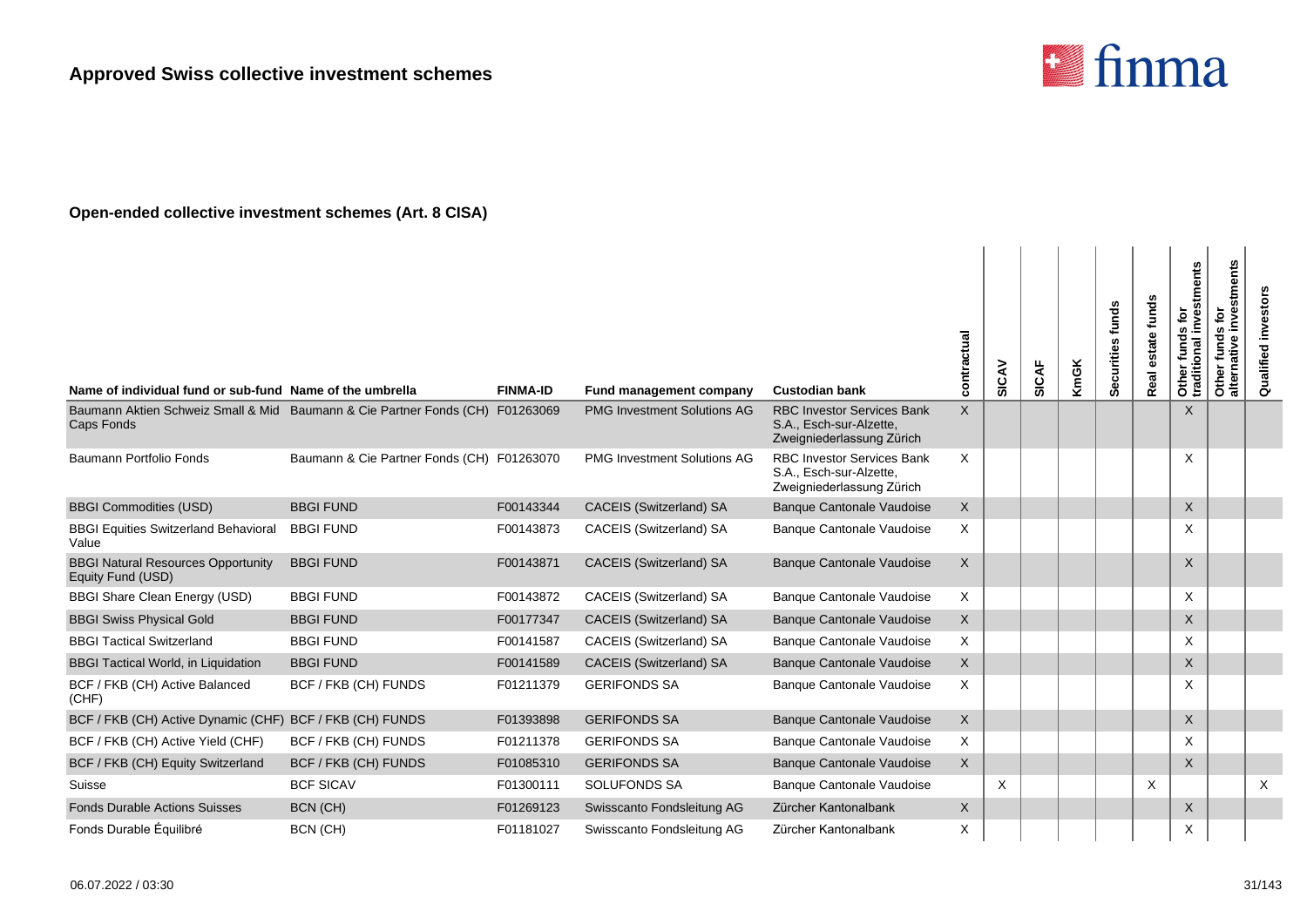

| Name of individual fund or sub-fund Name of the umbrella |                                      | <b>FINMA-ID</b> | Fund management company    | <b>Custodian bank</b>                            | contractual | SICAV | SICAF | <b>KmGK</b> | Securities funds | funds<br>state<br>Real | Other funds for<br>traditional investments | stments<br>nve<br>$\tilde{\mathbf{p}}$<br>funds<br>ative<br>৯<br>Other<br>alter | investor<br>Qualified |
|----------------------------------------------------------|--------------------------------------|-----------------|----------------------------|--------------------------------------------------|-------------|-------|-------|-------------|------------------|------------------------|--------------------------------------------|---------------------------------------------------------------------------------|-----------------------|
| Fonds Durable Revenu                                     | BCN (CH)                             | F01181028       | Swisscanto Fondsleitung AG | Zürcher Kantonalbank                             | $\mathsf X$ |       |       |             |                  |                        | X                                          |                                                                                 |                       |
| <b>BCP Emerging Markets Fixed Income</b><br>Fund (USD)   | <b>BCP EXPERTISE FUND</b>            | F00188696       | CACEIS (Switzerland) SA    | Banque de Commerce et de<br><b>Placements SA</b> | X           |       |       |             |                  |                        | X                                          |                                                                                 |                       |
| <b>BCV Commodity</b>                                     | <b>BCV COMMODITY FUND</b>            | F00143990       | <b>GERIFONDS SA</b>        | <b>Banque Cantonale Vaudoise</b>                 | $\times$    |       |       |             |                  |                        | $\times$                                   |                                                                                 |                       |
| <b>BCV Physical Gold ESG</b>                             | <b>BCV COMMODITY FUND</b>            | F01389795       | <b>GERIFONDS SA</b>        | Banque Cantonale Vaudoise                        | X           |       |       |             |                  |                        | X                                          |                                                                                 |                       |
| <b>BCV Systematic Premia Commodity</b><br>Ex-Agriculture | <b>BCV COMMODITY FUND</b>            | F01065878       | <b>GERIFONDS SA</b>        | Banque Cantonale Vaudoise                        | X           |       |       |             |                  |                        | X                                          |                                                                                 |                       |
| BCV Actif Balancé ESG (CHF)                              | BCV FONDS STRATEGIQUE                | F01208093       | <b>GERIFONDS SA</b>        | Banque Cantonale Vaudoise                        | X           |       |       |             |                  |                        | X                                          |                                                                                 |                       |
| BCV Actif Défensif ESG (CHF)                             | <b>BCV FONDS STRATEGIQUE</b>         | F00146240       | <b>GERIFONDS SA</b>        | <b>Banque Cantonale Vaudoise</b>                 | X           |       |       |             |                  |                        | X                                          |                                                                                 |                       |
| <b>BCV Actif Offensif ESG (CHF)</b>                      | <b>BCV FONDS STRATEGIQUE</b>         | F00146241       | <b>GERIFONDS SA</b>        | <b>Banque Cantonale Vaudoise</b>                 | $\times$    |       |       |             |                  |                        | X                                          |                                                                                 |                       |
| BCV Actif Sécurité ESG (CHF)                             | <b>BCV FONDS STRATEGIQUE</b>         | F00146239       | <b>GERIFONDS SA</b>        | <b>Banque Cantonale Vaudoise</b>                 | X           |       |       |             |                  |                        | X                                          |                                                                                 |                       |
| <b>BCV Stratégie Actions Monde ESG</b>                   | BCV FONDS STRATEGIQUE                | F00139180       | <b>GERIFONDS SA</b>        | Banque Cantonale Vaudoise                        | $\times$    |       |       |             |                  |                        | X                                          |                                                                                 |                       |
| <b>BCV Stratégie Dynamique ESG</b>                       | <b>BCV FONDS STRATEGIQUE</b>         | F00139282       | <b>GERIFONDS SA</b>        | <b>Banque Cantonale Vaudoise</b>                 | $\mathsf X$ |       |       |             |                  |                        | X                                          |                                                                                 |                       |
| BCV Stratégie Equipondéré ESG                            | <b>BCV FONDS STRATEGIQUE</b>         | F00139052       | <b>GERIFONDS SA</b>        | <b>Banque Cantonale Vaudoise</b>                 | $\times$    |       |       |             |                  |                        | X                                          |                                                                                 |                       |
| BCV Stratégie Equipondéré ESG<br>Impact                  | <b>BCV FONDS STRATEGIQUE</b>         | F01311362       | <b>GERIFONDS SA</b>        | <b>Banque Cantonale Vaudoise</b>                 | X           |       |       |             |                  |                        | X                                          |                                                                                 |                       |
| <b>BCV Stratégie Obligation ESG</b>                      | <b>BCV FONDS STRATEGIQUE</b>         | F00139133       | <b>GERIFONDS SA</b>        | Banque Cantonale Vaudoise                        | X           |       |       |             |                  |                        | X                                          |                                                                                 |                       |
| <b>BCV Stratégie Revenu ESG</b>                          | <b>BCV FONDS STRATEGIQUE</b>         | F00139134       | <b>GERIFONDS SA</b>        | <b>Banque Cantonale Vaudoise</b>                 | $\times$    |       |       |             |                  |                        | $\times$                                   |                                                                                 |                       |
| BCV IF Enhanced US Equity ESG                            | BCV INSTITUTIONAL FUND               | F00187291       | <b>GERIFONDS SA</b>        | Banque Cantonale Vaudoise                        | X           |       |       |             |                  |                        | X                                          |                                                                                 | X                     |
| <b>BCV Pension 25</b>                                    | BCV PORTFOLIO PENSION FUND           | F00163876       | <b>GERIFONDS SA</b>        | <b>Banque Cantonale Vaudoise</b>                 | X           |       |       |             |                  |                        | $\times$                                   |                                                                                 |                       |
| <b>BCV Pension 40</b>                                    | BCV PORTFOLIO PENSION FUND F00163877 |                 | <b>GERIFONDS SA</b>        | Banque Cantonale Vaudoise                        | X           |       |       |             |                  |                        | X                                          |                                                                                 |                       |
| <b>BCV Pension 70</b>                                    | BCV PORTFOLIO PENSION FUND F01294741 |                 | <b>GERIFONDS SA</b>        | <b>Banque Cantonale Vaudoise</b>                 | X           |       |       |             |                  |                        | X                                          |                                                                                 |                       |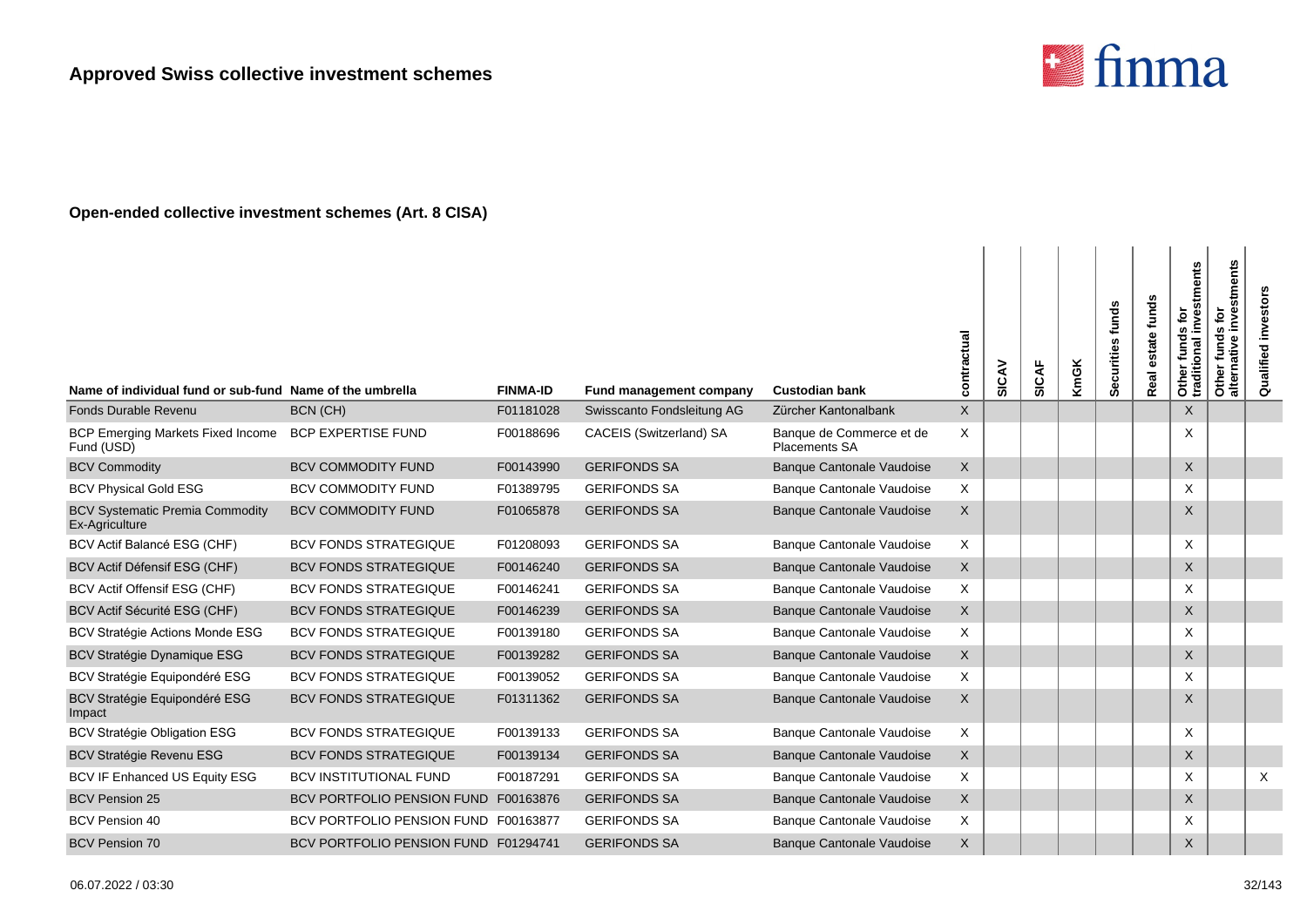

| Name of individual fund or sub-fund Name of the umbrella |                               | <b>FINMA-ID</b> | <b>Fund management company</b> | <b>Custodian bank</b>            | contractual | SICAV | SICAF | <b>KmGK</b> | Securities funds | funds<br>estate<br>Real | stments<br>흐<br>inve<br>w<br>Other funds<br>traditional i | investments<br>$\tilde{\mathbf{e}}$<br>Other funds f<br>alternative in | investors<br>Qualified |
|----------------------------------------------------------|-------------------------------|-----------------|--------------------------------|----------------------------------|-------------|-------|-------|-------------|------------------|-------------------------|-----------------------------------------------------------|------------------------------------------------------------------------|------------------------|
| BCVs / WKB (CH) Equity Switzerland                       | BCVs / WKB (CH) FUNDS         | F01047926       | <b>GERIFONDS SA</b>            | <b>Banque Cantonale Vaudoise</b> | X           |       |       |             |                  |                         | X                                                         |                                                                        |                        |
| BCVs / WKB (CH) flex Pension 35                          | BCVs / WKB (CH) FUNDS         | F01160070       | <b>GERIFONDS SA</b>            | <b>Banque Cantonale Vaudoise</b> | X           |       |       |             |                  |                         | X                                                         |                                                                        |                        |
| BCVs / WKB (CH) flex Pension 65                          | BCVs / WKB (CH) FUNDS         | F01341083       | <b>GERIFONDS SA</b>            | <b>Banque Cantonale Vaudoise</b> | X           |       |       |             |                  |                         | X                                                         |                                                                        |                        |
| <b>BEKB Aktien Nachhaltig Global</b>                     | <b>BEKB Aktienfonds</b>       | F01181980       | Swisscanto Fondsleitung AG     | Zürcher Kantonalbank             | X           |       |       |             |                  |                         | X                                                         |                                                                        |                        |
| <b>BEKB Aktien Nachhaltig Schweiz</b>                    | <b>BEKB Aktienfonds</b>       | F01181979       | Swisscanto Fondsleitung AG     | Zürcher Kantonalbank             | X           |       |       |             |                  |                         | X                                                         |                                                                        |                        |
| <b>BEKB Aktien Schweiz</b>                               | <b>BEKB Aktienfonds</b>       | F00164277       | Swisscanto Fondsleitung AG     | Zürcher Kantonalbank             | X           |       |       |             |                  |                         | X                                                         |                                                                        |                        |
| <b>BEKB Aktien Schweiz Small &amp; Mid</b><br>Caps       | <b>BEKB Aktienfonds</b>       | F00164276       | Swisscanto Fondsleitung AG     | Zürcher Kantonalbank             | X           |       |       |             |                  |                         | X                                                         |                                                                        |                        |
| <b>BEKB Obligationen CHF</b>                             | <b>BEKB Obligationenfonds</b> | F01034937       | Swisscanto Fondsleitung AG     | Zürcher Kantonalbank             | X           |       |       |             |                  |                         | X                                                         |                                                                        |                        |
| BEKB Obligationen CHF Short<br><b>Duration</b>           | <b>BEKB Obligationenfonds</b> | F01273523       | Swisscanto Fondsleitung AG     | Zürcher Kantonalbank             | X           |       |       |             |                  |                         | X                                                         |                                                                        |                        |
| <b>BEKB Obligationen Global</b><br>Staatsanleihen        | <b>BEKB Obligationenfonds</b> | F01071230       | Swisscanto Fondsleitung AG     | Zürcher Kantonalbank             | X           |       |       |             |                  |                         | X                                                         |                                                                        |                        |
| <b>BEKB Obligationen Global</b><br>Unternehmensanleihen  | <b>BEKB Obligationenfonds</b> | F01071231       | Swisscanto Fondsleitung AG     | Zürcher Kantonalbank             | X           |       |       |             |                  |                         | X                                                         |                                                                        |                        |
| BEKB Obligationen Nachhaltig CHF                         | <b>BEKB Obligationenfonds</b> | F01181971       | Swisscanto Fondsleitung AG     | Zürcher Kantonalbank             | X           |       |       |             |                  |                         | $\sf X$                                                   |                                                                        |                        |
| <b>BEKB Obligationen Nachhaltig Global</b>               | <b>BEKB Obligationenfonds</b> | F01181973       | Swisscanto Fondsleitung AG     | Zürcher Kantonalbank             | X           |       |       |             |                  |                         | X                                                         |                                                                        |                        |
| <b>BEKB Strategiefonds Ausgewogen</b>                    | <b>BEKB Strategiefonds</b>    | F01083060       | Swisscanto Fondsleitung AG     | Zürcher Kantonalbank             | X           |       |       |             |                  |                         | X                                                         |                                                                        |                        |
| <b>BEKB Strategiefonds Einkommen</b>                     | <b>BEKB Strategiefonds</b>    | F01083059       | Swisscanto Fondsleitung AG     | Zürcher Kantonalbank             | X           |       |       |             |                  |                         | X                                                         |                                                                        |                        |
| <b>BEKB Strategiefonds Kapitalgewinn</b>                 | <b>BEKB Strategiefonds</b>    | F01083062       | Swisscanto Fondsleitung AG     | Zürcher Kantonalbank             | X           |       |       |             |                  |                         | X                                                         |                                                                        |                        |
| BEKB Strategiefonds Nachhaltig 20                        | <b>BEKB Strategiefonds</b>    | F01181997       | Swisscanto Fondsleitung AG     | Zürcher Kantonalbank             | X           |       |       |             |                  |                         | X                                                         |                                                                        |                        |
| BEKB Strategiefonds Nachhaltig 40                        | <b>BEKB Strategiefonds</b>    | F01181998       | Swisscanto Fondsleitung AG     | Zürcher Kantonalbank             | X           |       |       |             |                  |                         | X                                                         |                                                                        |                        |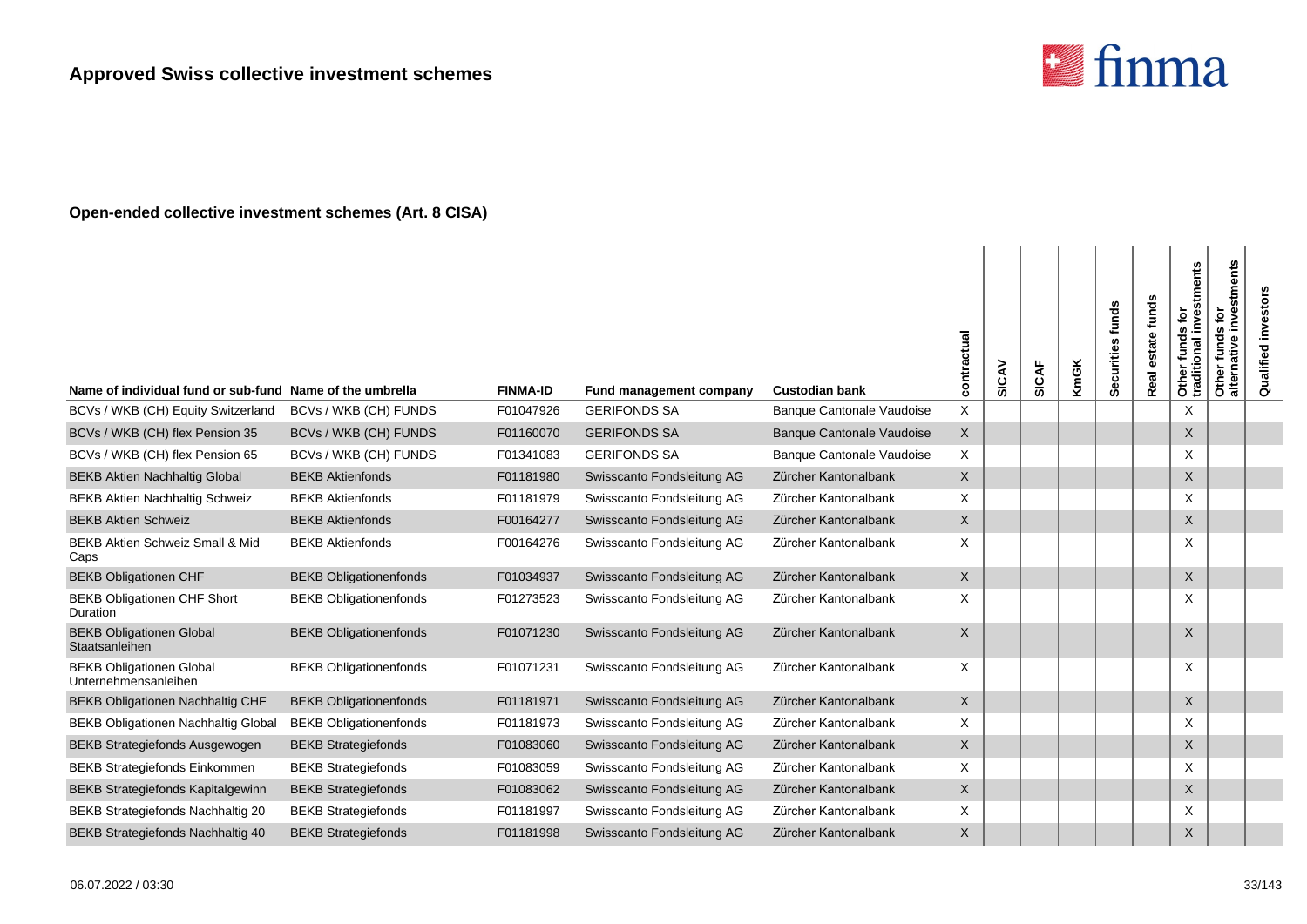

| Name of individual fund or sub-fund Name of the umbrella |                            | <b>FINMA-ID</b> | Fund management company                            | <b>Custodian bank</b>     | contractual  | SICAV | SICAF | <b>KmGK</b> | Securities funds | funds<br>estate<br>Real | Other funds for<br>traditional investments | investments<br>funds for<br>$\pmb{\omega}$<br>ā<br>Other 1<br>alterna | investors<br>Qualified |
|----------------------------------------------------------|----------------------------|-----------------|----------------------------------------------------|---------------------------|--------------|-------|-------|-------------|------------------|-------------------------|--------------------------------------------|-----------------------------------------------------------------------|------------------------|
| BEKB Strategiefonds Nachhaltig 60                        | <b>BEKB Strategiefonds</b> | F01181999       | Swisscanto Fondsleitung AG                         | Zürcher Kantonalbank      | X            |       |       |             |                  |                         | X                                          |                                                                       |                        |
| BEKB Strategiefonds Nachhaltig 90                        | <b>BEKB Strategiefonds</b> | F01317936       | Swisscanto Fondsleitung AG                         | Zürcher Kantonalbank      | $\times$     |       |       |             |                  |                         | X                                          |                                                                       |                        |
| <b>BEKB Strategiefonds Nachhaltig</b><br>Schweiz 40      | <b>BEKB Strategiefonds</b> | F01182000       | Swisscanto Fondsleitung AG                         | Zürcher Kantonalbank      | X            |       |       |             |                  |                         | $\times$                                   |                                                                       |                        |
| <b>BEKB Strategiefonds Wachstum</b>                      | <b>BEKB Strategiefonds</b> | F01083061       | Swisscanto Fondsleitung AG                         | Zürcher Kantonalbank      | $\times$     |       |       |             |                  |                         | X                                          |                                                                       |                        |
| <b>BEKB Strategiefonds Zinsertrag</b>                    | <b>BEKB Strategiefonds</b> | F01083058       | Swisscanto Fondsleitung AG                         | Zürcher Kantonalbank      | X            |       |       |             |                  |                         | $\times$                                   |                                                                       |                        |
| <b>Bellevue Biotech</b>                                  | <b>Bellevue Funds</b>      | F00165405       | Swisscanto Fondsleitung AG                         | Zürcher Kantonalbank      | X            |       |       |             |                  |                         | $\mathsf{X}$                               |                                                                       |                        |
| Bellevue Medtech & Services                              | <b>Bellevue Funds</b>      | F00145544       | Swisscanto Fondsleitung AG                         | Zürcher Kantonalbank      | X            |       |       |             |                  |                         | X                                          |                                                                       |                        |
| <b>Euro Credit</b>                                       | <b>BERGOS</b>              | F01272729       | <b>FundPartner Solutions (Suisse)</b><br><b>SA</b> | Banque Pictet & Cie SA    | $\mathsf{X}$ |       |       |             | X                |                         |                                            |                                                                       |                        |
| Ausgewogen (CHF)                                         | <b>BKB Anlagelösung</b>    | F01067297       | <b>UBS Fund Management</b><br>(Switzerland) AG     | <b>UBS Switzerland AG</b> | X            |       |       |             |                  |                         | X                                          |                                                                       |                        |
| Einkommen (CHF)                                          | <b>BKB Anlagelösung</b>    | F01067296       | <b>UBS Fund Management</b><br>(Switzerland) AG     | <b>UBS Switzerland AG</b> | X            |       |       |             |                  |                         | $\times$                                   |                                                                       |                        |
| Nachhaltig Aktien (CHF)                                  | <b>BKB Anlagelösung</b>    | F01401316       | <b>UBS Fund Management</b><br>(Switzerland) AG     | <b>UBS Switzerland AG</b> | X            |       |       |             |                  |                         | X                                          |                                                                       |                        |
| Nachhaltig Ausgewogen (CHF)                              | <b>BKB Anlagelösung</b>    | F01178434       | <b>UBS Fund Management</b><br>(Switzerland) AG     | <b>UBS Switzerland AG</b> | $\mathsf{X}$ |       |       |             |                  |                         | X                                          |                                                                       |                        |
| Nachhaltig Einkommen (CHF)                               | <b>BKB Anlagelösung</b>    | F01178433       | <b>UBS Fund Management</b><br>(Switzerland) AG     | <b>UBS Switzerland AG</b> | X            |       |       |             |                  |                         | X                                          |                                                                       |                        |
| Nachhaltig Wachstum (CHF)                                | <b>BKB Anlagelösung</b>    | F01178435       | <b>UBS Fund Management</b><br>(Switzerland) AG     | <b>UBS Switzerland AG</b> | X            |       |       |             |                  |                         | X                                          |                                                                       |                        |
| Regelbasiert (CHF)                                       | <b>BKB Anlagelösung</b>    | F01215100       | <b>UBS Fund Management</b><br>(Switzerland) AG     | <b>UBS Switzerland AG</b> | X            |       |       |             |                  |                         | X                                          |                                                                       |                        |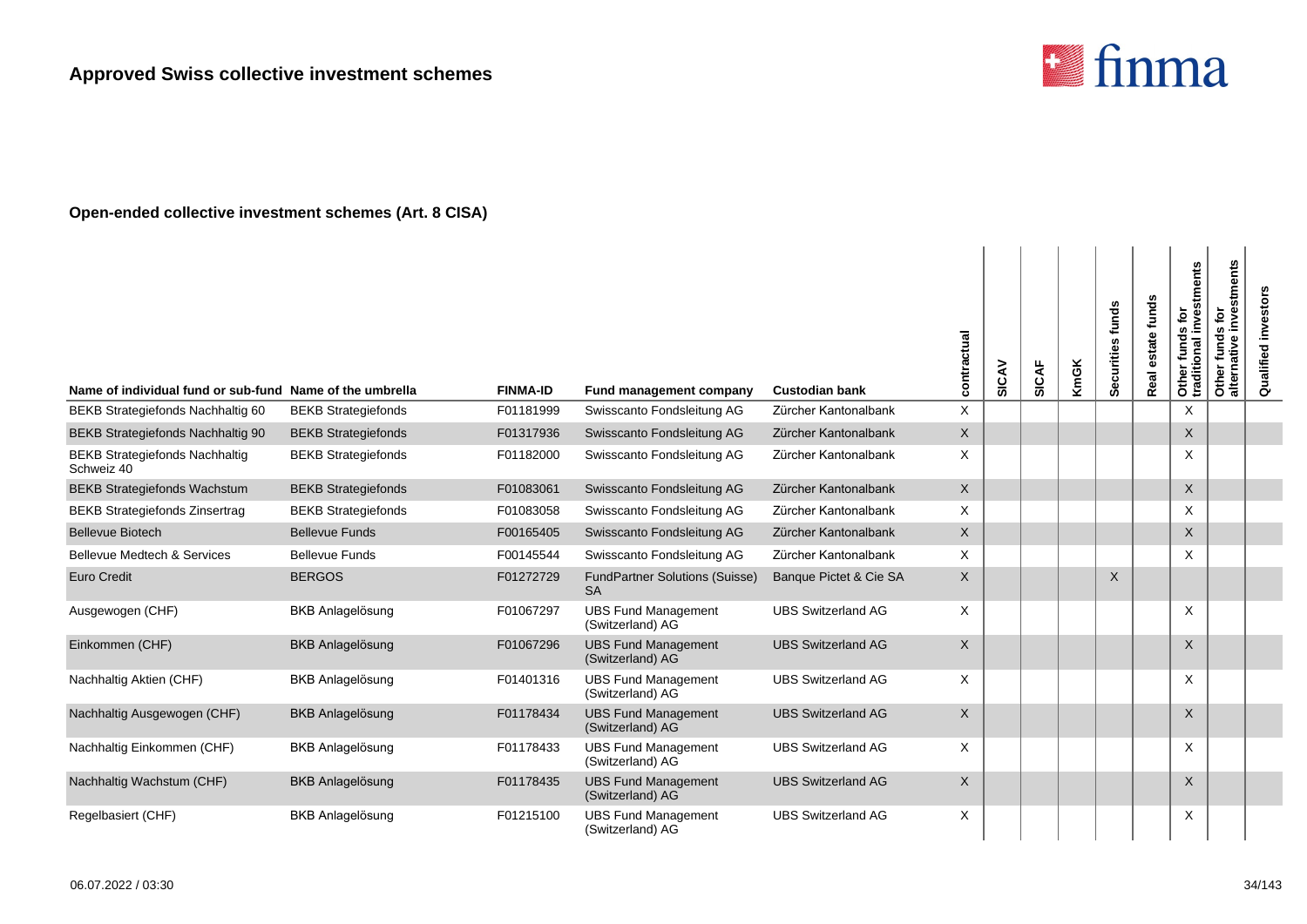

| Name of individual fund or sub-fund Name of the umbrella                    |                                                  | <b>FINMA-ID</b> | Fund management company                         | <b>Custodian bank</b>                                                                 | contractual  | SICAV | <b>SICAF</b> | <b>KmGK</b> | Securities funds | Real estate funds | investments<br>Other funds for<br>traditional inves | Other funds for<br>alternative investments | Qualified investors |
|-----------------------------------------------------------------------------|--------------------------------------------------|-----------------|-------------------------------------------------|---------------------------------------------------------------------------------------|--------------|-------|--------------|-------------|------------------|-------------------|-----------------------------------------------------|--------------------------------------------|---------------------|
| Wachstum (CHF)                                                              | <b>BKB Anlagelösung</b>                          | F01101177       | <b>UBS Fund Management</b><br>(Switzerland) AG  | <b>UBS Switzerland AG</b>                                                             | $\mathsf{X}$ |       |              |             |                  |                   | X                                                   |                                            |                     |
| <b>Bonds CHF Domestic</b>                                                   | <b>BKB Sustainable</b>                           | F01181244       | <b>UBS Fund Management</b><br>(Switzerland) AG  | <b>UBS Switzerland AG</b>                                                             | X            |       |              |             |                  |                   | X                                                   |                                            |                     |
| <b>Bonds CHF Foreign</b>                                                    | <b>BKB Sustainable</b>                           | F01181245       | <b>UBS Fund Management</b><br>(Switzerland) AG  | <b>UBS Switzerland AG</b>                                                             | $\mathsf{X}$ |       |              |             |                  |                   | $\times$                                            |                                            |                     |
| <b>Equities Switzerland</b>                                                 | <b>BKB Sustainable</b>                           | F01181243       | <b>UBS Fund Management</b><br>(Switzerland) AG  | <b>UBS Switzerland AG</b>                                                             | X            |       |              |             |                  |                   | X                                                   |                                            |                     |
| <b>Global Equities Momentum Select</b>                                      | <b>BKB Sustainable</b>                           | F01401301       | <b>UBS Fund Management</b><br>(Switzerland) AG  | <b>UBS Switzerland AG</b>                                                             | $\mathsf{X}$ |       |              |             |                  |                   | X                                                   |                                            |                     |
| <b>Swiss Equities Momentum Select</b>                                       | <b>BKB Sustainable</b>                           | F01401299       | <b>UBS Fund Management</b><br>(Switzerland) AG  | <b>UBS Switzerland AG</b>                                                             | X            |       |              |             |                  |                   | X                                                   |                                            |                     |
| <b>BlackRock US Dollar Liquidity Fund</b><br>(CH)                           | <b>BlackRock Investment Funds</b><br>Switzerland | F01342303       | <b>BlackRock Asset Management</b><br>Schweiz AG | <b>State Street Bank International</b><br>GmbH, München,<br>Zweigniederlassung Zürich | $\mathsf{X}$ |       |              |             |                  |                   | $\mathsf{X}$                                        |                                            |                     |
| iShares Emerging Markets Bond Index BlackRock Investment Funds<br>Fund (CH) | Switzerland                                      | F01114937       | <b>BlackRock Asset Management</b><br>Schweiz AG | State Street Bank International<br>GmbH, München,<br>Zweigniederlassung Zürich        | $\times$     |       |              |             |                  |                   | X                                                   |                                            |                     |
| iShares Emerging Markets Equity<br>Index Fund (CH)                          | <b>BlackRock Investment Funds</b><br>Switzerland | F01030513       | <b>BlackRock Asset Management</b><br>Schweiz AG | State Street Bank International<br>GmbH, München,<br>Zweigniederlassung Zürich        | X            |       |              |             |                  |                   | $\times$                                            |                                            |                     |
| iShares Japan Equity Index Fund (CH)                                        | <b>BlackRock Investment Funds</b><br>Switzerland | F01165676       | <b>BlackRock Asset Management</b><br>Schweiz AG | State Street Bank International<br>GmbH, München,<br>Zweigniederlassung Zürich        | X            |       |              |             |                  |                   | X                                                   |                                            |                     |
| iShares SBI® ESG AAA-BBB Bond<br>Index Fund (CH)                            | <b>BlackRock Investment Funds</b><br>Switzerland | F01114936       | <b>BlackRock Asset Management</b><br>Schweiz AG | <b>State Street Bank International</b><br>GmbH, München,<br>Zweigniederlassung Zürich | X            |       |              |             |                  |                   | X                                                   |                                            |                     |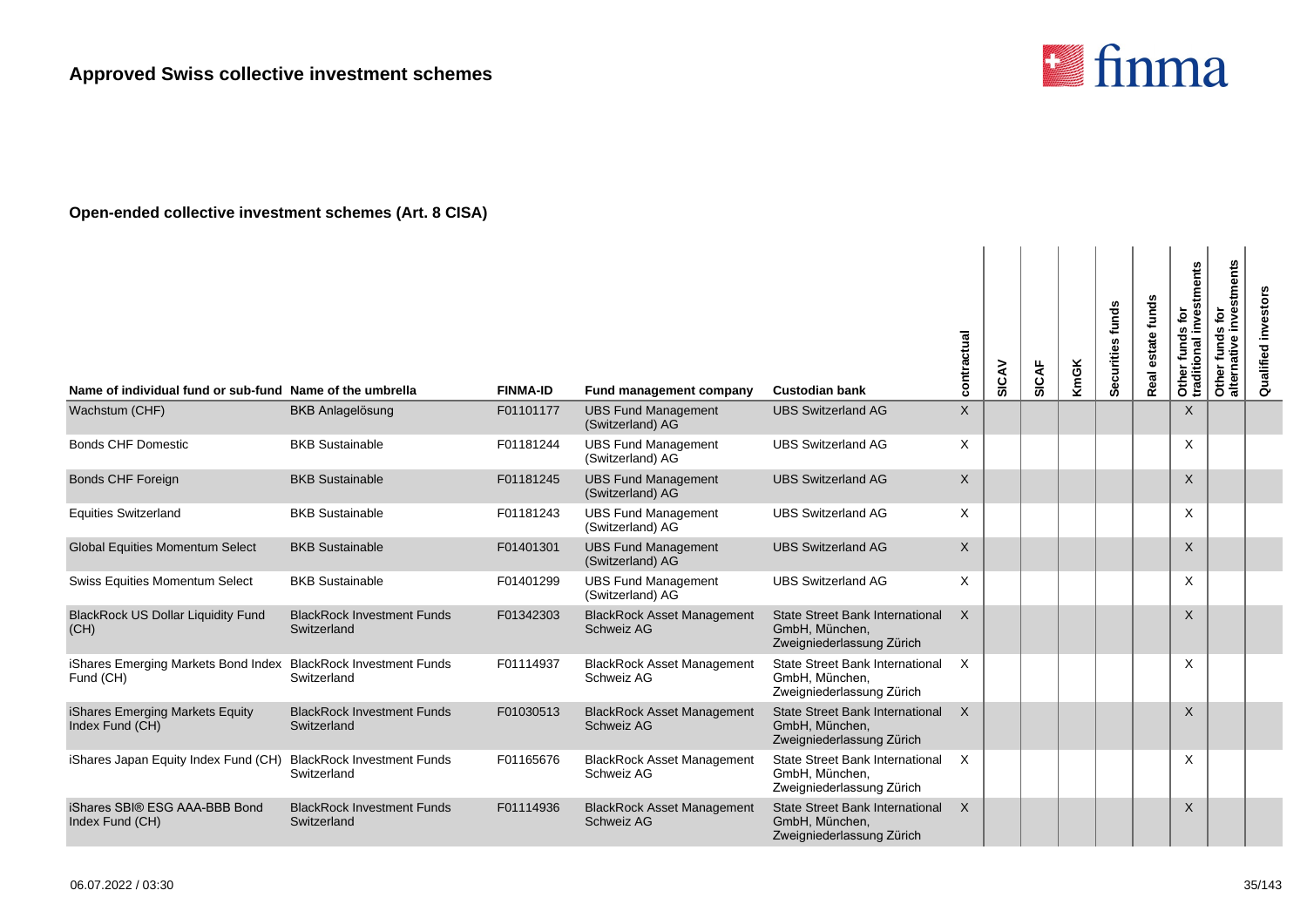

| Name of individual fund or sub-fund Name of the umbrella                |                                                  | <b>FINMA-ID</b> | Fund management company                                | <b>Custodian bank</b>                                                                 | contractual | SICAV | <b>SICAF</b> | <b>KmGK</b> | Securities funds | estate funds<br>Real | ds for<br>linvestments<br>Other funds<br>traditional i | Other funds for<br>alternative investments | investor<br>Qualified |
|-------------------------------------------------------------------------|--------------------------------------------------|-----------------|--------------------------------------------------------|---------------------------------------------------------------------------------------|-------------|-------|--------------|-------------|------------------|----------------------|--------------------------------------------------------|--------------------------------------------|-----------------------|
| iShares SMI® Equity Index Fund (CH)                                     | <b>BlackRock Investment Funds</b><br>Switzerland | F01114935       | <b>BlackRock Asset Management</b><br>Schweiz AG        | <b>State Street Bank International</b><br>GmbH, München,<br>Zweigniederlassung Zürich | X           |       |              |             |                  |                      | $\times$                                               |                                            |                       |
| iShares SPI® Equity Index Fund (CH)                                     | <b>BlackRock Investment Funds</b><br>Switzerland | F01114934       | <b>BlackRock Asset Management</b><br>Schweiz AG        | <b>State Street Bank International</b><br>GmbH. München.<br>Zweigniederlassung Zürich | $\sf X$     |       |              |             |                  |                      | $\times$                                               |                                            |                       |
| iShares World ex Switzerland Equity<br>Index Fund (CH)                  | <b>BlackRock Investment Funds</b><br>Switzerland | F01030511       | <b>BlackRock Asset Management</b><br>Schweiz AG        | State Street Bank International<br>GmbH, München,<br>Zweigniederlassung Zürich        | $\times$    |       |              |             |                  |                      | $\times$                                               |                                            |                       |
| iShares World ex Switzerland Equity<br>Index Fund II (CH)               | <b>BlackRock Investment Funds</b><br>Switzerland | F01312150       | <b>BlackRock Asset Management</b><br><b>Schweiz AG</b> | State Street Bank International<br>GmbH, München,<br>Zweigniederlassung Zürich        | $\times$    |       |              |             |                  |                      | $\times$                                               |                                            |                       |
| iShares World ex Switzerland ESG<br>Equity Index Fund (CH)              | <b>BlackRock Investment Funds</b><br>Switzerland | F01207706       | <b>BlackRock Asset Management</b><br>Schweiz AG        | State Street Bank International<br>GmbH, München,<br>Zweigniederlassung Zürich        | X           |       |              |             |                  |                      | X                                                      |                                            |                       |
| iShares World ex Switzerland Small<br>Cap Equity Index Fund (CH)        | <b>BlackRock Investment Funds</b><br>Switzerland | F01030512       | <b>BlackRock Asset Management</b><br>Schweiz AG        | <b>State Street Bank International</b><br>GmbH, München,<br>Zweigniederlassung Zürich | $\times$    |       |              |             |                  |                      | $\times$                                               |                                            |                       |
| BLKB iQ Fund (CH) iQ Responsible<br><b>Equity Switzerland</b>           | BLKB iQ Fund (CH)                                | F01180492       | Credit Suisse Funds AG                                 | Credit Suisse (Schweiz) AG                                                            | X           |       |              |             |                  |                      | X                                                      |                                            |                       |
| BLKB iQ Fund (CH) iQ Responsible<br>Equity World ex Switzerland         | BLKB iQ Fund (CH)                                | F01180493       | <b>Credit Suisse Funds AG</b>                          | Credit Suisse (Schweiz) AG                                                            | X           |       |              |             |                  |                      | $\times$                                               |                                            |                       |
| BLKB iQ Fund (CH) iQ Responsible<br>Equity World ex Switzerland Pension | BLKB iQ Fund (CH)                                | F01309578       | Credit Suisse Funds AG                                 | Credit Suisse (Schweiz) AG                                                            | X           |       |              |             |                  |                      | $\times$                                               |                                            |                       |
| BLKB iQ Fund (CH) iQ Responsible<br>Vorsorge Balance                    | BLKB iQ Fund (CH)                                | F01266005       | <b>Credit Suisse Funds AG</b>                          | Credit Suisse (Schweiz) AG                                                            | X           |       |              |             |                  |                      | X                                                      |                                            |                       |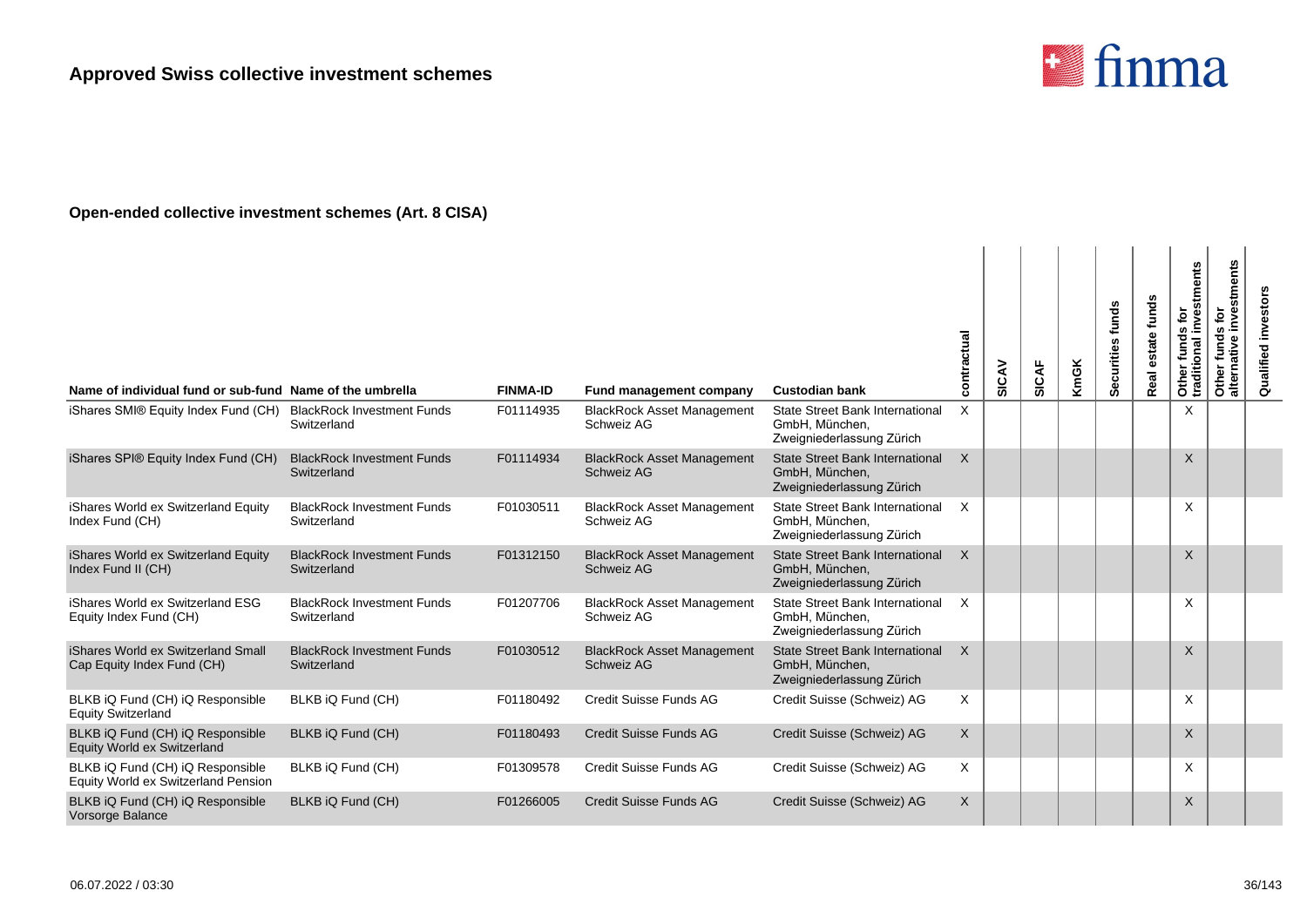

| Name of individual fund or sub-fund Name of the umbrella                      |                                                                       | <b>FINMA-ID</b> | Fund management company                                   | <b>Custodian bank</b>                              | contractual  | SICAV | <b>SICAF</b> | <b>KmGK</b> | Securities funds | estate funds<br>Real | Other funds for<br>traditional investments | investments<br>funds for<br>ative<br>Other 1<br>alterna | Qualified investors |
|-------------------------------------------------------------------------------|-----------------------------------------------------------------------|-----------------|-----------------------------------------------------------|----------------------------------------------------|--------------|-------|--------------|-------------|------------------|----------------------|--------------------------------------------|---------------------------------------------------------|---------------------|
| BLKB iQ Fund (CH) Swiss Dynamic<br>Allocation                                 | BLKB iQ Fund (CH)                                                     | F01022230       | Credit Suisse Funds AG                                    | Credit Suisse (Schweiz) AG                         | X            |       |              |             |                  |                      | X                                          |                                                         |                     |
| BLKB Next Generation Fund Balanced BLKB Next Generation Strategy              |                                                                       | F01094705       | Swisscanto Fondsleitung AG                                | Zürcher Kantonalbank                               | X            |       |              |             |                  |                      | X                                          |                                                         |                     |
| <b>BLKB Next Generation Fund Equity</b>                                       | <b>BLKB Next Generation Strategy</b>                                  | F01182485       | Swisscanto Fondsleitung AG                                | Zürcher Kantonalbank                               | $\times$     |       |              |             |                  |                      | X                                          |                                                         |                     |
| <b>BLKB Next Generation Fund Growth</b>                                       | <b>BLKB Next Generation Strategy</b>                                  | F01182484       | Swisscanto Fondsleitung AG                                | Zürcher Kantonalbank                               | $\sf X$      |       |              |             |                  |                      | $\mathsf{X}$                               |                                                         |                     |
| <b>BLKB Next Generation Fund Yield</b>                                        | <b>BLKB Next Generation Strategy</b>                                  | F01094706       | Swisscanto Fondsleitung AG                                | Zürcher Kantonalbank                               | X            |       |              |             |                  |                      | X                                          |                                                         |                     |
| <b>BLKB Next Generation Fund Vorsorge</b><br><b>Balanced</b>                  | <b>BLKB Next Generation Strategy</b><br>Vorsorge                      | F01198925       | Swisscanto Fondsleitung AG                                | Zürcher Kantonalbank                               | $\sf X$      |       |              |             |                  |                      | X                                          |                                                         |                     |
| <b>BLKB Next Generation Fund Vorsorge</b><br>Yield                            | <b>BLKB Next Generation Strategy</b><br>Vorsorge                      | F01198923       | Swisscanto Fondsleitung AG                                | Zürcher Kantonalbank                               | X            |       |              |             |                  |                      | X                                          |                                                         |                     |
| <b>Future Shift Global Equities</b>                                           | BLKB-LO-Funds (CH)                                                    | F01392383       | <b>Lombard Odier Asset</b><br>Management (Switzerland) SA | Banque Lombard Odier & Cie<br>SA                   | $\sf X$      |       |              |             |                  |                      | $\times$                                   |                                                         |                     |
| <b>Aktien Schweiz</b>                                                         | blpk Institutional Fund                                               | F00165321       | <b>UBS Fund Management</b><br>(Switzerland) AG            | <b>UBS Switzerland AG</b>                          | X            |       |              |             |                  |                      | X                                          |                                                         | $\times$            |
| <b>Aktien Welt</b>                                                            | blpk Institutional Fund                                               | F00165323       | <b>UBS Fund Management</b><br>(Switzerland) AG            | <b>UBS Switzerland AG</b>                          | X            |       |              |             |                  |                      | X                                          |                                                         | X                   |
| <b>Obligationen CHF</b>                                                       | blpk Institutional Fund                                               | F00165319       | <b>UBS Fund Management</b><br>(Switzerland) AG            | <b>UBS Switzerland AG</b>                          | $\times$     |       |              |             |                  |                      | X                                          |                                                         | X                   |
| Obligationen Welt                                                             | blpk Institutional Fund                                               | F00165320       | <b>UBS Fund Management</b><br>(Switzerland) AG            | <b>UBS Switzerland AG</b>                          | $\mathsf{X}$ |       |              |             |                  |                      | $\times$                                   |                                                         | $\times$            |
| Multi-Arbitrage (USD), fonds de fonds<br>à risque particulier, en liquidation | Bonhôte Alternative, fonds de fonds F00142139<br>à risque particulier |                 | CACEIS (Switzerland) SA                                   | CACEIS Bank, Paris,<br>succursale de Nyon / Suisse | X            |       |              |             |                  |                      |                                            | X                                                       |                     |
| Multi-Performance (USD), fonds de<br>fonds à risque particulier               | Bonhôte Alternative, fonds de fonds F00142142<br>à risque particulier |                 | CACEIS (Switzerland) SA                                   | CACEIS Bank, Paris,<br>succursale de Nyon / Suisse | $\sf X$      |       |              |             |                  |                      |                                            | X                                                       |                     |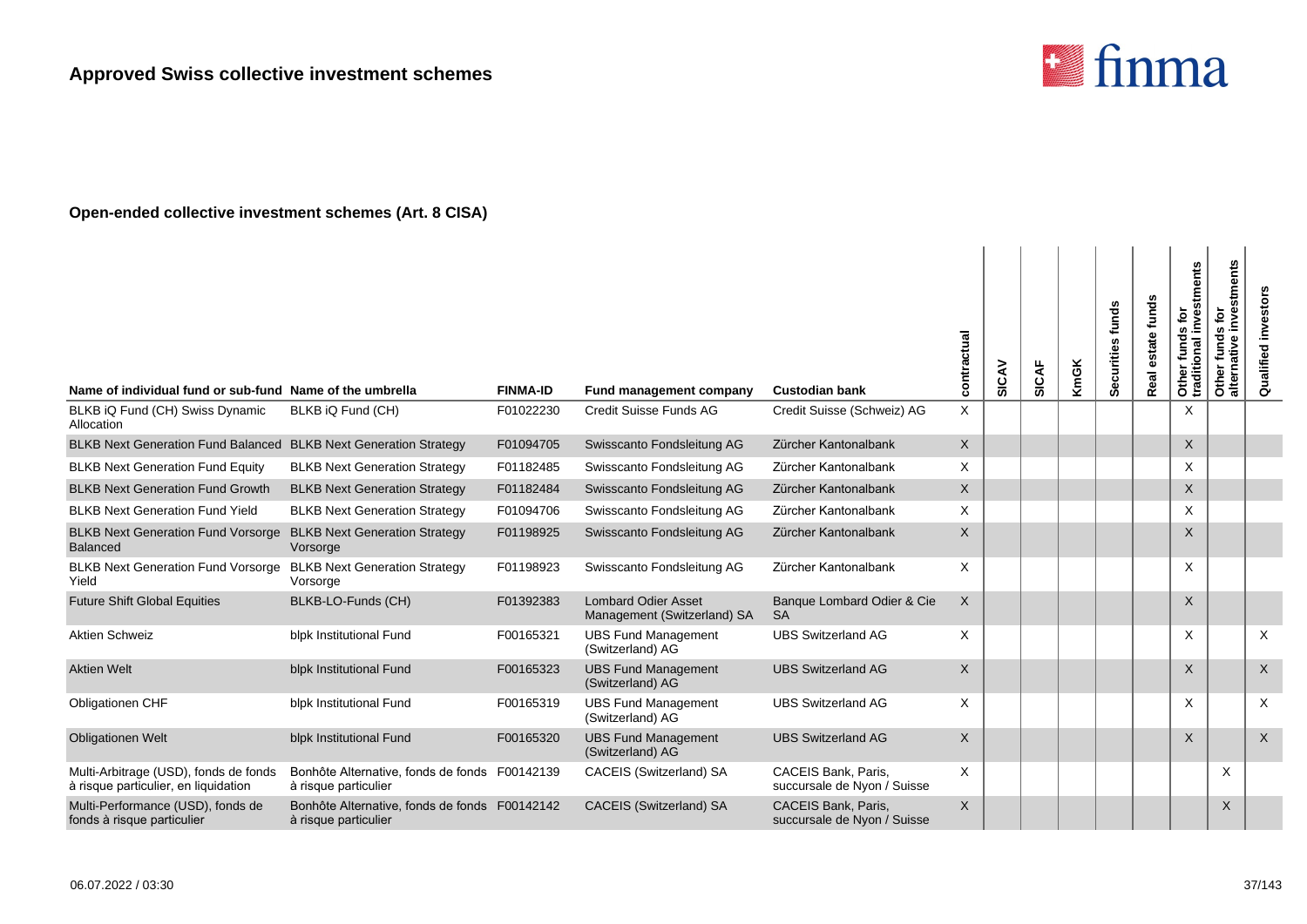

| Name of individual fund or sub-fund Name of the umbrella |                                     | <b>FINMA-ID</b> | Fund management company                        | <b>Custodian bank</b>                                     | contractual  | SICAV   | <b>SICAF</b> | <b>KmGK</b> | Securities funds | estate funds<br>Real | stments<br>흐<br>inve<br><b>SC</b><br>Other funds<br>traditional | investments<br>Other funds for<br>alternative inves | investors<br>Qualified |
|----------------------------------------------------------|-------------------------------------|-----------------|------------------------------------------------|-----------------------------------------------------------|--------------|---------|--------------|-------------|------------------|----------------------|-----------------------------------------------------------------|-----------------------------------------------------|------------------------|
| Global (CHF)                                             | Bonhôte Asymétrique                 | F01070374       | CACEIS (Switzerland) SA                        | CACEIS Bank, Paris,<br>succursale de Nyon / Suisse        | X            |         |              |             |                  |                      | X                                                               |                                                     |                        |
| Obligations (CHF)                                        | Bonhôte Asymétrique                 | F01070373       | CACEIS (Switzerland) SA                        | CACEIS Bank, Paris,<br>succursale de Nyon / Suisse        | $\mathsf{X}$ |         |              |             |                  |                      | $\times$                                                        |                                                     |                        |
| Global Emerging Multi-Fonds (CHF)                        | Bonhôte Selection                   | F00143496       | CACEIS (Switzerland) SA                        | CACEIS Bank, Paris,<br>succursale de Nyon / Suisse        | X            |         |              |             |                  |                      | X                                                               |                                                     |                        |
| Obligations HR Multi-Fonds (CHF)                         | Bonhôte Selection                   | F00141904       | <b>CACEIS (Switzerland) SA</b>                 | CACEIS Bank, Paris,<br>succursale de Nyon / Suisse        | X            |         |              |             |                  |                      | X                                                               |                                                     |                        |
| Monde (CHF)                                              | Bonhôte Strategies                  | F00141902       | CACEIS (Switzerland) SA                        | <b>CACEIS Bank, Paris.</b><br>succursale de Nyon / Suisse | X            |         |              |             |                  |                      | $\times$                                                        |                                                     |                        |
| Compartiment investisseurs - BIM                         | Bonhôte-Immobilier SICAV            | F00143998       | CACEIS (Switzerland) SA                        | CACEIS Bank, Paris,<br>succursale de Nyon / Suisse        |              | $\sf X$ |              |             |                  | X                    |                                                                 |                                                     |                        |
| CHF Fixed Income Fund                                    | <b>Bordier</b>                      | F01045832       | <b>UBS Fund Management</b><br>(Switzerland) AG | <b>UBS Switzerland AG</b>                                 | Χ            |         |              |             |                  |                      | X                                                               |                                                     |                        |
| Prévoyance Individuelle 25                               | <b>Bordier</b>                      | F01045830       | <b>UBS Fund Management</b><br>(Switzerland) AG | <b>UBS Switzerland AG</b>                                 | X            |         |              |             |                  |                      | X                                                               |                                                     |                        |
| Prévoyance Individuelle 40                               | <b>Bordier</b>                      | F01045831       | <b>UBS Fund Management</b><br>(Switzerland) AG | <b>UBS Switzerland AG</b>                                 | X            |         |              |             |                  |                      | X                                                               |                                                     |                        |
| Swiss Equity Fund                                        | <b>Bordier</b>                      | F01045829       | <b>UBS Fund Management</b><br>(Switzerland) AG | <b>UBS Switzerland AG</b>                                 | $\mathsf{X}$ |         |              |             |                  |                      | $\times$                                                        |                                                     |                        |
| Swiss Equities (CHF)                                     | <b>Bruellan Dynamic Fund</b>        | F01047856       | CACEIS (Switzerland) SA                        | CACEIS Bank, Paris,<br>succursale de Nyon / Suisse        | X            |         |              |             |                  |                      | X                                                               |                                                     |                        |
| Tactical (EUR)                                           | <b>Bruellan Dynamic Fund</b>        | F00142621       | CACEIS (Switzerland) SA                        | CACEIS Bank, Paris,<br>succursale de Nyon / Suisse        | $\mathsf{X}$ |         |              |             |                  |                      | X                                                               |                                                     |                        |
| <b>Cancer Charity Support Fund</b><br>Moderate           | <b>Cancer Charity Support Funds</b> | F00161376       | <b>PMG Investment Solutions AG</b>             | Reichmuth & Co.                                           | X            |         |              |             |                  |                      | X                                                               |                                                     |                        |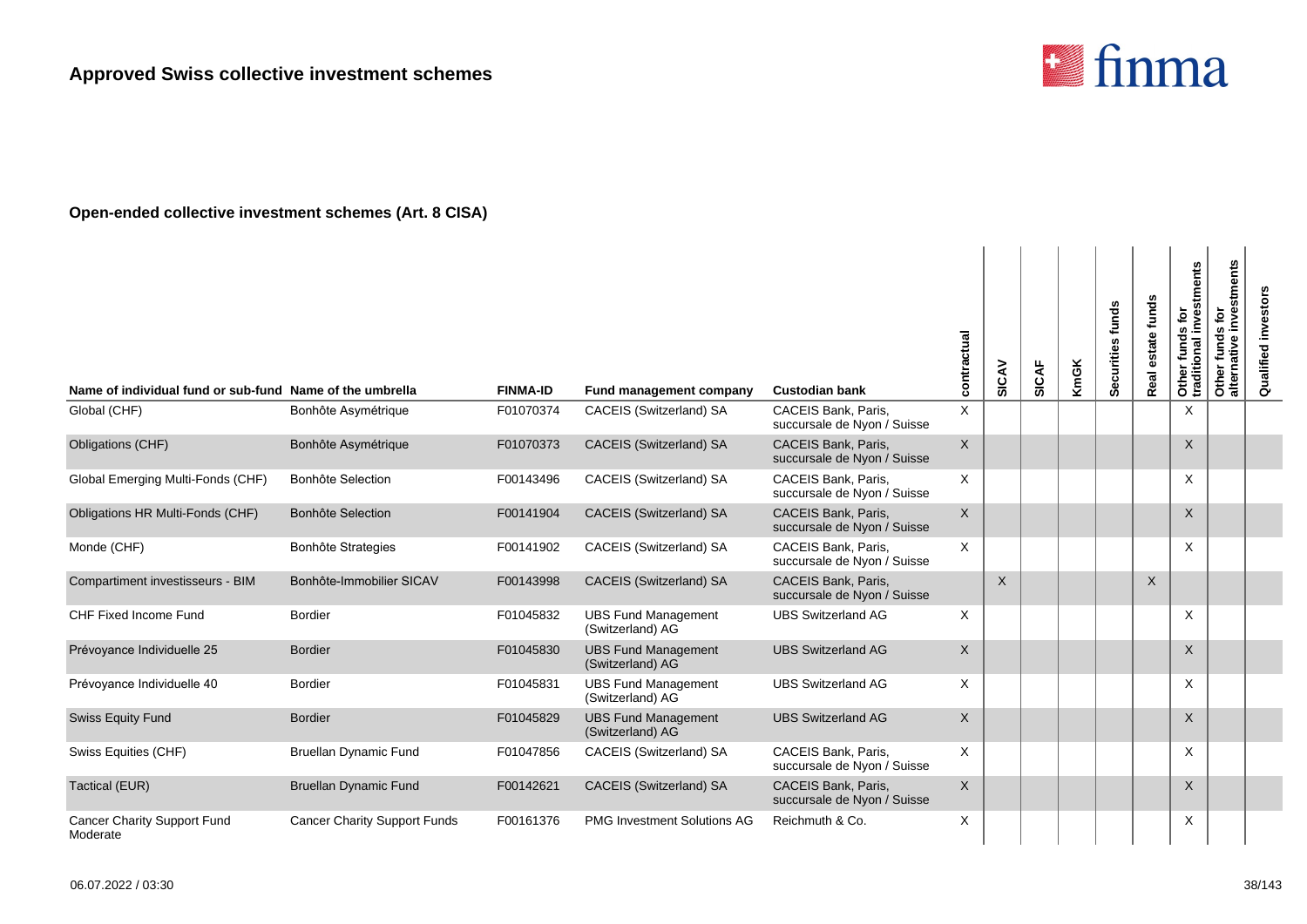

| Name of individual fund or sub-fund Name of the umbrella                             |                                           | <b>FINMA-ID</b> | Fund management company                            | <b>Custodian bank</b>  | contractual  | SICAV | SICAF | <b>KmGK</b> | Securities funds | funds<br>state<br>Real | Other funds for<br>traditional investments | investments<br>ē<br>w<br>Other funds<br>alternative | Qualified investors |
|--------------------------------------------------------------------------------------|-------------------------------------------|-----------------|----------------------------------------------------|------------------------|--------------|-------|-------|-------------|------------------|------------------------|--------------------------------------------|-----------------------------------------------------|---------------------|
| <b>Actions Emergentes</b>                                                            | <b>CAPACITY - Fonds Institutionnel</b>    | F01017133       | <b>FundPartner Solutions (Suisse)</b><br><b>SA</b> | Banque Pictet & Cie SA | $\times$     |       |       |             |                  |                        | $\mathsf{X}$                               |                                                     | X                   |
| Actions Étrangères                                                                   | <b>CAPACITY - Fonds Institutionnel</b>    | F00144680       | <b>FundPartner Solutions (Suisse)</b><br><b>SA</b> | Banque Pictet & Cie SA | Χ            |       |       |             |                  |                        | X                                          |                                                     | X                   |
| Actions Etrangères Rendement Absolu CAPACITY - Fonds Institutionnel                  |                                           | F01062228       | <b>FundPartner Solutions (Suisse)</b><br><b>SA</b> | Banque Pictet & Cie SA | X            |       |       |             |                  |                        | X                                          |                                                     | X                   |
| <b>Actions Suisses</b>                                                               | <b>CAPACITY - Fonds Institutionnel</b>    | F01017132       | FundPartner Solutions (Suisse)<br><b>SA</b>        | Banque Pictet & Cie SA | X            |       |       |             |                  |                        | X                                          |                                                     | $\times$            |
| Actions Suisses Small & Mid Caps                                                     | <b>CAPACITY - Fonds Institutionnel</b>    | F01037917       | <b>FundPartner Solutions (Suisse)</b><br><b>SA</b> | Banque Pictet & Cie SA | $\mathsf{X}$ |       |       |             |                  |                        | X                                          |                                                     | $\times$            |
| Gestion diversifiée                                                                  | <b>CAPACITY - Fonds Institutionnel</b>    | F01017139       | FundPartner Solutions (Suisse)<br><b>SA</b>        | Banque Pictet & Cie SA | X            |       |       |             |                  |                        | X                                          |                                                     | X                   |
| <b>Obligations CHF</b>                                                               | <b>CAPACITY - Fonds Institutionnel</b>    | F01017134       | <b>FundPartner Solutions (Suisse)</b><br><b>SA</b> | Banque Pictet & Cie SA | $\mathsf{X}$ |       |       |             |                  |                        | X                                          |                                                     | X                   |
| <b>Obligations Etrangères</b>                                                        | <b>CAPACITY - Fonds Institutionnel</b>    | F01017135       | <b>FundPartner Solutions (Suisse)</b><br><b>SA</b> | Banque Pictet & Cie SA | X            |       |       |             |                  |                        | X                                          |                                                     | X                   |
| <b>Obligations Etrangères</b><br>Gouvernementales                                    | <b>CAPACITY - Fonds Institutionnel</b>    | F01037916       | <b>FundPartner Solutions (Suisse)</b><br><b>SA</b> | Banque Pictet & Cie SA | $\mathsf{X}$ |       |       |             |                  |                        | X                                          |                                                     | X                   |
| Placement court-terme                                                                | <b>CAPACITY - Fonds Institutionnel</b>    | F01017137       | <b>FundPartner Solutions (Suisse)</b><br><b>SA</b> | Banque Pictet & Cie SA | X            |       |       |             |                  |                        | X                                          |                                                     | X                   |
| Titres en valeurs immobilières suisses CAPACITY - Fonds Institutionnel               |                                           | F01267472       | <b>FundPartner Solutions (Suisse)</b><br><b>SA</b> | Banque Pictet & Cie SA | X            |       |       |             |                  |                        | X                                          |                                                     | $\times$            |
| CAPACITY II - Fonds Institutionnel -<br>Titres en valeurs immobilières<br>étrangères | <b>CAPACITY II - Fonds Institutionnel</b> | F01316737       | <b>FundPartner Solutions (Suisse)</b><br><b>SA</b> | Banque Pictet & Cie SA | X            |       |       |             |                  |                        |                                            | X                                                   | $\times$            |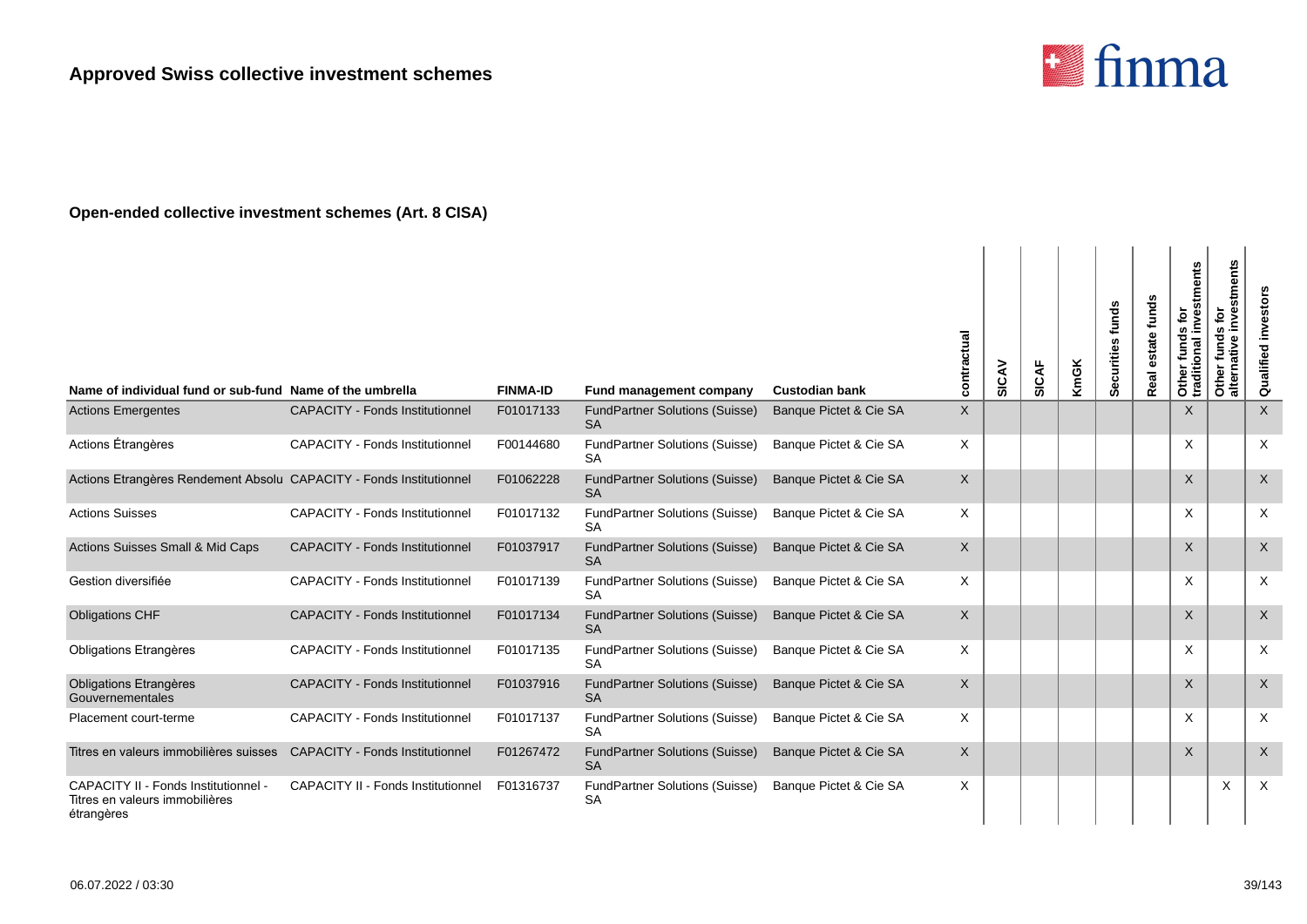

| Name of individual fund or sub-fund Name of the umbrella                       |                      | <b>FINMA-ID</b> | Fund management company                            | <b>Custodian bank</b>     | contractual               | SICAV        | <b>SICAF</b> | KmGK | Securities funds | estate funds<br>Real | Other funds for<br>traditional investments | investments<br>funds for<br>native<br>Other<br>alterna | Qualified investors |
|--------------------------------------------------------------------------------|----------------------|-----------------|----------------------------------------------------|---------------------------|---------------------------|--------------|--------------|------|------------------|----------------------|--------------------------------------------|--------------------------------------------------------|---------------------|
| <b>Aktien Ausland</b>                                                          | <b>CAPVIVA</b>       | F00184258       | <b>UBS Fund Management</b><br>(Switzerland) AG     | <b>UBS Switzerland AG</b> | $\boldsymbol{\mathsf{X}}$ |              |              |      |                  |                      | $\mathsf{X}$                               |                                                        | $\mathsf{X}$        |
| <b>Aktien Schweiz</b>                                                          | <b>CAPVIVA</b>       | F00184257       | <b>UBS Fund Management</b><br>(Switzerland) AG     | <b>UBS Switzerland AG</b> | X                         |              |              |      |                  |                      | X                                          |                                                        | X                   |
| Obligationen CHF                                                               | <b>CAPVIVA</b>       | F01034994       | <b>UBS Fund Management</b><br>(Switzerland) AG     | <b>UBS Switzerland AG</b> | $\sf X$                   |              |              |      |                  |                      | $\times$                                   |                                                        | $\mathsf X$         |
| Obligationen Fremdwährungen                                                    | CAPVIVA              | F00184256       | <b>UBS Fund Management</b><br>(Switzerland) AG     | <b>UBS Switzerland AG</b> | $\times$                  |              |              |      |                  |                      | X                                          |                                                        | X                   |
| <b>Core Equities</b>                                                           | <b>CIVETTA SICAV</b> | F00184091       | <b>FundPartner Solutions (Suisse)</b><br><b>SA</b> | Banque Pictet & Cie SA    |                           | $\sf X$      |              |      |                  |                      | X                                          |                                                        | $\mathsf X$         |
| Instruments à revenus fixes                                                    | <b>CIVETTA SICAV</b> | F00184090       | <b>FundPartner Solutions (Suisse)</b><br><b>SA</b> | Banque Pictet & Cie SA    |                           | $\times$     |              |      |                  |                      | X                                          |                                                        | X                   |
| Investissements alternatifs, présentant CIVETTA SICAV<br>un risque particulier |                      | F00184133       | <b>FundPartner Solutions (Suisse)</b><br><b>SA</b> | Banque Pictet & Cie SA    |                           | $\mathsf{X}$ |              |      |                  |                      |                                            | $\times$                                               | $\mathsf X$         |
| Liquidités                                                                     | <b>CIVETTA SICAV</b> | F00184089       | FundPartner Solutions (Suisse)<br><b>SA</b>        | Banque Pictet & Cie SA    |                           | $\times$     |              |      |                  |                      | X                                          |                                                        | X                   |
| Métaux précieux                                                                | <b>CIVETTA SICAV</b> | F00184095       | <b>FundPartner Solutions (Suisse)</b><br><b>SA</b> | Banque Pictet & Cie SA    |                           | $\times$     |              |      |                  |                      | X                                          |                                                        | $\sf X$             |
| <b>Opportunistic Equities</b>                                                  | <b>CIVETTA SICAV</b> | F00184093       | <b>FundPartner Solutions (Suisse)</b><br><b>SA</b> | Banque Pictet & Cie SA    |                           | $\times$     |              |      |                  |                      | X                                          |                                                        | $\times$            |
| Pays émergents                                                                 | <b>CIVETTA SICAV</b> | F00184094       | <b>FundPartner Solutions (Suisse)</b><br><b>SA</b> | Banque Pictet & Cie SA    |                           | $\times$     |              |      |                  |                      | X                                          |                                                        | $\mathsf{X}$        |
| Private Equity, présentant un risque<br>particulier                            | <b>CIVETTA SICAV</b> | F00184134       | <b>FundPartner Solutions (Suisse)</b><br><b>SA</b> | Banque Pictet & Cie SA    |                           | $\times$     |              |      |                  |                      |                                            | $\times$                                               | $\times$            |
| <b>Balanced</b>                                                                | Clientis Fonds (CH)  | F01019009       | 1741 Fund Solutions AG                             | Bank Julius Bär & Co. AG  | $\times$                  |              |              |      |                  |                      | $\times$                                   |                                                        |                     |
| Income                                                                         | Clientis Fonds (CH)  | F01019008       | 1741 Fund Solutions AG                             | Bank Julius Bär & Co. AG  | Χ                         |              |              |      |                  |                      | X                                          |                                                        |                     |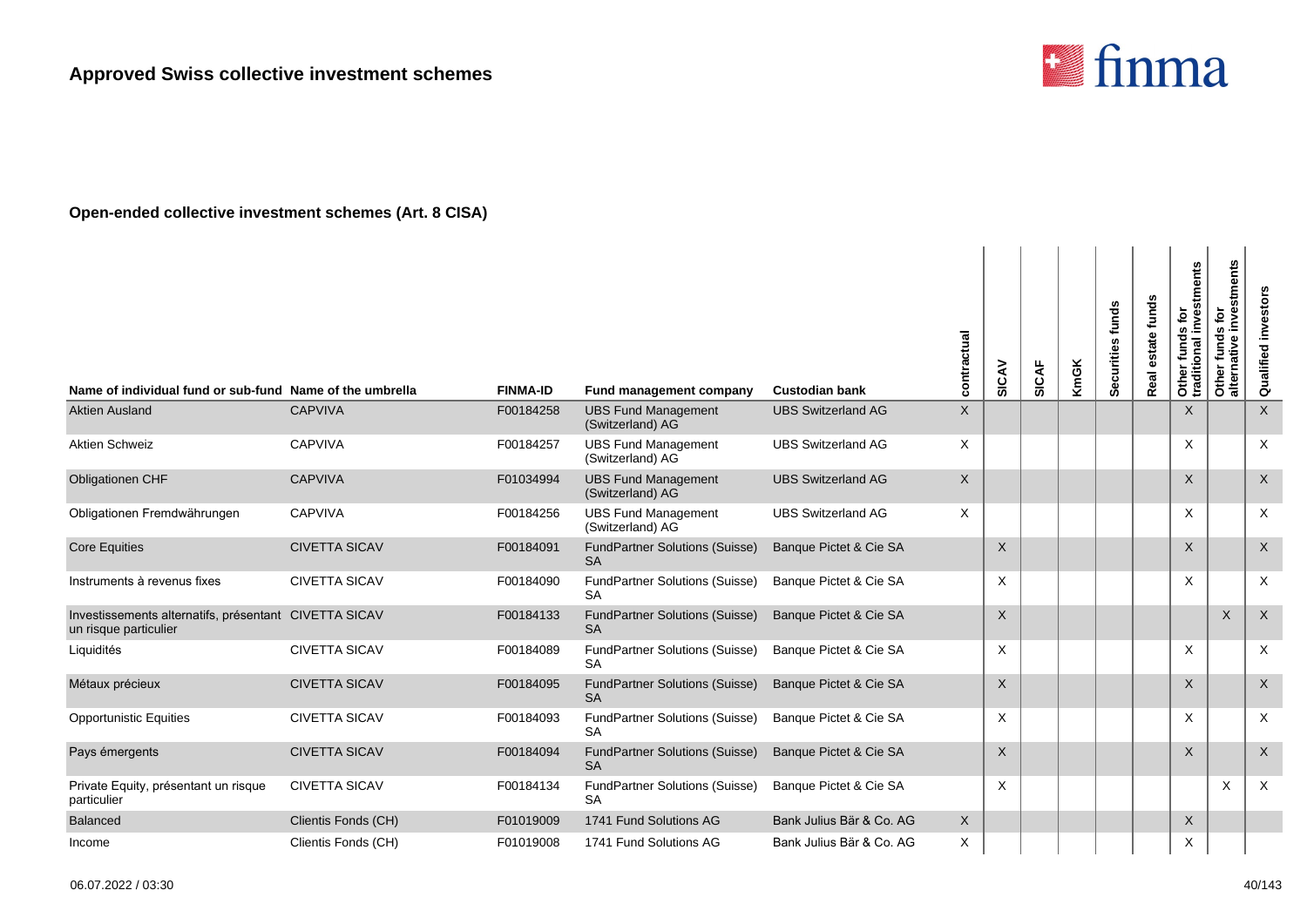

| Name of individual fund or sub-fund Name of the umbrella                           |                                                     | <b>FINMA-ID</b> | Fund management company                            | <b>Custodian bank</b>            | contractual | SICAV    | SICAF | <b>KmGK</b> | Securities funds | funds<br>state<br>Real | Other funds for<br>traditional investments | stments<br>٠ō<br>ω<br>S<br>fund<br>៍ដ<br>Other<br>alterna | investors<br>Qualified    |
|------------------------------------------------------------------------------------|-----------------------------------------------------|-----------------|----------------------------------------------------|----------------------------------|-------------|----------|-------|-------------|------------------|------------------------|--------------------------------------------|-----------------------------------------------------------|---------------------------|
| Conservative (CHF)                                                                 | Climber Umbrella Fund                               | F00160210       | <b>FundPartner Solutions (Suisse)</b><br><b>SA</b> | Banque Pictet & Cie SA           | $\times$    |          |       |             |                  |                        | $\times$                                   |                                                           |                           |
| Aktien                                                                             | <b>CMS</b> Institutional Fund                       | F01316619       | <b>UBS Fund Management</b><br>(Switzerland) AG     | <b>UBS Switzerland AG</b>        | X           |          |       |             |                  |                        | X                                          |                                                           | $\boldsymbol{\mathsf{X}}$ |
| <b>Swiss</b>                                                                       | <b>Comunus SICAV</b>                                | F00186473       |                                                    | <b>Banque Cantonale Vaudoise</b> |             | $\times$ |       |             |                  | $\times$               |                                            |                                                           | $\times$                  |
| MID & SMALL CAP CH                                                                 | Cornèr Funds                                        | F01273496       | <b>SOLUFONDS SA</b>                                | <b>UBS Switzerland AG</b>        | X           |          |       |             |                  |                        | Χ                                          |                                                           |                           |
| <b>Short Term Maturity EUR</b>                                                     | Cornèr Funds                                        | F00139332       | <b>SOLUFONDS SA</b>                                | <b>UBS Switzerland AG</b>        | X           |          |       |             |                  |                        | X                                          |                                                           |                           |
| Short Term Maturity USD                                                            | Cornèr Funds                                        | F00139333       | <b>SOLUFONDS SA</b>                                | <b>UBS Switzerland AG</b>        | $\times$    |          |       |             |                  |                        | X                                          |                                                           |                           |
| <b>Credit Suisse Commodity Fund Plus</b><br>(CH) USD                               | Credit Suisse Commodity Fund Plus F00141987<br>(CH) |                 | Credit Suisse Funds AG                             | Credit Suisse (Schweiz) AG       | $\sf X$     |          |       |             |                  |                        | $\times$                                   |                                                           |                           |
| CSIF (CH) I Bond Aggregate Global ex Credit Suisse Index Fund (CH) I<br><b>CHF</b> | Umbrella                                            | F00144966       | Credit Suisse Funds AG                             | Credit Suisse (Schweiz) AG       | X           |          |       |             |                  |                        | X                                          |                                                           | $\times$                  |
| CSIF (CH) I Bond Government Global<br>ex CHF Blue                                  | Credit Suisse Index Fund (CH) I<br>Umbrella         | F00141464       | Credit Suisse Funds AG                             | Credit Suisse (Schweiz) AG       | $\times$    |          |       |             |                  |                        | X                                          |                                                           | $\sf X$                   |
| CSIF (CH) I Equity Canada ESG Blue<br>- Pension Fund                               | Credit Suisse Index Fund (CH) I<br>Umbrella         | F01273524       | Credit Suisse Funds AG                             | Credit Suisse (Schweiz) AG       | X           |          |       |             |                  |                        | X                                          |                                                           | $\times$                  |
| CSIF (CH) I Equity Europe ex CH                                                    | Credit Suisse Index Fund (CH) I<br>Umbrella         | F00139214       | Credit Suisse Funds AG                             | Credit Suisse (Schweiz) AG       | X           |          |       |             |                  |                        | X                                          |                                                           | $\times$                  |
| CSIF (CH) I Equity Europe ex CH ESG Credit Suisse Index Fund (CH) I<br><b>Blue</b> | Umbrella                                            | F01273525       | Credit Suisse Funds AG                             | Credit Suisse (Schweiz) AG       | $\times$    |          |       |             |                  |                        | X                                          |                                                           | $\times$                  |
| CSIF (CH) I Equity Japan Blue -<br><b>Pension Fund</b>                             | Credit Suisse Index Fund (CH) I<br>Umbrella         | F00143527       | Credit Suisse Funds AG                             | Credit Suisse (Schweiz) AG       | X           |          |       |             |                  |                        | $\times$                                   |                                                           | $\sf X$                   |
| CSIF (CH) I Equity Japan Blue - Plus                                               | Credit Suisse Index Fund (CH) I<br>Umbrella         | F01267666       | Credit Suisse Funds AG                             | Credit Suisse (Schweiz) AG       | X           |          |       |             |                  |                        | X                                          |                                                           | X                         |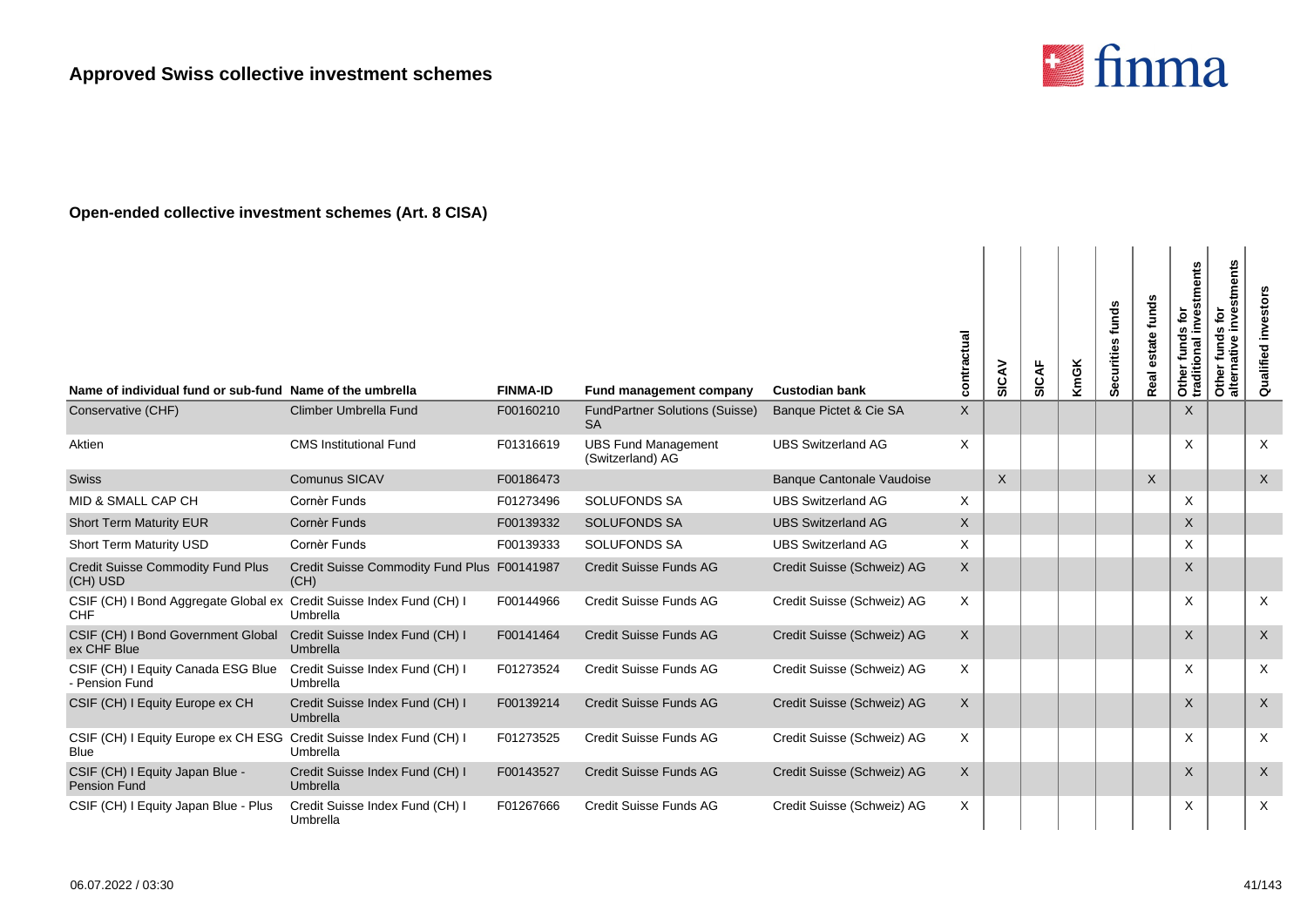

| Name of individual fund or sub-fund Name of the umbrella                                                  |                                               | <b>FINMA-ID</b> | <b>Fund management company</b> | <b>Custodian bank</b>      | contractual  | SICAV | SICAF | <b>KmGK</b> | Securities funds | funds<br>state<br>Real | Other funds for<br>traditional investments | ents<br>stm<br>ë<br><b>S</b><br>fund<br>native<br>Other<br>alterna | <b>Qualified investors</b> |
|-----------------------------------------------------------------------------------------------------------|-----------------------------------------------|-----------------|--------------------------------|----------------------------|--------------|-------|-------|-------------|------------------|------------------------|--------------------------------------------|--------------------------------------------------------------------|----------------------------|
| CSIF (CH) I Equity Japan ESG Blue -<br><b>Pension Fund</b>                                                | Credit Suisse Index Fund (CH) I<br>Umbrella   | F01330045       | Credit Suisse Funds AG         | Credit Suisse (Schweiz) AG | $\mathsf{X}$ |       |       |             |                  |                        | $\times$                                   |                                                                    | $\times$                   |
| CSIF (CH) I Equity World ex CH Blue                                                                       | Credit Suisse Index Fund (CH) I<br>Umbrella   | F01014514       | Credit Suisse Funds AG         | Credit Suisse (Schweiz) AG | X            |       |       |             |                  |                        | X                                          |                                                                    | $\times$                   |
| CSIF (CH) I Real Estate Switzerland<br><b>Blue</b>                                                        | Credit Suisse Index Fund (CH) I<br>Umbrella   | F00143123       | Credit Suisse Funds AG         | Credit Suisse (Schweiz) AG | X            |       |       |             |                  |                        | $\times$                                   |                                                                    | $\times$                   |
| CSIF (CH) II Gold Blue                                                                                    | Credit Suisse Index Fund (CH) II<br>Umbrella  | F01007757       | Credit Suisse Funds AG         | Credit Suisse (Schweiz) AG | Χ            |       |       |             |                  |                        | X                                          |                                                                    |                            |
| CSIF (CH) II Gold Income Maximizer<br><b>Blue</b>                                                         | Credit Suisse Index Fund (CH) II<br>Umbrella  | F01318392       | Credit Suisse Funds AG         | Credit Suisse (Schweiz) AG | $\mathsf{X}$ |       |       |             |                  |                        | $\times$                                   |                                                                    |                            |
| CSIF (CH) III Equity US Blue -<br>Pension Fund                                                            | Credit Suisse Index Fund (CH) III<br>Umbrella | F00143121       | Credit Suisse Funds AG         | Credit Suisse (Schweiz) AG | X            |       |       |             |                  |                        | X                                          |                                                                    | $\times$                   |
| CSIF (CH) III Equity US ESG Blue -<br><b>Pension Fund</b>                                                 | Credit Suisse Index Fund (CH) III<br>Umbrella | F01193916       | Credit Suisse Funds AG         | Credit Suisse (Schweiz) AG | $\times$     |       |       |             |                  |                        | $\times$                                   |                                                                    | $\sf X$                    |
| CSIF (CH) III Equity World ex CH -<br><b>Pension Fund</b>                                                 | Credit Suisse Index Fund (CH) III<br>Umbrella | F00144956       | Credit Suisse Funds AG         | Credit Suisse (Schweiz) AG | X            |       |       |             |                  |                        | X                                          |                                                                    | $\times$                   |
| CSIF (CH) III Equity World ex CH Blue<br>- Pension Fund                                                   | Credit Suisse Index Fund (CH) III<br>Umbrella | F01014515       | Credit Suisse Funds AG         | Credit Suisse (Schweiz) AG | X            |       |       |             |                  |                        | X                                          |                                                                    | $\sf X$                    |
| CSIF (CH) III Equity World ex CH Blue Credit Suisse Index Fund (CH) III<br>- Pension Fund Plus            | Umbrella                                      | F01209277       | Credit Suisse Funds AG         | Credit Suisse (Schweiz) AG | X            |       |       |             |                  |                        | X                                          |                                                                    | X                          |
| CSIF (CH) III Equity World ex CH<br>Climate Change Blue - Pension Fund<br><b>Plus</b>                     | Credit Suisse Index Fund (CH) III<br>Umbrella | F01387358       | Credit Suisse Funds AG         | Credit Suisse (Schweiz) AG | X            |       |       |             |                  |                        | X                                          |                                                                    | $\sf X$                    |
| CSIF (CH) III Equity World ex CH ESG Credit Suisse Index Fund (CH) III<br><b>Blue - Pension Fund Plus</b> | Umbrella                                      | F01107186       | Credit Suisse Funds AG         | Credit Suisse (Schweiz) AG | Χ            |       |       |             |                  |                        | X                                          |                                                                    | $\times$                   |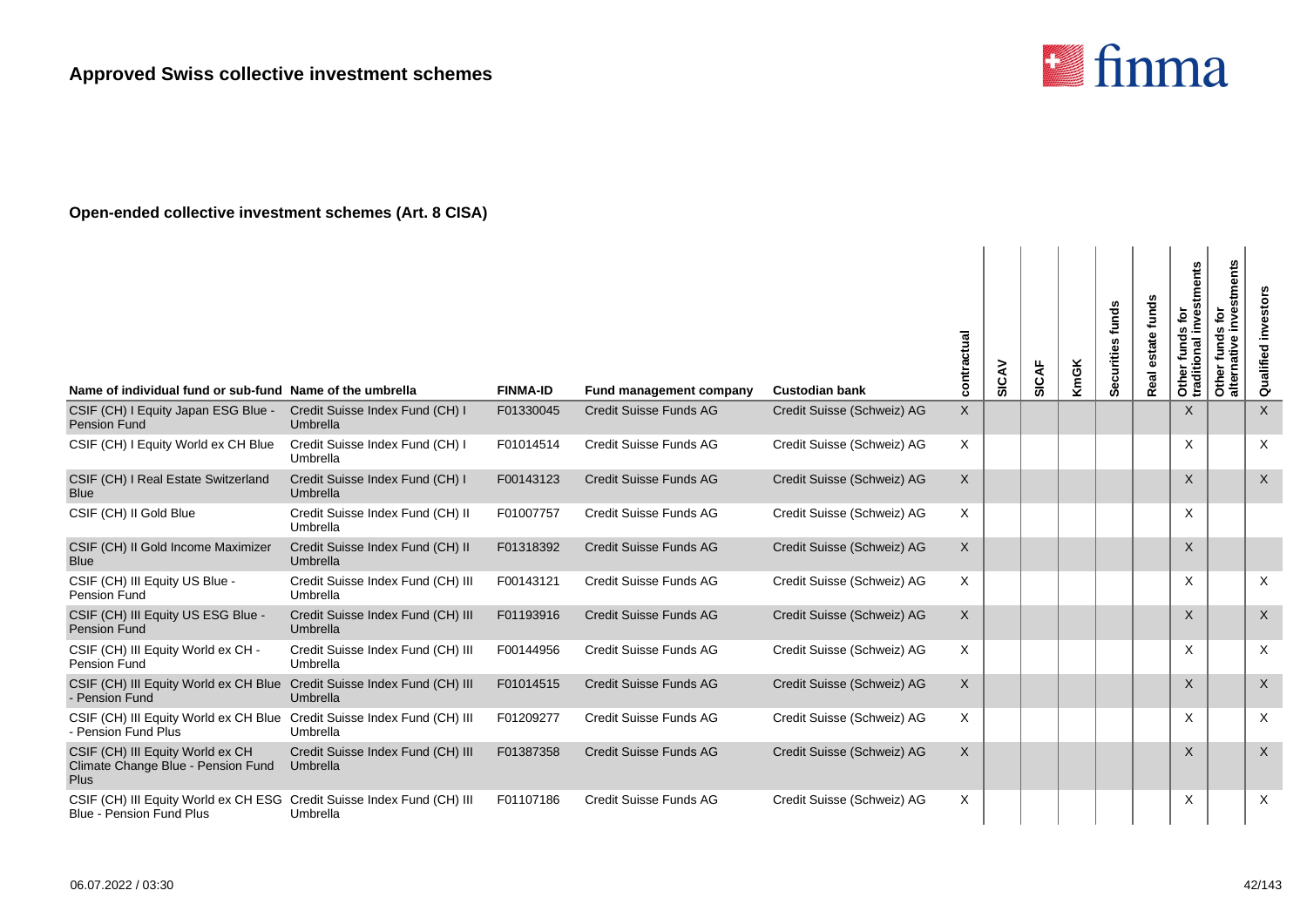

| Name of individual fund or sub-fund Name of the umbrella                                        |                                                                  | <b>FINMA-ID</b> | Fund management company       | <b>Custodian bank</b>      | contractual  | SICAV | <b>SICAF</b> | <b>KmGK</b> | funds<br>Securities | funds<br>state<br>Real | investments<br>funds for<br>Other funds<br>traditional i | stments<br>Φ<br>tōr<br>Š<br>funds<br>ative<br>Other 1<br>alterna | Qualified investors |
|-------------------------------------------------------------------------------------------------|------------------------------------------------------------------|-----------------|-------------------------------|----------------------------|--------------|-------|--------------|-------------|---------------------|------------------------|----------------------------------------------------------|------------------------------------------------------------------|---------------------|
| CSIF (CH) III Equity World ex CH                                                                | Credit Suisse Index Fund (CH) III                                | F01040427       | <b>Credit Suisse Funds AG</b> | Credit Suisse (Schweiz) AG | $\mathsf{X}$ |       |              |             |                     |                        | $\times$                                                 |                                                                  | $\mathsf X$         |
| Minimum Volatility - Pension Fund<br>CSIF (CH) III Equity World ex CH<br>Quality - Pension Fund | <b>Umbrella</b><br>Credit Suisse Index Fund (CH) III<br>Umbrella | F01040431       | Credit Suisse Funds AG        | Credit Suisse (Schweiz) AG | X            |       |              |             |                     |                        | X                                                        |                                                                  | X                   |
| CSIF (CH) III Equity World ex CH<br>Small Cap Blue - Pension Fund                               | Credit Suisse Index Fund (CH) III<br>Umbrella                    | F01010394       | <b>Credit Suisse Funds AG</b> | Credit Suisse (Schweiz) AG | X            |       |              |             |                     |                        | $\times$                                                 |                                                                  | X                   |
| CSIF (CH) III Equity World ex CH<br>Small Cap ESG Blue - Pension Fund<br>Plus                   | Credit Suisse Index Fund (CH) III<br>Umbrella                    | F01329986       | Credit Suisse Funds AG        | Credit Suisse (Schweiz) AG | Χ            |       |              |             |                     |                        | X                                                        |                                                                  | X                   |
| CSIF (CH) III Equity World ex CH<br>Value Weighted - Pension Fund                               | Credit Suisse Index Fund (CH) III<br>Umbrella                    | F01010395       | <b>Credit Suisse Funds AG</b> | Credit Suisse (Schweiz) AG | $\mathsf{X}$ |       |              |             |                     |                        | X                                                        |                                                                  | X                   |
| CSIF (CH) III Real Estate World ex CH Credit Suisse Index Fund (CH) III<br>- Pension Fund       | Umbrella                                                         | F01014517       | Credit Suisse Funds AG        | Credit Suisse (Schweiz) AG | X            |       |              |             |                     |                        | $\times$                                                 |                                                                  | X                   |
| CSIF (CH) Bond Aggregate EUR                                                                    | Credit Suisse Index Fund (CH)<br>Umbrella                        | F00144962       | <b>Credit Suisse Funds AG</b> | Credit Suisse (Schweiz) AG | $\mathsf{X}$ |       |              |             |                     |                        | X                                                        |                                                                  |                     |
| CSIF (CH) Bond Aggregate GBP                                                                    | Credit Suisse Index Fund (CH)<br>Umbrella                        | F00144963       | Credit Suisse Funds AG        | Credit Suisse (Schweiz) AG | Χ            |       |              |             |                     |                        | X                                                        |                                                                  |                     |
| CSIF (CH) Bond Aggregate Global ex<br>CHF 1-5 Blue                                              | Credit Suisse Index Fund (CH)<br><b>Umbrella</b>                 | F01010397       | <b>Credit Suisse Funds AG</b> | Credit Suisse (Schweiz) AG | X            |       |              |             |                     |                        | X                                                        |                                                                  |                     |
| CSIF (CH) Bond Aggregate Global ex<br>CHF ESG Blue                                              | Credit Suisse Index Fund (CH)<br>Umbrella                        | F01206351       | Credit Suisse Funds AG        | Credit Suisse (Schweiz) AG | X            |       |              |             |                     |                        | X                                                        |                                                                  |                     |
| CSIF (CH) Bond Aggregate Global ex<br>G4 ex CHF                                                 | Credit Suisse Index Fund (CH)<br><b>Umbrella</b>                 | F00144965       | <b>Credit Suisse Funds AG</b> | Credit Suisse (Schweiz) AG | $\mathsf{X}$ |       |              |             |                     |                        | $\mathsf{X}$                                             |                                                                  |                     |
| CSIF (CH) Bond Aggregate JPY Blue                                                               | Credit Suisse Index Fund (CH)<br>Umbrella                        | F00144964       | Credit Suisse Funds AG        | Credit Suisse (Schweiz) AG | X            |       |              |             |                     |                        | X                                                        |                                                                  |                     |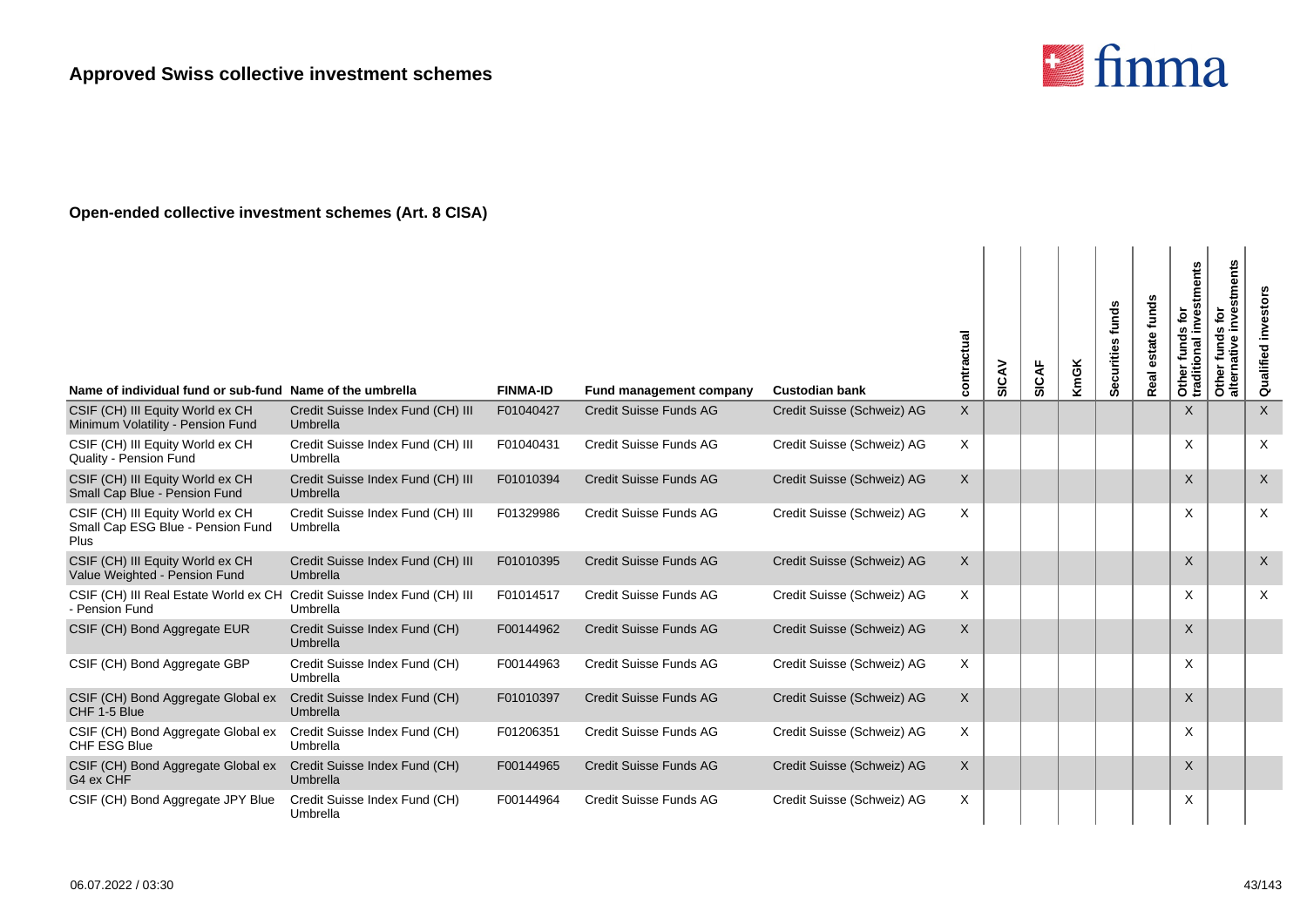

| Name of individual fund or sub-fund Name of the umbrella          |                                           | <b>FINMA-ID</b> | <b>Fund management company</b> | <b>Custodian bank</b>      | contractual | SICAV | <b>SICAF</b> | KmGK | Securities funds | funds<br>state<br>Real | stments<br>ō<br>Other funds for<br>traditional inves | investments<br>Other funds for<br>alternative inves | investors<br>Qualified |
|-------------------------------------------------------------------|-------------------------------------------|-----------------|--------------------------------|----------------------------|-------------|-------|--------------|------|------------------|------------------------|------------------------------------------------------|-----------------------------------------------------|------------------------|
| CSIF (CH) Bond Aggregate USD                                      | Credit Suisse Index Fund (CH)<br>Umbrella | F00144961       | <b>Credit Suisse Funds AG</b>  | Credit Suisse (Schweiz) AG | X           |       |              |      |                  |                        | $\times$                                             |                                                     |                        |
| CSIF (CH) Bond Corporate EUR                                      | Credit Suisse Index Fund (CH)<br>Umbrella | F00160828       | Credit Suisse Funds AG         | Credit Suisse (Schweiz) AG | X           |       |              |      |                  |                        | X                                                    |                                                     |                        |
| CSIF (CH) Bond Corporate Global ex<br><b>CHF Blue</b>             | Credit Suisse Index Fund (CH)<br>Umbrella | F00184646       | <b>Credit Suisse Funds AG</b>  | Credit Suisse (Schweiz) AG | X           |       |              |      |                  |                        | $\times$                                             |                                                     |                        |
| CSIF (CH) Bond Corporate Global ex<br>CHF ESG Blue                | Credit Suisse Index Fund (CH)<br>Umbrella | F01206352       | Credit Suisse Funds AG         | Credit Suisse (Schweiz) AG | X           |       |              |      |                  |                        | X                                                    |                                                     |                        |
| CSIF (CH) Bond Corporate USD Blue                                 | Credit Suisse Index Fund (CH)<br>Umbrella | F01075138       | <b>Credit Suisse Funds AG</b>  | Credit Suisse (Schweiz) AG | X           |       |              |      |                  |                        | $\times$                                             |                                                     |                        |
| CSIF (CH) Bond Fiscal Strength<br>Global ex CHF Blue              | Credit Suisse Index Fund (CH)<br>Umbrella | F00184648       | Credit Suisse Funds AG         | Credit Suisse (Schweiz) AG | X           |       |              |      |                  |                        | X                                                    |                                                     |                        |
| CSIF (CH) Bond Government<br><b>Emerging Markets USD Blue</b>     | Credit Suisse Index Fund (CH)<br>Umbrella | F01034918       | <b>Credit Suisse Funds AG</b>  | Credit Suisse (Schweiz) AG | X           |       |              |      |                  |                        | $\times$                                             |                                                     |                        |
| CSIF (CH) Bond Government<br><b>Emerging Markets USD ESG Blue</b> | Credit Suisse Index Fund (CH)<br>Umbrella | F01397622       | Credit Suisse Funds AG         | Credit Suisse (Schweiz) AG | X           |       |              |      |                  |                        | X                                                    |                                                     |                        |
| CSIF (CH) Bond Government EUR<br><b>Blue</b>                      | Credit Suisse Index Fund (CH)<br>Umbrella | F00142358       | <b>Credit Suisse Funds AG</b>  | Credit Suisse (Schweiz) AG | X           |       |              |      |                  |                        | X                                                    |                                                     |                        |
| CSIF (CH) Bond Government GBP<br><b>Blue</b>                      | Credit Suisse Index Fund (CH)<br>Umbrella | F00144957       | Credit Suisse Funds AG         | Credit Suisse (Schweiz) AG | X           |       |              |      |                  |                        | X                                                    |                                                     |                        |
| CSIF (CH) Bond Government Global<br>ex G4 ex CHF Blue             | Credit Suisse Index Fund (CH)<br>Umbrella | F00144960       | <b>Credit Suisse Funds AG</b>  | Credit Suisse (Schweiz) AG | X           |       |              |      |                  |                        | $\times$                                             |                                                     |                        |
| CSIF (CH) Bond Government JPY<br><b>Blue</b>                      | Credit Suisse Index Fund (CH)<br>Umbrella | F00144959       | Credit Suisse Funds AG         | Credit Suisse (Schweiz) AG | Χ           |       |              |      |                  |                        | X                                                    |                                                     |                        |
| CSIF (CH) Bond Government USD<br><b>Blue</b>                      | Credit Suisse Index Fund (CH)<br>Umbrella | F00144958       | <b>Credit Suisse Funds AG</b>  | Credit Suisse (Schweiz) AG | X           |       |              |      |                  |                        | $\times$                                             |                                                     |                        |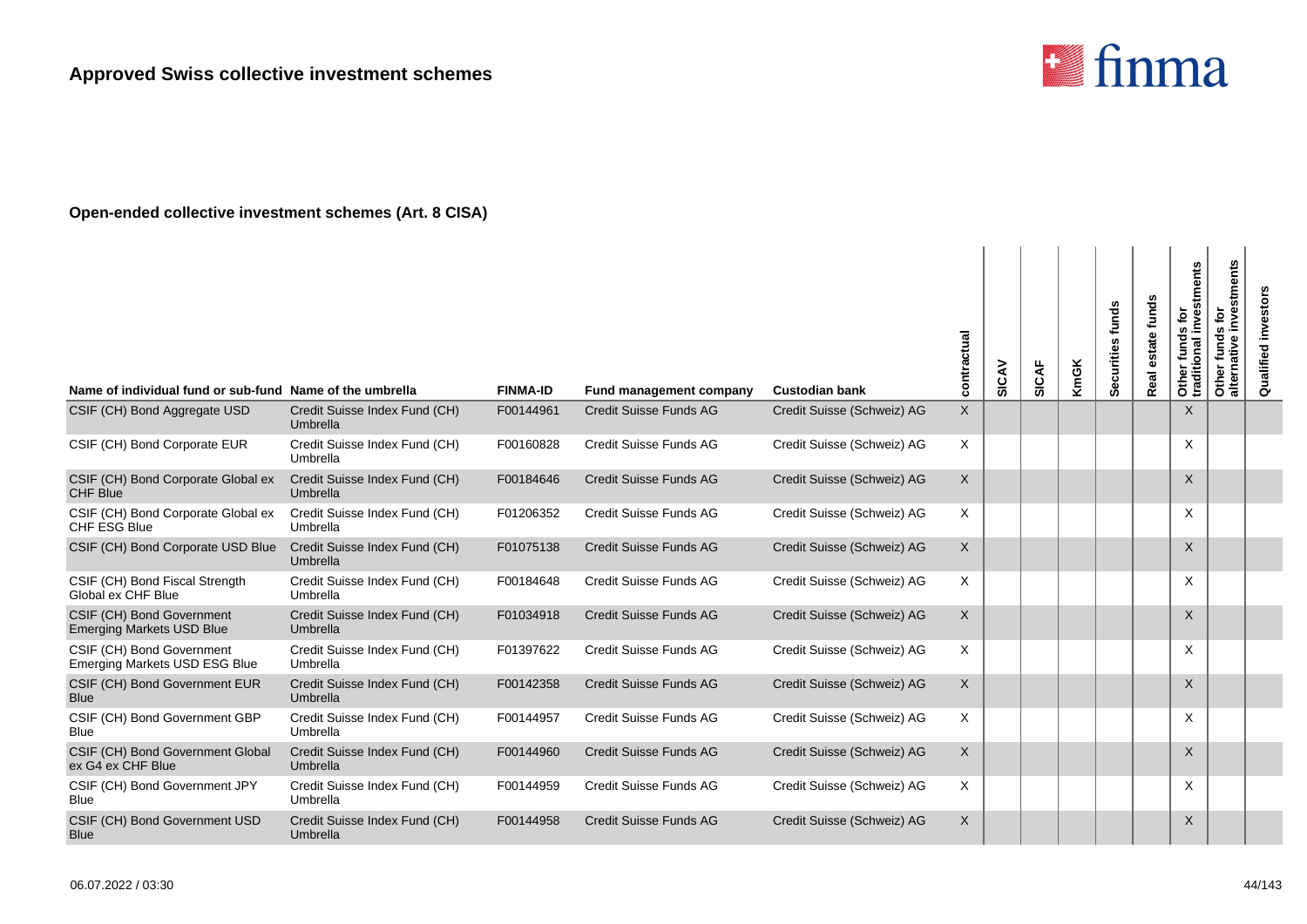

| Name of individual fund or sub-fund Name of the umbrella                            |                                           | <b>FINMA-ID</b> | Fund management company       | <b>Custodian bank</b>      | contractual | SICAV | <b>SICAF</b> | KmGK | Securities funds | funds<br>estate<br>Real | Other funds for<br>traditional investments | investments<br>funds for<br>$\boldsymbol{\omega}$<br>ativ<br>Other<br>altern | Qualified investors |
|-------------------------------------------------------------------------------------|-------------------------------------------|-----------------|-------------------------------|----------------------------|-------------|-------|--------------|------|------------------|-------------------------|--------------------------------------------|------------------------------------------------------------------------------|---------------------|
| CSIF (CH) Bond Inflation-Linked<br>Global ex Japan ex Italy ex Spain Blue Umbrella  | Credit Suisse Index Fund (CH)             | F00160831       | Credit Suisse Funds AG        | Credit Suisse (Schweiz) AG | $\times$    |       |              |      |                  |                         | X                                          |                                                                              |                     |
| CSIF (CH) Bond Switzerland AAA-AA<br><b>Blue</b>                                    | Credit Suisse Index Fund (CH)<br>Umbrella | F00141463       | <b>Credit Suisse Funds AG</b> | Credit Suisse (Schweiz) AG | $\sf X$     |       |              |      |                  |                         | X                                          |                                                                              |                     |
| CSIF (CH) Bond Switzerland AAA-BBB Credit Suisse Index Fund (CH)<br>1-5 Blue        | Umbrella                                  | F01010396       | Credit Suisse Funds AG        | Credit Suisse (Schweiz) AG | X           |       |              |      |                  |                         | X                                          |                                                                              |                     |
| CSIF (CH) Bond Switzerland AAA-BBB Credit Suisse Index Fund (CH)<br>1-5 ESG Blue    | Umbrella                                  | F01397621       | <b>Credit Suisse Funds AG</b> | Credit Suisse (Schweiz) AG | X           |       |              |      |                  |                         | $\times$                                   |                                                                              |                     |
| CSIF (CH) Bond Switzerland AAA-BBB Credit Suisse Index Fund (CH)<br>Blue            | Umbrella                                  | F00146013       | Credit Suisse Funds AG        | Credit Suisse (Schweiz) AG | X           |       |              |      |                  |                         | X                                          |                                                                              |                     |
| CSIF (CH) Bond Switzerland AAA-BBB Credit Suisse Index Fund (CH)<br><b>ESG Blue</b> | Umbrella                                  | F01329287       | <b>Credit Suisse Funds AG</b> | Credit Suisse (Schweiz) AG | X           |       |              |      |                  |                         | X                                          |                                                                              |                     |
| CSIF (CH) Bond Switzerland<br>Corporate Blue                                        | Credit Suisse Index Fund (CH)<br>Umbrella | F01064775       | Credit Suisse Funds AG        | Credit Suisse (Schweiz) AG | X           |       |              |      |                  |                         | X                                          |                                                                              |                     |
| CSIF (CH) Bond Switzerland Domestic Credit Suisse Index Fund (CH)<br>AAA-BBB Blue   | Umbrella                                  | F00183837       | <b>Credit Suisse Funds AG</b> | Credit Suisse (Schweiz) AG | X           |       |              |      |                  |                         | X                                          |                                                                              |                     |
| CSIF (CH) Bond Switzerland Foreign<br>AAA-BBB Blue                                  | Credit Suisse Index Fund (CH)<br>Umbrella | F00184645       | Credit Suisse Funds AG        | Credit Suisse (Schweiz) AG | X           |       |              |      |                  |                         | X                                          |                                                                              |                     |
| CSIF (CH) Equity Canada                                                             | Credit Suisse Index Fund (CH)<br>Umbrella | F00141459       | <b>Credit Suisse Funds AG</b> | Credit Suisse (Schweiz) AG | $\sf X$     |       |              |      |                  |                         | X                                          |                                                                              |                     |
| CSIF (CH) Equity Canada Blue                                                        | Credit Suisse Index Fund (CH)<br>Umbrella | F01010393       | Credit Suisse Funds AG        | Credit Suisse (Schweiz) AG | X           |       |              |      |                  |                         | X                                          |                                                                              |                     |
| CSIF (CH) Equity Emerging Markets<br><b>Blue</b>                                    | Credit Suisse Index Fund (CH)<br>Umbrella | F00142359       | <b>Credit Suisse Funds AG</b> | Credit Suisse (Schweiz) AG | X           |       |              |      |                  |                         | X                                          |                                                                              |                     |
| CSIF (CH) Equity EMU                                                                | Credit Suisse Index Fund (CH)<br>Umbrella | F00141456       | Credit Suisse Funds AG        | Credit Suisse (Schweiz) AG | X           |       |              |      |                  |                         | X                                          |                                                                              |                     |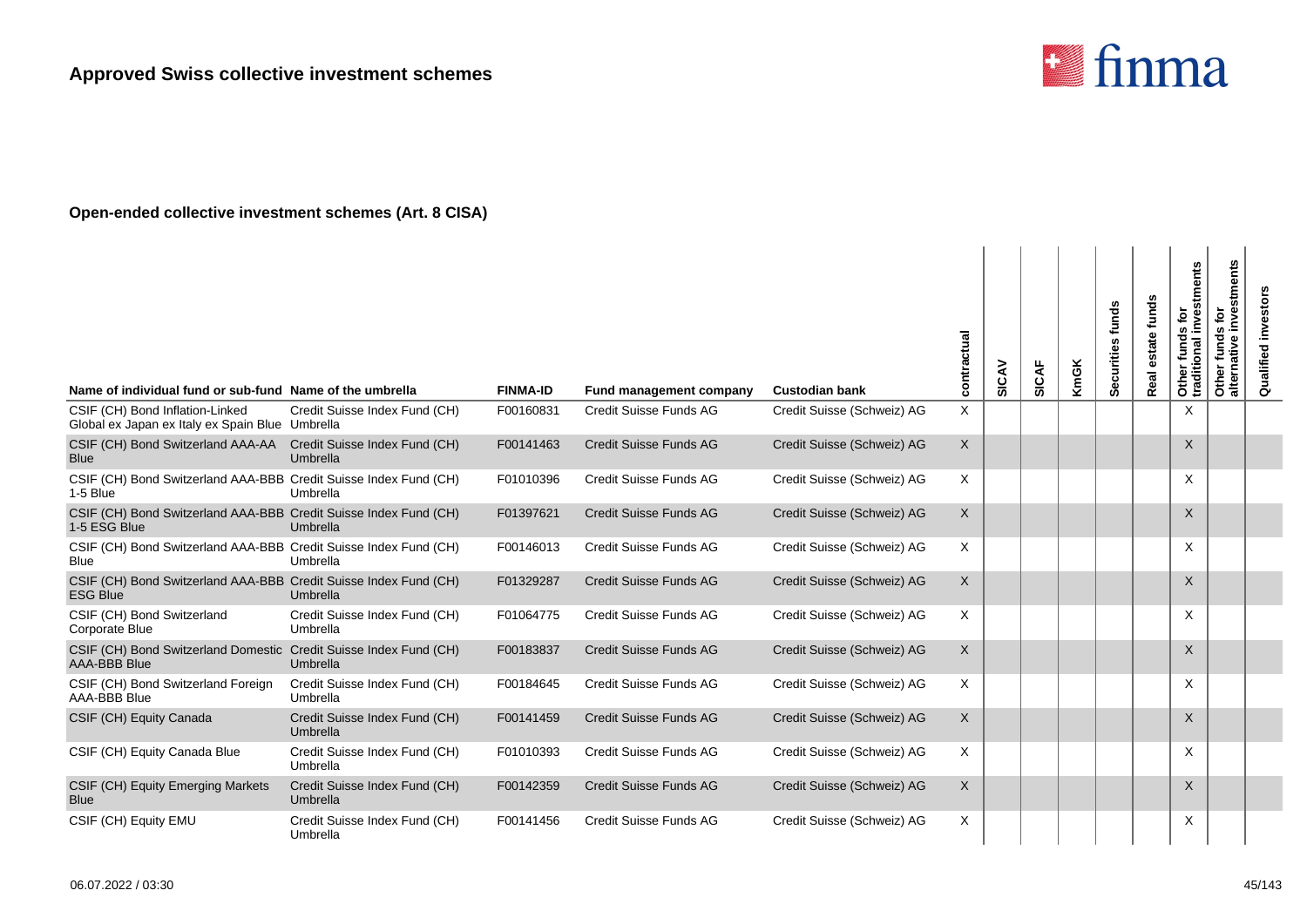

| Name of individual fund or sub-fund Name of the umbrella       |                                           | <b>FINMA-ID</b> | <b>Fund management company</b> | <b>Custodian bank</b>      | contractual  | SICAV | <b>SICAF</b> | <b>KmGK</b> | Securities funds | estate funds<br>Real | stments<br>ā<br>inve<br>$\omega$<br>Other funds<br>traditional | investments<br>Other funds for<br>alternative inves | investors<br>Qualified |
|----------------------------------------------------------------|-------------------------------------------|-----------------|--------------------------------|----------------------------|--------------|-------|--------------|-------------|------------------|----------------------|----------------------------------------------------------------|-----------------------------------------------------|------------------------|
| CSIF (CH) Equity Europe ex CH Blue                             | Credit Suisse Index Fund (CH)<br>Umbrella | F00158637       | Credit Suisse Funds AG         | Credit Suisse (Schweiz) AG | X.           |       |              |             |                  |                      | $\times$                                                       |                                                     |                        |
| CSIF (CH) Equity Europe ex CH ESG<br><b>Blue</b>               | Credit Suisse Index Fund (CH)<br>Umbrella | F01206349       | Credit Suisse Funds AG         | Credit Suisse (Schweiz) AG | X            |       |              |             |                  |                      | X                                                              |                                                     |                        |
| CSIF (CH) Equity Europe ex EMU ex<br><b>CH</b>                 | Credit Suisse Index Fund (CH)<br>Umbrella | F00141457       | Credit Suisse Funds AG         | Credit Suisse (Schweiz) AG | $\mathsf{X}$ |       |              |             |                  |                      | $\times$                                                       |                                                     |                        |
| CSIF (CH) Equity Japan                                         | Credit Suisse Index Fund (CH)<br>Umbrella | F00141460       | Credit Suisse Funds AG         | Credit Suisse (Schweiz) AG | X.           |       |              |             |                  |                      | $\times$                                                       |                                                     |                        |
| CSIF (CH) Equity Japan Blue                                    | Credit Suisse Index Fund (CH)<br>Umbrella | F00158639       | Credit Suisse Funds AG         | Credit Suisse (Schweiz) AG | X            |       |              |             |                  |                      | X                                                              |                                                     |                        |
| CSIF (CH) Equity Pacific ex Japan<br><b>Blue</b>               | Credit Suisse Index Fund (CH)<br>Umbrella | F00141461       | Credit Suisse Funds AG         | Credit Suisse (Schweiz) AG | X            |       |              |             |                  |                      | X                                                              |                                                     |                        |
| CSIF (CH) Equity SPI ESG Multi<br>Premia Blue                  | Credit Suisse Index Fund (CH)<br>Umbrella | F01105949       | Credit Suisse Funds AG         | Credit Suisse (Schweiz) AG | X            |       |              |             |                  |                      | $\times$                                                       |                                                     |                        |
| CSIF (CH) Equity Switzerland Blue                              | Credit Suisse Index Fund (CH)<br>Umbrella | F01025822       | Credit Suisse Funds AG         | Credit Suisse (Schweiz) AG | X.           |       |              |             |                  |                      | X                                                              |                                                     |                        |
| CSIF (CH) Equity Switzerland Large<br>Cap Blue                 | Credit Suisse Index Fund (CH)<br>Umbrella | F00139239       | Credit Suisse Funds AG         | Credit Suisse (Schweiz) AG | X            |       |              |             |                  |                      | $\times$                                                       |                                                     |                        |
| CSIF (CH) Equity Switzerland Large<br>Cap Classic Blue         | Credit Suisse Index Fund (CH)<br>Umbrella | F01185500       | Credit Suisse Funds AG         | Credit Suisse (Schweiz) AG | X.           |       |              |             |                  |                      | $\times$                                                       |                                                     |                        |
| CSIF (CH) Equity Switzerland<br><b>Minimum Volatility Blue</b> | Credit Suisse Index Fund (CH)<br>Umbrella | F01105950       | <b>Credit Suisse Funds AG</b>  | Credit Suisse (Schweiz) AG | X            |       |              |             |                  |                      | $\times$                                                       |                                                     |                        |
| CSIF (CH) Equity Switzerland Small &<br>Mid Cap                | Credit Suisse Index Fund (CH)<br>Umbrella | F00162862       | Credit Suisse Funds AG         | Credit Suisse (Schweiz) AG | X            |       |              |             |                  |                      | X                                                              |                                                     |                        |
| CSIF (CH) Equity Switzerland Total<br><b>Market Blue</b>       | Credit Suisse Index Fund (CH)<br>Umbrella | F00141455       | <b>Credit Suisse Funds AG</b>  | Credit Suisse (Schweiz) AG | X            |       |              |             |                  |                      | $\times$                                                       |                                                     |                        |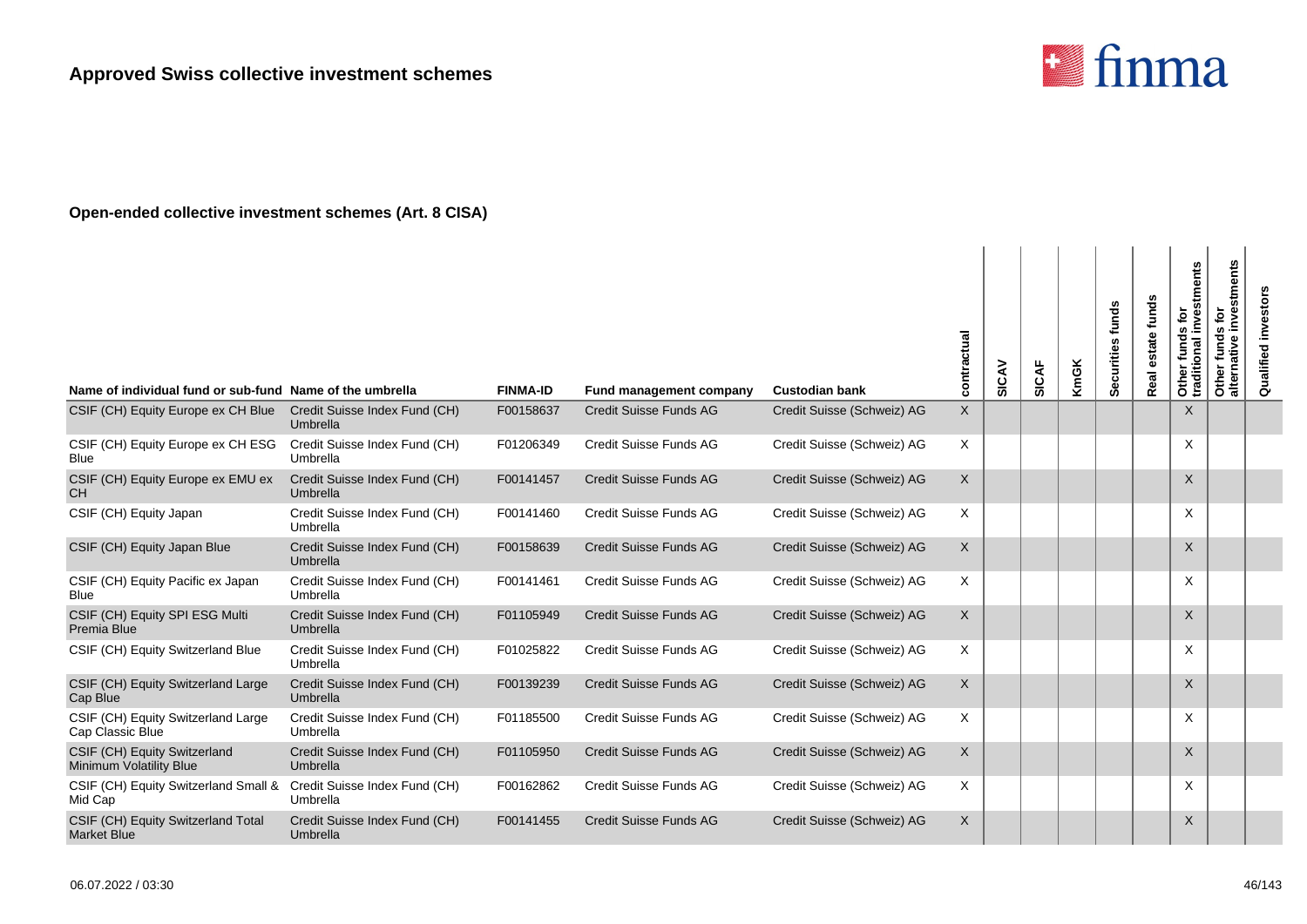

| Name of individual fund or sub-fund Name of the umbrella     |                                                                                     | <b>FINMA-ID</b> | Fund management company | <b>Custodian bank</b>      | contractual | SICAV | SICAF | <b>KmGK</b> | Securities funds | funds<br>estate<br>Real | Other funds for<br>traditional investments | stments<br>ë<br>inve<br>funds<br>ative<br>Other<br>alterna | Qualified investors       |
|--------------------------------------------------------------|-------------------------------------------------------------------------------------|-----------------|-------------------------|----------------------------|-------------|-------|-------|-------------|------------------|-------------------------|--------------------------------------------|------------------------------------------------------------|---------------------------|
| CSIF (CH) Equity Switzerland Total<br>Market ESG Blue        | Credit Suisse Index Fund (CH)<br>Umbrella                                           | F01329284       | Credit Suisse Funds AG  | Credit Suisse (Schweiz) AG | X           |       |       |             |                  |                         | X                                          |                                                            |                           |
| CSIF (CH) Equity US Blue                                     | Credit Suisse Index Fund (CH)<br>Umbrella                                           | F00141458       | Credit Suisse Funds AG  | Credit Suisse (Schweiz) AG | $\sf X$     |       |       |             |                  |                         | X                                          |                                                            |                           |
| CSIF (CH) Equity World ex CH                                 | Credit Suisse Index Fund (CH)<br>Umbrella                                           | F00144955       | Credit Suisse Funds AG  | Credit Suisse (Schweiz) AG | X           |       |       |             |                  |                         | X                                          |                                                            |                           |
| CSIF (CH) Equity World ex CH ESG<br><b>Blue</b>              | Credit Suisse Index Fund (CH)<br>Umbrella                                           | F01206350       | Credit Suisse Funds AG  | Credit Suisse (Schweiz) AG | $\sf X$     |       |       |             |                  |                         | $\times$                                   |                                                            |                           |
| CSIF (CH) Equity World ex CH Small<br>Cap Blue               | Credit Suisse Index Fund (CH)<br>Umbrella                                           | F01025823       | Credit Suisse Funds AG  | Credit Suisse (Schweiz) AG | X           |       |       |             |                  |                         | X                                          |                                                            |                           |
| CSIF (CH) Equity World ex CH Small<br>Cap ESG Blue           | Credit Suisse Index Fund (CH)<br>Umbrella                                           | F01329286       | Credit Suisse Funds AG  | Credit Suisse (Schweiz) AG | $\sf X$     |       |       |             |                  |                         | X                                          |                                                            |                           |
| CSIF (CH) Real Estate Asia, in<br>Liquidation                | Credit Suisse Index Fund (CH)<br>Umbrella                                           | F00143997       | Credit Suisse Funds AG  | Credit Suisse (Schweiz) AG | X           |       |       |             |                  |                         | X                                          |                                                            |                           |
| CSIF (CH) Real Estate Europe ex CH                           | Credit Suisse Index Fund (CH)<br>Umbrella                                           | F00143994       | Credit Suisse Funds AG  | Credit Suisse (Schweiz) AG | $\sf X$     |       |       |             |                  |                         | X                                          |                                                            |                           |
| <b>CSIMF Bonds CHF Equal Maturity</b><br><b>Distribution</b> | <b>CREDIT SUISSE INSTITUTIONAL</b><br><b>MASTER FUND (CSIMF)</b><br><b>UMBRELLA</b> | F00146351       | Credit Suisse Funds AG  | Credit Suisse (Schweiz) AG | X           |       |       |             |                  |                         | X                                          |                                                            | $\boldsymbol{\mathsf{X}}$ |
| <b>CSIMF Diversified Government Bonds</b>                    | <b>CREDIT SUISSE INSTITUTIONAL</b><br><b>MASTER FUND (CSIMF)</b><br><b>UMBRELLA</b> | F00180348       | Credit Suisse Funds AG  | Credit Suisse (Schweiz) AG | X           |       |       |             |                  |                         | X                                          |                                                            | $\sf X$                   |
| <b>CSIMF Emerging Markets Bonds</b>                          | <b>CREDIT SUISSE INSTITUTIONAL</b><br><b>MASTER FUND (CSIMF)</b><br><b>UMBRELLA</b> | F00180345       | Credit Suisse Funds AG  | Credit Suisse (Schweiz) AG | X           |       |       |             |                  |                         | X                                          |                                                            | $\times$                  |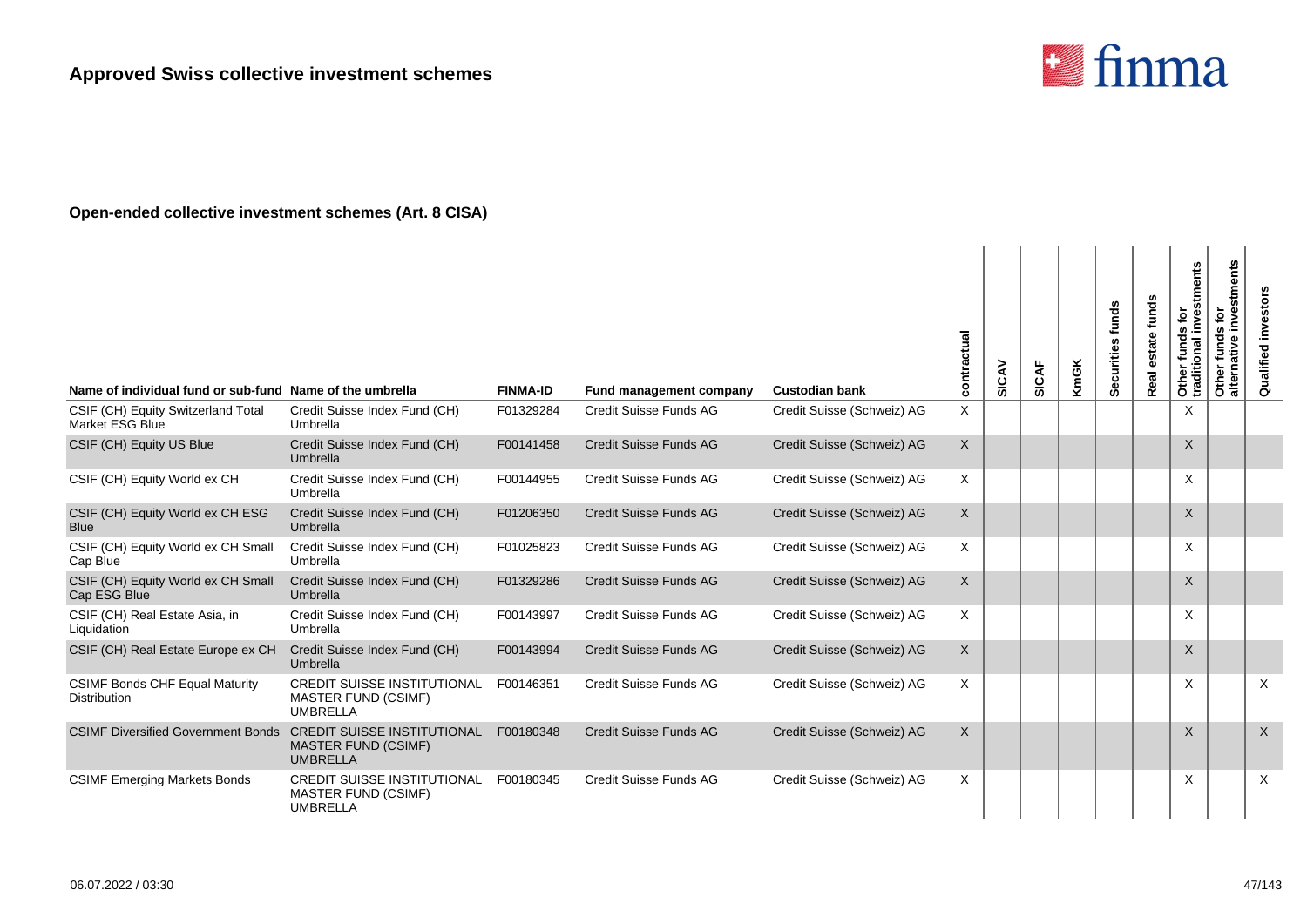

| Name of individual fund or sub-fund Name of the umbrella      |                                                                                     | <b>FINMA-ID</b> | Fund management company | <b>Custodian bank</b>      | contractual  | SICAV | <b>SICAF</b> | <b>KmGK</b> | Securities funds | funds<br>estate<br>Real | Other funds for<br>traditional investments | investments<br>funds for<br>alternative<br>Other | Qualified investors |
|---------------------------------------------------------------|-------------------------------------------------------------------------------------|-----------------|-------------------------|----------------------------|--------------|-------|--------------|-------------|------------------|-------------------------|--------------------------------------------|--------------------------------------------------|---------------------|
| <b>CSIMF Equity Switzerland</b>                               | <b>CREDIT SUISSE INSTITUTIONAL</b><br><b>MASTER FUND (CSIMF)</b><br><b>UMBRELLA</b> | F00142488       | Credit Suisse Funds AG  | Credit Suisse (Schweiz) AG | $\mathsf{X}$ |       |              |             |                  |                         | $\times$                                   |                                                  | $\times$            |
| <b>CSIMF Foreign Bonds CHF</b>                                | <b>CREDIT SUISSE INSTITUTIONAL</b><br><b>MASTER FUND (CSIMF)</b><br><b>UMBRELLA</b> | F00142492       | Credit Suisse Funds AG  | Credit Suisse (Schweiz) AG | X            |       |              |             |                  |                         | X                                          |                                                  | $\times$            |
| <b>CSIMF Fund Selection Equity</b><br><b>Emerging Markets</b> | <b>CREDIT SUISSE INSTITUTIONAL</b><br><b>MASTER FUND (CSIMF)</b><br><b>UMBRELLA</b> | F00161849       | Credit Suisse Funds AG  | Credit Suisse (Schweiz) AG | X            |       |              |             |                  |                         | X                                          |                                                  | $\times$            |
| <b>CSIMF Fund Selection Equity Europe</b>                     | <b>CREDIT SUISSE INSTITUTIONAL</b><br><b>MASTER FUND (CSIMF)</b><br><b>UMBRELLA</b> | F00142490       | Credit Suisse Funds AG  | Credit Suisse (Schweiz) AG | X            |       |              |             |                  |                         | X                                          |                                                  | $\times$            |
| <b>CSIMF Fund Selection Equity</b><br>Switzerland             | <b>CREDIT SUISSE INSTITUTIONAL</b><br><b>MASTER FUND (CSIMF)</b><br><b>UMBRELLA</b> | F00161847       | Credit Suisse Funds AG  | Credit Suisse (Schweiz) AG | $\times$     |       |              |             |                  |                         | X                                          |                                                  | $\times$            |
| <b>CSIMF Fund Selection Equity USA</b>                        | <b>CREDIT SUISSE INSTITUTIONAL</b><br><b>MASTER FUND (CSIMF)</b><br><b>UMBRELLA</b> | F00180349       | Credit Suisse Funds AG  | Credit Suisse (Schweiz) AG | X            |       |              |             |                  |                         | X                                          |                                                  | $\times$            |
| <b>CSIMF Global Bonds Core</b>                                | <b>CREDIT SUISSE INSTITUTIONAL</b><br><b>MASTER FUND (CSIMF)</b><br><b>UMBRELLA</b> | F00143558       | Credit Suisse Funds AG  | Credit Suisse (Schweiz) AG | $\times$     |       |              |             |                  |                         | X                                          |                                                  | $\times$            |
| <b>CSIMF Global Bonds ex Securitized</b>                      | <b>CREDIT SUISSE INSTITUTIONAL</b><br>MASTER FUND (CSIMF)<br><b>UMBRELLA</b>        | F01025675       | Credit Suisse Funds AG  | Credit Suisse (Schweiz) AG | X            |       |              |             |                  |                         | X                                          |                                                  | $\times$            |
| <b>CSIMF Inflation Linked Bonds CHF</b>                       | <b>CREDIT SUISSE INSTITUTIONAL</b><br><b>MASTER FUND (CSIMF)</b><br><b>UMBRELLA</b> | F00143559       | Credit Suisse Funds AG  | Credit Suisse (Schweiz) AG | $\times$     |       |              |             |                  |                         | X                                          |                                                  | $\sf X$             |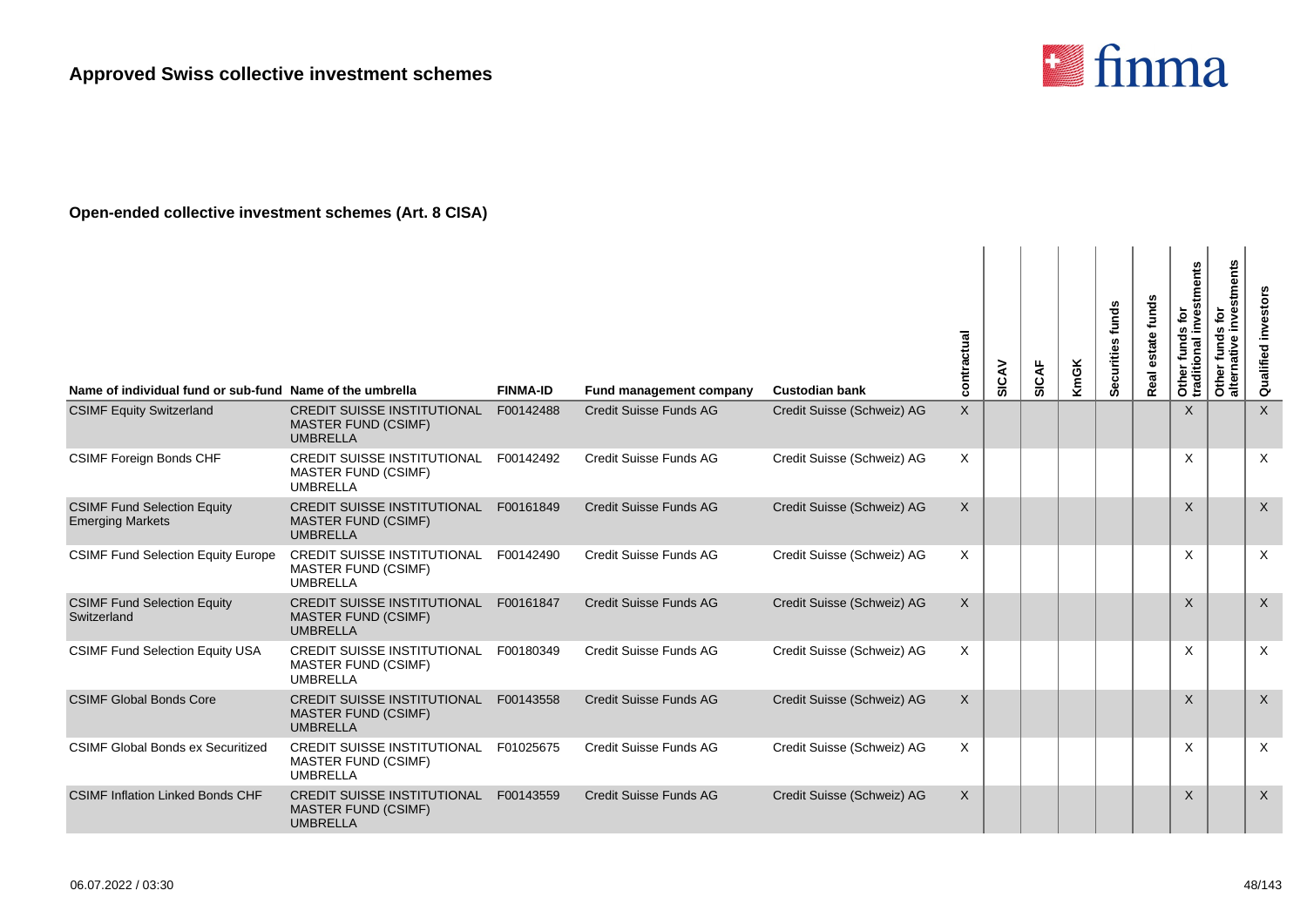

| Name of individual fund or sub-fund Name of the umbrella       |                                                                                     | <b>FINMA-ID</b> | <b>Fund management company</b> | <b>Custodian bank</b>      | contractual  | SICAV | SICAF | <b>KmGK</b> | Securities funds | estate funds<br>Real | Other funds for<br>traditional investments | investments<br>funds for<br>ative<br>Other<br>alterna | investors<br>Qualified |
|----------------------------------------------------------------|-------------------------------------------------------------------------------------|-----------------|--------------------------------|----------------------------|--------------|-------|-------|-------------|------------------|----------------------|--------------------------------------------|-------------------------------------------------------|------------------------|
| <b>CSIMF International Bonds</b>                               | <b>CREDIT SUISSE INSTITUTIONAL</b><br><b>MASTER FUND (CSIMF)</b><br><b>UMBRELLA</b> | F00142493       | Credit Suisse Funds AG         | Credit Suisse (Schweiz) AG | X            |       |       |             |                  |                      | X                                          |                                                       | X                      |
| <b>CSIMF Low-Risk Strategy CHF</b>                             | <b>CREDIT SUISSE INSTITUTIONAL</b><br><b>MASTER FUND (CSIMF)</b><br><b>UMBRELLA</b> | F01217266       | <b>Credit Suisse Funds AG</b>  | Credit Suisse (Schweiz) AG | $\times$     |       |       |             |                  |                      | $\mathsf{X}$                               |                                                       | $\times$               |
| <b>CSIMF Medium Term Bonds CHF</b>                             | <b>CREDIT SUISSE INSTITUTIONAL</b><br><b>MASTER FUND (CSIMF)</b><br><b>UMBRELLA</b> | F00143560       | Credit Suisse Funds AG         | Credit Suisse (Schweiz) AG | X            |       |       |             |                  |                      | $\times$                                   |                                                       | X                      |
| <b>CSIMF Mid Yield Bonds CHF</b>                               | <b>CREDIT SUISSE INSTITUTIONAL</b><br><b>MASTER FUND (CSIMF)</b><br><b>UMBRELLA</b> | F00143211       | Credit Suisse Funds AG         | Credit Suisse (Schweiz) AG | $\mathsf{X}$ |       |       |             |                  |                      | $\mathsf{X}$                               |                                                       | $\mathsf{X}$           |
| <b>CSIMF Money Market CHF</b>                                  | <b>CREDIT SUISSE INSTITUTIONAL</b><br><b>MASTER FUND (CSIMF)</b><br><b>UMBRELLA</b> | F00142496       | Credit Suisse Funds AG         | Credit Suisse (Schweiz) AG | X            |       |       |             |                  |                      | $\times$                                   |                                                       | X                      |
| <b>CSIMF Swiss Bonds CHF</b>                                   | CREDIT SUISSE INSTITUTIONAL<br><b>MASTER FUND (CSIMF)</b><br><b>UMBRELLA</b>        | F00142491       | <b>Credit Suisse Funds AG</b>  | Credit Suisse (Schweiz) AG | X            |       |       |             |                  |                      | $\times$                                   |                                                       | $\times$               |
| <b>CSIMF Swiss Real Estate Securities</b>                      | <b>CREDIT SUISSE INSTITUTIONAL</b><br><b>MASTER FUND (CSIMF)</b><br><b>UMBRELLA</b> | F00161747       | Credit Suisse Funds AG         | Credit Suisse (Schweiz) AG | X            |       |       |             |                  |                      | $\times$                                   |                                                       | X                      |
| Credit Suisse Wealth Funds (CH) 1 -<br><b>Aktien Schweiz</b>   | Credit Suisse Wealth Funds (CH) 1                                                   | F00146089       | <b>Credit Suisse Funds AG</b>  | Credit Suisse (Schweiz) AG | X            |       |       |             |                  |                      | $\mathsf{X}$                               |                                                       |                        |
| Credit Suisse Wealth Funds (CH) 1 -<br>Aktien Schweiz B        | Credit Suisse Wealth Funds (CH) 1                                                   | F01025645       | Credit Suisse Funds AG         | Credit Suisse (Schweiz) AG | X            |       |       |             |                  |                      | X                                          |                                                       |                        |
| Credit Suisse Wealth Funds (CH) 1 -<br><b>Obligationen CHF</b> | Credit Suisse Wealth Funds (CH) 1                                                   | F00143538       | Credit Suisse Funds AG         | Credit Suisse (Schweiz) AG | $\sf X$      |       |       |             |                  |                      | X                                          |                                                       |                        |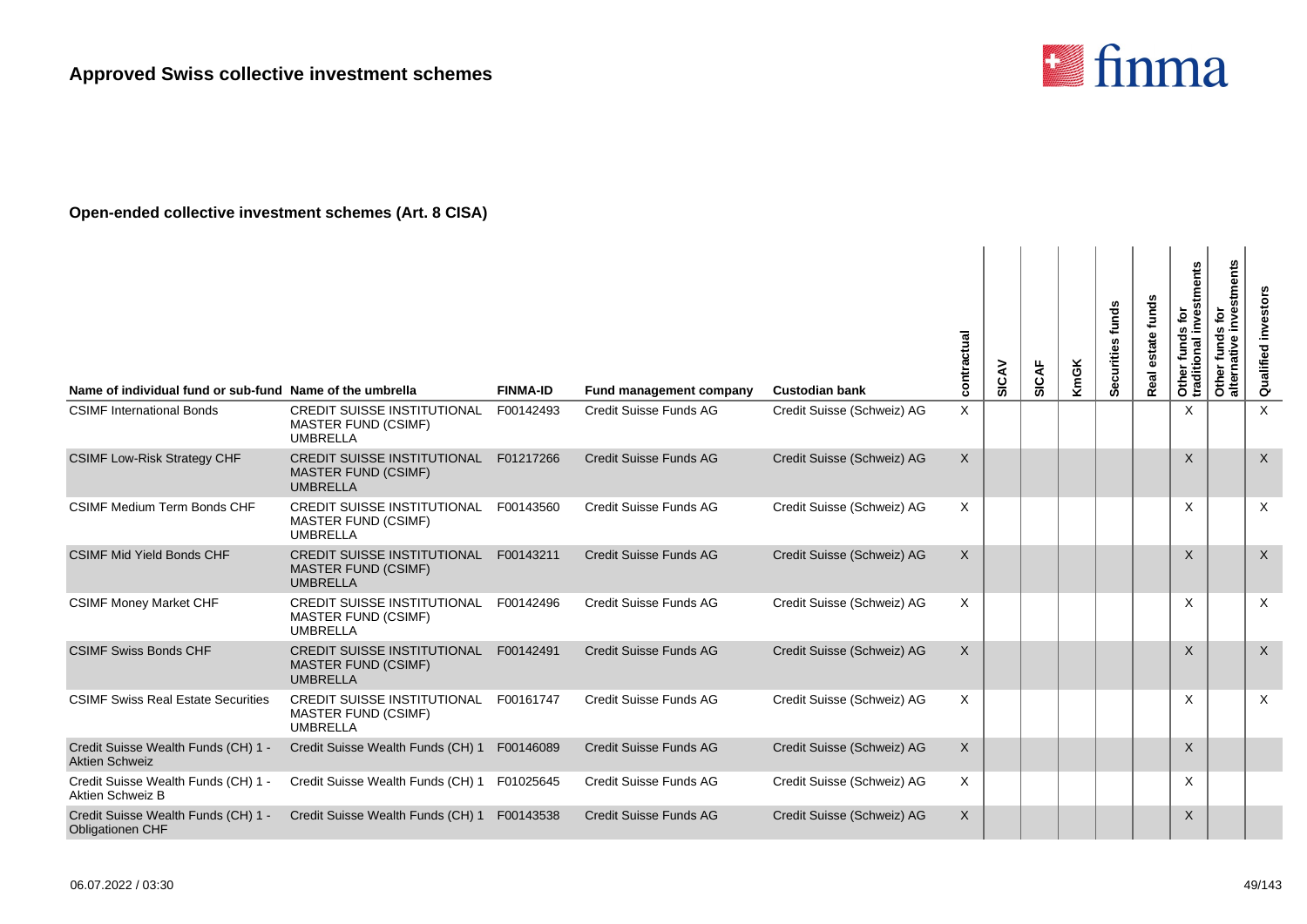

| Name of individual fund or sub-fund Name of the umbrella                                          |                                             | <b>FINMA-ID</b> | Fund management company       | <b>Custodian bank</b>      | contractual | SICAV | <b>SICAF</b> | KmGK | Securities funds | estate funds<br><b>Real</b> | ds for<br>  investments<br>Other funds<br>traditional i | Other funds for<br>alternative investments | investor<br>Qualified |
|---------------------------------------------------------------------------------------------------|---------------------------------------------|-----------------|-------------------------------|----------------------------|-------------|-------|--------------|------|------------------|-----------------------------|---------------------------------------------------------|--------------------------------------------|-----------------------|
| Credit Suisse Wealth Funds (CH) 1 -<br>Obligationen Fremdwährungen (CHF)                          | Credit Suisse Wealth Funds (CH) 1           | F00182241       | Credit Suisse Funds AG        | Credit Suisse (Schweiz) AG | X.          |       |              |      |                  |                             | X                                                       |                                            |                       |
| Credit Suisse Wealth Funds (CH) 2 -<br>Credit Suisse ESG Focus Wealth<br><b>Fund Balanced</b>     | Credit Suisse Wealth Funds (CH) 2 F01062324 |                 | Credit Suisse Funds AG        | Credit Suisse (Schweiz) AG | Χ           |       |              |      |                  |                             | $\times$                                                |                                            |                       |
| Credit Suisse Wealth Funds (CH) 2 -<br>Credit Suisse ESG Focus Wealth<br>Fund Growth              | Credit Suisse Wealth Funds (CH) 2 F01334541 |                 | Credit Suisse Funds AG        | Credit Suisse (Schweiz) AG | X           |       |              |      |                  |                             | X                                                       |                                            |                       |
| Credit Suisse Wealth Funds (CH) 2 -<br><b>Credit Suisse ESG Focus Wealth</b><br><b>Fund Yield</b> | Credit Suisse Wealth Funds (CH) 2 F01062323 |                 | Credit Suisse Funds AG        | Credit Suisse (Schweiz) AG | X           |       |              |      |                  |                             | $\times$                                                |                                            |                       |
| <b>CRONOS Active Allocation Fund</b>                                                              | CRONOS FINANCE FUNDS (CH)                   | F01023221       | <b>GERIFONDS SA</b>           | Banque Cantonale Vaudoise  | Χ           |       |              |      |                  |                             | $\times$                                                |                                            |                       |
| Credit Suisse (CH) Interest & Dividend CS Fund 1<br><b>Focus Balanced CHF</b>                     |                                             | F00143179       | <b>Credit Suisse Funds AG</b> | Credit Suisse (Schweiz) AG | X           |       |              |      |                  |                             | $\times$                                                |                                            |                       |
| Credit Suisse (CH) Interest & Dividend CS Fund 1<br>Focus Growth CHF                              |                                             | F00143181       | Credit Suisse Funds AG        | Credit Suisse (Schweiz) AG | X           |       |              |      |                  |                             | $\times$                                                |                                            |                       |
| Credit Suisse (CH) Interest & Dividend CS Fund 1<br><b>Focus Yield CHF</b>                        |                                             | F00143177       | Credit Suisse Funds AG        | Credit Suisse (Schweiz) AG | X           |       |              |      |                  |                             | X                                                       |                                            |                       |
| Credit Suisse (CH) Privilege 20 CHF                                                               | CS Fund 1                                   | F00138916       | Credit Suisse Funds AG        | Credit Suisse (Schweiz) AG | X           |       |              |      |                  |                             | $\times$                                                |                                            |                       |
| Credit Suisse (CH) Privilege 35 CHF                                                               | CS Fund 1                                   | F01186101       | <b>Credit Suisse Funds AG</b> | Credit Suisse (Schweiz) AG | X           |       |              |      |                  |                             | X                                                       |                                            |                       |
| Credit Suisse (CH) Privilege 45 CHF                                                               | CS Fund 1                                   | F00139304       | Credit Suisse Funds AG        | Credit Suisse (Schweiz) AG | X           |       |              |      |                  |                             | X                                                       |                                            |                       |
| Credit Suisse (CH) Privilege 75 CHF                                                               | CS Fund 1                                   | F01309582       | <b>Credit Suisse Funds AG</b> | Credit Suisse (Schweiz) AG | X           |       |              |      |                  |                             | X                                                       |                                            |                       |
| Credit Suisse (CH) Corporate CHF<br><b>Bond Fund</b>                                              | CS Fund 2                                   | F00138841       | Credit Suisse Funds AG        | Credit Suisse (Schweiz) AG | X           |       |              |      |                  |                             | X                                                       |                                            |                       |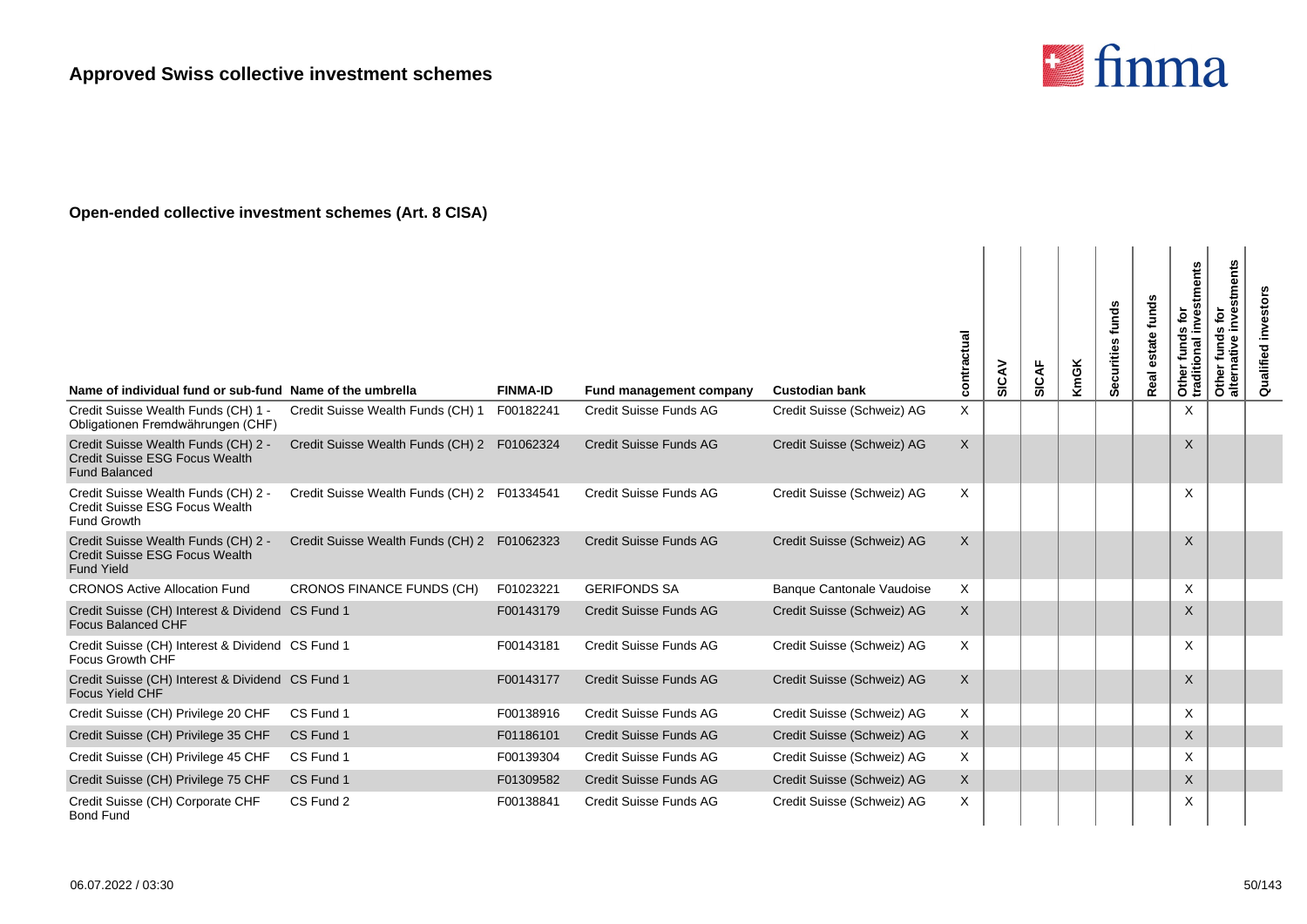

| Name of individual fund or sub-fund Name of the umbrella                         |                               | <b>FINMA-ID</b> | Fund management company                            | <b>Custodian bank</b>      | contractual  | SICAV       | <b>SICAF</b> | <b>KmGK</b> | Securities funds | estate funds<br>Real | Other funds for<br>traditional investments | stments<br>Other funds for<br>alternative inves | <b>Qualified investors</b> |
|----------------------------------------------------------------------------------|-------------------------------|-----------------|----------------------------------------------------|----------------------------|--------------|-------------|--------------|-------------|------------------|----------------------|--------------------------------------------|-------------------------------------------------|----------------------------|
| Credit Suisse (CH) Global Corporate<br><b>Bond Fund</b>                          | CS Fund 2                     | F00180347       | <b>Credit Suisse Funds AG</b>                      | Credit Suisse (Schweiz) AG | $\mathsf X$  |             |              |             |                  |                      | X                                          |                                                 |                            |
| Credit Suisse (CH) 130/30 Swiss<br><b>Equity Fund</b>                            | CS Fund 3                     | F00142087       | Credit Suisse Funds AG                             | Credit Suisse (Schweiz) AG | X            |             |              |             |                  |                      | X                                          |                                                 |                            |
| Credit Suisse (CH) Small and Mid Cap CS Fund 3<br><b>Switzerland Equity Fund</b> |                               | F00139101       | <b>Credit Suisse Funds AG</b>                      | Credit Suisse (Schweiz) AG | X            |             |              |             |                  |                      | X                                          |                                                 |                            |
| Credit Suisse (CH) Small Cap<br><b>Switzerland Equity Fund</b>                   | CS Fund 3                     | F00139189       | Credit Suisse Funds AG                             | Credit Suisse (Schweiz) AG | X            |             |              |             |                  |                      | X                                          |                                                 |                            |
| Credit Suisse (CH) Swiss Dividend<br><b>Plus Equity Fund</b>                     | CS Fund 3                     | F00184643       | <b>Credit Suisse Funds AG</b>                      | Credit Suisse (Schweiz) AG | X            |             |              |             |                  |                      | $\times$                                   |                                                 |                            |
| Credit Suisse (CH) Swiss Real Estate CS Fund 3<br><b>Securities Fund</b>         |                               | F00163558       | Credit Suisse Funds AG                             | Credit Suisse (Schweiz) AG | X            |             |              |             |                  |                      | X                                          |                                                 |                            |
| Credit Suisse (CH) Swissac Equity<br>Fund                                        | CS Fund 3                     | F00138960       | <b>Credit Suisse Funds AG</b>                      | Credit Suisse (Schweiz) AG | $\sf X$      |             |              |             |                  |                      | X                                          |                                                 |                            |
| SK Enhanced Fund Equities                                                        | <b>DIVAS SK Enhanced Fund</b> | F01184912       | Credit Suisse Funds AG                             | Credit Suisse (Schweiz) AG | X            |             |              |             |                  |                      | X                                          |                                                 |                            |
| <b>SK Enhanced Fund Fixed Income</b>                                             | <b>DIVAS SK Enhanced Fund</b> | F01184913       | Credit Suisse Funds AG                             | Credit Suisse (Schweiz) AG | $\sf X$      |             |              |             |                  |                      | $\mathsf{X}$                               |                                                 |                            |
| Dominicé - European Equities Plus                                                | Dominicé                      | F01313684       | <b>SOLUFONDS SA</b>                                | <b>UBS Switzerland AG</b>  | X            |             |              |             |                  |                      | X                                          |                                                 |                            |
| <b>US Equities Plus</b>                                                          | Dominicé                      | F00188404       | <b>SOLUFONDS SA</b>                                | <b>UBS Switzerland AG</b>  | $\mathsf{X}$ |             |              |             |                  |                      | X                                          |                                                 |                            |
| DSC (CH) Obligationenfonds CHF                                                   | <b>DSC Obligationenfonds</b>  | F01344776       | Credit Suisse Funds AG                             | Credit Suisse (Schweiz) AG | X            |             |              |             |                  |                      | X                                          |                                                 |                            |
| <b>DUFOUR SICAV - Core Equities</b>                                              | <b>DUFOUR SICAV</b>           | F01324006       | <b>FundPartner Solutions (Suisse)</b><br><b>SA</b> | Banque Pictet & Cie SA     |              | $\mathsf X$ |              |             |                  |                      | X                                          |                                                 | $\mathsf{X}$               |
| DUFOUR SICAV - Instruments à<br>revenu fixe                                      | <b>DUFOUR SICAV</b>           | F01324004       | <b>FundPartner Solutions (Suisse)</b><br><b>SA</b> | Banque Pictet & Cie SA     |              | X           |              |             |                  |                      | X                                          |                                                 | $\times$                   |
| DUFOUR SICAV - Investissements à<br>court terme                                  | <b>DUFOUR SICAV</b>           | F01323988       | <b>FundPartner Solutions (Suisse)</b><br><b>SA</b> | Banque Pictet & Cie SA     |              | X           |              |             |                  |                      | $\times$                                   |                                                 | $\times$                   |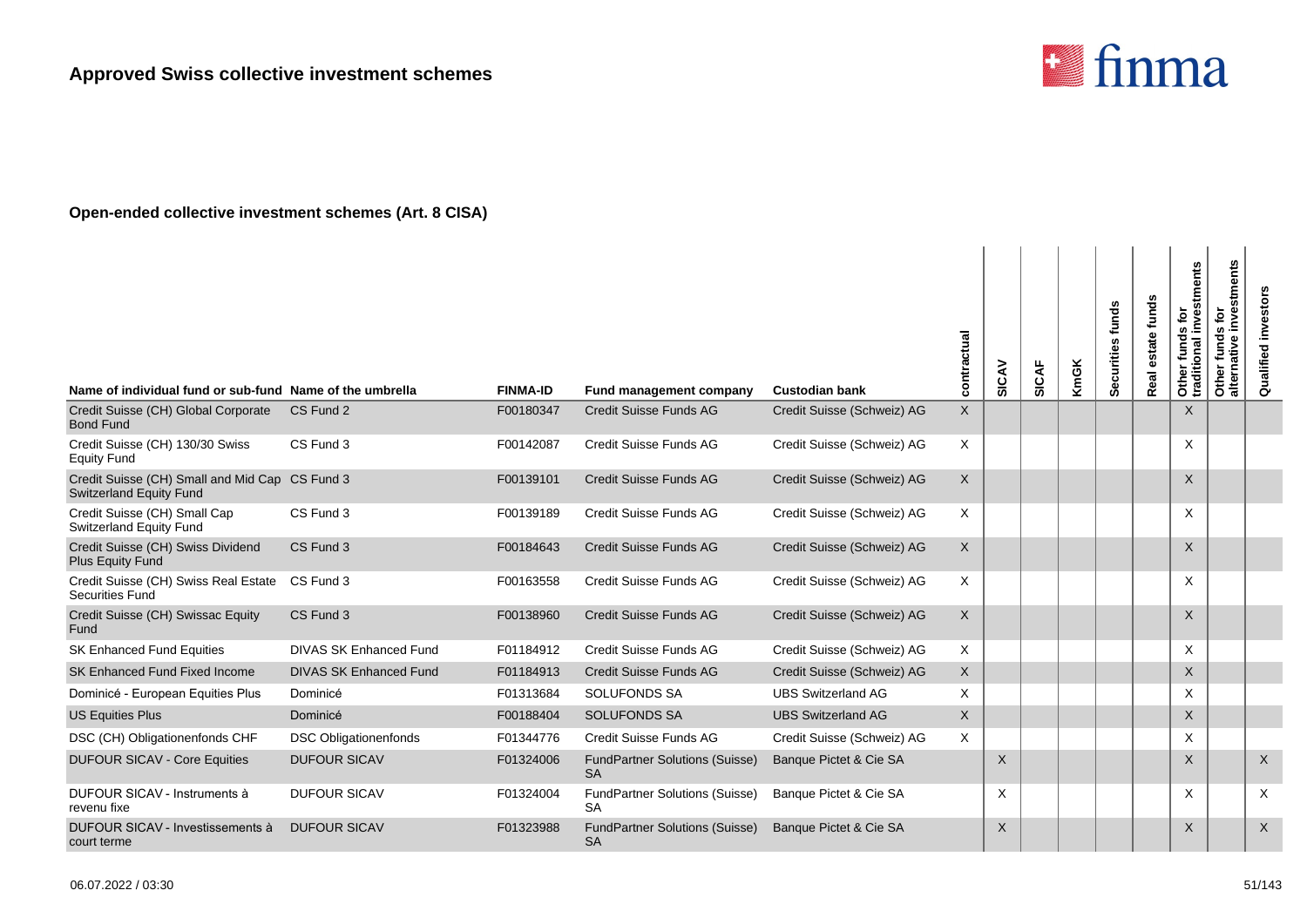

| Name of individual fund or sub-fund Name of the umbrella |                            | <b>FINMA-ID</b> | Fund management company                            | <b>Custodian bank</b>                                                                     | contractual  | SICAV    | SICAF | <b>KmGK</b> | Securities funds | funds<br>estate<br>Real | Other funds for<br>traditional investments | nvestments<br>$\mathbf{\tilde{e}}$<br>funds<br>native<br>Other<br>altern | investors<br>Qualified |
|----------------------------------------------------------|----------------------------|-----------------|----------------------------------------------------|-------------------------------------------------------------------------------------------|--------------|----------|-------|-------------|------------------|-------------------------|--------------------------------------------|--------------------------------------------------------------------------|------------------------|
| DUFOUR SICAV - Investissements<br>alternatifs            | <b>DUFOUR SICAV</b>        | F01324020       | <b>FundPartner Solutions (Suisse)</b><br><b>SA</b> | Banque Pictet & Cie SA                                                                    |              | X        |       |             |                  |                         |                                            | X                                                                        | $\times$               |
| DUFOUR SICAV - Métaux précieux                           | <b>DUFOUR SICAV</b>        | F01324018       | <b>FundPartner Solutions (Suisse)</b><br><b>SA</b> | Banque Pictet & Cie SA                                                                    |              | $\sf X$  |       |             |                  |                         | $\times$                                   |                                                                          | $\times$               |
| DUFOUR SICAV - Opportunistic<br>Equities                 | <b>DUFOUR SICAV</b>        | F01324012       | FundPartner Solutions (Suisse)<br><b>SA</b>        | Banque Pictet & Cie SA                                                                    |              | $\times$ |       |             |                  |                         | X                                          |                                                                          | X                      |
| DUFOUR SICAV - Pays émergents                            | <b>DUFOUR SICAV</b>        | F01324017       | <b>FundPartner Solutions (Suisse)</b><br><b>SA</b> | Banque Pictet & Cie SA                                                                    |              | $\sf X$  |       |             |                  |                         | X                                          |                                                                          | $\mathsf X$            |
| <b>DUFOUR SICAV - Private Equity</b>                     | <b>DUFOUR SICAV</b>        | F01324021       | <b>FundPartner Solutions (Suisse)</b><br><b>SA</b> | Banque Pictet & Cie SA                                                                    |              | $\times$ |       |             |                  |                         |                                            | X                                                                        | $\times$               |
| DWS (CH) - Qi Global Climate Action                      | DWS (CH)                   | F00139122       | <b>Vontobel Fonds Services AG</b>                  | <b>RBC Investor Services Bank</b><br>S.A., Esch-sur-Alzette,<br>Zweigniederlassung Zürich | $\mathsf{X}$ |          |       |             | $\mathsf{X}$     |                         |                                            |                                                                          |                        |
| DWS (CH) Small and Mid Caps<br>Switzerland               | DWS (CH)                   | F00143945       | <b>Vontobel Fonds Services AG</b>                  | <b>RBC Investor Services Bank</b><br>S.A., Esch-sur-Alzette,<br>Zweigniederlassung Zürich | $\times$     |          |       |             |                  |                         | X                                          |                                                                          |                        |
| DWS (CH) Swiss Equity High<br>Conviction                 | DWS (CH)                   | F00142977       | <b>Vontobel Fonds Services AG</b>                  | <b>RBC Investor Services Bank</b><br>S.A., Esch-sur-Alzette,<br>Zweigniederlassung Zürich | $\times$     |          |       |             |                  |                         | $\times$                                   |                                                                          |                        |
| DWS (CH) Swiss Franc Investment<br>Grade Bonds           | DWS (CH)                   | F00163722       | <b>Vontobel Fonds Services AG</b>                  | RBC Investor Services Bank<br>S.A., Esch-sur-Alzette,<br>Zweigniederlassung Zürich        | $\times$     |          |       |             |                  |                         | X                                          |                                                                          | $\times$               |
| <b>DZPB Fund Selection I</b>                             | <b>DZPB Fund Selection</b> | F00146103       | IPConcept (Schweiz) AG                             | DZ PRIVATBANK (Schweiz)<br>AG                                                             | $\times$     |          |       |             | $\mathsf{X}$     |                         |                                            |                                                                          |                        |
| <b>DZPB Fund Selection II</b>                            | <b>DZPB Fund Selection</b> | F00146104       | IPConcept (Schweiz) AG                             | DZ PRIVATBANK (Schweiz)<br>AG                                                             | $\times$     |          |       |             | X                |                         |                                            |                                                                          |                        |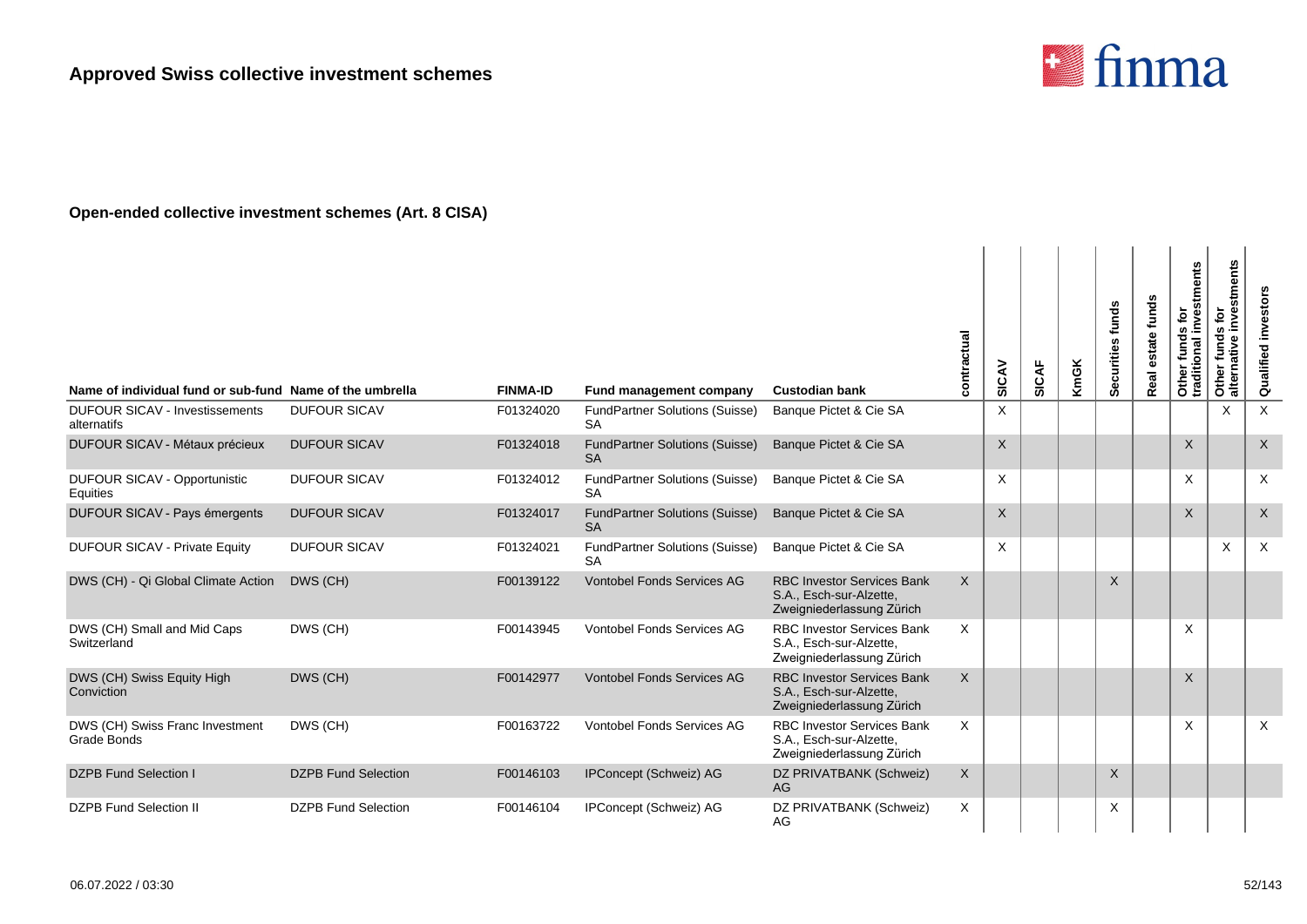

| Name of individual fund or sub-fund Name of the umbrella                                                                     |                                                                                                                                | <b>FINMA-ID</b> | Fund management company                        | <b>Custodian bank</b>                                     | contractual    | SICAV | SICAF | <b>KmGK</b> | Securities funds | funds<br>estate<br>Real | Other funds for<br>traditional investments | stments<br>tor<br>٥<br>Other funds f<br>alternative in | Qualified investors |
|------------------------------------------------------------------------------------------------------------------------------|--------------------------------------------------------------------------------------------------------------------------------|-----------------|------------------------------------------------|-----------------------------------------------------------|----------------|-------|-------|-------------|------------------|-------------------------|--------------------------------------------|--------------------------------------------------------|---------------------|
| <b>DZPB Fund Selection III</b>                                                                                               | <b>DZPB Fund Selection</b>                                                                                                     | F00146105       | IPConcept (Schweiz) AG                         | DZ PRIVATBANK (Schweiz)<br>AG                             | $\pmb{\times}$ |       |       |             | $\sf X$          |                         |                                            |                                                        |                     |
| <b>DZPB Fund Selection IV</b>                                                                                                | <b>DZPB Fund Selection</b>                                                                                                     | F00146106       | IPConcept (Schweiz) AG                         | DZ PRIVATBANK (Schweiz)<br>AG                             | X              |       |       |             | X                |                         |                                            |                                                        |                     |
| Private Debt, Anlagefonds<br>schweizerischen Rechts der Art übrige<br>Fonds für alternative Anlagen mit<br>besonderem Risiko | EAF comPlan II, Anlagefonds<br>schweizerischen Rechts der Art<br>übrige Fonds für alternative Anlagen<br>mit besonderem Risiko | F01071864       | <b>UBS Fund Management</b><br>(Switzerland) AG | <b>UBS Switzerland AG</b>                                 | $\mathsf{X}$   |       |       |             |                  |                         |                                            | $\times$                                               | $\times$            |
| <b>Swiss</b>                                                                                                                 | Edmond de Rothschild Real Estate<br><b>SICAV</b>                                                                               | F00177337       | CACEIS (Switzerland) SA                        | Banque Cantonale Vaudoise                                 |                | X     |       |             |                  | X                       |                                            |                                                        |                     |
| EdR (Edmond de Rothschild) physical<br>gold                                                                                  | <b>EDR Precious Metals Fund</b>                                                                                                | F01043030       | CACEIS (Switzerland) SA                        | <b>CACEIS Bank, Paris,</b><br>succursale de Nyon / Suisse | $\sf X$        |       |       |             |                  |                         | X                                          |                                                        |                     |
| 40                                                                                                                           | <b>EFG Life Invest</b>                                                                                                         | F00162954       | <b>UBS Fund Management</b><br>(Switzerland) AG | <b>EFG Bank AG</b>                                        | X              |       |       |             |                  |                         | X                                          |                                                        |                     |
| EG CHF Bond Fund (CHF)                                                                                                       | <b>EG EQUITIES &amp; BONDS</b>                                                                                                 | F01249675       | <b>Gutzwiller Fonds Management</b><br>AG       | E. Gutzwiller & Cie. Banquiers                            | $\times$       |       |       |             |                  |                         | $\times$                                   |                                                        | $\sf X$             |
| EG European Equities (EUR)                                                                                                   | EG EQUITIES & BONDS                                                                                                            | F00156736       | <b>Gutzwiller Fonds Management</b><br>AG       | E. Gutzwiller & Cie. Banquiers                            | $\times$       |       |       |             |                  |                         | X                                          |                                                        | $\times$            |
| EG Global Equities (EUR)                                                                                                     | <b>EG EQUITIES &amp; BONDS</b>                                                                                                 | F00156737       | <b>Gutzwiller Fonds Management</b><br>AG.      | E. Gutzwiller & Cie. Banquiers                            | $\times$       |       |       |             |                  |                         | X                                          |                                                        | $\sf X$             |
| EG Swiss Equities (CHF)                                                                                                      | <b>EG EQUITIES &amp; BONDS</b>                                                                                                 | F00156735       | <b>Gutzwiller Fonds Management</b><br>AG.      | E. Gutzwiller & Cie. Banquiers                            | $\times$       |       |       |             |                  |                         | X                                          |                                                        | $\times$            |
| <b>Obligationen Welt</b>                                                                                                     | Eiger Institutional Fund                                                                                                       | F01199701       | <b>UBS Fund Management</b><br>(Switzerland) AG | <b>UBS Switzerland AG</b>                                 | X              |       |       |             |                  |                         | $\times$                                   |                                                        | $\times$            |
| EnPa Strategiefonds Libra,<br>Anlagefonds schweizerischen Rechts<br>mit besonderem Risiko                                    | EnPa Strategiefonds, Anlagefonds<br>schweizerischen Rechts mit<br>besonderem Risiko                                            | F01251367       | <b>LLB Swiss Investment AG</b>                 | Bank J. Safra Sarasin AG                                  | X              |       |       |             |                  |                         |                                            | X                                                      |                     |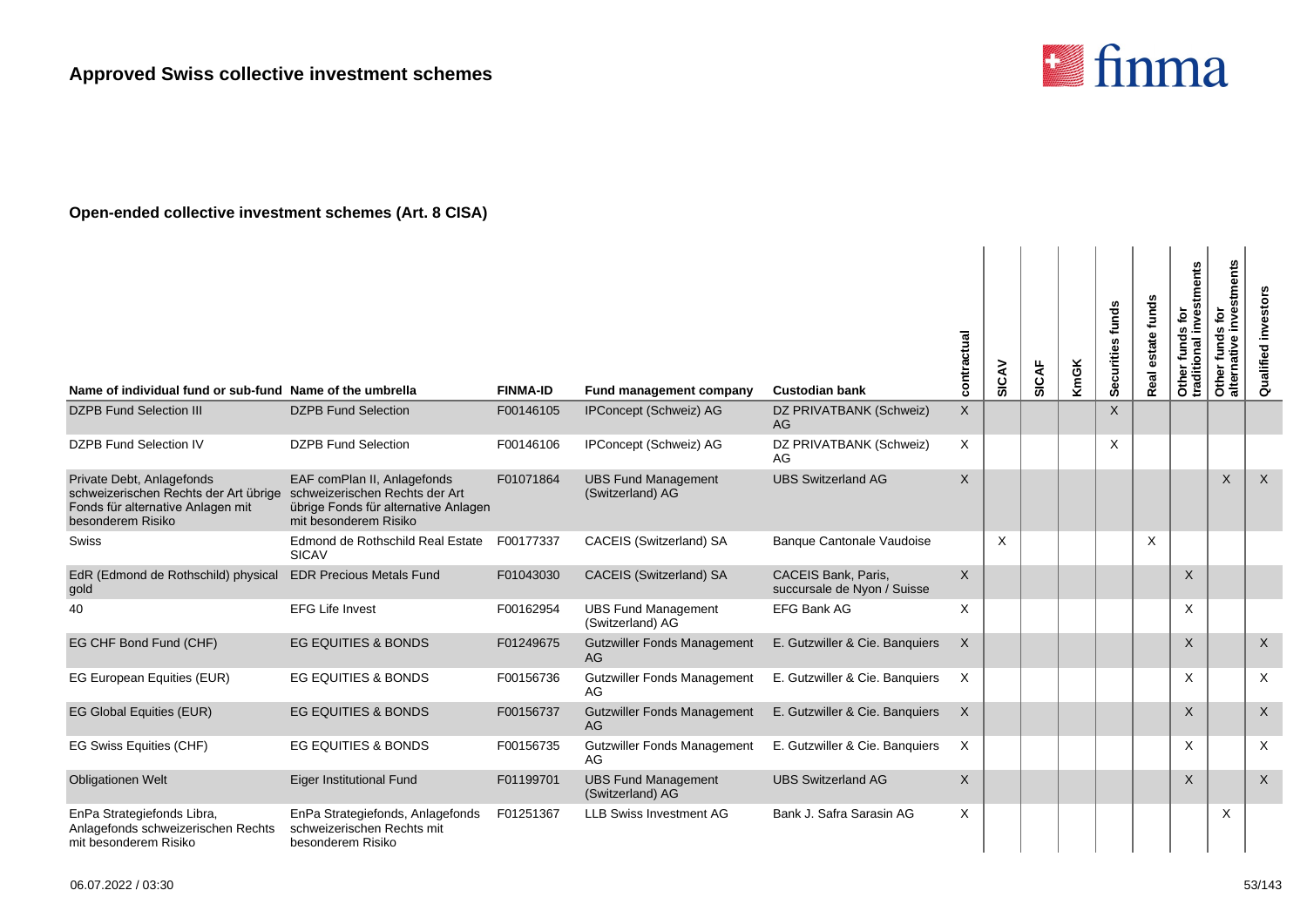

| Name of individual fund or sub-fund Name of the umbrella                                 |                                                                                     | <b>FINMA-ID</b> | Fund management company                        | <b>Custodian bank</b>            | contractual | SICAV | <b>SICAF</b> | <b>KmGK</b> | Securities funds | Real estate funds | <b>1s for</b><br>investments<br>Other funds<br>traditional i | Other funds for<br>alternative investments | investor<br>Qualified |
|------------------------------------------------------------------------------------------|-------------------------------------------------------------------------------------|-----------------|------------------------------------------------|----------------------------------|-------------|-------|--------------|-------------|------------------|-------------------|--------------------------------------------------------------|--------------------------------------------|-----------------------|
| EnPa Strategiefonds Nova,<br>Anlagefonds schweizerischen Rechts<br>mit besonderem Risiko | EnPa Strategiefonds, Anlagefonds<br>schweizerischen Rechts mit<br>besonderem Risiko | F01251368       | <b>LLB Swiss Investment AG</b>                 | Bank J. Safra Sarasin AG         | X           |       |              |             |                  |                   |                                                              | $\times$                                   |                       |
| Ethos - Bonds CHF                                                                        | Ethos                                                                               | F00143859       | <b>GERIFONDS SA</b>                            | <b>Banque Cantonale Vaudoise</b> | Χ           |       |              |             |                  |                   | $\times$                                                     |                                            |                       |
| Ethos - Bonds International                                                              | Ethos                                                                               | F00143860       | <b>GERIFONDS SA</b>                            | <b>Banque Cantonale Vaudoise</b> | X           |       |              |             |                  |                   | X                                                            |                                            |                       |
| Ethos - Equities CH indexed,<br>Corporate Governance                                     | Ethos                                                                               | F00143854       | <b>GERIFONDS SA</b>                            | <b>Banque Cantonale Vaudoise</b> | X           |       |              |             |                  |                   | X                                                            |                                            |                       |
| Ethos - Equities Sustainable World ex<br>CH.                                             | Ethos                                                                               | F01064143       | <b>GERIFONDS SA</b>                            | <b>Banque Cantonale Vaudoise</b> | X           |       |              |             |                  |                   | $\times$                                                     |                                            |                       |
| Ethos - Sustainable Balanced 33                                                          | Ethos                                                                               | F01030354       | <b>GERIFONDS SA</b>                            | Banque Cantonale Vaudoise        | X           |       |              |             |                  |                   | $\times$                                                     |                                            |                       |
| <b>Ethos Swiss Sustainable Equities</b>                                                  | <b>ETHOS II</b>                                                                     | F01317523       | <b>GERIFONDS SA</b>                            | <b>Banque Cantonale Vaudoise</b> | X           |       |              |             |                  |                   | X                                                            |                                            |                       |
| Developed markets equities                                                               | <b>Fazy Global Asset Allocation</b>                                                 | F01397201       | <b>UBS Fund Management</b><br>(Switzerland) AG | <b>UBS Switzerland AG</b>        | X           |       |              |             |                  |                   | X                                                            |                                            | X                     |
| Swiss equities                                                                           | Fazy Global Asset Allocation                                                        | F01397202       | <b>UBS Fund Management</b><br>(Switzerland) AG | <b>UBS Switzerland AG</b>        | X           |       |              |             |                  |                   | $\times$                                                     |                                            | X                     |
| Finreon Emerging Markets Equity<br><b>IsoPro®</b>                                        | Finreon Umbrella Fund                                                               | F00187548       | Credit Suisse Funds AG                         | Credit Suisse (Schweiz) AG       | X           |       |              |             |                  |                   | $\times$                                                     |                                            |                       |
| Finreon Fixed Income Risk Control®<br><b>EUR Aggregate</b>                               | Finreon Umbrella Fund                                                               | F01043249       | <b>Credit Suisse Funds AG</b>                  | Credit Suisse (Schweiz) AG       | X           |       |              |             |                  |                   | $\times$                                                     |                                            |                       |
| Finreon Fixed Income Risk Control®<br>USD Aggregate                                      | Finreon Umbrella Fund                                                               | F01201898       | Credit Suisse Funds AG                         | Credit Suisse (Schweiz) AG       | Χ           |       |              |             |                  |                   | X                                                            |                                            |                       |
| Finreon Tail Risk Control® (World)                                                       | Finreon Umbrella Fund                                                               | F00187549       | <b>Credit Suisse Funds AG</b>                  | Credit Suisse (Schweiz) AG       | X           |       |              |             |                  |                   | $\times$                                                     |                                            |                       |
| Finreon World Equity IsoPro®<br>(Pension)                                                | Finreon Umbrella Fund                                                               | F00187547       | Credit Suisse Funds AG                         | Credit Suisse (Schweiz) AG       | X           |       |              |             |                  |                   | X                                                            |                                            |                       |
| Finreon World Equity Multi Premia®                                                       | Finreon Umbrella Fund                                                               | F01201901       | Credit Suisse Funds AG                         | Credit Suisse (Schweiz) AG       | X           |       |              |             |                  |                   | X                                                            |                                            |                       |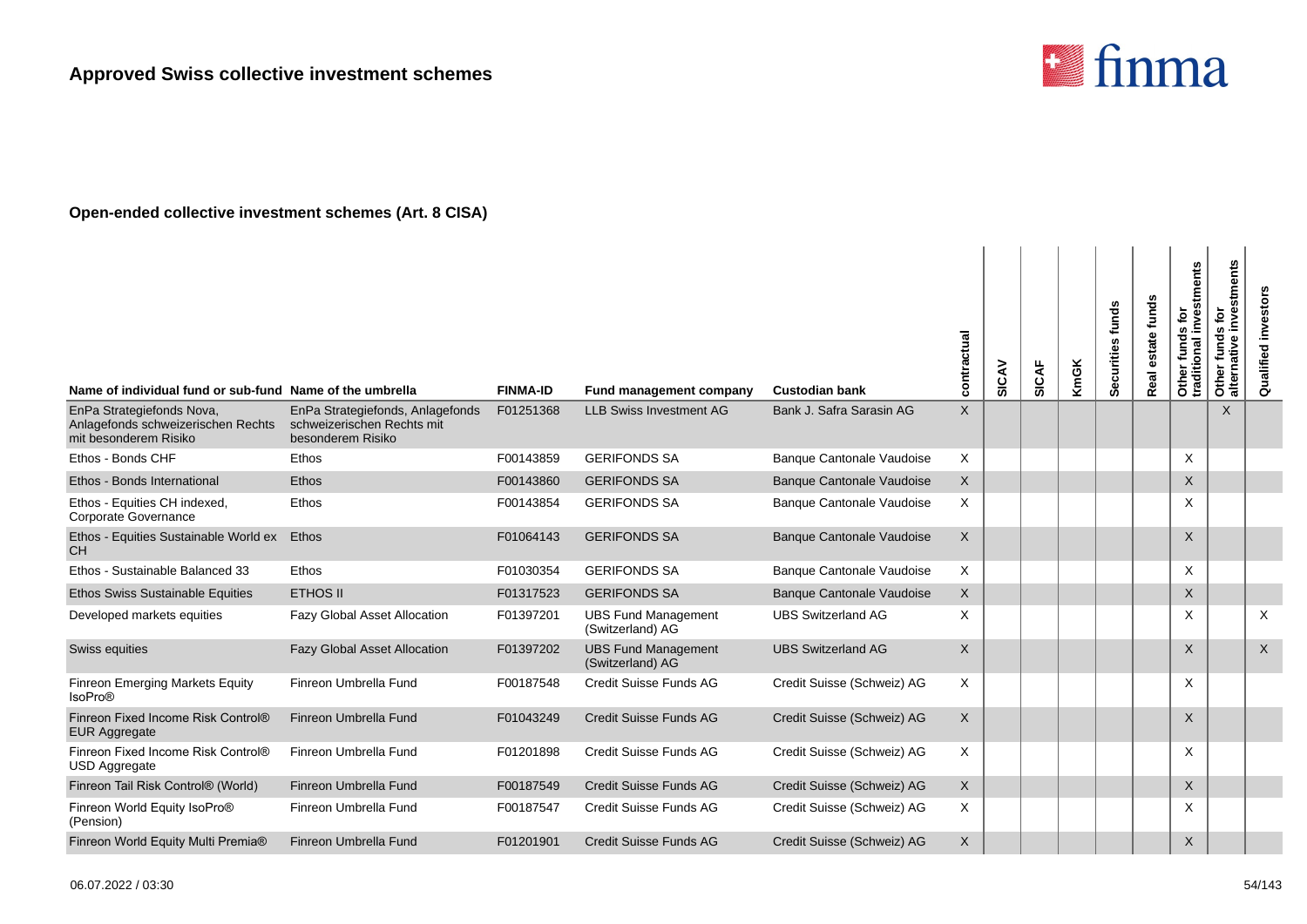

| Name of individual fund or sub-fund Name of the umbrella  |                                   | <b>FINMA-ID</b> | <b>Fund management company</b>                     | <b>Custodian bank</b>      | actual<br>contr | SICAV | SICAF | <b>KmGK</b> | Securities funds | funds<br>estate<br>Real | investments<br>흐<br>funds<br>Other funds<br>traditional i | stments<br>pve<br>ē<br>funds<br>ω<br>Other<br>alter | investor<br>Qualified |
|-----------------------------------------------------------|-----------------------------------|-----------------|----------------------------------------------------|----------------------------|-----------------|-------|-------|-------------|------------------|-------------------------|-----------------------------------------------------------|-----------------------------------------------------|-----------------------|
| Finreon World Equity Multi Premia®<br>Defensive (Pension) | Finreon Umbrella Fund (Pension)   | F01109754       | Credit Suisse Funds AG                             | Credit Suisse (Schweiz) AG | X               |       |       |             |                  |                         | X                                                         |                                                     | X                     |
| Fonds CPCL actions Monde ex Suisse Fonds CPCL<br>indiciel |                                   | F01335760       | Swisscanto Fondsleitung AG                         | Zürcher Kantonalbank       | $\times$        |       |       |             |                  |                         | X                                                         |                                                     | $\times$              |
| Fonds CPCL actions Suisse indiciel                        | Fonds CPCL                        | F01335759       | Swisscanto Fondsleitung AG                         | Zürcher Kantonalbank       | X               |       |       |             |                  |                         | X                                                         |                                                     | X                     |
| Actions étrangères                                        | FONDS DE PLACEMENT UNIGE          | F01401450       | <b>FundPartner Solutions (Suisse)</b><br><b>SA</b> | Banque Pictet & Cie SA     | $\times$        |       |       |             |                  |                         | X                                                         |                                                     | $\times$              |
| Actions suisses                                           | FONDS DE PLACEMENT UNIGE          | F01401449       | <b>FundPartner Solutions (Suisse)</b><br><b>SA</b> | Banque Pictet & Cie SA     | X               |       |       |             |                  |                         | X                                                         |                                                     | X                     |
| <b>Format Aktien Schweiz</b>                              | Format                            | F01296560       | 1741 Fund Solutions AG                             | Zürcher Kantonalbank       | $\mathsf{X}$    |       |       |             |                  |                         | X                                                         |                                                     |                       |
| Format Aktien Schweiz Dividendentitel Format              |                                   | F01343354       | 1741 Fund Solutions AG                             | Zürcher Kantonalbank       | X               |       |       |             |                  |                         | X                                                         |                                                     |                       |
| Format Aktien Schweiz mittlere und<br>kleinere Firmen     | Format                            | F01296561       | 1741 Fund Solutions AG                             | Zürcher Kantonalbank       | $\sf X$         |       |       |             |                  |                         | X                                                         |                                                     |                       |
| Format Ausgewogen Plus                                    | Format                            | F01296562       | 1741 Fund Solutions AG                             | Zürcher Kantonalbank       | $\times$        |       |       |             |                  |                         | X                                                         |                                                     |                       |
| Format Obligationen Welt                                  | Format                            | F01296563       | 1741 Fund Solutions AG                             | Zürcher Kantonalbank       | $\times$        |       |       |             |                  |                         | $\times$                                                  |                                                     |                       |
| Anlagestrategie Europa (EUR)                              | Fronalpstock Fonds                | F00186418       | PvB Pernet von Ballmoos AG                         | <b>UBS Switzerland AG</b>  | X               |       |       |             |                  |                         | X                                                         |                                                     |                       |
| VBVV-BVG (CHF)                                            | <b>Fronalpstock Fonds</b>         | F01033183       | PvB Pernet von Ballmoos AG                         | <b>UBS Switzerland AG</b>  | $\times$        |       |       |             |                  |                         | X                                                         |                                                     |                       |
| Wachstum (CHF)                                            | Fronalpstock Fonds                | F01401705       | PvB Pernet von Ballmoos AG                         | <b>UBS Switzerland AG</b>  | X               |       |       |             |                  |                         | X                                                         |                                                     |                       |
| FZJ Global Equity Fund Barron                             | <b>FZJ Fonds</b>                  | F01335752       | 1741 Fund Solutions AG                             | Bank Julius Bär & Co. AG   | $\times$        |       |       |             |                  |                         | $\times$                                                  |                                                     | $\mathsf{X}$          |
| FZJ Global Total Return Fund                              | <b>FZJ Fonds</b>                  | F01335753       | 1741 Fund Solutions AG                             | Bank Julius Bär & Co. AG   | X               |       |       |             |                  |                         | X                                                         |                                                     | X                     |
| <b>GALLUS AKTIEN EMERGING</b><br><b>MARKETS</b>           | <b>GALLUS INSTITUTIONAL FUNDS</b> | F00182382       | Credit Suisse Funds AG                             | Credit Suisse (Schweiz) AG | X               |       |       |             |                  |                         | X                                                         |                                                     | $\times$              |
| <b>GALLUS AKTIEN SCHWEIZ</b>                              | <b>GALLUS INSTITUTIONAL FUNDS</b> | F00145579       | Credit Suisse Funds AG                             | Credit Suisse (Schweiz) AG | Χ               |       |       |             |                  |                         | X                                                         |                                                     | X                     |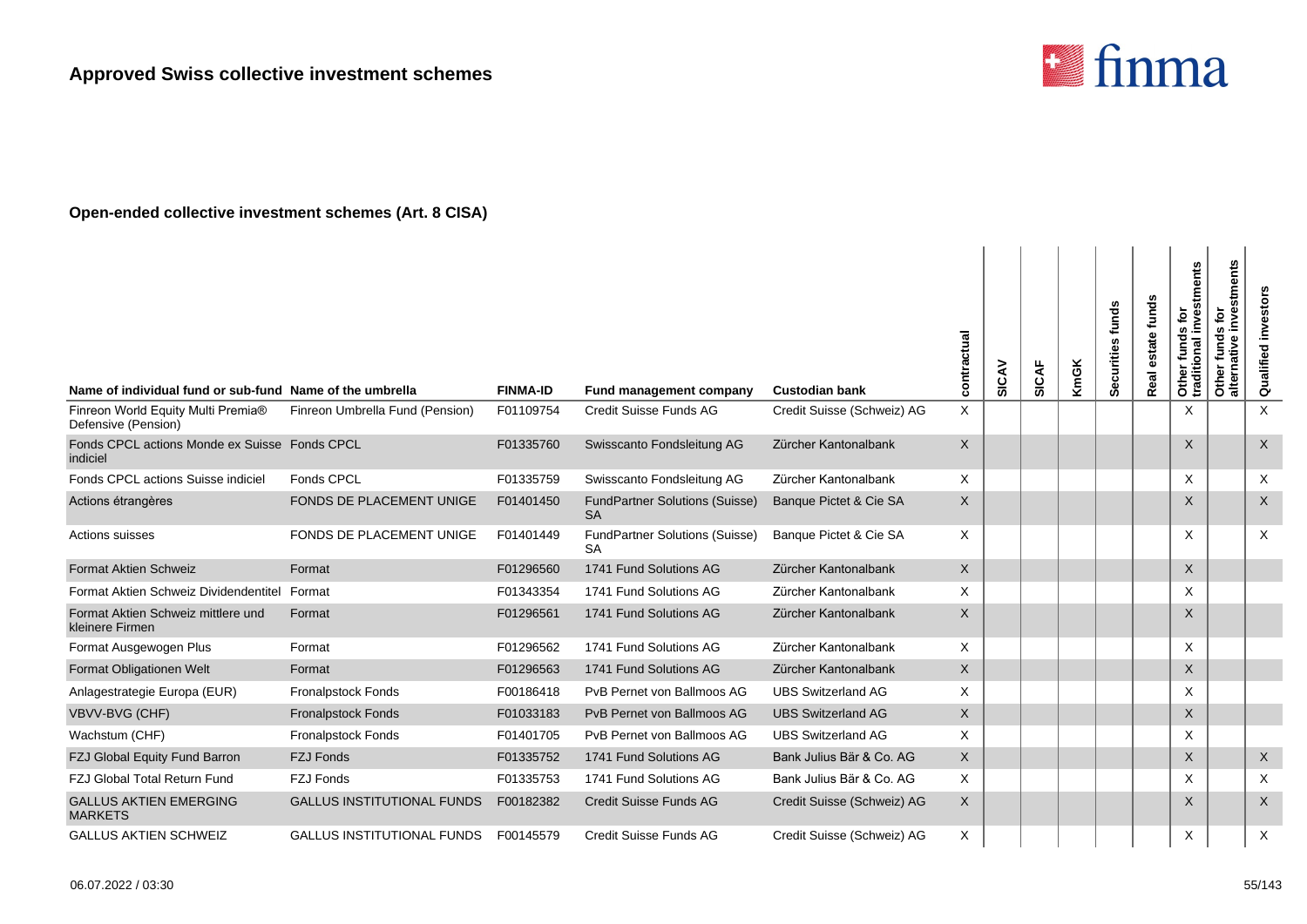

| Name of individual fund or sub-fund Name of the umbrella      |                                   | <b>FINMA-ID</b> | Fund management company                              | <b>Custodian bank</b>                                                                 | contractual  | SICAV | SICAF | <b>KmGK</b> | Securities funds | funds<br>estate<br>Real | investments<br>tōr<br>Other funds f<br>traditional inv | investments<br>è<br>funds<br>alternative<br>Other | Qualified investors |
|---------------------------------------------------------------|-----------------------------------|-----------------|------------------------------------------------------|---------------------------------------------------------------------------------------|--------------|-------|-------|-------------|------------------|-------------------------|--------------------------------------------------------|---------------------------------------------------|---------------------|
| <b>GALLUS AKTIEN WELT PASSIV</b>                              | <b>GALLUS INSTITUTIONAL FUNDS</b> | F01249597       | Credit Suisse Funds AG                               | Credit Suisse (Schweiz) AG                                                            | X            |       |       |             |                  |                         | X                                                      |                                                   | X                   |
| <b>GALLUS</b><br>FREMDWÄHRUNGSOBLIGATIONEN.<br>in Liquidation | <b>GALLUS INSTITUTIONAL FUNDS</b> | F00163007       | Credit Suisse Funds AG                               | Credit Suisse (Schweiz) AG                                                            | X            |       |       |             |                  |                         | X                                                      |                                                   | X                   |
| <b>GALLUS LIQUIDITY FUND</b>                                  | <b>GALLUS INSTITUTIONAL FUNDS</b> | F00146916       | Credit Suisse Funds AG                               | Credit Suisse (Schweiz) AG                                                            | X            |       |       |             |                  |                         | X                                                      |                                                   | X                   |
| <b>GALLUS OBLIGATIONEN CHF</b>                                | <b>GALLUS INSTITUTIONAL FUNDS</b> | F00145582       | Credit Suisse Funds AG                               | Credit Suisse (Schweiz) AG                                                            | X            |       |       |             |                  |                         | X                                                      |                                                   | X                   |
| <b>GALLUS OBLIGATIONEN CHF MID-</b><br><b>TERM</b>            | <b>GALLUS INSTITUTIONAL FUNDS</b> | F01184708       | Credit Suisse Funds AG                               | Credit Suisse (Schweiz) AG                                                            | $\mathsf{X}$ |       |       |             |                  |                         | X                                                      |                                                   | $\times$            |
| Gallus Unternehmensanleihen                                   | <b>GALLUS INSTITUTIONAL FUNDS</b> | F01067919       | Credit Suisse Funds AG                               | Credit Suisse (Schweiz) AG                                                            | X            |       |       |             |                  |                         | X                                                      |                                                   | $\times$            |
| <b>GALLUS</b><br>UNTERNEHMENSANLEIHEN EUR                     | <b>GALLUS INSTITUTIONAL FUNDS</b> | F01339806       | Credit Suisse Funds AG                               | Credit Suisse (Schweiz) AG                                                            | $\mathsf{X}$ |       |       |             |                  |                         | X                                                      |                                                   | $\times$            |
| BVG/LPP 25 Fund                                               | <b>GAM</b> Institutional          | F00142371       | <b>GAM Investment Management</b><br>(Switzerland) AG | <b>State Street Bank International</b><br>GmbH, München,<br>Zweigniederlassung Zürich | $\times$     |       |       |             |                  |                         | X                                                      |                                                   | $\times$            |
| BVG/LPP 40 Fund                                               | <b>GAM</b> Institutional          | F00142372       | <b>GAM Investment Management</b><br>(Switzerland) AG | <b>State Street Bank International</b><br>GmbH, München,<br>Zweigniederlassung Zürich | $\mathsf{x}$ |       |       |             |                  |                         | $\times$                                               |                                                   | $\sf X$             |
| <b>CHF Domestic Bond</b>                                      | <b>GAM</b> Institutional          | F00143219       | <b>GAM Investment Management</b><br>(Switzerland) AG | State Street Bank International<br>GmbH, München,<br>Zweigniederlassung Zürich        | X            |       |       |             |                  |                         | X                                                      |                                                   | $\times$            |
| <b>CHF Foreign Bond</b>                                       | <b>GAM</b> Institutional          | F00143220       | <b>GAM Investment Management</b><br>(Switzerland) AG | <b>State Street Bank International</b><br>GmbH, München,<br>Zweigniederlassung Zürich | $\mathsf{x}$ |       |       |             |                  |                         | X                                                      |                                                   | $\sf X$             |
| Dollar Corporate Bond                                         | <b>GAM</b> Institutional          | F00143225       | <b>GAM Investment Management</b><br>(Switzerland) AG | State Street Bank International<br>GmbH. München.<br>Zweigniederlassung Zürich        | X            |       |       |             |                  |                         | X                                                      |                                                   | $\times$            |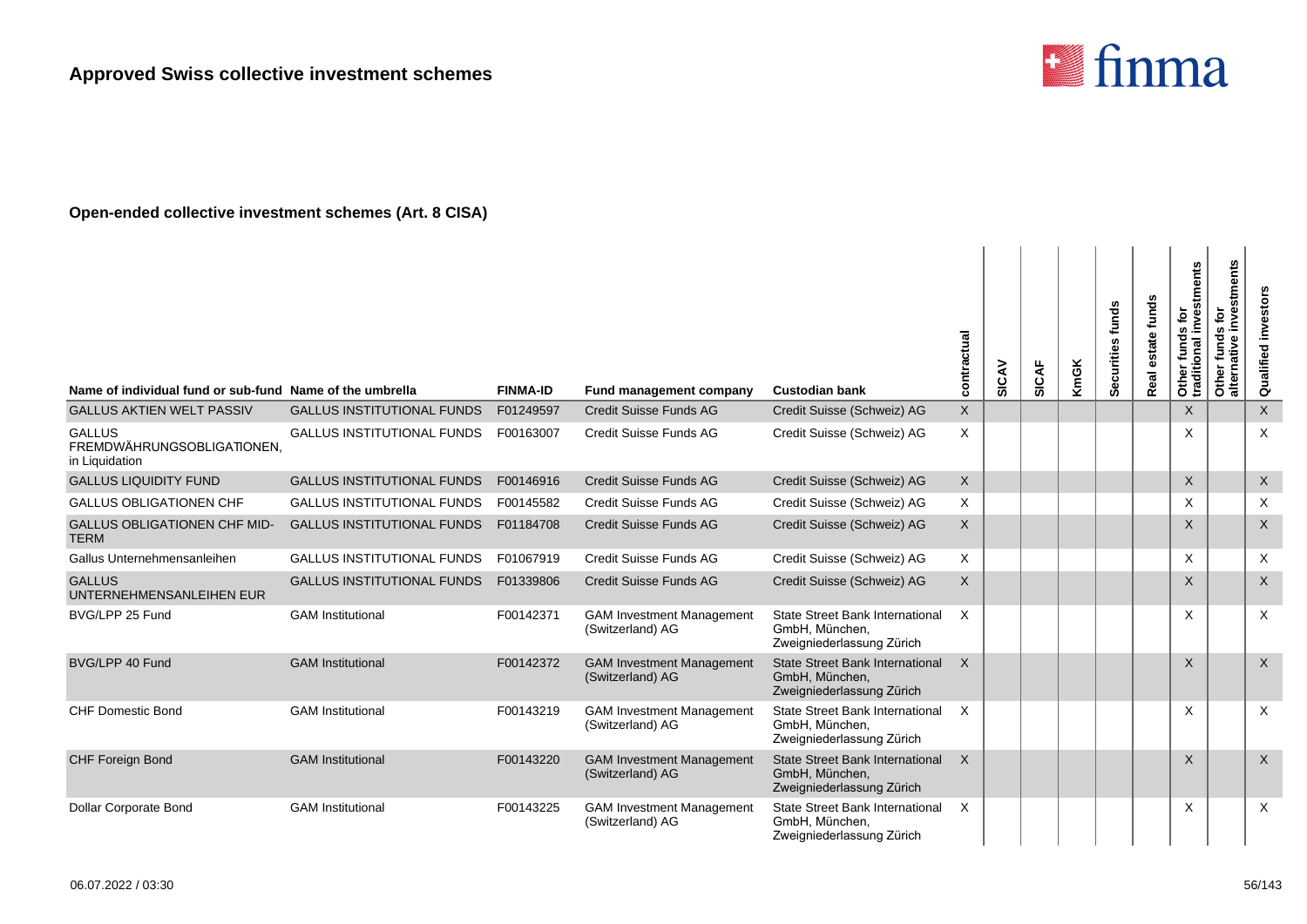

| Name of individual fund or sub-fund Name of the umbrella |                              | <b>FINMA-ID</b> | Fund management company                              | <b>Custodian bank</b>                                                                 | contractual  | SICAV | SICAF | <b>KmGK</b> | Securities funds | funds<br>estate<br>Real | Other funds for<br>traditional investments | estments<br>tor<br>funds<br>ω<br>ativ<br>Other<br>alterna | Qualified investors |
|----------------------------------------------------------|------------------------------|-----------------|------------------------------------------------------|---------------------------------------------------------------------------------------|--------------|-------|-------|-------------|------------------|-------------------------|--------------------------------------------|-----------------------------------------------------------|---------------------|
| Euro Corporate Bond                                      | <b>GAM</b> Institutional     | F00143223       | <b>GAM Investment Management</b><br>(Switzerland) AG | <b>State Street Bank International</b><br>GmbH, München,<br>Zweigniederlassung Zürich | X            |       |       |             |                  |                         | $\sf X$                                    |                                                           | $\sf X$             |
| <b>Global Bond</b>                                       | <b>GAM Institutional</b>     | F00143229       | <b>GAM Investment Management</b><br>(Switzerland) AG | <b>State Street Bank International</b><br>GmbH, München,<br>Zweigniederlassung Zürich | X            |       |       |             |                  |                         | X                                          |                                                           | $\times$            |
| <b>Swiss Equity</b>                                      | <b>GAM Institutional</b>     | F00142373       | <b>GAM Investment Management</b><br>(Switzerland) AG | <b>State Street Bank International</b><br>GmbH, München,<br>Zweigniederlassung Zürich | $\times$     |       |       |             |                  |                         | $\mathsf X$                                |                                                           | $\mathsf X$         |
| World Bond (CHF hedged)                                  | <b>GAM</b> Institutional     | F00178136       | <b>GAM Investment Management</b><br>(Switzerland) AG | <b>State Street Bank International</b><br>GmbH, München,<br>Zweigniederlassung Zürich | $\times$     |       |       |             |                  |                         | $\times$                                   |                                                           | $\times$            |
| <b>GastroSocial Diversified Fund</b>                     | <b>GastroSocial Mandates</b> | F00182623       | <b>Credit Suisse Funds AG</b>                        | Credit Suisse (Schweiz) AG                                                            | X            |       |       |             |                  |                         | $\times$                                   |                                                           | $\mathsf{X}$        |
| CHF Bonds                                                | <b>GEMINI Fund</b>           | F00185505       | <b>UBS Fund Management</b><br>(Switzerland) AG       | <b>UBS Switzerland AG</b>                                                             | X            |       |       |             |                  |                         | X                                          |                                                           | $\times$            |
| <b>Emerging Markets Debt</b>                             | <b>GEMINI Fund</b>           | F01201444       | <b>UBS Fund Management</b><br>(Switzerland) AG       | <b>UBS Switzerland AG</b>                                                             | $\mathsf{X}$ |       |       |             |                  |                         | X                                          |                                                           | $\mathsf X$         |
| <b>Emerging Markets Equities</b>                         | <b>GEMINI Fund</b>           | F00185512       | <b>UBS Fund Management</b><br>(Switzerland) AG       | <b>UBS Switzerland AG</b>                                                             | X            |       |       |             |                  |                         | X                                          |                                                           | $\times$            |
| Foreign Currency Bonds                                   | <b>GEMINI Fund</b>           | F00185506       | <b>UBS Fund Management</b><br>(Switzerland) AG       | <b>UBS Switzerland AG</b>                                                             | $\mathsf{X}$ |       |       |             |                  |                         | $\times$                                   |                                                           | $\sf X$             |
| <b>Global Convertible Bonds</b>                          | <b>GEMINI Fund</b>           | F00185508       | <b>UBS Fund Management</b><br>(Switzerland) AG       | <b>UBS Switzerland AG</b>                                                             | X            |       |       |             |                  |                         | X                                          |                                                           | $\times$            |
| <b>Global Corporate Bonds</b>                            | <b>GEMINI Fund</b>           | F00185507       | <b>UBS Fund Management</b><br>(Switzerland) AG       | <b>UBS Switzerland AG</b>                                                             | X            |       |       |             |                  |                         | X                                          |                                                           | $\times$            |
| <b>Global Equities</b>                                   | <b>GEMINI Fund</b>           | F00185510       | <b>UBS Fund Management</b><br>(Switzerland) AG       | <b>UBS Switzerland AG</b>                                                             | Χ            |       |       |             |                  |                         | X                                          |                                                           | X                   |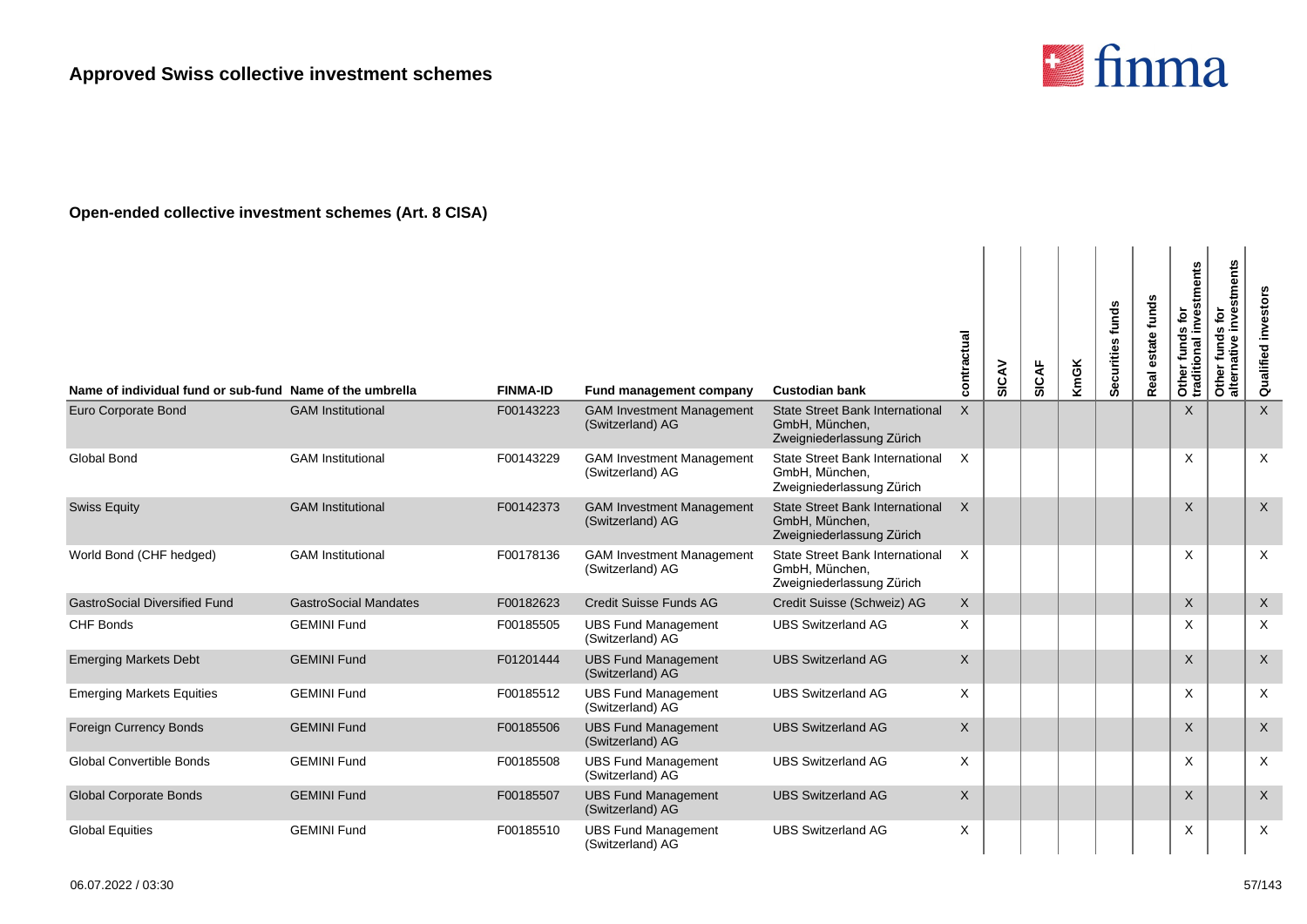

| Name of individual fund or sub-fund Name of the umbrella     |                                      | <b>FINMA-ID</b> | Fund management company                        | <b>Custodian bank</b>     | contractual  | SICAV | SICAF | <b>KmGK</b> | Securities funds | estate funds<br>Real | Other funds for<br>traditional investments | investments<br>Other funds for<br>alternative inves | Qualified investors |
|--------------------------------------------------------------|--------------------------------------|-----------------|------------------------------------------------|---------------------------|--------------|-------|-------|-------------|------------------|----------------------|--------------------------------------------|-----------------------------------------------------|---------------------|
| Global Equities (CHF hedged)                                 | <b>GEMINI Fund</b>                   | F00185511       | <b>UBS Fund Management</b><br>(Switzerland) AG | <b>UBS Switzerland AG</b> | $\mathsf{X}$ |       |       |             |                  |                      | $\sf X$                                    |                                                     | $\mathsf{X}$        |
| Global High Yield Bonds                                      | <b>GEMINI Fund</b>                   | F01201445       | <b>UBS Fund Management</b><br>(Switzerland) AG | <b>UBS Switzerland AG</b> | X            |       |       |             |                  |                      | X                                          |                                                     | $\times$            |
| <b>Short Duration</b>                                        | <b>GEMINI Fund</b>                   | F01047820       | <b>UBS Fund Management</b><br>(Switzerland) AG | <b>UBS Switzerland AG</b> | $\mathsf{X}$ |       |       |             |                  |                      | X                                          |                                                     | X                   |
| <b>Swiss Equities</b>                                        | <b>GEMINI Fund</b>                   | F00185509       | <b>UBS Fund Management</b><br>(Switzerland) AG | <b>UBS Switzerland AG</b> | X            |       |       |             |                  |                      | X                                          |                                                     | X                   |
| <b>GENERALI ESG Equity Fund</b>                              | <b>GENERALI ESG Funds</b>            | F01319313       | Generali Investments Schweiz<br>AG             | <b>UBS Switzerland AG</b> | $\mathsf{X}$ |       |       |             |                  |                      | $\times$                                   |                                                     |                     |
| <b>GENERALI ESG Multi Asset Fund</b>                         | <b>GENERALI ESG Funds</b>            | F01319312       | Generali Investments Schweiz<br>AG             | <b>UBS Switzerland AG</b> | X            |       |       |             |                  |                      | $\times$                                   |                                                     |                     |
| <b>GENERALI Europe Balanced Fund</b><br><b>CHF</b>           | <b>GENERALI Europe Balanced Fund</b> | F01290706       | Generali Investments Schweiz<br>AG             | <b>UBS Switzerland AG</b> | $\mathsf{X}$ |       |       |             | X                |                      |                                            |                                                     |                     |
| <b>GENERALI Europe Balanced Fund</b><br><b>EUR</b>           | <b>GENERALI Europe Balanced Fund</b> | F01290707       | Generali Investments Schweiz<br>AG             | <b>UBS Switzerland AG</b> | X            |       |       |             | X                |                      |                                            |                                                     |                     |
| <b>GENERALI Institutional - High Grade</b><br><b>CLO</b>     | <b>GENERALI Institutional</b>        | F01148053       | Generali Investments Schweiz<br>AG             | <b>UBS Switzerland AG</b> | $\mathsf X$  |       |       |             |                  |                      | $\times$                                   |                                                     | X                   |
| GENERALI INVEST - Long Term Bond GENERALI INVEST<br>Fund CHF |                                      | F00165561       | Generali Investments Schweiz<br>AG             | <b>UBS Switzerland AG</b> | X            |       |       |             |                  |                      | $\times$                                   |                                                     |                     |
| <b>GENERALI INVEST - Risk Control 1</b>                      | <b>GENERALI INVEST</b>               | F01031037       | Generali Investments Schweiz<br>AG             | <b>UBS Switzerland AG</b> | $\mathsf X$  |       |       |             |                  |                      | $\mathsf X$                                |                                                     |                     |
| <b>GENERALI INVEST - Risk Control 2</b>                      | <b>GENERALI INVEST</b>               | F01031039       | Generali Investments Schweiz<br>AG             | <b>UBS Switzerland AG</b> | X            |       |       |             |                  |                      | X                                          |                                                     |                     |
| <b>GENERALI INVEST - Risk Control 3</b>                      | <b>GENERALI INVEST</b>               | F01031041       | Generali Investments Schweiz<br>AG             | <b>UBS Switzerland AG</b> | X            |       |       |             |                  |                      | X                                          |                                                     |                     |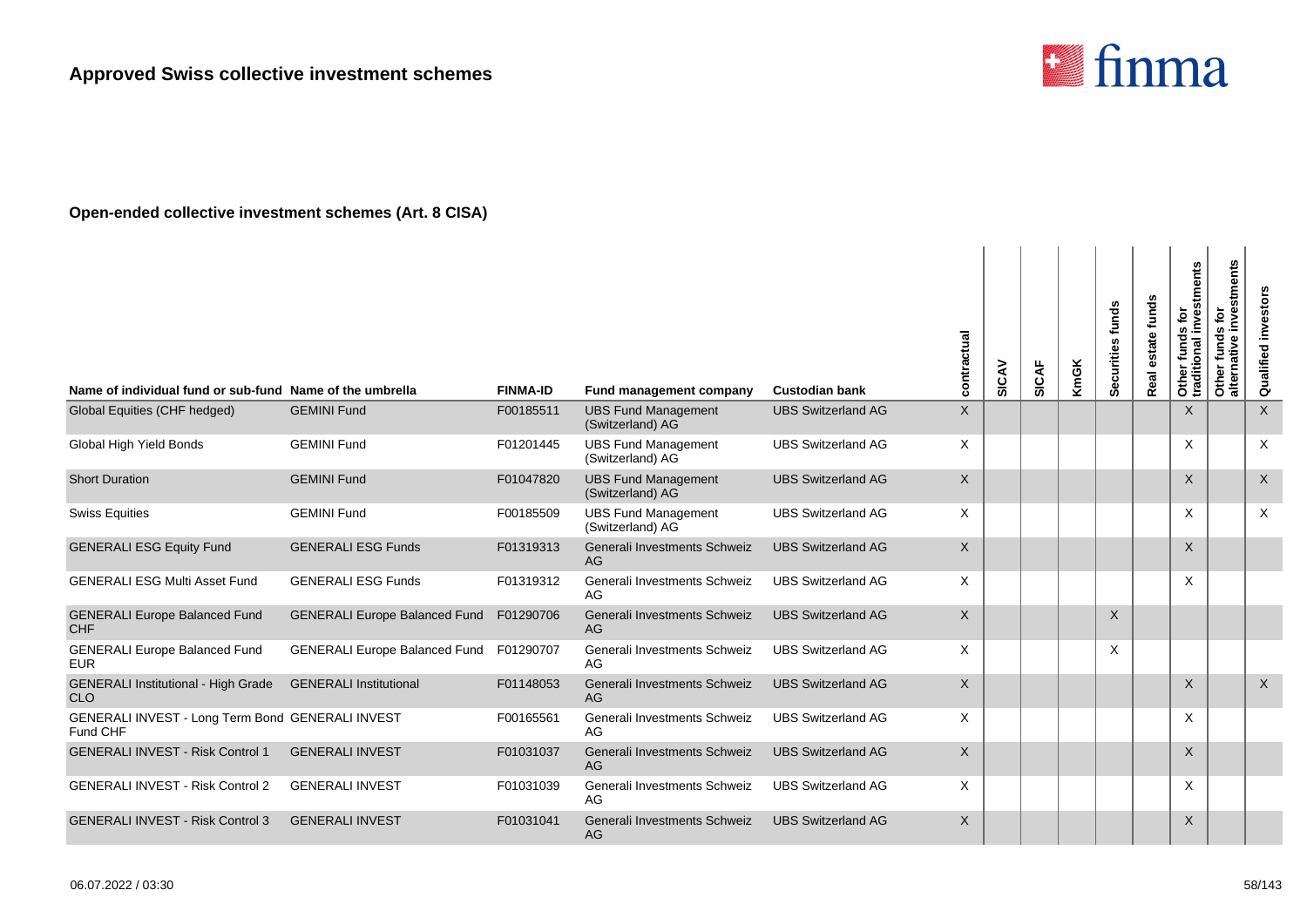

| Name of individual fund or sub-fund Name of the umbrella  |                             | <b>FINMA-ID</b> | Fund management company            | <b>Custodian bank</b>     | contractual  | SICAV | <b>SICAF</b> | KmGK | Securities funds | Real estate funds | Other funds for<br>traditional investments | Other funds for<br>alternative investments | investor<br>Qualified |
|-----------------------------------------------------------|-----------------------------|-----------------|------------------------------------|---------------------------|--------------|-------|--------------|------|------------------|-------------------|--------------------------------------------|--------------------------------------------|-----------------------|
| <b>GENERALI INVEST - Risk Control 4</b>                   | <b>GENERALI INVEST</b>      | F01031042       | Generali Investments Schweiz<br>AG | <b>UBS Switzerland AG</b> | X            |       |              |      |                  |                   | $\times$                                   |                                            |                       |
| <b>GENERALI INVEST - Risk Control 5</b>                   | <b>GENERALI INVEST</b>      | F01031043       | Generali Investments Schweiz<br>AG | <b>UBS Switzerland AG</b> | $\mathsf{X}$ |       |              |      |                  |                   | $\times$                                   |                                            |                       |
| <b>GENERALI INVEST - Risk Control 6</b>                   | <b>GENERALI INVEST</b>      | F01031049       | Generali Investments Schweiz<br>AG | <b>UBS Switzerland AG</b> | X            |       |              |      |                  |                   | $\times$                                   |                                            |                       |
| <b>GENERALI Multi INDEX 10</b>                            | <b>GENERALI Multi INDEX</b> | F00163448       | Generali Investments Schweiz<br>AG | <b>UBS Switzerland AG</b> | X            |       |              |      |                  |                   | X                                          |                                            |                       |
| <b>GENERALI Multi INDEX 20</b>                            | <b>GENERALI Multi INDEX</b> | F00163449       | Generali Investments Schweiz<br>AG | <b>UBS Switzerland AG</b> | X            |       |              |      |                  |                   | $\times$                                   |                                            |                       |
| <b>GENERALI Multi INDEX 30</b>                            | <b>GENERALI Multi INDEX</b> | F00163450       | Generali Investments Schweiz<br>AG | <b>UBS Switzerland AG</b> | $\mathsf{X}$ |       |              |      |                  |                   | $\times$                                   |                                            |                       |
| <b>GENERALI Multi INDEX 40</b>                            | <b>GENERALI Multi INDEX</b> | F00163451       | Generali Investments Schweiz<br>AG | <b>UBS Switzerland AG</b> | X            |       |              |      |                  |                   | $\times$                                   |                                            |                       |
| GKB (CH) Aktien Schweiz ESG                               | GKB (CH)                    | F01099128       | Swisscanto Fondsleitung AG         | Zürcher Kantonalbank      | $\mathsf{X}$ |       |              |      |                  |                   | $\times$                                   |                                            |                       |
| GKB (CH) Aktien Welt ESG                                  | GKB (CH)                    | F01169838       | Swisscanto Fondsleitung AG         | Zürcher Kantonalbank      | X            |       |              |      |                  |                   | X                                          |                                            |                       |
| GKB (CH) Obligationen CHF ESG                             | GKB (CH)                    | F01085539       | Swisscanto Fondsleitung AG         | Zürcher Kantonalbank      | X            |       |              |      |                  |                   | X                                          |                                            |                       |
| GKB (CH) Strategiefonds Ausgewogen GKB (CH)<br><b>ESG</b> |                             | F01204612       | Swisscanto Fondsleitung AG         | Zürcher Kantonalbank      | X            |       |              |      |                  |                   | $\times$                                   |                                            |                       |
| GKB (CH) Strategiefonds Einkommen GKB (CH)<br><b>ESG</b>  |                             | F01204611       | Swisscanto Fondsleitung AG         | Zürcher Kantonalbank      | $\mathsf{X}$ |       |              |      |                  |                   | $\mathsf{X}$                               |                                            |                       |
| GKB (CH) Strategiefonds<br>Kapitalgewinn ESG              | GKB (CH)                    | F01273470       | Swisscanto Fondsleitung AG         | Zürcher Kantonalbank      | X            |       |              |      |                  |                   | $\times$                                   |                                            |                       |
| GKB (CH) Strategiefonds Wachstum<br><b>ESG</b>            | GKB (CH)                    | F01348713       | Swisscanto Fondsleitung AG         | Zürcher Kantonalbank      | X            |       |              |      |                  |                   | X                                          |                                            |                       |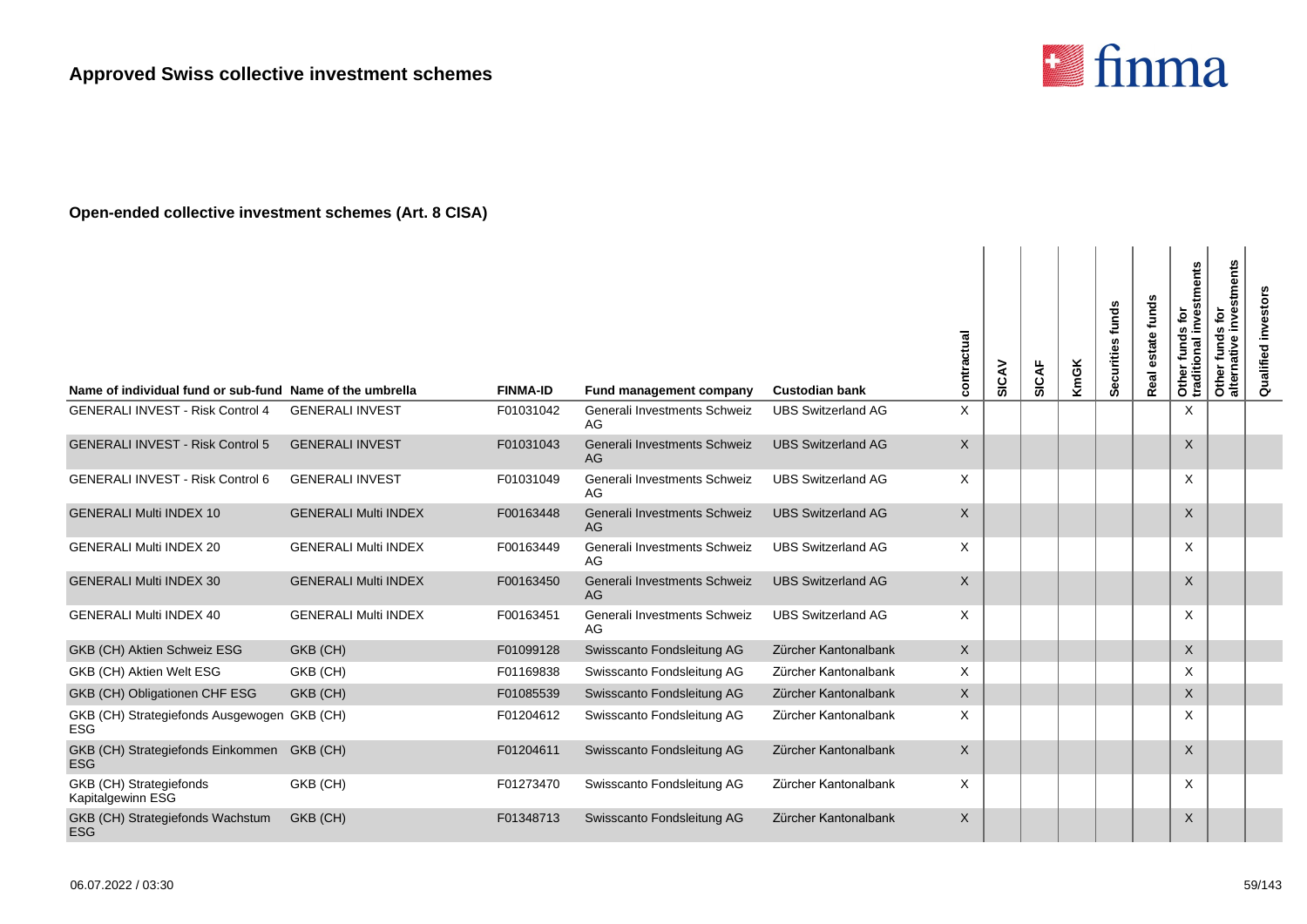

| Name of individual fund or sub-fund Name of the umbrella                                     |                                                                                                          | <b>FINMA-ID</b> | <b>Fund management company</b>                 | <b>Custodian bank</b>                                     | contractual  | SICAV    | SICAF | <b>KmGK</b> | Securities funds | funds<br>state<br>Real | Other funds for<br>traditional investments | stments<br>ð<br>۵<br><b>S</b><br>fund<br>ω<br>ã<br>Other<br>alterna | investors<br>Qualified |
|----------------------------------------------------------------------------------------------|----------------------------------------------------------------------------------------------------------|-----------------|------------------------------------------------|-----------------------------------------------------------|--------------|----------|-------|-------------|------------------|------------------------|--------------------------------------------|---------------------------------------------------------------------|------------------------|
| GKB (CH) Vorsorgefonds 25 ESG                                                                | GKB (CH)                                                                                                 | F01213373       | Swisscanto Fondsleitung AG                     | Zürcher Kantonalbank                                      | $\mathsf{X}$ |          |       |             |                  |                        | $\times$                                   |                                                                     |                        |
| GKB (CH) Vorsorgefonds 45 ESG                                                                | GKB (CH)                                                                                                 | F01186834       | Swisscanto Fondsleitung AG                     | Zürcher Kantonalbank                                      | $\mathsf{X}$ |          |       |             |                  |                        | X                                          |                                                                     |                        |
| <b>Obligationen Welt</b>                                                                     | Glärnisch Institutional Fund                                                                             | F01199689       | <b>UBS Fund Management</b><br>(Switzerland) AG | <b>UBS Switzerland AG</b>                                 | X            |          |       |             |                  |                        | X                                          |                                                                     | $\times$               |
| GMG Fund - Swiss Small & Mid Caps, GMG Fund<br>in Liquidation                                |                                                                                                          | F01293298       | <b>CACEIS (Switzerland) SA</b>                 | <b>CACEIS Bank, Paris.</b><br>succursale de Nyon / Suisse | $\sf X$      |          |       |             | $\times$         |                        |                                            |                                                                     |                        |
| <b>Swiss Real Estate I</b>                                                                   | <b>GMG Swiss Real Estate SICAV</b>                                                                       | F01402483       | Global Funds SA                                | <b>Banque Cantonale Vaudoise</b>                          |              | $\times$ |       |             |                  | X                      |                                            |                                                                     |                        |
| Actions marchés émergents                                                                    | <b>GMT I Placements traditionnels</b>                                                                    | F01343907       | <b>UBS Fund Management</b><br>(Switzerland) AG | <b>UBS Switzerland AG</b>                                 | $\times$     |          |       |             |                  |                        | $\mathsf{X}$                               |                                                                     | $\sf X$                |
| Immobilier indirect suisse                                                                   | <b>GMT I Placements traditionnels</b>                                                                    | F01277753       | <b>UBS Fund Management</b><br>(Switzerland) AG | <b>UBS Switzerland AG</b>                                 | X            |          |       |             |                  |                        | X                                          |                                                                     | $\times$               |
| Obligations en monnaies étrangères                                                           | <b>GMT I Placements traditionnels</b>                                                                    | F01216682       | <b>UBS Fund Management</b><br>(Switzerland) AG | <b>UBS Switzerland AG</b>                                 | X            |          |       |             |                  |                        | X                                          |                                                                     | $\sf X$                |
| Hedge Funds Opportunistic, übriger<br>Fonds für alternative Anlagen mit<br>besonderem Risiko | <b>GMT II Alternative Investments,</b><br>übriger Fonds für alternative<br>Anlagen mit besonderem Risiko | F01179517       | <b>UBS Fund Management</b><br>(Switzerland) AG | <b>UBS Switzerland AG</b>                                 | X            |          |       |             |                  |                        |                                            | X                                                                   | $\times$               |
| Hedge Funds, übriger Fonds für<br>alternative Anlagen mit besonderem<br><b>Risiko</b>        | <b>GMT II Alternative Investments,</b><br>übriger Fonds für alternative<br>Anlagen mit besonderem Risiko | F01010475       | <b>UBS Fund Management</b><br>(Switzerland) AG | <b>UBS Switzerland AG</b>                                 | $\sf X$      |          |       |             |                  |                        |                                            | X                                                                   | $\times$               |
| <b>Global Equities</b>                                                                       | <b>Gotthard Institutional Fund</b>                                                                       | F01182527       | <b>UBS Fund Management</b><br>(Switzerland) AG | J.P. Morgan (Suisse) SA                                   | $\times$     |          |       |             |                  |                        | X                                          |                                                                     | $\times$               |
| <b>Global Fixed Income</b>                                                                   | <b>Gotthard Institutional Fund</b>                                                                       | F01040018       | <b>UBS Fund Management</b><br>(Switzerland) AG | J.P. Morgan (Suisse) SA                                   | $\times$     |          |       |             |                  |                        | $\times$                                   |                                                                     | $\times$               |
| <b>Global Real Estate</b>                                                                    | <b>Gotthard Institutional Fund</b>                                                                       | F01182528       | <b>UBS Fund Management</b><br>(Switzerland) AG | J.P. Morgan (Suisse) SA                                   | X            |          |       |             |                  |                        | X                                          |                                                                     | $\times$               |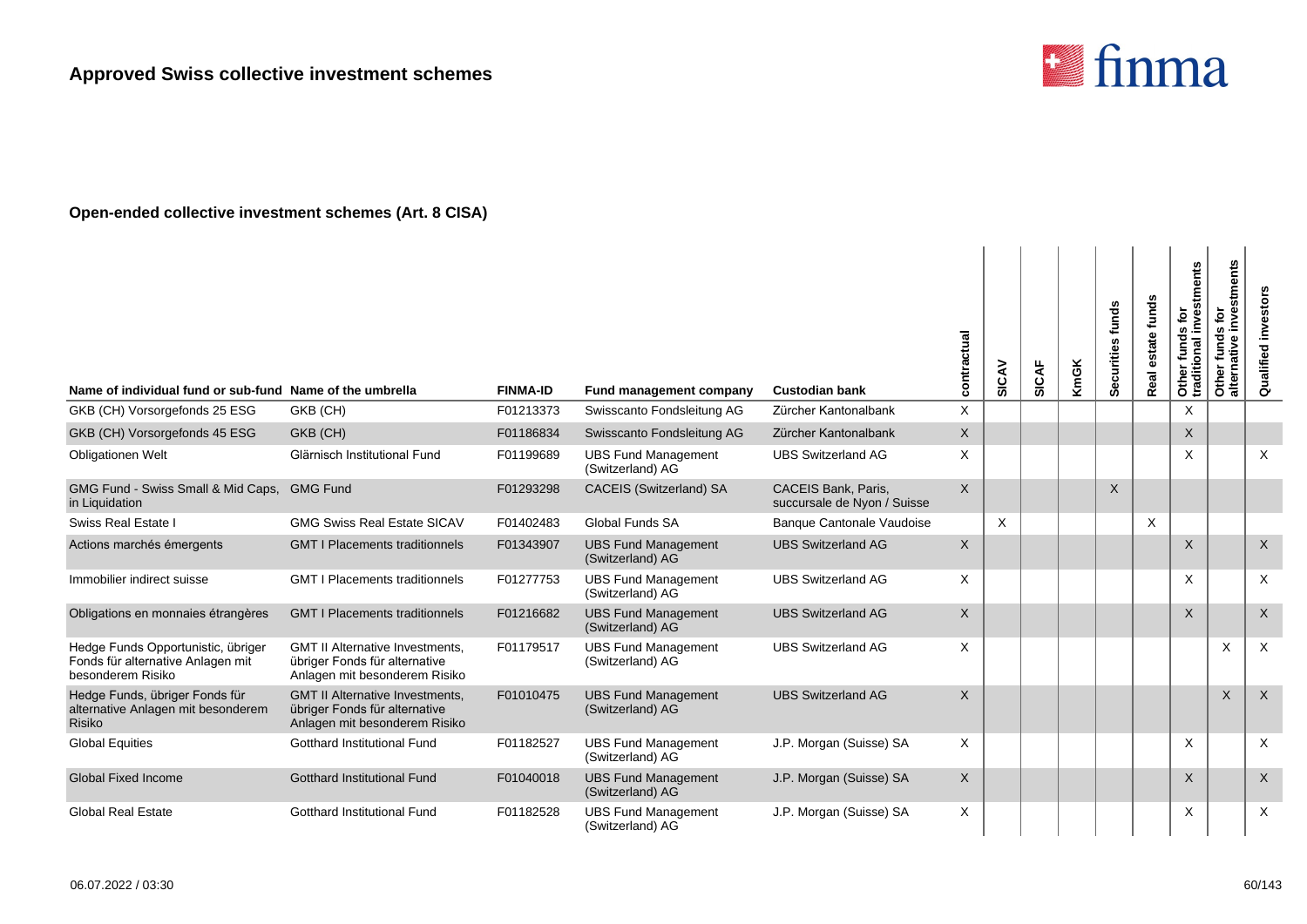

| Name of individual fund or sub-fund Name of the umbrella                                |                                                                                   | <b>FINMA-ID</b> | Fund management company                        | <b>Custodian bank</b>          | contractual  | SICAV | SICAF | <b>KmGK</b> | Securities funds | funds<br>estate<br>Real | Other funds for<br>traditional investments | stments<br>ē<br>Φ<br><b>SC</b><br>fund<br>ative<br>Other<br>alte | Qualified investors       |
|-----------------------------------------------------------------------------------------|-----------------------------------------------------------------------------------|-----------------|------------------------------------------------|--------------------------------|--------------|-------|-------|-------------|------------------|-------------------------|--------------------------------------------|------------------------------------------------------------------|---------------------------|
| <b>Gotthard Institutional Fund - Global</b><br><b>High Yield</b>                        | <b>Gotthard Institutional Fund</b>                                                | F01271967       | <b>UBS Fund Management</b><br>(Switzerland) AG | J.P. Morgan (Suisse) SA        | $\mathsf X$  |       |       |             |                  |                         | $\times$                                   |                                                                  | $\sf X$                   |
| <b>Swiss Equities</b>                                                                   | <b>Gotthard Institutional Fund</b>                                                | F01182526       | <b>UBS Fund Management</b><br>(Switzerland) AG | J.P. Morgan (Suisse) SA        | X            |       |       |             |                  |                         | X                                          |                                                                  | $\times$                  |
| Grand Combin - Actions Monde 1<br>Pictet                                                | <b>Grand Combin Fonds</b>                                                         | F01321869       | <b>Credit Suisse Funds AG</b>                  | Credit Suisse (Schweiz) AG     | $\mathsf{X}$ |       |       |             |                  |                         | $\times$                                   |                                                                  | $\times$                  |
| Grand Combin - Actions Monde 2<br><b>CSAM</b>                                           | <b>Grand Combin Fonds</b>                                                         | F01321872       | Credit Suisse Funds AG                         | Credit Suisse (Schweiz) AG     | $\times$     |       |       |             |                  |                         | X                                          |                                                                  | $\times$                  |
| <b>Grand Combin - Actions Suisses</b><br>Vontobel                                       | <b>Grand Combin Fonds</b>                                                         | F01321868       | <b>Credit Suisse Funds AG</b>                  | Credit Suisse (Schweiz) AG     | $\times$     |       |       |             |                  |                         | $\times$                                   |                                                                  | $\times$                  |
| Grand Combin - Global Assets 1<br><b>CSAM</b>                                           | <b>Grand Combin Fonds</b>                                                         | F01321865       | Credit Suisse Funds AG                         | Credit Suisse (Schweiz) AG     | $\times$     |       |       |             |                  |                         | X                                          |                                                                  | $\times$                  |
| Grand Combin - Global Assets 2 UBS                                                      | <b>Grand Combin Fonds</b>                                                         | F01321866       | <b>Credit Suisse Funds AG</b>                  | Credit Suisse (Schweiz) AG     | $\times$     |       |       |             |                  |                         | $\times$                                   |                                                                  | $\times$                  |
| Gutzwiller TWO (USD), übriger Fonds<br>für alternative Anlagen mit<br>besonderem Risiko | Gutzwiller TWO, übriger Fonds für<br>alternative Anlagen mit besonderem<br>Risiko | F00140652       | <b>Gutzwiller Fonds Management</b><br>AG       | E. Gutzwiller & Cie. Banquiers | $\times$     |       |       |             |                  |                         |                                            | X                                                                |                           |
| <b>Aktien Schweiz</b>                                                                   | Hallwyl Institutional Fund                                                        | F01204047       | <b>UBS Fund Management</b><br>(Switzerland) AG | <b>UBS Switzerland AG</b>      | $\times$     |       |       |             |                  |                         | $\times$                                   |                                                                  | $\sf X$                   |
| Aktien Small Cap Welt                                                                   | Hallwyl Institutional Fund                                                        | F01397800       | <b>UBS Fund Management</b><br>(Switzerland) AG | <b>UBS Switzerland AG</b>      | $\times$     |       |       |             |                  |                         | X                                          |                                                                  | $\times$                  |
| <b>Aktien Welt</b>                                                                      | Hallwyl Institutional Fund                                                        | F01169613       | <b>UBS Fund Management</b><br>(Switzerland) AG | <b>UBS Switzerland AG</b>      | $\mathsf{X}$ |       |       |             |                  |                         | $\times$                                   |                                                                  | $\boldsymbol{\mathsf{X}}$ |
| <b>Obligationen CHF</b>                                                                 | Hallwyl Institutional Fund                                                        | F01315168       | <b>UBS Fund Management</b><br>(Switzerland) AG | <b>UBS Switzerland AG</b>      | X            |       |       |             |                  |                         | X                                          |                                                                  | X                         |
| <b>Obligationen Welt</b>                                                                | Hallwyl Institutional Fund                                                        | F01303960       | <b>UBS Fund Management</b><br>(Switzerland) AG | <b>UBS Switzerland AG</b>      | $\mathsf X$  |       |       |             |                  |                         | $\times$                                   |                                                                  | $\boldsymbol{\mathsf{X}}$ |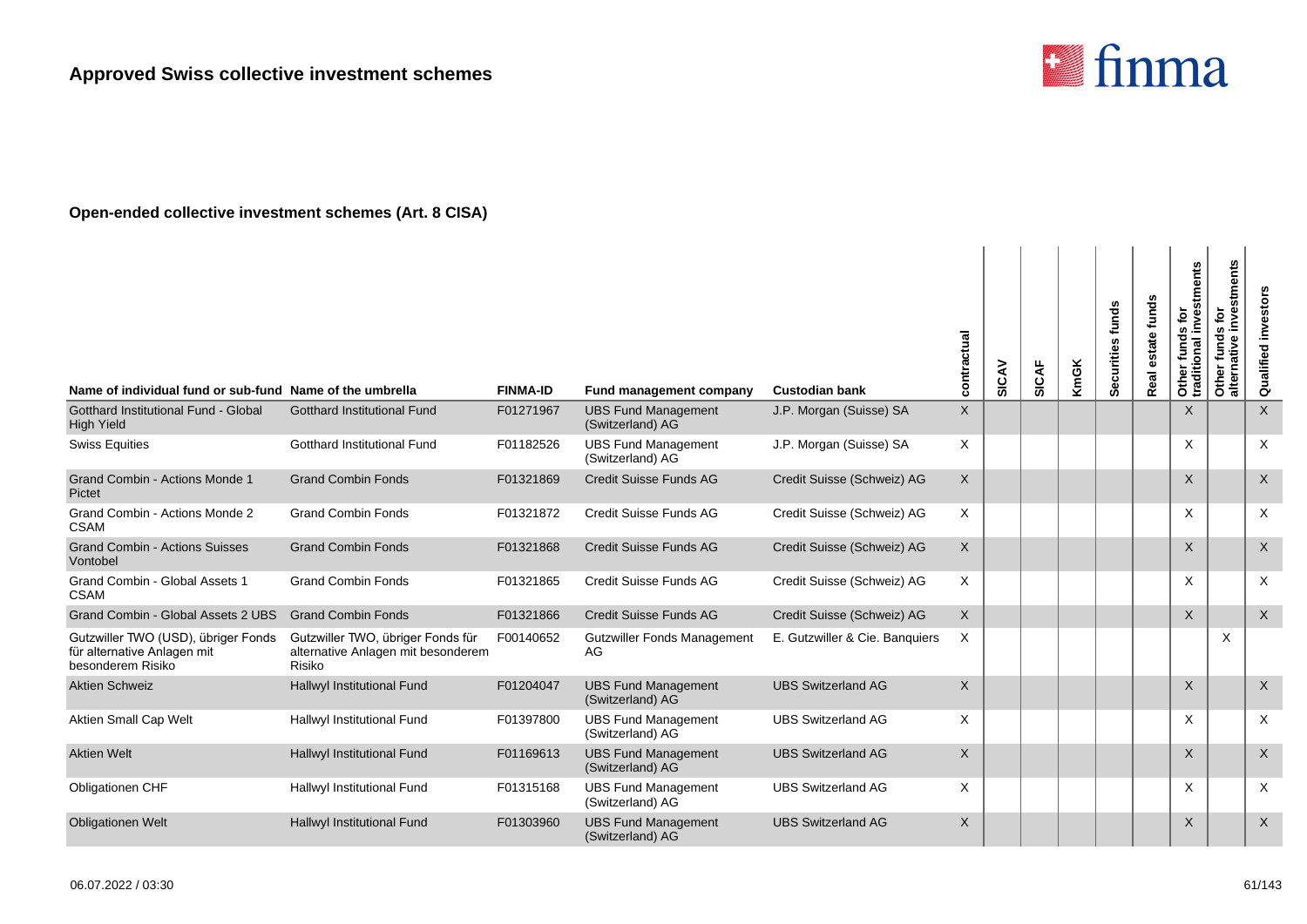

| Name of individual fund or sub-fund Name of the umbrella                              |                                                                                      | <b>FINMA-ID</b> | Fund management company                              | <b>Custodian bank</b>                                                                     | contractual  | SICAV | SICAF | <b>KmGK</b> | Securities funds | funds<br>estate <sup>:</sup><br>Real | stments<br>funds for<br>inve<br>Other funds<br>traditional i | estments<br>Other funds for<br>alternative inves | Qualified investors |
|---------------------------------------------------------------------------------------|--------------------------------------------------------------------------------------|-----------------|------------------------------------------------------|-------------------------------------------------------------------------------------------|--------------|-------|-------|-------------|------------------|--------------------------------------|--------------------------------------------------------------|--------------------------------------------------|---------------------|
| <b>Guardian Fund</b>                                                                  | Hangar 8003                                                                          | F01396869       | <b>PMG Investment Solutions AG</b>                   | <b>RBC Investor Services Bank</b><br>S.A., Esch-sur-Alzette,<br>Zweigniederlassung Zürich | X            |       |       |             |                  |                                      |                                                              | X                                                |                     |
| CHF Corporate Bond Fund                                                               | HBL AM Anlagelösung                                                                  | F01204015       | <b>UBS Fund Management</b><br>(Switzerland) AG       | <b>UBS Switzerland AG</b>                                                                 | $\sf X$      |       |       |             |                  |                                      | $\times$                                                     |                                                  |                     |
| Helvetia Allegra 30                                                                   | Helvetia Allegra Fonds                                                               | F01204983       | CACEIS (Switzerland) SA                              | CACEIS Bank, Paris,<br>succursale de Nyon / Suisse                                        | X            |       |       |             |                  |                                      | X                                                            |                                                  |                     |
| Helvetia Allegra 50                                                                   | Helvetia Allegra Fonds                                                               | F01204984       | <b>CACEIS (Switzerland) SA</b>                       | CACEIS Bank, Paris,<br>succursale de Nyon / Suisse                                        | $\sf X$      |       |       |             |                  |                                      | X                                                            |                                                  |                     |
| Helvetia Allegra 85                                                                   | Helvetia Allegra Fonds                                                               | F01263695       | CACEIS (Switzerland) SA                              | CACEIS Bank, Paris,<br>succursale de Nyon / Suisse                                        | $\times$     |       |       |             |                  |                                      | X                                                            |                                                  |                     |
| Helvetia Allegra ONE                                                                  | Helvetia Allegra Fonds                                                               | F01263694       | CACEIS (Switzerland) SA                              | CACEIS Bank, Paris,<br>succursale de Nyon / Suisse                                        | $\mathsf{X}$ |       |       |             |                  |                                      | X                                                            |                                                  |                     |
| Helvetia I Europa                                                                     | Helvetia I Fonds                                                                     | F00143693       | CACEIS (Switzerland) SA                              | <b>CACEIS Bank, Paris.</b><br>succursale de Nyon / Suisse                                 | X            |       |       |             |                  |                                      | X                                                            |                                                  | X                   |
| Helvetia I Grossbritannien, in<br>Liquidation                                         | <b>Helvetia I Fonds</b>                                                              | F00143692       | CACEIS (Switzerland) SA                              | CACEIS Bank, Paris,<br>succursale de Nyon / Suisse                                        | $\mathsf{X}$ |       |       |             |                  |                                      | X                                                            |                                                  | $\mathsf{X}$        |
| Helvetia I Nordamerika                                                                | Helvetia I Fonds                                                                     | F00143694       | CACEIS (Switzerland) SA                              | CACEIS Bank, Paris,<br>succursale de Nyon / Suisse                                        | X            |       |       |             |                  |                                      | X                                                            |                                                  | X                   |
| Heritage Long/Short Equity, fonds de<br>fonds de droit suisse à risque<br>particulier | HERITAGE ALTERNATIVE FUND.<br>fonds de fonds de droit suisse à<br>risque particulier | F00165057       | <b>GERIFONDS SA</b>                                  | <b>Banque Cantonale Vaudoise</b>                                                          | X            |       |       |             |                  |                                      |                                                              | X                                                |                     |
| <b>IAM - EUROPEAN EQUITY FUND</b>                                                     | <b>IAM</b>                                                                           | F00139177       | <b>GAM Investment Management</b><br>(Switzerland) AG | State Street Bank International<br>GmbH. München.<br>Zweigniederlassung Zürich            | X            |       |       |             |                  |                                      | X                                                            |                                                  |                     |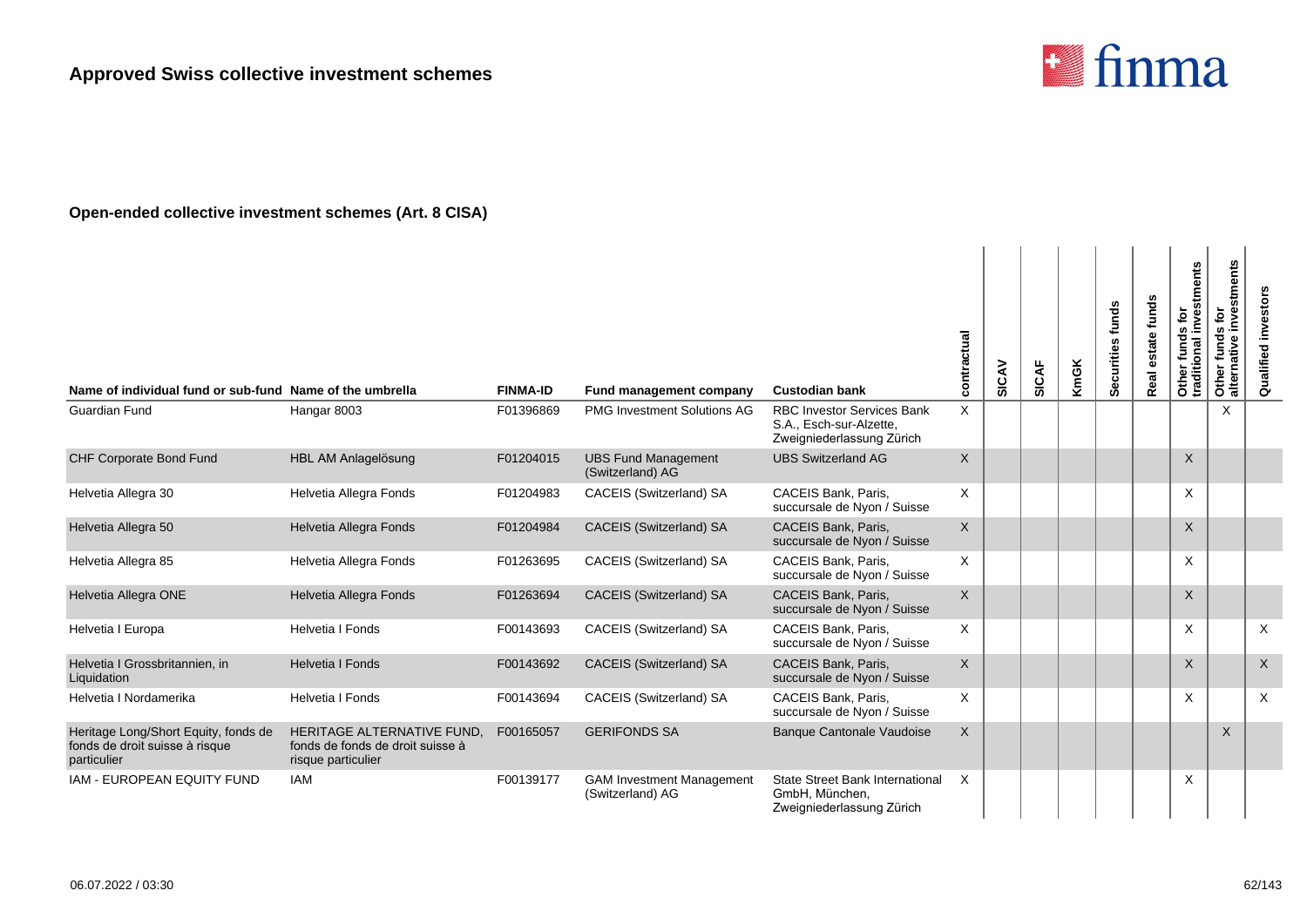

| Name of individual fund or sub-fund Name of the umbrella |                          | <b>FINMA-ID</b> | Fund management company                                   | <b>Custodian bank</b>                                                                 | contractual | SICAV | SICAF | <b>KmGK</b> | Securities funds | estate funds<br>Real | Other funds for<br>traditional investments | stments<br>$\mathbf{\tilde{e}}$<br>Other funds f<br>alternative in | Qualified investors |
|----------------------------------------------------------|--------------------------|-----------------|-----------------------------------------------------------|---------------------------------------------------------------------------------------|-------------|-------|-------|-------------|------------------|----------------------|--------------------------------------------|--------------------------------------------------------------------|---------------------|
| IAM - GLOBAL EQUITY FUND                                 | <b>IAM</b>               | F00139143       | <b>GAM Investment Management</b><br>(Switzerland) AG      | <b>State Street Bank International</b><br>GmbH, München,<br>Zweigniederlassung Zürich | $\times$    |       |       |             |                  |                      | $\sf X$                                    |                                                                    |                     |
| IAM - IMMO SECURITIES FUND                               | <b>IAM</b>               | F00143565       | <b>GAM Investment Management</b><br>(Switzerland) AG      | <b>State Street Bank International</b><br>GmbH, München,<br>Zweigniederlassung Zürich | X           |       |       |             |                  |                      | X                                          |                                                                    |                     |
| IAM - SWISS EQUITY FUND                                  | <b>IAM</b>               | F00139178       | <b>GAM Investment Management</b><br>(Switzerland) AG      | <b>State Street Bank International</b><br>GmbH, München,<br>Zweigniederlassung Zürich | $\times$    |       |       |             |                  |                      | $\mathsf{X}$                               |                                                                    |                     |
| <b>Swiss Equities</b>                                    | <b>ICRC Pension Fund</b> | F01402304       | <b>UBS Fund Management</b><br>(Switzerland) AG            | <b>UBS Switzerland AG</b>                                                             | X           |       |       |             |                  |                      | X                                          |                                                                    | $\times$            |
| World ex-CH Equities Fund                                | <b>ICRC Pension Fund</b> | F01085372       | <b>UBS Fund Management</b><br>(Switzerland) AG            | <b>UBS Switzerland AG</b>                                                             | $\sf X$     |       |       |             |                  |                      | $\sf X$                                    |                                                                    | $\mathsf X$         |
| Actions America Small and Mid Cap                        | IF IST                   | F00187263       | <b>Lombard Odier Asset</b><br>Management (Switzerland) SA | Banque Lombard Odier & Cie<br><b>SA</b>                                               | $\times$    |       |       |             |                  |                      | X                                          |                                                                    | $\times$            |
| <b>Actions Monde</b>                                     | IF IST                   | F00183577       | <b>Lombard Odier Asset</b><br>Management (Switzerland) SA | Banque Lombard Odier & Cie<br><b>SA</b>                                               | $\times$    |       |       |             |                  |                      | $\mathsf{X}$                               |                                                                    | $\times$            |
| <b>Actions Suisses SPI® Plus</b>                         | IF IST                   | F00144674       | <b>Lombard Odier Asset</b><br>Management (Switzerland) SA | Banque Lombard Odier & Cie<br><b>SA</b>                                               | X           |       |       |             |                  |                      | X                                          |                                                                    | $\times$            |
| <b>Actions Suisses Valeurs</b><br>Complémentaires        | IF IST                   | F00144676       | <b>Lombard Odier Asset</b><br>Management (Switzerland) SA | Banque Lombard Odier & Cie<br><b>SA</b>                                               | $\times$    |       |       |             |                  |                      | X                                          |                                                                    | $\mathsf X$         |
| <b>Convertibles Global</b>                               | IF IST                   | F01017074       | <b>Lombard Odier Asset</b><br>Management (Switzerland) SA | Banque Lombard Odier & Cie<br><b>SA</b>                                               | X           |       |       |             |                  |                      | X                                          |                                                                    | $\times$            |
| Europe Index SRI                                         | <b>IF IST</b>            | F01315310       | <b>Lombard Odier Asset</b><br>Management (Switzerland) SA | Banque Lombard Odier & Cie<br><b>SA</b>                                               | $\times$    |       |       |             |                  |                      | $\sf X$                                    |                                                                    | $\sf X$             |
| <b>Europe Small Mid Caps</b>                             | IF IST                   | F00144677       | <b>Lombard Odier Asset</b><br>Management (Switzerland) SA | Banque Lombard Odier & Cie<br><b>SA</b>                                               | Χ           |       |       |             |                  |                      | X                                          |                                                                    | X                   |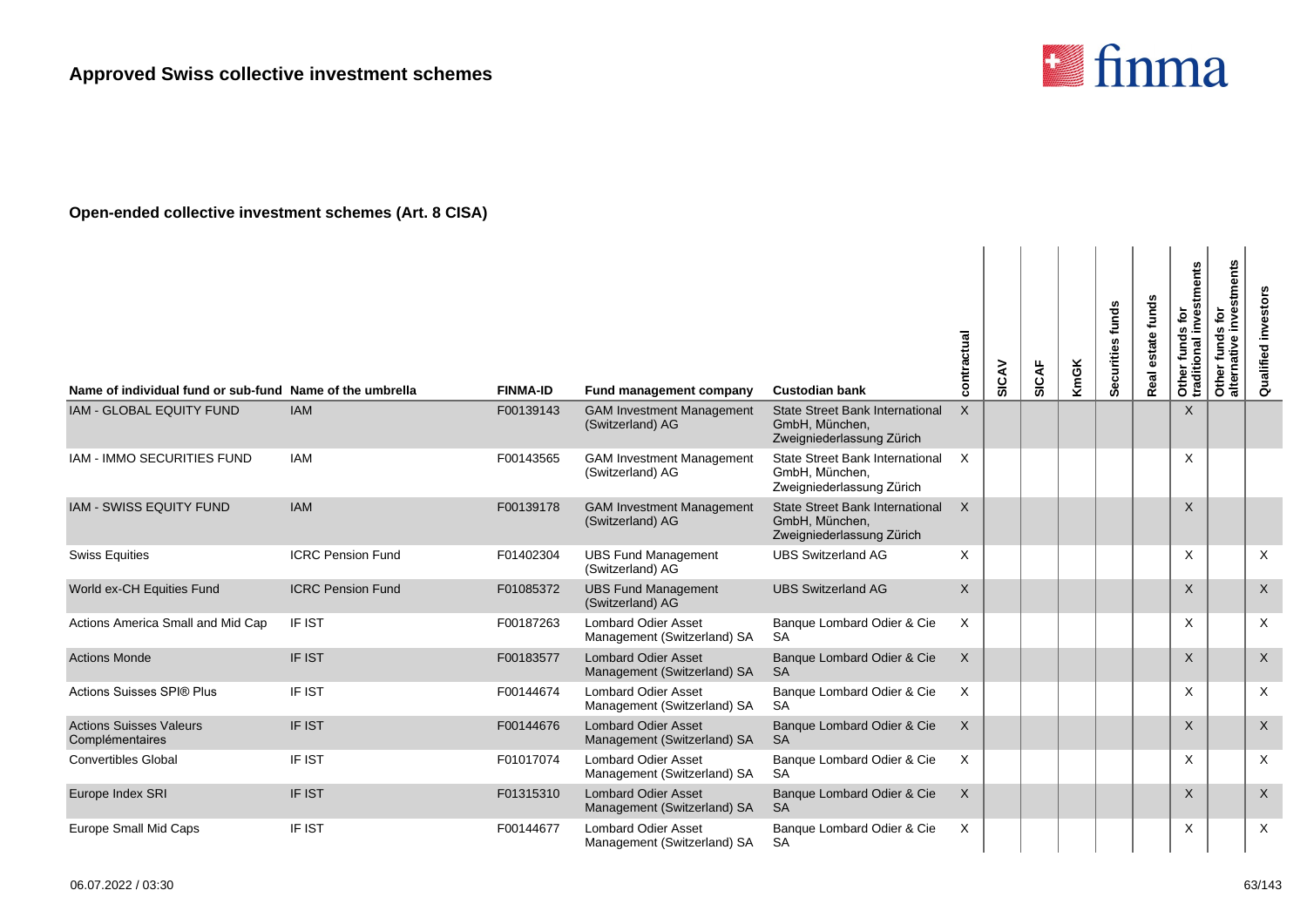

| Name of individual fund or sub-fund Name of the umbrella |                                          | <b>FINMA-ID</b> | Fund management company                                   | <b>Custodian bank</b>                                                                 | contractual | SICAV | <b>SICAF</b> | <b>KmGK</b> | Securities funds | funds<br>estate<br>Real | Other funds for<br>traditional investments | stments<br><b>jo</b><br>funds<br>ative<br>Other<br>alterna | Qualified investor        |
|----------------------------------------------------------|------------------------------------------|-----------------|-----------------------------------------------------------|---------------------------------------------------------------------------------------|-------------|-------|--------------|-------------|------------------|-------------------------|--------------------------------------------|------------------------------------------------------------|---------------------------|
| Globe Index                                              | <b>IF IST</b>                            | F00144990       | <b>Lombard Odier Asset</b><br>Management (Switzerland) SA | Banque Lombard Odier & Cie<br><b>SA</b>                                               | $\sf X$     |       |              |             |                  |                         | $\times$                                   |                                                            | $\times$                  |
| Globe Index SRI                                          | IF IST                                   | F01315311       | <b>Lombard Odier Asset</b><br>Management (Switzerland) SA | Banque Lombard Odier & Cie<br><b>SA</b>                                               | X           |       |              |             |                  |                         | X                                          |                                                            | $\times$                  |
| Governo Bond                                             | IF IST                                   | F00144672       | <b>Lombard Odier Asset</b><br>Management (Switzerland) SA | Banque Lombard Odier & Cie<br><b>SA</b>                                               | $\times$    |       |              |             |                  |                         | $\times$                                   |                                                            | $\boldsymbol{\mathsf{X}}$ |
| Immo Optima Global                                       | IF IST                                   | F01087830       | <b>Lombard Odier Asset</b><br>Management (Switzerland) SA | Banque Lombard Odier & Cie<br><b>SA</b>                                               | X           |       |              |             |                  |                         | X                                          |                                                            | $\times$                  |
| <b>Obligations Select ex-CHF</b>                         | IF IST                                   | F00144668       | <b>Lombard Odier Asset</b><br>Management (Switzerland) SA | Banque Lombard Odier & Cie<br><b>SA</b>                                               | $\times$    |       |              |             |                  |                         | $\times$                                   |                                                            | $\sf X$                   |
| Compacta 40 Fund                                         | <b>Individual Pension Fund Solutions</b> | F01332905       | <b>PMG Investment Solutions AG</b>                        | Credit Suisse (Schweiz) AG                                                            | X           |       |              |             |                  |                         | X                                          |                                                            | $\times$                  |
| Compacta Balanced Fund                                   | <b>Individual Pension Fund Solutions</b> | F01332904       | <b>PMG Investment Solutions AG</b>                        | Credit Suisse (Schweiz) AG                                                            | $\times$    |       |              |             |                  |                         | $\sf X$                                    |                                                            | $\times$                  |
| Inst BVG/LPP - 25 Plus                                   | Institutional BVG/LPP                    | F00145621       | <b>GAM Investment Management</b><br>(Switzerland) AG      | Bank Julius Bär & Co. AG                                                              | X           |       |              |             |                  |                         | X                                          |                                                            | $\times$                  |
| Inst BVG/LPP - 40 Plus                                   | Institutional BVG/LPP                    | F00145622       | <b>GAM Investment Management</b><br>(Switzerland) AG      | Bank Julius Bär & Co. AG                                                              | $\times$    |       |              |             |                  |                         | X                                          |                                                            | $\times$                  |
| Inst BVG/LPP - 60 Plus                                   | Institutional BVG/LPP                    | F00145623       | <b>GAM Investment Management</b><br>(Switzerland) AG      | Bank Julius Bär & Co. AG                                                              | X           |       |              |             |                  |                         | X                                          |                                                            | $\times$                  |
| iShares Core CHF Corporate Bond<br>ETF (CH)              | iShares ETF (CH)                         | F01023203       | <b>BlackRock Asset Management</b><br>Schweiz AG           | <b>State Street Bank International</b><br>GmbH, München,<br>Zweigniederlassung Zürich | $\times$    |       |              |             |                  |                         | X                                          |                                                            |                           |
| iShares Core SPI® ETF (CH)                               | iShares ETF (CH)                         | F01029543       | <b>BlackRock Asset Management</b><br>Schweiz AG           | <b>State Street Bank International</b><br>GmbH, München,<br>Zweigniederlassung Zürich | $\times$    |       |              |             |                  |                         | X                                          |                                                            |                           |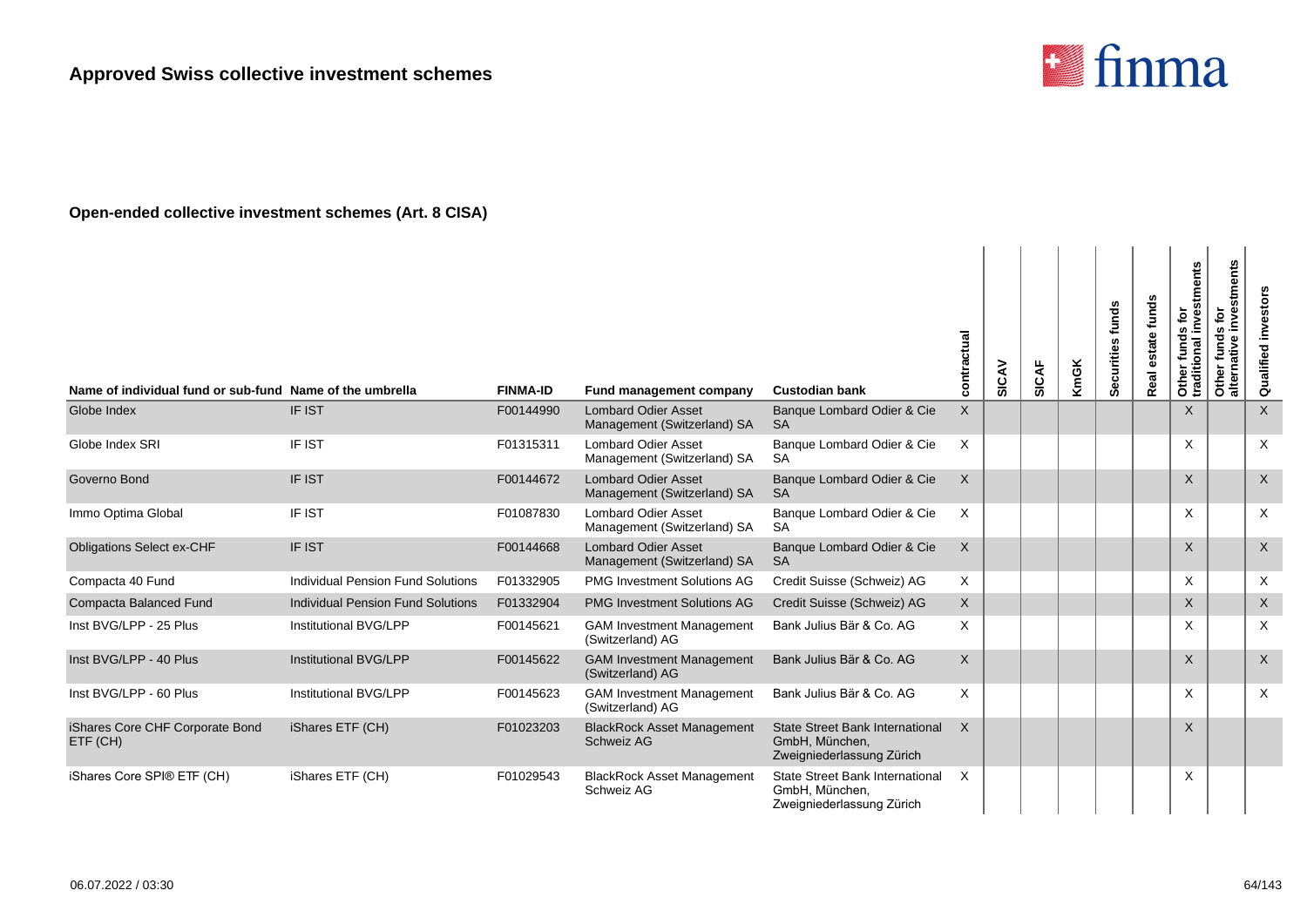

| Name of individual fund or sub-fund Name of the umbrella                        |                     | <b>FINMA-ID</b> | Fund management company                         | <b>Custodian bank</b>                                                                 | contractual | SICAV | <b>SICAF</b> | <b>KmGK</b> | Securities funds | estate funds<br>Real | Other funds for<br>traditional investments | investments<br>Other funds for<br>alternative inves | Qualified investors |
|---------------------------------------------------------------------------------|---------------------|-----------------|-------------------------------------------------|---------------------------------------------------------------------------------------|-------------|-------|--------------|-------------|------------------|----------------------|--------------------------------------------|-----------------------------------------------------|---------------------|
| iShares SLI® ETF (CH)                                                           | iShares ETF (CH)    | F00145099       | <b>BlackRock Asset Management</b><br>Schweiz AG | <b>State Street Bank International</b><br>GmbH, München,<br>Zweigniederlassung Zürich | X           |       |              |             |                  |                      | $\mathsf{X}$                               |                                                     |                     |
| iShares SMI® ETF (CH)                                                           | iShares ETF (CH)    | F00139294       | <b>BlackRock Asset Management</b><br>Schweiz AG | State Street Bank International<br>GmbH, München,<br>Zweigniederlassung Zürich        | X           |       |              |             |                  |                      | X                                          |                                                     |                     |
| iShares SMIM® ETF (CH)                                                          | iShares ETF (CH)    | F00142882       | <b>BlackRock Asset Management</b><br>Schweiz AG | State Street Bank International<br>GmbH, München,<br>Zweigniederlassung Zürich        | $\times$    |       |              |             |                  |                      | $\times$                                   |                                                     |                     |
| iShares Swiss Dividend ETF (CH)                                                 | iShares ETF (CH)    | F01029540       | <b>BlackRock Asset Management</b><br>Schweiz AG | State Street Bank International<br>GmbH. München.<br>Zweigniederlassung Zürich        | $\times$    |       |              |             |                  |                      | X                                          |                                                     |                     |
| iShares Swiss Domestic Government iShares ETF (CH)<br>Bond 0-3 ETF (CH)         |                     | F00160685       | <b>BlackRock Asset Management</b><br>Schweiz AG | <b>State Street Bank International</b><br>GmbH. München.<br>Zweigniederlassung Zürich | $\times$    |       |              |             |                  |                      | $\times$                                   |                                                     |                     |
| iShares Swiss Domestic Government iShares ETF (CH)<br>Bond 3-7 ETF (CH)         |                     | F00142027       | <b>BlackRock Asset Management</b><br>Schweiz AG | <b>State Street Bank International</b><br>GmbH, München,<br>Zweigniederlassung Zürich | $\times$    |       |              |             |                  |                      | X                                          |                                                     |                     |
| iShares Swiss Domestic Government iShares ETF (CH)<br><b>Bond 7-15 ETF (CH)</b> |                     | F00142028       | <b>BlackRock Asset Management</b><br>Schweiz AG | <b>State Street Bank International</b><br>GmbH, München,<br>Zweigniederlassung Zürich | $\times$    |       |              |             |                  |                      | $\mathsf{X}$                               |                                                     |                     |
| iShares Gold CHF Hedged ETF (CH)                                                | iShares ETF II (CH) | F00161166       | <b>BlackRock Asset Management</b><br>Schweiz AG | <b>State Street Bank International</b><br>GmbH, München,<br>Zweigniederlassung Zürich | $\times$    |       |              |             |                  |                      | X                                          |                                                     |                     |
| iShares Gold ETF (CH)                                                           | iShares ETF II (CH) | F00161165       | <b>BlackRock Asset Management</b><br>Schweiz AG | <b>State Street Bank International</b><br>GmbH, München,<br>Zweigniederlassung Zürich | $\times$    |       |              |             |                  |                      | $\times$                                   |                                                     |                     |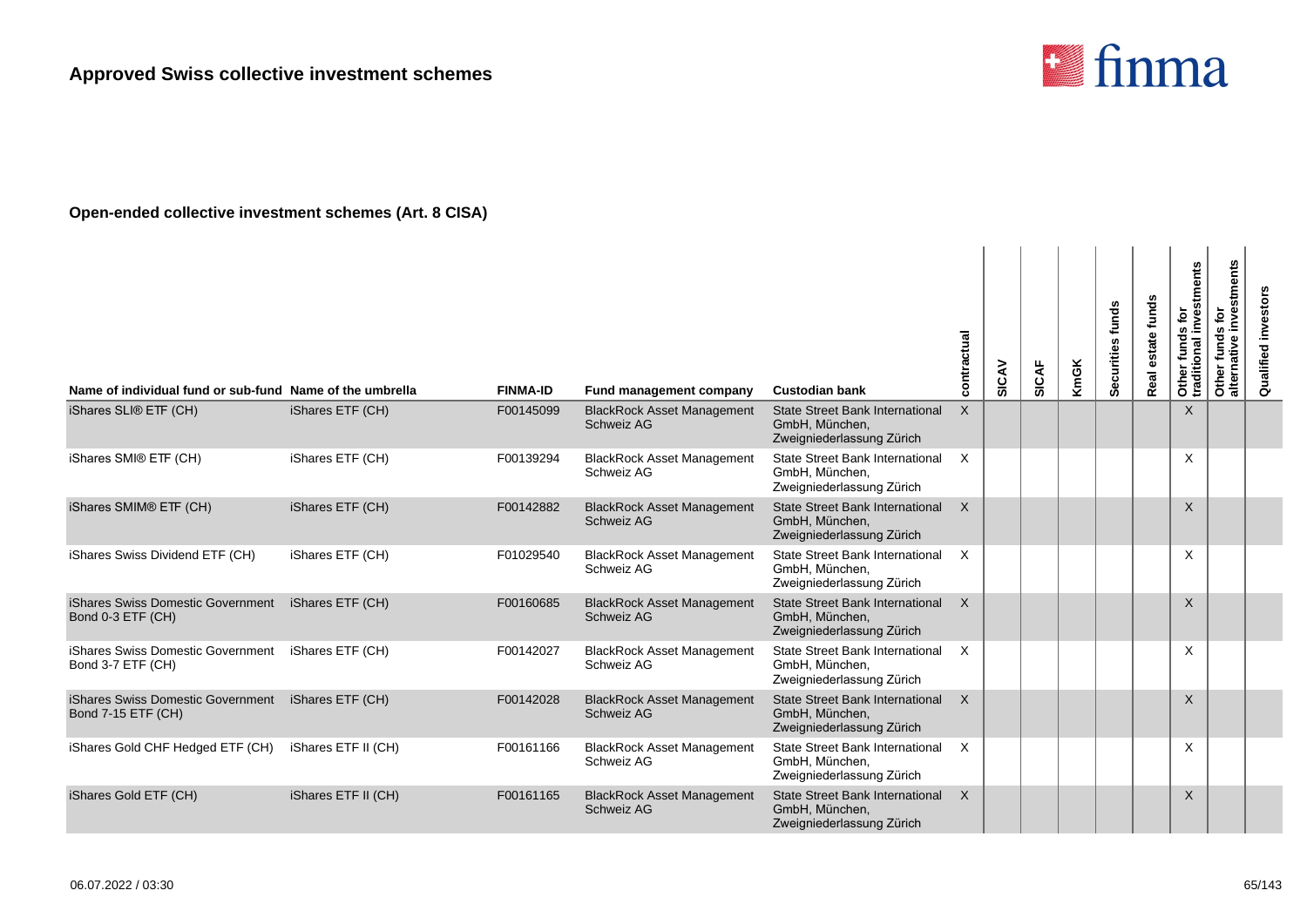

| Name of individual fund or sub-fund Name of the umbrella |                                                                                             | <b>FINMA-ID</b> | Fund management company                         | <b>Custodian bank</b>                                                                 | contractual | SICAV    | <b>SICAF</b> | <b>KmGK</b> | Securities funds | estate funds<br>Real | Other funds for<br>traditional investments | stments<br><b>jo</b><br>nve<br><b>SD</b><br>ative<br>fund<br>Other<br>alterna | investors<br>Qualified |
|----------------------------------------------------------|---------------------------------------------------------------------------------------------|-----------------|-------------------------------------------------|---------------------------------------------------------------------------------------|-------------|----------|--------------|-------------|------------------|----------------------|--------------------------------------------|-------------------------------------------------------------------------------|------------------------|
| iShares Gold EUR Hedged ETF (CH)                         | iShares ETF II (CH)                                                                         | F00161167       | <b>BlackRock Asset Management</b><br>Schweiz AG | <b>State Street Bank International</b><br>GmbH, München,<br>Zweigniederlassung Zürich | X           |          |              |             |                  |                      | X                                          |                                                                               |                        |
| Fund of Hedge Funds                                      | JFK Capital Alternative SICAV, à<br>risque particulier                                      | F01182021       | <b>UBS Fund Management</b><br>(Switzerland) AG  | <b>UBS Switzerland AG</b>                                                             |             | X        |              |             |                  |                      |                                            | X                                                                             | $\boldsymbol{X}$       |
| <b>Private Equity</b>                                    | JFK Capital Alternative SICAV, à<br>risque particulier                                      | F01182020       | <b>UBS Fund Management</b><br>(Switzerland) AG  | <b>UBS Switzerland AG</b>                                                             |             | $\times$ |              |             |                  |                      |                                            | $\times$                                                                      | X                      |
| <b>Balanced</b>                                          | Kolumban                                                                                    | F01040622       | Credit Suisse Funds AG                          | Credit Suisse (Schweiz) AG                                                            | $\times$    |          |              |             |                  |                      | $\times$                                   |                                                                               | $\mathsf X$            |
| Loans                                                    | Kolumban Alternative Investments                                                            | F01265764       | Credit Suisse Funds AG                          | Credit Suisse (Schweiz) AG                                                            | $\times$    |          |              |             |                  |                      |                                            | $\times$                                                                      | $\times$               |
| <b>Real Estate Global indirekt</b>                       | Kyburg Alternative Funds, übriger<br>Fonds für alternative Anlagen mit<br>besonderem Risiko | F01314189       | <b>UBS Fund Management</b><br>(Switzerland) AG  | J.P. Morgan (Suisse) SA                                                               | $\mathsf X$ |          |              |             |                  |                      |                                            | X                                                                             | $\boldsymbol{X}$       |
| <b>Aktien Emerging Markets</b>                           | Kyburg Institutional Fund                                                                   | F01009943       | <b>UBS Fund Management</b><br>(Switzerland) AG  | J.P. Morgan (Suisse) SA                                                               | $\times$    |          |              |             |                  |                      | X                                          |                                                                               | $\times$               |
| <b>Aktien Schweiz</b>                                    | Kyburg Institutional Fund                                                                   | F00187306       | <b>UBS Fund Management</b><br>(Switzerland) AG  | J.P. Morgan (Suisse) SA                                                               | $\times$    |          |              |             |                  |                      | X                                          |                                                                               | $\sf X$                |
| <b>Aktien Welt</b>                                       | Kyburg Institutional Fund                                                                   | F00187307       | <b>UBS Fund Management</b><br>(Switzerland) AG  | J.P. Morgan (Suisse) SA                                                               | $\times$    |          |              |             |                  |                      | X                                          |                                                                               | $\times$               |
| Obligationen CHF                                         | Kyburg Institutional Fund                                                                   | F01076249       | <b>UBS Fund Management</b><br>(Switzerland) AG  | J.P. Morgan (Suisse) SA                                                               | $\times$    |          |              |             |                  |                      | $\sf X$                                    |                                                                               | $\sf X$                |
| <b>Obligationen Emerging Markets</b>                     | Kyburg Institutional Fund                                                                   | F01022242       | <b>UBS Fund Management</b><br>(Switzerland) AG  | J.P. Morgan (Suisse) SA                                                               | $\times$    |          |              |             |                  |                      | X                                          |                                                                               | $\times$               |
| Obligationen Fremdwährungen                              | Kyburg Institutional Fund                                                                   | F01009946       | <b>UBS Fund Management</b><br>(Switzerland) AG  | J.P. Morgan (Suisse) SA                                                               | X           |          |              |             |                  |                      | $\sf X$                                    |                                                                               | $\sf X$                |
| <b>Obligationen FW - Quality</b>                         | Kyburg Institutional Fund                                                                   | F01076250       | <b>UBS Fund Management</b><br>(Switzerland) AG  | J.P. Morgan (Suisse) SA                                                               | X           |          |              |             |                  |                      | X                                          |                                                                               | $\times$               |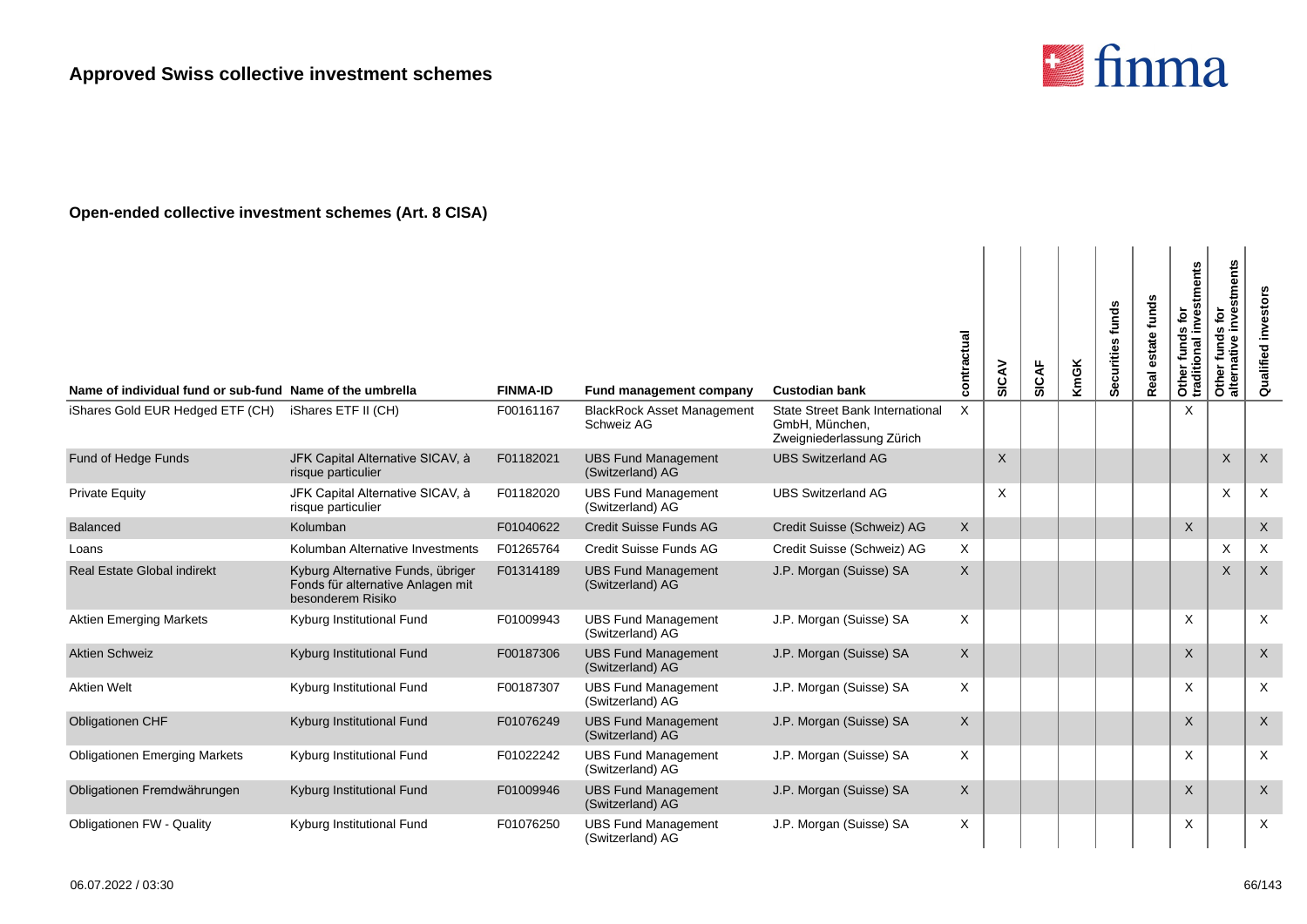

| Name of individual fund or sub-fund Name of the umbrella            |                       | <b>FINMA-ID</b> | Fund management company                            | <b>Custodian bank</b>                              | contractual  | SICAV | <b>SICAF</b> | KmGK | Securities funds | estate funds<br><b>Real</b> | investments<br>ē<br>Other funds<br>traditional i | Other funds for<br>alternative investments | investor<br>Qualified |
|---------------------------------------------------------------------|-----------------------|-----------------|----------------------------------------------------|----------------------------------------------------|--------------|-------|--------------|------|------------------|-----------------------------|--------------------------------------------------|--------------------------------------------|-----------------------|
| Lakefield (CH) Stable Market Neutral                                | Lakefield (CH)        | F01347003       | 1741 Fund Solutions AG                             | Bank Julius Bär & Co. AG                           | $\mathsf{X}$ |       |              |      |                  |                             | $\times$                                         |                                            |                       |
| Lakefield (CH) Swiss Equity Long /<br>Short                         | Lakefield (CH)        | F01211828       | 1741 Fund Solutions AG                             | Bank Julius Bär & Co. AG                           | X            |       |              |      |                  |                             | X                                                |                                            |                       |
| Lakefield (CH) Swiss Equity Risk-<br>Controlled                     | Lakefield (CH)        | F01211830       | 1741 Fund Solutions AG                             | Bank Julius Bär & Co. AG                           | X            |       |              |      |                  |                             | X                                                |                                            |                       |
| Lakefield (CH) Swiss Large Cap Equity Lakefield (CH)                |                       | F01211827       | 1741 Fund Solutions AG                             | Bank Julius Bär & Co. AG                           | X            |       |              |      |                  |                             | $\times$                                         |                                            |                       |
| Lakefield (CH) Swiss Mid & Small Cap Lakefield (CH)<br>Equity       |                       | F01211829       | 1741 Fund Solutions AG                             | Bank Julius Bär & Co. AG                           | X            |       |              |      |                  |                             | $\times$                                         |                                            |                       |
| Swiss Conviction Value, in Liquidation Landolt Investment SICAV, in | Liquidation           | F00140586       | CACEIS (Switzerland) SA                            | CACEIS Bank, Paris,<br>succursale de Nyon / Suisse |              | X     |              |      |                  |                             | X                                                |                                            |                       |
| <b>LB International Portfolio</b>                                   | LB INSTITUTIONAL FUND | F00143029       | Credit Suisse Funds AG                             | Credit Suisse (Schweiz) AG                         | X            |       |              |      |                  |                             | $\times$                                         |                                            | $\mathsf{X}$          |
| <b>Gonet Swiss Equities</b>                                         | Lemania Pension Fund  | F01294762       | <b>FundPartner Solutions (Suisse)</b><br><b>SA</b> | Banque Pictet & Cie SA                             | X.           |       |              |      |                  |                             | X                                                |                                            |                       |
| <b>PLEION Flex</b>                                                  | Lemania Pension Fund  | F01284679       | <b>FundPartner Solutions (Suisse)</b><br><b>SA</b> | Banque Pictet & Cie SA                             | X            |       |              |      |                  |                             | X                                                |                                            |                       |
| Semi-Institutional Gonet 30                                         | Lemania Pension Fund  | F01212162       | <b>FundPartner Solutions (Suisse)</b><br><b>SA</b> | Banque Pictet & Cie SA                             | X            |       |              |      |                  |                             | $\times$                                         |                                            |                       |
| Semi-Institutional Gonet 30 Euro                                    | Lemania Pension Fund  | F01283385       | <b>FundPartner Solutions (Suisse)</b><br><b>SA</b> | Banque Pictet & Cie SA                             | X            |       |              |      |                  |                             | $\times$                                         |                                            |                       |
| Semi-Institutional Gonet 70                                         | Lemania Pension Fund  | F01349097       | <b>FundPartner Solutions (Suisse)</b><br><b>SA</b> | Banque Pictet & Cie SA                             | X            |       |              |      |                  |                             | $\times$                                         |                                            |                       |
| Bank Linth Regiofonds Zürichsee<br>(CHF)                            | <b>LLB Alpha</b>      | F01210298       | <b>LLB Swiss Investment AG</b>                     | Frankfurter Bankgesellschaft<br>(Schweiz) AG       | X            |       |              |      | X                |                             |                                                  |                                            |                       |
| LLB Aktien Regio Bodensee (CHF)                                     | LLB Alpha             | F01210296       | <b>LLB Swiss Investment AG</b>                     | Frankfurter Bankgesellschaft<br>(Schweiz) AG       | Χ            |       |              |      | X                |                             |                                                  |                                            |                       |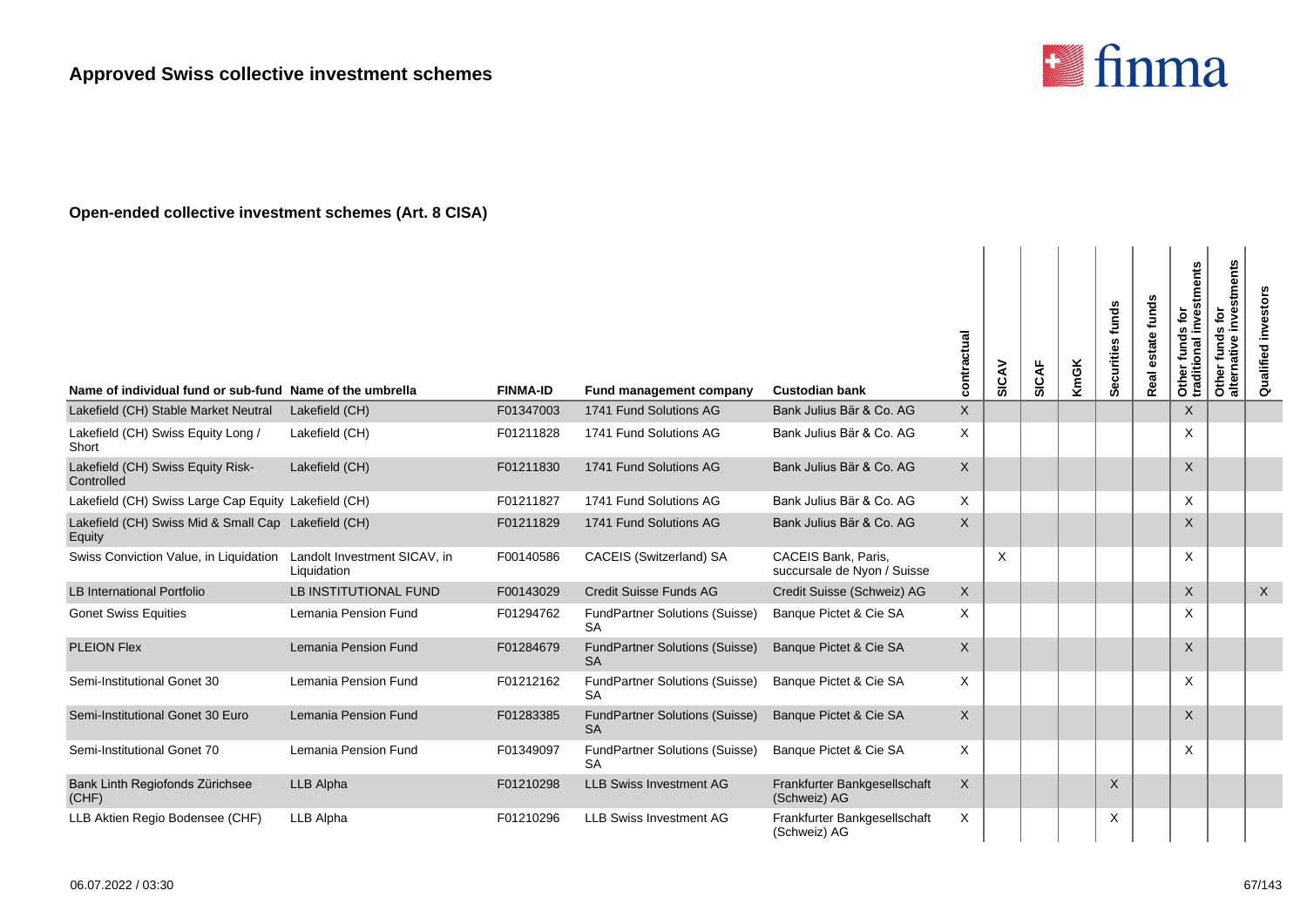

| Name of individual fund or sub-fund Name of the umbrella |                  | <b>FINMA-ID</b> | <b>Fund management company</b>                            | <b>Custodian bank</b>                                     | contractual  | SICAV | <b>SICAF</b> | <b>KmGK</b> | Securities funds | funds<br>state<br>Real | Other funds for<br>traditional investments | investments<br>Other funds for<br>alternative inves | investors<br>Qualified |
|----------------------------------------------------------|------------------|-----------------|-----------------------------------------------------------|-----------------------------------------------------------|--------------|-------|--------------|-------------|------------------|------------------------|--------------------------------------------|-----------------------------------------------------|------------------------|
| LLB Aktien Schweiz ESG (CHF)                             | LLB Alpha        | F01210295       | <b>LLB Swiss Investment AG</b>                            | Frankfurter Bankgesellschaft<br>(Schweiz) AG              | $\mathsf{X}$ |       |              |             | $\sf X$          |                        |                                            |                                                     |                        |
| LLB Aktien Schweiz Passiv (CHF)                          | LLB Alpha        | F01210299       | <b>LLB Swiss Investment AG</b>                            | Frankfurter Bankgesellschaft<br>(Schweiz) AG              | X            |       |              |             | X                |                        |                                            |                                                     |                        |
| LLB Aktien Schweiz Passiv ESG<br>(CHF)                   | <b>LLB Alpha</b> | F01341082       | <b>LLB Swiss Investment AG</b>                            | Frankfurter Bankgesellschaft<br>(Schweiz) AG              | X            |       |              |             | $\sf X$          |                        |                                            |                                                     |                        |
| <b>Balanced Allocation (CHF)</b>                         | LO Funds (CH)    | F00142625       | <b>Lombard Odier Asset</b><br>Management (Switzerland) SA | <b>CACEIS Bank, Paris.</b><br>succursale de Nyon / Suisse | X            |       |              |             |                  |                        | $\times$                                   |                                                     |                        |
| Commodity Risk Premia ex-Agri                            | LO Funds (CH)    | F00142627       | <b>Lombard Odier Asset</b><br>Management (Switzerland) SA | <b>CACEIS Bank, Paris.</b><br>succursale de Nyon / Suisse | X            |       |              |             |                  |                        | X                                          |                                                     |                        |
| <b>Global Government Fundamental</b><br>Long Duration    | LO Funds (CH)    | F00161008       | <b>Lombard Odier Asset</b><br>Management (Switzerland) SA | CACEIS Bank, Paris,<br>succursale de Nyon / Suisse        | X            |       |              |             |                  |                        | X                                          |                                                     |                        |
| Short-Term Money Market (CHF)                            | LO Funds (CH)    | F00163254       | <b>Lombard Odier Asset</b><br>Management (Switzerland) SA | <b>CACEIS Bank, Paris,</b><br>succursale de Nyon / Suisse | X            |       |              |             |                  |                        | X                                          |                                                     |                        |
| Short-Term Money Market (EUR)                            | LO Funds (CH)    | F00163256       | <b>Lombard Odier Asset</b><br>Management (Switzerland) SA | CACEIS Bank, Paris.<br>succursale de Nyon / Suisse        | X            |       |              |             |                  |                        | X                                          |                                                     |                        |
| Short-Term Money Market (USD)                            | LO Funds (CH)    | F00163255       | <b>Lombard Odier Asset</b><br>Management (Switzerland) SA | CACEIS Bank, Paris,<br>succursale de Nyon / Suisse        | X            |       |              |             |                  |                        | X                                          |                                                     |                        |
| Swiss Equities Tracker+ ESG                              | LO Funds (CH)    | F00163249       | <b>Lombard Odier Asset</b><br>Management (Switzerland) SA | CACEIS Bank, Paris,<br>succursale de Nyon / Suisse        | X            |       |              |             |                  |                        | X                                          |                                                     |                        |
| <b>Swiss Franc Bond</b>                                  | LO Funds (CH)    | F00144939       | <b>Lombard Odier Asset</b><br>Management (Switzerland) SA | CACEIS Bank, Paris,<br>succursale de Nyon / Suisse        | X            |       |              |             |                  |                        | X                                          |                                                     |                        |
| Swiss Franc Credit Bond                                  | LO Funds (CH)    | F00146184       | <b>Lombard Odier Asset</b><br>Management (Switzerland) SA | CACEIS Bank, Paris,<br>succursale de Nyon / Suisse        | X            |       |              |             |                  |                        | $\times$                                   |                                                     |                        |
| Swiss Franc High Grade Bond                              | LO Funds (CH)    | F00146183       | <b>Lombard Odier Asset</b><br>Management (Switzerland) SA | CACEIS Bank, Paris,<br>succursale de Nyon / Suisse        | X            |       |              |             |                  |                        | $\times$                                   |                                                     |                        |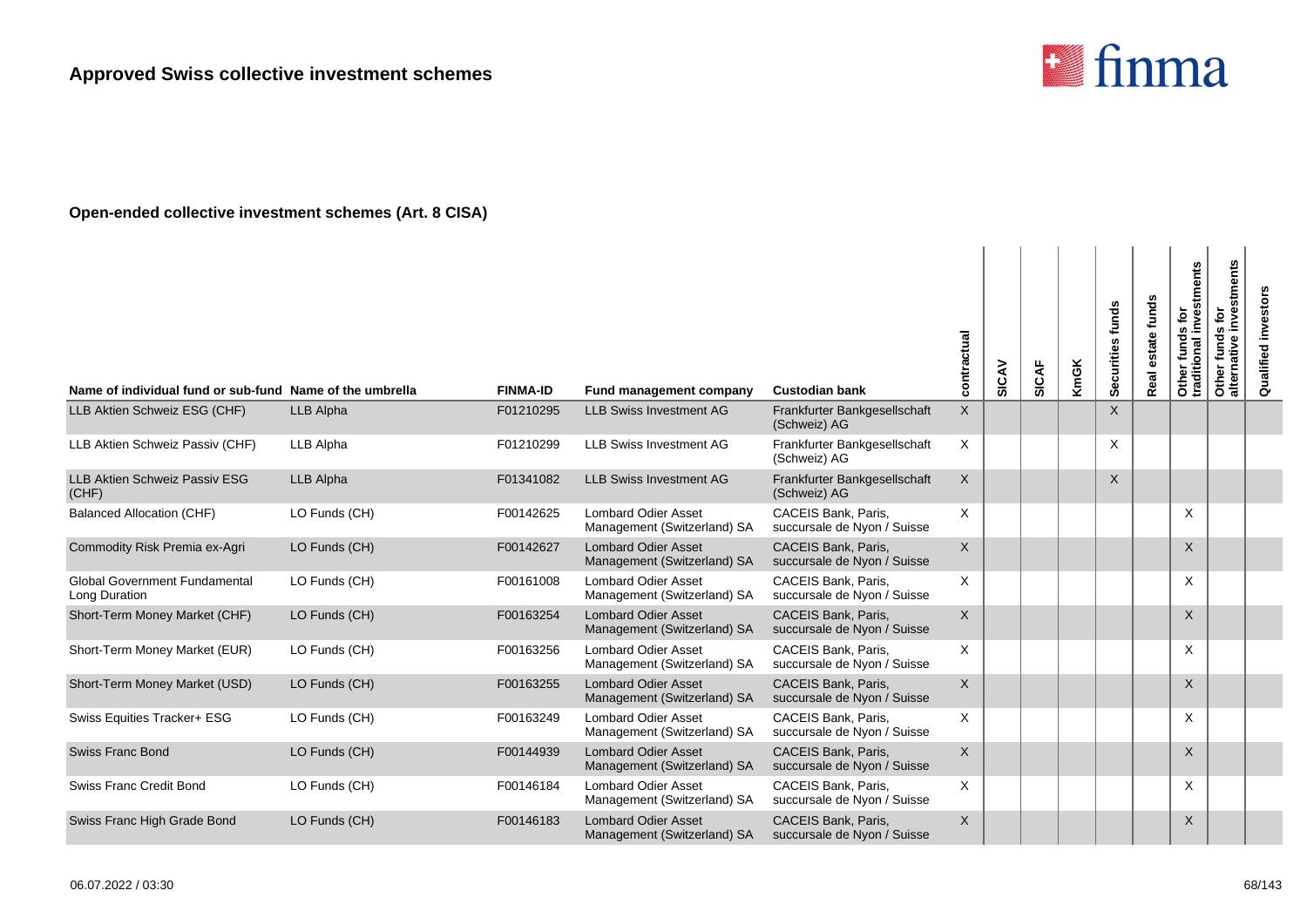

| Name of individual fund or sub-fund Name of the umbrella |                                  | <b>FINMA-ID</b> | <b>Fund management company</b>                            | <b>Custodian bank</b>                                     | contractual | SICAV | SICAF | <b>KmGK</b> | Securities funds | funds<br>ഉ<br>Real | Other funds for<br>traditional investments | stments<br>ē<br>n<br>fund<br>Other fune<br>alternative | Qualified investors |
|----------------------------------------------------------|----------------------------------|-----------------|-----------------------------------------------------------|-----------------------------------------------------------|-------------|-------|-------|-------------|------------------|--------------------|--------------------------------------------|--------------------------------------------------------|---------------------|
| <b>Swiss Leaders</b>                                     | LO Funds (CH)                    | F00139696       | <b>Lombard Odier Asset</b><br>Management (Switzerland) SA | <b>CACEIS Bank, Paris.</b><br>succursale de Nyon / Suisse | X           |       |       |             |                  |                    | X                                          |                                                        |                     |
| Swiss Small & Mid Caps                                   | LO Funds (CH)                    | F00139149       | <b>Lombard Odier Asset</b><br>Management (Switzerland) SA | CACEIS Bank, Paris,<br>succursale de Nyon / Suisse        | $\times$    |       |       |             |                  |                    | $\times$                                   |                                                        |                     |
| Ultra Low Duration (CHF)                                 | LO Funds (CH)                    | F01058129       | <b>Lombard Odier Asset</b><br>Management (Switzerland) SA | CACEIS Bank, Paris,<br>succursale de Nyon / Suisse        | X           |       |       |             |                  |                    | X                                          |                                                        |                     |
| <b>LPP 30</b>                                            | LO Institutional Strategies (CH) | F00164605       | <b>Lombard Odier Asset</b><br>Management (Switzerland) SA | CACEIS Bank, Paris,<br>succursale de Nyon / Suisse        | $\times$    |       |       |             |                  |                    | $\times$                                   |                                                        | $\times$            |
| <b>Risk Based Multi Asset</b>                            | LO Institutional Strategies (CH) | F00180157       | <b>Lombard Odier Asset</b><br>Management (Switzerland) SA | <b>CACEIS Bank, Paris.</b><br>succursale de Nyon / Suisse | X           |       |       |             |                  |                    | X                                          |                                                        | X                   |
| <b>Swiss Real Estate Securities</b>                      | LO Institutional Strategies (CH) | F00146422       | <b>Lombard Odier Asset</b><br>Management (Switzerland) SA | <b>CACEIS Bank, Paris.</b><br>succursale de Nyon / Suisse | $\times$    |       |       |             |                  |                    | X                                          |                                                        | $\times$            |
| TargetNetZero Global ex-CH Equity                        | LO Institutional Strategies (CH) | F01258628       | <b>Lombard Odier Asset</b><br>Management (Switzerland) SA | <b>CACEIS Bank, Paris.</b><br>succursale de Nyon / Suisse | X           |       |       |             |                  |                    | X                                          |                                                        | $\times$            |
| <b>Balanced</b>                                          | LO Prévoyance                    | F01127268       | <b>Lombard Odier Asset</b><br>Management (Switzerland) SA | Banque Lombard Odier & Cie<br><b>SA</b>                   | X           |       |       |             |                  |                    | X                                          |                                                        | $\times$            |
| Balanced +                                               | LO Prévoyance                    | F01127269       | <b>Lombard Odier Asset</b><br>Management (Switzerland) SA | Banque Lombard Odier & Cie<br><b>SA</b>                   | X           |       |       |             |                  |                    | X                                          |                                                        | X                   |
| <b>High Risk</b>                                         | LO Prévoyance                    | F01379594       | <b>Lombard Odier Asset</b><br>Management (Switzerland) SA | Banque Lombard Odier & Cie<br><b>SA</b>                   | $\times$    |       |       |             |                  |                    | $\times$                                   |                                                        | $\times$            |
| My Private Pension Defensive                             | LO Prévoyance                    | F01218121       | <b>Lombard Odier Asset</b><br>Management (Switzerland) SA | Banque Lombard Odier & Cie<br>SA                          | X           |       |       |             |                  |                    | X                                          |                                                        | $\times$            |
| My Private Pension Dynamic                               | LO Prévoyance                    | F01344771       | <b>Lombard Odier Asset</b><br>Management (Switzerland) SA | Banque Lombard Odier & Cie<br><b>SA</b>                   | $\times$    |       |       |             |                  |                    | X                                          |                                                        | $\times$            |
| My Private Pension Extension                             | LO Prévoyance                    | F01218124       | <b>Lombard Odier Asset</b><br>Management (Switzerland) SA | Banque Lombard Odier & Cie<br><b>SA</b>                   | X           |       |       |             |                  |                    | X                                          |                                                        | X                   |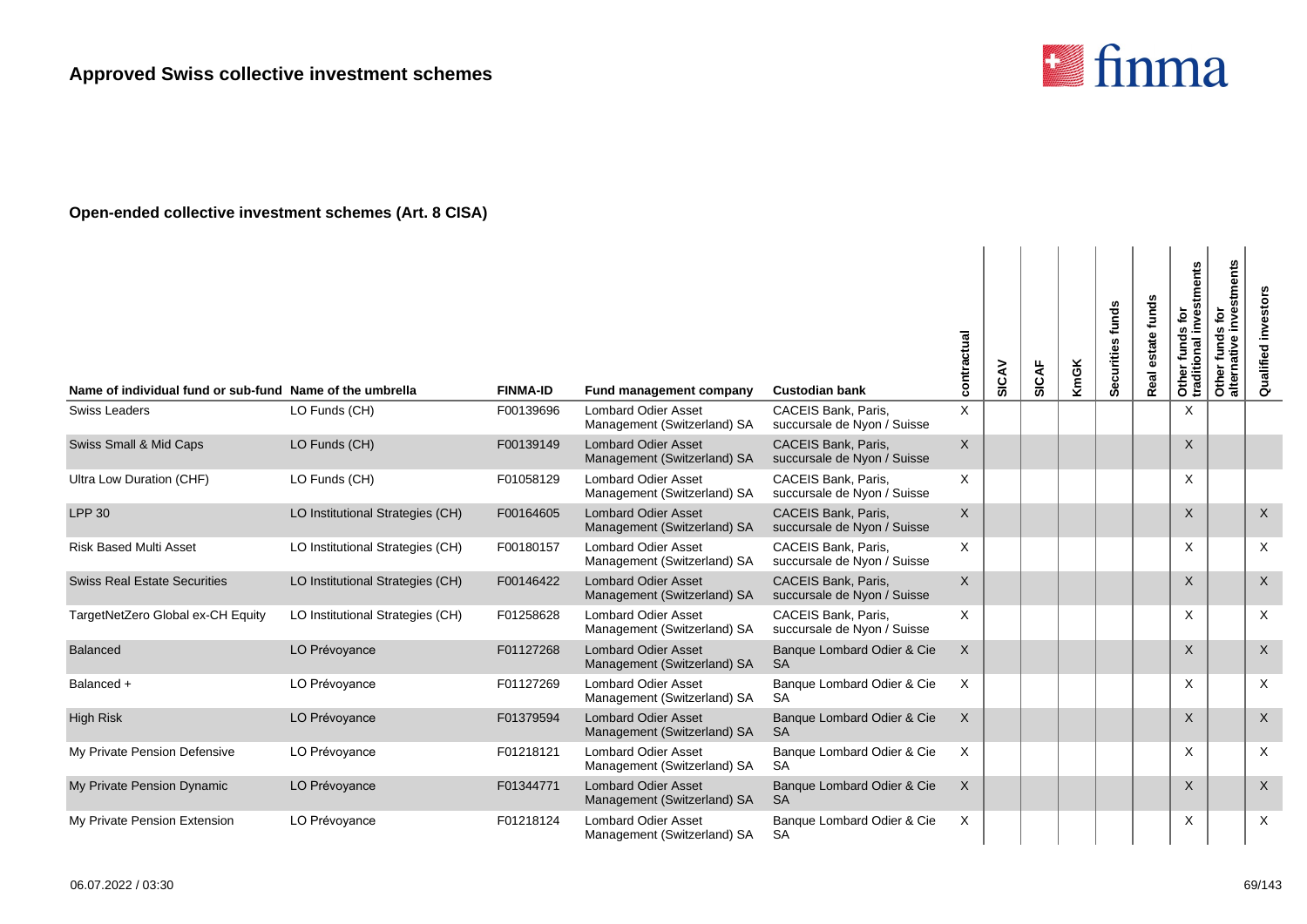

| Name of individual fund or sub-fund Name of the umbrella                 |                                   | <b>FINMA-ID</b> | <b>Fund management company</b>                            | <b>Custodian bank</b>                   | contractual  | SICAV | <b>SICAF</b> | <b>KmGK</b> | funds<br>Securities | estate funds<br>Real | Other funds for<br>traditional investments | stments<br><b>jo</b><br>inve<br>funds<br>ative<br>Other<br>alterna | investors<br>Qualified |
|--------------------------------------------------------------------------|-----------------------------------|-----------------|-----------------------------------------------------------|-----------------------------------------|--------------|-------|--------------|-------------|---------------------|----------------------|--------------------------------------------|--------------------------------------------------------------------|------------------------|
| My Private Pension Medium                                                | LO Prévoyance                     | F01218122       | <b>Lombard Odier Asset</b><br>Management (Switzerland) SA | Banque Lombard Odier & Cie<br><b>SA</b> | $\mathsf{X}$ |       |              |             |                     |                      | X                                          |                                                                    | $\times$               |
| <b>LUKB Expert-Aktien Ausland</b>                                        | <b>LUKB Expert Bausteinfonds</b>  | F01033168       | LUKB Expert Fondsleitung AG                               | Luzerner Kantonalbank AG                | X            |       |              |             | X                   |                      |                                            |                                                                    |                        |
| <b>LUKB Expert-Aktien Euroland</b>                                       | <b>LUKB Expert Bausteinfonds</b>  | F00145417       | <b>LUKB Expert Fondsleitung AG</b>                        | Luzerner Kantonalbank AG                | X            |       |              |             | X                   |                      |                                            |                                                                    |                        |
| LUKB Expert-Aktien Nordamerika                                           | <b>LUKB Expert Bausteinfonds</b>  | F00145407       | LUKB Expert Fondsleitung AG                               | Luzerner Kantonalbank AG                | X            |       |              |             | X                   |                      |                                            |                                                                    |                        |
| LUKB Expert-Aktien Schweiz                                               | <b>LUKB Expert Bausteinfonds</b>  | F00145416       | LUKB Expert Fondsleitung AG                               | Luzerner Kantonalbank AG                | X            |       |              |             | X                   |                      |                                            |                                                                    |                        |
| LUKB Expert-Obligationen CHF                                             | <b>LUKB Expert Bausteinfonds</b>  | F00145418       | LUKB Expert Fondsleitung AG                               | Luzerner Kantonalbank AG                | X            |       |              |             | X                   |                      |                                            |                                                                    |                        |
| LUKB Expert-Obligationen FW ex-EM<br>taktisch hedged                     | <b>LUKB Expert Bausteinfonds</b>  | F01403023       | LUKB Expert Fondsleitung AG                               | Luzerner Kantonalbank AG                | X            |       |              |             | X                   |                      |                                            |                                                                    |                        |
| LUKB Expert-Obligationen FW taktisch LUKB Expert Bausteinfonds<br>hedged |                                   | F01033185       | LUKB Expert Fondsleitung AG                               | Luzerner Kantonalbank AG                | X            |       |              |             | X                   |                      |                                            |                                                                    |                        |
| LUKB Expert-Aktien Euroland<br>Small/Midcap                              | LUKB Expert Effektenfonds         | F01202362       | LUKB Expert Fondsleitung AG                               | Luzerner Kantonalbank AG                | X            |       |              |             | X                   |                      |                                            |                                                                    |                        |
| LUKB Expert-Tell                                                         | <b>LUKB Expert Effektenfonds</b>  | F01167323       | LUKB Expert Fondsleitung AG                               | Luzerner Kantonalbank AG                | X            |       |              |             | X                   |                      |                                            |                                                                    |                        |
| <b>LUKB Expert-TopGlobal</b>                                             | <b>LUKB Expert Effektenfonds</b>  | F00139197       | LUKB Expert Fondsleitung AG                               | Luzerner Kantonalbank AG                | X            |       |              |             | X                   |                      |                                            |                                                                    |                        |
| <b>LUKB Expert-Ertrag</b>                                                | <b>LUKB Expert Strategiefonds</b> | F00139048       | LUKB Expert Fondsleitung AG                               | Luzerner Kantonalbank AG                | X            |       |              |             |                     |                      | X                                          |                                                                    |                        |
| LUKB Expert-Vorsorge 100                                                 | <b>LUKB Expert Strategiefonds</b> | F01343525       | <b>LUKB Expert Fondsleitung AG</b>                        | Luzerner Kantonalbank AG                | X            |       |              |             |                     |                      | X                                          |                                                                    |                        |
| LUKB Expert-Vorsorge 25                                                  | <b>LUKB Expert Strategiefonds</b> | F01176208       | LUKB Expert Fondsleitung AG                               | Luzerner Kantonalbank AG                | X            |       |              |             |                     |                      | X                                          |                                                                    |                        |
| LUKB Expert-Vorsorge 45                                                  | <b>LUKB Expert Strategiefonds</b> | F00139293       | LUKB Expert Fondsleitung AG                               | Luzerner Kantonalbank AG                | $\mathsf{X}$ |       |              |             |                     |                      | $\times$                                   |                                                                    |                        |
| LUKB Expert-Vorsorge 75                                                  | <b>LUKB Expert Strategiefonds</b> | F01176209       | LUKB Expert Fondsleitung AG                               | Luzerner Kantonalbank AG                | Χ            |       |              |             |                     |                      | X                                          |                                                                    |                        |
| LUKB Expert-Wachstum                                                     | <b>LUKB Expert Strategiefonds</b> | F01202363       | LUKB Expert Fondsleitung AG                               | Luzerner Kantonalbank AG                | X            |       |              |             |                     |                      | X                                          |                                                                    |                        |
| <b>LUKB Expert-Zuwachs</b>                                               | <b>LUKB Expert Strategiefonds</b> | F00139053       | LUKB Expert Fondsleitung AG                               | Luzerner Kantonalbank AG                | X            |       |              |             |                     |                      | X                                          |                                                                    |                        |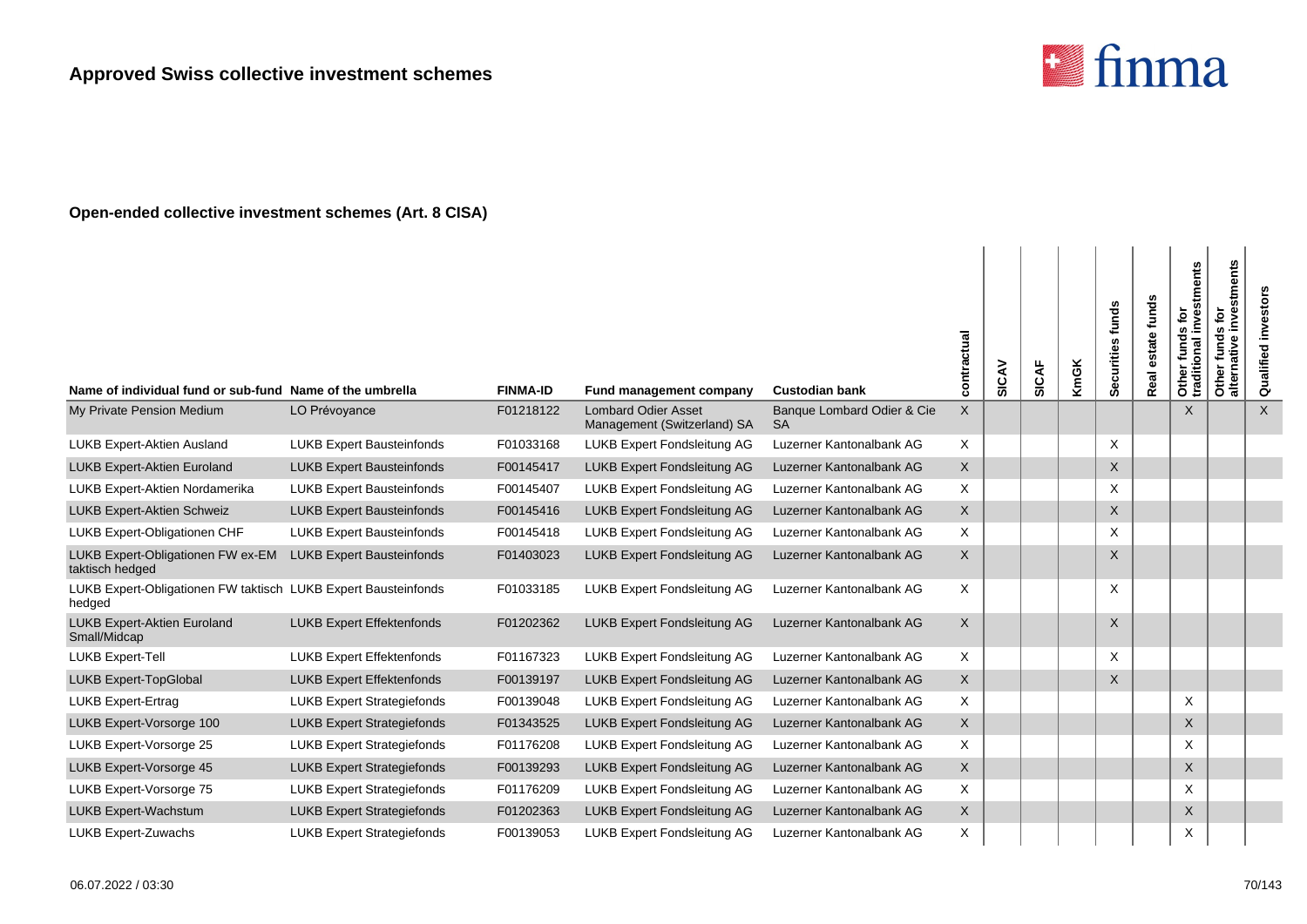

| Name of individual fund or sub-fund Name of the umbrella          |                            | <b>FINMA-ID</b> | Fund management company                            | <b>Custodian bank</b>      | contractual | SICAV | <b>SICAF</b> | <b>KmGK</b> | Securities funds | estate funds<br>Real | investments<br>$\tilde{\mathsf{p}}$<br>Other funds f<br>traditional inv | Other funds for<br>alternative investments | Qualified investors       |
|-------------------------------------------------------------------|----------------------------|-----------------|----------------------------------------------------|----------------------------|-------------|-------|--------------|-------------|------------------|----------------------|-------------------------------------------------------------------------|--------------------------------------------|---------------------------|
| <b>Global Balanced</b>                                            | Manavest                   | F00163477       | <b>SOLUFONDS SA</b>                                | Banque Pictet & Cie SA     | $\mathsf X$ |       |              |             |                  |                      | X                                                                       |                                            |                           |
| <b>Global Equity</b>                                              | Manavest                   | F00183310       | <b>SOLUFONDS SA</b>                                | Banque Pictet & Cie SA     | X           |       |              |             |                  |                      | X                                                                       |                                            |                           |
| <b>Swiss Equity</b>                                               | Manavest                   | F01200818       | <b>SOLUFONDS SA</b>                                | Banque Pictet & Cie SA     | X           |       |              |             |                  |                      | $\mathsf{X}$                                                            |                                            |                           |
| Tied Assets (CHF)                                                 | <b>MEAG Insurance Fund</b> | F01270976       | <b>FundPartner Solutions (Suisse)</b><br><b>SA</b> | Banque Pictet & Cie SA     | X           |       |              |             |                  |                      | X                                                                       |                                            | X                         |
| Migros AST Fonds II Aktien Ausland                                | Migros AST Fonds II        | F01269604       | <b>Credit Suisse Funds AG</b>                      | Credit Suisse (Schweiz) AG | X           |       |              |             |                  |                      | X                                                                       |                                            | $\mathsf{X}$              |
| Migros AST Fonds II Aktien Schweiz                                | Migros AST Fonds II        | F01079640       | Credit Suisse Funds AG                             | Credit Suisse (Schweiz) AG | X           |       |              |             |                  |                      | X                                                                       |                                            | X                         |
| Migros AST Fonds II Obligationen<br>CHF Eidgenossen               | Migros AST Fonds II        | F01079635       | <b>Credit Suisse Funds AG</b>                      | Credit Suisse (Schweiz) AG | $\times$    |       |              |             |                  |                      | X                                                                       |                                            | X                         |
| Migros AST Fonds II<br>Staatsobligationen FW abgesichert          | Migros AST Fonds II        | F01079638       | Credit Suisse Funds AG                             | Credit Suisse (Schweiz) AG | X           |       |              |             |                  |                      | X                                                                       |                                            | X                         |
| Migros AST Fonds II<br>Unternehmensobligationen FW<br>abgesichert | Migros AST Fonds II        | F01079639       | Credit Suisse Funds AG                             | Credit Suisse (Schweiz) AG | X           |       |              |             |                  |                      | X                                                                       |                                            | $\mathsf{X}$              |
| Obligationen CHF ex Eidgenossen                                   | Migros AST Fonds II        | F01079636       | Credit Suisse Funds AG                             | Credit Suisse (Schweiz) AG | X           |       |              |             |                  |                      | X                                                                       |                                            | $\boldsymbol{\mathsf{X}}$ |
| $\mathbf{0}$                                                      | Migros Bank (CH) Fonds     | F01178451       | <b>UBS Fund Management</b><br>(Switzerland) AG     | <b>UBS Switzerland AG</b>  | X           |       |              |             |                  |                      | $\times$                                                                |                                            |                           |
| 25                                                                | Migros Bank (CH) Fonds     | F00143763       | <b>UBS Fund Management</b><br>(Switzerland) AG     | <b>UBS Switzerland AG</b>  | X           |       |              |             |                  |                      | X                                                                       |                                            |                           |
| 45                                                                | Migros Bank (CH) Fonds     | F00143765       | <b>UBS Fund Management</b><br>(Switzerland) AG     | <b>UBS Switzerland AG</b>  | X           |       |              |             |                  |                      | X                                                                       |                                            |                           |
| 65                                                                | Migros Bank (CH) Fonds     | F01178452       | <b>UBS Fund Management</b><br>(Switzerland) AG     | <b>UBS Switzerland AG</b>  | X           |       |              |             |                  |                      | X                                                                       |                                            |                           |
| 85                                                                | Migros Bank (CH) Fonds     | F01178453       | <b>UBS Fund Management</b><br>(Switzerland) AG     | <b>UBS Switzerland AG</b>  | $\mathsf X$ |       |              |             |                  |                      | X                                                                       |                                            |                           |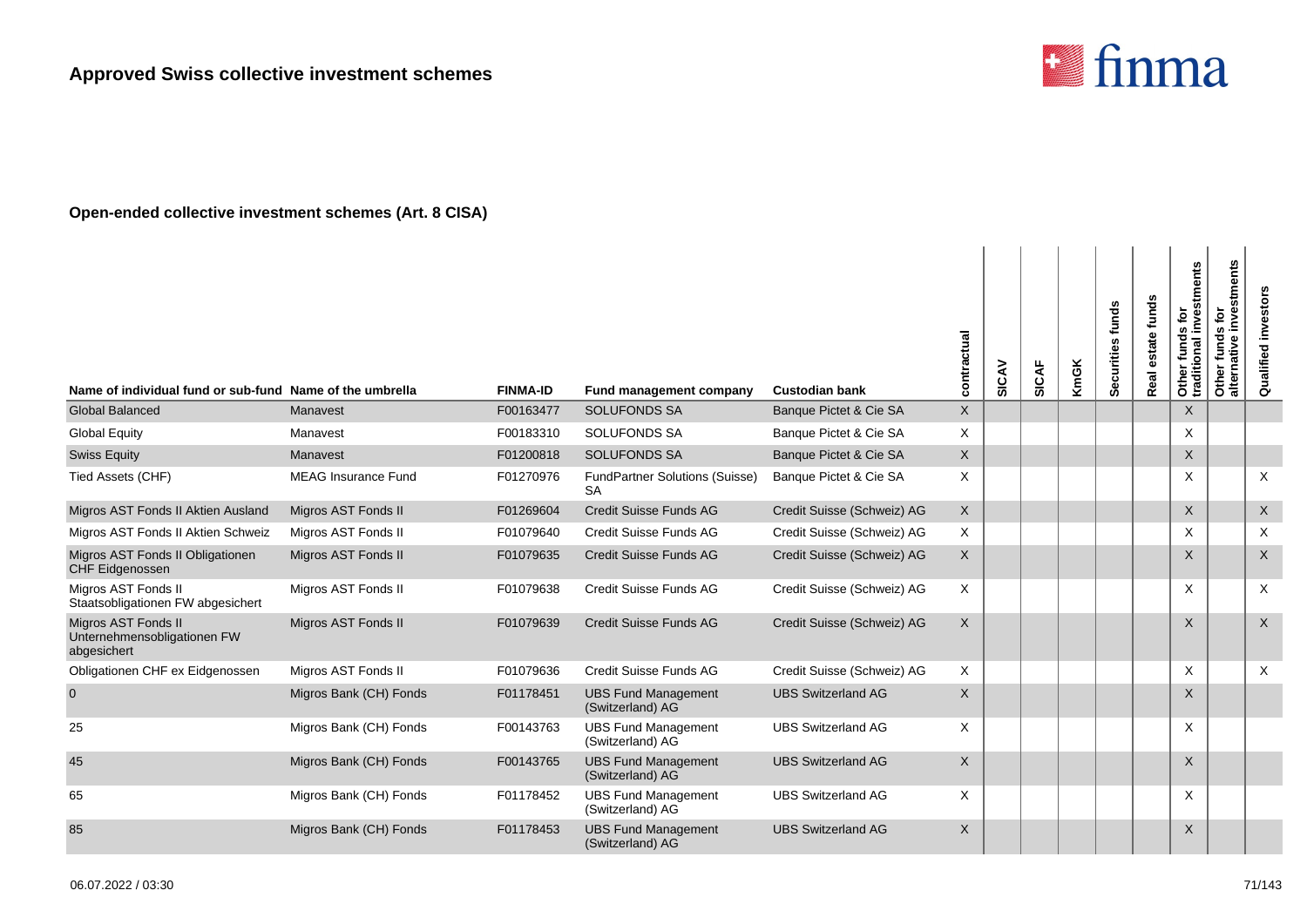

|                                                                         |                                         | <b>FINMA-ID</b> |                                                       |                                                    | contractual | SICAV | SICAF | <b>KmGK</b> | Securities funds | state funds<br>Real | Other funds for<br>traditional investments | stments<br>inve:<br>$\mathbf{\tilde{e}}$<br>funds<br>ative<br>Other<br>alterna | Qualified investors |
|-------------------------------------------------------------------------|-----------------------------------------|-----------------|-------------------------------------------------------|----------------------------------------------------|-------------|-------|-------|-------------|------------------|---------------------|--------------------------------------------|--------------------------------------------------------------------------------|---------------------|
| Name of individual fund or sub-fund Name of the umbrella<br>EuropeStock | Migros Bank (CH) Fonds                  | F00143767       | Fund management company<br><b>UBS Fund Management</b> | <b>Custodian bank</b><br><b>UBS Switzerland AG</b> | X           |       |       |             |                  |                     | $\times$                                   |                                                                                |                     |
|                                                                         |                                         |                 | (Switzerland) AG                                      |                                                    |             |       |       |             |                  |                     |                                            |                                                                                |                     |
| InterStock                                                              | Migros Bank (CH) Fonds                  | F00143766       | <b>UBS Fund Management</b><br>(Switzerland) AG        | <b>UBS Switzerland AG</b>                          | X           |       |       |             |                  |                     | X                                          |                                                                                |                     |
| Sustainable 0                                                           | Migros Bank (CH) Fonds                  | F01178454       | <b>UBS Fund Management</b><br>(Switzerland) AG        | <b>UBS Switzerland AG</b>                          | $\times$    |       |       |             |                  |                     | X                                          |                                                                                |                     |
| Sustainable 25                                                          | Migros Bank (CH) Fonds                  | F01178455       | <b>UBS Fund Management</b><br>(Switzerland) AG        | <b>UBS Switzerland AG</b>                          | X           |       |       |             |                  |                     | X                                          |                                                                                |                     |
| Sustainable 45                                                          | Migros Bank (CH) Fonds                  | F00160225       | <b>UBS Fund Management</b><br>(Switzerland) AG        | <b>UBS Switzerland AG</b>                          | X           |       |       |             |                  |                     | X                                          |                                                                                |                     |
| Sustainable 65                                                          | Migros Bank (CH) Fonds                  | F01178456       | <b>UBS Fund Management</b><br>(Switzerland) AG        | <b>UBS Switzerland AG</b>                          | X           |       |       |             |                  |                     | $\times$                                   |                                                                                |                     |
| Sustainable 85                                                          | Migros Bank (CH) Fonds                  | F01178457       | <b>UBS Fund Management</b><br>(Switzerland) AG        | <b>UBS Switzerland AG</b>                          | X           |       |       |             |                  |                     | X                                          |                                                                                |                     |
| SwissFrancBond                                                          | Migros Bank (CH) Fonds                  | F00143769       | <b>UBS Fund Management</b><br>(Switzerland) AG        | <b>UBS Switzerland AG</b>                          | $\sf X$     |       |       |             |                  |                     | $\times$                                   |                                                                                |                     |
| SwissFrancBond Medium Term                                              | Migros Bank (CH) Fonds                  | F00143770       | <b>UBS Fund Management</b><br>(Switzerland) AG        | <b>UBS Switzerland AG</b>                          | X           |       |       |             |                  |                     | X                                          |                                                                                |                     |
| SwissImmo                                                               | Migros Bank (CH) Fonds                  | F00160226       | <b>UBS Fund Management</b><br>(Switzerland) AG        | <b>UBS Switzerland AG</b>                          | X           |       |       |             |                  |                     | $\times$                                   |                                                                                |                     |
| SwissStock                                                              | Migros Bank (CH) Fonds                  | F00143768       | <b>UBS Fund Management</b><br>(Switzerland) AG        | <b>UBS Switzerland AG</b>                          | X           |       |       |             |                  |                     | X                                          |                                                                                |                     |
| CorporateBond CHF                                                       | Migros Bank (CH) Fonds<br>Institutional | F00143753       | <b>UBS Fund Management</b><br>(Switzerland) AG        | <b>UBS Switzerland AG</b>                          | X           |       |       |             |                  |                     | X                                          |                                                                                | $\boldsymbol{X}$    |
| CorporateBond Domestic CHF<br>Sustainable                               | Migros Bank (CH) Fonds<br>Institutional | F01175941       | <b>UBS Fund Management</b><br>(Switzerland) AG        | <b>UBS Switzerland AG</b>                          | X           |       |       |             |                  |                     | X                                          |                                                                                | X                   |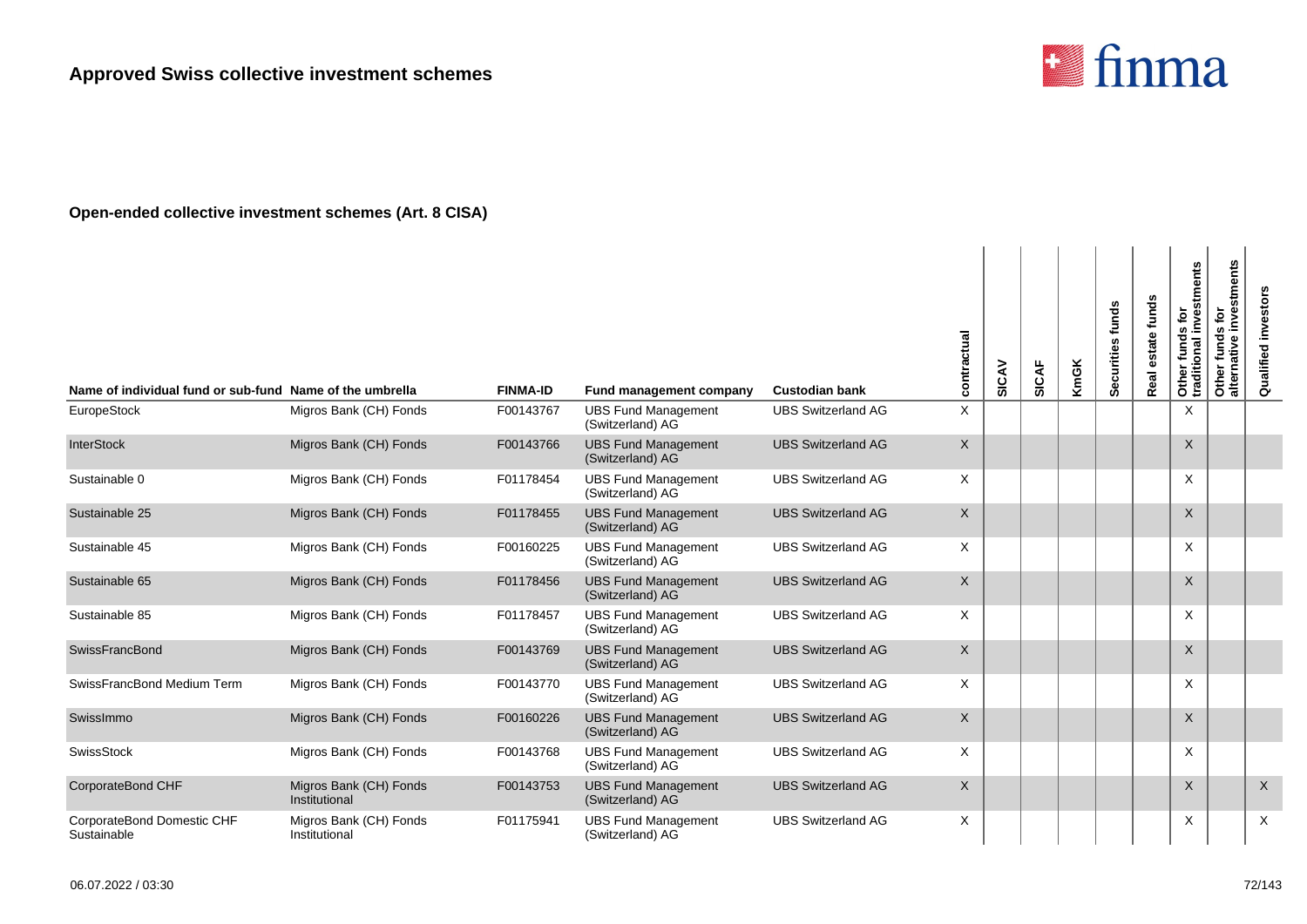

| Name of individual fund or sub-fund Name of the umbrella |                                         | <b>FINMA-ID</b> | Fund management company                            | <b>Custodian bank</b>     | contractual      | SICAV | SICAF | <b>KmGK</b> | Securities funds | funds<br>state<br>ω<br>Real | Other funds for<br>traditional investments | stments<br>tor<br>$\boldsymbol{a}$<br>fund<br>ω<br>Other<br>alterna | <b>Qualified investors</b> |
|----------------------------------------------------------|-----------------------------------------|-----------------|----------------------------------------------------|---------------------------|------------------|-------|-------|-------------|------------------|-----------------------------|--------------------------------------------|---------------------------------------------------------------------|----------------------------|
| EuropeanCurrenciesBond                                   | Migros Bank (CH) Fonds<br>Institutional | F00143754       | <b>UBS Fund Management</b><br>(Switzerland) AG     | <b>UBS Switzerland AG</b> | X                |       |       |             |                  |                             | $\times$                                   |                                                                     | $\times$                   |
| EuropeStock Sustainable                                  | Migros Bank (CH) Fonds<br>Institutional | F01175944       | <b>UBS Fund Management</b><br>(Switzerland) AG     | <b>UBS Switzerland AG</b> | $\times$         |       |       |             |                  |                             | X                                          |                                                                     | $\times$                   |
| ForeignBond CHF Sustainable                              | Migros Bank (CH) Fonds<br>Institutional | F01175942       | <b>UBS Fund Management</b><br>(Switzerland) AG     | <b>UBS Switzerland AG</b> | $\times$         |       |       |             |                  |                             | X                                          |                                                                     | $\times$                   |
| GovernmentBond CHF                                       | Migros Bank (CH) Fonds<br>Institutional | F00143756       | <b>UBS Fund Management</b><br>(Switzerland) AG     | <b>UBS Switzerland AG</b> | X                |       |       |             |                  |                             | X                                          |                                                                     | $\times$                   |
| NorthAmericaCurrenciesBond                               | Migros Bank (CH) Fonds<br>Institutional | F00143757       | <b>UBS Fund Management</b><br>(Switzerland) AG     | <b>UBS Switzerland AG</b> | $\mathsf{X}$     |       |       |             |                  |                             | $\times$                                   |                                                                     | $\times$                   |
| NorthAmericaStock                                        | Migros Bank (CH) Fonds<br>Institutional | F00143758       | <b>UBS Fund Management</b><br>(Switzerland) AG     | <b>UBS Switzerland AG</b> | X                |       |       |             |                  |                             | X                                          |                                                                     | $\times$                   |
| NorthAmericaStock Sustainable                            | Migros Bank (CH) Fonds<br>Institutional | F01175945       | <b>UBS Fund Management</b><br>(Switzerland) AG     | <b>UBS Switzerland AG</b> | $\boldsymbol{X}$ |       |       |             |                  |                             | X                                          |                                                                     | $\sf X$                    |
| PacificCurrenciesBond                                    | Migros Bank (CH) Fonds<br>Institutional | F00143759       | <b>UBS Fund Management</b><br>(Switzerland) AG     | <b>UBS Switzerland AG</b> | X                |       |       |             |                  |                             | X                                          |                                                                     | $\times$                   |
| PacificStock                                             | Migros Bank (CH) Fonds<br>Institutional | F00143760       | <b>UBS Fund Management</b><br>(Switzerland) AG     | <b>UBS Switzerland AG</b> | $\mathsf{X}$     |       |       |             |                  |                             | $\times$                                   |                                                                     | $\mathsf{X}$               |
| PacificStock Sustainable                                 | Migros Bank (CH) Fonds<br>Institutional | F01175946       | <b>UBS Fund Management</b><br>(Switzerland) AG     | <b>UBS Switzerland AG</b> | X                |       |       |             |                  |                             | X                                          |                                                                     | $\times$                   |
| <b>SmallerStock Switzerland</b>                          | Migros Bank (CH) Fonds<br>Institutional | F00143761       | <b>UBS Fund Management</b><br>(Switzerland) AG     | <b>UBS Switzerland AG</b> | $\boldsymbol{X}$ |       |       |             |                  |                             | $\boldsymbol{\mathsf{X}}$                  |                                                                     | $\mathsf{X}$               |
| SwissStock Sustainable                                   | Migros Bank (CH) Fonds<br>Institutional | F01175943       | <b>UBS Fund Management</b><br>(Switzerland) AG     | <b>UBS Switzerland AG</b> | X                |       |       |             |                  |                             | X                                          |                                                                     | $\times$                   |
| <b>Aktien Welt</b>                                       | Migros-Pensionskasse Fonds              | F01074858       | <b>FundPartner Solutions (Suisse)</b><br><b>SA</b> | Banque Pictet & Cie SA    | $\sf X$          |       |       |             |                  |                             | $\times$                                   |                                                                     | $\sf X$                    |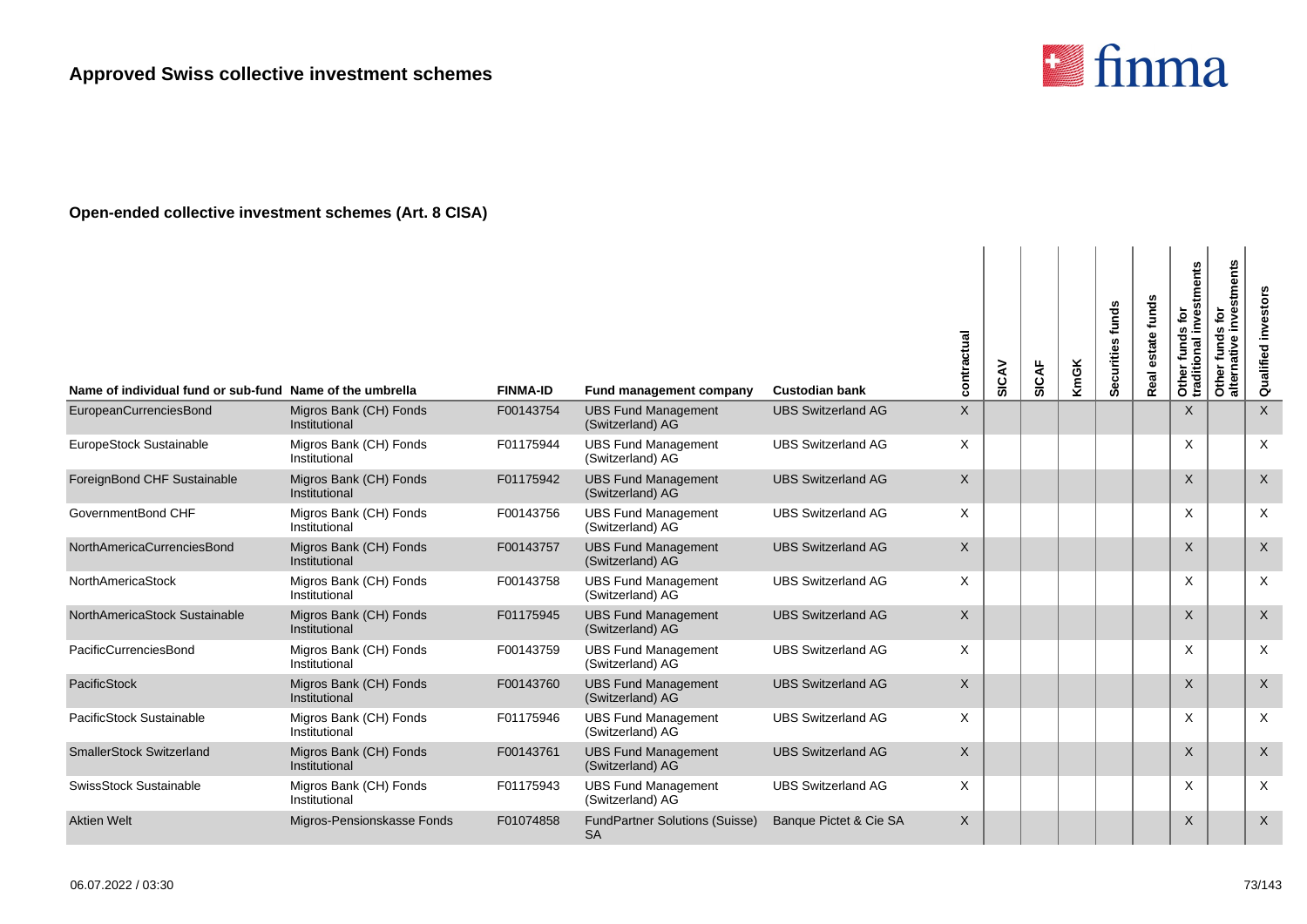

| Name of individual fund or sub-fund Name of the umbrella |                            | <b>FINMA-ID</b> | Fund management company                            | <b>Custodian bank</b>      | contractual  | SICAV | SICAF | <b>KmGK</b> | Securities funds | funds<br>estate<br>Real | traditional investments<br>funds for<br>Other | stments<br><b>jo</b><br>ω<br><b>S</b><br>fund<br>ω<br>alternativ<br>Other | Qualified investors       |
|----------------------------------------------------------|----------------------------|-----------------|----------------------------------------------------|----------------------------|--------------|-------|-------|-------------|------------------|-------------------------|-----------------------------------------------|---------------------------------------------------------------------------|---------------------------|
| Obligationen kurzfristig                                 | Migros-Pensionskasse Fonds | F01290551       | <b>FundPartner Solutions (Suisse)</b><br><b>SA</b> | Banque Pictet & Cie SA     | X.           |       |       |             |                  |                         | $\times$                                      |                                                                           | $\times$                  |
| Obligationen Satelliten                                  | Migros-Pensionskasse Fonds | F01074856       | <b>FundPartner Solutions (Suisse)</b><br><b>SA</b> | Banque Pictet & Cie SA     | $\mathsf{X}$ |       |       |             |                  |                         | $\sf X$                                       |                                                                           | $\times$                  |
| Unternehmensobligationen                                 | Migros-Pensionskasse Fonds | F01074855       | <b>FundPartner Solutions (Suisse)</b><br><b>SA</b> | Banque Pictet & Cie SA     | X            |       |       |             |                  |                         | X                                             |                                                                           | $\boldsymbol{\mathsf{X}}$ |
| $LPP$ 25+                                                | MIRABAUD (CH)              | F00180970       | Mirabaud Asset Management<br>(Suisse) SA           | Banque Pictet & Cie SA     | $\mathsf{X}$ |       |       |             |                  |                         | X                                             |                                                                           | $\times$                  |
| $LPP$ 40+                                                | MIRABAUD (CH)              | F00180972       | Mirabaud Asset Management<br>(Suisse) SA           | Banque Pictet & Cie SA     | X            |       |       |             |                  |                         | X                                             |                                                                           | $\times$                  |
| <b>LPP Preservation</b>                                  | MIRABAUD (CH)              | F01045701       | Mirabaud Asset Management<br>(Suisse) SA           | Banque Pictet & Cie SA     | $\mathsf X$  |       |       |             |                  |                         | $\times$                                      |                                                                           | $\sf X$                   |
| <b>Swiss Equities</b>                                    | Mirabaud Fund (CH)         | F00185614       | Mirabaud Asset Management<br>(Suisse) SA           | Banque Pictet & Cie SA     | X            |       |       |             |                  |                         | X                                             |                                                                           |                           |
| MobiFonds Pension - Horizon                              | <b>MobiFonds Pension</b>   | F01272605       | Credit Suisse Funds AG                             | Credit Suisse (Schweiz) AG | $\times$     |       |       |             |                  |                         |                                               | $\mathsf{X}$                                                              | $\times$                  |
| MobiFonds Select 30                                      | <b>MobiFonds Select</b>    | F00141832       | Schweizerische Mobiliar Asset<br>Management AG     | Zürcher Kantonalbank       | X            |       |       |             |                  |                         | X                                             |                                                                           |                           |
| MobiFonds Select 60                                      | <b>MobiFonds Select</b>    | F01011755       | Schweizerische Mobiliar Asset<br>Management AG     | Zürcher Kantonalbank       | $\sf X$      |       |       |             |                  |                         | $\times$                                      |                                                                           |                           |
| MobiFonds Select 90                                      | <b>MobiFonds Select</b>    | F01010363       | Schweizerische Mobiliar Asset<br>Management AG     | Zürcher Kantonalbank       | X            |       |       |             |                  |                         | X                                             |                                                                           |                           |
| Corporate Bonds BBB                                      | Mobilière Invest Funds     | F01317179       | Schweizerische Mobiliar Asset<br>Management AG     | Credit Suisse (Schweiz) AG | $\mathsf{X}$ |       |       |             |                  |                         | X                                             |                                                                           | $\sf X$                   |
| Global Equity (ex.CH)                                    | Mobilière Invest Funds     | F01219568       | Schweizerische Mobiliar Asset<br>Management AG     | Credit Suisse (Schweiz) AG | Χ            |       |       |             |                  |                         | X                                             |                                                                           | $\times$                  |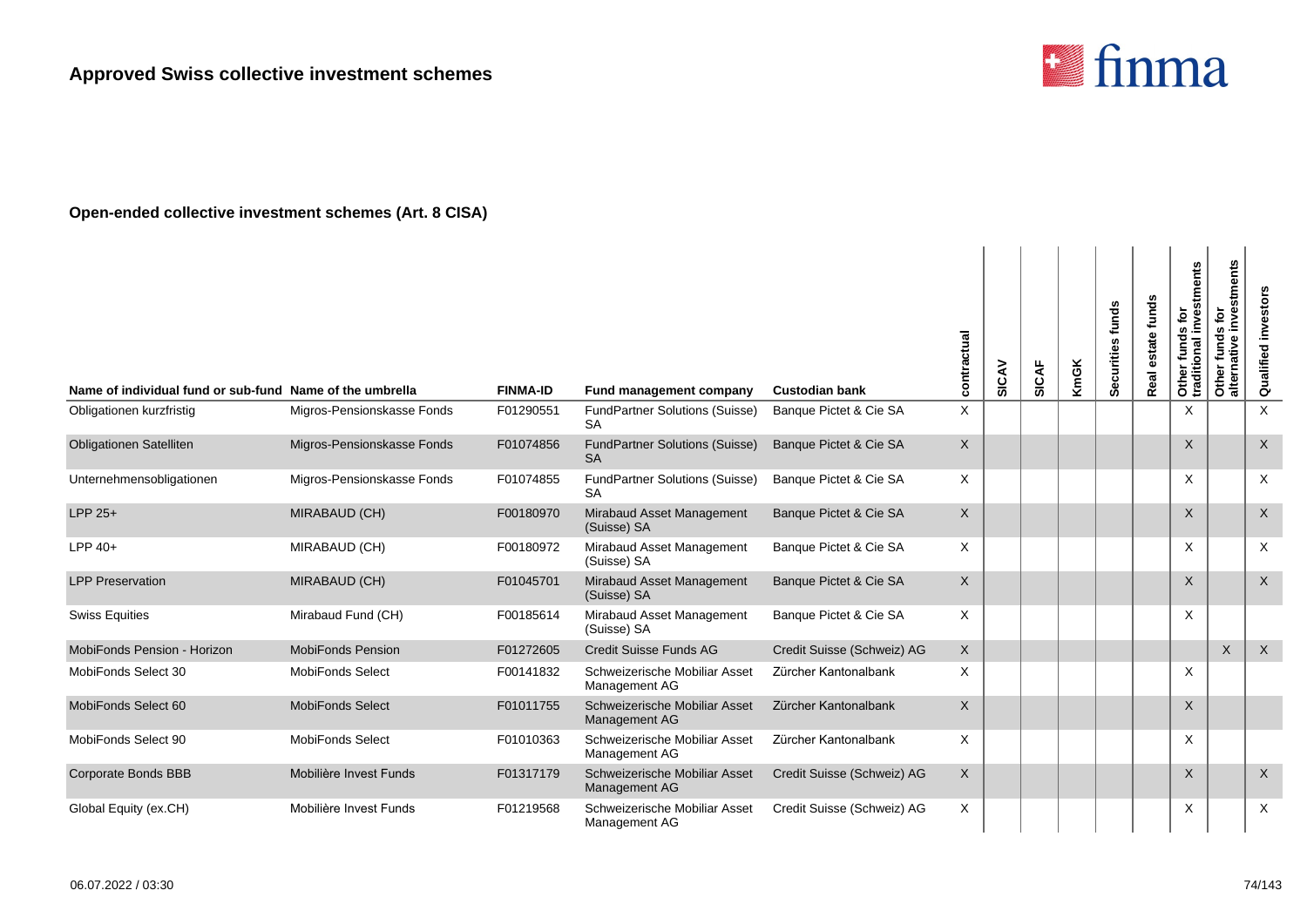

| Name of individual fund or sub-fund Name of the umbrella         |                                                       | <b>FINMA-ID</b> | Fund management company                        | <b>Custodian bank</b>                                                                     | contractual | SICAV | SICAF | <b>KmGK</b> | Securities funds | funds<br>state<br>Real | Other funds for<br>traditional investments | investments<br>ē<br>funds<br>alternative<br>Other | Qualified investors       |
|------------------------------------------------------------------|-------------------------------------------------------|-----------------|------------------------------------------------|-------------------------------------------------------------------------------------------|-------------|-------|-------|-------------|------------------|------------------------|--------------------------------------------|---------------------------------------------------|---------------------------|
| <b>Swiss Equity</b>                                              | Mobilière Invest Funds                                | F01219567       | Schweizerische Mobiliar Asset<br>Management AG | Credit Suisse (Schweiz) AG                                                                | X           |       |       |             |                  |                        | X                                          |                                                   | X                         |
| Swiss Franc Bonds Long-Term                                      | Mobilière Invest Funds                                | F01219572       | Schweizerische Mobiliar Asset<br>Management AG | Credit Suisse (Schweiz) AG                                                                | $\times$    |       |       |             |                  |                        | X                                          |                                                   | $\times$                  |
| Swiss Franc Bonds Short-Term                                     | Mobilière Invest Funds                                | F01219570       | Schweizerische Mobiliar Asset<br>Management AG | Credit Suisse (Schweiz) AG                                                                | X           |       |       |             |                  |                        | $\mathsf X$                                |                                                   | X                         |
| <b>TOBAM Anti-Benchmark Switzerland</b><br><b>Equity Fund</b>    | <b>Most Diversified Portfolio Swiss</b><br>Fund       | F01269461       | CACEIS (Switzerland) SA                        | CACEIS Bank, Paris.<br>succursale de Nyon / Suisse                                        | X.          |       |       |             |                  |                        | X                                          |                                                   | $\times$                  |
| <b>TOBAM Anti-Benchmark World Ex-</b><br>Switzerland Equity Fund | <b>Most Diversified Portfolio Swiss</b><br>Fund       | F01273786       | CACEIS (Switzerland) SA                        | <b>CACEIS Bank, Paris.</b><br>succursale de Nyon / Suisse                                 | X           |       |       |             |                  |                        | X                                          |                                                   | $\times$                  |
| Mountain Resort Real Estate Fund<br><b>SICAV - Swiss MRREF</b>   | Mountain Resort Real Estate Fund<br><b>SICAV</b>      | F01028730       | <b>SOLUFONDS SA</b>                            | <b>Banque Cantonale Vaudoise</b>                                                          |             | X     |       |             |                  | $\times$               |                                            |                                                   | X                         |
| <b>Global Short Duration Investment</b><br><b>Grade Fund</b>     | Muzinich Funds (CH)                                   | F01313023       | <b>PMG Investment Solutions AG</b>             | <b>RBC Investor Services Bank</b><br>S.A., Esch-sur-Alzette,<br>Zweigniederlassung Zürich | $\times$    |       |       |             | $\sf X$          |                        |                                            |                                                   |                           |
| NCM Enhanced Physical Gold Macro                                 | NCM Alternative Assets, fonds à<br>risque particulier | F01346007       | J. Safra Sarasin<br>Investmentfonds AG         | Bank J. Safra Sarasin AG                                                                  | X           |       |       |             |                  |                        |                                            | X                                                 | $\boldsymbol{\mathsf{X}}$ |
| <b>NCM Fixed Income Opportunities</b>                            | <b>NCM Traditional Assets</b>                         | F01346012       | J. Safra Sarasin<br>Investmentfonds AG         | Bank J. Safra Sarasin AG                                                                  | $\times$    |       |       |             |                  |                        | X                                          |                                                   | X                         |
| <b>NCM Global Equity Selection</b>                               | <b>NCM Traditional Assets</b>                         | F01346011       | J. Safra Sarasin<br>Investmentfonds AG         | Bank J. Safra Sarasin AG                                                                  | X           |       |       |             |                  |                        | X                                          |                                                   | $\times$                  |
| <b>Nest Futura Fund</b>                                          | Nest Futura Umbrella Fund                             | F01106115       | <b>Credit Suisse Funds AG</b>                  | Credit Suisse (Schweiz) AG                                                                | $\times$    |       |       |             |                  |                        | X                                          |                                                   | X                         |
| Bonds CHF                                                        | New Capital Institutional Fund                        | F00143425       | <b>UBS Fund Management</b><br>(Switzerland) AG | EFG Bank AG                                                                               | X           |       |       |             |                  |                        | X                                          |                                                   | X                         |
| Foreign Bond                                                     | New Capital Institutional Fund                        | F00141602       | <b>UBS Fund Management</b><br>(Switzerland) AG | <b>EFG Bank AG</b>                                                                        | X           |       |       |             |                  |                        | X                                          |                                                   | $\times$                  |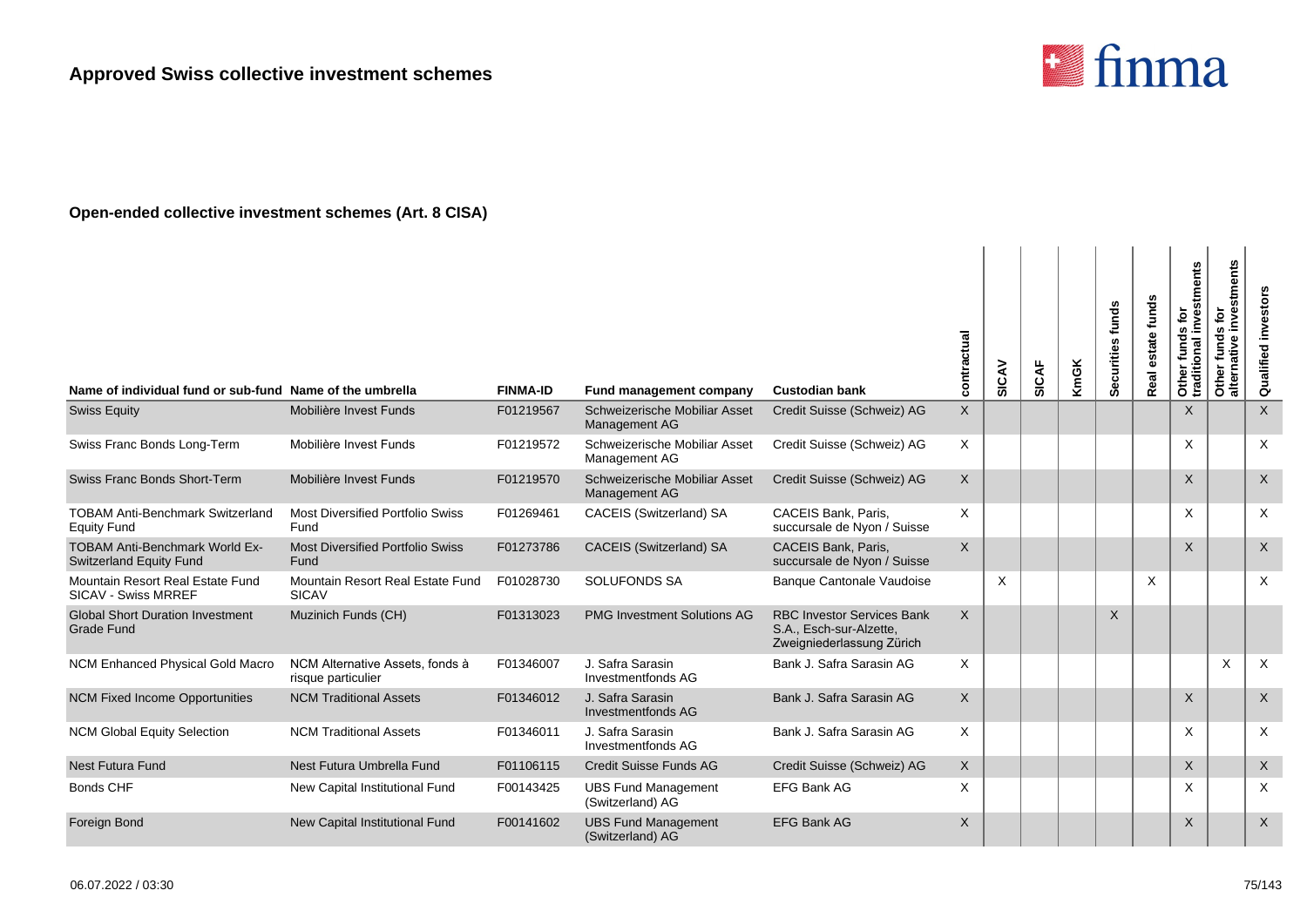

| Name of individual fund or sub-fund Name of the umbrella |                               | <b>FINMA-ID</b> | Fund management company                        | <b>Custodian bank</b>            | contractual  | SICAV | <b>SICAF</b> | <b>KmGK</b> | Securities funds | estate funds<br><b>Real</b> | Other funds for<br>traditional investments | investments<br>funds for<br>ative<br>Other<br>alterna | Qualified investors |
|----------------------------------------------------------|-------------------------------|-----------------|------------------------------------------------|----------------------------------|--------------|-------|--------------|-------------|------------------|-----------------------------|--------------------------------------------|-------------------------------------------------------|---------------------|
| <b>Bonds World</b>                                       | NOVARTIS POOLING FUND I       | F00163368       | Credit Suisse Funds AG                         | <b>UBS Switzerland AG</b>        | X            |       |              |             |                  |                             | X                                          |                                                       | X                   |
| <b>Equities Emerging Markets</b>                         | NOVARTIS POOLING FUND I       | F00163366       | <b>Credit Suisse Funds AG</b>                  | <b>UBS Switzerland AG</b>        | X            |       |              |             |                  |                             | X                                          |                                                       | X                   |
| <b>Equities World</b>                                    | NOVARTIS POOLING FUND I       | F00163365       | Credit Suisse Funds AG                         | <b>UBS Switzerland AG</b>        | X            |       |              |             |                  |                             | $\mathsf{X}$                               |                                                       | X                   |
| <b>Swiss Excellence</b>                                  | NS (CH) FUNDS                 | F01335080       | <b>GERIFONDS SA</b>                            | <b>Banque Cantonale Vaudoise</b> | $\mathsf{X}$ |       |              |             |                  |                             | X                                          |                                                       |                     |
| <b>Bond CHF ESG</b>                                      | OLZ                           | F01034914       | <b>UBS Fund Management</b><br>(Switzerland) AG | <b>UBS Switzerland AG</b>        | X            |       |              |             |                  |                             | $\times$                                   |                                                       | X                   |
| Equity Europe ex CH Optimized ESG                        | OLZ                           | F01075850       | <b>UBS Fund Management</b><br>(Switzerland) AG | <b>UBS Switzerland AG</b>        | $\mathsf{X}$ |       |              |             |                  |                             | X                                          |                                                       | $\mathsf{X}$        |
| Equity World ex CH Optimized ESG                         | OLZ                           | F00146545       | <b>UBS Fund Management</b><br>(Switzerland) AG | <b>UBS Switzerland AG</b>        | X            |       |              |             |                  |                             | X                                          |                                                       | X                   |
| Equity World ex CH Optimized ESG 2 OLZ                   |                               | F01180534       | <b>UBS Fund Management</b><br>(Switzerland) AG | <b>UBS Switzerland AG</b>        | $\mathsf{X}$ |       |              |             |                  |                             | X                                          |                                                       | $\mathsf{X}$        |
| <b>Equity World Optimized ESG</b>                        | OLZ                           | F00145801       | <b>UBS Fund Management</b><br>(Switzerland) AG | <b>UBS Switzerland AG</b>        | X            |       |              |             |                  |                             | X                                          |                                                       | X                   |
| <b>Equity Switzerland Optimized ESG</b>                  | OLZ <sub>1</sub>              | F00165818       | <b>Credit Suisse Funds AG</b>                  | Credit Suisse (Schweiz) AG       | X            |       |              |             |                  |                             | X                                          |                                                       | $\mathsf{X}$        |
| Gov Bond World LT Optimized CHF H OLZ 1<br><b>ESG</b>    |                               | F00145029       | Credit Suisse Funds AG                         | Credit Suisse (Schweiz) AG       | X            |       |              |             |                  |                             | X                                          |                                                       | X                   |
| Gov Bond World MT Optimized CHF H OLZ 1<br><b>ESG</b>    |                               | F00181479       | <b>Credit Suisse Funds AG</b>                  | Credit Suisse (Schweiz) AG       | $\mathsf X$  |       |              |             |                  |                             | $\mathsf X$                                |                                                       | $\mathsf{X}$        |
| Equity USA Optimized ESG                                 | OLZ 3 (CH) FUND               | F01110155       | Credit Suisse Funds AG                         | Credit Suisse (Schweiz) AG       | X            |       |              |             |                  |                             | X                                          |                                                       |                     |
| OLZ Smart Invest Dynamic ESG                             | OLZ 3 (CH) FUND               | F01207463       | <b>Credit Suisse Funds AG</b>                  | Credit Suisse (Schweiz) AG       | X            |       |              |             |                  |                             | X                                          |                                                       |                     |
| 65 ESG                                                   | <b>OLZ Smart Invest</b>       | F01098660       | <b>UBS Fund Management</b><br>(Switzerland) AG | <b>UBS Switzerland AG</b>        | X            |       |              |             |                  |                             | X                                          |                                                       |                     |
| <b>ONE Real Estate Debt Fund</b>                         | <b>ONE Financing Umbrella</b> | F01319446       | <b>SOLUFONDS SA</b>                            | Zürcher Kantonalbank             | $\times$     |       |              |             |                  |                             |                                            | X                                                     | $\mathsf{X}$        |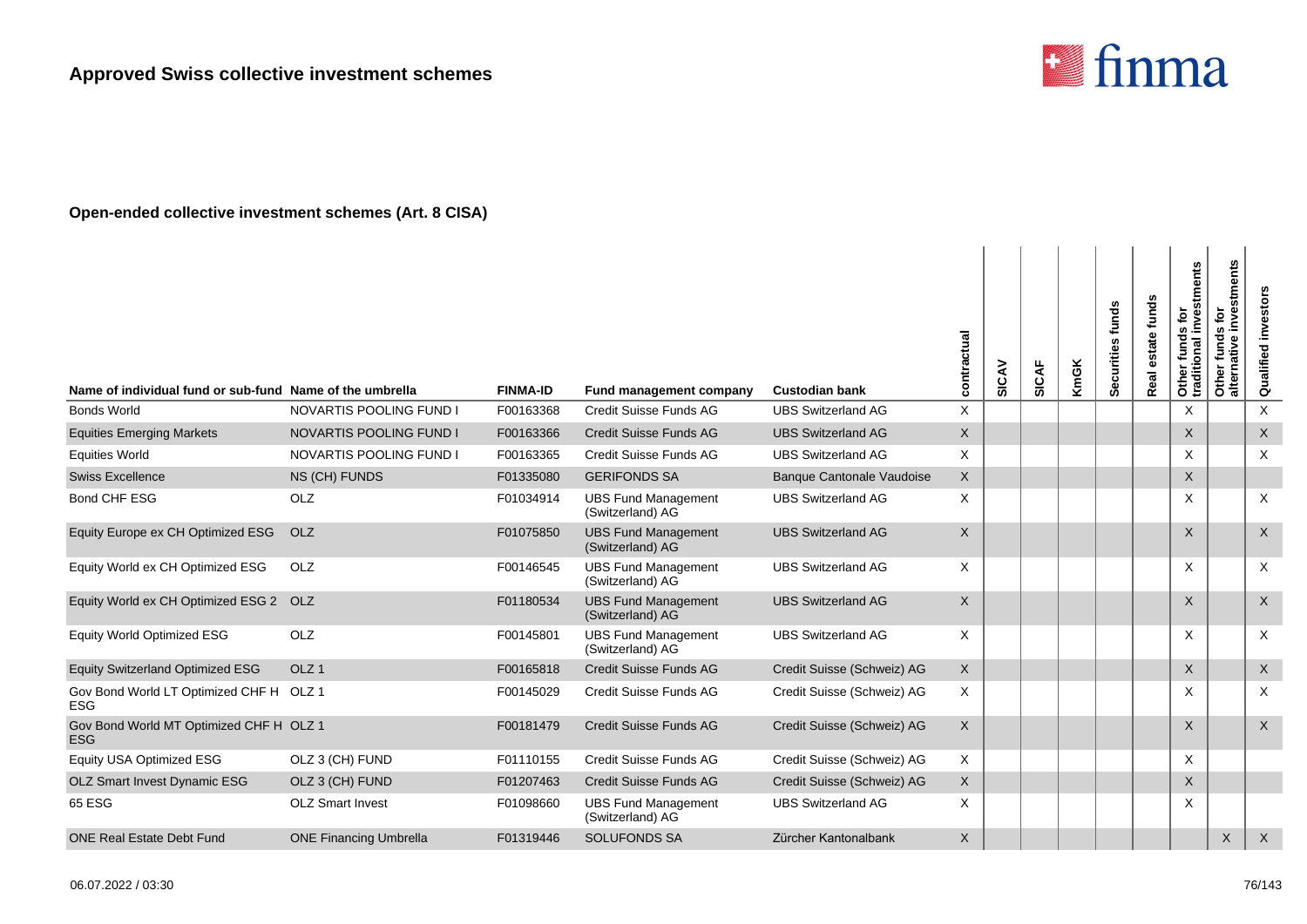

| Name of individual fund or sub-fund Name of the umbrella |                           | <b>FINMA-ID</b> | Fund management company                            | <b>Custodian bank</b>                                                                     | contractual  | SICAV | <b>SICAF</b> | <b>KmGK</b> | Securities funds | estate funds<br>Real | Other funds for<br>traditional investments | stments<br>tor<br>inve<br>Other funds<br>alternative | Qualified investors |
|----------------------------------------------------------|---------------------------|-----------------|----------------------------------------------------|-------------------------------------------------------------------------------------------|--------------|-------|--------------|-------------|------------------|----------------------|--------------------------------------------|------------------------------------------------------|---------------------|
| ONE Sustainable (CH) Fund - PX<br>Impact Gold Fund       | ONE Sustainable (CH) Fund | F01325797       | <b>FundPartner Solutions (Suisse)</b><br><b>SA</b> | Banque Pictet & Cie SA                                                                    | X            |       |              |             |                  |                      | X                                          |                                                      | $\times$            |
| PARstrategie nachhaltig 25 ESG<br>Fonds                  | <b>PARSUMO</b>            | F00188647       | <b>UBS Fund Management</b><br>(Switzerland) AG     | <b>UBS Switzerland AG</b>                                                                 | $\mathsf{X}$ |       |              |             |                  |                      | $\sf X$                                    |                                                      |                     |
| PARstrategie nachhaltig 45 ESG<br>Fonds                  | <b>PARSUMO</b>            | F00185527       | <b>UBS Fund Management</b><br>(Switzerland) AG     | <b>UBS Switzerland AG</b>                                                                 | X            |       |              |             |                  |                      | X                                          |                                                      |                     |
| Strategie Fonds (CHF)                                    | <b>PARTISAN</b>           | F01010326       | <b>PMG Investment Solutions AG</b>                 | <b>RBC Investor Services Bank</b><br>S.A., Esch-sur-Alzette,<br>Zweigniederlassung Zürich | $\mathsf{X}$ |       |              |             |                  |                      | $\times$                                   |                                                      |                     |
| PAT-BVG Obligationen Welt FW                             | PAT-BVG Umbrella Fund     | F01198787       | Credit Suisse Funds AG                             | Credit Suisse (Schweiz) AG                                                                | Χ            |       |              |             |                  |                      | X                                          |                                                      | X                   |
| PAX (CH) Fonds Aktien Europa ex<br>Schweiz               | Pax (CH) Fonds            | F01301086       | Swisscanto Fondsleitung AG                         | Zürcher Kantonalbank                                                                      | X            |       |              |             |                  |                      | $\times$                                   |                                                      |                     |
| PAX (CH) Fonds Aktien Schweiz                            | Pax (CH) Fonds            | F01301085       | Swisscanto Fondsleitung AG                         | Zürcher Kantonalbank                                                                      | X            |       |              |             |                  |                      | X                                          |                                                      |                     |
| Pax (CH) Fonds Portfolio 100                             | Pax (CH) Fonds            | F01340476       | Swisscanto Fondsleitung AG                         | Zürcher Kantonalbank                                                                      | $\mathsf{X}$ |       |              |             |                  |                      | $\mathsf{X}$                               |                                                      |                     |
| PAX (CH) Fonds Portfolio 25                              | Pax (CH) Fonds            | F01301088       | Swisscanto Fondsleitung AG                         | Zürcher Kantonalbank                                                                      | X            |       |              |             |                  |                      | X                                          |                                                      |                     |
| Pax (CH) Fonds Portfolio 50                              | Pax (CH) Fonds            | F01340473       | Swisscanto Fondsleitung AG                         | Zürcher Kantonalbank                                                                      | $\mathsf{X}$ |       |              |             |                  |                      | $\times$                                   |                                                      |                     |
| Pax (CH) Fonds Portfolio 75                              | Pax (CH) Fonds            | F01340474       | Swisscanto Fondsleitung AG                         | Zürcher Kantonalbank                                                                      | X            |       |              |             |                  |                      | X                                          |                                                      |                     |
| Pax (CH) Fonds Portfolio Quality<br>Select               | Pax (CH) Fonds            | F01340479       | Swisscanto Fondsleitung AG                         | Zürcher Kantonalbank                                                                      | $\mathsf{X}$ |       |              |             |                  |                      | $\sf X$                                    |                                                      |                     |
| Pax (CH) Fonds Portfolio Zielrendite                     | Pax (CH) Fonds            | F01340478       | Swisscanto Fondsleitung AG                         | Zürcher Kantonalbank                                                                      | X            |       |              |             |                  |                      | X                                          |                                                      |                     |
| ESG 100 Fund                                             | <b>PF Pension</b>         | F01269440       | <b>UBS Fund Management</b><br>(Switzerland) AG     | <b>UBS Switzerland AG</b>                                                                 | X            |       |              |             |                  |                      | X                                          |                                                      | X                   |
| ESG 25 Fund                                              | <b>PF Pension</b>         | F00139828       | <b>UBS Fund Management</b><br>(Switzerland) AG     | <b>UBS Switzerland AG</b>                                                                 | Χ            |       |              |             |                  |                      | X                                          |                                                      | X                   |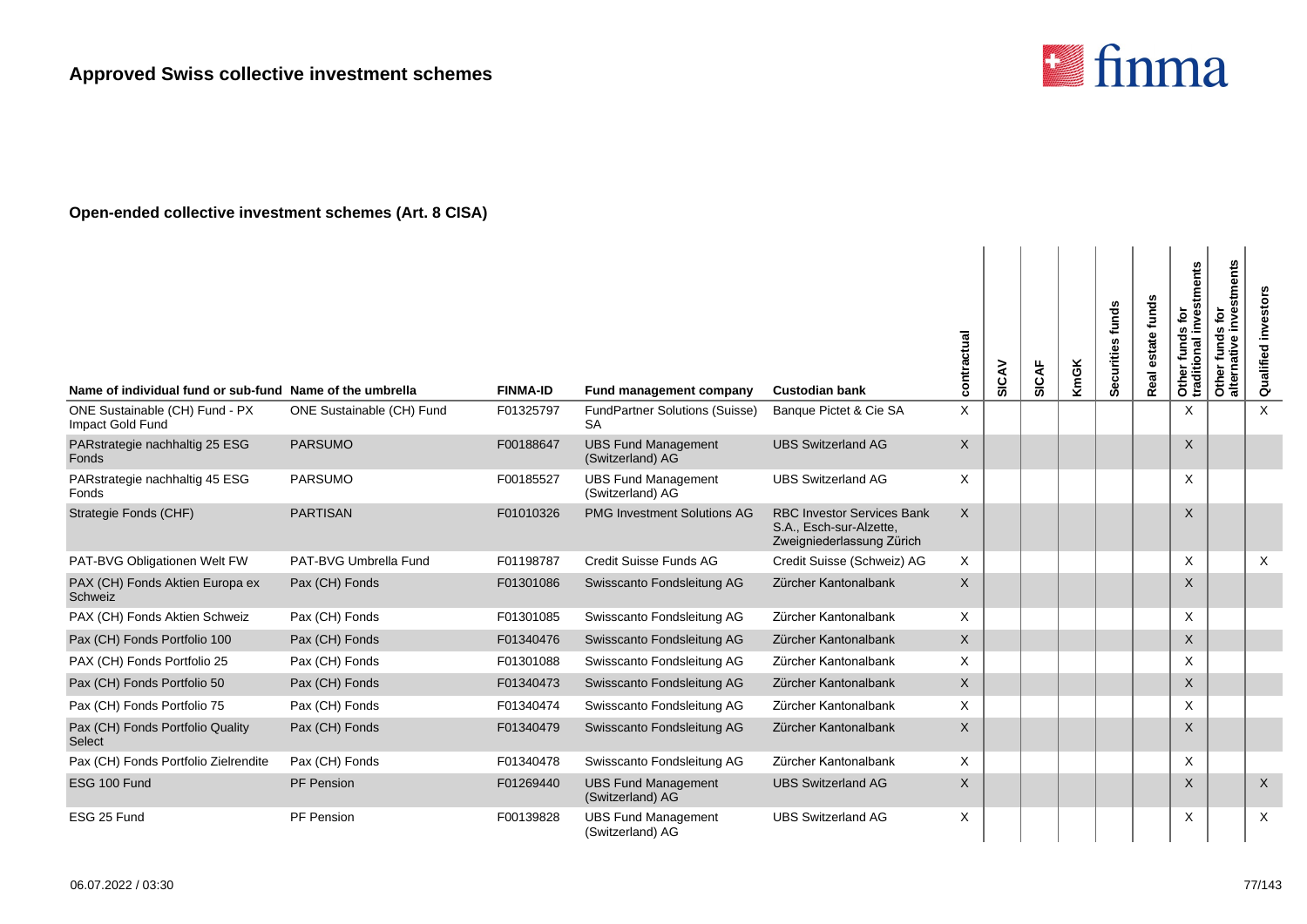

| Name of individual fund or sub-fund Name of the umbrella |                           | <b>FINMA-ID</b> | Fund management company                            | <b>Custodian bank</b>     | contractual  | SICAV | SICAF | KmGK | Securities funds | funds<br>state<br>Real | Other funds for<br>traditional investments | investments<br>funds for<br>mative<br>Other<br>alterna | investors<br>Qualified |
|----------------------------------------------------------|---------------------------|-----------------|----------------------------------------------------|---------------------------|--------------|-------|-------|------|------------------|------------------------|--------------------------------------------|--------------------------------------------------------|------------------------|
| ESG 50 Fund                                              | PF Pension                | F00139829       | <b>UBS Fund Management</b><br>(Switzerland) AG     | <b>UBS Switzerland AG</b> | X            |       |       |      |                  |                        | $\times$                                   |                                                        | $\times$               |
| ESG 75 Fund                                              | PF Pension                | F01089080       | <b>UBS Fund Management</b><br>(Switzerland) AG     | <b>UBS Switzerland AG</b> | $\times$     |       |       |      |                  |                        | X                                          |                                                        | $\times$               |
| All Commodity Tracker Plus                               | <b>Picard Angst Funds</b> | F00145614       | <b>FundPartner Solutions (Suisse)</b><br><b>SA</b> | Banque Pictet & Cie SA    | $\mathsf{X}$ |       |       |      |                  |                        | X                                          |                                                        |                        |
| Energy & Metals                                          | Picard Angst Funds        | F00186415       | <b>FundPartner Solutions (Suisse)</b><br><b>SA</b> | Banque Pictet & Cie SA    | $\times$     |       |       |      |                  |                        | X                                          |                                                        |                        |
| <b>CHF Bonds Tracker</b>                                 | Pictet CH                 | F00141751       | Pictet Asset Management SA                         | Banque Pictet & Cie SA    | $\mathsf{X}$ |       |       |      | X                |                        |                                            |                                                        |                        |
| <b>CHF Short Mid Term Bonds</b>                          | Pictet CH                 | F00141750       | Pictet Asset Management SA                         | Banque Pictet & Cie SA    | $\times$     |       |       |      | X                |                        |                                            |                                                        |                        |
| <b>CHF Sustainable Bonds</b>                             | Pictet CH                 | F01327042       | Pictet Asset Management SA                         | Banque Pictet & Cie SA    | $\times$     |       |       |      | X                |                        |                                            |                                                        |                        |
| <b>Enhanced Liquidity CHF</b>                            | Pictet CH                 | F00143334       | Pictet Asset Management SA                         | Banque Pictet & Cie SA    | X            |       |       |      | X                |                        |                                            |                                                        |                        |
| <b>Enhanced Liquidity EUR</b>                            | Pictet CH                 | F00143350       | Pictet Asset Management SA                         | Banque Pictet & Cie SA    | $\mathsf{X}$ |       |       |      | X                |                        |                                            |                                                        |                        |
| <b>Enhanced Liquidity USD</b>                            | Pictet CH                 | F00143332       | Pictet Asset Management SA                         | Banque Pictet & Cie SA    | $\times$     |       |       |      | X                |                        |                                            |                                                        |                        |
| <b>EUR Bonds</b>                                         | Pictet CH                 | F00142157       | Pictet Asset Management SA                         | Banque Pictet & Cie SA    | $\sf X$      |       |       |      | X                |                        |                                            |                                                        |                        |
| <b>GLOBAL EQUITIES</b>                                   | Pictet CH                 | F00142158       | Pictet Asset Management SA                         | Banque Pictet & Cie SA    | X            |       |       |      | Χ                |                        |                                            |                                                        |                        |
| <b>LPP 25</b>                                            | Pictet CH                 | F00141752       | Pictet Asset Management SA                         | Banque Pictet & Cie SA    | $\mathsf{X}$ |       |       |      | $\mathsf{X}$     |                        |                                            |                                                        |                        |
| <b>LPP 40</b>                                            | Pictet CH                 | F00141753       | Pictet Asset Management SA                         | Banque Pictet & Cie SA    | $\times$     |       |       |      | X                |                        |                                            |                                                        |                        |
| Short-Term Money Market (CHF)                            | Pictet CH                 | F00139439       | Pictet Asset Management SA                         | Banque Pictet & Cie SA    | $\times$     |       |       |      | $\times$         |                        |                                            |                                                        |                        |
| Short-Term Money Market (EUR)                            | Pictet CH                 | F00139440       | Pictet Asset Management SA                         | Banque Pictet & Cie SA    | X            |       |       |      | X                |                        |                                            |                                                        |                        |
| Short-Term Money Market (GBP)                            | Pictet CH                 | F00140689       | Pictet Asset Management SA                         | Banque Pictet & Cie SA    | $\mathsf{X}$ |       |       |      | X                |                        |                                            |                                                        |                        |
| Short-Term Money Market (USD)                            | Pictet CH                 | F00139441       | Pictet Asset Management SA                         | Banque Pictet & Cie SA    | X            |       |       |      | X                |                        |                                            |                                                        |                        |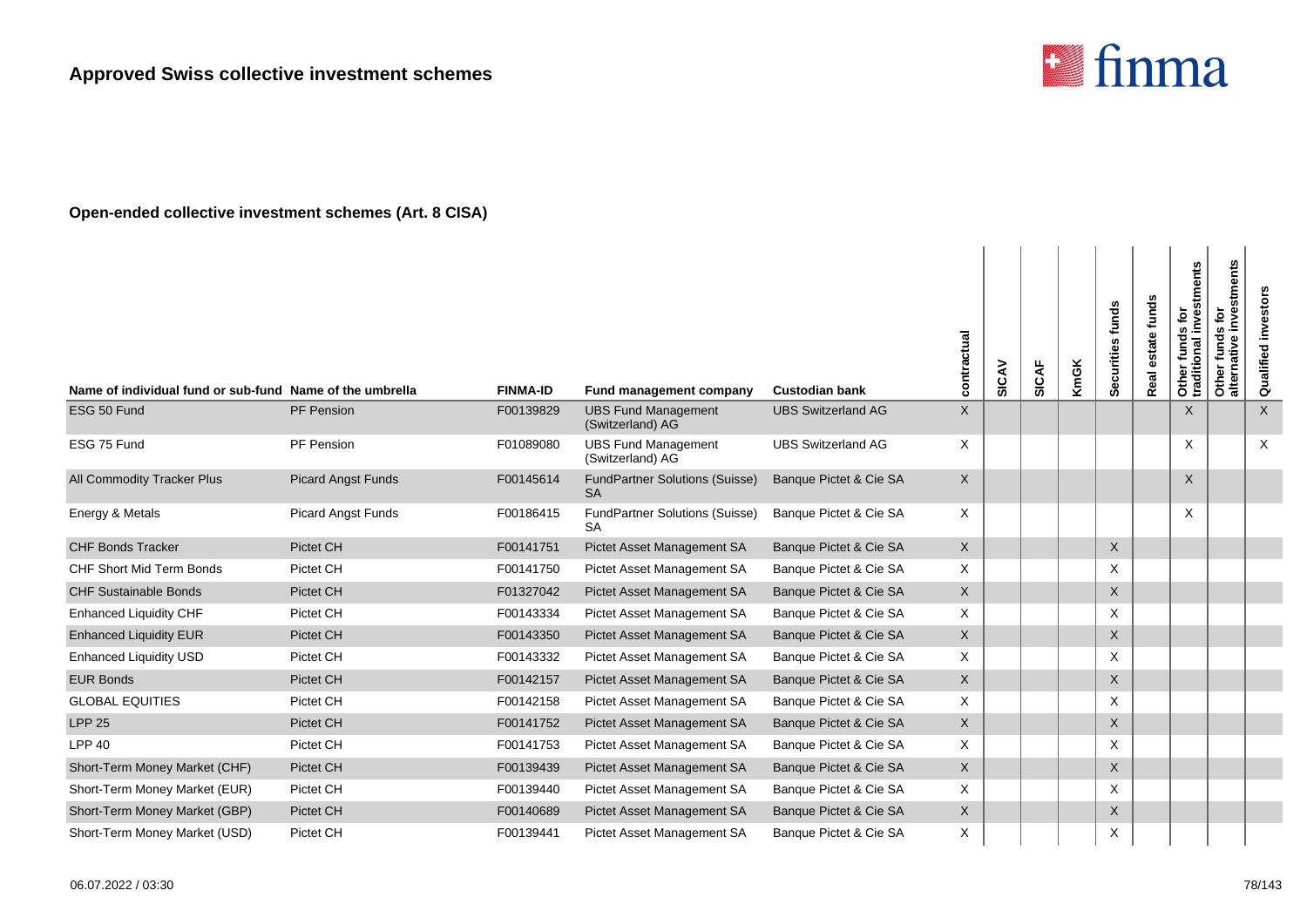

| Name of individual fund or sub-fund Name of the umbrella |                                | <b>FINMA-ID</b> | Fund management company    | <b>Custodian bank</b>  | contractual  | SICAV | <b>SICAF</b> | <b>KmGK</b> | Securities funds | funds<br>ate<br>Real | stments<br>funds for<br>Other funds for<br>traditional inves | investments<br>ē<br>S<br>Other funds<br>alternative | investors<br><b>Qualified</b> |
|----------------------------------------------------------|--------------------------------|-----------------|----------------------------|------------------------|--------------|-------|--------------|-------------|------------------|----------------------|--------------------------------------------------------------|-----------------------------------------------------|-------------------------------|
| Sovereign Short-Term Money Market<br><b>CHF</b>          | Pictet CH                      | F00146713       | Pictet Asset Management SA | Banque Pictet & Cie SA | X            |       |              |             | $\times$         |                      |                                                              |                                                     |                               |
| Sovereign Short-Term Money Market<br><b>EUR</b>          | Pictet CH                      | F00146714       | Pictet Asset Management SA | Banque Pictet & Cie SA | Χ            |       |              |             | X                |                      |                                                              |                                                     |                               |
| Sovereign Short-Term Money Market<br><b>USD</b>          | Pictet CH                      | F00146715       | Pictet Asset Management SA | Banque Pictet & Cie SA | X            |       |              |             | $\times$         |                      |                                                              |                                                     |                               |
| <b>Swiss Market Tracker</b>                              | Pictet CH                      | F00139314       | Pictet Asset Management SA | Banque Pictet & Cie SA | X            |       |              |             | X                |                      |                                                              |                                                     |                               |
| Swiss Mid Small Cap                                      | Pictet CH                      | F00139119       | Pictet Asset Management SA | Banque Pictet & Cie SA | X            |       |              |             | X                |                      |                                                              |                                                     |                               |
| Swiss Equities 130/30                                    | <b>Pictet CH Enhanced</b>      | F00145296       | Pictet Asset Management SA | Banque Pictet & Cie SA | X            |       |              |             |                  |                      | X                                                            |                                                     |                               |
| <b>Global Diversified</b>                                | <b>Pictet CH Focus</b>         | F01083473       | Pictet Asset Management SA | Banque Pictet & Cie SA | $\mathsf{X}$ |       |              |             |                  |                      | X                                                            |                                                     | $\times$                      |
| <b>CHF Bonds</b>                                         | Pictet CH Institutional        | F00140675       | Pictet Asset Management SA | Banque Pictet & Cie SA | X            |       |              |             |                  |                      | X                                                            |                                                     | X                             |
| <b>CHF Bonds Tracker</b>                                 | <b>Pictet CH Institutional</b> | F00143492       | Pictet Asset Management SA | Banque Pictet & Cie SA | X            |       |              |             |                  |                      | X                                                            |                                                     | X                             |
| <b>Emerging Markets Tracker</b>                          | Pictet CH Institutional        | F00157551       | Pictet Asset Management SA | Banque Pictet & Cie SA | X            |       |              |             |                  |                      | X                                                            |                                                     | X                             |
| European ex Swiss Equities Tracker                       | Pictet CH Institutional        | F00144594       | Pictet Asset Management SA | Banque Pictet & Cie SA | X            |       |              |             |                  |                      | X                                                            |                                                     | X                             |
| European ex Swiss Equities Tracker<br>ex SL              | Pictet CH Institutional        | F01010365       | Pictet Asset Management SA | Banque Pictet & Cie SA | X            |       |              |             |                  |                      | X                                                            |                                                     | X                             |
| Foreign Bonds                                            | Pictet CH Institutional        | F00140676       | Pictet Asset Management SA | Banque Pictet & Cie SA | X            |       |              |             |                  |                      | X                                                            |                                                     | X                             |
| Foreign Bonds ex JPY hgd CHF                             | Pictet CH Institutional        | F00141465       | Pictet Asset Management SA | Banque Pictet & Cie SA | X            |       |              |             |                  |                      | X                                                            |                                                     | X                             |
| Foreign Bonds Tracker                                    | Pictet CH Institutional        | F00146567       | Pictet Asset Management SA | Banque Pictet & Cie SA | $\times$     |       |              |             |                  |                      | X                                                            |                                                     | X                             |
| Japanese Equities Tracker                                | Pictet CH Institutional        | F00144595       | Pictet Asset Management SA | Banque Pictet & Cie SA | X            |       |              |             |                  |                      | X                                                            |                                                     | X                             |
| Japanese Equities Tracker Japan TE                       | Pictet CH Institutional        | F01284822       | Pictet Asset Management SA | Banque Pictet & Cie SA | X            |       |              |             |                  |                      | X                                                            |                                                     | X                             |
| North American Equities Tracker                          | Pictet CH Institutional        | F00144593       | Pictet Asset Management SA | Banque Pictet & Cie SA | X            |       |              |             |                  |                      | X                                                            |                                                     | X                             |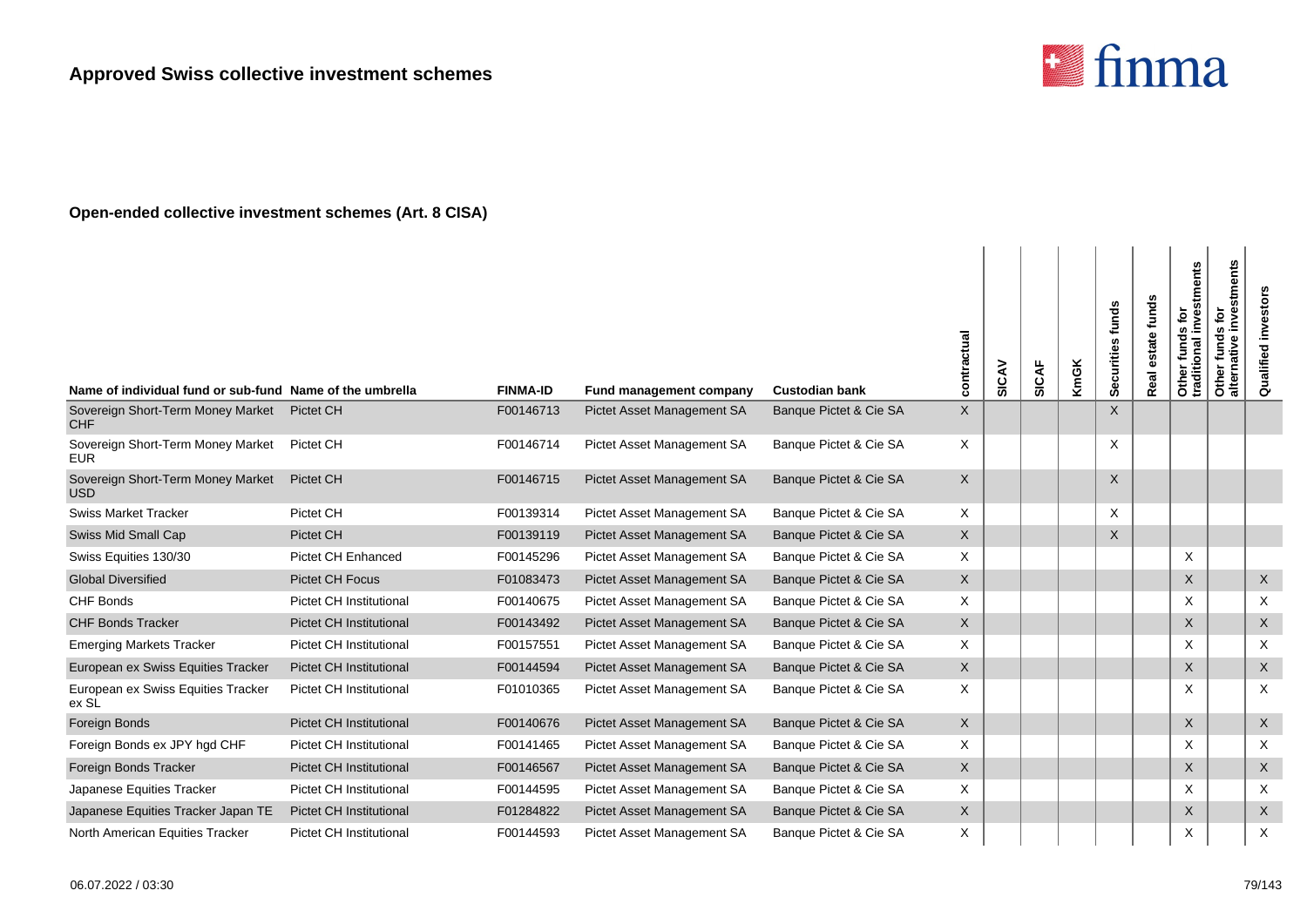

| Name of individual fund or sub-fund Name of the umbrella                   |                                       | <b>FINMA-ID</b> | Fund management company    | <b>Custodian bank</b>  | actual<br><b>contra</b> | SICAV | SICAF | <b>KmGK</b> | Securities funds | funds<br>state<br>Real | Other funds for<br>traditional investments | stments<br>ē<br>ω<br>U,<br>fund<br>ative<br>Other<br>alterna | investors<br>Qualified |
|----------------------------------------------------------------------------|---------------------------------------|-----------------|----------------------------|------------------------|-------------------------|-------|-------|-------------|------------------|------------------------|--------------------------------------------|--------------------------------------------------------------|------------------------|
| North American Equities Tracker US<br><b>TE</b>                            | Pictet CH Institutional               | F00144592       | Pictet Asset Management SA | Banque Pictet & Cie SA | X                       |       |       |             |                  |                        | X                                          |                                                              | $\sf X$                |
| Pacific Basin ex Japan Equities<br>Tracker                                 | Pictet CH Institutional               | F00144596       | Pictet Asset Management SA | Banque Pictet & Cie SA | $\times$                |       |       |             |                  |                        | X                                          |                                                              | $\times$               |
| Quest Global Equities US TE                                                | <b>Pictet CH Institutional</b>        | F00140674       | Pictet Asset Management SA | Banque Pictet & Cie SA | $\times$                |       |       |             |                  |                        | $\times$                                   |                                                              | $\sf X$                |
| <b>Swiss Equities</b>                                                      | Pictet CH Institutional               | F00140673       | Pictet Asset Management SA | Banque Pictet & Cie SA | X                       |       |       |             |                  |                        | X                                          |                                                              | $\times$               |
| <b>Swiss Equities Tracker</b>                                              | <b>Pictet CH Institutional</b>        | F00143493       | Pictet Asset Management SA | Banque Pictet & Cie SA | $\mathsf{X}$            |       |       |             |                  |                        | X                                          |                                                              | $\times$               |
| Swiss Equities Tracker ex SL                                               | Pictet CH Institutional               | F01010367       | Pictet Asset Management SA | Banque Pictet & Cie SA | $\times$                |       |       |             |                  |                        | X                                          |                                                              | X                      |
| <b>Swiss Real Estate Funds</b>                                             | <b>Pictet CH Institutional</b>        | F00164931       | Pictet Asset Management SA | Banque Pictet & Cie SA | $\times$                |       |       |             |                  |                        | $\times$                                   |                                                              | $\times$               |
| Swiss Sustainable Equities Tracker                                         | Pictet CH Institutional               | F01326037       | Pictet Asset Management SA | Banque Pictet & Cie SA | X                       |       |       |             |                  |                        | X                                          |                                                              | X                      |
| World ex Swiss Equities Tracker                                            | Pictet CH Institutional               | F00144591       | Pictet Asset Management SA | Banque Pictet & Cie SA | $\mathsf{X}$            |       |       |             |                  |                        | $\times$                                   |                                                              | $\times$               |
| World ex Swiss Equities Tracker -<br>Pension                               | Pictet CH Institutional               | F01284823       | Pictet Asset Management SA | Banque Pictet & Cie SA | $\times$                |       |       |             |                  |                        | X                                          |                                                              | $\times$               |
| World ex Swiss Equities Tracker ex SL Pictet CH Institutional<br>- Pension |                                       | F01284824       | Pictet Asset Management SA | Banque Pictet & Cie SA | $\mathsf{X}$            |       |       |             |                  |                        | $\times$                                   |                                                              | $\times$               |
| World ex Swiss Equities Tracker US<br><b>TE</b>                            | Pictet CH Institutional               | F00144590       | Pictet Asset Management SA | Banque Pictet & Cie SA | X                       |       |       |             |                  |                        | X                                          |                                                              | X                      |
| World ex Swiss Equities Tracker US<br>TE ex SL                             | Pictet CH Institutional               | F01010373       | Pictet Asset Management SA | Banque Pictet & Cie SA | $\sf X$                 |       |       |             |                  |                        | X                                          |                                                              | $\sf X$                |
| World ex Swiss Small Cap Tracker -<br>Pension                              | Pictet CH Institutional               | F01276814       | Pictet Asset Management SA | Banque Pictet & Cie SA | $\times$                |       |       |             |                  |                        | X                                          |                                                              | $\times$               |
| World ex Swiss Sustainable Equities<br>Tracker                             | <b>Pictet CH Institutional</b>        | F01326030       | Pictet Asset Management SA | Banque Pictet & Cie SA | $\mathsf{X}$            |       |       |             |                  |                        | X                                          |                                                              | $\mathsf{X}$           |
| <b>Physical Gold</b>                                                       | <b>Pictet CH Precious Metals Fund</b> | F00160879       | Pictet Asset Management SA | Banque Pictet & Cie SA | X                       |       |       |             |                  |                        | Χ                                          |                                                              |                        |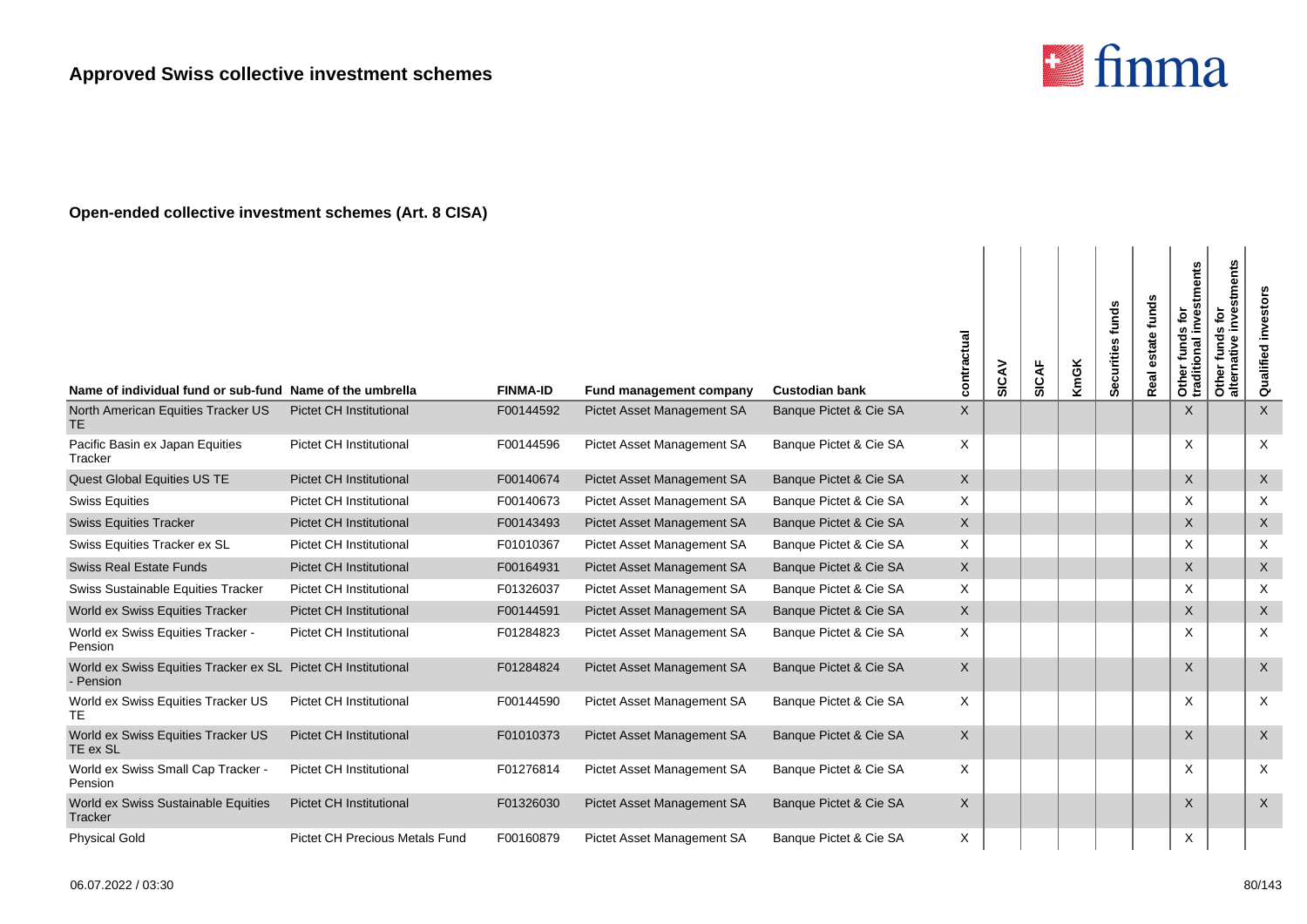

| Name of individual fund or sub-fund Name of the umbrella                       |                                                                                                    | <b>FINMA-ID</b> | Fund management company                        | <b>Custodian bank</b>            | contractual  | SICAV | <b>SICAF</b> | <b>KmGK</b> | Securities funds | funds<br>estate<br>Real | Other funds for<br>traditional investments | ents<br>stme<br><b>jo</b><br>ω<br><b>S</b><br>fund<br>$\mathbf{Q}$<br>rnativ<br>Other 1<br>alterna | investor<br>Qualified |
|--------------------------------------------------------------------------------|----------------------------------------------------------------------------------------------------|-----------------|------------------------------------------------|----------------------------------|--------------|-------|--------------|-------------|------------------|-------------------------|--------------------------------------------|----------------------------------------------------------------------------------------------------|-----------------------|
| Swiss High Dividend                                                            | <b>Pictet CH Solutions</b>                                                                         | F00182895       | Pictet Asset Management SA                     | Banque Pictet & Cie SA           | $\mathsf{X}$ |       |              |             |                  |                         | $\times$                                   |                                                                                                    |                       |
| <b>LPP Multi Asset Flexible</b>                                                | Pictet CH Target                                                                                   | F01184907       | Pictet Asset Management SA                     | Banque Pictet & Cie SA           | X            |       |              |             |                  |                         | X                                          |                                                                                                    |                       |
| LPP Sustainable Multi Asset 10                                                 | Pictet CH Target                                                                                   | F01331844       | Pictet Asset Management SA                     | Banque Pictet & Cie SA           | $\mathsf{X}$ |       |              |             |                  |                         | $\sf X$                                    |                                                                                                    |                       |
| LPP Sustainable Multi Asset 25                                                 | Pictet CH Target                                                                                   | F01331846       | Pictet Asset Management SA                     | Banque Pictet & Cie SA           | X            |       |              |             |                  |                         | X                                          |                                                                                                    |                       |
| LPP Sustainable Multi Asset 40                                                 | Pictet CH Target                                                                                   | F01331847       | Pictet Asset Management SA                     | Banque Pictet & Cie SA           | $\mathsf{X}$ |       |              |             |                  |                         | X                                          |                                                                                                    |                       |
| LPP Sustainable Multi Asset 60                                                 | Pictet CH Target                                                                                   | F01331849       | Pictet Asset Management SA                     | Banque Pictet & Cie SA           | X            |       |              |             |                  |                         | X                                          |                                                                                                    |                       |
| <b>Short-Term Strategies</b>                                                   | Pictet CH Target                                                                                   | F01034753       | Pictet Asset Management SA                     | Banque Pictet & Cie SA           | $\mathsf{X}$ |       |              |             |                  |                         | X                                          |                                                                                                    |                       |
| Actions Amérique du Nord                                                       | PIGUET FUND                                                                                        | F00180286       | <b>GERIFONDS SA</b>                            | <b>Banque Cantonale Vaudoise</b> | $\times$     |       |              |             |                  |                         | X                                          |                                                                                                    |                       |
| Actions Asie-Pacifique ex-Japon                                                | <b>PIGUET FUND</b>                                                                                 | F00180288       | <b>GERIFONDS SA</b>                            | <b>Banque Cantonale Vaudoise</b> | $\times$     |       |              |             |                  |                         | X                                          |                                                                                                    |                       |
| Actions Japon                                                                  | PIGUET FUND                                                                                        | F00180287       | <b>GERIFONDS SA</b>                            | <b>Banque Cantonale Vaudoise</b> | X            |       |              |             |                  |                         | X                                          |                                                                                                    |                       |
| <b>Actions Pan-Europe</b>                                                      | PIGUET FUND                                                                                        | F00180283       | <b>GERIFONDS SA</b>                            | <b>Banque Cantonale Vaudoise</b> | $\times$     |       |              |             |                  |                         | $\times$                                   |                                                                                                    |                       |
| <b>Actions Suisses</b>                                                         | PIGUET FUND                                                                                        | F00161111       | <b>GERIFONDS SA</b>                            | Banque Cantonale Vaudoise        | X            |       |              |             |                  |                         | X                                          |                                                                                                    |                       |
| <b>Actions Suisses - SMID</b>                                                  | PIGUET FUND                                                                                        | F01379593       | <b>GERIFONDS SA</b>                            | <b>Banque Cantonale Vaudoise</b> | X            |       |              |             |                  |                         | $\sf X$                                    |                                                                                                    |                       |
| Pondéré                                                                        | PIGUET FUND                                                                                        | F00180282       | <b>GERIFONDS SA</b>                            | <b>Banque Cantonale Vaudoise</b> | X            |       |              |             |                  |                         | X                                          |                                                                                                    |                       |
| Pilatus Invest Income CHF                                                      | <b>Pilatus Partners Fonds</b>                                                                      | F01039289       | <b>LLB Swiss Investment AG</b>                 | <b>UBS Switzerland AG</b>        | $\times$     |       |              |             | $\sf X$          |                         |                                            |                                                                                                    |                       |
| Pilatus Invest Income EUR                                                      | <b>Pilatus Partners Fonds</b>                                                                      | F01039578       | <b>LLB Swiss Investment AG</b>                 | <b>UBS Switzerland AG</b>        | X            |       |              |             | X                |                         |                                            |                                                                                                    |                       |
| Pilatus Invest Income USD                                                      | <b>Pilatus Partners Fonds</b>                                                                      | F01039290       | <b>LLB Swiss Investment AG</b>                 | <b>UBS Switzerland AG</b>        | $\mathsf{X}$ |       |              |             | $\mathsf{X}$     |                         |                                            |                                                                                                    |                       |
| <b>Fixed Income</b>                                                            | <b>Piz Daint Invest</b>                                                                            | F01181267       | <b>UBS Fund Management</b><br>(Switzerland) AG | J.P. Morgan (Suisse) SA          | X            |       |              |             |                  |                         | X                                          |                                                                                                    | $\times$              |
| Hedge Funds, übriger Fonds für<br>alternative Anlagen mit besonderem<br>Risiko | PK Manor Alternative Strategies,<br>übriger Fonds für alternative<br>Anlagen mit besonderem Risiko | F01199461       | <b>UBS Fund Management</b><br>(Switzerland) AG | <b>UBS Switzerland AG</b>        | X            |       |              |             |                  |                         |                                            | $\times$                                                                                           | $\times$              |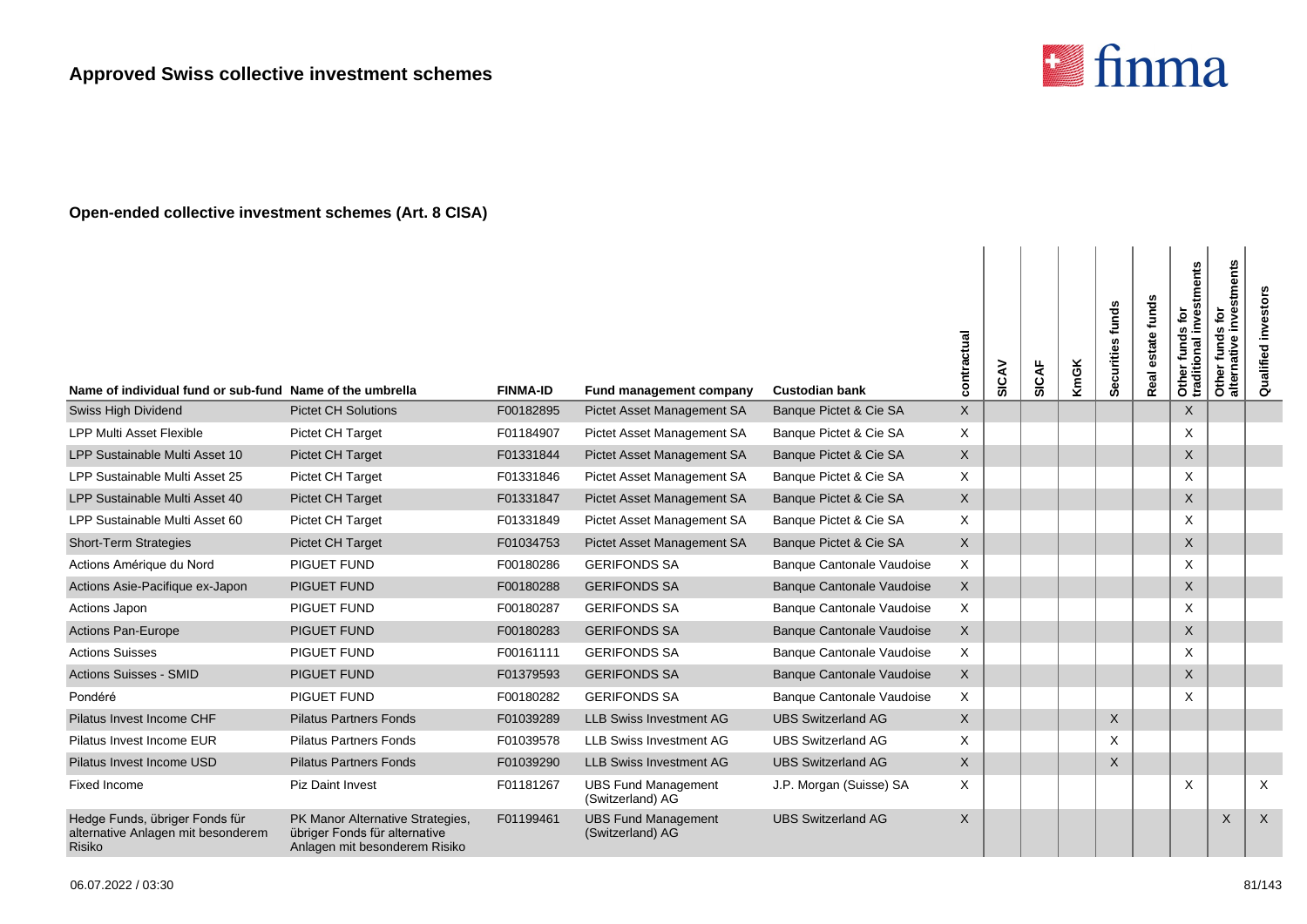

| Name of individual fund or sub-fund Name of the umbrella |                                      | <b>FINMA-ID</b> | Fund management company            | <b>Custodian bank</b>                                                                     | contractual | SICAV | <b>SICAF</b> | KmGK | Securities funds | estate funds<br>Real | stments<br>$\mathbf{\tilde{e}}$<br>inve<br><b>SD</b><br>Other funds<br>traditional i | Other funds for<br>alternative investments | investor<br>Qualified |
|----------------------------------------------------------|--------------------------------------|-----------------|------------------------------------|-------------------------------------------------------------------------------------------|-------------|-------|--------------|------|------------------|----------------------|--------------------------------------------------------------------------------------|--------------------------------------------|-----------------------|
| <b>Capital Preservation Fund</b>                         | <b>PMG Individual Fund Solutions</b> | F01336539       | <b>PMG Investment Solutions AG</b> | <b>RBC Investor Services Bank</b><br>S.A., Esch-sur-Alzette,<br>Zweigniederlassung Zürich | X           |       |              |      |                  |                      | X                                                                                    |                                            |                       |
| <b>Digital Services Fund</b>                             | <b>PMG Individual Fund Solutions</b> | F01336534       | <b>PMG Investment Solutions AG</b> | <b>RBC Investor Services Bank</b><br>S.A., Esch-sur-Alzette,<br>Zweigniederlassung Zürich | X           |       |              |      |                  |                      | $\times$                                                                             |                                            |                       |
| Global Equities ex US Fund                               | <b>PMG Individual Fund Solutions</b> | F01347004       | <b>PMG Investment Solutions AG</b> | <b>RBC Investor Services Bank</b><br>S.A., Esch-sur-Alzette,<br>Zweigniederlassung Zürich | X           |       |              |      |                  |                      | X                                                                                    |                                            |                       |
| Global Long Term Winners Equity<br>Fund                  | <b>PMG Individual Fund Solutions</b> | F01324533       | <b>PMG Investment Solutions AG</b> | <b>RBC Investor Services Bank</b><br>S.A., Esch-sur-Alzette,<br>Zweigniederlassung Zürich | X           |       |              |      |                  |                      | $\mathsf{X}$                                                                         |                                            |                       |
| <b>Global Water Fund</b>                                 | <b>PMG Individual Fund Solutions</b> | F01336537       | <b>PMG Investment Solutions AG</b> | <b>RBC Investor Services Bank</b><br>S.A., Esch-sur-Alzette,<br>Zweigniederlassung Zürich | X           |       |              |      |                  |                      | X                                                                                    |                                            |                       |
| <b>Healthcare Fund</b>                                   | <b>PMG Individual Fund Solutions</b> | F01336535       | <b>PMG Investment Solutions AG</b> | <b>RBC Investor Services Bank</b><br>S.A., Esch-sur-Alzette,<br>Zweigniederlassung Zürich | X           |       |              |      |                  |                      | $\times$                                                                             |                                            |                       |
| Hydrogen & Battery Power Fund                            | <b>PMG Individual Fund Solutions</b> | F01336538       | <b>PMG Investment Solutions AG</b> | <b>RBC Investor Services Bank</b><br>S.A., Esch-sur-Alzette,<br>Zweigniederlassung Zürich | X           |       |              |      |                  |                      | X                                                                                    |                                            |                       |
| IO The Long-Hedge Fund                                   | <b>PMG Individual Fund Solutions</b> | F01338455       | <b>PMG Investment Solutions AG</b> | <b>RBC Investor Services Bank</b><br>S.A., Esch-sur-Alzette,<br>Zweigniederlassung Zürich | X           |       |              |      |                  |                      | $\times$                                                                             |                                            |                       |
| <b>US Equities Fund</b>                                  | <b>PMG Individual Fund Solutions</b> | F01336536       | <b>PMG Investment Solutions AG</b> | <b>RBC Investor Services Bank</b><br>S.A., Esch-sur-Alzette,<br>Zweigniederlassung Zürich | X           |       |              |      |                  |                      | X                                                                                    |                                            |                       |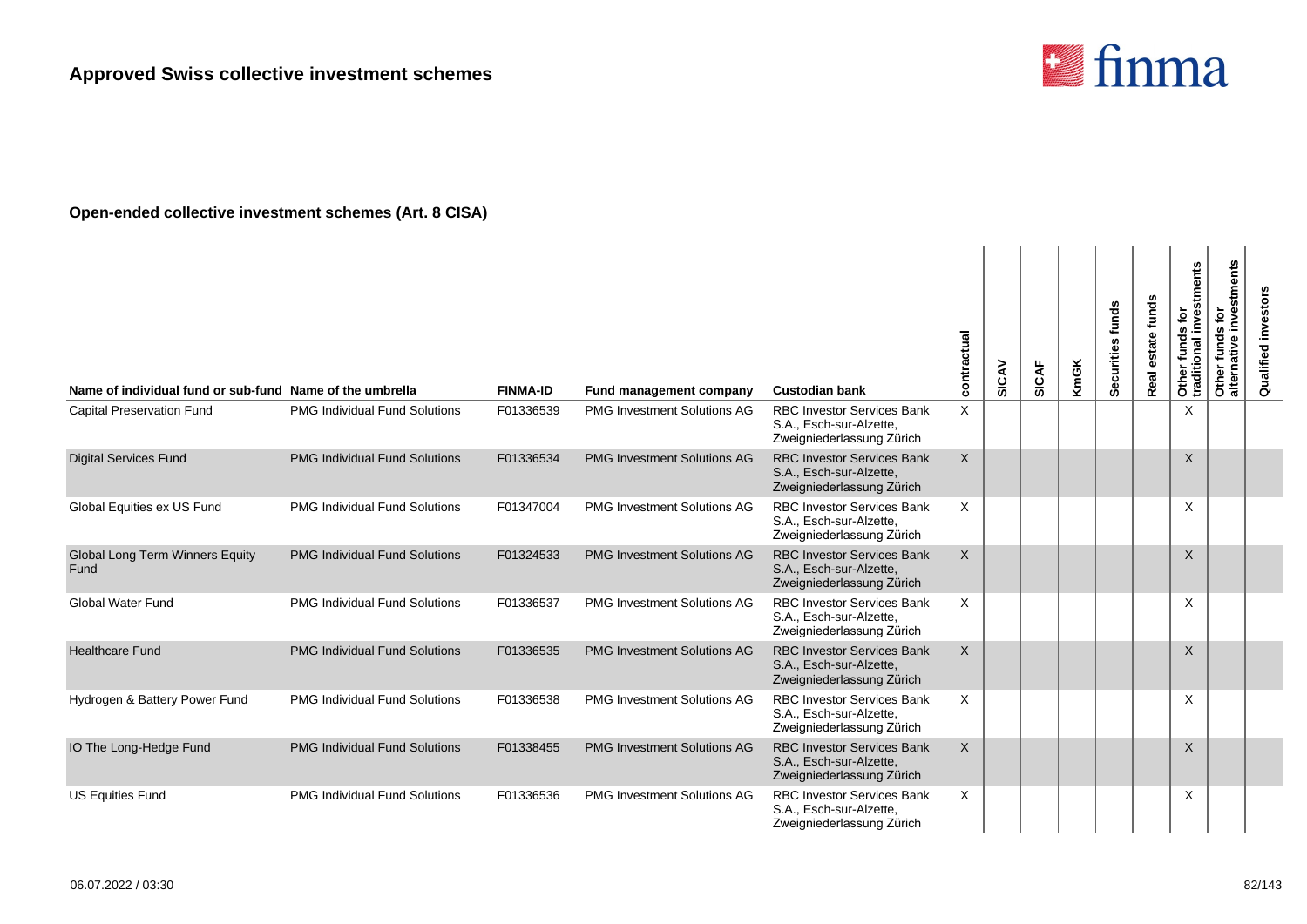

| Name of individual fund or sub-fund Name of the umbrella                     |             | <b>FINMA-ID</b> | Fund management company                            | <b>Custodian bank</b>     | contractual  | SICAV        | <b>SICAF</b> | <b>KmGK</b> | Securities funds | Real estate funds | Other funds for<br>traditional investments | investments<br>funds for<br>Other funds<br>alternative | investor<br>Qualified     |
|------------------------------------------------------------------------------|-------------|-----------------|----------------------------------------------------|---------------------------|--------------|--------------|--------------|-------------|------------------|-------------------|--------------------------------------------|--------------------------------------------------------|---------------------------|
| <b>Core Equities</b>                                                         | PORRO SICAV | F01251323       | <b>FundPartner Solutions (Suisse)</b><br><b>SA</b> | Banque Pictet & Cie SA    |              | X            |              |             |                  |                   | $\times$                                   |                                                        | $\mathsf{X}$              |
| Instruments à revenus fixes                                                  | PORRO SICAV | F01251322       | FundPartner Solutions (Suisse)<br><b>SA</b>        | Banque Pictet & Cie SA    |              | $\times$     |              |             |                  |                   | $\times$                                   |                                                        | $\times$                  |
| Investissements à court terme                                                | PORRO SICAV | F01251320       | <b>FundPartner Solutions (Suisse)</b><br><b>SA</b> | Banque Pictet & Cie SA    |              | $\mathsf X$  |              |             |                  |                   | $\times$                                   |                                                        | $\mathsf{X}$              |
| Investissements alternatifs, présentant PORRO SICAV<br>un risque particulier |             | F01251386       | <b>FundPartner Solutions (Suisse)</b><br><b>SA</b> | Banque Pictet & Cie SA    |              | $\times$     |              |             |                  |                   |                                            | X                                                      | $\boldsymbol{\mathsf{X}}$ |
| Métaux précieux                                                              | PORRO SICAV | F01251385       | <b>FundPartner Solutions (Suisse)</b><br><b>SA</b> | Banque Pictet & Cie SA    |              | $\mathsf{X}$ |              |             |                  |                   | $\sf X$                                    |                                                        | $\mathsf X$               |
| <b>Opportunistic Equities</b>                                                | PORRO SICAV | F01251324       | FundPartner Solutions (Suisse)<br><b>SA</b>        | Banque Pictet & Cie SA    |              | $\times$     |              |             |                  |                   | $\times$                                   |                                                        | $\times$                  |
| Pays émergents                                                               | PORRO SICAV | F01251383       | <b>FundPartner Solutions (Suisse)</b><br><b>SA</b> | Banque Pictet & Cie SA    |              | $\mathsf{X}$ |              |             |                  |                   | $\times$                                   |                                                        | $\mathsf X$               |
| Private Equity, présentant un risque<br>particulier                          | PORRO SICAV | F01251387       | <b>FundPartner Solutions (Suisse)</b><br><b>SA</b> | Banque Pictet & Cie SA    |              | $\mathsf{x}$ |              |             |                  |                   |                                            | $\times$                                               | $\times$                  |
| PostFinance Fonds 1 Bond                                                     | PostFinance | F00139191       | <b>UBS Fund Management</b><br>(Switzerland) AG     | <b>UBS Switzerland AG</b> | $\mathsf{X}$ |              |              |             |                  |                   | $\times$                                   |                                                        |                           |
| PostFinance Fonds 2                                                          | PostFinance | F00139192       | <b>UBS Fund Management</b><br>(Switzerland) AG     | <b>UBS Switzerland AG</b> | X            |              |              |             |                  |                   | $\times$                                   |                                                        |                           |
| PostFinance Fonds 3                                                          | PostFinance | F00139193       | <b>UBS Fund Management</b><br>(Switzerland) AG     | <b>UBS Switzerland AG</b> | X            |              |              |             |                  |                   | X                                          |                                                        |                           |
| PostFinance Fonds 4                                                          | PostFinance | F00139277       | <b>UBS Fund Management</b><br>(Switzerland) AG     | <b>UBS Switzerland AG</b> | X            |              |              |             |                  |                   | $\times$                                   |                                                        |                           |
| PostFinance Fonds 5                                                          | PostFinance | F00139278       | <b>UBS Fund Management</b><br>(Switzerland) AG     | <b>UBS Switzerland AG</b> | X            |              |              |             |                  |                   | X                                          |                                                        |                           |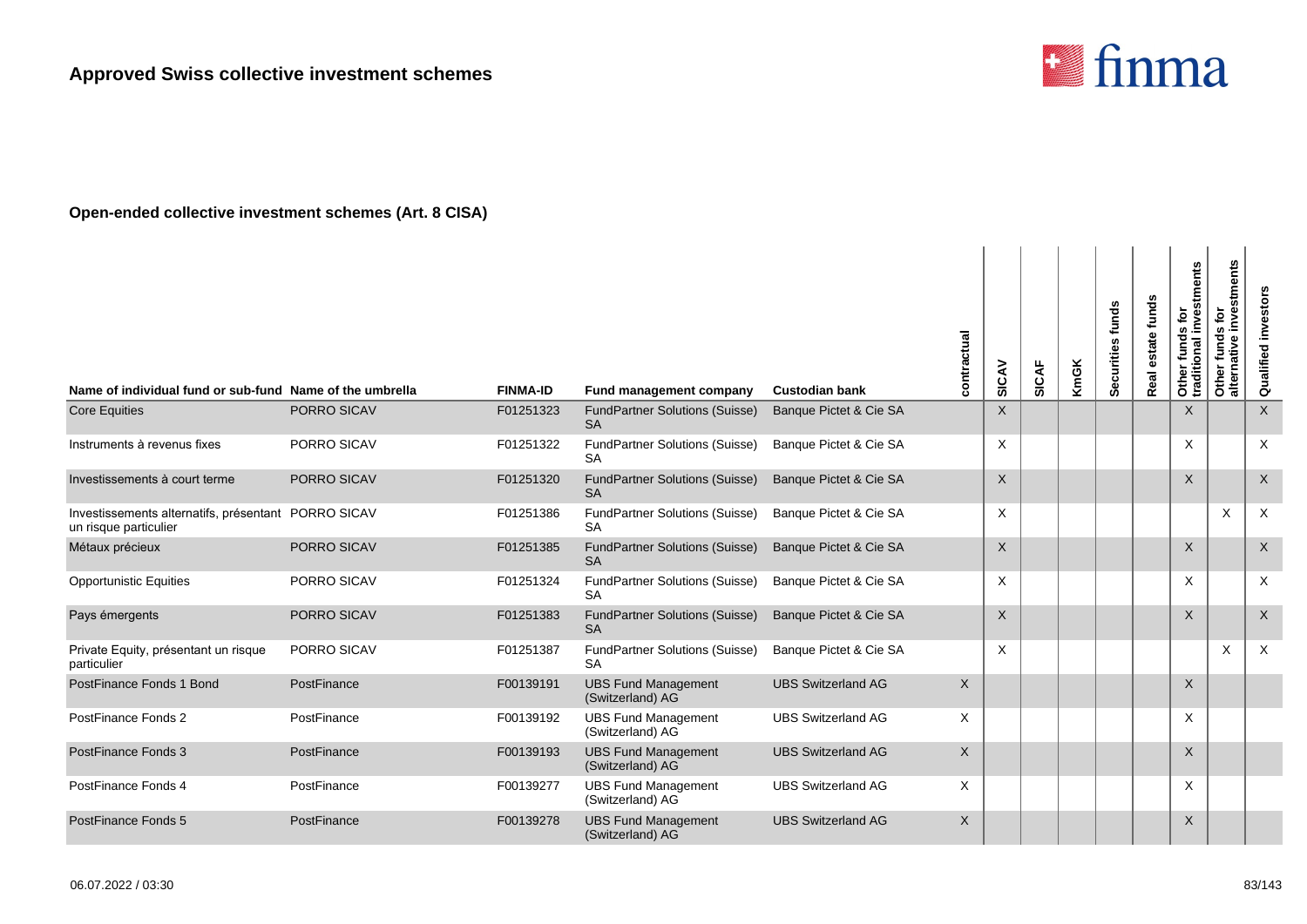

| Name of individual fund or sub-fund Name of the umbrella            |                            | <b>FINMA-ID</b> | Fund management company                              | <b>Custodian bank</b>                                                                 | contractual  | SICAV    | SICAF | <b>KmGK</b> | Securities funds | estate funds<br>Real | traditional investments<br>funds for<br>Other | nvestments<br>funds for<br>mative<br>Other 1<br>alterna | investors<br>Qualified    |
|---------------------------------------------------------------------|----------------------------|-----------------|------------------------------------------------------|---------------------------------------------------------------------------------------|--------------|----------|-------|-------------|------------------|----------------------|-----------------------------------------------|---------------------------------------------------------|---------------------------|
| <b>PostFinance Fonds Global</b>                                     | PostFinance                | F00140973       | <b>UBS Fund Management</b><br>(Switzerland) AG       | <b>UBS Switzerland AG</b>                                                             | X            |          |       |             |                  |                      | X                                             |                                                         |                           |
| PostFinance Fonds High Dividend                                     | PostFinance                | F01181013       | <b>UBS Fund Management</b><br>(Switzerland) AG       | <b>UBS Switzerland AG</b>                                                             | $\mathsf{X}$ |          |       |             |                  |                      | X                                             |                                                         |                           |
| PostFinance Fonds Suisse                                            | PostFinance                | F00140513       | <b>UBS Fund Management</b><br>(Switzerland) AG       | <b>UBS Switzerland AG</b>                                                             | $\times$     |          |       |             |                  |                      | X                                             |                                                         |                           |
| PostFinance Fonds Swiss Small Caps PostFinance                      |                            | F01213376       | <b>UBS Fund Management</b><br>(Switzerland) AG       | <b>UBS Switzerland AG</b>                                                             | $\mathsf{X}$ |          |       |             |                  |                      | $\mathsf{X}$                                  |                                                         |                           |
| prévoyance.ne global assets                                         | prèvoyance.ne fund         | F01312905       | Credit Suisse Funds AG                               | Credit Suisse (Schweiz) AG                                                            | $\times$     |          |       |             |                  |                      | X                                             |                                                         | $\boldsymbol{\mathsf{X}}$ |
| Prime - Money Market Fund USD<br><b>UHNWI</b>                       | <b>PRIME</b>               | F00187607       | <b>GAM Investment Management</b><br>(Switzerland) AG | <b>State Street Bank International</b><br>GmbH, München,<br>Zweigniederlassung Zürich | $\times$     |          |       |             | X                |                      |                                               |                                                         |                           |
| <b>Compartiment investisseurs - Swiss</b><br><b>Commercial Fund</b> | Procimmo Real Estate SICAV | F00145351       | CACEIS (Switzerland) SA                              | Banque Cantonale Vaudoise                                                             |              | $\times$ |       |             |                  | X                    |                                               |                                                         |                           |
| Aktien Ausland Minimum Volatility                                   | <b>Profond Umbrella</b>    | F01219007       | Credit Suisse Funds AG                               | Credit Suisse (Schweiz) AG                                                            | $\times$     |          |       |             |                  |                      | $\times$                                      |                                                         | $\mathsf{X}$              |
| proparis Immofonds                                                  | proparis Umbrella Fund     | F01322059       | Credit Suisse Funds AG                               | Credit Suisse (Schweiz) AG                                                            | X            |          |       |             |                  |                      | X                                             |                                                         | X                         |
| proparis Small & Mid Cap Welt                                       | proparis Umbrella Fund     | F01353055       | Credit Suisse Funds AG                               | Credit Suisse (Schweiz) AG                                                            | X            |          |       |             |                  |                      | X                                             |                                                         | $\sf X$                   |
| Prosperis Aktiensignal                                              | Prosperis Investment Funds | F01344846       | 1741 Fund Solutions AG                               | Zürcher Kantonalbank                                                                  | X            |          |       |             |                  |                      | X                                             |                                                         | $\times$                  |
| Short Term Fixed Income Fund CHF                                    | Providentia Helvetica      | F00165859       | <b>UBS Fund Management</b><br>(Switzerland) AG       | <b>UBS Switzerland AG</b>                                                             | $\sf X$      |          |       |             |                  |                      | X                                             |                                                         | $\times$                  |
| Short Term Fixed Income Fund EUR                                    | Providentia Helvetica      | F00165860       | <b>UBS Fund Management</b><br>(Switzerland) AG       | <b>UBS Switzerland AG</b>                                                             | $\times$     |          |       |             |                  |                      | X                                             |                                                         | $\times$                  |
| Short Term Fixed Income Fund USD                                    | Providentia Helvetica      | F00165862       | <b>UBS Fund Management</b><br>(Switzerland) AG       | <b>UBS Switzerland AG</b>                                                             | $\sf X$      |          |       |             |                  |                      | $\mathsf{X}$                                  |                                                         | $\times$                  |
| PAT-BVG Strategy Fund                                               | <b>PSS Umbrella</b>        | F01266372       | Credit Suisse Funds AG                               | Credit Suisse (Schweiz) AG                                                            | X            |          |       |             |                  |                      | X                                             |                                                         |                           |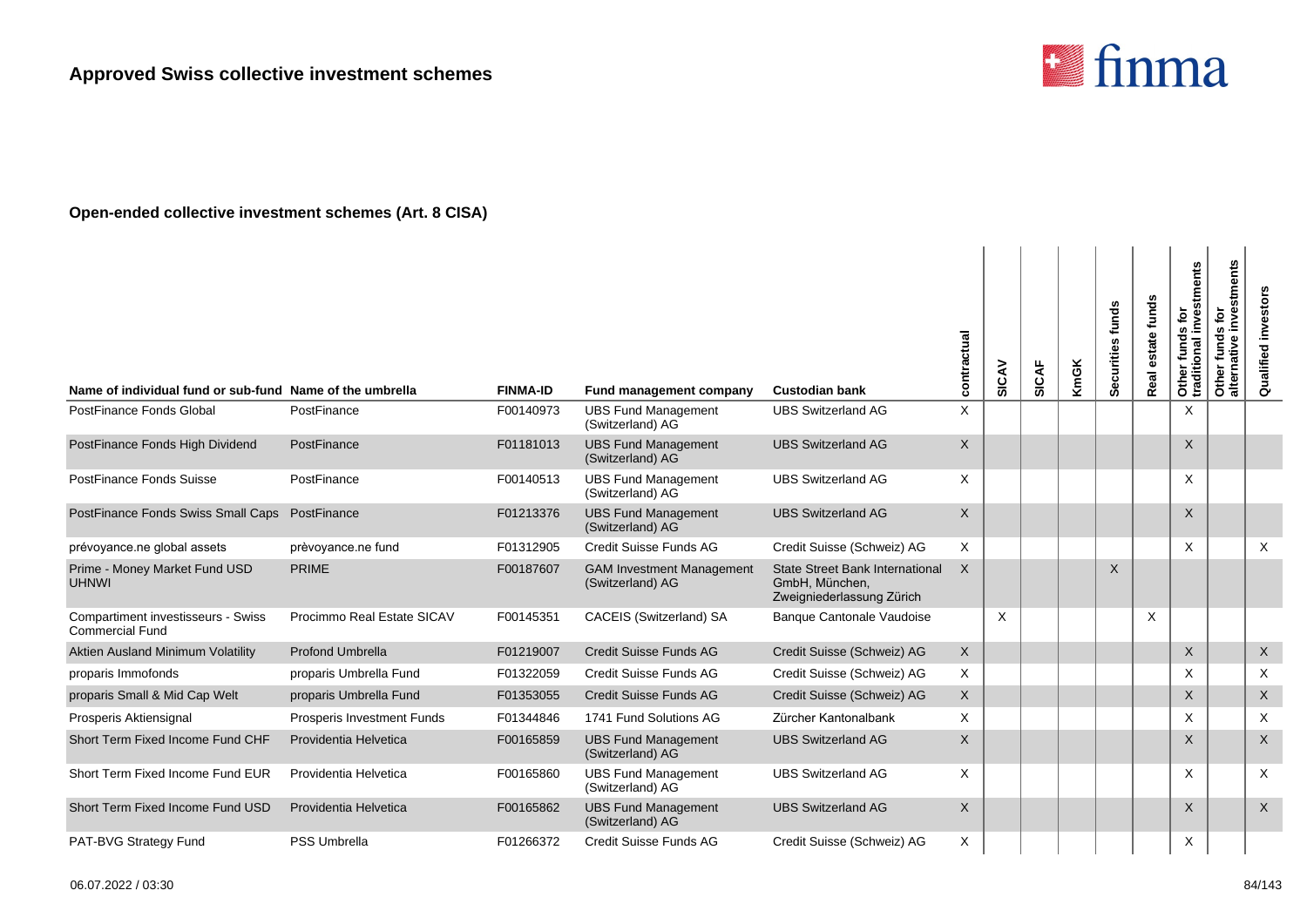

| Name of individual fund or sub-fund Name of the umbrella |                                           | <b>FINMA-ID</b> | <b>Fund management company</b> | <b>Custodian bank</b>      | contractual  | SICAV | SICAF | <b>KmGK</b> | Securities funds | funds<br>late<br>Real | stments<br>ē<br>Other funds for<br>traditional inve | investments<br>흐<br>U)<br>Other funds<br>alternative | investors<br><b>Qualified</b> |
|----------------------------------------------------------|-------------------------------------------|-----------------|--------------------------------|----------------------------|--------------|-------|-------|-------------|------------------|-----------------------|-----------------------------------------------------|------------------------------------------------------|-------------------------------|
| Säntis Strategy Fund                                     | <b>PSS Umbrella</b>                       | F01266371       | Credit Suisse Funds AG         | Credit Suisse (Schweiz) AG | $\mathsf{X}$ |       |       |             |                  |                       | X                                                   |                                                      |                               |
| PUB BONDS EMERGING MARKETS<br>HC <sub>1</sub>            | PUB INSTITUTIONAL FUND<br><b>UMBRELLA</b> | F01090528       | Credit Suisse Funds AG         | J.P. Morgan (Suisse) SA    | X            |       |       |             |                  |                       | X                                                   |                                                      | X                             |
| PUB CORPORATE BONDS EUR 1                                | PUB INSTITUTIONAL FUND<br><b>UMBRELLA</b> | F01186736       | Credit Suisse Funds AG         | J.P. Morgan (Suisse) SA    | $\mathsf{X}$ |       |       |             |                  |                       | X                                                   |                                                      | $\sf X$                       |
| PUB CORPORATE BONDS EUR 2                                | PUB INSTITUTIONAL FUND<br><b>UMBRELLA</b> | F01186737       | Credit Suisse Funds AG         | J.P. Morgan (Suisse) SA    | X            |       |       |             |                  |                       | X                                                   |                                                      | $\times$                      |
| PUB CORPORATE BONDS USD 1                                | PUB INSTITUTIONAL FUND<br><b>UMBRELLA</b> | F01186741       | Credit Suisse Funds AG         | J.P. Morgan (Suisse) SA    | $\mathsf{X}$ |       |       |             |                  |                       | X                                                   |                                                      | $\times$                      |
| PUB CORPORATE BONDS USD 2                                | PUB INSTITUTIONAL FUND<br><b>UMBRELLA</b> | F01186742       | Credit Suisse Funds AG         | J.P. Morgan (Suisse) SA    | X            |       |       |             |                  |                       | X                                                   |                                                      | $\times$                      |
| PUB EQUITIES ASIA/PACIFIC (EX<br>JAPAN)                  | PUB INSTITUTIONAL FUND<br><b>UMBRELLA</b> | F00143829       | Credit Suisse Funds AG         | J.P. Morgan (Suisse) SA    | $\mathsf{X}$ |       |       |             |                  |                       | X                                                   |                                                      | $\times$                      |
| PUB EQUITIES EMERGING<br><b>MARKETS 1</b>                | PUB INSTITUTIONAL FUND<br><b>UMBRELLA</b> | F01067936       | Credit Suisse Funds AG         | J.P. Morgan (Suisse) SA    | X            |       |       |             |                  |                       | X                                                   |                                                      | X                             |
| <b>PUB EQUITIES EMERGING</b><br><b>MARKETS 2</b>         | PUB INSTITUTIONAL FUND<br><b>UMBRELLA</b> | F01067938       | Credit Suisse Funds AG         | J.P. Morgan (Suisse) SA    | X            |       |       |             |                  |                       | X                                                   |                                                      | $\sf X$                       |
| PUB EQUITIES EUROPE (EX<br>SWITZERLAND) 1                | PUB INSTITUTIONAL FUND<br><b>UMBRELLA</b> | F01161324       | Credit Suisse Funds AG         | J.P. Morgan (Suisse) SA    | X            |       |       |             |                  |                       | X                                                   |                                                      | X                             |
| PUB EQUITIES EUROPE (EX<br>SWITZERLAND) 2                | PUB INSTITUTIONAL FUND<br><b>UMBRELLA</b> | F00143826       | Credit Suisse Funds AG         | J.P. Morgan (Suisse) SA    | $\mathsf{X}$ |       |       |             |                  |                       | X                                                   |                                                      | $\times$                      |
| PUB EQUITIES JAPAN                                       | PUB INSTITUTIONAL FUND<br><b>UMBRELLA</b> | F00143828       | Credit Suisse Funds AG         | J.P. Morgan (Suisse) SA    | Χ            |       |       |             |                  |                       | X                                                   |                                                      | X                             |
| PUB EQUITIES NORTH AMERICA 1                             | PUB INSTITUTIONAL FUND<br><b>UMBRELLA</b> | F01161325       | Credit Suisse Funds AG         | J.P. Morgan (Suisse) SA    | $\mathsf{X}$ |       |       |             |                  |                       | X                                                   |                                                      | $\times$                      |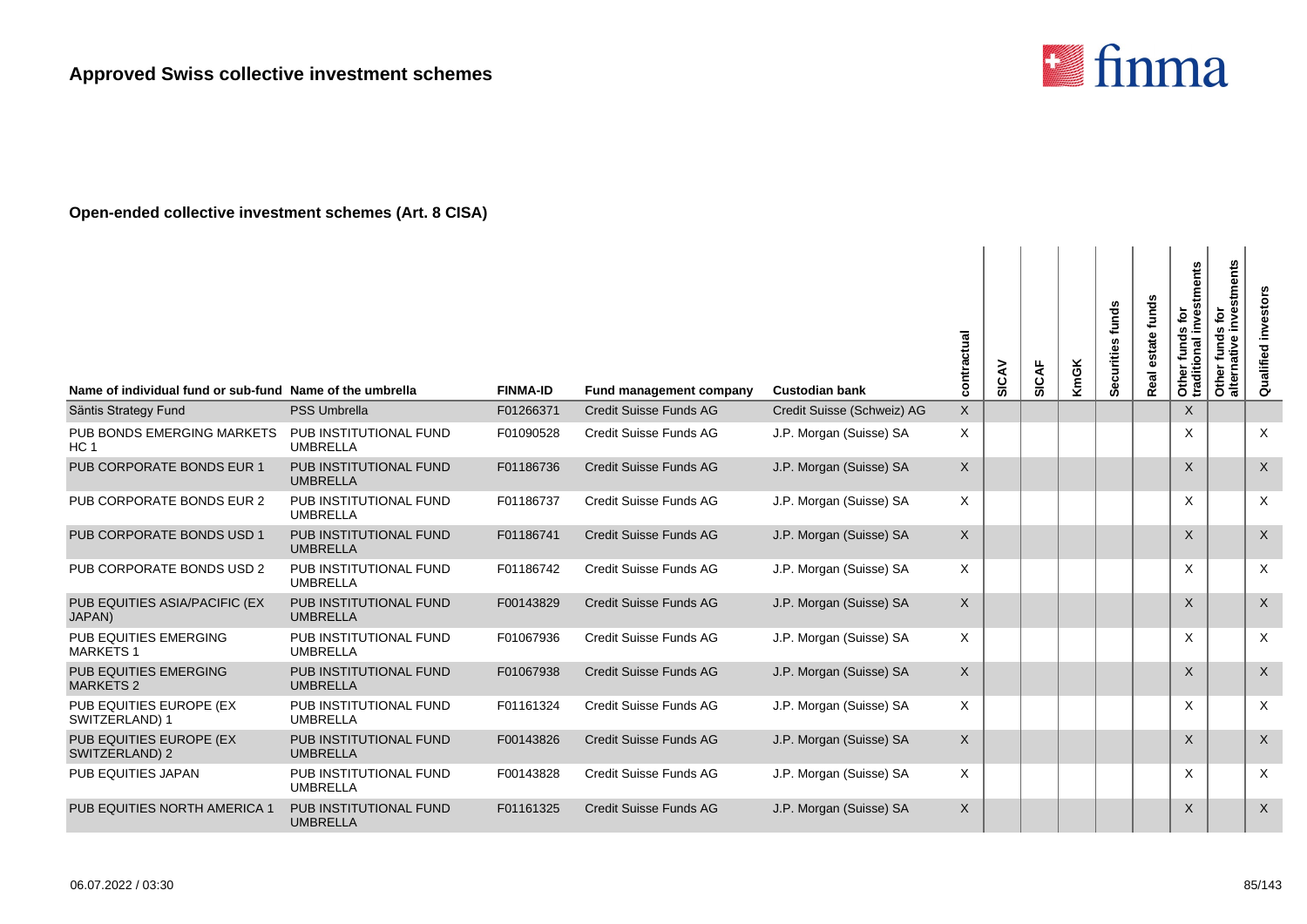

| Name of individual fund or sub-fund Name of the umbrella                                              |                                                                                       | <b>FINMA-ID</b> | Fund management company                            | <b>Custodian bank</b>                                                                     | contractual  | SICAV | SICAF | KmGK | Securities funds | Real estate funds | Other funds for<br>traditional investments | Other funds for<br>alternative investments | investors<br>Qualified |
|-------------------------------------------------------------------------------------------------------|---------------------------------------------------------------------------------------|-----------------|----------------------------------------------------|-------------------------------------------------------------------------------------------|--------------|-------|-------|------|------------------|-------------------|--------------------------------------------|--------------------------------------------|------------------------|
| PUB EQUITIES NORTH AMERICA 2                                                                          | PUB INSTITUTIONAL FUND<br><b>UMBRELLA</b>                                             | F00143827       | Credit Suisse Funds AG                             | J.P. Morgan (Suisse) SA                                                                   | X            |       |       |      |                  |                   | $\times$                                   |                                            | $\times$               |
| <b>EMERGING MARKETS PORTFOLIO.</b><br>Anlagefonds schweizerischen Rechts<br>mit besonderem Risiko     | PvB (CH) Andante Fund,<br>Anlagefonds schweizerischen<br>Rechts mit besonderem Risiko | F00142664       | PvB Pernet von Ballmoos AG                         | <b>Banque Cantonale Vaudoise</b>                                                          | $\mathsf{X}$ |       |       |      |                  |                   |                                            | $\times$                                   |                        |
| <b>GLOBAL SEGREGATED</b><br>PORTFOLIO, Anlagefonds<br>schweizerischen Rechts mit<br>besonderem Risiko | PvB (CH) Andante Fund,<br>Anlagefonds schweizerischen<br>Rechts mit besonderem Risiko | F00142661       | PvB Pernet von Ballmoos AG                         | Banque Cantonale Vaudoise                                                                 | Χ            |       |       |      |                  |                   |                                            | X                                          |                        |
| Swiss Small&Mid Cap                                                                                   | Quaero Capital Funds (CH)                                                             | F01084742       | <b>FundPartner Solutions (Suisse)</b><br><b>SA</b> | Banque Pictet & Cie SA                                                                    | X            |       |       |      | X                |                   |                                            |                                            |                        |
| Nebenwerte                                                                                            | Quantex Funds                                                                         | F00146461       | 1741 Fund Solutions AG                             | Regiobank Solothurn AG                                                                    | X            |       |       |      |                  |                   | X                                          |                                            |                        |
| Spectravest                                                                                           | <b>Quantex Funds</b>                                                                  | F01017080       | 1741 Fund Solutions AG                             | Regiobank Solothurn AG                                                                    | X            |       |       |      |                  |                   | $\times$                                   |                                            |                        |
| Quantex Strategic Precious Metal<br>Fund (CHF)                                                        | Quantex Strategic Precious Metal<br>Fund                                              | F00142608       | 1741 Fund Solutions AG                             | Zürcher Kantonalbank                                                                      | X            |       |       |      |                  |                   | X                                          |                                            |                        |
| Raiffeisen ETF - Solid Gold<br>Responsibly Sourced & Traceable                                        | Raiffeisen ETF                                                                        | F01347510       | <b>Vontobel Fonds Services AG</b>                  | <b>RBC Investor Services Bank</b><br>S.A., Esch-sur-Alzette,<br>Zweigniederlassung Zürich | X.           |       |       |      |                  |                   | X                                          |                                            |                        |
| Solid Gold                                                                                            | Raiffeisen ETF                                                                        | F00183105       | Vontobel Fonds Services AG                         | <b>RBC Investor Services Bank</b><br>S.A., Esch-sur-Alzette,<br>Zweigniederlassung Zürich | X            |       |       |      |                  |                   | X                                          |                                            |                        |
| <b>Solid Gold Ounces</b>                                                                              | Raiffeisen ETF                                                                        | F00183106       | <b>Vontobel Fonds Services AG</b>                  | <b>RBC Investor Services Bank</b><br>S.A., Esch-sur-Alzette,<br>Zweigniederlassung Zürich | X            |       |       |      |                  |                   | $\times$                                   |                                            |                        |
| Focus Interest & Dividend                                                                             | Raiffeisen Futura                                                                     | F00144340       | Vontobel Fonds Services AG                         | <b>RBC Investor Services Bank</b><br>S.A., Esch-sur-Alzette,<br>Zweigniederlassung Zürich | X            |       |       |      |                  |                   | X                                          |                                            |                        |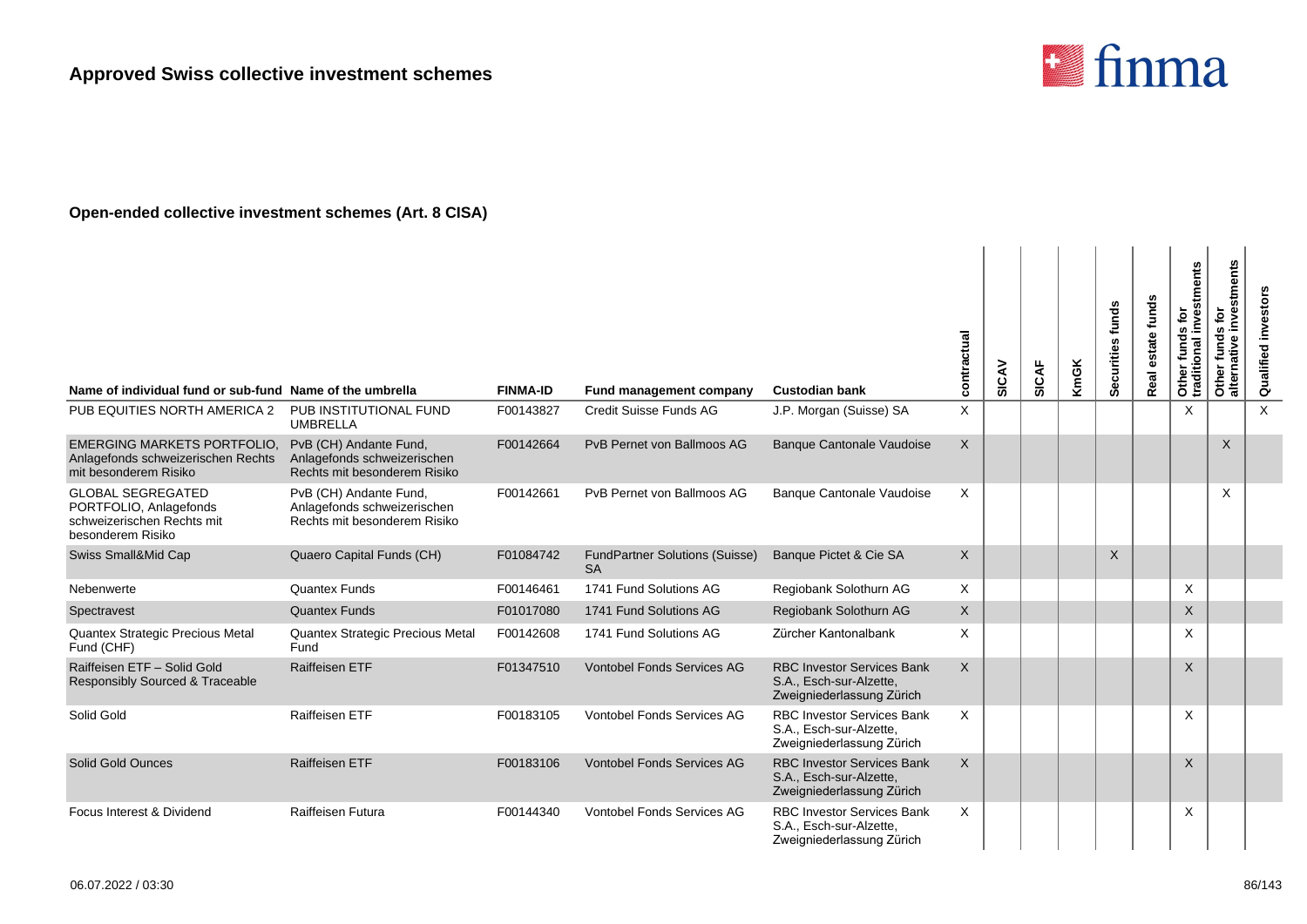

| Name of individual fund or sub-fund Name of the umbrella |                          | <b>FINMA-ID</b> | <b>Fund management company</b>    | <b>Custodian bank</b>                                                                     | contractual  | SICAV | SICAF | <b>KmGK</b> | Securities funds | estate funds<br><b>Real</b> | Other funds for<br>traditional investments | investments<br>Other funds for<br>alternative inves | Qualified investors |
|----------------------------------------------------------|--------------------------|-----------------|-----------------------------------|-------------------------------------------------------------------------------------------|--------------|-------|-------|-------------|------------------|-----------------------------|--------------------------------------------|-----------------------------------------------------|---------------------|
| <b>Global Bond</b>                                       | <b>Raiffeisen Futura</b> | F00140133       | <b>Vontobel Fonds Services AG</b> | <b>RBC Investor Services Bank</b><br>S.A., Esch-sur-Alzette,<br>Zweigniederlassung Zürich | $\mathsf{X}$ |       |       |             |                  |                             | $\mathsf{X}$                               |                                                     |                     |
| <b>Global Stock</b>                                      | Raiffeisen Futura        | F00140132       | <b>Vontobel Fonds Services AG</b> | <b>RBC Investor Services Bank</b><br>S.A., Esch-sur-Alzette,<br>Zweigniederlassung Zürich | $\times$     |       |       |             |                  |                             | X                                          |                                                     |                     |
| <b>Pension Invest Balanced</b>                           | Raiffeisen Futura        | F00143897       | <b>Vontobel Fonds Services AG</b> | <b>RBC Investor Services Bank</b><br>S.A., Esch-sur-Alzette,<br>Zweigniederlassung Zürich | $\times$     |       |       |             |                  |                             | $\times$                                   |                                                     |                     |
| <b>Pension Invest Equity</b>                             | Raiffeisen Futura        | F01219458       | Vontobel Fonds Services AG        | <b>RBC Investor Services Bank</b><br>S.A., Esch-sur-Alzette,<br>Zweigniederlassung Zürich | $\times$     |       |       |             |                  |                             | X                                          |                                                     |                     |
| <b>Pension Invest Growth</b>                             | Raiffeisen Futura        | F00187842       | <b>Vontobel Fonds Services AG</b> | <b>RBC Investor Services Bank</b><br>S.A., Esch-sur-Alzette,<br>Zweigniederlassung Zürich | X            |       |       |             |                  |                             | $\times$                                   |                                                     |                     |
| Pension Invest Yield                                     | Raiffeisen Futura        | F00139246       | Vontobel Fonds Services AG        | <b>RBC Investor Services Bank</b><br>S.A., Esch-sur-Alzette,<br>Zweigniederlassung Zürich | X            |       |       |             |                  |                             | X                                          |                                                     |                     |
| <b>Strategy Invest Balanced</b>                          | Raiffeisen Futura        | F01314848       | <b>Vontobel Fonds Services AG</b> | <b>RBC Investor Services Bank</b><br>S.A., Esch-sur-Alzette,<br>Zweigniederlassung Zürich | $\times$     |       |       |             | $\times$         |                             |                                            |                                                     |                     |
| <b>Strategy Invest Equity</b>                            | Raiffeisen Futura        | F01314851       | <b>Vontobel Fonds Services AG</b> | <b>RBC Investor Services Bank</b><br>S.A., Esch-sur-Alzette,<br>Zweigniederlassung Zürich | $\times$     |       |       |             | X                |                             |                                            |                                                     |                     |
| <b>Strategy Invest Growth</b>                            | Raiffeisen Futura        | F01314849       | <b>Vontobel Fonds Services AG</b> | <b>RBC Investor Services Bank</b><br>S.A., Esch-sur-Alzette,<br>Zweigniederlassung Zürich | $\times$     |       |       |             | $\times$         |                             |                                            |                                                     |                     |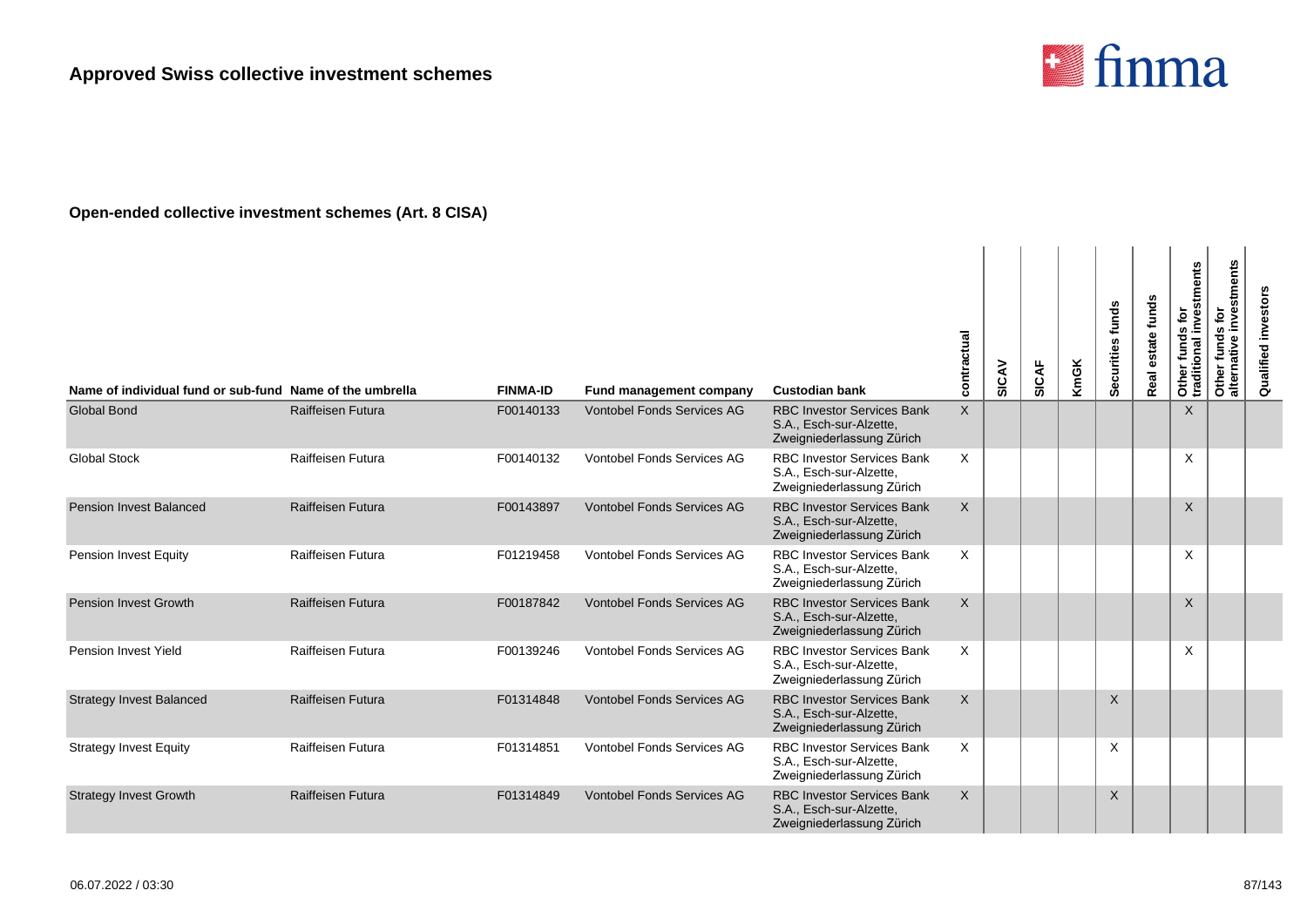

| Name of individual fund or sub-fund Name of the umbrella |                        | <b>FINMA-ID</b> | Fund management company                            | <b>Custodian bank</b>                                                                     | contractual  | SICAV | <b>SICAF</b> | <b>KmGK</b> | Securities funds | Real estate funds | stments<br>ē<br>inve<br>w<br>Other funds<br>traditional i | investments<br>Other funds for<br>alternative | investors<br>Qualified |
|----------------------------------------------------------|------------------------|-----------------|----------------------------------------------------|-------------------------------------------------------------------------------------------|--------------|-------|--------------|-------------|------------------|-------------------|-----------------------------------------------------------|-----------------------------------------------|------------------------|
| <b>Strategy Invest Yield</b>                             | Raiffeisen Futura      | F01314847       | <b>Vontobel Fonds Services AG</b>                  | <b>RBC Investor Services Bank</b><br>S.A., Esch-sur-Alzette,<br>Zweigniederlassung Zürich | X            |       |              |             | X                |                   |                                                           |                                               |                        |
| <b>Swiss Franc Bond</b>                                  | Raiffeisen Futura      | F00140131       | <b>Vontobel Fonds Services AG</b>                  | <b>RBC Investor Services Bank</b><br>S.A., Esch-sur-Alzette,<br>Zweigniederlassung Zürich | $\mathsf{X}$ |       |              |             |                  |                   | $\times$                                                  |                                               |                        |
| <b>Swiss Stock</b>                                       | Raiffeisen Futura      | F00140130       | <b>Vontobel Fonds Services AG</b>                  | <b>RBC Investor Services Bank</b><br>S.A., Esch-sur-Alzette,<br>Zweigniederlassung Zürich | X            |       |              |             |                  |                   | X                                                         |                                               |                        |
| Systematic Global Bonds (ex CHF,<br>hedged)              | Raiffeisen Futura II   | F01390772       | <b>UBS Fund Management</b><br>(Switzerland) AG     | <b>UBS Switzerland AG</b>                                                                 | $\sf X$      |       |              |             |                  |                   | X                                                         |                                               |                        |
| Systematic Global Equity (ex<br>Switzerland)             | Raiffeisen Futura II   | F01390769       | <b>UBS Fund Management</b><br>(Switzerland) AG     | <b>UBS Switzerland AG</b>                                                                 | X            |       |              |             |                  |                   | X                                                         |                                               |                        |
| <b>Systematic Invest Balanced</b>                        | Raiffeisen Futura II   | F01390774       | <b>UBS Fund Management</b><br>(Switzerland) AG     | <b>UBS Switzerland AG</b>                                                                 | $\sf X$      |       |              |             |                  |                   | X                                                         |                                               |                        |
| <b>Systematic Invest Equity</b>                          | Raiffeisen Futura II   | F01390776       | <b>UBS Fund Management</b><br>(Switzerland) AG     | <b>UBS Switzerland AG</b>                                                                 | X            |       |              |             |                  |                   | X                                                         |                                               |                        |
| <b>Systematic Invest Growth</b>                          | Raiffeisen Futura II   | F01390775       | <b>UBS Fund Management</b><br>(Switzerland) AG     | <b>UBS Switzerland AG</b>                                                                 | $\mathsf{X}$ |       |              |             |                  |                   | X                                                         |                                               |                        |
| <b>Systematic Invest Yield</b>                           | Raiffeisen Futura II   | F01390773       | <b>UBS Fund Management</b><br>(Switzerland) AG     | <b>UBS Switzerland AG</b>                                                                 | X            |       |              |             |                  |                   | X                                                         |                                               |                        |
| <b>Systematic Swiss Bonds</b>                            | Raiffeisen Futura II   | F01390770       | <b>UBS Fund Management</b><br>(Switzerland) AG     | <b>UBS Switzerland AG</b>                                                                 | $\sf X$      |       |              |             |                  |                   | X                                                         |                                               |                        |
| <b>Systematic Swiss Equity</b>                           | Raiffeisen Futura II   | F01390768       | <b>UBS Fund Management</b><br>(Switzerland) AG     | <b>UBS Switzerland AG</b>                                                                 | X            |       |              |             |                  |                   | X                                                         |                                               |                        |
| EURO STOXX 50®                                           | Raiffeisen Index Fonds | F00176996       | <b>FundPartner Solutions (Suisse)</b><br><b>SA</b> | Banque Pictet & Cie SA                                                                    | X            |       |              |             |                  |                   | X                                                         |                                               |                        |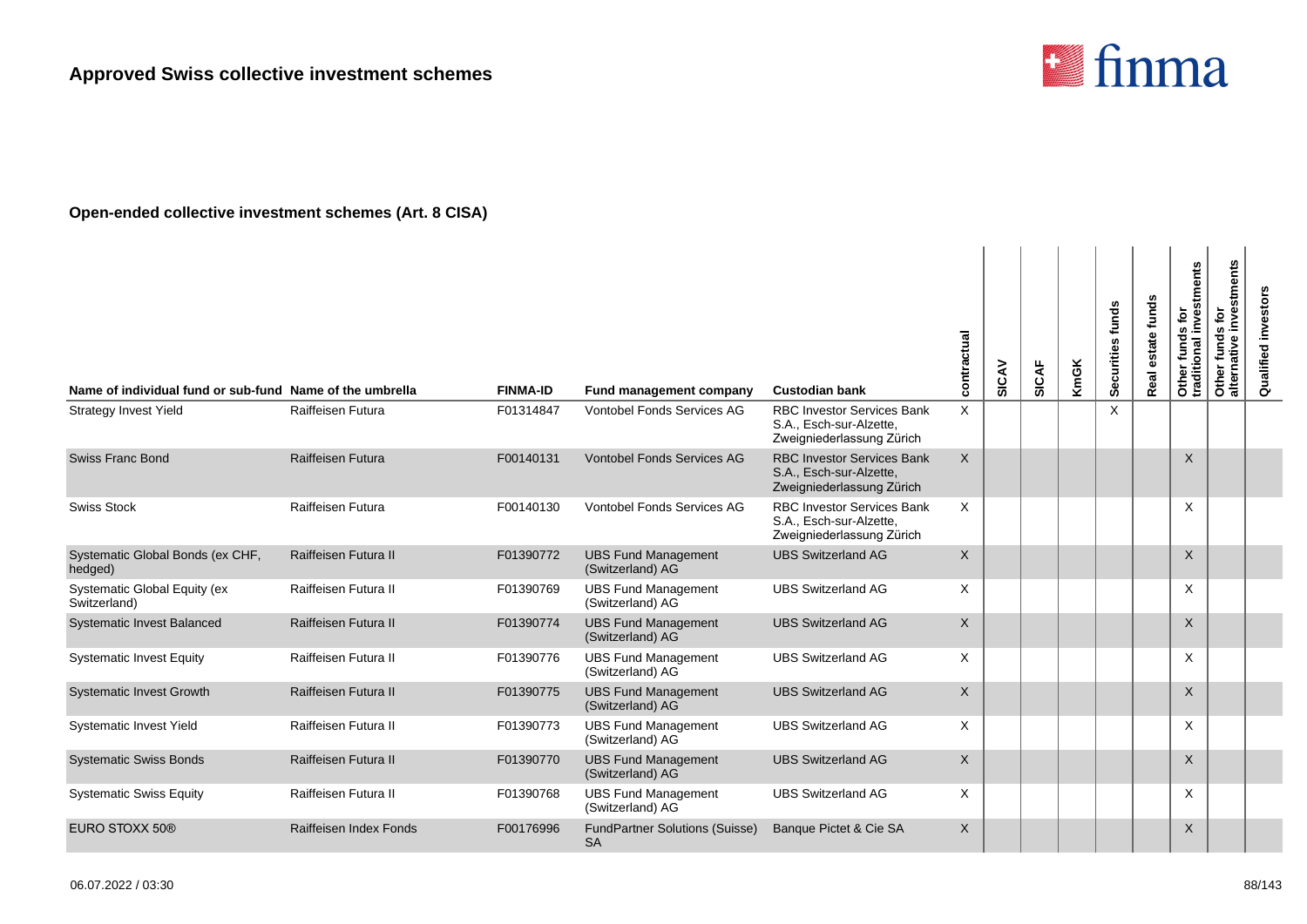

| Name of individual fund or sub-fund Name of the umbrella                  |                                 | <b>FINMA-ID</b> | Fund management company                            | <b>Custodian bank</b>            | contractual  | SICAV | SICAF | KmGK | Securities funds | funds<br>estate<br>Real | Other funds for<br>traditional investments | stments<br>funds for<br>inve<br>Other funds<br>alternative | Qualified investors |
|---------------------------------------------------------------------------|---------------------------------|-----------------|----------------------------------------------------|----------------------------------|--------------|-------|-------|------|------------------|-------------------------|--------------------------------------------|------------------------------------------------------------|---------------------|
| <b>SPI®</b>                                                               | Raiffeisen Index Fonds          | F00176995       | <b>FundPartner Solutions (Suisse)</b><br><b>SA</b> | Banque Pictet & Cie SA           | X            |       |       |      |                  |                         | $\times$                                   |                                                            |                     |
| Rare Earth Elements Fund (CHF)                                            | <b>Rare Earth Elements Fund</b> | F00163476       | CACEIS (Switzerland) SA                            | <b>Banque Cantonale Vaudoise</b> | $\times$     |       |       |      |                  |                         | $\times$                                   |                                                            |                     |
| Reichmuth Bottom Fishing                                                  | <b>Reichmuth Aktienfonds</b>    | F00140717       | Reichmuth & Co Investment<br>Management AG         | Reichmuth & Co.                  | X            |       |       |      | X                |                         |                                            |                                                            |                     |
| <b>Reichmuth Global Leaders</b>                                           | <b>Reichmuth Aktienfonds</b>    | F00181073       | Reichmuth & Co Investment<br>Management AG         | Reichmuth & Co.                  | $\sf X$      |       |       |      | $\sf X$          |                         |                                            |                                                            |                     |
| <b>Reichmuth Pilatus</b>                                                  | <b>Reichmuth Aktienfonds</b>    | F00140716       | Reichmuth & Co Investment<br>Management AG         | Reichmuth & Co.                  | X            |       |       |      | X                |                         |                                            |                                                            |                     |
| Reichmuth Dividendenselektion<br>Schweiz                                  | <b>Reichmuth Aktiv</b>          | F00181072       | Reichmuth & Co Investment<br>Management AG         | Reichmuth & Co.                  | $\mathsf{X}$ |       |       |      |                  |                         | $\times$                                   |                                                            |                     |
| Reichmuth Matterhorn+                                                     | <b>Reichmuth Alternatives</b>   | F01160478       | Reichmuth & Co Investment<br>Management AG         | Reichmuth & Co.                  | $\times$     |       |       |      |                  |                         |                                            | X                                                          | $\times$            |
| <b>Reichmuth Alpin</b>                                                    | <b>Reichmuth BVG</b>            | F00141773       | Reichmuth & Co Investment<br>Management AG         | Reichmuth & Co.                  | $\mathsf{X}$ |       |       |      |                  |                         | $\times$                                   |                                                            |                     |
| Reichmuth Alpin Classic                                                   | <b>Reichmuth BVG</b>            | F00145100       | Reichmuth & Co Investment<br>Management AG         | Reichmuth & Co.                  | $\times$     |       |       |      |                  |                         | X                                          |                                                            |                     |
| Reichmuth Himalaja USD,<br>schweizerischer Fonds mit<br>besonderem Risiko | Reichmuth Himalaja              | F00142058       | Reichmuth & Co Investment<br>Management AG         | Reichmuth & Co.                  | $\mathsf{X}$ |       |       |      |                  |                         |                                            | $\times$                                                   |                     |
| RESCAD Funds - Income - CHF                                               | <b>RESCAD Funds</b>             | F01275492       | <b>FundPartner Solutions (Suisse)</b><br><b>SA</b> | Banque Pictet & Cie SA           | $\times$     |       |       |      |                  |                         | X                                          |                                                            | $\times$            |
| <b>Swiss Equity</b>                                                       | <b>RESCAD Funds</b>             | F01275491       | <b>FundPartner Solutions (Suisse)</b><br><b>SA</b> | Banque Pictet & Cie SA           | $\mathsf{X}$ |       |       |      |                  |                         | X                                          |                                                            | $\times$            |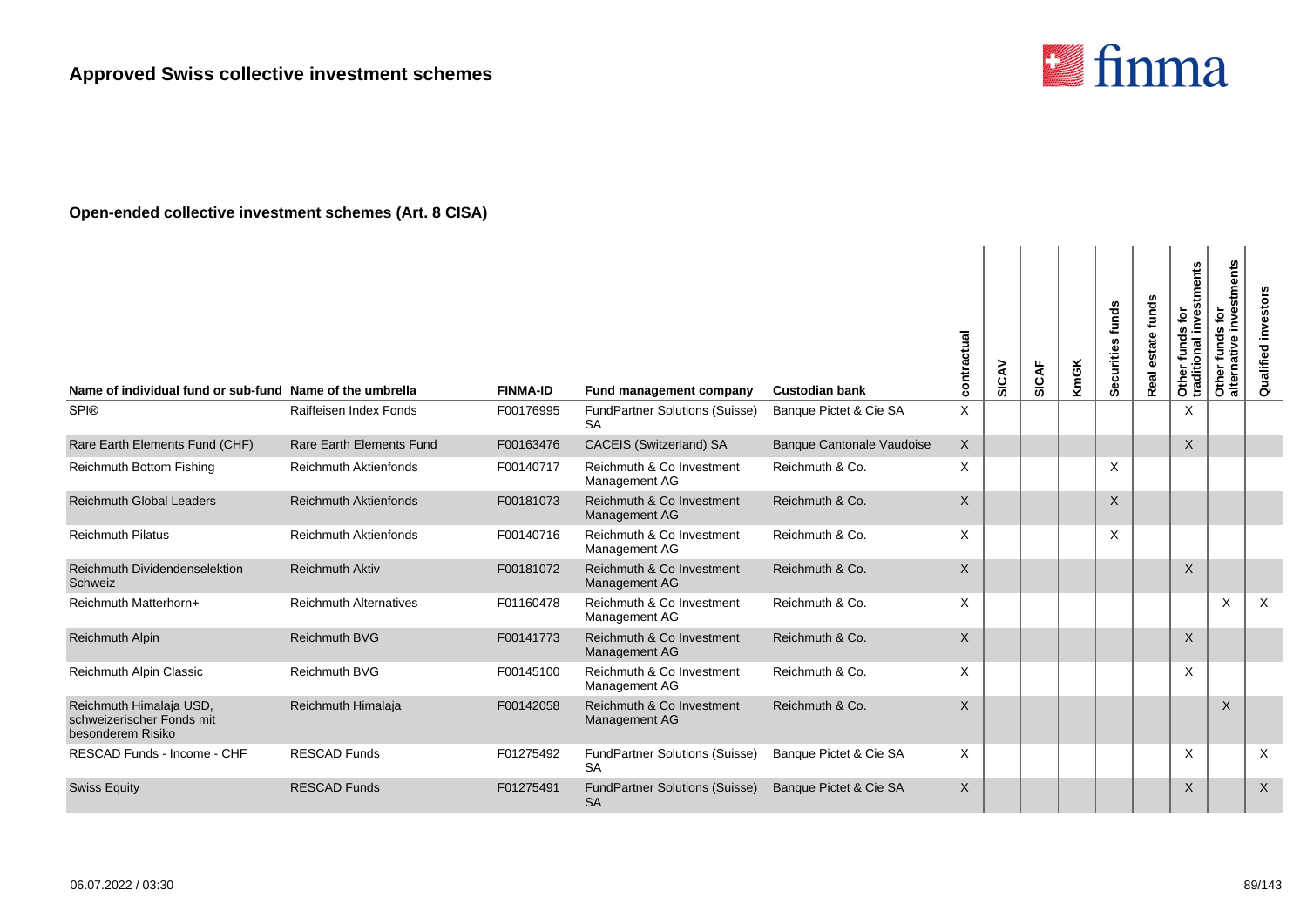

| Name of individual fund or sub-fund Name of the umbrella |                                | <b>FINMA-ID</b> | Fund management company                              | <b>Custodian bank</b>                                                                 | contractual | SICAV | SICAF | <b>KmGK</b> | Securities funds | funds<br>estate<br>Real | Other funds for<br>traditional investments | nvestments<br>$\mathbf{\tilde{e}}$<br><b>SC</b><br>fund<br>$rac{5}{10}$<br>Other<br>alterna | investors<br>Qualified |
|----------------------------------------------------------|--------------------------------|-----------------|------------------------------------------------------|---------------------------------------------------------------------------------------|-------------|-------|-------|-------------|------------------|-------------------------|--------------------------------------------|---------------------------------------------------------------------------------------------|------------------------|
| Asia Small Cap                                           | Reuss                          | F01104471       | <b>GAM Investment Management</b><br>(Switzerland) AG | <b>State Street Bank International</b><br>GmbH, München,<br>Zweigniederlassung Zürich | X           |       |       |             |                  |                         | X                                          |                                                                                             | $\times$               |
| <b>Emerging Markets Asia</b>                             | <b>Reuss</b>                   | F01115422       | <b>GAM Investment Management</b><br>(Switzerland) AG | <b>State Street Bank International</b><br>GmbH, München,<br>Zweigniederlassung Zürich | $\times$    |       |       |             |                  |                         | $\sf X$                                    |                                                                                             | $\sf X$                |
| Japan                                                    | Reuss                          | F01104469       | <b>GAM Investment Management</b><br>(Switzerland) AG | State Street Bank International<br>GmbH, München,<br>Zweigniederlassung Zürich        | $\times$    |       |       |             |                  |                         | X                                          |                                                                                             | $\times$               |
| Japan Concentrated                                       | Reuss                          | F01171672       | <b>GAM Investment Management</b><br>(Switzerland) AG | State Street Bank International<br>GmbH, München,<br>Zweigniederlassung Zürich        | $\times$    |       |       |             |                  |                         | $\mathsf{X}$                               |                                                                                             | $\times$               |
| South African Dynamics                                   | Reuss                          | F01127355       | <b>GAM Investment Management</b><br>(Switzerland) AG | State Street Bank International<br>GmbH, München,<br>Zweigniederlassung Zürich        | $\times$    |       |       |             |                  |                         | X                                          |                                                                                             | $\times$               |
| US Small & Mid Cap                                       | Reuss                          | F01104468       | <b>GAM Investment Management</b><br>(Switzerland) AG | <b>State Street Bank International</b><br>GmbH, München,<br>Zweigniederlassung Zürich | $\times$    |       |       |             |                  |                         | $\sf X$                                    |                                                                                             | $\mathsf X$            |
| <b>RFP SPECIAL EUROPE</b>                                | <b>RFP Umbrella</b>            | F00144485       | CACEIS (Switzerland) SA                              | CACEIS Bank, Paris,<br>succursale de Nyon / Suisse                                    | X           |       |       |             | X                |                         |                                            |                                                                                             |                        |
| <b>Aktien Schweiz</b>                                    | <b>RiSa Institutional Fund</b> | F00188078       | <b>UBS Fund Management</b><br>(Switzerland) AG       | <b>UBS Switzerland AG</b>                                                             | $\sf X$     |       |       |             |                  |                         | X                                          |                                                                                             | $\sf X$                |
| <b>Aktien Welt</b>                                       | RiSa Institutional Fund        | F00188079       | <b>UBS Fund Management</b><br>(Switzerland) AG       | <b>UBS Switzerland AG</b>                                                             | X           |       |       |             |                  |                         | X                                          |                                                                                             | X                      |
| <b>Bonds CHF Domestic</b>                                | RoPAS (CH) Institutional Fund  | F00143781       | <b>UBS Fund Management</b><br>(Switzerland) AG       | Zürcher Kantonalbank                                                                  | X           |       |       |             |                  |                         | X                                          |                                                                                             | $\times$               |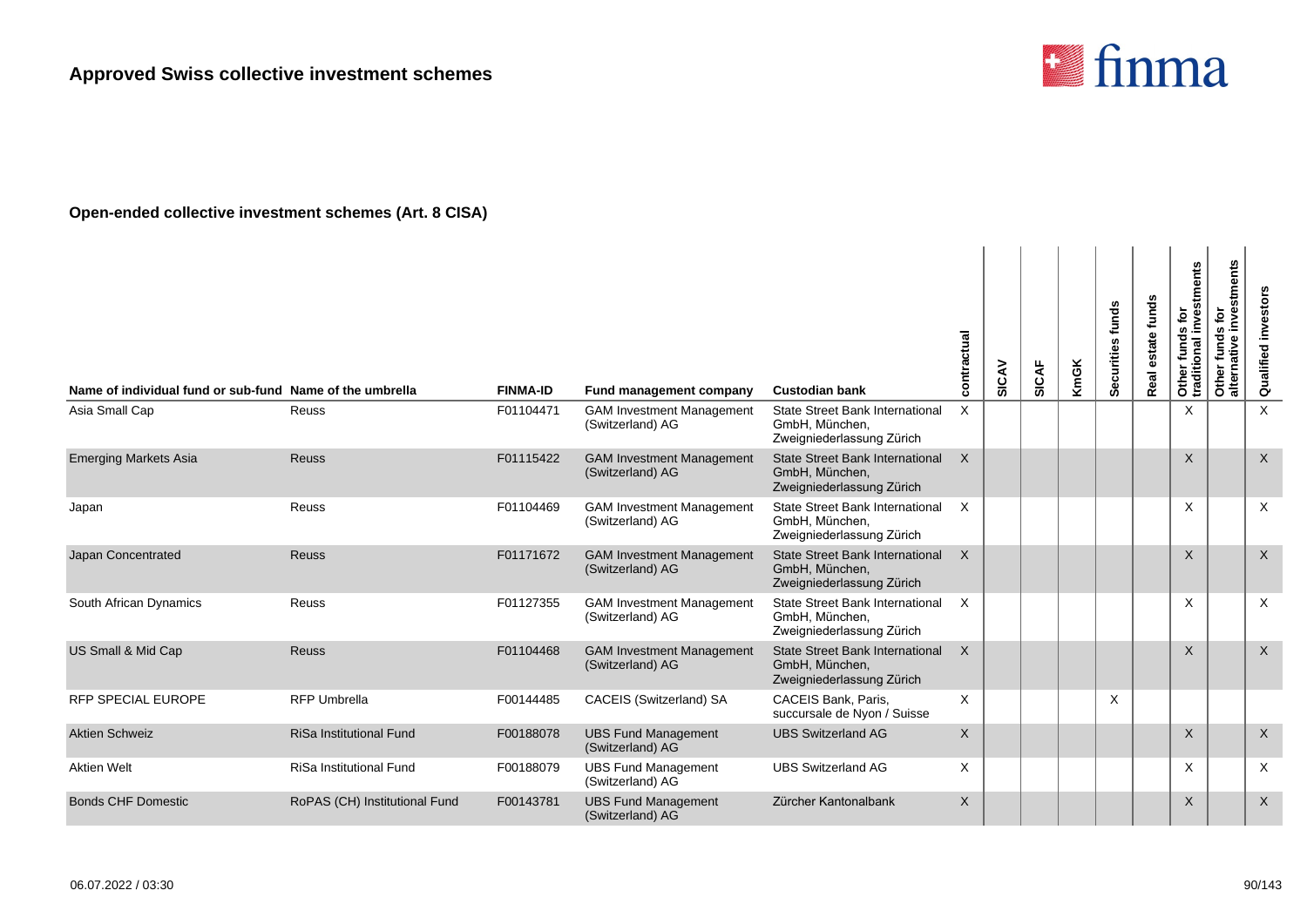

| Name of individual fund or sub-fund Name of the umbrella |                               | <b>FINMA-ID</b> | Fund management company                        | <b>Custodian bank</b>     | contractual  | SICAV | <b>SICAF</b> | <b>KmGK</b> | Securities funds | funds<br>estate<br>Real | Other funds for<br>traditional investments | stments<br>ć<br>$\boldsymbol{a}$<br>funds<br>ω<br>ati⊻<br>Other 1<br>alterna | <b>Qualified investors</b> |
|----------------------------------------------------------|-------------------------------|-----------------|------------------------------------------------|---------------------------|--------------|-------|--------------|-------------|------------------|-------------------------|--------------------------------------------|------------------------------------------------------------------------------|----------------------------|
| <b>Bonds CHF International</b>                           | RoPAS (CH) Institutional Fund | F00144556       | <b>UBS Fund Management</b><br>(Switzerland) AG | Zürcher Kantonalbank      | X            |       |              |             |                  |                         | X                                          |                                                                              | $\mathsf{x}$               |
| <b>Bonds EUR</b>                                         | RoPAS (CH) Institutional Fund | F00144181       | <b>UBS Fund Management</b><br>(Switzerland) AG | Zürcher Kantonalbank      | $\mathsf X$  |       |              |             |                  |                         | X                                          |                                                                              | $\sf X$                    |
| <b>Bonds Global Opportunity</b>                          | RoPAS (CH) Institutional Fund | F00144182       | <b>UBS Fund Management</b><br>(Switzerland) AG | Zürcher Kantonalbank      | X            |       |              |             |                  |                         | X                                          |                                                                              | $\times$                   |
| <b>Commodity Investments</b>                             | RoPAS (CH) Institutional Fund | F00163344       | <b>UBS Fund Management</b><br>(Switzerland) AG | Zürcher Kantonalbank      | $\times$     |       |              |             |                  |                         | X                                          |                                                                              | $\times$                   |
| Equities Asia (ex Japan)                                 | RoPAS (CH) Institutional Fund | F00146162       | <b>UBS Fund Management</b><br>(Switzerland) AG | Zürcher Kantonalbank      | X            |       |              |             |                  |                         | X                                          |                                                                              | $\times$                   |
| <b>Equities Europe</b>                                   | RoPAS (CH) Institutional Fund | F00143782       | <b>UBS Fund Management</b><br>(Switzerland) AG | Zürcher Kantonalbank      | $\mathsf X$  |       |              |             |                  |                         | $\times$                                   |                                                                              | $\boldsymbol{\mathsf{X}}$  |
| Equities Japan                                           | RoPAS (CH) Institutional Fund | F00144184       | <b>UBS Fund Management</b><br>(Switzerland) AG | Zürcher Kantonalbank      | X            |       |              |             |                  |                         | X                                          |                                                                              | $\boldsymbol{\mathsf{X}}$  |
| <b>Equities Switzerland</b>                              | RoPAS (CH) Institutional Fund | F00143962       | <b>UBS Fund Management</b><br>(Switzerland) AG | Zürcher Kantonalbank      | $\sf X$      |       |              |             |                  |                         | X                                          |                                                                              | $\times$                   |
| <b>Equities USA</b>                                      | RoPAS (CH) Institutional Fund | F00144183       | <b>UBS Fund Management</b><br>(Switzerland) AG | Zürcher Kantonalbank      | X            |       |              |             |                  |                         | X                                          |                                                                              | $\times$                   |
| <b>Real Estate Securities</b>                            | RoPAS (CH) Institutional Fund | F00144557       | <b>UBS Fund Management</b><br>(Switzerland) AG | Zürcher Kantonalbank      | $\times$     |       |              |             |                  |                         | $\mathsf{X}$                               |                                                                              | $\mathsf{X}$               |
| <b>Short Duration</b>                                    | RoPAS (CH) Institutional Fund | F00146163       | <b>UBS Fund Management</b><br>(Switzerland) AG | Zürcher Kantonalbank      | X            |       |              |             |                  |                         | X                                          |                                                                              | $\times$                   |
| <b>Strategic Investments</b>                             | RoPAS (CH) Institutional Fund | F00144558       | <b>UBS Fund Management</b><br>(Switzerland) AG | Zürcher Kantonalbank      | $\mathsf{X}$ |       |              |             |                  |                         | X                                          |                                                                              | $\mathsf X$                |
| <b>Institutional Fund I</b>                              | Rotsee                        | F01310235       | <b>UBS Fund Management</b><br>(Switzerland) AG | <b>UBS Switzerland AG</b> | X            |       |              |             |                  |                         | X                                          |                                                                              | $\times$                   |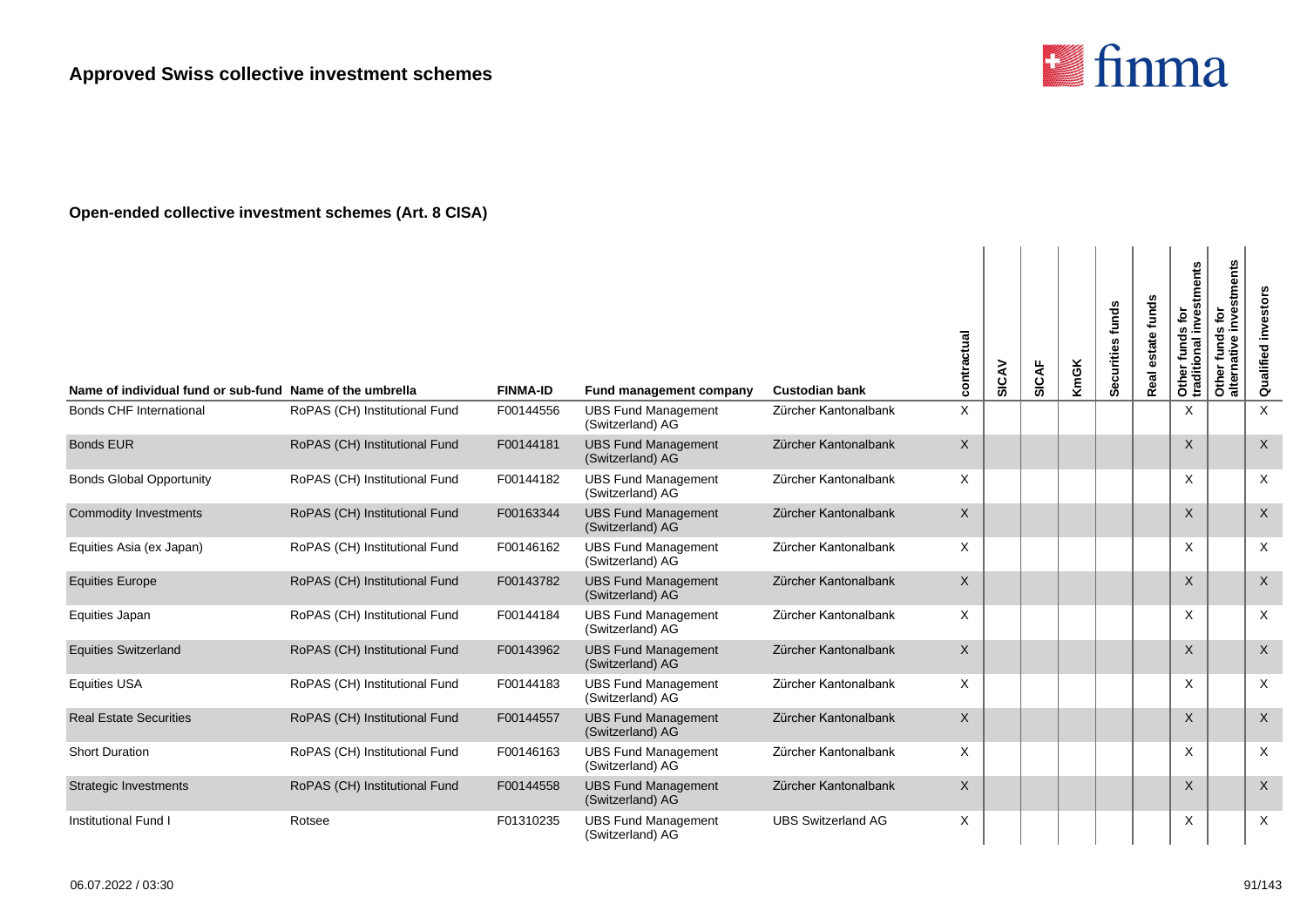

| Name of individual fund or sub-fund Name of the umbrella                                                             |                                  | <b>FINMA-ID</b> | Fund management company                            | <b>Custodian bank</b>    | contractual  | SICAV | SICAF | KmGK | Securities funds | funds<br>estate<br>Real | Other funds for<br>traditional investments | investments<br>funds for<br>Other funds<br>alternative | Qualified investors |
|----------------------------------------------------------------------------------------------------------------------|----------------------------------|-----------------|----------------------------------------------------|--------------------------|--------------|-------|-------|------|------------------|-------------------------|--------------------------------------------|--------------------------------------------------------|---------------------|
| RP - Fonds Institutionnel - Actions<br>marchés développés                                                            | <b>RP</b> - Fonds Institutionnel | F01191568       | <b>FundPartner Solutions (Suisse)</b><br><b>SA</b> | Banque Pictet & Cie SA   | $\mathsf{X}$ |       |       |      |                  |                         | $\sf X$                                    |                                                        | $\times$            |
| RP - Fonds Institutionnel - Actions<br>marchés émergents                                                             | <b>RP</b> - Fonds Institutionnel | F00142812       | FundPartner Solutions (Suisse)<br><b>SA</b>        | Banque Pictet & Cie SA   | $\times$     |       |       |      |                  |                         | X                                          |                                                        | $\times$            |
| RP - Fonds Institutionnel - Actions<br>suisses                                                                       | <b>RP</b> - Fonds Institutionnel | F00142811       | <b>FundPartner Solutions (Suisse)</b><br><b>SA</b> | Banque Pictet & Cie SA   | $\mathsf{X}$ |       |       |      |                  |                         | X                                          |                                                        | $\times$            |
| RP - Fonds Institutionnel - Obligations RP - Fonds Institutionnel<br>à haut rendement                                |                                  | F01191567       | FundPartner Solutions (Suisse)<br><b>SA</b>        | Banque Pictet & Cie SA   | $\times$     |       |       |      |                  |                         | X                                          |                                                        | X                   |
| RP - Fonds Institutionnel - Obligations RP - Fonds Institutionnel<br>convertibles                                    |                                  | F00182609       | <b>FundPartner Solutions (Suisse)</b><br><b>SA</b> | Banque Pictet & Cie SA   | $\mathsf{X}$ |       |       |      |                  |                         | X                                          |                                                        | $\mathsf{X}$        |
| RP - Fonds Institutionnel - Obligations RP - Fonds Institutionnel<br>d'entreprises                                   |                                  | F01191566       | <b>FundPartner Solutions (Suisse)</b><br><b>SA</b> | Banque Pictet & Cie SA   | $\times$     |       |       |      |                  |                         | X                                          |                                                        | $\times$            |
| RP - Fonds Institutionnel - Obligations RP - Fonds Institutionnel<br>gouvernementales                                |                                  | F01191565       | <b>FundPartner Solutions (Suisse)</b><br><b>SA</b> | Banque Pictet & Cie SA   | $\mathsf{X}$ |       |       |      |                  |                         | X                                          |                                                        | $\mathsf{X}$        |
| RP - Fonds Institutionnel - Obligations RP - Fonds Institutionnel<br>libellées en francs suisses                     |                                  | F00142809       | <b>FundPartner Solutions (Suisse)</b><br><b>SA</b> | Banque Pictet & Cie SA   | $\times$     |       |       |      |                  |                         | X                                          |                                                        | $\times$            |
| RP - Fonds Institutionnel - Obligations RP - Fonds Institutionnel<br>marchés émergents                               |                                  | F00142810       | <b>FundPartner Solutions (Suisse)</b><br><b>SA</b> | Banque Pictet & Cie SA   | $\mathsf{X}$ |       |       |      |                  |                         | $\mathsf{X}$                               |                                                        | $\times$            |
| RP - Fonds Institutionnel - Placements RP - Fonds Institutionnel<br>alternatifs diversifiés, à risque<br>particulier |                                  | F00162284       | FundPartner Solutions (Suisse)<br><b>SA</b>        | Banque Pictet & Cie SA   | X            |       |       |      |                  |                         |                                            | X                                                      | X                   |
| RP - Fonds Institutionnel - Titres en<br>valeurs immobilières suisses                                                | RP - Fonds Institutionnel        | F00162282       | <b>FundPartner Solutions (Suisse)</b><br><b>SA</b> | Banque Pictet & Cie SA   | $\mathsf{X}$ |       |       |      |                  |                         | $\sf X$                                    |                                                        | $\mathsf{X}$        |
| <b>GSC Green Tech ESG Fund</b>                                                                                       | <b>RP Investment Funds</b>       | F01336440       | 1741 Fund Solutions AG                             | Bank Julius Bär & Co. AG | $\times$     |       |       |      | X                |                         |                                            |                                                        |                     |
| RP Europa Large Cap Fund                                                                                             | <b>RP Investment Funds</b>       | F01379597       | 1741 Fund Solutions AG                             | Bank Julius Bär & Co. AG | $\times$     |       |       |      | X                |                         |                                            |                                                        |                     |
| RP Europa Small & Midcap Fund                                                                                        | <b>RP Investment Funds</b>       | F01353053       | 1741 Fund Solutions AG                             | Bank Julius Bär & Co. AG | X            |       |       |      | X                |                         |                                            |                                                        |                     |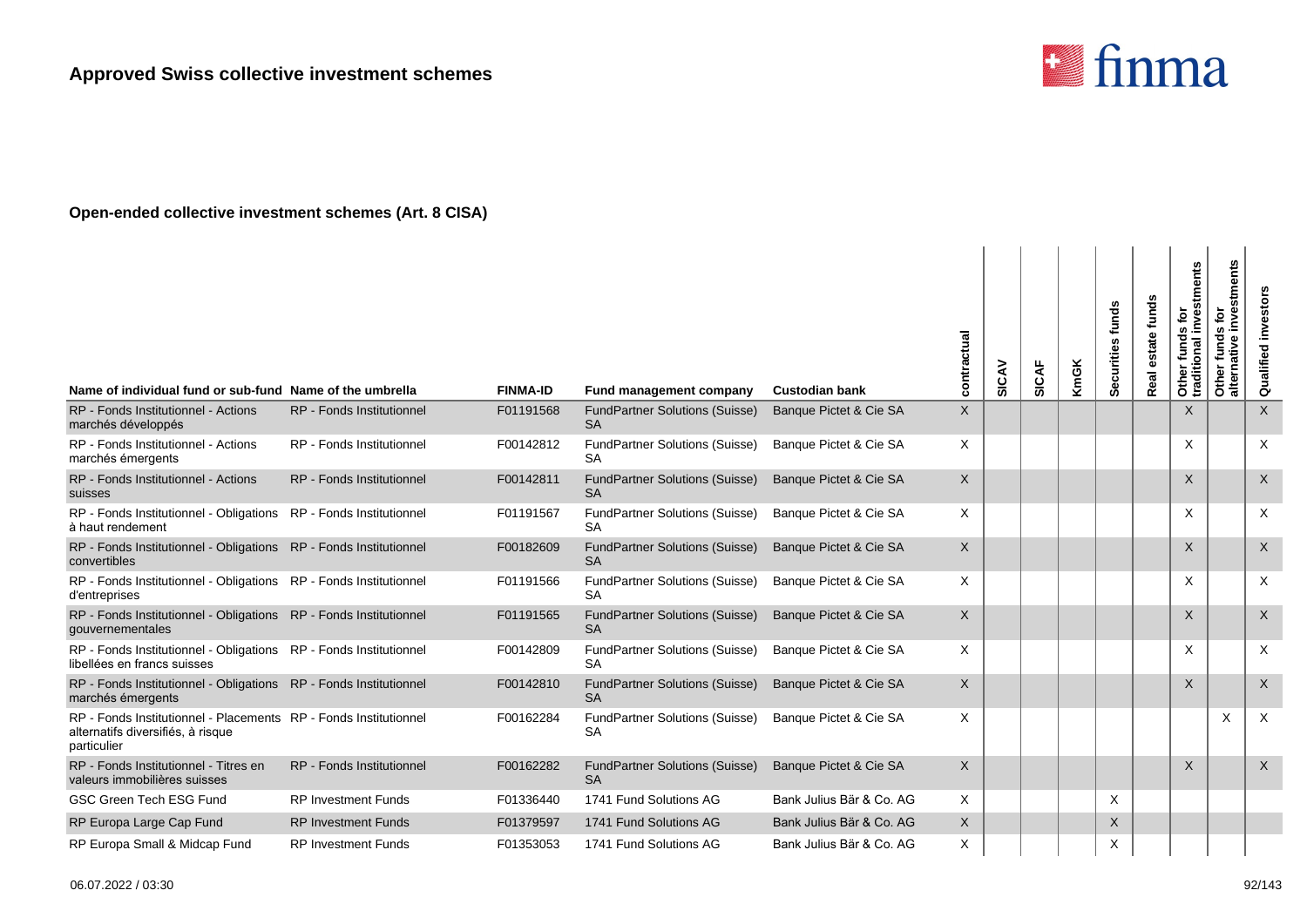

| Name of individual fund or sub-fund Name of the umbrella |                            | <b>FINMA-ID</b> | Fund management company                                          | <b>Custodian bank</b>                                                                 | contractual  | SICAV | <b>SICAF</b> | <b>KmGK</b> | Securities funds | estate funds<br>Real | Other funds for<br>traditional investments | ents<br>stm<br><b>jo</b><br><b>S</b><br>fund<br>ativ<br>Other<br>alterna | Qualified investors |
|----------------------------------------------------------|----------------------------|-----------------|------------------------------------------------------------------|---------------------------------------------------------------------------------------|--------------|-------|--------------|-------------|------------------|----------------------|--------------------------------------------|--------------------------------------------------------------------------|---------------------|
| RP Fixed Income Opportunities EUR<br>Fund                | <b>RP Investment Funds</b> | F01344853       | 1741 Fund Solutions AG                                           | Bank Julius Bär & Co. AG                                                              | $\mathsf{X}$ |       |              |             | X                |                      |                                            |                                                                          |                     |
| RP Fixed Income Opportunities IG<br>Fund                 | <b>RP Investment Funds</b> | F01343906       | 1741 Fund Solutions AG                                           | Bank Julius Bär & Co. AG                                                              | $\times$     |       |              |             | X                |                      |                                            |                                                                          |                     |
| RP Fixed Income Opportunities Plus<br>Fund               | <b>RP Investment Funds</b> | F01340130       | 1741 Fund Solutions AG                                           | Bank Julius Bär & Co. AG                                                              | $\times$     |       |              |             | $\mathsf X$      |                      |                                            |                                                                          |                     |
| RP Fixed Income Opportunities USD<br>Fund                | <b>RP Investment Funds</b> | F01343002       | 1741 Fund Solutions AG                                           | Bank Julius Bär & Co. AG                                                              | $\times$     |       |              |             | X                |                      |                                            |                                                                          |                     |
| RP Fixed Income Short Duration Fund RP Investment Funds  |                            | F01401723       | 1741 Fund Solutions AG                                           | Bank Julius Bär & Co. AG                                                              | $\times$     |       |              |             | X                |                      |                                            |                                                                          |                     |
| <b>RP Global Equities Fund</b>                           | <b>RP Investment Funds</b> | F01333276       | 1741 Fund Solutions AG                                           | Bank Julius Bär & Co. AG                                                              | $\times$     |       |              |             | X                |                      |                                            |                                                                          |                     |
| Säntis Umbrella Fund - Tödi                              | Säntis Umbrella Fund       | F01311277       | Credit Suisse Funds AG                                           | <b>BNP PARIBAS SECURITIES</b><br>SERVICES, Paris, succursale<br>de Zurich             | $\times$     |       |              |             |                  |                      | $\sf X$                                    |                                                                          | $\sf X$             |
| Sarasin Torneo Multistrategy Fund<br>(CHF), in Lig.      | Sarasin Torneo Fund        | F00144048       | J. Safra Sarasin<br>Investmentfonds AG                           | Bank J. Safra Sarasin AG                                                              | $\times$     |       |              |             |                  |                      |                                            | $\times$                                                                 |                     |
| <b>SF Property Selection Fund</b>                        | <b>SF Property</b>         | F00187308       | Swiss Finance & Property Funds Credit Suisse (Schweiz) AG<br>AG. |                                                                                       | $\times$     |       |              |             |                  |                      | X                                          |                                                                          |                     |
| AKTIEN FOKUS OSTSCHWEIZ                                  | SGKB (CH) FUND             | F01284521       | <b>GAM Investment Management</b><br>(Switzerland) AG             | State Street Bank International<br>GmbH, München,<br>Zweigniederlassung Zürich        | $\times$     |       |              |             |                  |                      | X                                          |                                                                          |                     |
| <b>AKTIEN SCHWEIZ</b>                                    | SGKB (CH) FUND             | F01109917       | <b>GAM Investment Management</b><br>(Switzerland) AG             | State Street Bank International<br>GmbH, München,<br>Zweigniederlassung Zürich        | $\times$     |       |              |             |                  |                      | $\times$                                   |                                                                          |                     |
| FINREON SWISS EQUITY ISOPRO®<br>(CHF)                    | SGKB (CH) FUND             | F00181585       | <b>GAM Investment Management</b><br>(Switzerland) AG             | <b>State Street Bank International</b><br>GmbH, München,<br>Zweigniederlassung Zürich | $\times$     |       |              |             |                  |                      | X                                          |                                                                          |                     |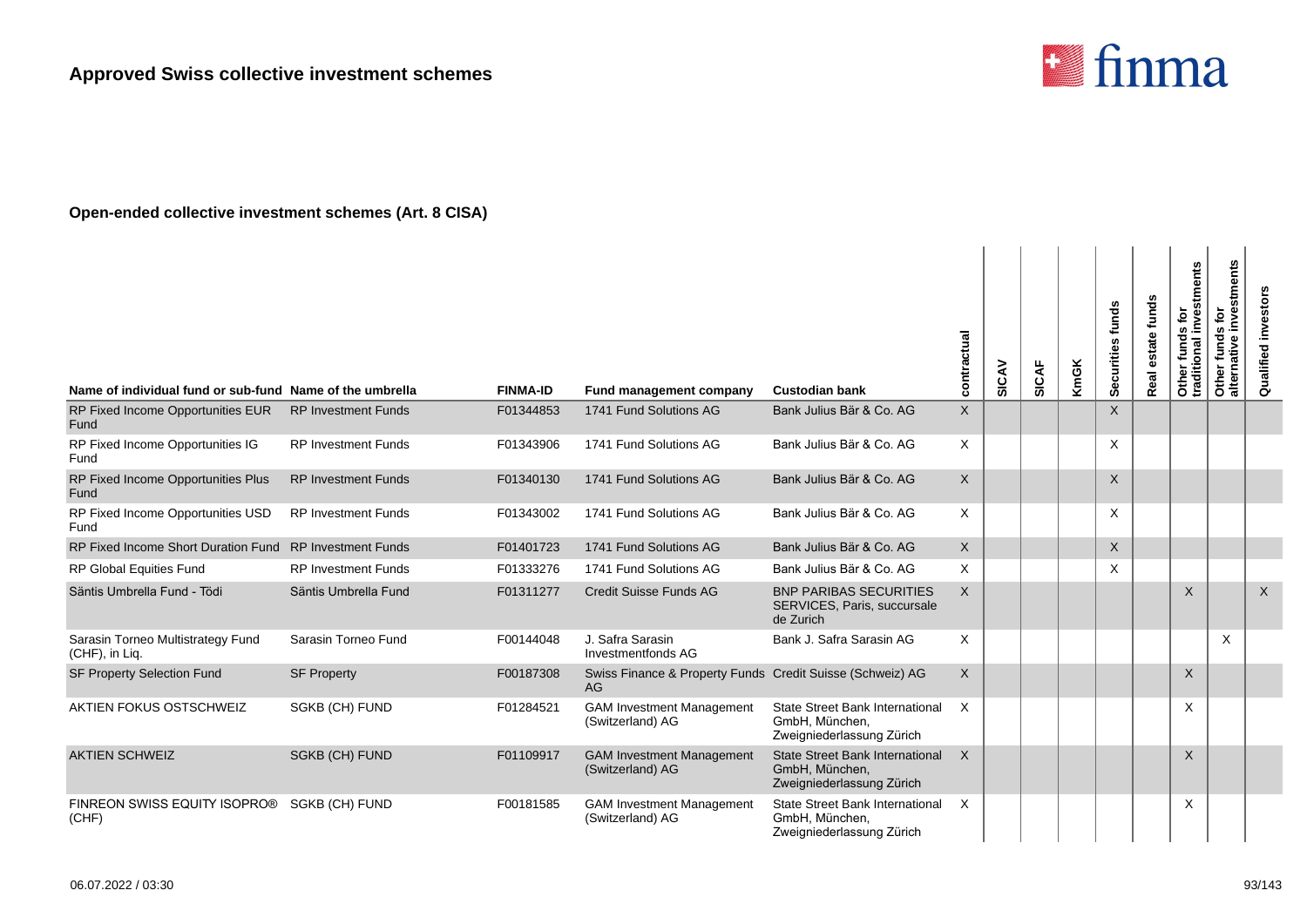

| Name of individual fund or sub-fund Name of the umbrella |                       | <b>FINMA-ID</b> | Fund management company                              | <b>Custodian bank</b>                                                                 | contractual | SICAV | <b>SICAF</b> | <b>KmGK</b> | Securities funds | estate funds<br><b>Real</b> | Other funds for<br>traditional investments | investments<br>Other funds for<br>alternative inves | Qualified investors |
|----------------------------------------------------------|-----------------------|-----------------|------------------------------------------------------|---------------------------------------------------------------------------------------|-------------|-------|--------------|-------------|------------------|-----------------------------|--------------------------------------------|-----------------------------------------------------|---------------------|
| FINREON TAIL RISK CONTROL® 0-<br>100 (CHF)               | <b>SGKB (CH) FUND</b> | F01010320       | <b>GAM Investment Management</b><br>(Switzerland) AG | <b>State Street Bank International</b><br>GmbH, München,<br>Zweigniederlassung Zürich | X           |       |              |             |                  |                             | $\times$                                   |                                                     |                     |
| <b>OBLIGATIONEN CHF</b>                                  | <b>SGKB (CH) FUND</b> | F01109918       | <b>GAM Investment Management</b><br>(Switzerland) AG | <b>State Street Bank International</b><br>GmbH, München,<br>Zweigniederlassung Zürich | $\times$    |       |              |             |                  |                             | X                                          |                                                     |                     |
| <b>STRATEGIE AUSGEWOGEN</b>                              | <b>SGKB (CH) FUND</b> | F00142908       | <b>GAM Investment Management</b><br>(Switzerland) AG | <b>State Street Bank International</b><br>GmbH, München,<br>Zweigniederlassung Zürich | $\times$    |       |              |             |                  |                             | $\times$                                   |                                                     |                     |
| STRATEGIE AUSGEWOGEN Eco                                 | <b>SGKB (CH) FUND</b> | F01344009       | <b>GAM Investment Management</b><br>(Switzerland) AG | State Street Bank International<br>GmbH, München,<br>Zweigniederlassung Zürich        | $\times$    |       |              |             |                  |                             | $\times$                                   |                                                     |                     |
| <b>STRATEGIE EINKOMMEN</b>                               | <b>SGKB (CH) FUND</b> | F01109919       | <b>GAM Investment Management</b><br>(Switzerland) AG | State Street Bank International<br>GmbH, München,<br>Zweigniederlassung Zürich        | $\times$    |       |              |             |                  |                             | $\times$                                   |                                                     |                     |
| <b>STRATEGIE EINKOMMEN Eco</b>                           | <b>SGKB (CH) FUND</b> | F01343467       | <b>GAM Investment Management</b><br>(Switzerland) AG | <b>State Street Bank International</b><br>GmbH, München,<br>Zweigniederlassung Zürich | $\times$    |       |              |             |                  |                             | X                                          |                                                     |                     |
| <b>STRATEGIE EINKOMMEN PLUS</b>                          | <b>SGKB (CH) FUND</b> | F00161122       | <b>GAM Investment Management</b><br>(Switzerland) AG | State Street Bank International<br>GmbH, München,<br>Zweigniederlassung Zürich        | $\times$    |       |              |             |                  |                             | $\mathsf{X}$                               |                                                     |                     |
| <b>STRATEGIE WACHSTUM</b>                                | SGKB (CH) FUND        | F01211191       | <b>GAM Investment Management</b><br>(Switzerland) AG | State Street Bank International<br>GmbH, München,<br>Zweigniederlassung Zürich        | $\times$    |       |              |             |                  |                             | X                                          |                                                     |                     |
| <b>STRATEGIE WACHSTUM Eco</b>                            | <b>SGKB (CH) FUND</b> | F01343469       | <b>GAM Investment Management</b><br>(Switzerland) AG | <b>State Street Bank International</b><br>GmbH, München,<br>Zweigniederlassung Zürich | $\times$    |       |              |             |                  |                             | $\times$                                   |                                                     |                     |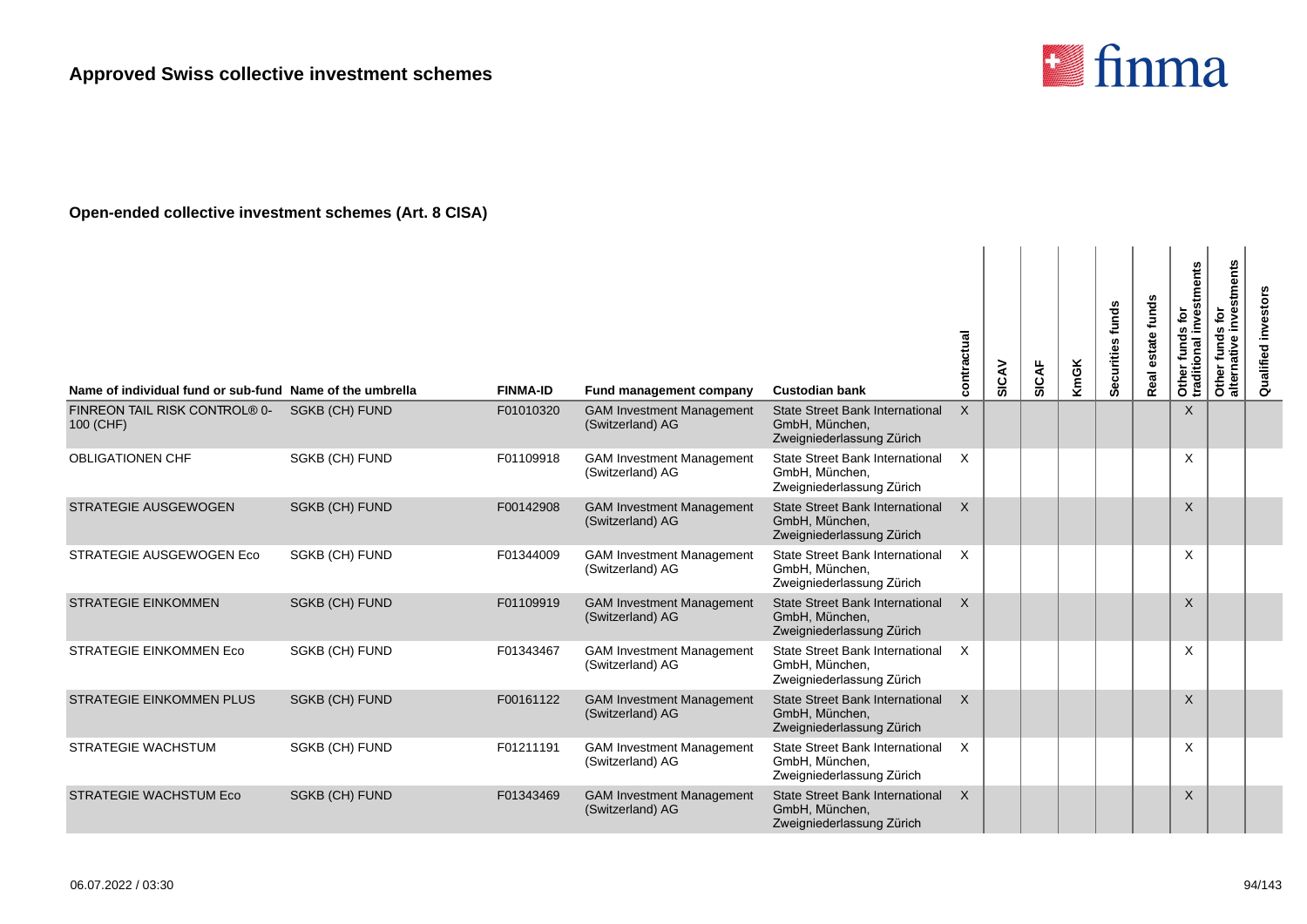

| Name of individual fund or sub-fund Name of the umbrella |                         | <b>FINMA-ID</b> | Fund management company                            | <b>Custodian bank</b>     | contractual      | SICAV    | SICAF | <b>KmGK</b> | Securities funds | funds<br>state<br>Ö<br>Real | Other funds for<br>traditional investments | stments<br>$\mathbf{\tilde{e}}$<br>ë<br>≥<br>funds<br>ω<br>āti<br>Other<br>alterna | Qualified investors       |
|----------------------------------------------------------|-------------------------|-----------------|----------------------------------------------------|---------------------------|------------------|----------|-------|-------------|------------------|-----------------------------|--------------------------------------------|------------------------------------------------------------------------------------|---------------------------|
| <b>Aktien CH</b>                                         | Sihl Institutional Fund | F00142052       | <b>UBS Fund Management</b><br>(Switzerland) AG     | <b>UBS Switzerland AG</b> | X                |          |       |             |                  |                             | X                                          |                                                                                    | $\times$                  |
| <b>Aktien Emerging Markets</b>                           | Sihl Institutional Fund | F00142804       | <b>UBS Fund Management</b><br>(Switzerland) AG     | <b>UBS Switzerland AG</b> | $\mathsf{X}$     |          |       |             |                  |                             | $\sf X$                                    |                                                                                    | $\sf X$                   |
| <b>Aktien Global</b>                                     | Sihl Institutional Fund | F01193324       | <b>UBS Fund Management</b><br>(Switzerland) AG     | <b>UBS Switzerland AG</b> | X                |          |       |             |                  |                             | X                                          |                                                                                    | $\times$                  |
| <b>Balanced</b>                                          | Sihl Institutional Fund | F01017277       | <b>UBS Fund Management</b><br>(Switzerland) AG     | <b>UBS Switzerland AG</b> | $\sf X$          |          |       |             |                  |                             | $\sf X$                                    |                                                                                    | $\times$                  |
| CHF Bonds Foreign                                        | Sihl Institutional Fund | F00182544       | <b>UBS Fund Management</b><br>(Switzerland) AG     | <b>UBS Switzerland AG</b> | Χ                |          |       |             |                  |                             | X                                          |                                                                                    | $\times$                  |
| <b>Obligationen Emerging Markets</b>                     | Sihl Institutional Fund | F00183132       | <b>UBS Fund Management</b><br>(Switzerland) AG     | <b>UBS Switzerland AG</b> | $\boldsymbol{X}$ |          |       |             |                  |                             | X                                          |                                                                                    | $\times$                  |
| <b>Obligationen Emerging Markets Local</b><br>Currency   | Sihl Institutional Fund | F01276877       | <b>UBS Fund Management</b><br>(Switzerland) AG     | <b>UBS Switzerland AG</b> | Χ                |          |       |             |                  |                             | X                                          |                                                                                    | $\times$                  |
| Obligationen FW EUR High Yield                           | Sihl Institutional Fund | F01193326       | <b>UBS Fund Management</b><br>(Switzerland) AG     | <b>UBS Switzerland AG</b> | $\mathsf{X}$     |          |       |             |                  |                             | $\sf X$                                    |                                                                                    | $\sf X$                   |
| Obligationen FW Staatsanleihen<br>Europe ex UK           | Sihl Institutional Fund | F00183131       | <b>UBS Fund Management</b><br>(Switzerland) AG     | <b>UBS Switzerland AG</b> | $\times$         |          |       |             |                  |                             | X                                          |                                                                                    | $\times$                  |
| Obligationen FW<br>Unternehmensanleihen Global           | Sihl Institutional Fund | F00183133       | <b>UBS Fund Management</b><br>(Switzerland) AG     | <b>UBS Switzerland AG</b> | $\sf X$          |          |       |             |                  |                             | $\times$                                   |                                                                                    | $\boldsymbol{\mathsf{X}}$ |
| <b>Short Duration</b>                                    | Sihl Institutional Fund | F01211391       | <b>UBS Fund Management</b><br>(Switzerland) AG     | <b>UBS Switzerland AG</b> | $\times$         |          |       |             |                  |                             | X                                          |                                                                                    | $\times$                  |
| <b>Core Equities</b>                                     | <b>SIMERON SICAV</b>    | F00145871       | <b>FundPartner Solutions (Suisse)</b><br><b>SA</b> | Banque Pictet & Cie SA    |                  | $\times$ |       |             |                  |                             | X                                          |                                                                                    | $\sf X$                   |
| Instruments à revenus fixes                              | <b>SIMERON SICAV</b>    | F00145870       | <b>FundPartner Solutions (Suisse)</b><br><b>SA</b> | Banque Pictet & Cie SA    |                  | X        |       |             |                  |                             | X                                          |                                                                                    | $\times$                  |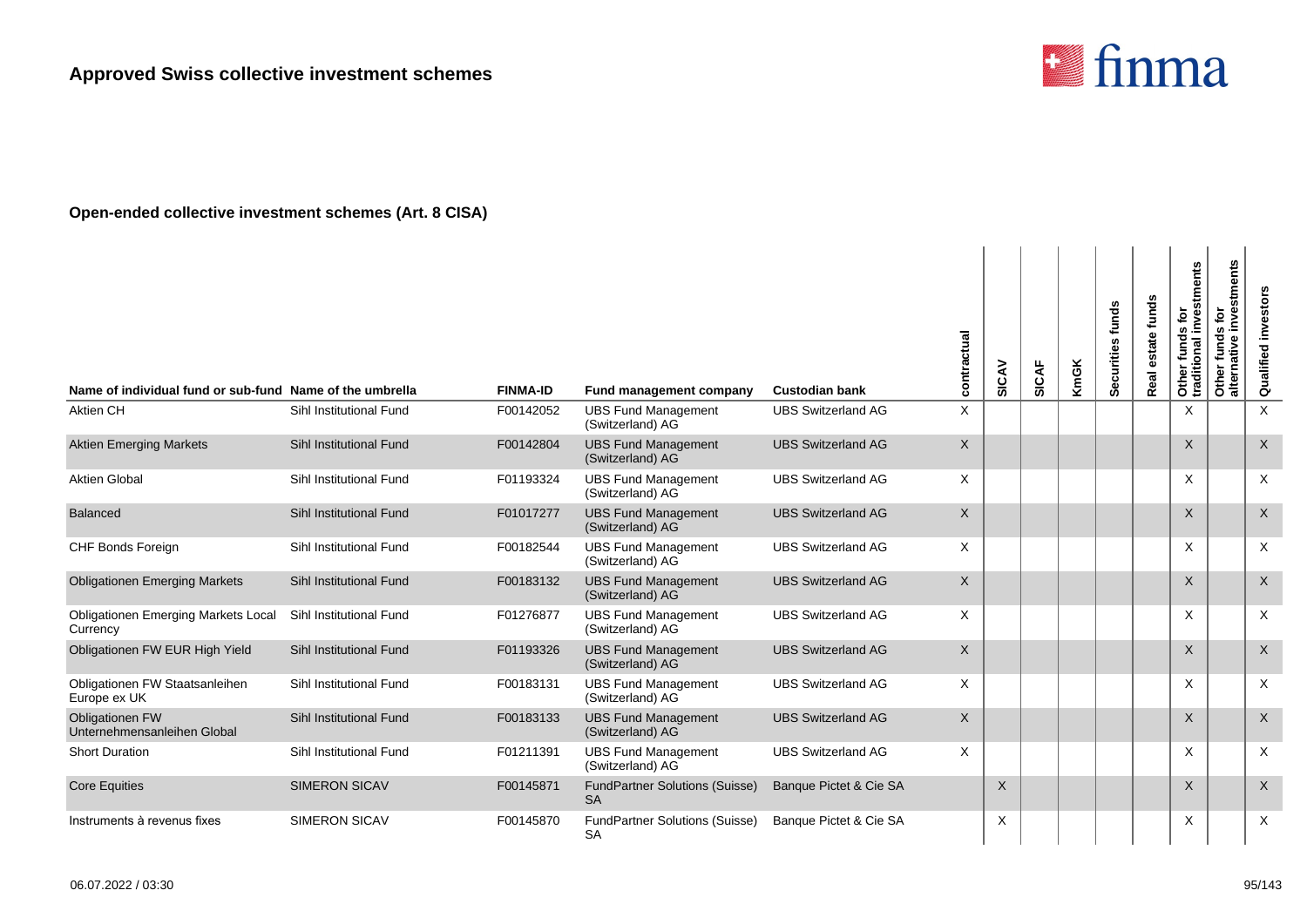

| Name of individual fund or sub-fund Name of the umbrella      |                                         | <b>FINMA-ID</b> | Fund management company                              | <b>Custodian bank</b>                                                                 | contractual | SICAV    | SICAF | <b>KmGK</b> | Securities funds | funds<br>estate<br>Real | Other funds for<br>traditional investments | stments<br>inve<br>ē<br><b>S</b><br>$\mathbf{v}$<br>fund<br>Other<br>alterna | Qualified investors       |
|---------------------------------------------------------------|-----------------------------------------|-----------------|------------------------------------------------------|---------------------------------------------------------------------------------------|-------------|----------|-------|-------------|------------------|-------------------------|--------------------------------------------|------------------------------------------------------------------------------|---------------------------|
| Investissements alternatifs, à risque<br>particulier          | <b>SIMERON SICAV</b>                    | F00145875       | <b>FundPartner Solutions (Suisse)</b><br><b>SA</b>   | Banque Pictet & Cie SA                                                                |             | $\times$ |       |             |                  |                         |                                            | $\times$                                                                     | $\boldsymbol{\mathsf{X}}$ |
| Liquidités                                                    | <b>SIMERON SICAV</b>                    | F00145766       | FundPartner Solutions (Suisse)<br><b>SA</b>          | Banque Pictet & Cie SA                                                                |             | $\times$ |       |             |                  |                         | $\times$                                   |                                                                              | $\times$                  |
| Métaux précieux                                               | <b>SIMERON SICAV</b>                    | F00145874       | <b>FundPartner Solutions (Suisse)</b><br><b>SA</b>   | Banque Pictet & Cie SA                                                                |             | $\times$ |       |             |                  |                         | X                                          |                                                                              | $\boldsymbol{\mathsf{X}}$ |
| <b>Opportunistic Equities</b>                                 | <b>SIMERON SICAV</b>                    | F00145872       | <b>FundPartner Solutions (Suisse)</b><br><b>SA</b>   | Banque Pictet & Cie SA                                                                |             | $\times$ |       |             |                  |                         | X                                          |                                                                              | $\times$                  |
| Pays émergents                                                | <b>SIMERON SICAV</b>                    | F00145873       | <b>FundPartner Solutions (Suisse)</b><br><b>SA</b>   | Banque Pictet & Cie SA                                                                |             | $\times$ |       |             |                  |                         | X                                          |                                                                              | $\times$                  |
| Private Equity, à risque particulier                          | <b>SIMERON SICAV</b>                    | F00145876       | FundPartner Solutions (Suisse)<br><b>SA</b>          | Banque Pictet & Cie SA                                                                |             | $\times$ |       |             |                  |                         |                                            | X                                                                            | $\times$                  |
| Swiss Index Platform - SIP World<br>Equity Index (CHF hedged) | SIP - Swiss Index Platform              | F00144312       | <b>GAM Investment Management</b><br>(Switzerland) AG | <b>State Street Bank International</b><br>GmbH, München,<br>Zweigniederlassung Zürich | $\times$    |          |       |             |                  |                         | $\sf X$                                    |                                                                              | $\boldsymbol{\mathsf{X}}$ |
| StoneEdge I                                                   | StoneEdge SICAV                         | F01181421       | Global Funds SA                                      | Banque Cantonale Vaudoise                                                             |             | $\times$ |       |             |                  | X                       |                                            |                                                                              | $\times$                  |
| Aktiv                                                         | Strategie Invest SICAV                  | F01285060       | <b>IPConcept (Schweiz) AG</b>                        | DZ PRIVATBANK (Schweiz)<br>AG.                                                        |             | $\times$ |       |             |                  |                         | X                                          |                                                                              | $\boldsymbol{X}$          |
| Substanz                                                      | Strategie Invest SICAV                  | F01285061       | IPConcept (Schweiz) AG                               | DZ PRIVATBANK (Schweiz)<br>AG                                                         |             | $\times$ |       |             |                  |                         | X                                          |                                                                              | X                         |
| <b>CHF Bonds</b>                                              | SUBVENIMUS INSTITUTIONAL<br><b>FUND</b> | F00145603       | <b>FundPartner Solutions (Suisse)</b><br><b>SA</b>   | Banque Pictet & Cie SA                                                                | X           |          |       |             |                  |                         | X                                          |                                                                              | $\boldsymbol{\mathsf{X}}$ |
| <b>Foreign Currency Bonds</b>                                 | SUBVENIMUS INSTITUTIONAL<br><b>FUND</b> | F00145604       | <b>FundPartner Solutions (Suisse)</b><br><b>SA</b>   | Banque Pictet & Cie SA                                                                | Χ           |          |       |             |                  |                         | X                                          |                                                                              | X                         |
| <b>Foreign Equities</b>                                       | SUBVENIMUS INSTITUTIONAL<br><b>FUND</b> | F00145606       | <b>FundPartner Solutions (Suisse)</b><br><b>SA</b>   | Banque Pictet & Cie SA                                                                | X           |          |       |             |                  |                         | X                                          |                                                                              | $\boldsymbol{X}$          |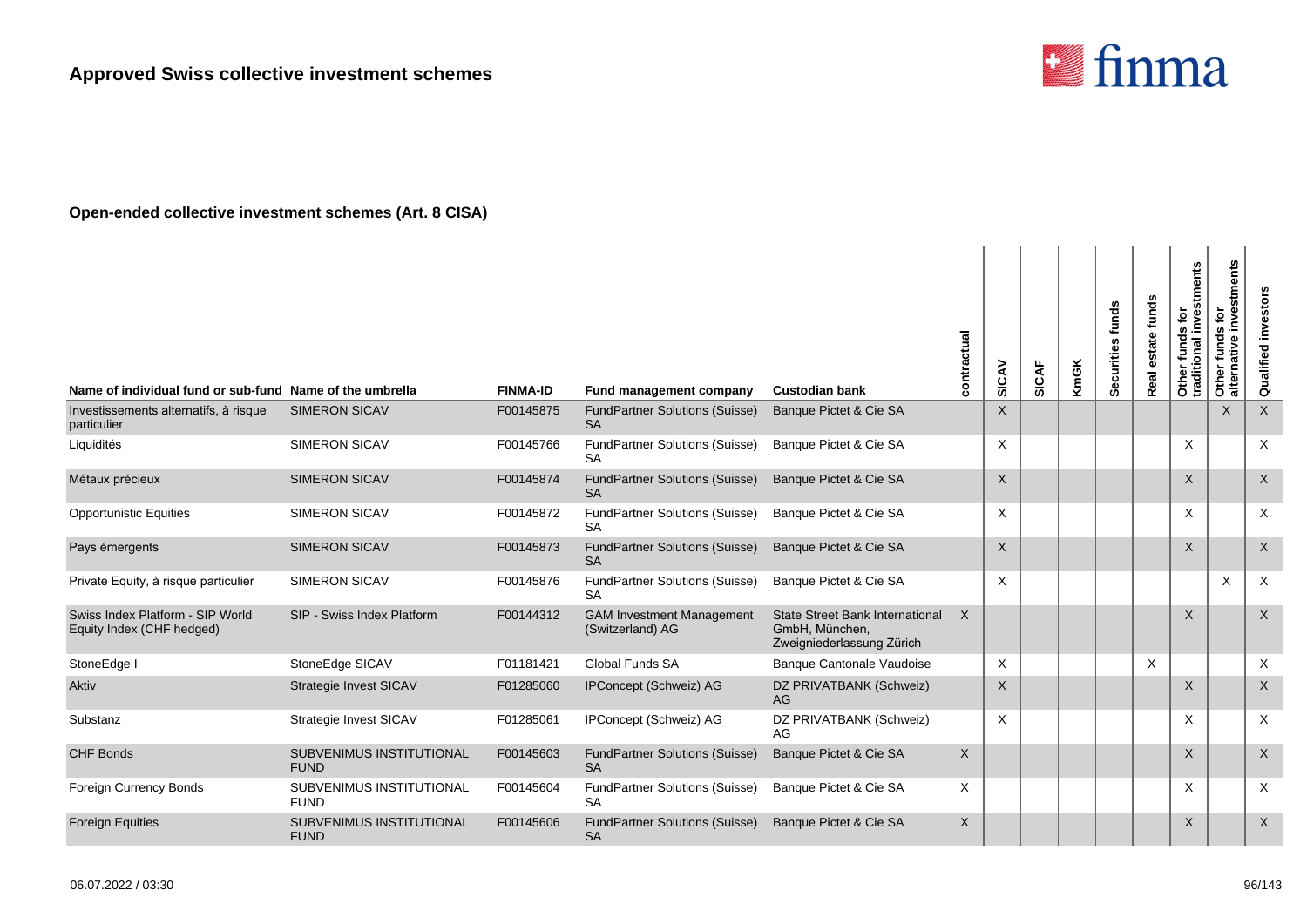

| Name of individual fund or sub-fund Name of the umbrella                                   |                                                     | <b>FINMA-ID</b> | Fund management company                              | <b>Custodian bank</b>                                                                 | contractual  | SICAV    | SICAF | <b>KmGK</b> | Securities funds | state funds<br>Real | Other funds for<br>traditional investments | nvestments<br>funds for<br>Other funds<br>alternative | Qualified investors |
|--------------------------------------------------------------------------------------------|-----------------------------------------------------|-----------------|------------------------------------------------------|---------------------------------------------------------------------------------------|--------------|----------|-------|-------------|------------------|---------------------|--------------------------------------------|-------------------------------------------------------|---------------------|
| <b>Real Estate Securities Switzerland</b>                                                  | SUBVENIMUS INSTITUTIONAL<br><b>FUND</b>             | F00145607       | <b>FundPartner Solutions (Suisse)</b><br><b>SA</b>   | Banque Pictet & Cie SA                                                                | X            |          |       |             |                  |                     | X                                          |                                                       | X                   |
| <b>Swiss Equities</b>                                                                      | <b>SUBVENIMUS INSTITUTIONAL</b><br><b>FUND</b>      | F00145605       | <b>FundPartner Solutions (Suisse)</b><br><b>SA</b>   | Banque Pictet & Cie SA                                                                | $\mathsf{X}$ |          |       |             |                  |                     | $\mathsf X$                                |                                                       | $\mathsf X$         |
| Sustainable Real Estate Switzerland                                                        | Sustainable Real Estate<br><b>Investments SICAV</b> | F01059416       | CACEIS (Switzerland) SA                              | CACEIS Bank, Paris,<br>succursale de Nyon / Suisse                                    |              | $\times$ |       |             |                  | X                   |                                            |                                                       | $\times$            |
| <b>SWIF Swiss Equity Index</b>                                                             | Swiss Index Fund I                                  | F00141769       | <b>GAM Investment Management</b><br>(Switzerland) AG | <b>State Street Bank International</b><br>GmbH, München,<br>Zweigniederlassung Zürich | $\times$     |          |       |             |                  |                     | X                                          |                                                       | $\times$            |
| SWIF World Equity Index                                                                    | Swiss Index Fund I                                  | F00141767       | <b>GAM Investment Management</b><br>(Switzerland) AG | <b>State Street Bank International</b><br>GmbH, München,<br>Zweigniederlassung Zürich | $\times$     |          |       |             |                  |                     | X                                          |                                                       | $\times$            |
| SWIF US Equity Index                                                                       | Swiss Index Fund II                                 | F01049564       | <b>GAM Investment Management</b><br>(Switzerland) AG | <b>State Street Bank International</b><br>GmbH, München,<br>Zweigniederlassung Zürich | $\times$     |          |       |             |                  |                     | X                                          |                                                       | $\times$            |
| Swiss Life Flex Funds (CH) - Dynamic Swiss Life Flex Funds (CH)<br>Allocation (CHF hedged) |                                                     | F00143728       | Swiss Life Asset Management<br>AG.                   | <b>UBS Switzerland AG</b>                                                             | $\times$     |          |       |             |                  |                     | X                                          |                                                       |                     |
| Portfolio Global Balanced (CHF)                                                            | Swiss Life Funds (CH)                               | F00139284       | Swiss Life Asset Management<br>AG                    | <b>UBS Switzerland AG</b>                                                             | $\mathsf{X}$ |          |       |             |                  |                     | X                                          |                                                       |                     |
| Portfolio Global Income (CHF)                                                              | Swiss Life Funds (CH)                               | F00139285       | Swiss Life Asset Management<br>AG                    | <b>UBS Switzerland AG</b>                                                             | $\times$     |          |       |             |                  |                     | X                                          |                                                       |                     |
| Swiss Life Funds II (CH) Bond Global<br>Corporates (CHF hedged)                            | Swiss Life Funds II (CH)                            | F01180254       | Swiss Life Asset Management<br>AG                    | <b>UBS Switzerland AG</b>                                                             | $\mathsf{X}$ |          |       |             |                  |                     | $\sf X$                                    |                                                       | $\mathsf X$         |
| Swiss Life Funds III (CH) Expert 2030   Swiss Life Funds III (CH)                          |                                                     | F01276233       | Swiss Life Asset Management<br>AG                    | <b>UBS Switzerland AG</b>                                                             | $\times$     |          |       |             |                  |                     | X                                          |                                                       | $\times$            |
| Swiss Life Funds III (CH) Expert 2031 I Swiss Life Funds III (CH)                          |                                                     | F01316826       | Swiss Life Asset Management<br>AG                    | <b>UBS Switzerland AG</b>                                                             | $\mathsf{X}$ |          |       |             |                  |                     | X                                          |                                                       | $\times$            |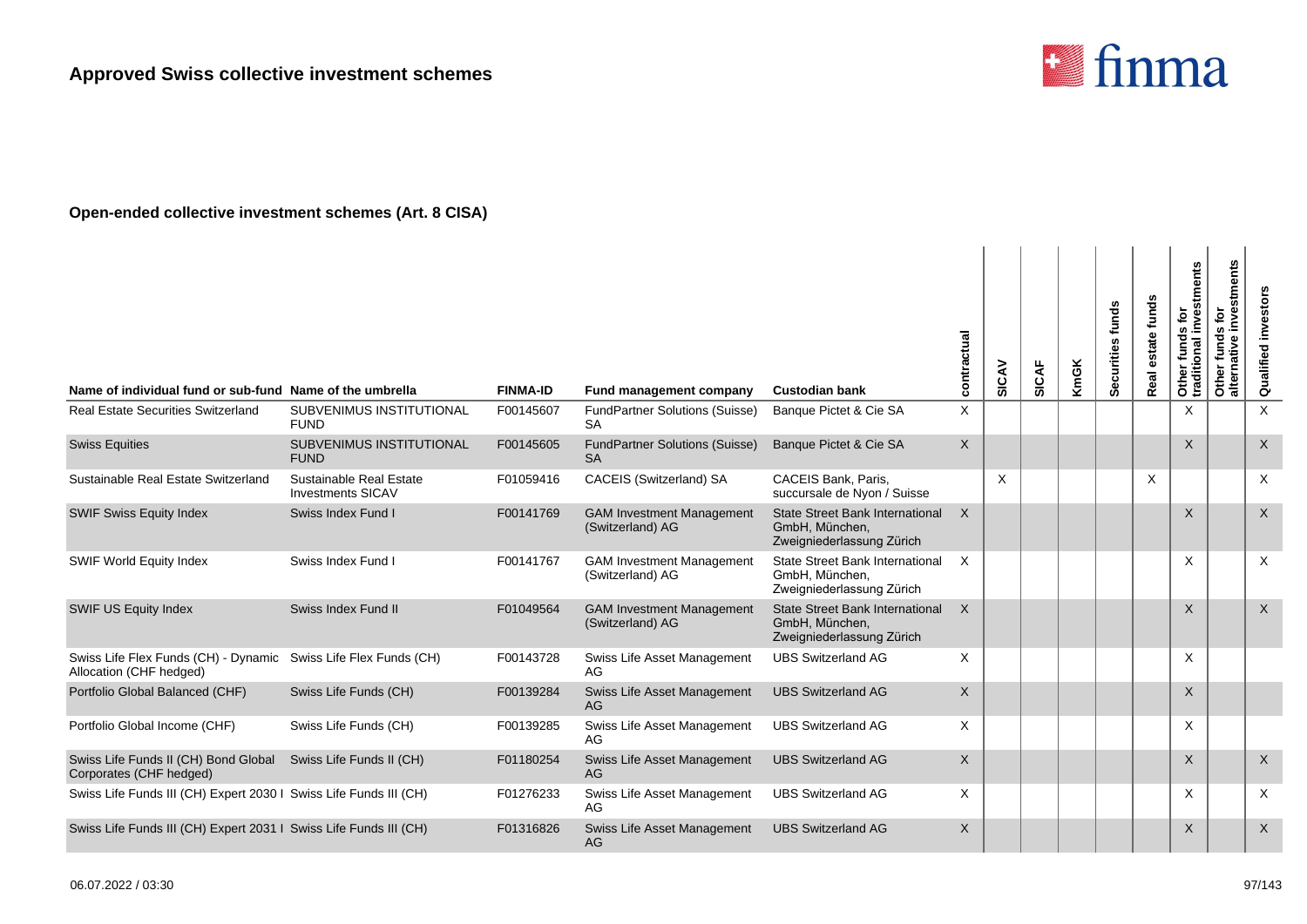

| Name of individual fund or sub-fund Name of the umbrella                 |                                | <b>FINMA-ID</b> | Fund management company           | <b>Custodian bank</b>      | actual<br><b>contra</b> | SICAV | SICAF | <b>KmGK</b> | Securities funds | funds<br>ate<br>Real | traditional investments<br>funds for<br>Other | stments<br>ē<br>funds<br>nati<br>Other<br>alte | investors<br>Qualified |
|--------------------------------------------------------------------------|--------------------------------|-----------------|-----------------------------------|----------------------------|-------------------------|-------|-------|-------------|------------------|----------------------|-----------------------------------------------|------------------------------------------------|------------------------|
| Swiss Life Funds III (CH) Expert ESG<br>20321                            | Swiss Life Funds III (CH)      | F01392571       | Swiss Life Asset Management<br>AG | <b>UBS Switzerland AG</b>  | X                       |       |       |             |                  |                      | X                                             |                                                | $\times$               |
| Swiss Life iFunds (CH) Bond Global<br>Corporates (CHF hedged)            | Swiss Life iFunds (CH)         | F00164411       | Swiss Life Asset Management<br>AG | <b>UBS Switzerland AG</b>  | $\mathsf{X}$            |       |       |             |                  |                      | $\mathsf{X}$                                  |                                                | $\sf X$                |
| Swiss Life iFunds (CH) Bond Global<br>Corporates Short Term (CHF hedged) | Swiss Life iFunds (CH)         | F01017002       | Swiss Life Asset Management<br>AG | <b>UBS Switzerland AG</b>  | $\times$                |       |       |             |                  |                      | X                                             |                                                | $\times$               |
| Swiss Life iFunds (CH) Bond Global<br>Government + (CHF hedged)          | Swiss Life iFunds (CH)         | F00143724       | Swiss Life Asset Management<br>AG | <b>UBS Switzerland AG</b>  | X                       |       |       |             |                  |                      | X                                             |                                                | $\sf X$                |
| Swiss Life iFunds (CH) Bond Swiss<br>Francs Domestic (CHF)               | Swiss Life iFunds (CH)         | F00143727       | Swiss Life Asset Management<br>AG | <b>UBS Switzerland AG</b>  | $\times$                |       |       |             |                  |                      | X                                             |                                                | $\times$               |
| Swiss Life iFunds (CH) Bond Swiss<br>Francs Foreign (CHF)                | Swiss Life iFunds (CH)         | F00143723       | Swiss Life Asset Management<br>AG | <b>UBS Switzerland AG</b>  | $\times$                |       |       |             |                  |                      | $\times$                                      |                                                | $\times$               |
| Swiss Life iFunds (CH) Equity ESG<br>Global ex Switzerland (CHF)         | Swiss Life iFunds (CH)         | F00143721       | Swiss Life Asset Management<br>AG | <b>UBS Switzerland AG</b>  | $\times$                |       |       |             |                  |                      | X                                             |                                                | $\times$               |
| Swiss Life iFunds (CH) Equity<br>Switzerland (CHF)                       | Swiss Life iFunds (CH)         | F00162261       | Swiss Life Asset Management<br>AG | <b>UBS Switzerland AG</b>  | $\mathsf{X}$            |       |       |             |                  |                      | $\mathsf{X}$                                  |                                                | $\times$               |
| Swiss Life iFunds (CH) Equity<br>Switzerland Small & Mid Cap (CHF)       | Swiss Life iFunds (CH)         | F00143720       | Swiss Life Asset Management<br>AG | <b>UBS Switzerland AG</b>  | $\times$                |       |       |             |                  |                      | X                                             |                                                | $\times$               |
| <b>SLIF EV</b>                                                           | Swiss Life Institutional Funds | F00144247       | Swiss Life Asset Management<br>AG | <b>UBS Switzerland AG</b>  | $\mathsf{X}$            |       |       |             |                  |                      | X                                             |                                                | $\times$               |
| <b>SLIF KV</b>                                                           | Swiss Life Institutional Funds | F00144249       | Swiss Life Asset Management<br>AG | <b>UBS Switzerland AG</b>  | $\times$                |       |       |             |                  |                      | X                                             |                                                | $\times$               |
| Swiss Life ESG Mortgage Fund                                             | Swiss Life Mortgage Funds      | F01339305       | Swiss Life Asset Management<br>AG | <b>UBS Switzerland AG</b>  | X                       |       |       |             |                  |                      | $\times$                                      |                                                | $\times$               |
| Swiss Mortgage Fund I                                                    | Swiss Mortgage Umbrella Fund   | F01167300       | Credit Suisse Funds AG            | Credit Suisse (Schweiz) AG | X                       |       |       |             |                  |                      | X                                             |                                                |                        |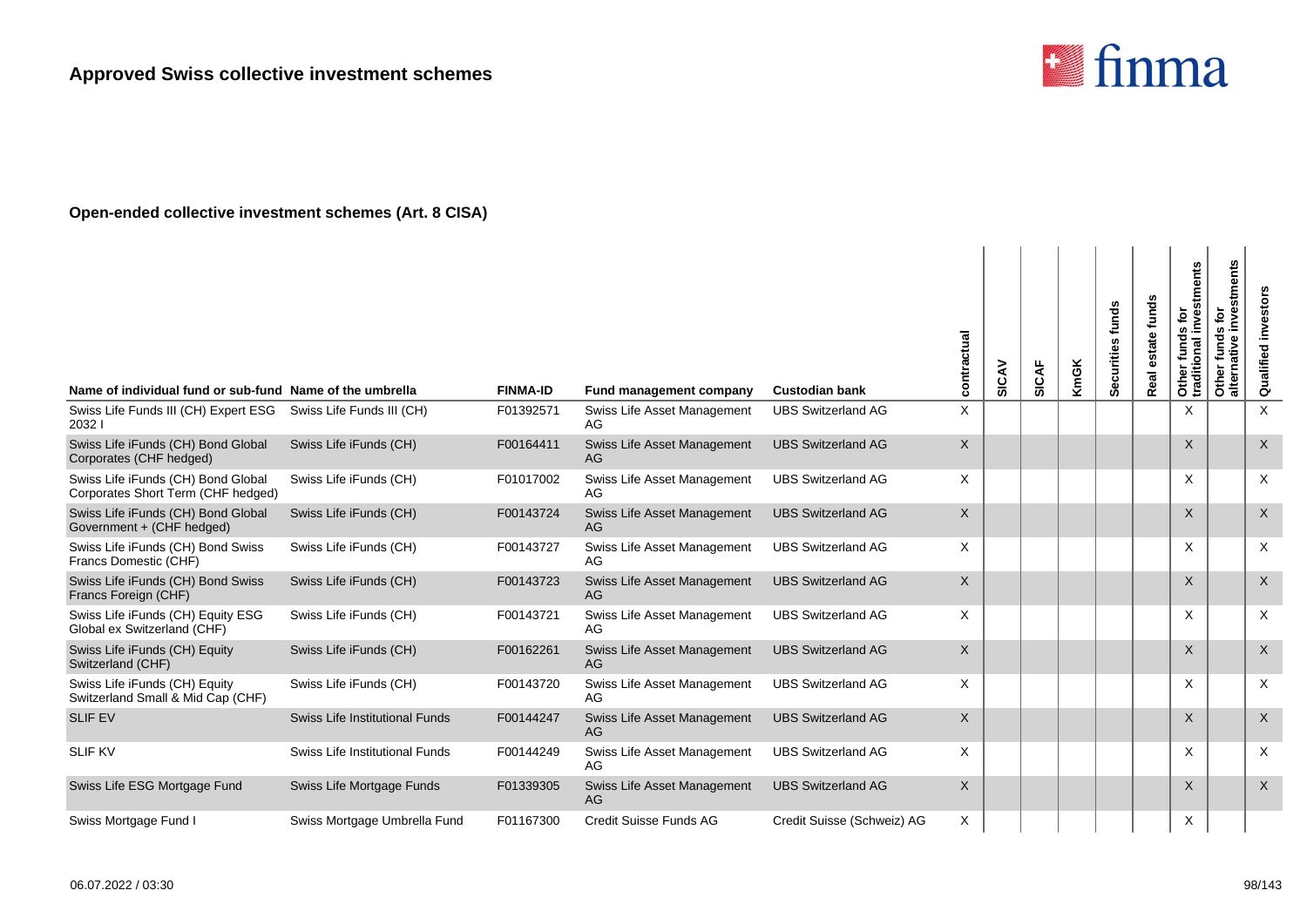

| Name of individual fund or sub-fund Name of the umbrella |                                               | <b>FINMA-ID</b> | Fund management company                            | <b>Custodian bank</b>                                                                     | contractual  | SICAV | <b>SICAF</b> | KmGK | Securities funds | Real estate funds | Other funds for<br>traditional investments | Other funds for<br>alternative investments | Qualified investors |
|----------------------------------------------------------|-----------------------------------------------|-----------------|----------------------------------------------------|-------------------------------------------------------------------------------------------|--------------|-------|--------------|------|------------------|-------------------|--------------------------------------------|--------------------------------------------|---------------------|
| Swiss Positive Fund - Physical Gold                      | <b>Swiss Positive Fund</b>                    | F01344828       | <b>FundPartner Solutions (Suisse)</b><br><b>SA</b> | Banque Pictet & Cie SA                                                                    | $\mathsf{X}$ |       |              |      |                  |                   | $\mathsf{X}$                               |                                            |                     |
| Swiss Rock Aktien Global Defensiv                        | Swiss Rock (CH)                               | F01178471       | <b>Swiss Rock Asset Management</b><br>AG           | <b>RBC Investor Services Bank</b><br>S.A., Esch-sur-Alzette.<br>Zweigniederlassung Zürich | X            |       |              |      |                  |                   | X                                          |                                            |                     |
| Swiss Rock Obligationen Global<br>Nachhaltig             | Swiss Rock (CH)                               | F01259561       | <b>Swiss Rock Asset Management</b><br>AG           | <b>RBC Investor Services Bank</b><br>S.A., Esch-sur-Alzette,<br>Zweigniederlassung Zürich | X            |       |              |      |                  |                   | $\times$                                   |                                            |                     |
| Swiss Rock Vorsorge Fonds 50                             | Swiss Rock (CH)                               | F01180773       | Swiss Rock Asset Management<br>AG                  | <b>RBC Investor Services Bank</b><br>S.A., Esch-sur-Alzette,<br>Zweigniederlassung Zürich | X            |       |              |      |                  |                   | X                                          |                                            |                     |
| Swiss Rock (CH) Inst Global Equity<br>Fund               | Swiss Rock (CH) Institutional Funds F00180330 |                 | <b>Swiss Rock Asset Management</b><br>AG           | <b>RBC Investor Services Bank</b><br>S.A., Esch-sur-Alzette,<br>Zweigniederlassung Zürich | X            |       |              |      |                  |                   | $\times$                                   |                                            | $\sf X$             |
| Swiss Rock Aktien Schweiz                                | Swiss Rock EF (CH)                            | F00146201       | Swiss Rock Asset Management<br>AG                  | <b>RBC Investor Services Bank</b><br>S.A., Esch-sur-Alzette,<br>Zweigniederlassung Zürich | Χ            |       |              |      | X                |                   |                                            |                                            |                     |
| Swiss Rock Aktien Schweiz Index Plus Swiss Rock EF (CH)  |                                               | F01007759       | Swiss Rock Asset Management<br>AG                  | <b>RBC Investor Services Bank</b><br>S.A., Esch-sur-Alzette,<br>Zweigniederlassung Zürich | X            |       |              |      |                  |                   | $\times$                                   |                                            |                     |
| Swiss Rock Aktien Schweiz Select                         | Swiss Rock EF (CH)                            | F01180772       | <b>Swiss Rock Asset Management</b><br>AG           | <b>RBC Investor Services Bank</b><br>S.A., Esch-sur-Alzette,<br>Zweigniederlassung Zürich | X            |       |              |      | X                |                   |                                            |                                            |                     |
| <b>Swiss Rock Geldmarkt CHF</b>                          | Swiss Rock Money Market Fund                  | F01113042       | <b>Swiss Rock Asset Management</b><br>AG.          | <b>RBC Investor Services Bank</b><br>S.A., Esch-sur-Alzette,<br>Zweigniederlassung Zürich | X            |       |              |      | X                |                   |                                            |                                            |                     |
| Swisscanto (CH) Bond Fund<br>Responsible Corporate EUR   | Swisscanto (CH) Bond Fund<br>Corporate        | F00142335       | Swisscanto Fondsleitung AG                         | Zürcher Kantonalbank                                                                      | Χ            |       |              |      | X                |                   |                                            |                                            |                     |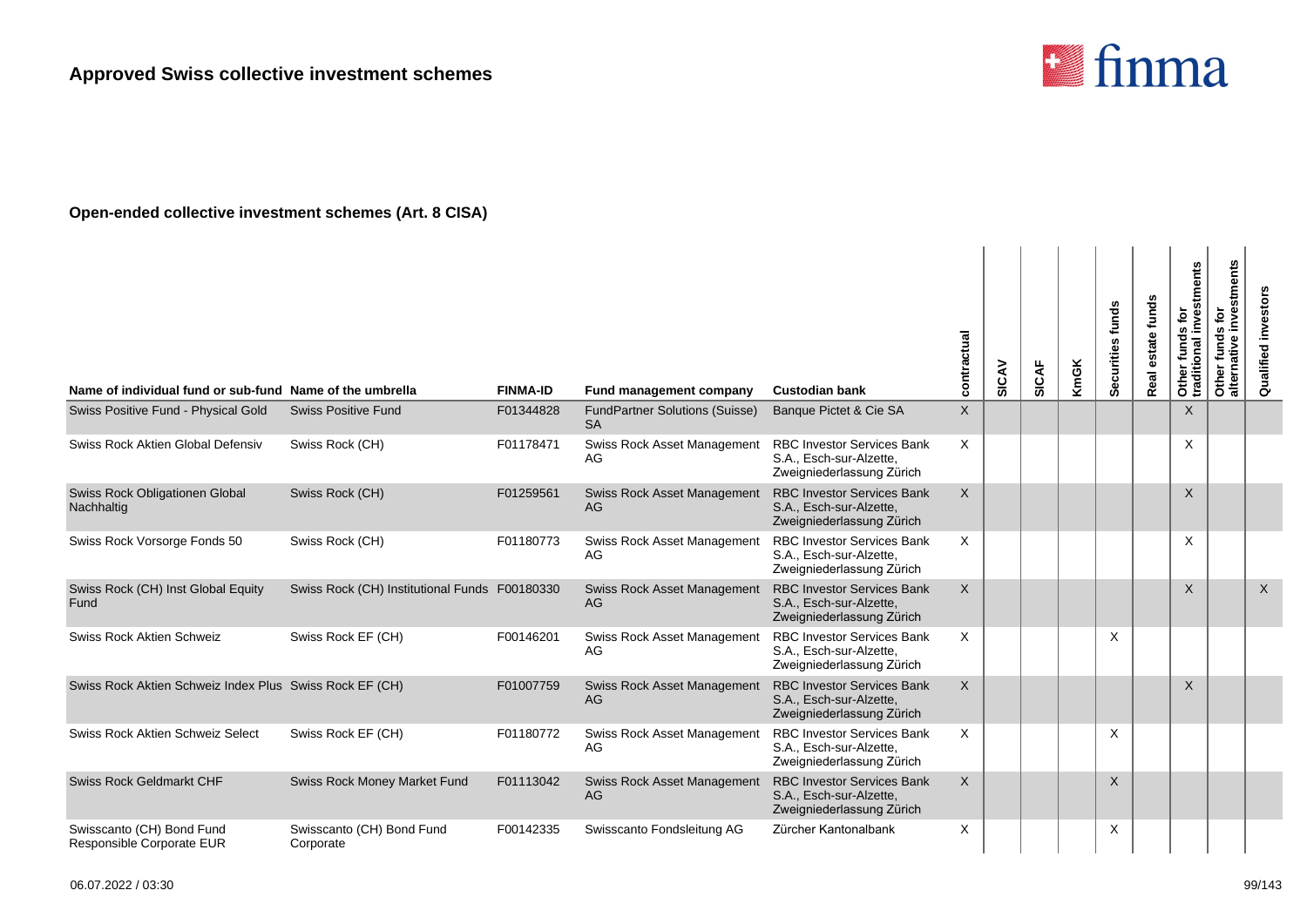

| Name of individual fund or sub-fund Name of the umbrella                                  |                                        | <b>FINMA-ID</b> | <b>Fund management company</b> | <b>Custodian bank</b> | actual<br><b>contra</b> | SICAV | <b>SICAF</b> | <b>KmGK</b> | Securities funds | funds<br>estate<br>Real | Other funds for<br>traditional investments | stments<br>ē<br>funds<br>native<br>Other<br>alterna | Qualified investors |
|-------------------------------------------------------------------------------------------|----------------------------------------|-----------------|--------------------------------|-----------------------|-------------------------|-------|--------------|-------------|------------------|-------------------------|--------------------------------------------|-----------------------------------------------------|---------------------|
| Swisscanto (CH) Bond Fund<br>Responsible Corporate hedged CHF                             | Swisscanto (CH) Bond Fund<br>Corporate | F00139080       | Swisscanto Fondsleitung AG     | Zürcher Kantonalbank  | X                       |       |              |             | X                |                         |                                            |                                                     |                     |
| Swisscanto (CH) Bond Fund<br>Responsible Corporate Short Duration Corporate<br>hedged CHF | Swisscanto (CH) Bond Fund              | F01304331       | Swisscanto Fondsleitung AG     | Zürcher Kantonalbank  | X                       |       |              |             | X                |                         |                                            |                                                     |                     |
| Swisscanto (CH) Bond Fund Vision<br>Responsible CHF                                       | Swisscanto (CH) Bond Vision            | F00144396       | Swisscanto Fondsleitung AG     | Zürcher Kantonalbank  | $\times$                |       |              |             |                  |                         | X                                          |                                                     |                     |
| Swisscanto (CH) Equity Fund<br>Responsible Europe                                         | Swisscanto (CH) Equity Fund            | F00138962       | Swisscanto Fondsleitung AG     | Zürcher Kantonalbank  | $\times$                |       |              |             |                  |                         | X                                          |                                                     |                     |
| Swisscanto (CH) Equity Fund<br>Responsible North America                                  | Swisscanto (CH) Equity Fund            | F00139071       | Swisscanto Fondsleitung AG     | Zürcher Kantonalbank  | $\sf X$                 |       |              |             |                  |                         | X                                          |                                                     |                     |
| Swisscanto (CH) Equity Fund<br>Systematic Responsible Asia Pacific                        | Swisscanto (CH) Equity Fund            | F00139072       | Swisscanto Fondsleitung AG     | Zürcher Kantonalbank  | X                       |       |              |             |                  |                         | X                                          |                                                     |                     |
| Swisscanto (CH) Equity Fund<br>Responsible Global Defensive                               | Swisscanto (CH) Global<br>Megatrends   | F00142896       | Swisscanto Fondsleitung AG     | Zürcher Kantonalbank  | $\times$                |       |              |             |                  |                         | $\times$                                   |                                                     |                     |
| Swisscanto (CH) Equity Fund<br>Responsible Global Future Trends                           | Swisscanto (CH) Global<br>Megatrends   | F00142668       | Swisscanto Fondsleitung AG     | Zürcher Kantonalbank  | X                       |       |              |             |                  |                         | X                                          |                                                     |                     |
| Swisscanto (CH) Equity Fund<br>Responsible Global Resources                               | Swisscanto (CH) Global<br>Megatrends   | F00143608       | Swisscanto Fondsleitung AG     | Zürcher Kantonalbank  | $\sf X$                 |       |              |             |                  |                         | $\times$                                   |                                                     |                     |
| Swisscanto (CH) Index Bond Fund<br>Corp. World                                            | Swisscanto (CH) Index Fund I           | F00177326       | Swisscanto Fondsleitung AG     | Zürcher Kantonalbank  | $\times$                |       |              |             |                  |                         | X                                          |                                                     | $\times$            |
| Swisscanto (CH) Index Bond Fund<br>Corp. World hedged CHF                                 | Swisscanto (CH) Index Fund I           | F00177327       | Swisscanto Fondsleitung AG     | Zürcher Kantonalbank  | $\times$                |       |              |             |                  |                         | X                                          |                                                     | $\sf X$             |
| Swisscanto (CH) Index Bond Fund<br>Total Market AAA-BBB CHF (I)                           | Swisscanto (CH) Index Fund I           | F00177313       | Swisscanto Fondsleitung AG     | Zürcher Kantonalbank  | Χ                       |       |              |             |                  |                         | X                                          |                                                     | $\times$            |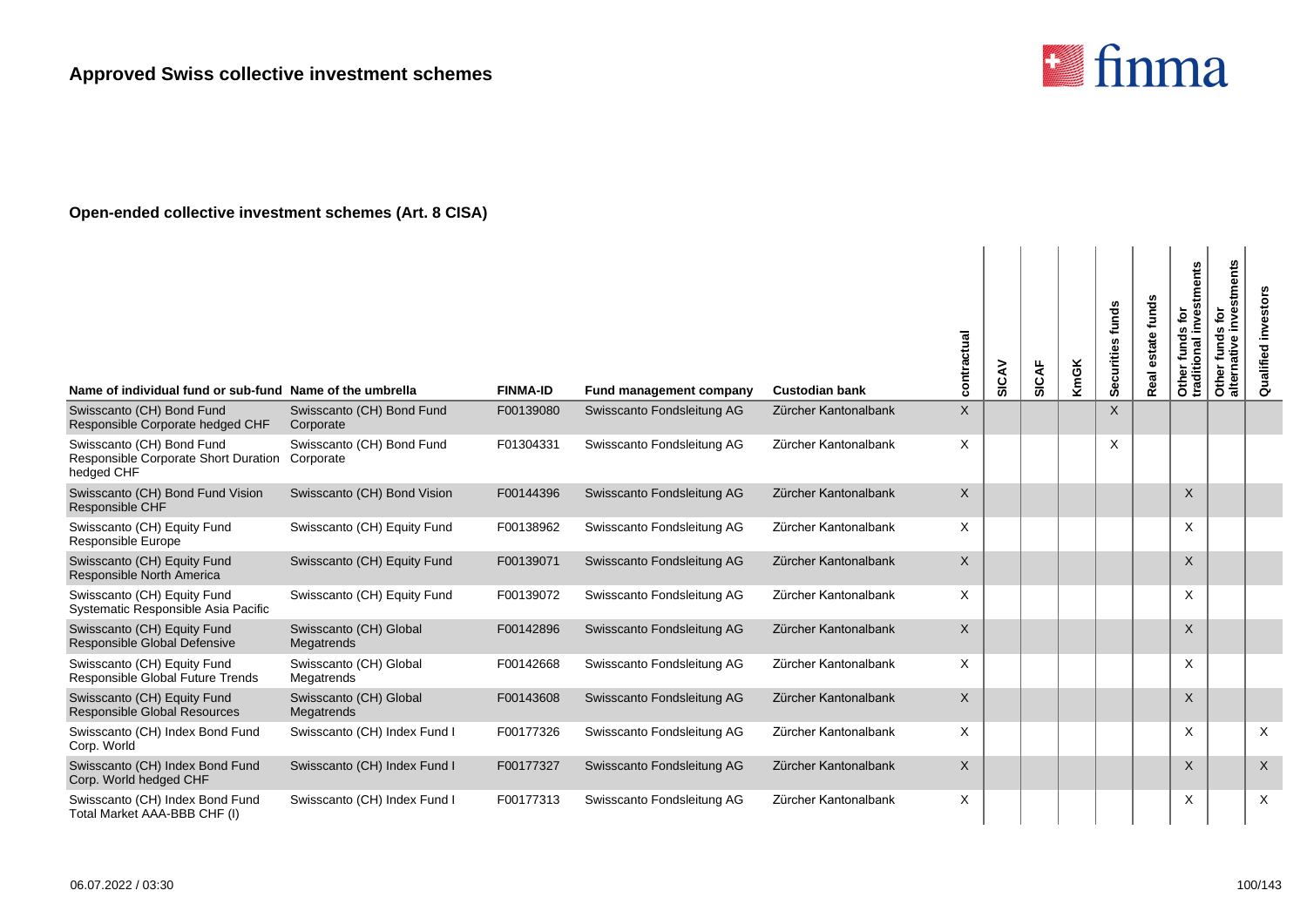

|                                                                 |                               |                 |                            |                       | contractual | SICAV | <b>SICAF</b> | <b>KmGK</b> | Securities funds | estate funds<br>Real | investments<br>$\mathbf{\tilde{e}}$<br>w<br>Other funds<br>traditional | investments<br>Other funds for<br>alternative inves | investor<br>lalified |
|-----------------------------------------------------------------|-------------------------------|-----------------|----------------------------|-----------------------|-------------|-------|--------------|-------------|------------------|----------------------|------------------------------------------------------------------------|-----------------------------------------------------|----------------------|
| Name of individual fund or sub-fund Name of the umbrella        |                               | <b>FINMA-ID</b> | Fund management company    | <b>Custodian bank</b> |             |       |              |             |                  |                      |                                                                        |                                                     | ā                    |
| Swisscanto (CH) Index Bond Fund<br>Australia Govt.              | Swisscanto (CH) Index Fund II | F01017186       | Swisscanto Fondsleitung AG | Zürcher Kantonalbank  | X           |       |              |             |                  |                      | $\times$                                                               |                                                     |                      |
| Swisscanto (CH) Index Bond Fund<br>Austria Govt.                | Swisscanto (CH) Index Fund II | F01017174       | Swisscanto Fondsleitung AG | Zürcher Kantonalbank  | X           |       |              |             |                  |                      | X                                                                      |                                                     |                      |
| Swisscanto (CH) Index Bond Fund<br>Belgium Govt.                | Swisscanto (CH) Index Fund II | F01017176       | Swisscanto Fondsleitung AG | Zürcher Kantonalbank  | X           |       |              |             |                  |                      | $\sf X$                                                                |                                                     |                      |
| Swisscanto (CH) Index Bond Fund<br>Canada Govt.                 | Swisscanto (CH) Index Fund II | F01017187       | Swisscanto Fondsleitung AG | Zürcher Kantonalbank  | X           |       |              |             |                  |                      | X                                                                      |                                                     |                      |
| Swisscanto (CH) Index Bond Fund<br>Finland Govt.                | Swisscanto (CH) Index Fund II | F01017177       | Swisscanto Fondsleitung AG | Zürcher Kantonalbank  | X           |       |              |             |                  |                      | $\times$                                                               |                                                     |                      |
| Swisscanto (CH) Index Bond Fund<br>France Govt.                 | Swisscanto (CH) Index Fund II | F01017178       | Swisscanto Fondsleitung AG | Zürcher Kantonalbank  | X           |       |              |             |                  |                      | X                                                                      |                                                     |                      |
| Swisscanto (CH) Index Bond Fund<br>Germany Govt.                | Swisscanto (CH) Index Fund II | F01017180       | Swisscanto Fondsleitung AG | Zürcher Kantonalbank  | X           |       |              |             |                  |                      | $\times$                                                               |                                                     |                      |
| Swisscanto (CH) Index Bond Fund<br>Ireland Govt.                | Swisscanto (CH) Index Fund II | F01017182       | Swisscanto Fondsleitung AG | Zürcher Kantonalbank  | X           |       |              |             |                  |                      | X                                                                      |                                                     |                      |
| Swisscanto (CH) Index Bond Fund<br>Italy Govt.                  | Swisscanto (CH) Index Fund II | F01017183       | Swisscanto Fondsleitung AG | Zürcher Kantonalbank  | X           |       |              |             |                  |                      | $\times$                                                               |                                                     |                      |
| Swisscanto (CH) Index Bond Fund<br>Japan                        | Swisscanto (CH) Index Fund II | F01017191       | Swisscanto Fondsleitung AG | Zürcher Kantonalbank  | X           |       |              |             |                  |                      | X                                                                      |                                                     |                      |
| Swisscanto (CH) Index Bond Fund<br>Netherlands Govt.            | Swisscanto (CH) Index Fund II | F01017184       | Swisscanto Fondsleitung AG | Zürcher Kantonalbank  | X           |       |              |             |                  |                      | $\times$                                                               |                                                     |                      |
| Swisscanto (CH) Index Bond Fund<br>Spain Govt.                  | Swisscanto (CH) Index Fund II | F01017185       | Swisscanto Fondsleitung AG | Zürcher Kantonalbank  | X           |       |              |             |                  |                      | X                                                                      |                                                     |                      |
| Swisscanto (CH) Index Bond Fund<br>Total Market AAA-BBB 1-5 CHF | Swisscanto (CH) Index Fund II | F01017173       | Swisscanto Fondsleitung AG | Zürcher Kantonalbank  | X           |       |              |             |                  |                      | X                                                                      |                                                     |                      |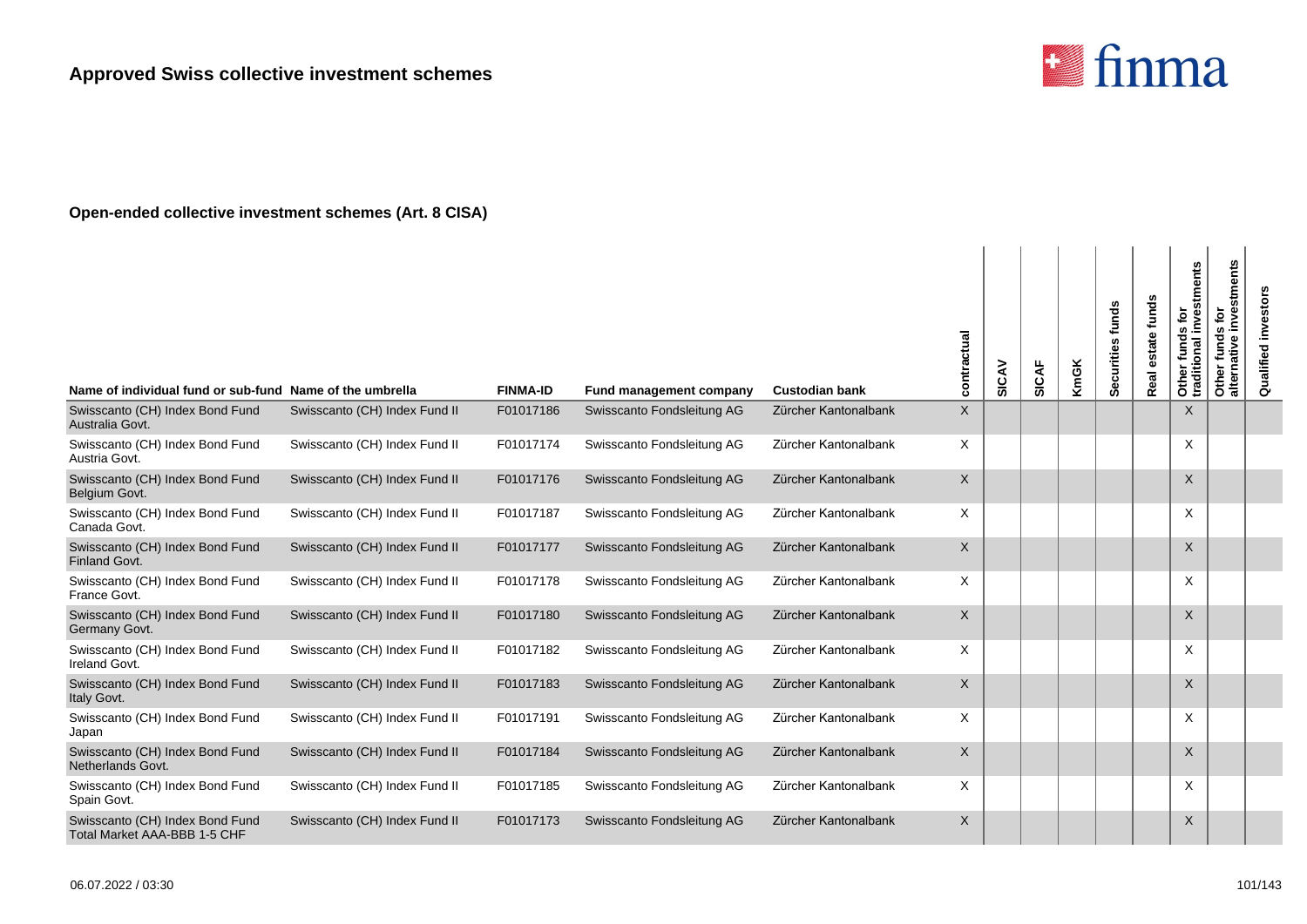

| Name of individual fund or sub-fund Name of the umbrella                                        |                                | <b>FINMA-ID</b> | Fund management company    | <b>Custodian bank</b> | contractual | SICAV | SICAF | KmGK | Securities funds | estate funds<br>Real | stments<br>ē<br>inve<br><b>SC</b><br>Other funds<br>traditional i | investments<br>tor<br>Other funds f<br>alternative in | investors<br>Qualified |
|-------------------------------------------------------------------------------------------------|--------------------------------|-----------------|----------------------------|-----------------------|-------------|-------|-------|------|------------------|----------------------|-------------------------------------------------------------------|-------------------------------------------------------|------------------------|
| Swisscanto (CH) Index Bond Fund<br><b>Total Market AAA-BBB CHF</b>                              | Swisscanto (CH) Index Fund II  | F01017192       | Swisscanto Fondsleitung AG | Zürcher Kantonalbank  | X           |       |       |      |                  |                      | X                                                                 |                                                       |                        |
| Swisscanto (CH) Index Bond Fund UK Swisscanto (CH) Index Fund II<br>Govt.                       |                                | F01017188       | Swisscanto Fondsleitung AG | Zürcher Kantonalbank  | X           |       |       |      |                  |                      | $\times$                                                          |                                                       |                        |
| Swisscanto (CH) Index Bond Fund<br>World Rest Govt.                                             | Swisscanto (CH) Index Fund II  | F01017189       | Swisscanto Fondsleitung AG | Zürcher Kantonalbank  | X           |       |       |      |                  |                      | X                                                                 |                                                       |                        |
| Swisscanto (CH) Index Equity Fund<br>Large Caps Switzerland                                     | Swisscanto (CH) Index Fund II  | F01017195       | Swisscanto Fondsleitung AG | Zürcher Kantonalbank  | X           |       |       |      |                  |                      | $\times$                                                          |                                                       |                        |
| Swisscanto (CH) Index Equity Fund<br>Small Cap World ex CH                                      | Swisscanto (CH) Index Fund II  | F01096487       | Swisscanto Fondsleitung AG | Zürcher Kantonalbank  | X           |       |       |      |                  |                      | X                                                                 |                                                       |                        |
| Swisscanto (CH) Index Equity Fund<br>World ex US ex CH                                          | Swisscanto (CH) Index Fund II  | F01030723       | Swisscanto Fondsleitung AG | Zürcher Kantonalbank  | X           |       |       |      |                  |                      | $\times$                                                          |                                                       |                        |
| Swisscanto (CH) Index Equity Fund<br><b>EMU</b>                                                 | Swisscanto (CH) Index Fund III | F01259783       | Swisscanto Fondsleitung AG | Zürcher Kantonalbank  | X           |       |       |      |                  |                      | X                                                                 |                                                       |                        |
| Swisscanto (CH) Index Equity Fund<br><b>MSCI® World ex Switzerland</b>                          | Swisscanto (CH) Index Fund III | F00165108       | Swisscanto Fondsleitung AG | Zürcher Kantonalbank  | X           |       |       |      |                  |                      | $\times$                                                          |                                                       |                        |
| Swisscanto (CH) Index Equity Fund<br>Switzerland Total (II)                                     | Swisscanto (CH) Index Fund III | F00144292       | Swisscanto Fondsleitung AG | Zürcher Kantonalbank  | X           |       |       |      |                  |                      | X                                                                 |                                                       |                        |
| Swisscanto (CH) Index Equity Fund<br><b>United Kingdom</b>                                      | Swisscanto (CH) Index Fund III | F01259784       | Swisscanto Fondsleitung AG | Zürcher Kantonalbank  | X           |       |       |      |                  |                      | $\times$                                                          |                                                       |                        |
| Swisscanto (CH) Index Precious Metal Swisscanto (CH) Index Fund IV<br><b>Fund Gold Physical</b> |                                | F01030342       | Swisscanto Fondsleitung AG | Zürcher Kantonalbank  | X           |       |       |      |                  |                      | X                                                                 |                                                       |                        |
| Swisscanto (CH) Index Precious Metal Swisscanto (CH) Index Fund IV<br>Fund Gold Physical hedged |                                | F01208352       | Swisscanto Fondsleitung AG | Zürcher Kantonalbank  | X           |       |       |      |                  |                      | $\times$                                                          |                                                       |                        |
| Swisscanto (CH) Index Bond Fund<br>China Govt.                                                  | Swisscanto (CH) Index Fund V   | F01340281       | Swisscanto Fondsleitung AG | Zürcher Kantonalbank  | X           |       |       |      |                  |                      | X                                                                 |                                                       |                        |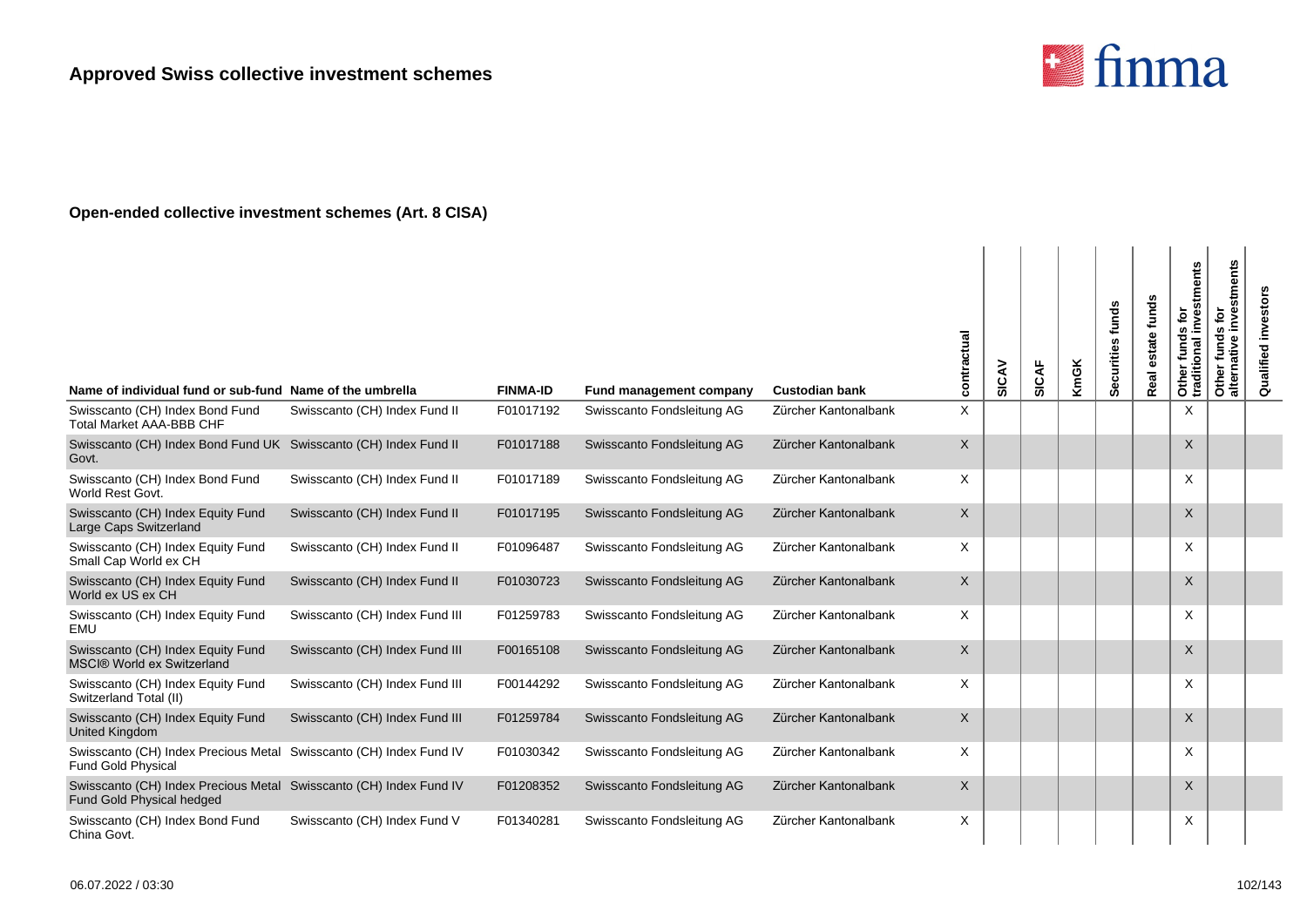

| Name of individual fund or sub-fund Name of the umbrella                          |                              | <b>FINMA-ID</b> | Fund management company    | <b>Custodian bank</b> | contractual  | SICAV | <b>SICAF</b> | <b>KmGK</b> | funds<br>Securities | estate funds<br>Real | Other funds for<br>traditional investments | stments<br>funds for<br>inve<br>Other funds<br>alternative | Qualified investors |
|-----------------------------------------------------------------------------------|------------------------------|-----------------|----------------------------|-----------------------|--------------|-------|--------------|-------------|---------------------|----------------------|--------------------------------------------|------------------------------------------------------------|---------------------|
| Swisscanto (CH) Index Bond Fund<br>Corp. CHF Responsible                          | Swisscanto (CH) Index Fund V | F01340345       | Swisscanto Fondsleitung AG | Zürcher Kantonalbank  | $\mathsf{X}$ |       |              |             |                     |                      | X                                          |                                                            |                     |
| Swisscanto (CH) Index Bond Fund<br>Corp. EUR                                      | Swisscanto (CH) Index Fund V | F00177323       | Swisscanto Fondsleitung AG | Zürcher Kantonalbank  | X            |       |              |             |                     |                      | X                                          |                                                            |                     |
| Swisscanto (CH) Index Bond Fund<br>Corp. USD                                      | Swisscanto (CH) Index Fund V | F00177324       | Swisscanto Fondsleitung AG | Zürcher Kantonalbank  | $\mathsf X$  |       |              |             |                     |                      | $\sf X$                                    |                                                            |                     |
| Swisscanto (CH) Index Bond Fund<br>Corp. World ex EUR/USD                         | Swisscanto (CH) Index Fund V | F00177325       | Swisscanto Fondsleitung AG | Zürcher Kantonalbank  | X            |       |              |             |                     |                      | X                                          |                                                            |                     |
| Swisscanto (CH) Index Bond Fund<br>Corp. World Responsible                        | Swisscanto (CH) Index Fund V | F01348717       | Swisscanto Fondsleitung AG | Zürcher Kantonalbank  | $\mathsf X$  |       |              |             |                     |                      | $\times$                                   |                                                            |                     |
| Swisscanto (CH) Index Bond Fund<br><b>Emerging Markets Hard Currency</b>          | Swisscanto (CH) Index Fund V | F01191150       | Swisscanto Fondsleitung AG | Zürcher Kantonalbank  | X            |       |              |             |                     |                      | X                                          |                                                            |                     |
| Swisscanto (CH) Index Bond Fund<br><b>EMU Govt.</b>                               | Swisscanto (CH) Index Fund V | F00177317       | Swisscanto Fondsleitung AG | Zürcher Kantonalbank  | X            |       |              |             |                     |                      | $\sf X$                                    |                                                            |                     |
| Swisscanto (CH) Index Bond Fund<br><b>Total Market AAA-BBB CHF</b><br>Responsible | Swisscanto (CH) Index Fund V | F01348714       | Swisscanto Fondsleitung AG | Zürcher Kantonalbank  | X            |       |              |             |                     |                      | X                                          |                                                            |                     |
| Swisscanto (CH) Index Bond Fund<br><b>Total Market AAA-BBB Domestic CHF</b>       | Swisscanto (CH) Index Fund V | F00177314       | Swisscanto Fondsleitung AG | Zürcher Kantonalbank  | $\times$     |       |              |             |                     |                      | $\times$                                   |                                                            |                     |
| Swisscanto (CH) Index Bond Fund<br>Total Market AAA-BBB Foreign CHF               | Swisscanto (CH) Index Fund V | F00177316       | Swisscanto Fondsleitung AG | Zürcher Kantonalbank  | X            |       |              |             |                     |                      | X                                          |                                                            |                     |
| Swisscanto (CH) Index Bond Fund<br><b>USA Govt.</b>                               | Swisscanto (CH) Index Fund V | F00177318       | Swisscanto Fondsleitung AG | Zürcher Kantonalbank  | $\mathsf{X}$ |       |              |             |                     |                      | X                                          |                                                            |                     |
| Swisscanto (CH) Index Bond Fund<br>World (ex CHF) Aggregate                       | Swisscanto (CH) Index Fund V | F01110455       | Swisscanto Fondsleitung AG | Zürcher Kantonalbank  | X            |       |              |             |                     |                      | X                                          |                                                            |                     |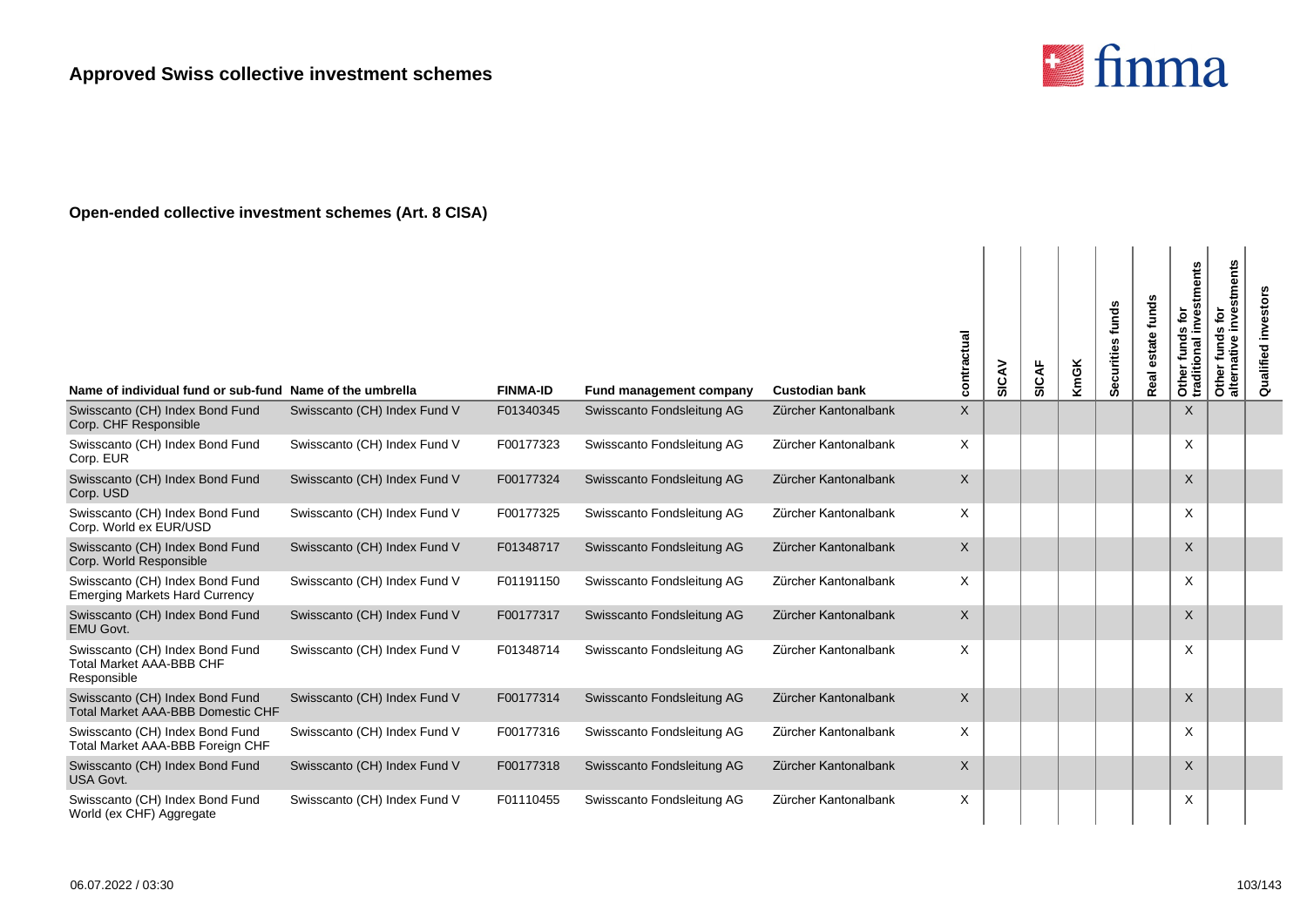

| Name of individual fund or sub-fund Name of the umbrella                             |                              | <b>FINMA-ID</b> | Fund management company    | <b>Custodian bank</b> | contractual | SICAV | <b>SICAF</b> | <b>KmGK</b> | funds<br>Securities | funds<br>state<br>Real | investments<br>흐<br>s<br>fund<br>Other funds<br>traditional i | investments<br>$\tilde{\mathbf{e}}$<br>funds<br>$\boldsymbol{\omega}$<br>ā<br>Other<br>alterna | investors<br>Qualified |
|--------------------------------------------------------------------------------------|------------------------------|-----------------|----------------------------|-----------------------|-------------|-------|--------------|-------------|---------------------|------------------------|---------------------------------------------------------------|------------------------------------------------------------------------------------------------|------------------------|
| Swisscanto (CH) Index Bond Fund<br>World (ex CHF) Aggregate<br>Responsible           | Swisscanto (CH) Index Fund V | F01348715       | Swisscanto Fondsleitung AG | Zürcher Kantonalbank  | $\mathsf X$ |       |              |             |                     |                        | $\times$                                                      |                                                                                                |                        |
| Swisscanto (CH) Index Bond Fund<br>World (ex CHF) Govt. (I)                          | Swisscanto (CH) Index Fund V | F00177320       | Swisscanto Fondsleitung AG | Zürcher Kantonalbank  | X           |       |              |             |                     |                        | X                                                             |                                                                                                |                        |
| Swisscanto (CH) Index Bond Fund<br>World (ex CHF) Govt. hedged CHF                   | Swisscanto (CH) Index Fund V | F00177321       | Swisscanto Fondsleitung AG | Zürcher Kantonalbank  | $\times$    |       |              |             |                     |                        | $\times$                                                      |                                                                                                |                        |
| Swisscanto (CH) Index Bond Fund<br>World (ex JPY/CHF) Inflation-Linked<br>hedged CHF | Swisscanto (CH) Index Fund V | F00177322       | Swisscanto Fondsleitung AG | Zürcher Kantonalbank  | X           |       |              |             |                     |                        | X                                                             |                                                                                                |                        |
| Swisscanto (CH) Index Commodity<br>Fund                                              | Swisscanto (CH) Index Fund V | F00182116       | Swisscanto Fondsleitung AG | Zürcher Kantonalbank  | X           |       |              |             |                     |                        | X                                                             |                                                                                                |                        |
| Swisscanto (CH) Index Equity Fund<br>Canada                                          | Swisscanto (CH) Index Fund V | F00177309       | Swisscanto Fondsleitung AG | Zürcher Kantonalbank  | X           |       |              |             |                     |                        | X                                                             |                                                                                                |                        |
| Swisscanto (CH) Index Equity Fund<br><b>Emerging Markets</b>                         | Swisscanto (CH) Index Fund V | F00177312       | Swisscanto Fondsleitung AG | Zürcher Kantonalbank  | X           |       |              |             |                     |                        | $\times$                                                      |                                                                                                |                        |
| Swisscanto (CH) Index Equity Fund<br><b>Emerging Markets Responsible</b>             | Swisscanto (CH) Index Fund V | F01311270       | Swisscanto Fondsleitung AG | Zürcher Kantonalbank  | X           |       |              |             |                     |                        | X                                                             |                                                                                                |                        |
| Swisscanto (CH) Index Equity Fund<br>Europe ex CH                                    | Swisscanto (CH) Index Fund V | F00177304       | Swisscanto Fondsleitung AG | Zürcher Kantonalbank  | X           |       |              |             |                     |                        | X                                                             |                                                                                                |                        |
| Swisscanto (CH) Index Equity Fund<br>Japan                                           | Swisscanto (CH) Index Fund V | F00177307       | Swisscanto Fondsleitung AG | Zürcher Kantonalbank  | X           |       |              |             |                     |                        | X                                                             |                                                                                                |                        |
| Swisscanto (CH) Index Equity Fund<br>Pacific ex Japan                                | Swisscanto (CH) Index Fund V | F00177308       | Swisscanto Fondsleitung AG | Zürcher Kantonalbank  | X           |       |              |             |                     |                        | $\times$                                                      |                                                                                                |                        |
| Swisscanto (CH) Index Equity Fund<br>Small & Mid Caps Switzerland                    | Swisscanto (CH) Index Fund V | F00182113       | Swisscanto Fondsleitung AG | Zürcher Kantonalbank  | X           |       |              |             |                     |                        | X                                                             |                                                                                                |                        |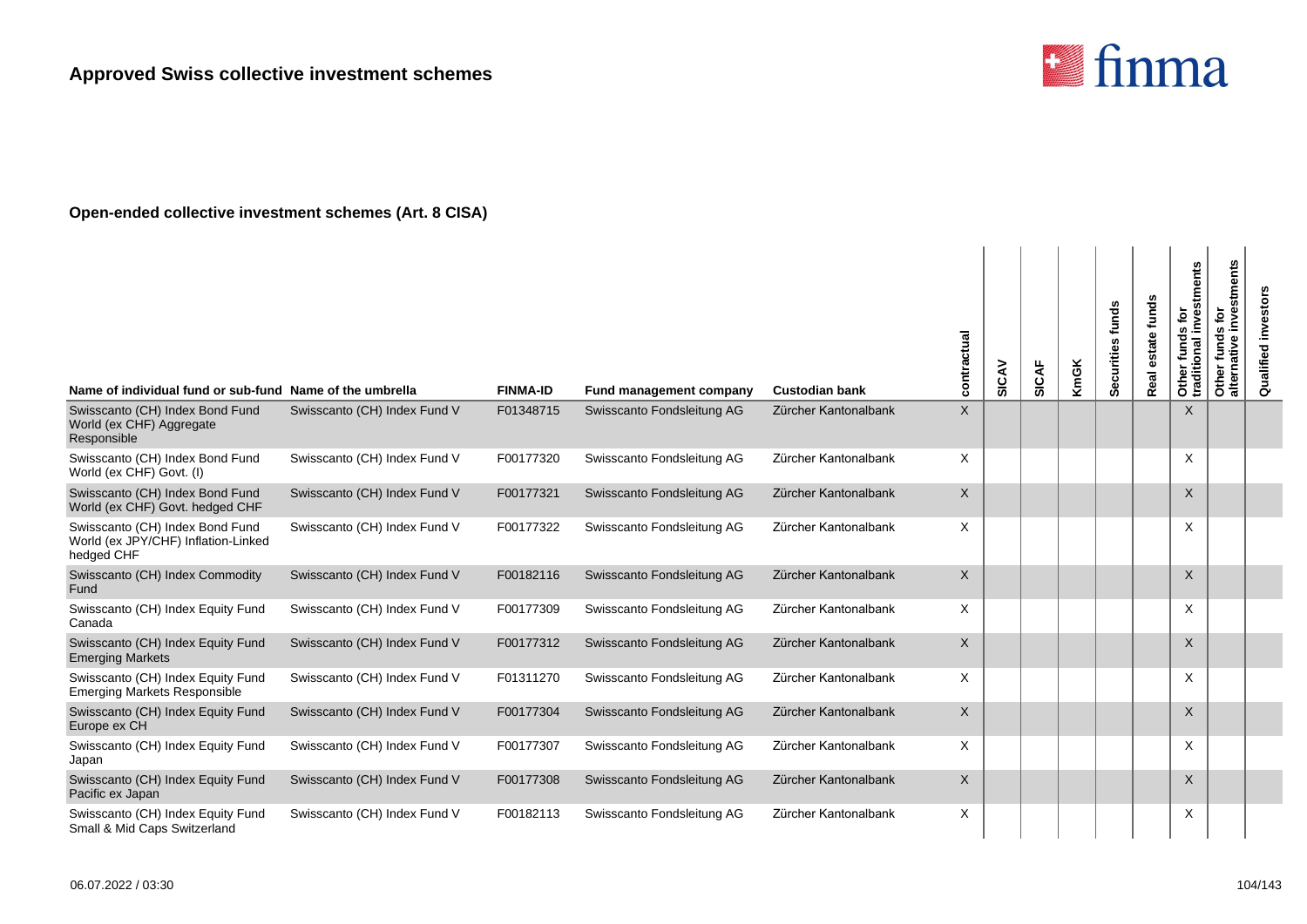

| Name of individual fund or sub-fund Name of the umbrella                      |                                                         | <b>FINMA-ID</b> | Fund management company    | <b>Custodian bank</b> | contractual | SICAV | SICAF | <b>KmGK</b> | Securities funds | funds<br>Real | Other funds for<br>traditional investments | ents<br>ë<br><b>S</b><br>fund<br>ω<br>native<br>Other<br>alterna | Qualified investors |
|-------------------------------------------------------------------------------|---------------------------------------------------------|-----------------|----------------------------|-----------------------|-------------|-------|-------|-------------|------------------|---------------|--------------------------------------------|------------------------------------------------------------------|---------------------|
| Swisscanto (CH) Index Equity Fund<br>Switzerland Total (I)                    | Swisscanto (CH) Index Fund V                            | F00177303       | Swisscanto Fondsleitung AG | Zürcher Kantonalbank  | X           |       |       |             |                  |               | $\times$                                   |                                                                  |                     |
| Swisscanto (CH) Index Equity Fund<br>Switzerland Total Responsible            | Swisscanto (CH) Index Fund V                            | F01252386       | Swisscanto Fondsleitung AG | Zürcher Kantonalbank  | X           |       |       |             |                  |               | X                                          |                                                                  |                     |
| Swisscanto (CH) Index Equity Fund<br><b>USA</b>                               | Swisscanto (CH) Index Fund V                            | F00177305       | Swisscanto Fondsleitung AG | Zürcher Kantonalbank  | $\sf X$     |       |       |             |                  |               | $\times$                                   |                                                                  |                     |
| Swisscanto (CH) Index Equity Fund<br>World (ex CH) Responsible                | Swisscanto (CH) Index Fund V                            | F01252387       | Swisscanto Fondsleitung AG | Zürcher Kantonalbank  | X           |       |       |             |                  |               | X                                          |                                                                  |                     |
| Swisscanto (CH) Index Equity Fund<br>World ex CH                              | Swisscanto (CH) Index Fund V                            | F00177310       | Swisscanto Fondsleitung AG | Zürcher Kantonalbank  | X           |       |       |             |                  |               | $\times$                                   |                                                                  |                     |
| Swisscanto (CH) Index Real Estate<br><b>Fund Asia indirect</b>                | Swisscanto (CH) Index Fund V                            | F00177331       | Swisscanto Fondsleitung AG | Zürcher Kantonalbank  | Χ           |       |       |             |                  |               | X                                          |                                                                  |                     |
| Swisscanto (CH) Index Real Estate<br>Fund Europe (ex CH) indirect             | Swisscanto (CH) Index Fund V                            | F00177329       | Swisscanto Fondsleitung AG | Zürcher Kantonalbank  | $\times$    |       |       |             |                  |               | $\times$                                   |                                                                  |                     |
| Swisscanto (CH) Index Real Estate<br><b>Fund Switzerland indirect</b>         | Swisscanto (CH) Index Fund V                            | F00177328       | Swisscanto Fondsleitung AG | Zürcher Kantonalbank  | X           |       |       |             |                  |               | X                                          |                                                                  |                     |
| Swisscanto (CH) IPF I Equity Fund<br>Systematic Responsible World<br>Enhanced | Swisscanto (CH) Institutional<br>Pension Fund I (IPF I) | F01056544       | Swisscanto Fondsleitung AG | Zürcher Kantonalbank  | $\times$    |       |       |             |                  |               | X                                          |                                                                  | $\sf X$             |
| Swisscanto (CH) IPF I Index Equity<br>Fund Japan                              | Swisscanto (CH) Institutional<br>Pension Fund I (IPF I) | F01269026       | Swisscanto Fondsleitung AG | Zürcher Kantonalbank  | X           |       |       |             |                  |               | X                                          |                                                                  | $\times$            |
| Swisscanto (CH) IPF I Index Equity<br>Fund Small Cap World ex CH              | Swisscanto (CH) Institutional<br>Pension Fund I (IPF I) | F01056543       | Swisscanto Fondsleitung AG | Zürcher Kantonalbank  | $\times$    |       |       |             |                  |               | $\mathsf{X}$                               |                                                                  | $\mathsf{X}$        |
| Swisscanto (CH) IPF I Index Equity<br>Fund USA                                | Swisscanto (CH) Institutional<br>Pension Fund I (IPF I) | F00177306       | Swisscanto Fondsleitung AG | Zürcher Kantonalbank  | X           |       |       |             |                  |               | X                                          |                                                                  | $\times$            |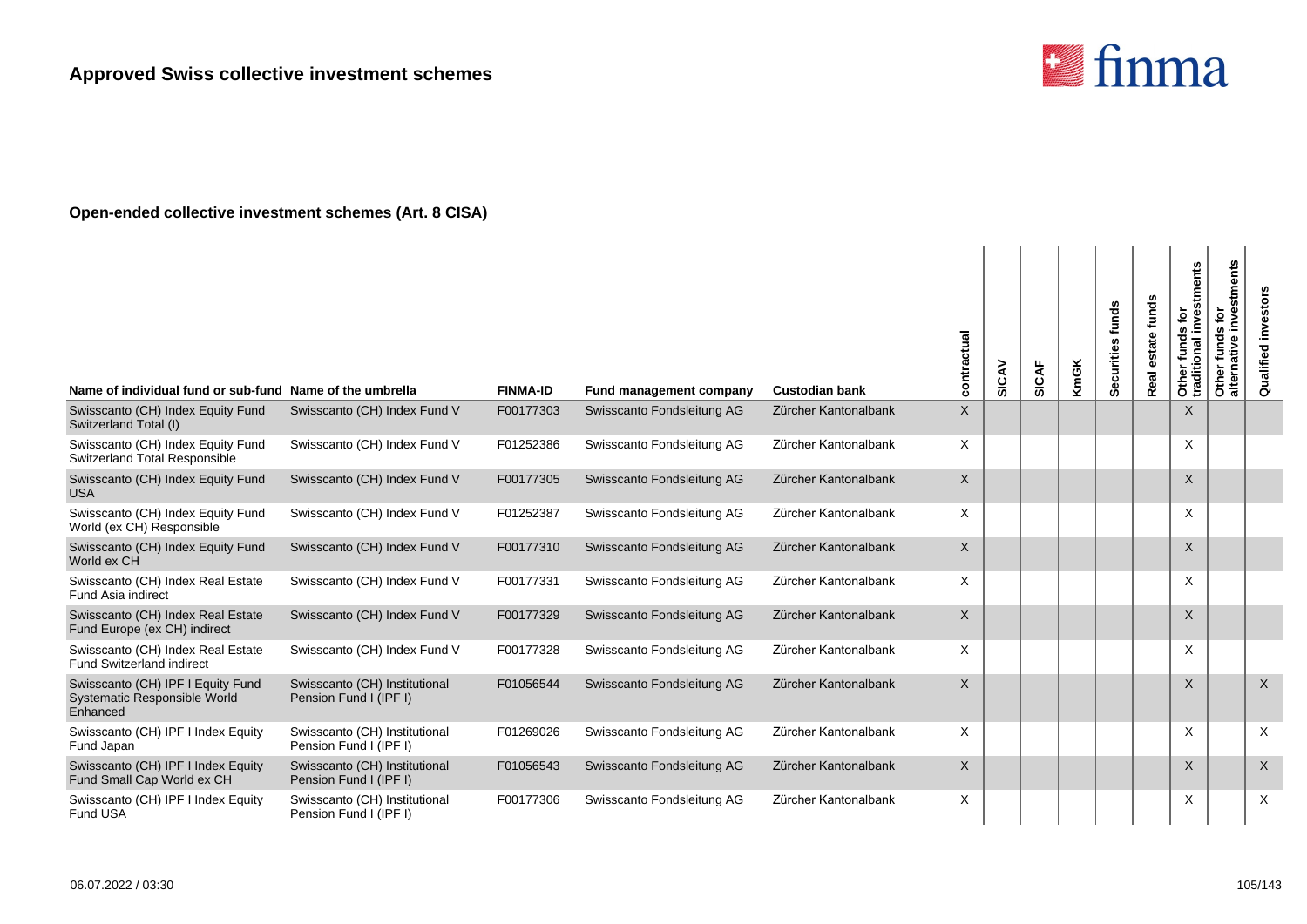

| Name of individual fund or sub-fund Name of the umbrella                         |                                                             | <b>FINMA-ID</b> | <b>Fund management company</b> | <b>Custodian bank</b> | contractual  | SICAV | <b>SICAF</b> | <b>KmGK</b> | funds<br>Securities | funds<br>estate<br>Real | stments<br>è<br>jnve<br>funds<br>Other funds<br>traditional i | investments<br>흐<br>s,<br>alternative<br>fund<br>Other | investors<br>Qualified |
|----------------------------------------------------------------------------------|-------------------------------------------------------------|-----------------|--------------------------------|-----------------------|--------------|-------|--------------|-------------|---------------------|-------------------------|---------------------------------------------------------------|--------------------------------------------------------|------------------------|
| Swisscanto (CH) IPF I Index Equity<br>Fund World (ex CH) Responsible             | Swisscanto (CH) Institutional<br>Pension Fund I (IPF I)     | F01015512       | Swisscanto Fondsleitung AG     | Zürcher Kantonalbank  | X            |       |              |             |                     |                         | $\times$                                                      |                                                        | $\sf X$                |
| Swisscanto (CH) IPF I Index Equity<br>Fund World ex CH                           | Swisscanto (CH) Institutional<br>Pension Fund I (IPF I)     | F00177311       | Swisscanto Fondsleitung AG     | Zürcher Kantonalbank  | X            |       |              |             |                     |                         | X                                                             |                                                        | $\times$               |
| Swisscanto (CH) IPF I Index Real<br><b>Estate Fund North America indirect</b>    | Swisscanto (CH) Institutional<br>Pension Fund I (IPF I)     | F01015513       | Swisscanto Fondsleitung AG     | Zürcher Kantonalbank  | $\mathsf{X}$ |       |              |             |                     |                         | $\times$                                                      |                                                        | $\times$               |
| Swisscanto (CH) IPF II Equity Fund<br>Responsible North America                  | Swisscanto (CH) Institutional<br>Pension Fund II (IPF II)   | F00143898       | Swisscanto Fondsleitung AG     | Zürcher Kantonalbank  | X            |       |              |             |                     |                         | X                                                             |                                                        | $\times$               |
| Swisscanto (CH) IPF II Equity Fund<br>Responsible World ex CH                    | Swisscanto (CH) Institutional<br>Pension Fund II (IPF II)   | F00143900       | Swisscanto Fondsleitung AG     | Zürcher Kantonalbank  | $\mathsf{X}$ |       |              |             |                     |                         | $\times$                                                      |                                                        | $\sf X$                |
| Swisscanto (CH) IPF II Equity Fund<br>Sustainable                                | Swisscanto (CH) Institutional<br>Pension Fund II (IPF II)   | F00143901       | Swisscanto Fondsleitung AG     | Zürcher Kantonalbank  | X            |       |              |             |                     |                         | X                                                             |                                                        | $\times$               |
| Swisscanto (CH) IPF II Real Estate<br>Fund Responsible International<br>indirect | Swisscanto (CH) Institutional<br>Pension Fund II (IPF II)   | F00144253       | Swisscanto Fondsleitung AG     | Zürcher Kantonalbank  | $\mathsf{X}$ |       |              |             |                     |                         | $\times$                                                      |                                                        | $\times$               |
| Swisscanto (CH) IPF III Index Equity<br>Fund MSCI® WORLD ex Switzerland          | Swisscanto (CH) Institutional<br>Pension Fund III (IPF III) | F00182960       | Swisscanto Fondsleitung AG     | Zürcher Kantonalbank  | X            |       |              |             |                     |                         | X                                                             |                                                        | $\times$               |
| Swisscanto (CH) IPF III Vorsorge<br>Fonds 45 Passiv                              | Swisscanto (CH) Institutional<br>Pension Fund III (IPF III) | F01290076       | Swisscanto Fondsleitung AG     | Zürcher Kantonalbank  | $\mathsf{X}$ |       |              |             |                     |                         | $\times$                                                      |                                                        | $\times$               |
| Swisscanto (CH) IPF III Vorsorge<br>Fonds 75 Passiv                              | Swisscanto (CH) Institutional<br>Pension Fund III (IPF III) | F01290077       | Swisscanto Fondsleitung AG     | Zürcher Kantonalbank  | X            |       |              |             |                     |                         | X                                                             |                                                        | $\times$               |
| Swisscanto (CH) IPF III Vorsorge<br>Fonds 95 Passiv                              | Swisscanto (CH) Institutional<br>Pension Fund III (IPF III) | F01290078       | Swisscanto Fondsleitung AG     | Zürcher Kantonalbank  | X            |       |              |             |                     |                         | X                                                             |                                                        | $\sf X$                |
| Swisscanto (CH) IPF IV Responsible<br>Portfolio 10                               | Swisscanto (CH) Institutional<br>Pension Fund IV (IPF IV)   | F01315361       | Swisscanto Fondsleitung AG     | Zürcher Kantonalbank  | X            |       |              |             |                     |                         | X                                                             |                                                        | $\times$               |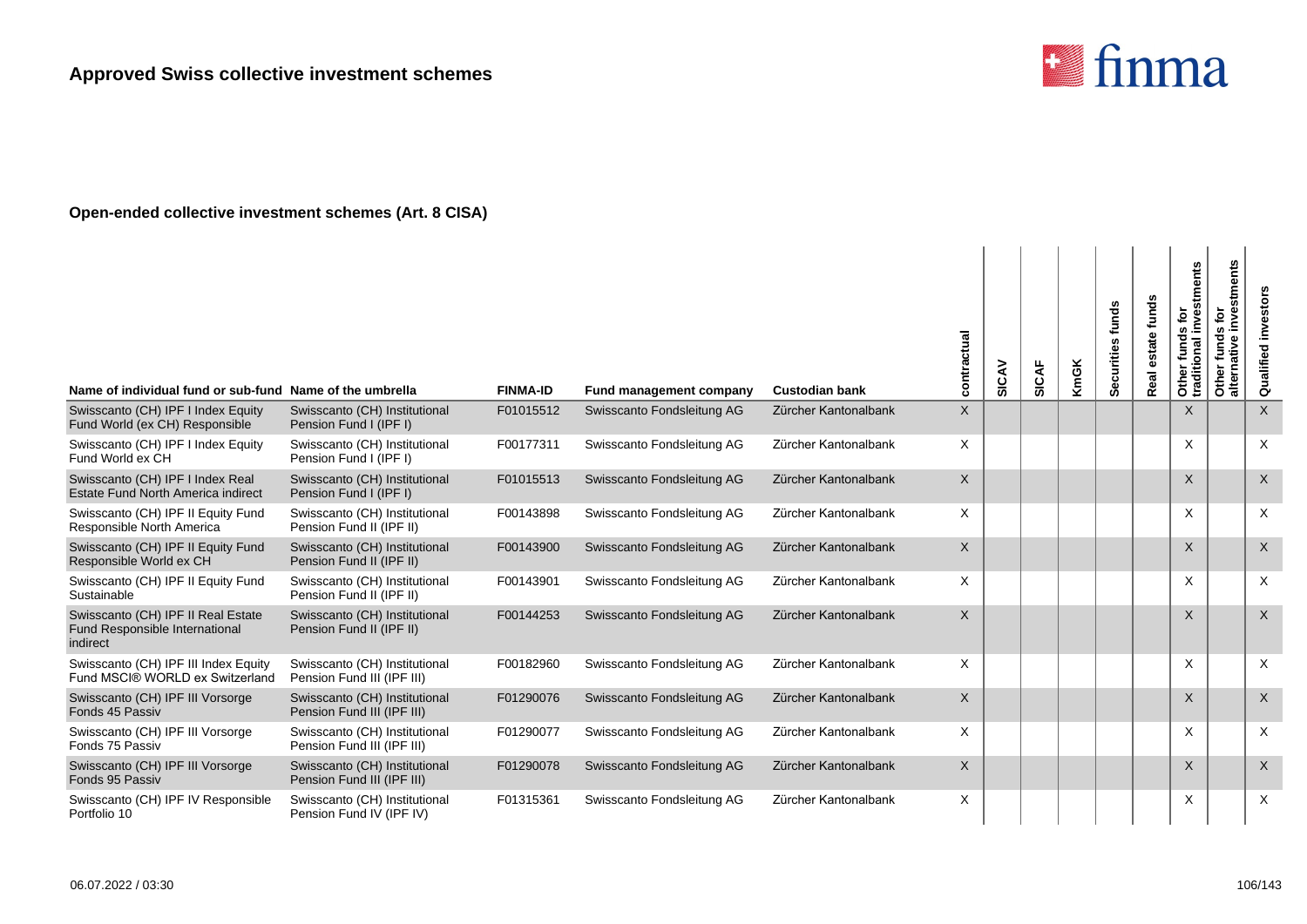

| Name of individual fund or sub-fund Name of the umbrella              |                                                           | <b>FINMA-ID</b> | Fund management company    | <b>Custodian bank</b> | contractual | SICAV | <b>SICAF</b> | <b>KmGK</b> | funds<br>Securities | funds<br>estate<br>Real | Other funds for<br>traditional investments | stments<br>funds for<br>Φ<br>Š<br>ative<br>Other<br>alterna | investors<br>Qualified |
|-----------------------------------------------------------------------|-----------------------------------------------------------|-----------------|----------------------------|-----------------------|-------------|-------|--------------|-------------|---------------------|-------------------------|--------------------------------------------|-------------------------------------------------------------|------------------------|
| Swisscanto (CH) IPF IV Responsible<br>Portfolio 25                    | Swisscanto (CH) Institutional<br>Pension Fund IV (IPF IV) | F01315362       | Swisscanto Fondsleitung AG | Zürcher Kantonalbank  | X           |       |              |             |                     |                         | $\times$                                   |                                                             | $\times$               |
| Swisscanto (CH) IPF IV Responsible<br>Portfolio 45                    | Swisscanto (CH) Institutional<br>Pension Fund IV (IPF IV) | F01315363       | Swisscanto Fondsleitung AG | Zürcher Kantonalbank  | X           |       |              |             |                     |                         | X                                          |                                                             | X                      |
| Swisscanto (CH) IPF IV Responsible<br>Portfolio 75                    | Swisscanto (CH) Institutional<br>Pension Fund IV (IPF IV) | F01315364       | Swisscanto Fondsleitung AG | Zürcher Kantonalbank  | $\mathsf X$ |       |              |             |                     |                         | $\times$                                   |                                                             | $\mathsf{X}$           |
| Swisscanto (CH) IPF IV Responsible<br>Portfolio 95                    | Swisscanto (CH) Institutional<br>Pension Fund IV (IPF IV) | F01315365       | Swisscanto Fondsleitung AG | Zürcher Kantonalbank  | X           |       |              |             |                     |                         | X                                          |                                                             | X                      |
| Swisscanto (CH) Bond Fund<br>Responsible CHF                          | Swisscanto (CH) Investment Fund I                         | F00144003       | Swisscanto Fondsleitung AG | Zürcher Kantonalbank  | X           |       |              |             |                     |                         | X                                          |                                                             |                        |
| Swisscanto (CH) Bond Fund<br>Responsible Global Aggregate (ex<br>CHF) | Swisscanto (CH) Investment Fund I F01255361               |                 | Swisscanto Fondsleitung AG | Zürcher Kantonalbank  | X           |       |              |             |                     |                         | X                                          |                                                             |                        |
| Swisscanto (CH) Bond Fund<br><b>Responsible Global Rates</b>          | Swisscanto (CH) Investment Fund I F00145080               |                 | Swisscanto Fondsleitung AG | Zürcher Kantonalbank  | X           |       |              |             |                     |                         | $\times$                                   |                                                             |                        |
| Swisscanto (CH) Bond Fund<br>Sustainable CHF                          | Swisscanto (CH) Investment Fund I F00145434               |                 | Swisscanto Fondsleitung AG | Zürcher Kantonalbank  | X           |       |              |             |                     |                         | X                                          |                                                             |                        |
| Swisscanto (CH) Bond Fund<br>Sustainable Global Aggregate             | Swisscanto (CH) Investment Fund I F00146308               |                 | Swisscanto Fondsleitung AG | Zürcher Kantonalbank  | X           |       |              |             |                     |                         | $\times$                                   |                                                             |                        |
| Swisscanto (CH) Equity Fund<br>Responsible Switzerland High Quality   | Swisscanto (CH) Investment Fund I F00146307               |                 | Swisscanto Fondsleitung AG | Zürcher Kantonalbank  | X           |       |              |             |                     |                         | X                                          |                                                             |                        |
| Swisscanto (CH) Equity Fund<br>Responsible World ex CH (II)           | Swisscanto (CH) Investment Fund I F00146908               |                 | Swisscanto Fondsleitung AG | Zürcher Kantonalbank  | X           |       |              |             |                     |                         | $\times$                                   |                                                             |                        |
| Swisscanto (CH) Equity Fund<br>Sustainable International              | Swisscanto (CH) Investment Fund I F00145433               |                 | Swisscanto Fondsleitung AG | Zürcher Kantonalbank  | X           |       |              |             |                     |                         | X                                          |                                                             |                        |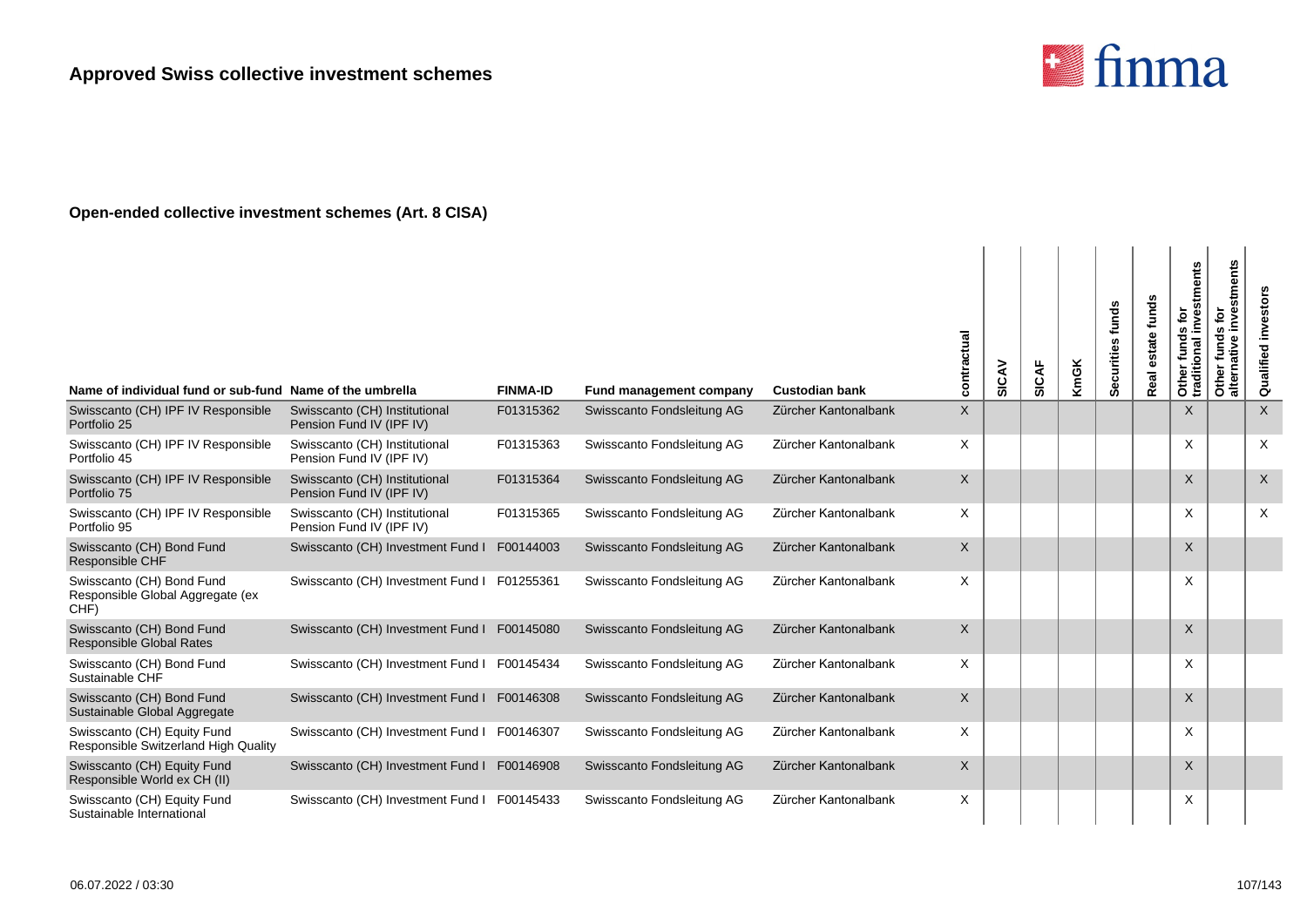

| Name of individual fund or sub-fund Name of the umbrella                            |                                                     | <b>FINMA-ID</b> | <b>Fund management company</b> | <b>Custodian bank</b>     | contractual | SICAV | SICAF | KmGK | Securities funds | funds<br>estate<br>Real | Other funds for<br>traditional investments | nvestments<br>$\mathbf{\underline{\ddot{o}}}$<br>funds<br>Other funds<br>alternative | investor<br>Qualified |
|-------------------------------------------------------------------------------------|-----------------------------------------------------|-----------------|--------------------------------|---------------------------|-------------|-------|-------|------|------------------|-------------------------|--------------------------------------------|--------------------------------------------------------------------------------------|-----------------------|
| Swisscanto (CH) Equity Fund<br>Sustainable Switzerland                              | Swisscanto (CH) Investment Fund I                   | F01202799       | Swisscanto Fondsleitung AG     | Zürcher Kantonalbank      | X           |       |       |      |                  |                         | $\times$                                   |                                                                                      |                       |
| Swisscanto (CH) Equity Fund<br>Systematic Responsible World<br>Enhanced             | Swisscanto (CH) Investment Fund I F00145081         |                 | Swisscanto Fondsleitung AG     | Zürcher Kantonalbank      | $\times$    |       |       |      |                  |                         | X                                          |                                                                                      |                       |
| Swisscanto (CH) Money Market Fund<br>Responsible Opportunities CHF                  | Swisscanto (CH) Investment Fund II F00162299        |                 | Swisscanto Fondsleitung AG     | Zürcher Kantonalbank      | $\sf X$     |       |       |      |                  |                         | $\sf X$                                    |                                                                                      |                       |
| Swisscanto (CH) Real Estate Fund<br>Responsible Switzerland indirect                | Swisscanto (CH) Investment Fund<br>Ш                | F00145132       | Swisscanto Fondsleitung AG     | Banque Cantonale Vaudoise | $\times$    |       |       |      |                  |                         | X                                          |                                                                                      |                       |
| Swisscanto (CH) Equity Fund<br>Responsible Small & Mid Caps<br>Switzerland (II)     | Swisscanto (CH) Investment Fund<br>IV               | F00164258       | Swisscanto Fondsleitung AG     | Zürcher Kantonalbank      | $\sf X$     |       |       |      |                  |                         | X                                          |                                                                                      |                       |
| Swisscanto (CH) Commodity Fund<br>Diversified ESG Integrated CHF, in<br>Liquidation | Swisscanto (CH) Investment Fund V F00182111         |                 | Swisscanto Fondsleitung AG     | Zürcher Kantonalbank      | $\times$    |       |       |      |                  |                         | X                                          |                                                                                      |                       |
| Swisscanto (CH) Commodity Fund<br>Diversified ESG Integrated USD, in<br>Liquidation | Swisscanto (CH) Investment Fund V F00182112         |                 | Swisscanto Fondsleitung AG     | Zürcher Kantonalbank      | $\sf X$     |       |       |      |                  |                         | X                                          |                                                                                      |                       |
| Swisscanto (CH) Real Estate Fund<br>Responsible Switzerland indirect (I)            | Swisscanto (CH) Investment Fund<br>VIII             | F00185677       | Swisscanto Fondsleitung AG     | Zürcher Kantonalbank      | $\times$    |       |       |      |                  |                         | X                                          |                                                                                      | $\times$              |
| Swisscanto (CH) Bond Fund<br>Responsible VV CHF                                     | Swisscanto (CH) Investment<br><b>Solutions Fund</b> | F01185299       | Swisscanto Fondsleitung AG     | Zürcher Kantonalbank      | $\sf X$     |       |       |      |                  |                         | $\sf X$                                    |                                                                                      |                       |
| Swisscanto (CH) Pension Bond Fund<br>Responsible Domestic CHF                       | Swisscanto (CH) Pension Bond<br>Fund                | F00143192       | Swisscanto Fondsleitung AG     | Zürcher Kantonalbank      | $\times$    |       |       |      |                  |                         | X                                          |                                                                                      | $\times$              |
| Swisscanto (CH) Pension Bond Fund<br>Responsible Foreign CHF                        | Swisscanto (CH) Pension Bond<br>Fund                | F00143193       | Swisscanto Fondsleitung AG     | Zürcher Kantonalbank      | $\times$    |       |       |      |                  |                         | X                                          |                                                                                      | $\times$              |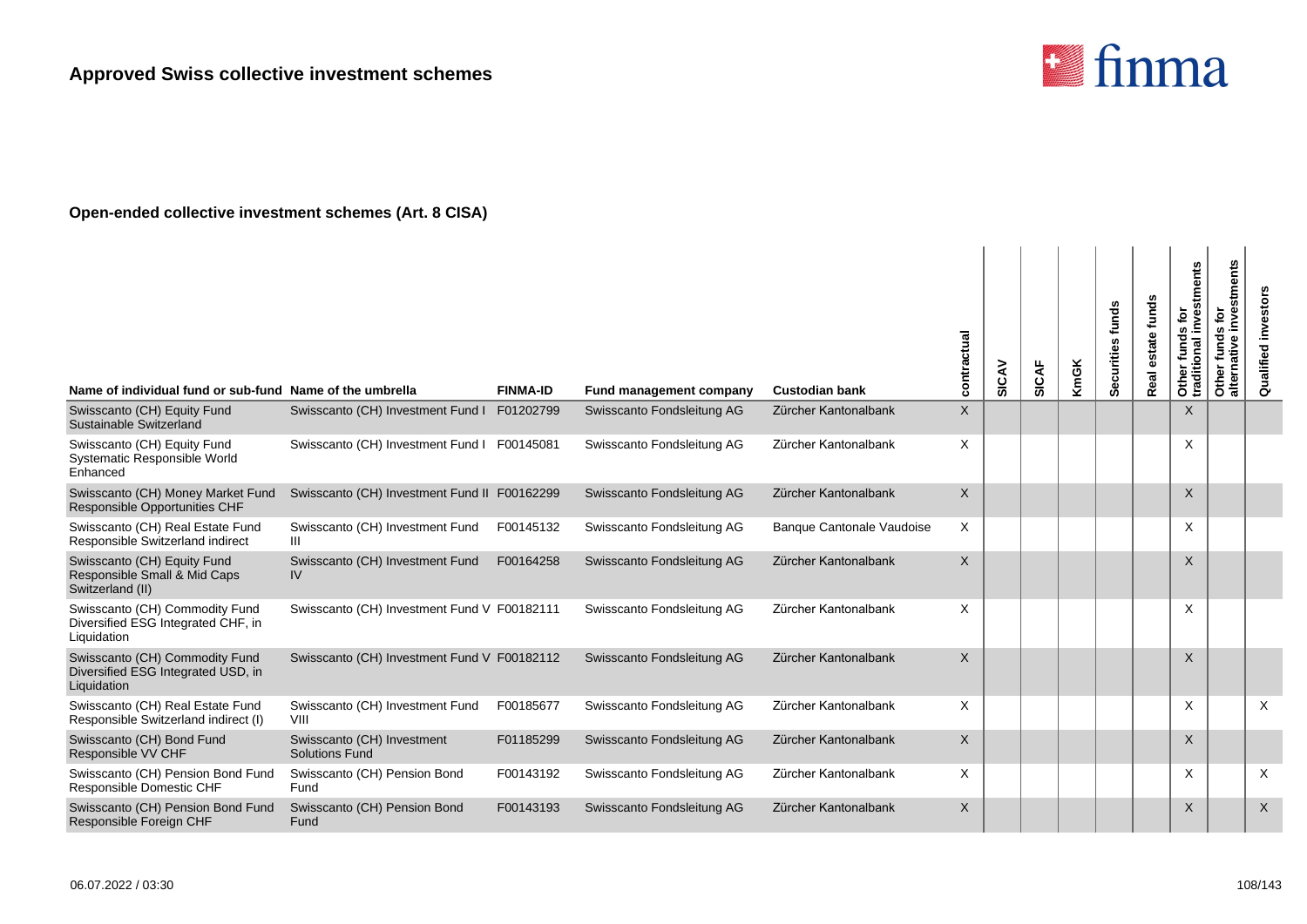

| Name of individual fund or sub-fund Name of the umbrella                                                       |                                      | <b>FINMA-ID</b> | Fund management company    | <b>Custodian bank</b> | contractual | SICAV | SICAF | <b>KmGK</b> | Securities funds | funds<br>estate<br>Real | stments<br>ē<br>inve<br>s<br>fund<br>Other funds<br>traditional i | estments<br>Other funds for<br>alternative inves | Qualified investors |
|----------------------------------------------------------------------------------------------------------------|--------------------------------------|-----------------|----------------------------|-----------------------|-------------|-------|-------|-------------|------------------|-------------------------|-------------------------------------------------------------------|--------------------------------------------------|---------------------|
| Swisscanto (CH) Pension Bond Fund<br>Responsible Global High Yield                                             | Swisscanto (CH) Pension Bond<br>Fund | F00144915       | Swisscanto Fondsleitung AG | Zürcher Kantonalbank  | X           |       |       |             |                  |                         | X                                                                 |                                                  | X                   |
| Swisscanto (CH) Pension Bond Fund<br>Responsible Plus USD                                                      | Swisscanto (CH) Pension Bond<br>Fund | F00143198       | Swisscanto Fondsleitung AG | Zürcher Kantonalbank  | X           |       |       |             |                  |                         | X                                                                 |                                                  | $\mathsf X$         |
| Swisscanto (CH) Pension Equity Fund Swisscanto (CH) Pension Fund<br>Responsible Europe ex CH                   |                                      | F00143905       | Swisscanto Fondsleitung AG | Zürcher Kantonalbank  | X           |       |       |             |                  |                         | X                                                                 |                                                  | X                   |
| Swisscanto (CH) Pension Equity Fund Swisscanto (CH) Pension Fund<br><b>Responsible Switzerland</b>             |                                      | F00143903       | Swisscanto Fondsleitung AG | Zürcher Kantonalbank  | X           |       |       |             |                  |                         | X                                                                 |                                                  | X                   |
| Swisscanto (CH) Pension Equity Fund Swisscanto (CH) Pension Fund<br>Responsible World ex CH, in<br>Liquidation |                                      | F00143910       | Swisscanto Fondsleitung AG | Zürcher Kantonalbank  | X           |       |       |             |                  |                         | X                                                                 |                                                  | $\times$            |
| Swisscanto (CH) Pension Equity Fund<br>Systematic Responsible Asia Pacific                                     | Swisscanto (CH) Pension Fund         | F00143908       | Swisscanto Fondsleitung AG | Zürcher Kantonalbank  | X           |       |       |             |                  |                         | $\times$                                                          |                                                  | $\mathsf X$         |
| Swisscanto (CH) Pension Portfolio<br><b>Fund Responsible Protection</b>                                        | Swisscanto (CH) Pension Fund         | F00183016       | Swisscanto Fondsleitung AG | Zürcher Kantonalbank  | X           |       |       |             |                  |                         | X                                                                 |                                                  | X                   |
| Swisscanto (CH) Pension Portfolio<br><b>Fund Sustainable</b>                                                   | Swisscanto (CH) Pension Fund         | F00143911       | Swisscanto Fondsleitung AG | Zürcher Kantonalbank  | X           |       |       |             |                  |                         | X                                                                 |                                                  | $\mathsf{X}$        |
| Swisscanto (CH) Portfolio Fund<br><b>Responsible Ambition</b>                                                  | Swisscanto (CH) Portfolio Fund I     | F00139281       | Swisscanto Fondsleitung AG | Zürcher Kantonalbank  | X           |       |       |             |                  |                         | X                                                                 |                                                  |                     |
| Swisscanto (CH) Portfolio Fund<br>Responsible Balance                                                          | Swisscanto (CH) Portfolio Fund I     | F00139112       | Swisscanto Fondsleitung AG | Zürcher Kantonalbank  | X           |       |       |             |                  |                         | $\times$                                                          |                                                  |                     |
| Swisscanto (CH) Portfolio Fund<br><b>Responsible Focus</b>                                                     | Swisscanto (CH) Portfolio Fund I     | F00139028       | Swisscanto Fondsleitung AG | Zürcher Kantonalbank  | X           |       |       |             |                  |                         | X                                                                 |                                                  |                     |
| Swisscanto (CH) Portfolio Fund<br>Responsible Relax                                                            | Swisscanto (CH) Portfolio Fund I     | F00139114       | Swisscanto Fondsleitung AG | Zürcher Kantonalbank  | X           |       |       |             |                  |                         | $\times$                                                          |                                                  |                     |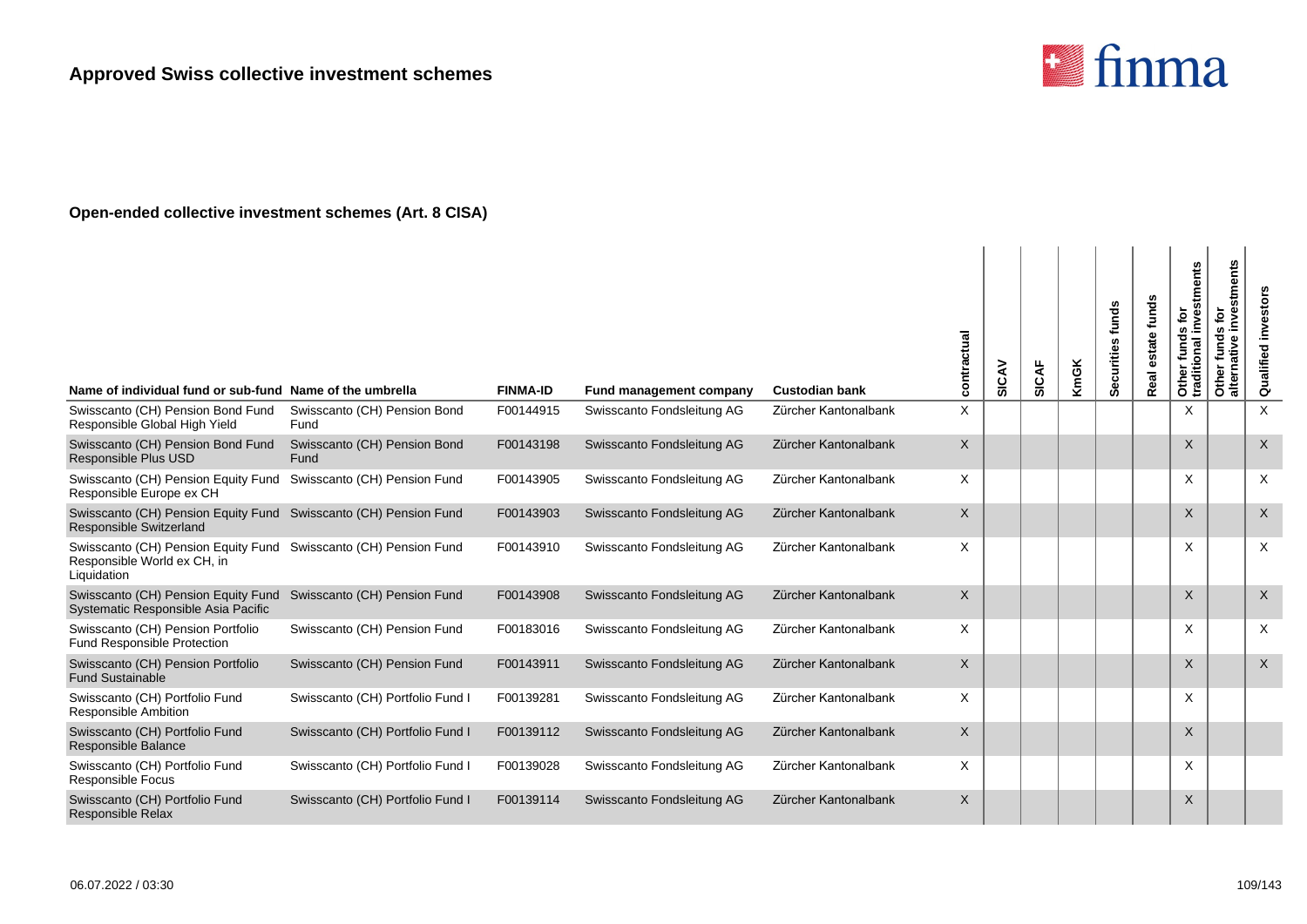

| Name of individual fund or sub-fund Name of the umbrella     |                                   | <b>FINMA-ID</b> | Fund management company                              | <b>Custodian bank</b>    | contractual | SICAV | <b>SICAF</b> | <b>KmGK</b> | Securities funds | estate funds<br>Real | stments<br>ē<br>inve<br><b>SC</b><br>Other funds<br>traditional i | investments<br>ġ<br>Other funds f<br>alternative in | investors<br>Qualified |
|--------------------------------------------------------------|-----------------------------------|-----------------|------------------------------------------------------|--------------------------|-------------|-------|--------------|-------------|------------------|----------------------|-------------------------------------------------------------------|-----------------------------------------------------|------------------------|
| Swisscanto (CH) Portfolio Fund<br><b>Responsible Select</b>  | Swisscanto (CH) Portfolio Fund I  | F00139113       | Swisscanto Fondsleitung AG                           | Zürcher Kantonalbank     | X           |       |              |             |                  |                      | X                                                                 |                                                     |                        |
| Swisscanto (CH) Portfolio Fund<br>Responsible Switzerland 20 | Swisscanto (CH) Portfolio Fund II | F00139176       | Swisscanto Fondsleitung AG                           | Zürcher Kantonalbank     | X           |       |              |             | X                |                      |                                                                   |                                                     |                        |
| Swisscanto (CH) Portfolio Fund<br>Responsible World 45       | Swisscanto (CH) Portfolio Fund II | F00139327       | Swisscanto Fondsleitung AG                           | Zürcher Kantonalbank     | X           |       |              |             | X                |                      |                                                                   |                                                     |                        |
| Swisscanto (CH) Vorsorge Fonds 20<br>Passiv                  | Swisscanto (CH) Vorsorge Fonds    | F00182318       | Swisscanto Fondsleitung AG                           | Zürcher Kantonalbank     | X           |       |              |             |                  |                      | $\times$                                                          |                                                     |                        |
| Swisscanto (CH) Vorsorge Fonds 45<br>Passiv                  | Swisscanto (CH) Vorsorge Fonds    | F00182319       | Swisscanto Fondsleitung AG                           | Zürcher Kantonalbank     | X           |       |              |             |                  |                      | X                                                                 |                                                     |                        |
| Swisscanto (CH) Vorsorge Fonds 75<br>Passiv                  | Swisscanto (CH) Vorsorge Fonds    | F01170408       | Swisscanto Fondsleitung AG                           | Zürcher Kantonalbank     | X           |       |              |             |                  |                      | $\times$                                                          |                                                     |                        |
| Swisscanto (CH) Vorsorge Fonds 95<br>Passiv                  | Swisscanto (CH) Vorsorge Fonds    | F01271416       | Swisscanto Fondsleitung AG                           | Zürcher Kantonalbank     | X           |       |              |             |                  |                      | X                                                                 |                                                     |                        |
| Swisscanto ETF Precious Metal<br><b>Physical Gold</b>        | Swisscanto ETF Precious Metal     | F00146718       | <b>GAM Investment Management</b><br>(Switzerland) AG | Bank Julius Bär & Co. AG | X           |       |              |             |                  |                      | $\times$                                                          |                                                     |                        |
| Swisscanto ETF Precious Metal<br><b>Physical Palladium</b>   | Swisscanto ETF Precious Metal     | F00162358       | <b>GAM Investment Management</b><br>(Switzerland) AG | Bank Julius Bär & Co. AG | X           |       |              |             |                  |                      | X                                                                 |                                                     |                        |
| Swisscanto ETF Precious Metal<br><b>Physical Platinum</b>    | Swisscanto ETF Precious Metal     | F00162356       | <b>GAM Investment Management</b><br>(Switzerland) AG | Bank Julius Bär & Co. AG | X           |       |              |             |                  |                      | X                                                                 |                                                     |                        |
| Swisscanto ETF Precious Metal<br><b>Physical Silver</b>      | Swisscanto ETF Precious Metal     | F00162355       | <b>GAM Investment Management</b><br>(Switzerland) AG | Bank Julius Bär & Co. AG | X           |       |              |             |                  |                      | X                                                                 |                                                     |                        |
| Swissquote Quant European Equities<br>(EUR)                  | SWISSQUOTE QUANT FUND             | F00146469       | CACEIS (Switzerland) SA                              | Swissquote Bank SA       | X           |       |              |             | $\sf X$          |                      |                                                                   |                                                     |                        |
| <b>Swissquote Quant Swiss Equities</b><br>(CHF)              | SWISSQUOTE QUANT FUND             | F00146468       | CACEIS (Switzerland) SA                              | Swissquote Bank SA       | X           |       |              |             | X                |                      |                                                                   |                                                     |                        |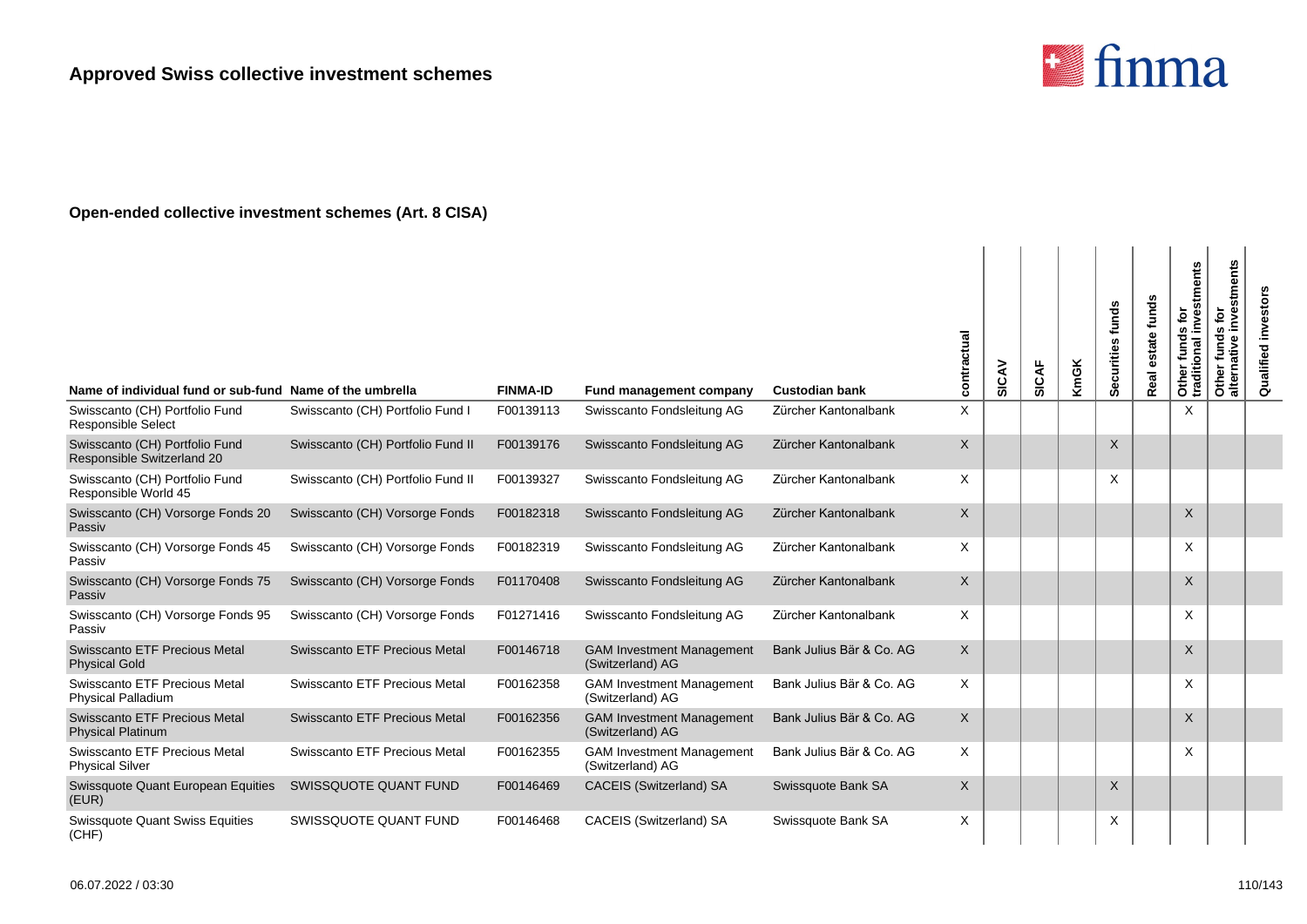

| Name of individual fund or sub-fund Name of the umbrella |                               | <b>FINMA-ID</b> | <b>Fund management company</b> | <b>Custodian bank</b>            | actual<br>contr | SICAV | <b>SICAF</b> | <b>KmGK</b> | Securities funds | estate funds<br>Real | Other funds for<br>traditional investments | estments<br>$\tilde{\mathbf{p}}$<br>S<br>fund<br>$\omega$<br>हि<br>Other<br>alterna | investors<br>Qualified |
|----------------------------------------------------------|-------------------------------|-----------------|--------------------------------|----------------------------------|-----------------|-------|--------------|-------------|------------------|----------------------|--------------------------------------------|-------------------------------------------------------------------------------------|------------------------|
| Synchrony (CH) Balanced (CHF)                            | SYNCHRONY (CH) FUNDS          | F00139043       | <b>GERIFONDS SA</b>            | <b>Banque Cantonale Vaudoise</b> | $\mathsf{X}$    |       |              |             |                  |                      | $\times$                                   |                                                                                     |                        |
| Synchrony (CH) Balanced (EUR)                            | SYNCHRONY (CH) FUNDS          | F00143416       | <b>GERIFONDS SA</b>            | Banque Cantonale Vaudoise        | X               |       |              |             |                  |                      | X                                          |                                                                                     |                        |
| Synchrony (CH) Defensive (CHF)                           | SYNCHRONY (CH) FUNDS          | F00142088       | <b>GERIFONDS SA</b>            | <b>Banque Cantonale Vaudoise</b> | $\mathsf{X}$    |       |              |             |                  |                      | $\times$                                   |                                                                                     |                        |
| Synchrony (CH) Dynamic (CHF)                             | SYNCHRONY (CH) FUNDS          | F00146176       | <b>GERIFONDS SA</b>            | Banque Cantonale Vaudoise        | X               |       |              |             |                  |                      | X                                          |                                                                                     |                        |
| Synchrony (CH) Guardian (CHF)                            | SYNCHRONY (CH) FUNDS          | F01197848       | <b>GERIFONDS SA</b>            | <b>Banque Cantonale Vaudoise</b> | $\times$        |       |              |             |                  |                      | X                                          |                                                                                     |                        |
| Synchrony (CH) World Equity (CHF)                        | SYNCHRONY (CH) FUNDS          | F00146178       | <b>GERIFONDS SA</b>            | <b>Banque Cantonale Vaudoise</b> | $\times$        |       |              |             |                  |                      | X                                          |                                                                                     |                        |
| Synchrony LPP 25                                         | <b>SYNCHRONY LPP FUNDS</b>    | F00144346       | <b>GERIFONDS SA</b>            | <b>Banque Cantonale Vaudoise</b> | $\times$        |       |              |             |                  |                      | X                                          |                                                                                     |                        |
| Synchrony LPP 40                                         | SYNCHRONY LPP FUNDS           | F00144347       | <b>GERIFONDS SA</b>            | <b>Banque Cantonale Vaudoise</b> | X               |       |              |             |                  |                      | X                                          |                                                                                     |                        |
| Synchrony LPP 40 ESG                                     | <b>SYNCHRONY LPP FUNDS</b>    | F00144348       | <b>GERIFONDS SA</b>            | <b>Banque Cantonale Vaudoise</b> | $\times$        |       |              |             |                  |                      | $\times$                                   |                                                                                     |                        |
| Synchrony LPP 80                                         | SYNCHRONY LPP FUNDS           | F01171682       | <b>GERIFONDS SA</b>            | <b>Banque Cantonale Vaudoise</b> | X               |       |              |             |                  |                      | X                                          |                                                                                     |                        |
| <b>Synchrony LPP Bonds</b>                               | SYNCHRONY LPP FUNDS           | F00144262       | <b>GERIFONDS SA</b>            | <b>Banque Cantonale Vaudoise</b> | $\times$        |       |              |             |                  |                      | $\times$                                   |                                                                                     |                        |
| Synchrony All Caps CH                                    | SYNCHRONY MARKET FUNDS        | F00182689       | <b>GERIFONDS SA</b>            | Banque Cantonale Vaudoise        | X               |       |              |             |                  |                      | X                                          |                                                                                     |                        |
| <b>Synchrony Europe Equity</b>                           | SYNCHRONY MARKET FUNDS        | F00139173       | <b>GERIFONDS SA</b>            | <b>Banque Cantonale Vaudoise</b> | $\mathsf{X}$    |       |              |             |                  |                      | X                                          |                                                                                     |                        |
| Synchrony High Dividend Swiss<br><b>Stocks</b>           | SYNCHRONY MARKET FUNDS        | F01170902       | <b>GERIFONDS SA</b>            | Banque Cantonale Vaudoise        | X               |       |              |             |                  |                      | X                                          |                                                                                     |                        |
| Synchrony High Growth Economies<br>Equity                | <b>SYNCHRONY MARKET FUNDS</b> | F00182690       | <b>GERIFONDS SA</b>            | <b>Banque Cantonale Vaudoise</b> | $\mathsf{X}$    |       |              |             |                  |                      | X                                          |                                                                                     |                        |
| Synchrony Optimised SPI ESG<br>Weighted                  | SYNCHRONY MARKET FUNDS        | F01397327       | <b>GERIFONDS SA</b>            | Banque Cantonale Vaudoise        | X               |       |              |             |                  |                      | X                                          |                                                                                     |                        |
| Synchrony Optimised SPI®                                 | <b>SYNCHRONY MARKET FUNDS</b> | F01036375       | <b>GERIFONDS SA</b>            | <b>Banque Cantonale Vaudoise</b> | $\times$        |       |              |             |                  |                      | $\times$                                   |                                                                                     |                        |
| Synchrony Small & Mid Caps CH                            | <b>SYNCHRONY MARKET FUNDS</b> | F00144349       | <b>GERIFONDS SA</b>            | Banque Cantonale Vaudoise        | $\times$        |       |              |             |                  |                      | X                                          |                                                                                     |                        |
| <b>Synchrony Swiss Equity</b>                            | <b>SYNCHRONY MARKET FUNDS</b> | F00139136       | <b>GERIFONDS SA</b>            | <b>Banque Cantonale Vaudoise</b> | X               |       |              |             |                  |                      | X                                          |                                                                                     |                        |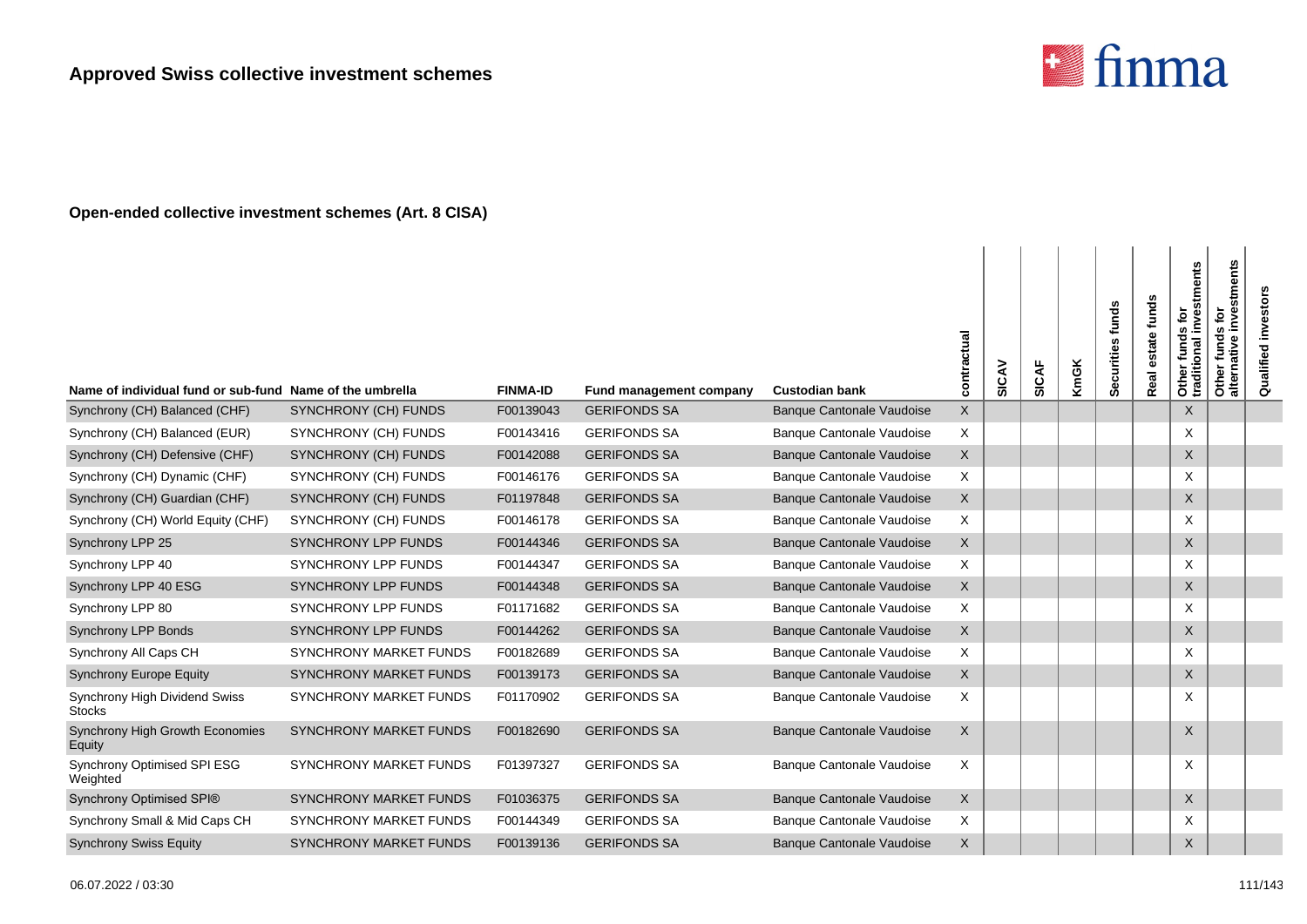

| Name of individual fund or sub-fund Name of the umbrella |                               | <b>FINMA-ID</b> | Fund management company                                   | <b>Custodian bank</b>                   | contractual      | SICAV | SICAF | <b>KmGK</b> | Securities funds | funds<br>late<br>Real | Other funds for<br>traditional investments | ents<br>\$tm<br><b>jo</b><br>ഗ<br>fund<br>Other<br>alterna | Qualified investor |
|----------------------------------------------------------|-------------------------------|-----------------|-----------------------------------------------------------|-----------------------------------------|------------------|-------|-------|-------------|------------------|-----------------------|--------------------------------------------|------------------------------------------------------------|--------------------|
| <b>Synchrony Swiss Government Bonds</b>                  | <b>SYNCHRONY MARKET FUNDS</b> | F00139135       | <b>GERIFONDS SA</b>                                       | Banque Cantonale Vaudoise               | X                |       |       |             |                  |                       | X                                          |                                                            |                    |
| <b>Synchrony US Equity</b>                               | SYNCHRONY MARKET FUNDS        | F00139200       | <b>GERIFONDS SA</b>                                       | <b>Banque Cantonale Vaudoise</b>        | $\times$         |       |       |             |                  |                       | X                                          |                                                            |                    |
| Actions Amérique du Nord - A                             | Synergie                      | F01070964       | <b>Lombard Odier Asset</b><br>Management (Switzerland) SA | Banque Lombard Odier & Cie<br><b>SA</b> | X                |       |       |             |                  |                       | X                                          |                                                            | $\times$           |
| Actions Amérique du Nord - B                             | Synergie                      | F00142878       | <b>Lombard Odier Asset</b><br>Management (Switzerland) SA | Banque Lombard Odier & Cie<br><b>SA</b> | $\times$         |       |       |             |                  |                       | X                                          |                                                            | $\sf X$            |
| Actions Amerique du Nord - C                             | Synergie                      | F01107955       | <b>Lombard Odier Asset</b><br>Management (Switzerland) SA | Banque Lombard Odier & Cie<br><b>SA</b> | $\times$         |       |       |             |                  |                       | X                                          |                                                            | $\times$           |
| Actions Amérique du Nord Small Caps Synergie             |                               | F01181065       | <b>Lombard Odier Asset</b><br>Management (Switzerland) SA | Banque Lombard Odier & Cie<br>SA        | $\times$         |       |       |             |                  |                       | $\times$                                   |                                                            | $\times$           |
| <b>Actions Emerging Market DFM</b>                       | Synergie                      | F00144937       | <b>Lombard Odier Asset</b><br>Management (Switzerland) SA | Banque Lombard Odier & Cie<br><b>SA</b> | $\times$         |       |       |             |                  |                       | X                                          |                                                            | $\times$           |
| Actions Europe (ex-CH) - A                               | Synergie                      | F00142872       | <b>Lombard Odier Asset</b><br>Management (Switzerland) SA | Banque Lombard Odier & Cie<br><b>SA</b> | $\times$         |       |       |             |                  |                       | X                                          |                                                            | $\times$           |
| Actions Europe (ex-CH) - B                               | Synergie                      | F00142873       | <b>Lombard Odier Asset</b><br>Management (Switzerland) SA | Banque Lombard Odier & Cie<br><b>SA</b> | $\times$         |       |       |             |                  |                       | X                                          |                                                            | $\times$           |
| Actions Europe (ex-CHF) Small Caps                       | Synergie                      | F01181064       | <b>Lombard Odier Asset</b><br>Management (Switzerland) SA | Banque Lombard Odier & Cie<br><b>SA</b> | $\times$         |       |       |             |                  |                       | $\times$                                   |                                                            | $\times$           |
| Actions Marchés Emergents - B                            | Synergie                      | F01047935       | <b>Lombard Odier Asset</b><br>Management (Switzerland) SA | Banque Lombard Odier & Cie<br>SA        | $\times$         |       |       |             |                  |                       | X                                          |                                                            | $\times$           |
| Actions Marchés Emergents - Passif                       | Synergie                      | F01068033       | <b>Lombard Odier Asset</b><br>Management (Switzerland) SA | Banque Lombard Odier & Cie<br>SA        | $\sf X$          |       |       |             |                  |                       | X                                          |                                                            | $\sf X$            |
| Actions Monde (ex-Suisse) - C                            | Synergie                      | F00143802       | <b>Lombard Odier Asset</b><br>Management (Switzerland) SA | Banque Lombard Odier & Cie<br><b>SA</b> | X                |       |       |             |                  |                       | X                                          |                                                            | $\times$           |
| <b>Actions Pacifique</b>                                 | Synergie                      | F00143541       | <b>Lombard Odier Asset</b><br>Management (Switzerland) SA | Banque Lombard Odier & Cie<br><b>SA</b> | $\boldsymbol{X}$ |       |       |             |                  |                       | X                                          |                                                            | $\sf X$            |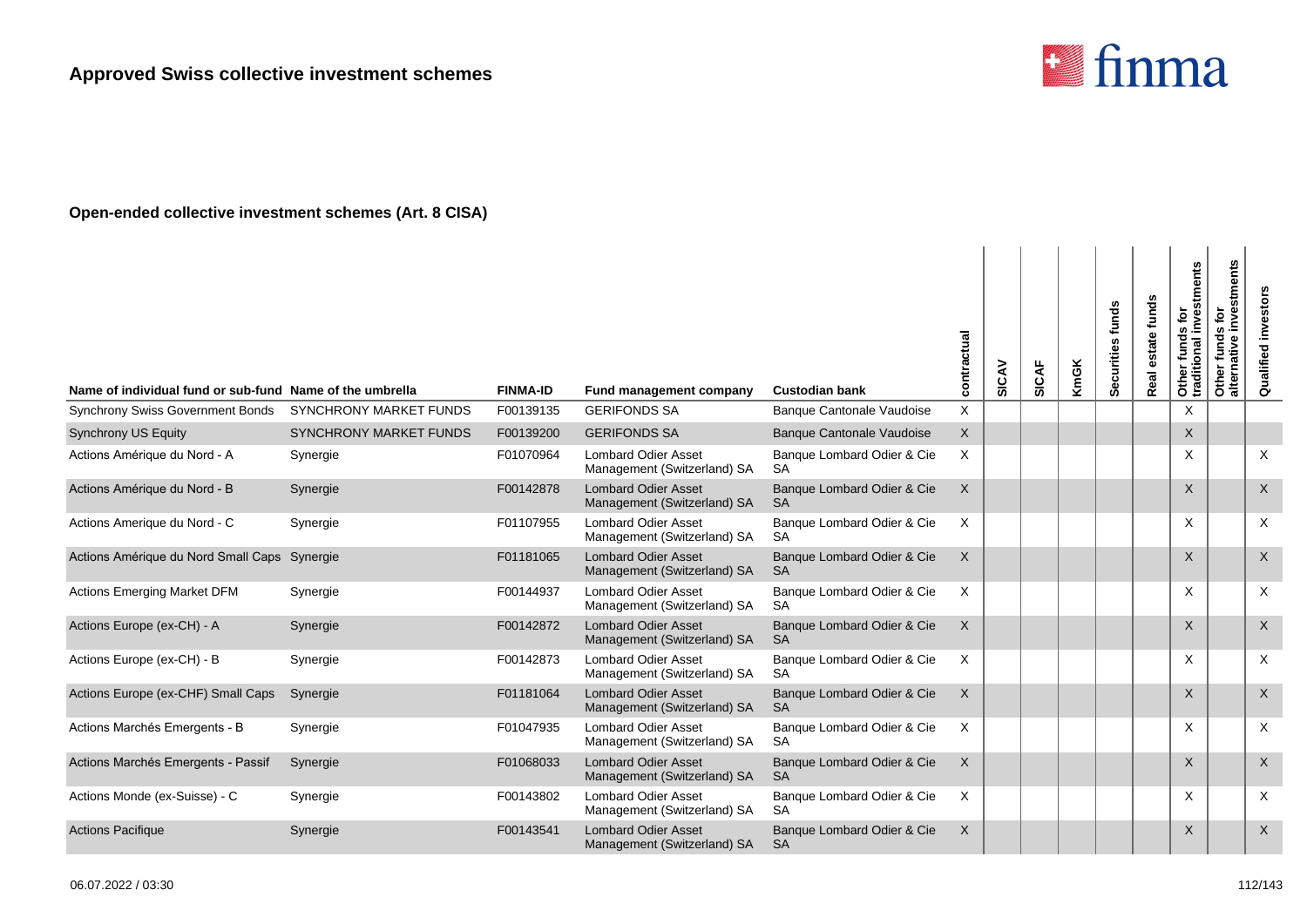

| Name of individual fund or sub-fund Name of the umbrella                    |          | <b>FINMA-ID</b> | Fund management company                                   | <b>Custodian bank</b>                   | contractual | SICAV | <b>SICAF</b> | <b>KmGK</b> | Securities funds | funds<br>state<br>Real | Other funds for<br>traditional investments | investments<br>ē<br>w<br>fund<br>alternative<br>Other | Qualified investors |
|-----------------------------------------------------------------------------|----------|-----------------|-----------------------------------------------------------|-----------------------------------------|-------------|-------|--------------|-------------|------------------|------------------------|--------------------------------------------|-------------------------------------------------------|---------------------|
| Actions Pacifique - Passif                                                  | Synergie | F00142876       | <b>Lombard Odier Asset</b><br>Management (Switzerland) SA | Banque Lombard Odier & Cie<br>SA        | X           |       |              |             |                  |                        | X                                          |                                                       | X                   |
| <b>Actions Suisse</b>                                                       | Synergie | F01180246       | <b>Lombard Odier Asset</b><br>Management (Switzerland) SA | Banque Lombard Odier & Cie<br><b>SA</b> | $\times$    |       |              |             |                  |                        | X                                          |                                                       | $\mathsf{X}$        |
| <b>Obligations Asie USD</b>                                                 | Synergie | F01199027       | <b>Lombard Odier Asset</b><br>Management (Switzerland) SA | Banque Lombard Odier & Cie<br><b>SA</b> | X           |       |              |             |                  |                        | X                                          |                                                       | $\times$            |
| Obligations d'Entreprises EUR + GBP                                         | Synergie | F00182821       | <b>Lombard Odier Asset</b><br>Management (Switzerland) SA | Banque Lombard Odier & Cie<br><b>SA</b> | $\times$    |       |              |             |                  |                        | X                                          |                                                       | $\times$            |
| Obligations d'Entreprises USD                                               | Synergie | F01085294       | <b>Lombard Odier Asset</b><br>Management (Switzerland) SA | Banque Lombard Odier & Cie<br><b>SA</b> | X           |       |              |             |                  |                        | X                                          |                                                       | X                   |
| <b>Obligations Global High Yield</b>                                        | Synergie | F01180491       | <b>Lombard Odier Asset</b><br>Management (Switzerland) SA | Banque Lombard Odier & Cie<br><b>SA</b> | $\sf X$     |       |              |             |                  |                        | X                                          |                                                       | $\times$            |
| Obligations Gouvernementales en<br><b>USD Passif</b>                        | Synergie | F00142792       | <b>Lombard Odier Asset</b><br>Management (Switzerland) SA | Banque Lombard Odier & Cie<br><b>SA</b> | X           |       |              |             |                  |                        | X                                          |                                                       | X                   |
| Obligations Monde (ex-CHF)<br>couvertes en CHF - C                          | Synergie | F00142790       | <b>Lombard Odier Asset</b><br>Management (Switzerland) SA | Banque Lombard Odier & Cie<br><b>SA</b> | $\times$    |       |              |             |                  |                        | X                                          |                                                       | $\times$            |
| Obligations Monde d'Entreprises (ex-<br>CHF)                                | Synergie | F00143804       | <b>Lombard Odier Asset</b><br>Management (Switzerland) SA | Banque Lombard Odier & Cie<br><b>SA</b> | X           |       |              |             |                  |                        | X                                          |                                                       | X                   |
| <b>Obligations Monde Gouvernementales Synergie</b><br>$(ex-CHF)$            |          | F00143803       | <b>Lombard Odier Asset</b><br>Management (Switzerland) SA | Banque Lombard Odier & Cie<br><b>SA</b> | $\times$    |       |              |             |                  |                        | X                                          |                                                       | X                   |
| <b>Obligations Monde Gouvernementales Synergie</b><br>(ex-US, ex-CH) Passif |          | F00146542       | <b>Lombard Odier Asset</b><br>Management (Switzerland) SA | Banque Lombard Odier & Cie<br><b>SA</b> | X           |       |              |             |                  |                        | X                                          |                                                       | $\times$            |
| <b>Obligations Monde High Yield</b><br>Couvertes en CHF                     | Synergie | F01098559       | <b>Lombard Odier Asset</b><br>Management (Switzerland) SA | Banque Lombard Odier & Cie<br><b>SA</b> | $\times$    |       |              |             |                  |                        | $\times$                                   |                                                       | $\times$            |
| Obligations US High Yield-A                                                 | Synergie | F01180490       | <b>Lombard Odier Asset</b><br>Management (Switzerland) SA | Banque Lombard Odier & Cie<br><b>SA</b> | Χ           |       |              |             |                  |                        | X                                          |                                                       | X                   |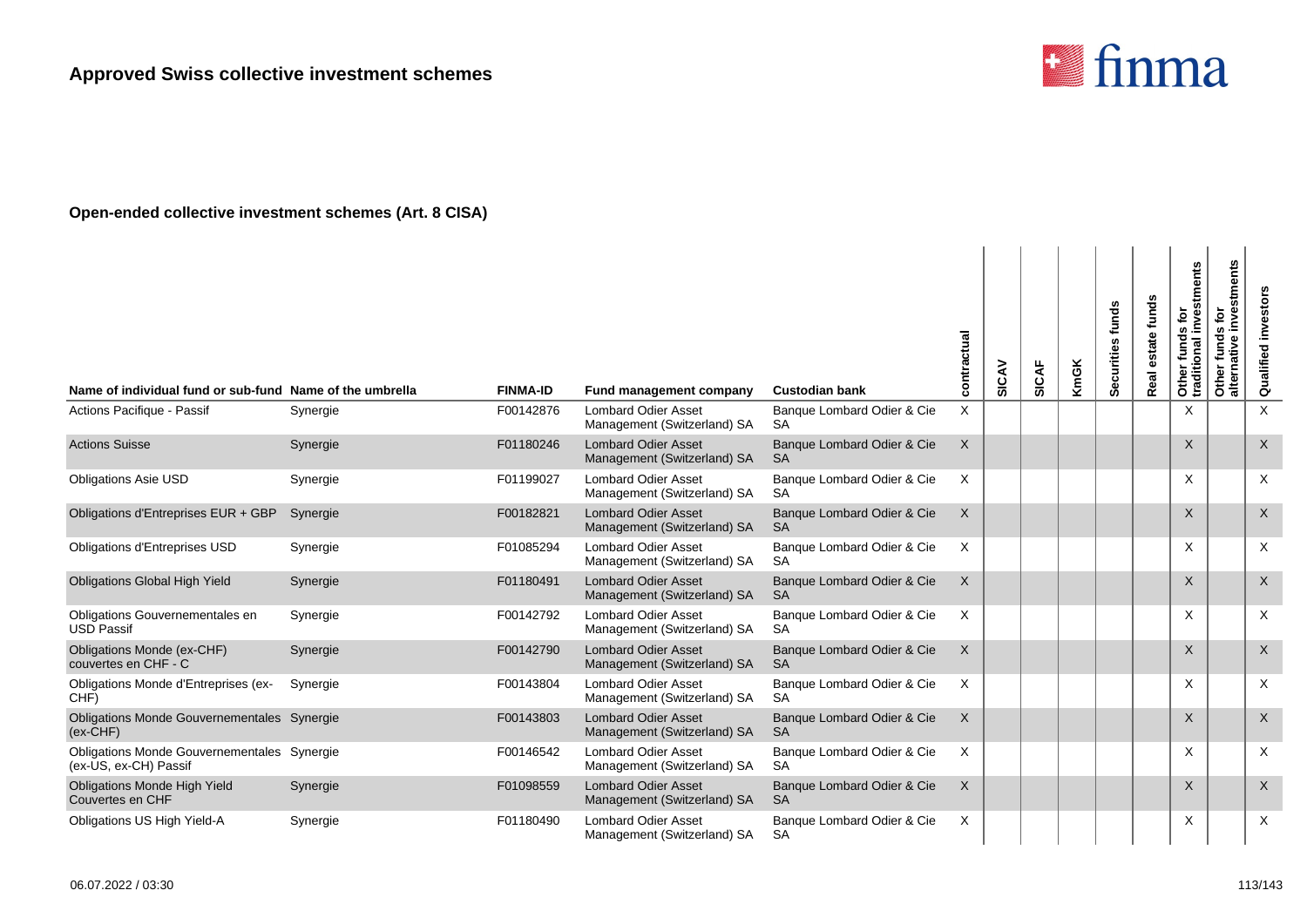

| Name of individual fund or sub-fund Name of the umbrella        |                       | <b>FINMA-ID</b> | Fund management company                                   | <b>Custodian bank</b>                                                                 | contractual  | SICAV | <b>SICAF</b> | KmGK | Securities funds | Real estate funds | Other funds for<br>traditional investments | investments<br>Other funds for<br>alternative inves | investor<br>Qualified |
|-----------------------------------------------------------------|-----------------------|-----------------|-----------------------------------------------------------|---------------------------------------------------------------------------------------|--------------|-------|--------------|------|------------------|-------------------|--------------------------------------------|-----------------------------------------------------|-----------------------|
| Obligations USD/EUR High Yield<br><b>Fallen Angels</b>          | Synergie              | F01212159       | <b>Lombard Odier Asset</b><br>Management (Switzerland) SA | Banque Lombard Odier & Cie<br><b>SA</b>                                               | $\mathsf{X}$ |       |              |      |                  |                   | $\times$                                   |                                                     | $\mathsf{X}$          |
| <b>Obligations Vertes - EUR</b>                                 | Synergie              | F01339387       | <b>Lombard Odier Asset</b><br>Management (Switzerland) SA | Banque Lombard Odier & Cie<br><b>SA</b>                                               | X            |       |              |      |                  |                   | $\times$                                   |                                                     | $\times$              |
| Syz AM (CH) - CHF Bonds                                         | Syz AM (CH)           | F00143068       | <b>GAM Investment Management</b><br>(Switzerland) AG      | <b>State Street Bank International</b><br>GmbH. München.<br>Zweigniederlassung Zürich | $\times$     |       |              |      | $\times$         |                   |                                            |                                                     |                       |
| Syz AM (CH) - CHF Credit Bond Fund Syz AM (CH)                  |                       | F01110437       | <b>GAM Investment Management</b><br>(Switzerland) AG      | State Street Bank International<br>GmbH. München.<br>Zweigniederlassung Zürich        | X            |       |              |      | X                |                   |                                            |                                                     |                       |
| Syz AM (CH) Green Bonds - USD                                   | Syz AM (CH)           | F00141609       | <b>GAM Investment Management</b><br>(Switzerland) AG      | <b>State Street Bank International</b><br>GmbH, München,<br>Zweigniederlassung Zürich | X            |       |              |      | X                |                   |                                            |                                                     |                       |
| Syz AM (CH) Liquidity Mgmt - CHF                                | Syz AM (CH)           | F00144095       | <b>GAM Investment Management</b><br>(Switzerland) AG      | <b>State Street Bank International</b><br>GmbH. München.<br>Zweigniederlassung Zürich | $\times$     |       |              |      | X                |                   |                                            |                                                     |                       |
| Syz AM (CH) Liquidity Mgmt - USD<br><b>Liquidity Mgmt - USD</b> | Syz AM (CH)           | F00160383       | <b>GAM Investment Management</b><br>(Switzerland) AG      | <b>State Street Bank International</b><br>GmbH, München,<br>Zweigniederlassung Zürich | $\times$     |       |              |      | $\times$         |                   |                                            |                                                     |                       |
| Syz AM (CH) Track - Swiss<br><b>Government Bonds</b>            | Syz AM (CH)           | F00141770       | <b>GAM Investment Management</b><br>(Switzerland) AG      | <b>State Street Bank International</b><br>GmbH, München,<br>Zweigniederlassung Zürich | $\times$     |       |              |      | X                |                   |                                            |                                                     |                       |
| Absolute Return CHF                                             | SYZ AM (CH) 2         | F00185367       | <b>GAM Investment Management</b><br>(Switzerland) AG      | <b>State Street Bank International</b><br>GmbH, München,<br>Zweigniederlassung Zürich | X            |       |              |      |                  |                   | X                                          |                                                     |                       |
| <b>Actions Alkimia</b>                                          | <b>Tellco Classic</b> | F01303979       | 1741 Fund Solutions AG                                    | Tellco AG                                                                             | х            |       |              |      |                  |                   | X                                          |                                                     |                       |
| <b>Aktien Schweiz</b>                                           | <b>Tellco Classic</b> | F01210046       | 1741 Fund Solutions AG                                    | Tellco AG                                                                             | X            |       |              |      |                  |                   | $\times$                                   |                                                     |                       |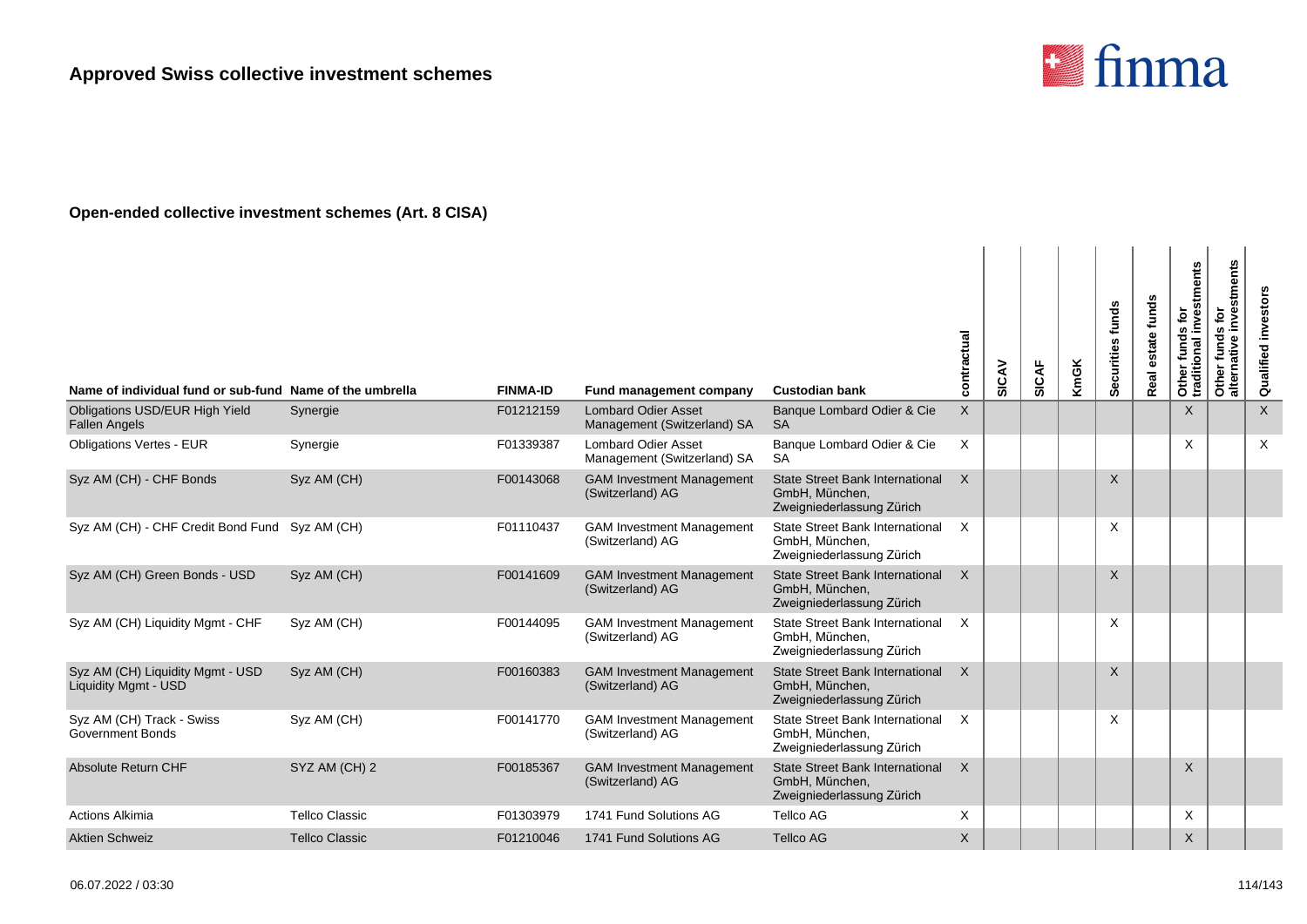

| Name of individual fund or sub-fund Name of the umbrella                                                    |                                                                                                                     | <b>FINMA-ID</b> | Fund management company    | <b>Custodian bank</b>                              | contractual  | SICAV        | <b>SICAF</b> | KmGK | funds<br><b>Securities</b> | funds<br>estate<br>Real | investments<br>흐<br>n,<br>Other funds<br>traditional i | stments<br>tor<br>inve<br>funds<br>$\boldsymbol{\omega}$<br>ati⊳<br>Other 1<br>alterna | investors<br>Qualified |
|-------------------------------------------------------------------------------------------------------------|---------------------------------------------------------------------------------------------------------------------|-----------------|----------------------------|----------------------------------------------------|--------------|--------------|--------------|------|----------------------------|-------------------------|--------------------------------------------------------|----------------------------------------------------------------------------------------|------------------------|
| Best Idea AtonRâ                                                                                            | <b>Tellco Classic</b>                                                                                               | F01215007       | 1741 Fund Solutions AG     | Tellco AG                                          | X            |              |              |      |                            |                         | X                                                      |                                                                                        |                        |
| Inflation Protection CHF hedged                                                                             | <b>Tellco Classic</b>                                                                                               | F01329814       | 1741 Fund Solutions AG     | <b>Tellco AG</b>                                   | X            |              |              |      |                            |                         | X                                                      |                                                                                        |                        |
| <b>Obligationen CHF</b>                                                                                     | <b>Tellco Classic</b>                                                                                               | F01210044       | 1741 Fund Solutions AG     | Tellco AG                                          | X            |              |              |      |                            |                         | X                                                      |                                                                                        |                        |
| <b>Obligationen Welt</b>                                                                                    | <b>Tellco Classic</b>                                                                                               | F01210045       | 1741 Fund Solutions AG     | <b>Tellco AG</b>                                   | $\mathsf X$  |              |              |      |                            |                         | X                                                      |                                                                                        |                        |
| Obligationen Welt währungsgesichert                                                                         | Tellco Classic                                                                                                      | F01261903       | 1741 Fund Solutions AG     | Tellco AG                                          | X            |              |              |      |                            |                         | X                                                      |                                                                                        |                        |
| Piguet Galland Strategie 100                                                                                | <b>Tellco Classic</b>                                                                                               | F01320590       | 1741 Fund Solutions AG     | <b>Tellco AG</b>                                   | X            |              |              |      |                            |                         | X                                                      |                                                                                        |                        |
| Piguet Galland Strategie 25                                                                                 | <b>Tellco Classic</b>                                                                                               | F01320589       | 1741 Fund Solutions AG     | Tellco AG                                          | X            |              |              |      |                            |                         | X                                                      |                                                                                        |                        |
| Strategie 10                                                                                                | <b>Tellco Classic</b>                                                                                               | F01303973       | 1741 Fund Solutions AG     | <b>Tellco AG</b>                                   | X            |              |              |      |                            |                         | X                                                      |                                                                                        |                        |
| Strategie 100                                                                                               | <b>Tellco Classic</b>                                                                                               | F01303977       | 1741 Fund Solutions AG     | Tellco AG                                          | X            |              |              |      |                            |                         | X                                                      |                                                                                        |                        |
| Strategie 25                                                                                                | <b>Tellco Classic</b>                                                                                               | F01303974       | 1741 Fund Solutions AG     | <b>Tellco AG</b>                                   | $\mathsf{X}$ |              |              |      |                            |                         | X                                                      |                                                                                        |                        |
| Strategie 45                                                                                                | <b>Tellco Classic</b>                                                                                               | F01303975       | 1741 Fund Solutions AG     | Tellco AG                                          | X            |              |              |      |                            |                         | X                                                      |                                                                                        |                        |
| Strategie Risikoarm                                                                                         | <b>Tellco Classic</b>                                                                                               | F01303972       | 1741 Fund Solutions AG     | <b>Tellco AG</b>                                   | $\mathsf X$  |              |              |      |                            |                         | X                                                      |                                                                                        |                        |
| Sustainable Energy                                                                                          | <b>Tellco Classic</b>                                                                                               | F01320592       | 1741 Fund Solutions AG     | Tellco AG                                          | X            |              |              |      |                            |                         | $\times$                                               |                                                                                        |                        |
| <b>Aktien Welt</b>                                                                                          | <b>Tellco Classic II</b>                                                                                            | F01215118       | 1741 Fund Solutions AG     | <b>Tellco AG</b>                                   | X            |              |              |      |                            |                         | X                                                      |                                                                                        | $\mathsf{X}$           |
| GUN.Balanced (USD), un fonds de<br>placement de droit suisse présentant<br>un "risque particulier", en lig. | The GUN. Alternative HF, un fonds<br>de placement de droit suisse<br>présentant un "risque particulier",<br>en liq. | F00140274       | <b>Unigestion SA</b>       | <b>HSBC Private Bank (Suisse)</b><br><b>SA</b>     | X            |              |              |      |                            |                         |                                                        | X                                                                                      |                        |
| Themis Property I                                                                                           | Themis Real Estate SICAV                                                                                            | F01304416       | CACEIS (Switzerland) SA    | CACEIS Bank, Paris,<br>succursale de Nyon / Suisse |              | $\mathsf{X}$ |              |      |                            | $\times$                |                                                        |                                                                                        | $\mathsf{X}$           |
| TKB Vermögensverwaltung - Aktien<br>ESG (CHF)                                                               | TKB Vermögensverwaltung Fonds                                                                                       | F01085504       | Swisscanto Fondsleitung AG | Thurgauer Kantonalbank                             | Χ            |              |              |      |                            |                         | X                                                      |                                                                                        |                        |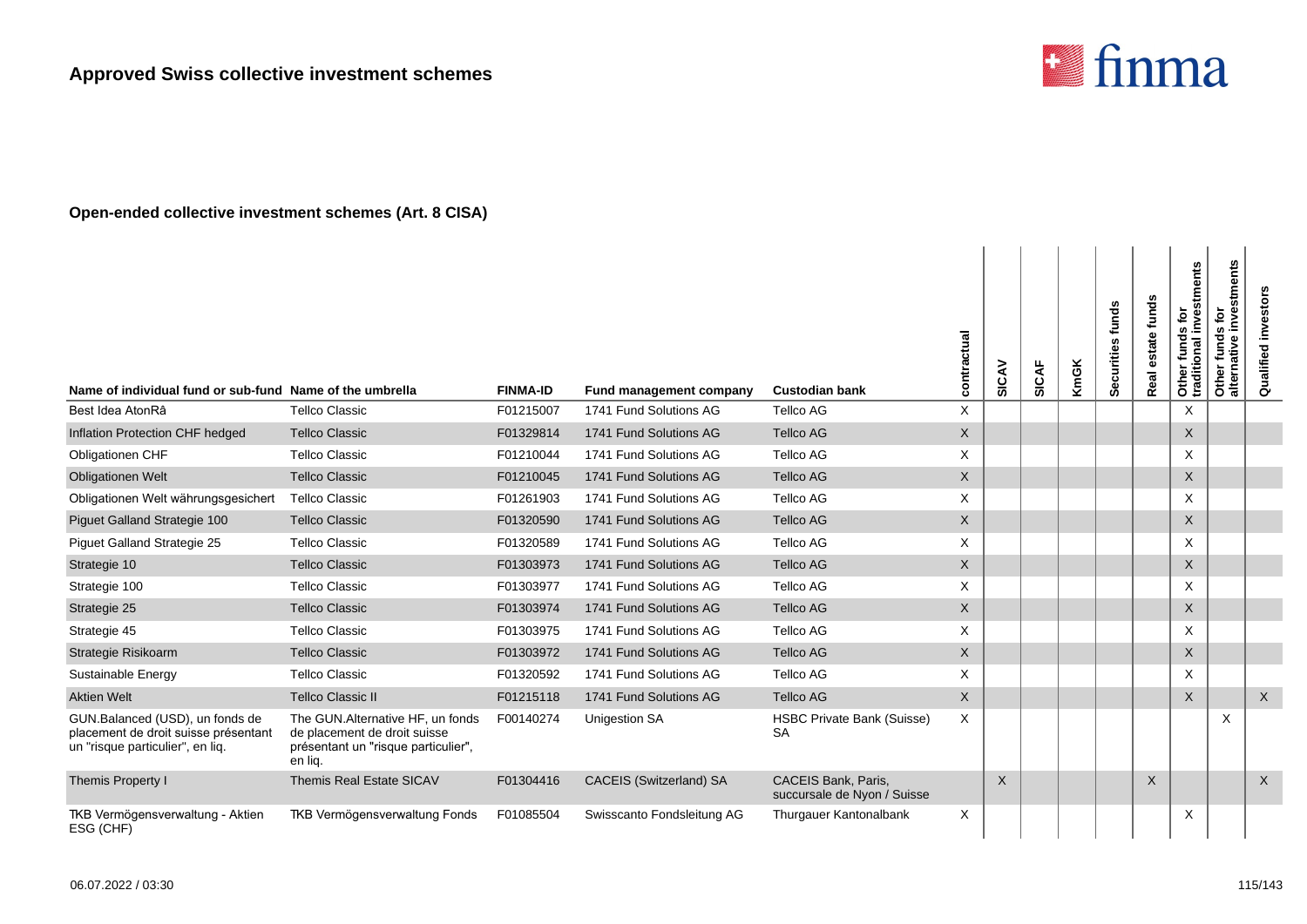

| Name of individual fund or sub-fund Name of the umbrella |                               | <b>FINMA-ID</b> | Fund management company                            | <b>Custodian bank</b>            | contractual  | SICAV | <b>SICAF</b> | KmGK | Securities funds | estate funds<br>Real | stments<br>흐<br>inve<br><b>SC</b><br>Other funds<br>traditional i | investments<br>Other funds for<br>alternative inves | investors<br>Qualified    |
|----------------------------------------------------------|-------------------------------|-----------------|----------------------------------------------------|----------------------------------|--------------|-------|--------------|------|------------------|----------------------|-------------------------------------------------------------------|-----------------------------------------------------|---------------------------|
| TKB Vermögensverwaltung -                                | TKB Vermögensverwaltung Fonds | F01023364       | Swisscanto Fondsleitung AG                         | Thurgauer Kantonalbank           | X            |       |              |      |                  |                      | $\times$                                                          |                                                     |                           |
| Ausgewogen ESG (CHF)                                     |                               |                 |                                                    |                                  |              |       |              |      |                  |                      |                                                                   |                                                     |                           |
| TKB Vermögensverwaltung -<br>Ausgewogen ESG (EUR)        | TKB Vermögensverwaltung Fonds | F01169566       | Swisscanto Fondsleitung AG                         | Thurgauer Kantonalbank           | X            |       |              |      |                  |                      | X                                                                 |                                                     |                           |
| TKB Vermögensverwaltung -<br>Konservativ ESG (CHF)       | TKB Vermögensverwaltung Fonds | F01023363       | Swisscanto Fondsleitung AG                         | Thurgauer Kantonalbank           | X            |       |              |      |                  |                      | $\times$                                                          |                                                     |                           |
| TKB Vermögensverwaltung -<br>Konservativ ESG (EUR)       | TKB Vermögensverwaltung Fonds | F01169565       | Swisscanto Fondsleitung AG                         | Thurgauer Kantonalbank           | X            |       |              |      |                  |                      | $\times$                                                          |                                                     |                           |
| TKB Vermögensverwaltung -<br>Wachstum ESG (CHF)          | TKB Vermögensverwaltung Fonds | F01115244       | Swisscanto Fondsleitung AG                         | Thurgauer Kantonalbank           | X            |       |              |      |                  |                      | X                                                                 |                                                     |                           |
| Swiss Real Estate 1                                      | TrustStone real estate SICAV  | F01192449       | <b>SOLUFONDS SA</b>                                | <b>Banque Cantonale Vaudoise</b> |              | X     |              |      |                  | $\times$             |                                                                   |                                                     | X                         |
| Aktien - und Immobilienwertschriften                     | <b>TURICUM</b>                | F01050293       | <b>FundPartner Solutions (Suisse)</b><br><b>SA</b> | Banque Pictet & Cie SA           | X            |       |              |      |                  |                      | $\sf X$                                                           |                                                     | $\mathsf{X}$              |
| <b>Obligationen Welt</b>                                 | <b>TURICUM</b>                | F00177718       | <b>FundPartner Solutions (Suisse)</b><br><b>SA</b> | Banque Pictet & Cie SA           | X            |       |              |      |                  |                      | X                                                                 |                                                     | $\boldsymbol{\mathsf{X}}$ |
| $Gold +$                                                 | <b>UBAM (CH)</b>              | F00165248       | <b>GERIFONDS SA</b>                                | <b>Banque Cantonale Vaudoise</b> | $\mathsf{X}$ |       |              |      |                  |                      | X                                                                 |                                                     |                           |
| High Grade CHF Income                                    | UBAM (CH)                     | F01062230       | <b>GERIFONDS SA</b>                                | <b>Banque Cantonale Vaudoise</b> | X            |       |              |      |                  |                      | X                                                                 |                                                     |                           |
| High Grade CHF Income Plus                               | <b>UBAM (CH)</b>              | F01289833       | <b>GERIFONDS SA</b>                                | <b>Banque Cantonale Vaudoise</b> | X            |       |              |      |                  |                      | $\times$                                                          |                                                     |                           |
| <b>Swiss Equity</b>                                      | UBAM (CH)                     | F01276203       | <b>GERIFONDS SA</b>                                | <b>Banque Cantonale Vaudoise</b> | X            |       |              |      |                  |                      | X                                                                 |                                                     |                           |
| Swiss Small and Mid Cap Equity                           | <b>UBAM (CH)</b>              | F00165247       | <b>GERIFONDS SA</b>                                | <b>Banque Cantonale Vaudoise</b> | X            |       |              |      |                  |                      | $\times$                                                          |                                                     |                           |
| <b>Bonds CHF Sustainable</b>                             | UBS (CH) Bond Fund            | F00138901       | <b>UBS Fund Management</b><br>(Switzerland) AG     | <b>UBS Switzerland AG</b>        | X            |       |              |      | X                |                      |                                                                   |                                                     |                           |
| <b>CHF Corporates Sustainable</b>                        | UBS (CH) Bond Fund            | F01273530       | <b>UBS Fund Management</b><br>(Switzerland) AG     | <b>UBS Switzerland AG</b>        | X            |       |              |      | X                |                      |                                                                   |                                                     |                           |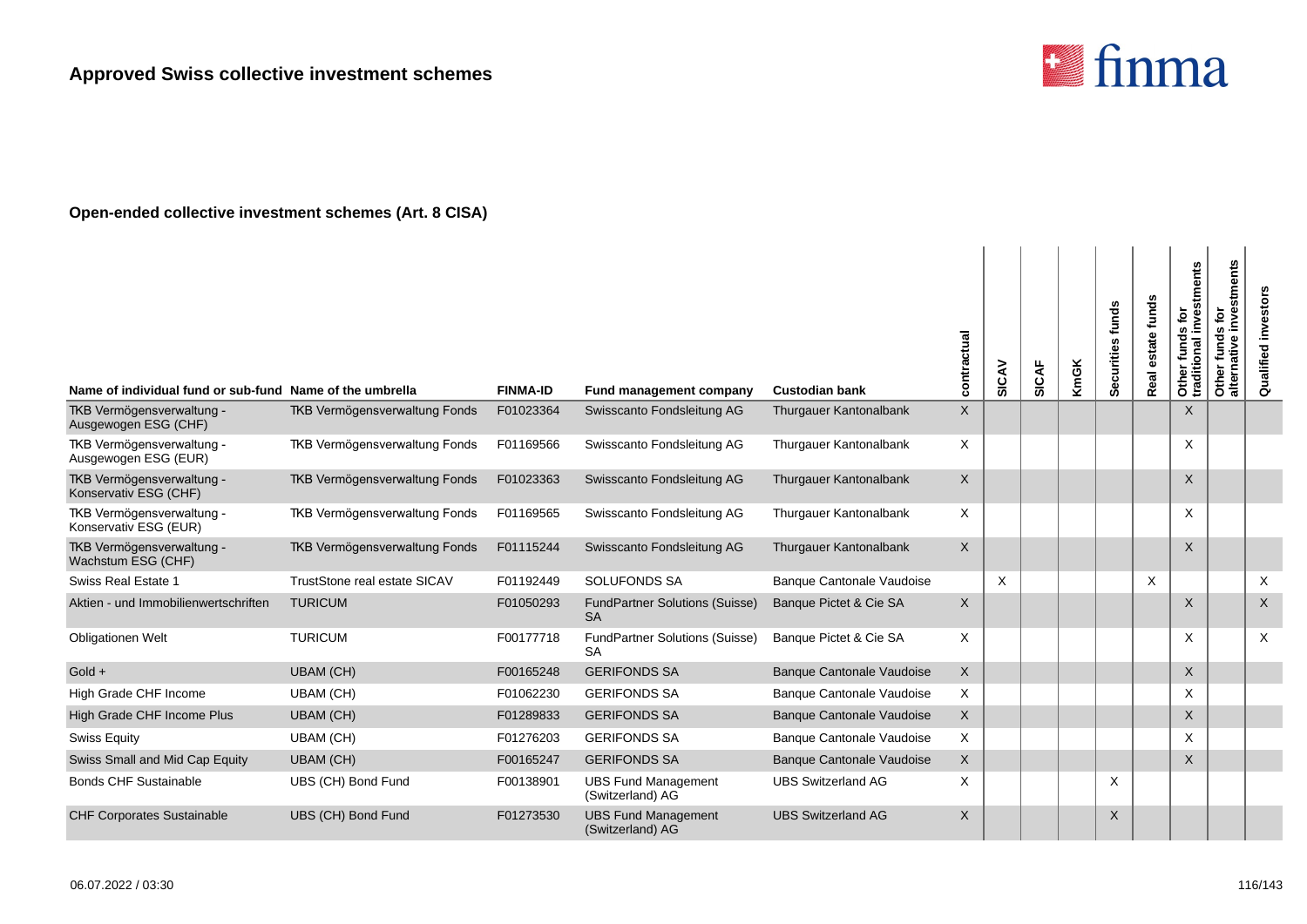

| Name of individual fund or sub-fund Name of the umbrella |                      | <b>FINMA-ID</b> | Fund management company                        | <b>Custodian bank</b>     | contractual  | SICAV | <b>SICAF</b> | <b>KmGK</b> | Securities funds | estate funds<br>Real | investments<br>ē<br><b>SC</b><br>Other funds<br>traditional i | investments<br>Other funds for<br>alternative inves | investors<br>Qualified |
|----------------------------------------------------------|----------------------|-----------------|------------------------------------------------|---------------------------|--------------|-------|--------------|-------------|------------------|----------------------|---------------------------------------------------------------|-----------------------------------------------------|------------------------|
| Enhanced Yield Short Term (CHF)                          | UBS (CH) Bond Fund   | F01310348       | <b>UBS Fund Management</b><br>(Switzerland) AG | <b>UBS Switzerland AG</b> | X            |       |              |             | $\times$         |                      |                                                               |                                                     |                        |
| Global (CHF)                                             | UBS (CH) Bond Fund   | F00138979       | <b>UBS Fund Management</b><br>(Switzerland) AG | <b>UBS Switzerland AG</b> | X            |       |              |             | $\times$         |                      |                                                               |                                                     |                        |
| Asia (USD)                                               | UBS (CH) Equity Fund | F00139004       | <b>UBS Fund Management</b><br>(Switzerland) AG | <b>UBS Switzerland AG</b> | X            |       |              |             |                  |                      | X                                                             |                                                     |                        |
| Emerging Asia (USD)                                      | UBS (CH) Equity Fund | F00139094       | <b>UBS Fund Management</b><br>(Switzerland) AG | <b>UBS Switzerland AG</b> | X            |       |              |             |                  |                      | $\mathsf{X}$                                                  |                                                     |                        |
| European Opportunity (EUR)                               | UBS (CH) Equity Fund | F00138877       | <b>UBS Fund Management</b><br>(Switzerland) AG | <b>UBS Switzerland AG</b> | X            |       |              |             |                  |                      | X                                                             |                                                     |                        |
| Global Opportunity (USD)                                 | UBS (CH) Equity Fund | F00138980       | <b>UBS Fund Management</b><br>(Switzerland) AG | <b>UBS Switzerland AG</b> | $\mathsf{X}$ |       |              |             |                  |                      | $\times$                                                      |                                                     |                        |
| Mid Caps Switzerland (CHF)                               | UBS (CH) Equity Fund | F00139084       | <b>UBS Fund Management</b><br>(Switzerland) AG | <b>UBS Switzerland AG</b> | X            |       |              |             |                  |                      | X                                                             |                                                     |                        |
| Small Caps Europe (EUR)                                  | UBS (CH) Equity Fund | F00139095       | <b>UBS Fund Management</b><br>(Switzerland) AG | <b>UBS Switzerland AG</b> | X            |       |              |             |                  |                      | $\times$                                                      |                                                     |                        |
| Small Caps Switzerland (CHF)                             | UBS (CH) Equity Fund | F00139144       | <b>UBS Fund Management</b><br>(Switzerland) AG | <b>UBS Switzerland AG</b> | X            |       |              |             |                  |                      | X                                                             |                                                     |                        |
| Swiss High Dividend (CHF)                                | UBS (CH) Equity Fund | F00180730       | <b>UBS Fund Management</b><br>(Switzerland) AG | <b>UBS Switzerland AG</b> | X            |       |              |             |                  |                      | X                                                             |                                                     |                        |
| Swiss Income (CHF)                                       | UBS (CH) Equity Fund | F00141849       | <b>UBS Fund Management</b><br>(Switzerland) AG | <b>UBS Switzerland AG</b> | X            |       |              |             |                  |                      | X                                                             |                                                     |                        |
| Switzerland Quantitative Sustainable<br>(CHF)            | UBS (CH) Equity Fund | F01109762       | <b>UBS Fund Management</b><br>(Switzerland) AG | <b>UBS Switzerland AG</b> | X            |       |              |             |                  |                      | $\times$                                                      |                                                     |                        |
| Switzerland Sustainable (CHF)                            | UBS (CH) Equity Fund | F00138890       | <b>UBS Fund Management</b><br>(Switzerland) AG | <b>UBS Switzerland AG</b> | X            |       |              |             |                  |                      | X                                                             |                                                     |                        |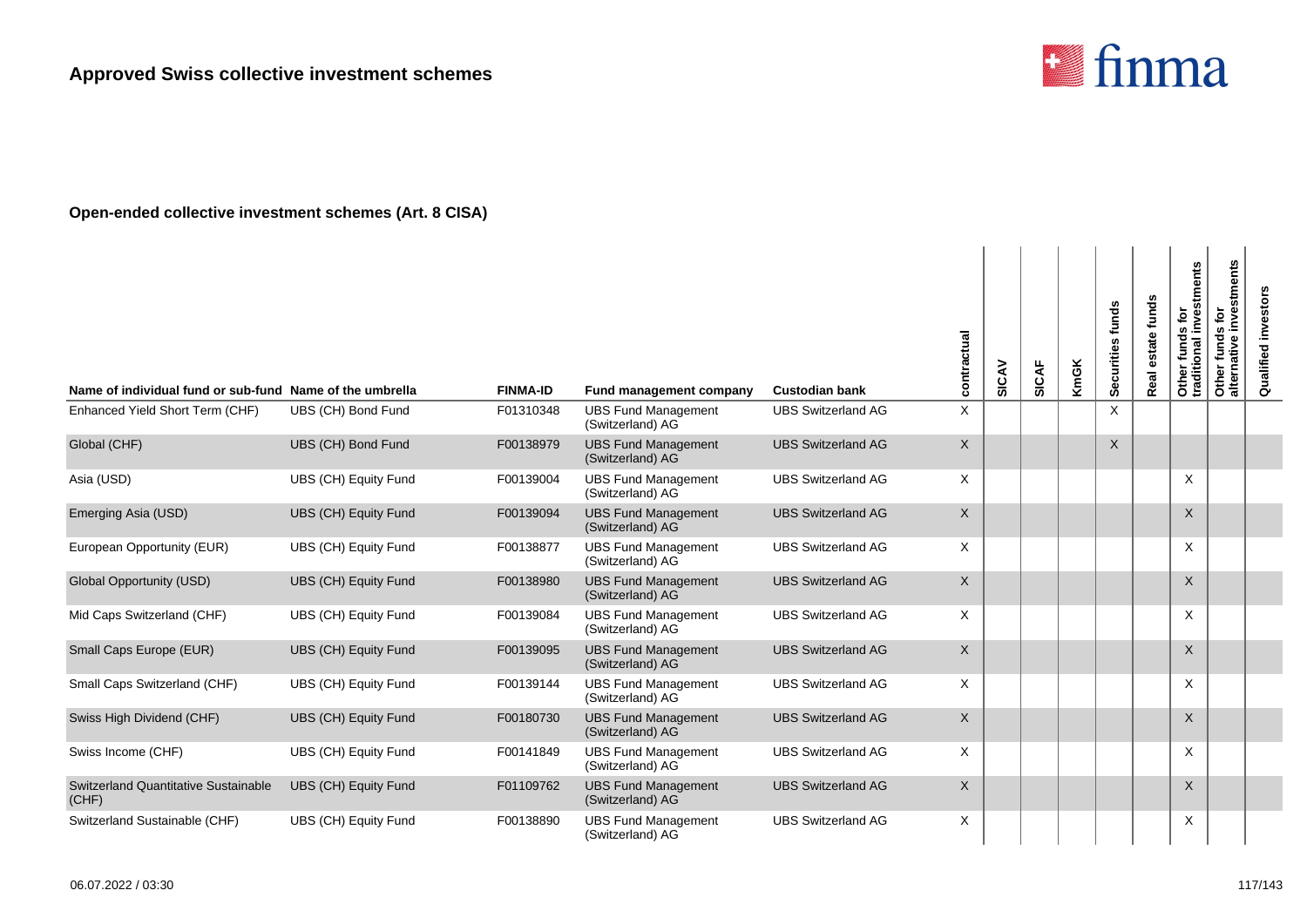

| Name of individual fund or sub-fund Name of the umbrella |                             | <b>FINMA-ID</b> | <b>Fund management company</b>                 | <b>Custodian bank</b>                                                                 | contractual | SICAV | SICAF | <b>KmGK</b> | Securities funds | funds<br>estate<br>Real | Other funds for<br>traditional investments | stments<br><b>jo</b><br>ω<br><b>S</b><br>fund<br>Other<br>alterna | Qualified investors       |
|----------------------------------------------------------|-----------------------------|-----------------|------------------------------------------------|---------------------------------------------------------------------------------------|-------------|-------|-------|-------------|------------------|-------------------------|--------------------------------------------|-------------------------------------------------------------------|---------------------------|
| US Sustainable (USD)                                     | UBS (CH) Equity Fund        | F00138827       | <b>UBS Fund Management</b><br>(Switzerland) AG | <b>UBS Switzerland AG</b>                                                             | X           |       |       |             |                  |                         | $\mathsf X$                                |                                                                   |                           |
| <b>MSCI USA SF Index Fund</b>                            | UBS (CH) Fund Solutions     | F01316979       | <b>UBS Fund Management</b><br>(Switzerland) AG | <b>State Street Bank International</b><br>GmbH, München,<br>Zweigniederlassung Zürich | $\times$    |       |       |             |                  |                         | X                                          |                                                                   |                           |
| <b>Bonds CHF Ausland</b>                                 | UBS (CH) Institutional Fund | F00140979       | <b>UBS Fund Management</b><br>(Switzerland) AG | <b>UBS Switzerland AG</b>                                                             | $\sf X$     |       |       |             |                  |                         | $\times$                                   |                                                                   | $\sf X$                   |
| <b>Bonds CHF Ausland Corporate</b><br>Passive II         | UBS (CH) Institutional Fund | F00185760       | <b>UBS Fund Management</b><br>(Switzerland) AG | <b>UBS Switzerland AG</b>                                                             | X           |       |       |             |                  |                         | X                                          |                                                                   | $\times$                  |
| <b>Bonds CHF Ausland Medium Term</b>                     | UBS (CH) Institutional Fund | F00164870       | <b>UBS Fund Management</b><br>(Switzerland) AG | <b>UBS Switzerland AG</b>                                                             | $\sf X$     |       |       |             |                  |                         | $\times$                                   |                                                                   | $\boldsymbol{\mathsf{X}}$ |
| <b>Bonds CHF Ausland Passive II</b>                      | UBS (CH) Institutional Fund | F00146604       | <b>UBS Fund Management</b><br>(Switzerland) AG | <b>UBS Switzerland AG</b>                                                             | X           |       |       |             |                  |                         | X                                          |                                                                   | $\times$                  |
| <b>Bonds CHF Inland</b>                                  | UBS (CH) Institutional Fund | F00140340       | <b>UBS Fund Management</b><br>(Switzerland) AG | <b>UBS Switzerland AG</b>                                                             | $\sf X$     |       |       |             |                  |                         | $\times$                                   |                                                                   | $\sf X$                   |
| Bonds CHF Inland Corporate Passive                       | UBS (CH) Institutional Fund | F00185761       | <b>UBS Fund Management</b><br>(Switzerland) AG | <b>UBS Switzerland AG</b>                                                             | X           |       |       |             |                  |                         | X                                          |                                                                   | $\times$                  |
| <b>Bonds CHF Inland Medium Term</b>                      | UBS (CH) Institutional Fund | F00141978       | <b>UBS Fund Management</b><br>(Switzerland) AG | <b>UBS Switzerland AG</b>                                                             | $\sf X$     |       |       |             |                  |                         | X                                          |                                                                   | $\sf X$                   |
| Bonds CHF Inland Passive II                              | UBS (CH) Institutional Fund | F00146603       | <b>UBS Fund Management</b><br>(Switzerland) AG | <b>UBS Switzerland AG</b>                                                             | X           |       |       |             |                  |                         | X                                          |                                                                   | $\times$                  |
| <b>Bonds CHF Prime Ausland</b>                           | UBS (CH) Institutional Fund | F00143330       | <b>UBS Fund Management</b><br>(Switzerland) AG | <b>UBS Switzerland AG</b>                                                             | X           |       |       |             |                  |                         | X                                          |                                                                   | $\times$                  |
| Bonds USD Inflation-linked Passive I                     | UBS (CH) Institutional Fund | F01021973       | <b>UBS Fund Management</b><br>(Switzerland) AG | <b>UBS Switzerland AG</b>                                                             | X           |       |       |             |                  |                         | X                                          |                                                                   | $\times$                  |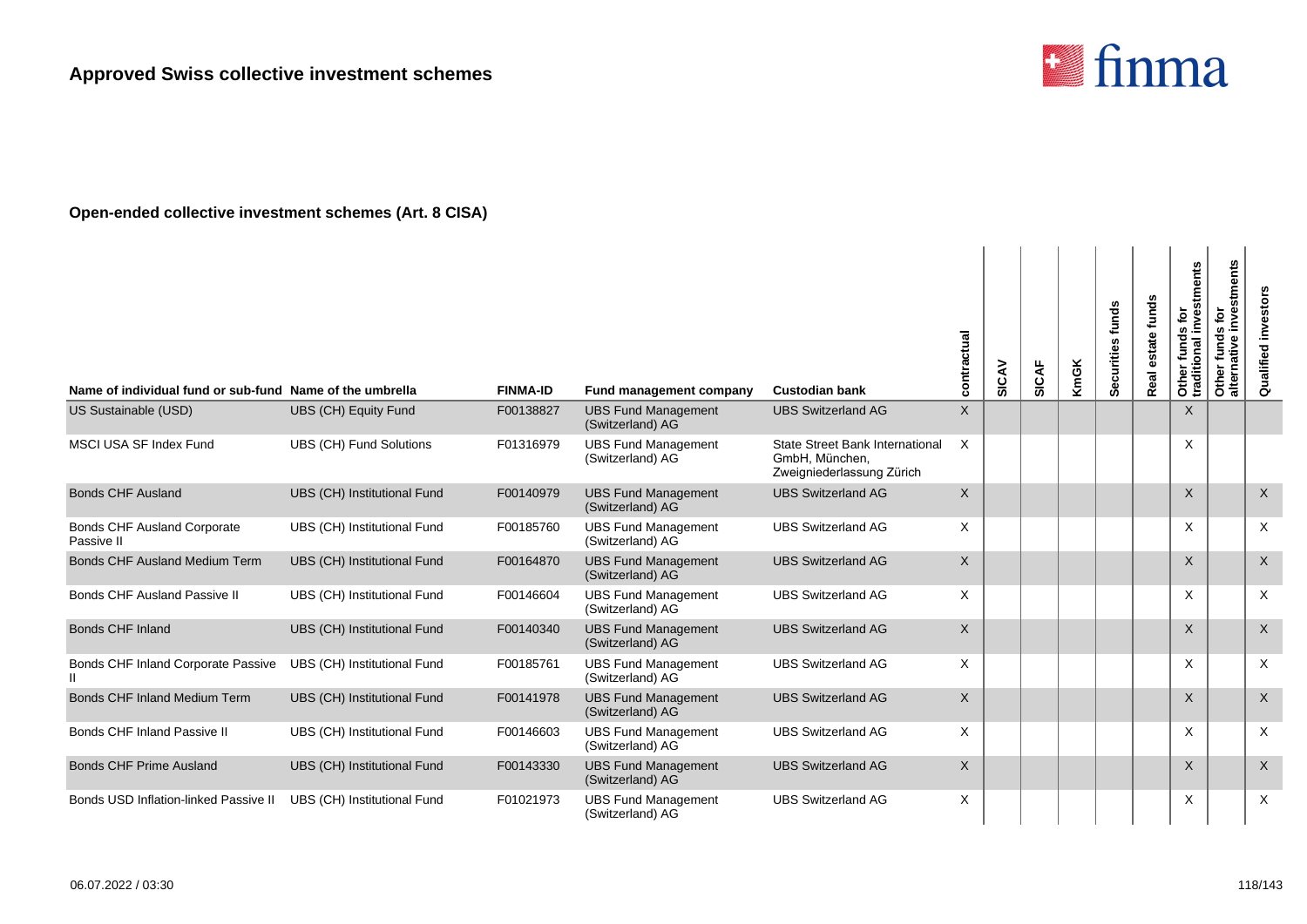

| Name of individual fund or sub-fund Name of the umbrella                  |                             | <b>FINMA-ID</b> | <b>Fund management company</b>                 | <b>Custodian bank</b>     | contractual | SICAV | SICAF | <b>KmGK</b> | Securities funds | state funds<br>Real | Other funds for<br>traditional investments | stments<br>ğ<br>ഗ<br>fund<br>Œ<br>Other<br>alterna | Qualified investors |
|---------------------------------------------------------------------------|-----------------------------|-----------------|------------------------------------------------|---------------------------|-------------|-------|-------|-------------|------------------|---------------------|--------------------------------------------|----------------------------------------------------|---------------------|
| <b>Equities Canada Passive II</b>                                         | UBS (CH) Institutional Fund | F00177696       | <b>UBS Fund Management</b><br>(Switzerland) AG | <b>UBS Switzerland AG</b> | X           |       |       |             |                  |                     | $\times$                                   |                                                    | $\sf X$             |
| <b>Equities Emerging Markets Asia</b>                                     | UBS (CH) Institutional Fund | F00143779       | <b>UBS Fund Management</b><br>(Switzerland) AG | <b>UBS Switzerland AG</b> | X           |       |       |             |                  |                     | X                                          |                                                    | $\times$            |
| <b>Equities Emerging Markets Global</b>                                   | UBS (CH) Institutional Fund | F00142457       | <b>UBS Fund Management</b><br>(Switzerland) AG | <b>UBS Switzerland AG</b> | $\times$    |       |       |             |                  |                     | $\times$                                   |                                                    | $\times$            |
| <b>Equities Emerging Markets Global</b><br><b>ESG Leaders Passive II</b>  | UBS (CH) Institutional Fund | F01330803       | <b>UBS Fund Management</b><br>(Switzerland) AG | <b>UBS Switzerland AG</b> | $\times$    |       |       |             |                  |                     | X                                          |                                                    | $\times$            |
| <b>Equities Emerging Markets Global</b><br><b>ESG Screened Passive II</b> | UBS (CH) Institutional Fund | F01330804       | <b>UBS Fund Management</b><br>(Switzerland) AG | <b>UBS Switzerland AG</b> | X           |       |       |             |                  |                     | $\times$                                   |                                                    | $\times$            |
| <b>Equities Emerging Markets Global</b><br>Minimum Volatility II          | UBS (CH) Institutional Fund | F01091661       | <b>UBS Fund Management</b><br>(Switzerland) AG | <b>UBS Switzerland AG</b> | X           |       |       |             |                  |                     | X                                          |                                                    | $\times$            |
| <b>Equities Emerging Markets Global</b><br>Passive II                     | UBS (CH) Institutional Fund | F00161900       | <b>UBS Fund Management</b><br>(Switzerland) AG | <b>UBS Switzerland AG</b> | X           |       |       |             |                  |                     | X                                          |                                                    | $\sf X$             |
| <b>Equities Europe Passive II</b>                                         | UBS (CH) Institutional Fund | F00177697       | <b>UBS Fund Management</b><br>(Switzerland) AG | <b>UBS Switzerland AG</b> | X           |       |       |             |                  |                     | X                                          |                                                    | $\times$            |
| Equities Global (ex Switzerland)<br>Opportunity                           | UBS (CH) Institutional Fund | F01283973       | <b>UBS Fund Management</b><br>(Switzerland) AG | <b>UBS Switzerland AG</b> | $\sf X$     |       |       |             |                  |                     | $\times$                                   |                                                    | $\sf X$             |
| Equities Global (ex Switzerland)<br>Sustainable                           | UBS (CH) Institutional Fund | F00145067       | <b>UBS Fund Management</b><br>(Switzerland) AG | <b>UBS Switzerland AG</b> | $\times$    |       |       |             |                  |                     | X                                          |                                                    | $\times$            |
| Equities Global ESG Leaders Passive<br>(CHF hedged) II                    | UBS (CH) Institutional Fund | F01340469       | <b>UBS Fund Management</b><br>(Switzerland) AG | <b>UBS Switzerland AG</b> | X           |       |       |             |                  |                     | $\boldsymbol{\mathsf{X}}$                  |                                                    | $\mathsf{X}$        |
| Equities Global ESG Leaders Passive UBS (CH) Institutional Fund           |                             | F01340468       | <b>UBS Fund Management</b><br>(Switzerland) AG | <b>UBS Switzerland AG</b> | $\times$    |       |       |             |                  |                     | X                                          |                                                    | $\times$            |
| <b>Equities Global ESG Screened</b><br>Passive II                         | UBS (CH) Institutional Fund | F01330805       | <b>UBS Fund Management</b><br>(Switzerland) AG | <b>UBS Switzerland AG</b> | $\times$    |       |       |             |                  |                     | $\times$                                   |                                                    | $\sf X$             |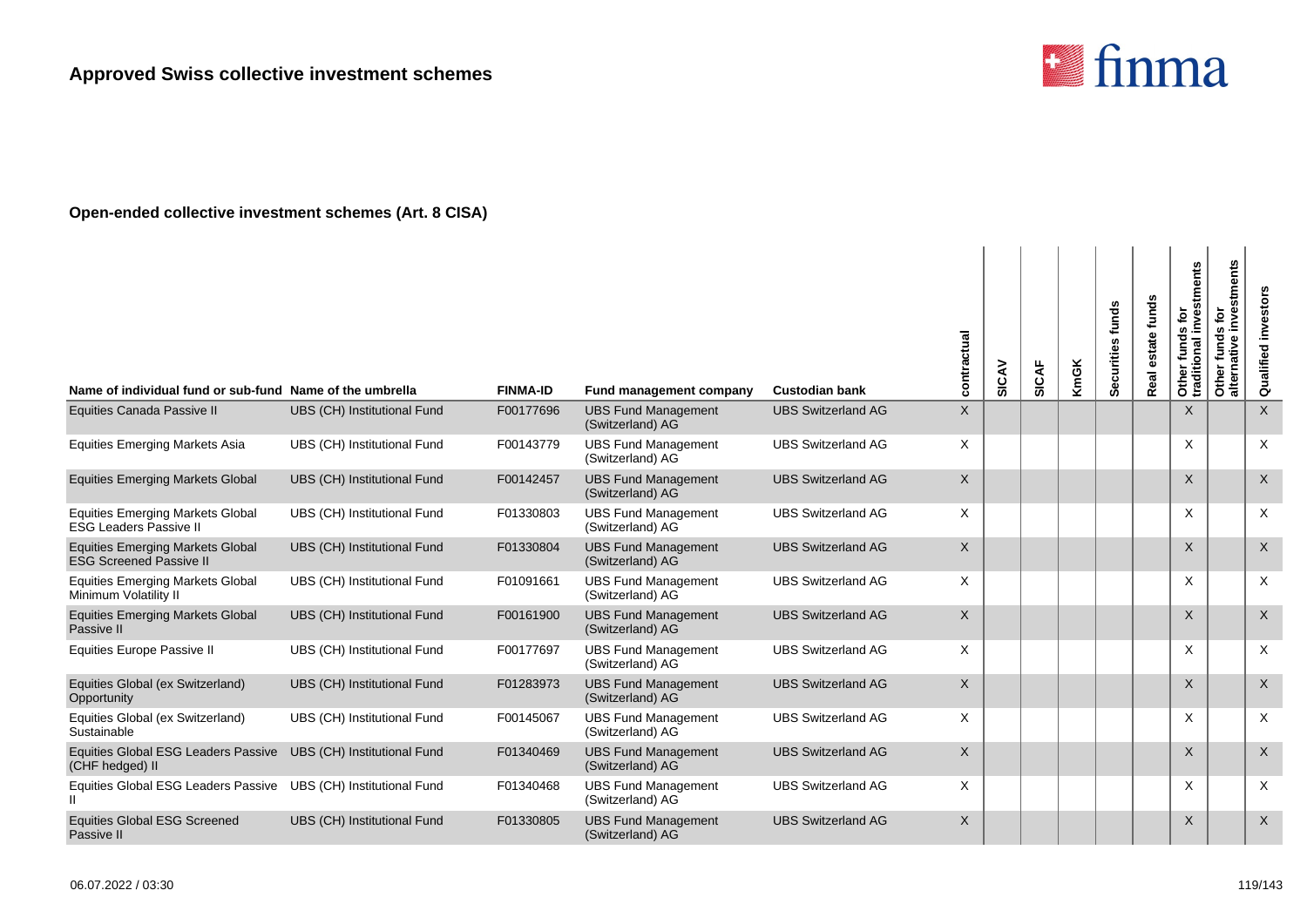

| Name of individual fund or sub-fund Name of the umbrella         |                             | <b>FINMA-ID</b> | Fund management company                                            | <b>Custodian bank</b>     | contractual  | SICAV | SICAF | <b>KmGK</b> | Securities funds | funds<br>state<br>Real | Other funds for<br>traditional investments | stments<br>ē<br>ëvαi<br>S<br>Other funds<br>alternative | Qualified investors |
|------------------------------------------------------------------|-----------------------------|-----------------|--------------------------------------------------------------------|---------------------------|--------------|-------|-------|-------------|------------------|------------------------|--------------------------------------------|---------------------------------------------------------|---------------------|
| Equities Global Passive (CHF hedged) UBS (CH) Institutional Fund |                             | F01047783       | <b>UBS Fund Management</b>                                         | <b>UBS Switzerland AG</b> | X            |       |       |             |                  |                        | X                                          |                                                         | X                   |
| <b>Equities Global Passive II</b>                                | UBS (CH) Institutional Fund | F00160371       | (Switzerland) AG<br><b>UBS Fund Management</b><br>(Switzerland) AG | <b>UBS Switzerland AG</b> | $\mathsf{X}$ |       |       |             |                  |                        | X                                          |                                                         | $\times$            |
| Equities Global Small Cap Passive II                             | UBS (CH) Institutional Fund | F01014617       | <b>UBS Fund Management</b><br>(Switzerland) AG                     | <b>UBS Switzerland AG</b> | X            |       |       |             |                  |                        | X                                          |                                                         | X                   |
| <b>Equities Israel Passive II</b>                                | UBS (CH) Institutional Fund | F01173348       | <b>UBS Fund Management</b><br>(Switzerland) AG                     | <b>UBS Switzerland AG</b> | X            |       |       |             |                  |                        | X                                          |                                                         | $\times$            |
| Equities Japan Passive II                                        | UBS (CH) Institutional Fund | F00177698       | <b>UBS Fund Management</b><br>(Switzerland) AG                     | <b>UBS Switzerland AG</b> | X            |       |       |             |                  |                        | X                                          |                                                         | X                   |
| Equities Pacific (ex Japan) Passive II                           | UBS (CH) Institutional Fund | F00177700       | <b>UBS Fund Management</b><br>(Switzerland) AG                     | <b>UBS Switzerland AG</b> | $\mathsf{X}$ |       |       |             |                  |                        | X                                          |                                                         | $\times$            |
| <b>Equities Switzerland</b>                                      | UBS (CH) Institutional Fund | F00140332       | <b>UBS Fund Management</b><br>(Switzerland) AG                     | <b>UBS Switzerland AG</b> | Χ            |       |       |             |                  |                        | X                                          |                                                         | X                   |
| Equities Switzerland Passive All II                              | UBS (CH) Institutional Fund | F00146605       | <b>UBS Fund Management</b><br>(Switzerland) AG                     | <b>UBS Switzerland AG</b> | X            |       |       |             |                  |                        | X                                          |                                                         | $\times$            |
| <b>Equities Switzerland Passive Large</b><br>Capped II           | UBS (CH) Institutional Fund | F01181374       | <b>UBS Fund Management</b><br>(Switzerland) AG                     | <b>UBS Switzerland AG</b> | X            |       |       |             |                  |                        | X                                          |                                                         | X                   |
| Equities Switzerland Passive Large II                            | UBS (CH) Institutional Fund | F00146607       | <b>UBS Fund Management</b><br>(Switzerland) AG                     | <b>UBS Switzerland AG</b> | $\mathsf{X}$ |       |       |             |                  |                        | X                                          |                                                         | $\times$            |
| Equities Switzerland Small & Mid Cap<br>Passive II               | UBS (CH) Institutional Fund | F01079327       | <b>UBS Fund Management</b><br>(Switzerland) AG                     | <b>UBS Switzerland AG</b> | X            |       |       |             |                  |                        | X                                          |                                                         | X                   |
| Equities UK Passive II                                           | UBS (CH) Institutional Fund | F01311894       | <b>UBS Fund Management</b><br>(Switzerland) AG                     | <b>UBS Switzerland AG</b> | $\mathsf{X}$ |       |       |             |                  |                        | $\times$                                   |                                                         | $\times$            |
| Equities USA Passive II                                          | UBS (CH) Institutional Fund | F00177699       | <b>UBS Fund Management</b><br>(Switzerland) AG                     | <b>UBS Switzerland AG</b> | Χ            |       |       |             |                  |                        | X                                          |                                                         | X                   |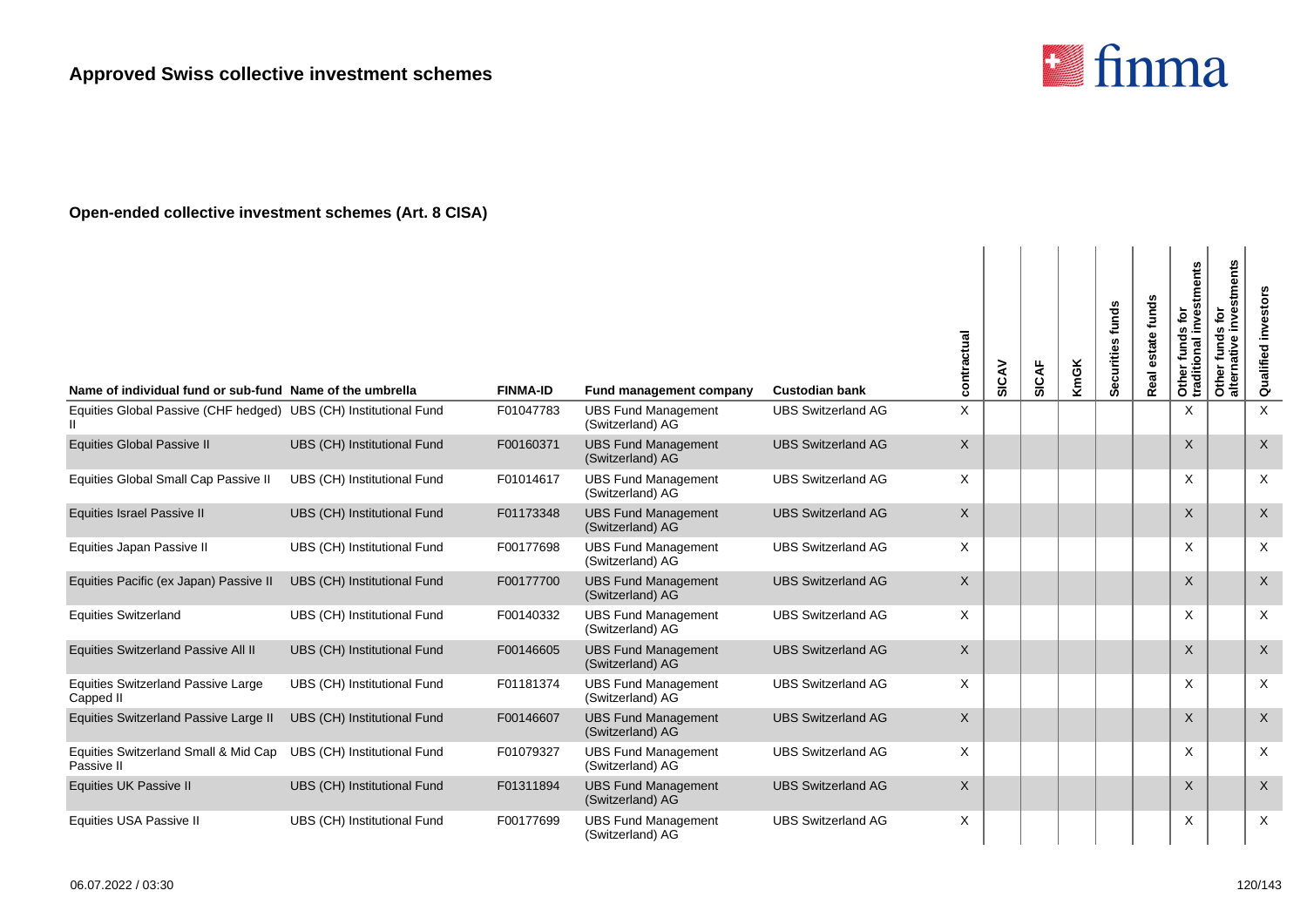

| Name of individual fund or sub-fund Name of the umbrella                      |                             | <b>FINMA-ID</b> | Fund management company                        | <b>Custodian bank</b>     | contractual | SICAV | SICAF | <b>KmGK</b> | Securities funds | funds<br>state<br>Real | Other funds for<br>traditional investments | stments<br>$\mathbf{\underline{\ddot{o}}}$<br><b>S</b><br>funds<br>ω<br>ativ<br>Other<br>alterna | <b>Qualified investors</b> |
|-------------------------------------------------------------------------------|-----------------------------|-----------------|------------------------------------------------|---------------------------|-------------|-------|-------|-------------|------------------|------------------------|--------------------------------------------|--------------------------------------------------------------------------------------------------|----------------------------|
| Global Aggregate Bonds Passive<br>(CHF hedged) II                             | UBS (CH) Institutional Fund | F00176782       | <b>UBS Fund Management</b><br>(Switzerland) AG | <b>UBS Switzerland AG</b> | X           |       |       |             |                  |                        | $\times$                                   |                                                                                                  | $\times$                   |
| Global Aggregate Bonds Passive II                                             | UBS (CH) Institutional Fund | F00184955       | <b>UBS Fund Management</b><br>(Switzerland) AG | <b>UBS Switzerland AG</b> | X           |       |       |             |                  |                        | $\times$                                   |                                                                                                  | $\times$                   |
| <b>Global Allocation (USD)</b>                                                | UBS (CH) Institutional Fund | F00142869       | <b>UBS Fund Management</b><br>(Switzerland) AG | <b>UBS Switzerland AG</b> | $\times$    |       |       |             |                  |                        | X                                          |                                                                                                  | $\times$                   |
| Global Bonds 1                                                                | UBS (CH) Institutional Fund | F00140980       | <b>UBS Fund Management</b><br>(Switzerland) AG | <b>UBS Switzerland AG</b> | X           |       |       |             |                  |                        | X                                          |                                                                                                  | $\times$                   |
| Global Bonds 3                                                                | UBS (CH) Institutional Fund | F00140982       | <b>UBS Fund Management</b><br>(Switzerland) AG | <b>UBS Switzerland AG</b> | $\mathsf X$ |       |       |             |                  |                        | $\sf X$                                    |                                                                                                  | $\times$                   |
| Global Bonds 4                                                                | UBS (CH) Institutional Fund | F00141586       | <b>UBS Fund Management</b><br>(Switzerland) AG | <b>UBS Switzerland AG</b> | X           |       |       |             |                  |                        | X                                          |                                                                                                  | $\times$                   |
| <b>Global Bonds Diversified</b>                                               | UBS (CH) Institutional Fund | F00182817       | <b>UBS Fund Management</b><br>(Switzerland) AG | <b>UBS Switzerland AG</b> | X           |       |       |             |                  |                        | X                                          |                                                                                                  | $\boldsymbol{\mathsf{X}}$  |
| Global Bonds Fiscal Strength Passive<br>(CHF hedged)                          | UBS (CH) Institutional Fund | F00185762       | <b>UBS Fund Management</b><br>(Switzerland) AG | <b>UBS Switzerland AG</b> | X           |       |       |             |                  |                        | X                                          |                                                                                                  | $\times$                   |
| Global Bonds Passive (CHF hedged) II UBS (CH) Institutional Fund              |                             | F00146421       | <b>UBS Fund Management</b><br>(Switzerland) AG | <b>UBS Switzerland AG</b> | $\sf X$     |       |       |             |                  |                        | $\times$                                   |                                                                                                  | $\boldsymbol{\mathsf{X}}$  |
| Global Bonds Sustainable                                                      | UBS (CH) Institutional Fund | F00140347       | <b>UBS Fund Management</b><br>(Switzerland) AG | <b>UBS Switzerland AG</b> | $\times$    |       |       |             |                  |                        | X                                          |                                                                                                  | $\times$                   |
| Global Corporate Bonds (CHF<br>hedged) II                                     | UBS (CH) Institutional Fund | F01211389       | <b>UBS Fund Management</b><br>(Switzerland) AG | <b>UBS Switzerland AG</b> | $\mathsf X$ |       |       |             |                  |                        | $\mathsf X$                                |                                                                                                  | $\boldsymbol{\mathsf{X}}$  |
| Global Corporate Bonds Passive (CHF UBS (CH) Institutional Fund<br>hedged) II |                             | F00184956       | <b>UBS Fund Management</b><br>(Switzerland) AG | <b>UBS Switzerland AG</b> | $\times$    |       |       |             |                  |                        | X                                          |                                                                                                  | $\times$                   |
| <b>Global Real Estate Securities Passive</b><br>(CHF hedged) II               | UBS (CH) Institutional Fund | F00143331       | <b>UBS Fund Management</b><br>(Switzerland) AG | <b>UBS Switzerland AG</b> | $\sf X$     |       |       |             |                  |                        | $\times$                                   |                                                                                                  | $\sf X$                    |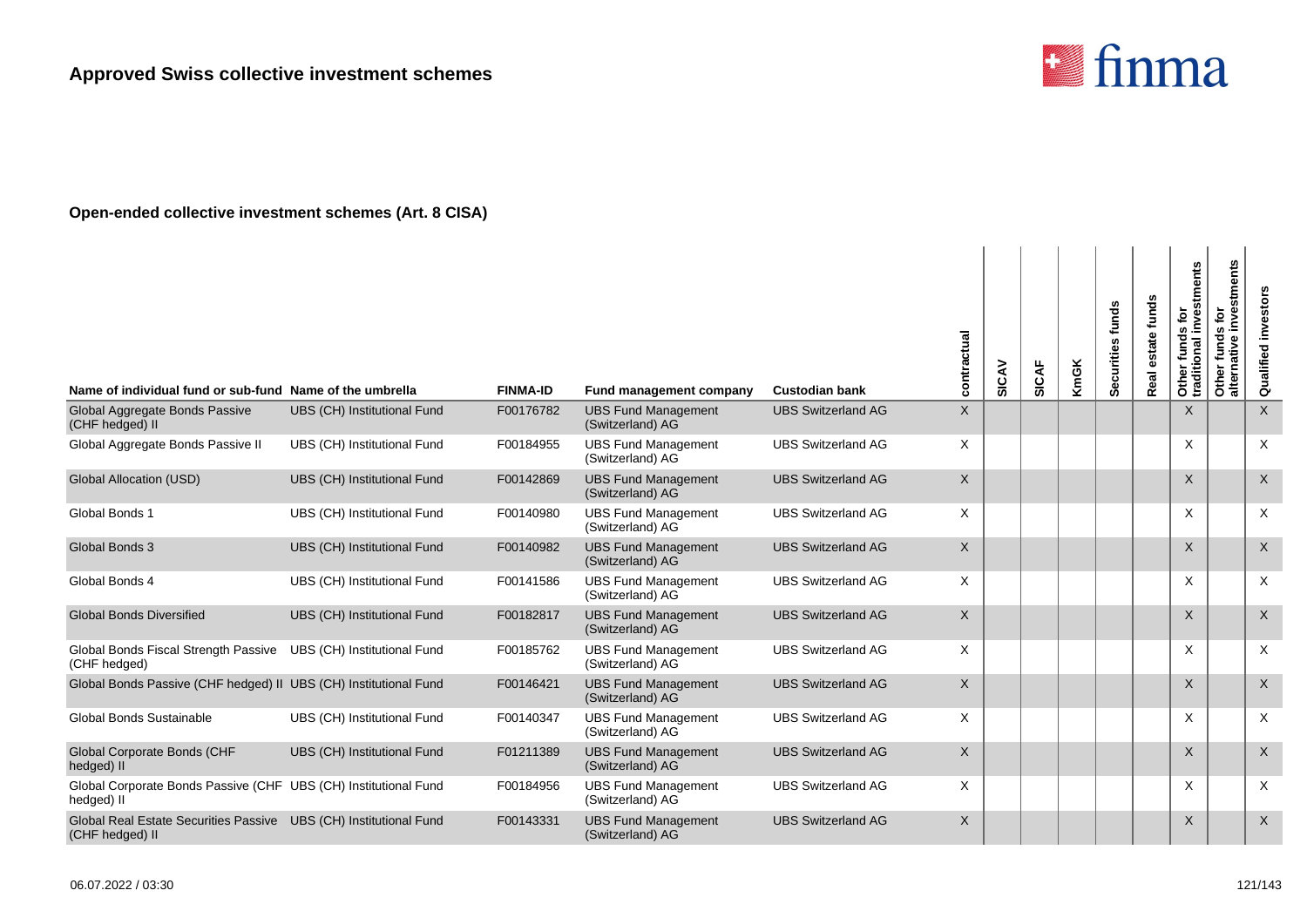

| Name of individual fund or sub-fund Name of the umbrella |                               | <b>FINMA-ID</b> | Fund management company                        | <b>Custodian bank</b>     | contractual  | SICAV | SICAF | <b>KmGK</b> | Securities funds | funds<br>state<br>Real | Other funds for<br>traditional investments | investments<br>ē<br>w<br>fund<br>alternative<br>Other | Qualified investors |
|----------------------------------------------------------|-------------------------------|-----------------|------------------------------------------------|---------------------------|--------------|-------|-------|-------------|------------------|------------------------|--------------------------------------------|-------------------------------------------------------|---------------------|
| Small & Mid Cap Equities Switzerland                     | UBS (CH) Institutional Fund   | F00139636       | <b>UBS Fund Management</b><br>(Switzerland) AG | <b>UBS Switzerland AG</b> | X            |       |       |             |                  |                        | X                                          |                                                       | X                   |
| <b>Swiss Real Estate Selection II</b>                    | UBS (CH) Institutional Fund   | F00145069       | <b>UBS Fund Management</b><br>(Switzerland) AG | <b>UBS Switzerland AG</b> | $\mathsf{X}$ |       |       |             |                  |                        | X                                          |                                                       | $\times$            |
| Equities Canada Passive II                               | UBS (CH) Institutional Fund 2 | F01257515       | <b>UBS Fund Management</b><br>(Switzerland) AG | <b>UBS Switzerland AG</b> | X            |       |       |             |                  |                        | X                                          |                                                       | $\times$            |
| Equities Global (ex Switzerland)<br>Opportunity          | UBS (CH) Institutional Fund 2 | F01283971       | <b>UBS Fund Management</b><br>(Switzerland) AG | <b>UBS Switzerland AG</b> | X            |       |       |             |                  |                        | X                                          |                                                       | $\times$            |
| Equities Global (ex Switzerland)<br>Sustainable          | UBS (CH) Institutional Fund 2 | F00145090       | <b>UBS Fund Management</b><br>(Switzerland) AG | <b>UBS Switzerland AG</b> | X            |       |       |             |                  |                        | X                                          |                                                       | X                   |
| Equities Global Climate Aware II                         | UBS (CH) Institutional Fund 2 | F01202962       | <b>UBS Fund Management</b><br>(Switzerland) AG | <b>UBS Switzerland AG</b> | $\times$     |       |       |             |                  |                        | X                                          |                                                       | $\times$            |
| Equities Global ESG Leaders Passive                      | UBS (CH) Institutional Fund 2 | F01316044       | <b>UBS Fund Management</b><br>(Switzerland) AG | <b>UBS Switzerland AG</b> | X            |       |       |             |                  |                        | X                                          |                                                       | X                   |
| <b>Equities Global ESG Screened</b><br>Passive II        | UBS (CH) Institutional Fund 2 | F01316043       | <b>UBS Fund Management</b><br>(Switzerland) AG | <b>UBS Switzerland AG</b> | $\mathsf{X}$ |       |       |             |                  |                        | X                                          |                                                       | $\times$            |
| <b>Equities Global Passive</b>                           | UBS (CH) Institutional Fund 2 | F00143543       | <b>UBS Fund Management</b><br>(Switzerland) AG | <b>UBS Switzerland AG</b> | X            |       |       |             |                  |                        | X                                          |                                                       | X                   |
| <b>Equities Global Passive II</b>                        | UBS (CH) Institutional Fund 2 | F00146598       | <b>UBS Fund Management</b><br>(Switzerland) AG | <b>UBS Switzerland AG</b> | X            |       |       |             |                  |                        | X                                          |                                                       | X                   |
| Equities Global Small Cap ESG<br>Leaders Passive II      | UBS (CH) Institutional Fund 2 | F01403172       | <b>UBS Fund Management</b><br>(Switzerland) AG | <b>UBS Switzerland AG</b> | Χ            |       |       |             |                  |                        | X                                          |                                                       | $\times$            |
| Equities Global Small Cap Passive II                     | UBS (CH) Institutional Fund 2 | F01007693       | <b>UBS Fund Management</b><br>(Switzerland) AG | <b>UBS Switzerland AG</b> | X            |       |       |             |                  |                        | $\times$                                   |                                                       | $\times$            |
| Equities Japan Passive II                                | UBS (CH) Institutional Fund 2 | F01168478       | <b>UBS Fund Management</b><br>(Switzerland) AG | <b>UBS Switzerland AG</b> | Χ            |       |       |             |                  |                        | X                                          |                                                       | X                   |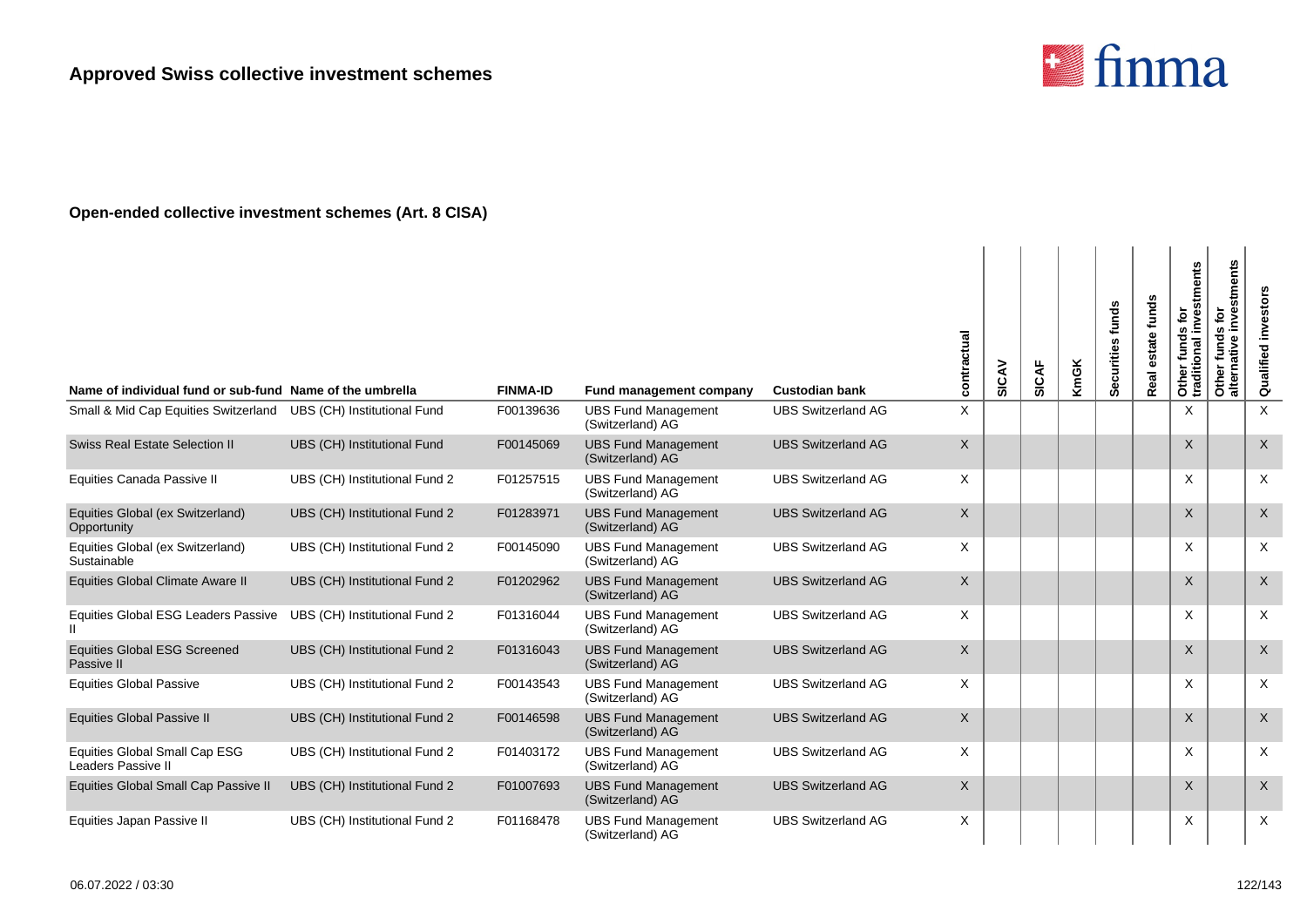

| Name of individual fund or sub-fund Name of the umbrella           |                               | <b>FINMA-ID</b> | Fund management company                        | <b>Custodian bank</b>     | contractual | SICAV | SICAF | <b>KmGK</b> | Securities funds | funds<br>state<br>Real | Other funds for<br>traditional investments | stments<br><b>jo</b><br>$\boldsymbol{a}$<br>funds<br>ω<br>Other<br>alterna | <b>Qualified investors</b> |
|--------------------------------------------------------------------|-------------------------------|-----------------|------------------------------------------------|---------------------------|-------------|-------|-------|-------------|------------------|------------------------|--------------------------------------------|----------------------------------------------------------------------------|----------------------------|
| <b>Equities USA Passive</b>                                        | UBS (CH) Institutional Fund 2 | F00143546       | <b>UBS Fund Management</b><br>(Switzerland) AG | <b>UBS Switzerland AG</b> | X           |       |       |             |                  |                        | $\times$                                   |                                                                            | $\times$                   |
| Equities USA Passive II                                            | UBS (CH) Institutional Fund 2 | F00178094       | <b>UBS Fund Management</b><br>(Switzerland) AG | <b>UBS Switzerland AG</b> | X           |       |       |             |                  |                        | $\times$                                   |                                                                            | $\times$                   |
| <b>Global Real Estate Securities Passive</b><br>(CHF hedged) II    | UBS (CH) Institutional Fund 2 | F00146834       | <b>UBS Fund Management</b><br>(Switzerland) AG | <b>UBS Switzerland AG</b> | $\times$    |       |       |             |                  |                        | $\times$                                   |                                                                            | $\times$                   |
| Bonds CHF Ausland II                                               | UBS (CH) Institutional Fund 3 | F01023233       | <b>UBS Fund Management</b><br>(Switzerland) AG | <b>UBS Switzerland AG</b> | X           |       |       |             |                  |                        | X                                          |                                                                            | $\times$                   |
| Bonds CHF Ausland Medium Term<br>Passive II                        | UBS (CH) Institutional Fund 3 | F01025876       | <b>UBS Fund Management</b><br>(Switzerland) AG | <b>UBS Switzerland AG</b> | X           |       |       |             |                  |                        | $\mathsf{X}$                               |                                                                            | $\times$                   |
| <b>Bonds CHF Inland Government</b><br>Passive II                   | UBS (CH) Institutional Fund 3 | F00146919       | <b>UBS Fund Management</b><br>(Switzerland) AG | <b>UBS Switzerland AG</b> | X           |       |       |             |                  |                        | X                                          |                                                                            | $\times$                   |
| Bonds CHF Inland II                                                | UBS (CH) Institutional Fund 3 | F01023234       | <b>UBS Fund Management</b><br>(Switzerland) AG | <b>UBS Switzerland AG</b> | X           |       |       |             |                  |                        | X                                          |                                                                            | $\sf X$                    |
| Bonds CHF Inland Medium Term<br>Passive II                         | UBS (CH) Institutional Fund 3 | F01025875       | <b>UBS Fund Management</b><br>(Switzerland) AG | <b>UBS Switzerland AG</b> | X           |       |       |             |                  |                        | X                                          |                                                                            | $\times$                   |
| Bonds CHF Short Term II                                            | UBS (CH) Institutional Fund 3 | F01025873       | <b>UBS Fund Management</b><br>(Switzerland) AG | <b>UBS Switzerland AG</b> | $\sf X$     |       |       |             |                  |                        | $\times$                                   |                                                                            | $\mathsf{X}$               |
| Bonds Emerging Markets Aggregate<br>ESG Passive (CHF hedged) II    | UBS (CH) Institutional Fund 3 | F01034916       | <b>UBS Fund Management</b><br>(Switzerland) AG | <b>UBS Switzerland AG</b> | $\times$    |       |       |             |                  |                        | X                                          |                                                                            | $\times$                   |
| <b>Bonds Emerging Markets Sovereign</b><br>Passive (CHF hedged) II | UBS (CH) Institutional Fund 3 | F01045665       | <b>UBS Fund Management</b><br>(Switzerland) AG | <b>UBS Switzerland AG</b> | $\mathsf X$ |       |       |             |                  |                        | $\mathsf X$                                |                                                                            | $\mathsf{X}$               |
| <b>CHF Exposure</b>                                                | UBS (CH) Institutional Fund 3 | F00145891       | <b>UBS Fund Management</b><br>(Switzerland) AG | <b>UBS Switzerland AG</b> | $\times$    |       |       |             |                  |                        | X                                          |                                                                            | $\times$                   |
| <b>Commodities Constant Maturity (CHF</b><br>hedged) II            | UBS (CH) Institutional Fund 3 | F00180891       | <b>UBS Fund Management</b><br>(Switzerland) AG | <b>UBS Switzerland AG</b> | $\sf X$     |       |       |             |                  |                        | $\times$                                   |                                                                            | $\sf X$                    |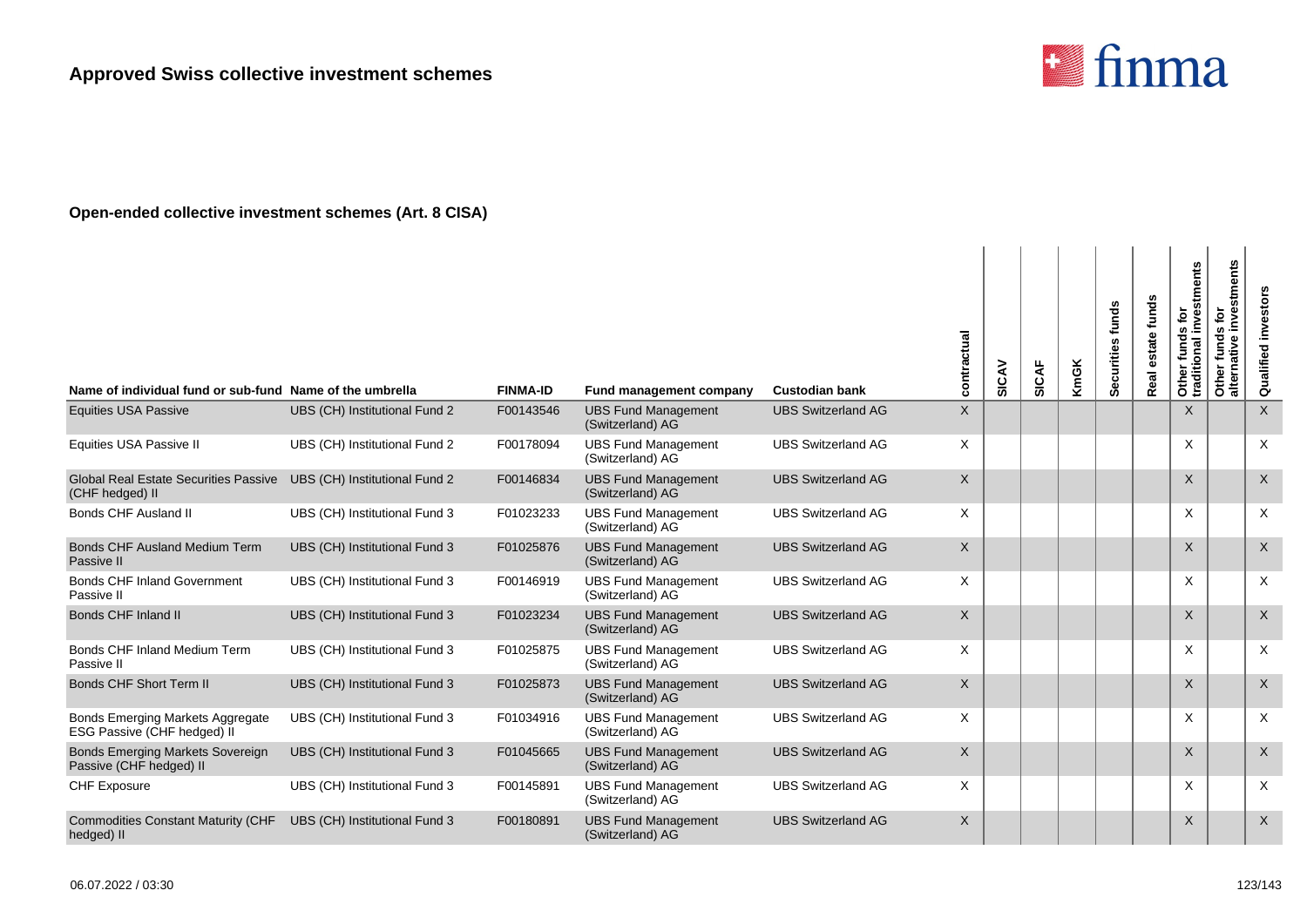

| Name of individual fund or sub-fund Name of the umbrella                            |                               | <b>FINMA-ID</b> | <b>Fund management company</b>                 | <b>Custodian bank</b>     | contractual | SICAV | <b>SICAF</b> | <b>KmGK</b> | Securities funds | estate funds<br>Real | investments<br>ē<br>funds<br>Other funds<br>traditional i | investments<br>Other funds for<br>alternative inves | Qualified investors |
|-------------------------------------------------------------------------------------|-------------------------------|-----------------|------------------------------------------------|---------------------------|-------------|-------|--------------|-------------|------------------|----------------------|-----------------------------------------------------------|-----------------------------------------------------|---------------------|
| <b>Equities Switzerland II</b>                                                      | UBS (CH) Institutional Fund 3 | F01023235       | <b>UBS Fund Management</b><br>(Switzerland) AG | <b>UBS Switzerland AG</b> | X           |       |              |             |                  |                      | X                                                         |                                                     | X                   |
| Global Aggregate Bonds ESG Passive UBS (CH) Institutional Fund 3<br>(CHF hedged) II |                               | F01391983       | <b>UBS Fund Management</b><br>(Switzerland) AG | <b>UBS Switzerland AG</b> | X           |       |              |             |                  |                      | $\times$                                                  |                                                     | $\mathsf X$         |
| Global Corporate Bonds ESG Passive UBS (CH) Institutional Fund 3<br>(CHF hedged) II |                               | F01391984       | <b>UBS Fund Management</b><br>(Switzerland) AG | <b>UBS Switzerland AG</b> | X           |       |              |             |                  |                      | X                                                         |                                                     | X                   |
| Swiss Real Estate Securities Selection UBS (CH) Institutional Fund 3<br>Passive II  |                               | F00146157       | <b>UBS Fund Management</b><br>(Switzerland) AG | <b>UBS Switzerland AG</b> | X           |       |              |             |                  |                      | $\times$                                                  |                                                     | $\mathsf{X}$        |
| Bonds CHF Ausland ESG Passive II                                                    | UBS (CH) Investment Fund      | F01327053       | <b>UBS Fund Management</b><br>(Switzerland) AG | <b>UBS Switzerland AG</b> | X           |       |              |             |                  |                      | X                                                         |                                                     |                     |
| Bonds CHF Ausland Medium Term<br><b>ESG Passive II</b>                              | UBS (CH) Investment Fund      | F01394037       | <b>UBS Fund Management</b><br>(Switzerland) AG | <b>UBS Switzerland AG</b> | X           |       |              |             |                  |                      | $\sf X$                                                   |                                                     |                     |
| Bonds CHF Ausland Medium Term<br>Passive                                            | UBS (CH) Investment Fund      | F00165132       | <b>UBS Fund Management</b><br>(Switzerland) AG | <b>UBS Switzerland AG</b> | X           |       |              |             |                  |                      | X                                                         |                                                     |                     |
| <b>Bonds CHF Ausland Passive</b>                                                    | UBS (CH) Investment Fund      | F00142344       | <b>UBS Fund Management</b><br>(Switzerland) AG | <b>UBS Switzerland AG</b> | X           |       |              |             |                  |                      | X                                                         |                                                     |                     |
| Bonds CHF ESG Passive II                                                            | UBS (CH) Investment Fund      | F01327052       | <b>UBS Fund Management</b><br>(Switzerland) AG | <b>UBS Switzerland AG</b> | X           |       |              |             |                  |                      | X                                                         |                                                     |                     |
| Bonds CHF Inland ESG Passive II                                                     | UBS (CH) Investment Fund      | F01327054       | <b>UBS Fund Management</b><br>(Switzerland) AG | <b>UBS Switzerland AG</b> | $\times$    |       |              |             |                  |                      | X                                                         |                                                     |                     |
| Bonds CHF Inland Medium Term ESG UBS (CH) Investment Fund<br>Passive II             |                               | F01394036       | <b>UBS Fund Management</b><br>(Switzerland) AG | <b>UBS Switzerland AG</b> | X           |       |              |             |                  |                      | X                                                         |                                                     |                     |
| Bonds CHF Inland Medium Term<br>Passive                                             | UBS (CH) Investment Fund      | F00165133       | <b>UBS Fund Management</b><br>(Switzerland) AG | <b>UBS Switzerland AG</b> | X           |       |              |             |                  |                      | $\times$                                                  |                                                     |                     |
| <b>Bonds CHF Inland Passive</b>                                                     | UBS (CH) Investment Fund      | F00142345       | <b>UBS Fund Management</b><br>(Switzerland) AG | <b>UBS Switzerland AG</b> | X           |       |              |             |                  |                      | Χ                                                         |                                                     |                     |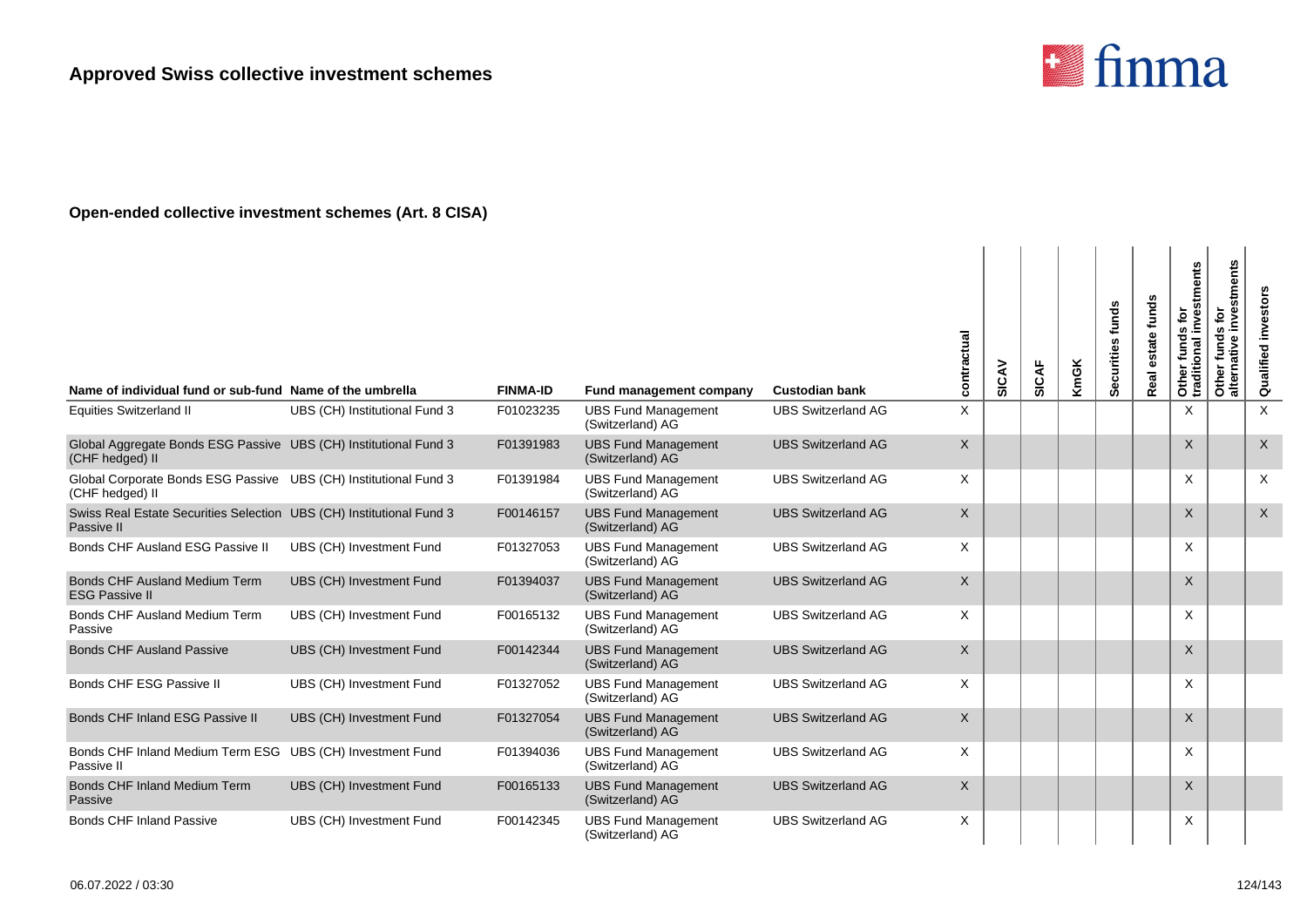

| Name of individual fund or sub-fund Name of the umbrella        |                          | <b>FINMA-ID</b> | Fund management company                        | <b>Custodian bank</b>     | contractual | SICAV | <b>SICAF</b> | <b>KmGK</b> | Securities funds | Real estate funds | ds for<br>linvestments<br>Other funds<br>traditional | Other funds for<br>alternative investments | investors<br>Qualified |
|-----------------------------------------------------------------|--------------------------|-----------------|------------------------------------------------|---------------------------|-------------|-------|--------------|-------------|------------------|-------------------|------------------------------------------------------|--------------------------------------------|------------------------|
| <b>Equities Canada Passive</b>                                  | UBS (CH) Investment Fund | F00146109       | <b>UBS Fund Management</b><br>(Switzerland) AG | <b>UBS Switzerland AG</b> | X           |       |              |             |                  |                   | $\times$                                             |                                            |                        |
| <b>Equities Europe Passive</b>                                  | UBS (CH) Investment Fund | F00141140       | <b>UBS Fund Management</b><br>(Switzerland) AG | <b>UBS Switzerland AG</b> | X           |       |              |             |                  |                   | $\times$                                             |                                            |                        |
| Equities Global Climate Aware (CHF<br>hedged) II                | UBS (CH) Investment Fund | F01283954       | <b>UBS Fund Management</b><br>(Switzerland) AG | <b>UBS Switzerland AG</b> | X           |       |              |             |                  |                   | $\times$                                             |                                            |                        |
| Equities Global Climate Aware II                                | UBS (CH) Investment Fund | F01254446       | <b>UBS Fund Management</b><br>(Switzerland) AG | <b>UBS Switzerland AG</b> | X           |       |              |             |                  |                   | $\times$                                             |                                            |                        |
| <b>Equities Global Passive</b>                                  | UBS (CH) Investment Fund | F00141979       | <b>UBS Fund Management</b><br>(Switzerland) AG | <b>UBS Switzerland AG</b> | X           |       |              |             |                  |                   | X                                                    |                                            |                        |
| <b>Equities Japan Passive</b>                                   | UBS (CH) Investment Fund | F00141980       | <b>UBS Fund Management</b><br>(Switzerland) AG | <b>UBS Switzerland AG</b> | X.          |       |              |             |                  |                   | X                                                    |                                            |                        |
| Equities Pacific (ex Japan) Passive                             | UBS (CH) Investment Fund | F00145068       | <b>UBS Fund Management</b><br>(Switzerland) AG | <b>UBS Switzerland AG</b> | X           |       |              |             |                  |                   | X                                                    |                                            |                        |
| Equities Switzerland ESG Passive All                            | UBS (CH) Investment Fund | F01327055       | <b>UBS Fund Management</b><br>(Switzerland) AG | <b>UBS Switzerland AG</b> | X.          |       |              |             |                  |                   | X                                                    |                                            |                        |
| <b>Equities Switzerland Passive All</b>                         | UBS (CH) Investment Fund | F00141141       | <b>UBS Fund Management</b><br>(Switzerland) AG | <b>UBS Switzerland AG</b> | X           |       |              |             |                  |                   | $\times$                                             |                                            |                        |
| <b>Equities Switzerland Passive Large</b>                       | UBS (CH) Investment Fund | F00141142       | <b>UBS Fund Management</b><br>(Switzerland) AG | <b>UBS Switzerland AG</b> | X.          |       |              |             |                  |                   | $\times$                                             |                                            |                        |
| Equities Switzerland Passive Leader                             | UBS (CH) Investment Fund | F01188787       | <b>UBS Fund Management</b><br>(Switzerland) AG | <b>UBS Switzerland AG</b> | X           |       |              |             |                  |                   | $\times$                                             |                                            |                        |
| <b>Equities Switzerland Quantitative All</b><br>Cap Sustainable | UBS (CH) Investment Fund | F00140334       | <b>UBS Fund Management</b><br>(Switzerland) AG | <b>UBS Switzerland AG</b> | X.          |       |              |             |                  |                   | $\times$                                             |                                            |                        |
| <b>Equities UK Passive</b>                                      | UBS (CH) Investment Fund | F01311898       | <b>UBS Fund Management</b><br>(Switzerland) AG | <b>UBS Switzerland AG</b> | X.          |       |              |             |                  |                   | X                                                    |                                            |                        |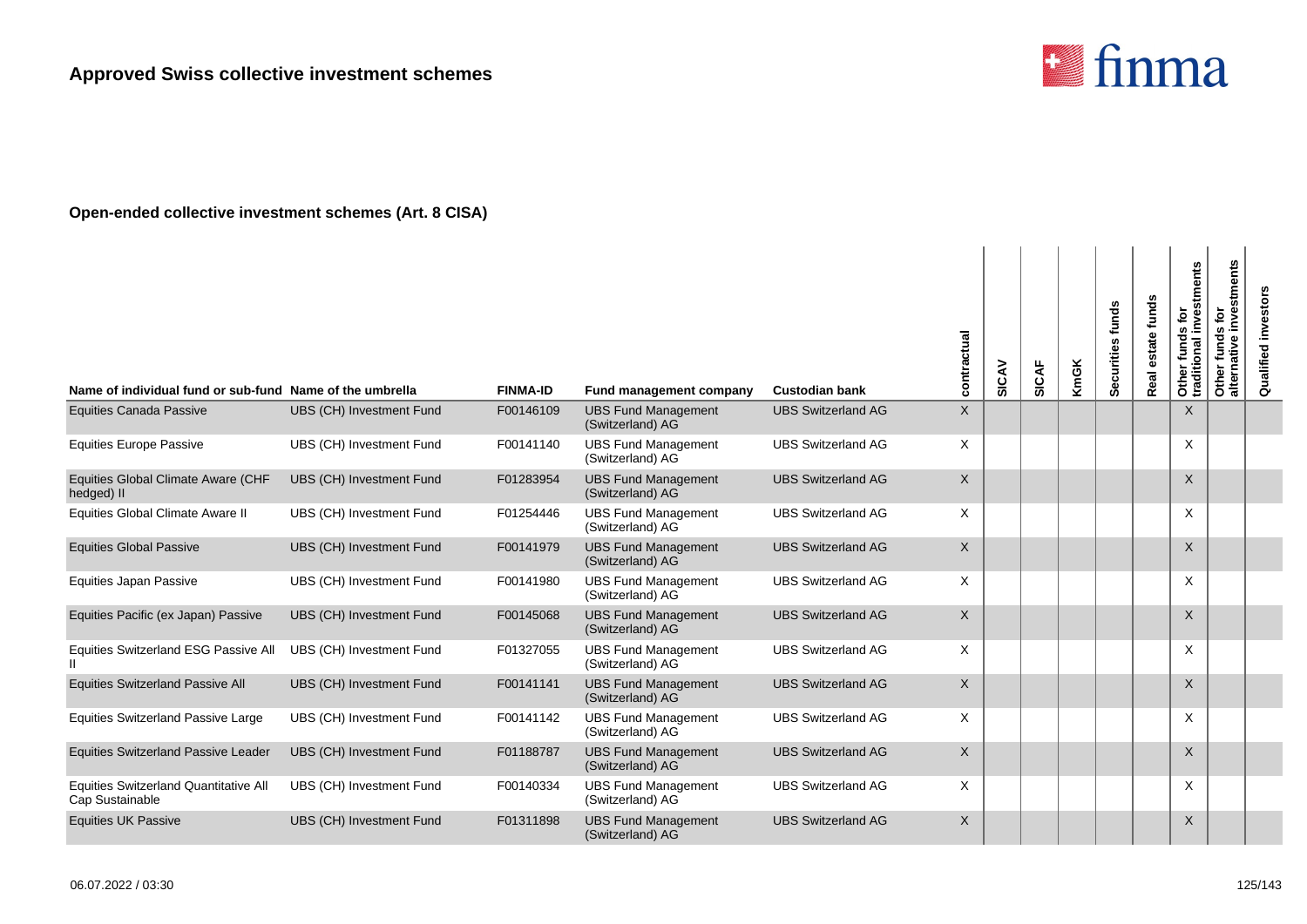

| Name of individual fund or sub-fund Name of the umbrella     |                                           | <b>FINMA-ID</b> | Fund management company                        | <b>Custodian bank</b>     | contractual  | SICAV | <b>SICAF</b> | KmGK | Securities funds | estate funds<br>Real | Other funds for<br>traditional investments | nvestments<br>funds for<br>$\omega$<br>Other func<br>alternative | Qualified investors |
|--------------------------------------------------------------|-------------------------------------------|-----------------|------------------------------------------------|---------------------------|--------------|-------|--------------|------|------------------|----------------------|--------------------------------------------|------------------------------------------------------------------|---------------------|
| <b>Equities USA Passive</b>                                  | UBS (CH) Investment Fund                  | F00141143       | <b>UBS Fund Management</b><br>(Switzerland) AG | <b>UBS Switzerland AG</b> | X            |       |              |      |                  |                      | $\times$                                   |                                                                  |                     |
| Euro Bonds Passive                                           | UBS (CH) Investment Fund                  | F00144702       | <b>UBS Fund Management</b><br>(Switzerland) AG | <b>UBS Switzerland AG</b> | $\mathsf{X}$ |       |              |      |                  |                      | X                                          |                                                                  |                     |
| <b>GBP Bonds Passive</b>                                     | UBS (CH) Investment Fund                  | F00146829       | <b>UBS Fund Management</b><br>(Switzerland) AG | <b>UBS Switzerland AG</b> | $\times$     |       |              |      |                  |                      | X                                          |                                                                  |                     |
| Global Bonds Passive (hedged CHF)                            | UBS (CH) Investment Fund                  | F00144703       | <b>UBS Fund Management</b><br>(Switzerland) AG | <b>UBS Switzerland AG</b> | $\times$     |       |              |      |                  |                      | X                                          |                                                                  |                     |
| Global Corporate Bonds Climate<br>Aware (CHF hedged) II      | UBS (CH) Investment Fund                  | F01194726       | <b>UBS Fund Management</b><br>(Switzerland) AG | <b>UBS Switzerland AG</b> | $\times$     |       |              |      |                  |                      | X                                          |                                                                  |                     |
| <b>Global Government Bonds Climate</b><br>Aware (CHF hedged) | UBS (CH) Investment Fund                  | F00143525       | <b>UBS Fund Management</b><br>(Switzerland) AG | <b>UBS Switzerland AG</b> | $\mathsf{X}$ |       |              |      |                  |                      | $\sf X$                                    |                                                                  |                     |
| <b>JPY Bonds Passive</b>                                     | UBS (CH) Investment Fund                  | F00146828       | <b>UBS Fund Management</b><br>(Switzerland) AG | <b>UBS Switzerland AG</b> | X            |       |              |      |                  |                      | X                                          |                                                                  |                     |
| <b>USD Bonds Passive</b>                                     | UBS (CH) Investment Fund                  | F00146830       | <b>UBS Fund Management</b><br>(Switzerland) AG | <b>UBS Switzerland AG</b> | $\mathsf{X}$ |       |              |      |                  |                      | X                                          |                                                                  |                     |
| Bonds Global XT 2                                            | UBS (CH) Manager Selection Fund           | F00140346       | <b>UBS Fund Management</b><br>(Switzerland) AG | <b>UBS Switzerland AG</b> | $\times$     |       |              |      |                  |                      | X                                          |                                                                  | $\times$            |
| Equities Global XT 1                                         | UBS (CH) Manager Selection Fund           | F00140337       | <b>UBS Fund Management</b><br>(Switzerland) AG | <b>UBS Switzerland AG</b> | $\sf X$      |       |              |      |                  |                      | X                                          |                                                                  | $\times$            |
| Equities Global XT 2                                         | UBS (CH) Manager Selection Fund           | F00140338       | <b>UBS Fund Management</b><br>(Switzerland) AG | <b>UBS Switzerland AG</b> | $\times$     |       |              |      |                  |                      | X                                          |                                                                  | $\times$            |
| Equities Global XT 3                                         | UBS (CH) Manager Selection Fund F00140339 |                 | <b>UBS Fund Management</b><br>(Switzerland) AG | <b>UBS Switzerland AG</b> | $\mathsf{X}$ |       |              |      |                  |                      | X                                          |                                                                  | $\mathsf X$         |
| <b>Equities Switzerland XT 1</b>                             | UBS (CH) Manager Selection Fund           | F00140333       | <b>UBS Fund Management</b><br>(Switzerland) AG | <b>UBS Switzerland AG</b> | X            |       |              |      |                  |                      | X                                          |                                                                  | $\times$            |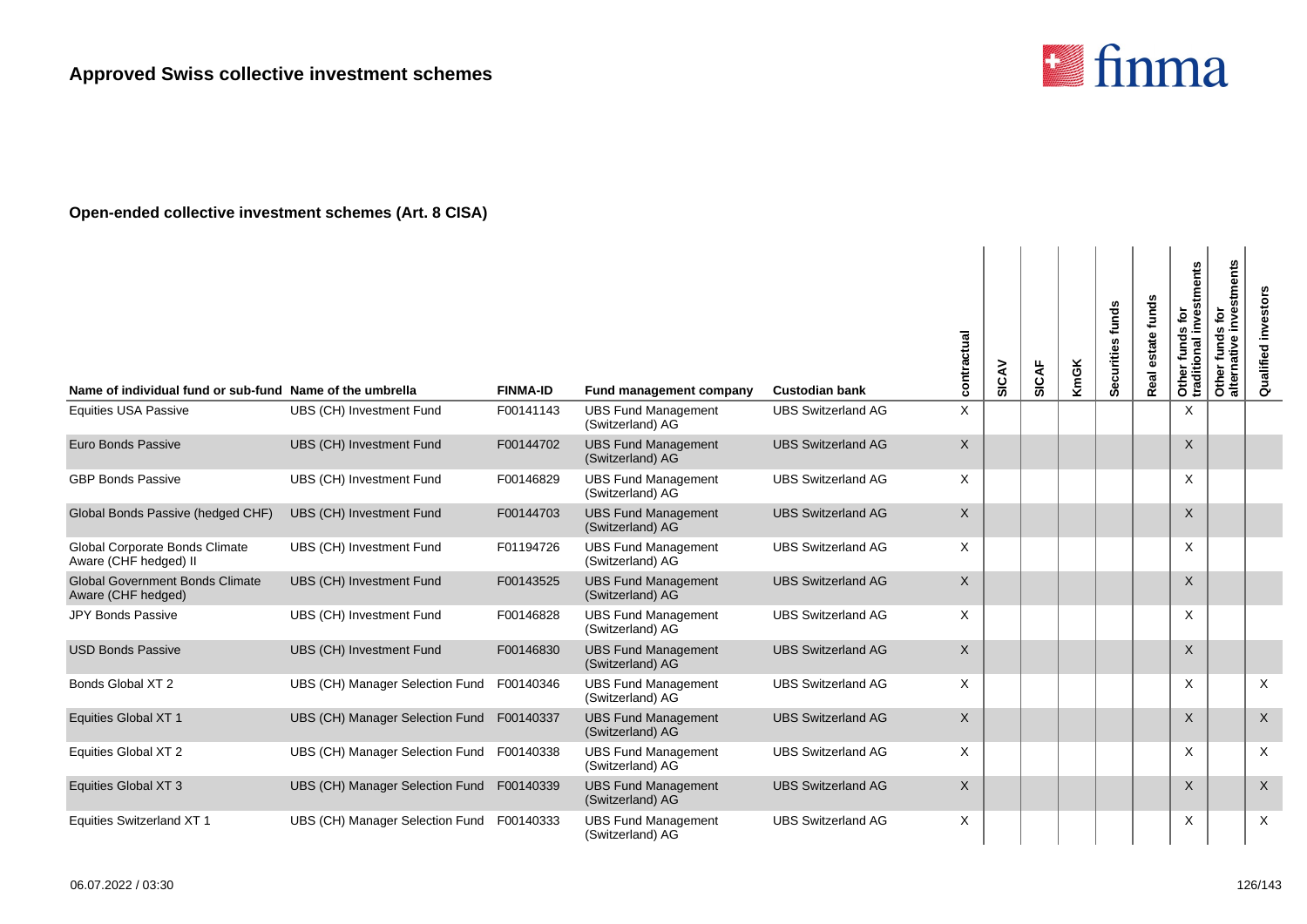

| Name of individual fund or sub-fund Name of the umbrella |                                      | <b>FINMA-ID</b> | Fund management company                        | <b>Custodian bank</b>                                                                 | contractual  | SICAV | <b>SICAF</b> | KmGK | Securities funds | estate funds<br>Real | Other funds for<br>traditional investments | stments<br>funds for<br>inve<br>Other funds<br>alternative i | Qualified investors |
|----------------------------------------------------------|--------------------------------------|-----------------|------------------------------------------------|---------------------------------------------------------------------------------------|--------------|-------|--------------|------|------------------|----------------------|--------------------------------------------|--------------------------------------------------------------|---------------------|
| <b>Equities Switzerland XT 3</b>                         | UBS (CH) Manager Selection Fund      | F00140335       | <b>UBS Fund Management</b><br>(Switzerland) AG | <b>UBS Switzerland AG</b>                                                             | $\mathsf{X}$ |       |              |      |                  |                      | $\mathsf{X}$                               |                                                              | $\mathsf{X}$        |
| <b>CHF</b>                                               | UBS (CH) Money Market Fund           | F00146895       | <b>UBS Fund Management</b><br>(Switzerland) AG | <b>UBS Switzerland AG</b>                                                             | X            |       |              |      |                  |                      | X                                          |                                                              |                     |
| <b>EUR</b>                                               | UBS (CH) Money Market Fund           | F00182897       | <b>UBS Fund Management</b><br>(Switzerland) AG | <b>UBS Switzerland AG</b>                                                             | $\mathsf{X}$ |       |              |      |                  |                      | X                                          |                                                              |                     |
| <b>USD</b>                                               | UBS (CH) Money Market Fund           | F00182898       | <b>UBS Fund Management</b><br>(Switzerland) AG | <b>UBS Switzerland AG</b>                                                             | X            |       |              |      |                  |                      | X                                          |                                                              |                     |
| <b>USD</b>                                               | UBS (CH) Select Money Market<br>Fund | F01266570       | <b>UBS Fund Management</b><br>(Switzerland) AG | <b>State Street Bank International</b><br>GmbH, München,<br>Zweigniederlassung Zürich | $\times$     |       |              |      |                  |                      | X                                          |                                                              | X                   |
| Balanced Sustainable (CHF)                               | UBS (CH) Strategy Fund               | F00139020       | <b>UBS Fund Management</b><br>(Switzerland) AG | <b>UBS Switzerland AG</b>                                                             | $\times$     |       |              |      | X                |                      |                                            |                                                              |                     |
| <b>Balanced Sustainable (EUR)</b>                        | UBS (CH) Strategy Fund               | F00139085       | <b>UBS Fund Management</b><br>(Switzerland) AG | <b>UBS Switzerland AG</b>                                                             | $\mathsf{X}$ |       |              |      | $\times$         |                      |                                            |                                                              |                     |
| Balanced Sustainable (USD)                               | UBS (CH) Strategy Fund               | F00139024       | <b>UBS Fund Management</b><br>(Switzerland) AG | <b>UBS Switzerland AG</b>                                                             | $\times$     |       |              |      | X                |                      |                                            |                                                              |                     |
| Yield Sustainable (CHF)                                  | UBS (CH) Strategy Fund               | F00139019       | <b>UBS Fund Management</b><br>(Switzerland) AG | <b>UBS Switzerland AG</b>                                                             | $\mathsf{X}$ |       |              |      | $\times$         |                      |                                            |                                                              |                     |
| Yield Sustainable (EUR)                                  | UBS (CH) Strategy Fund               | F00139086       | <b>UBS Fund Management</b><br>(Switzerland) AG | <b>UBS Switzerland AG</b>                                                             | X            |       |              |      | X                |                      |                                            |                                                              |                     |
| Yield Sustainable (USD)                                  | UBS (CH) Strategy Fund               | F00139023       | <b>UBS Fund Management</b><br>(Switzerland) AG | <b>UBS Switzerland AG</b>                                                             | $\mathsf{X}$ |       |              |      | $\mathsf X$      |                      |                                            |                                                              |                     |
| 25 (CHF)                                                 | UBS (CH) Suisse                      | F00163233       | <b>UBS Fund Management</b><br>(Switzerland) AG | <b>UBS Switzerland AG</b>                                                             | X            |       |              |      |                  |                      | X                                          |                                                              |                     |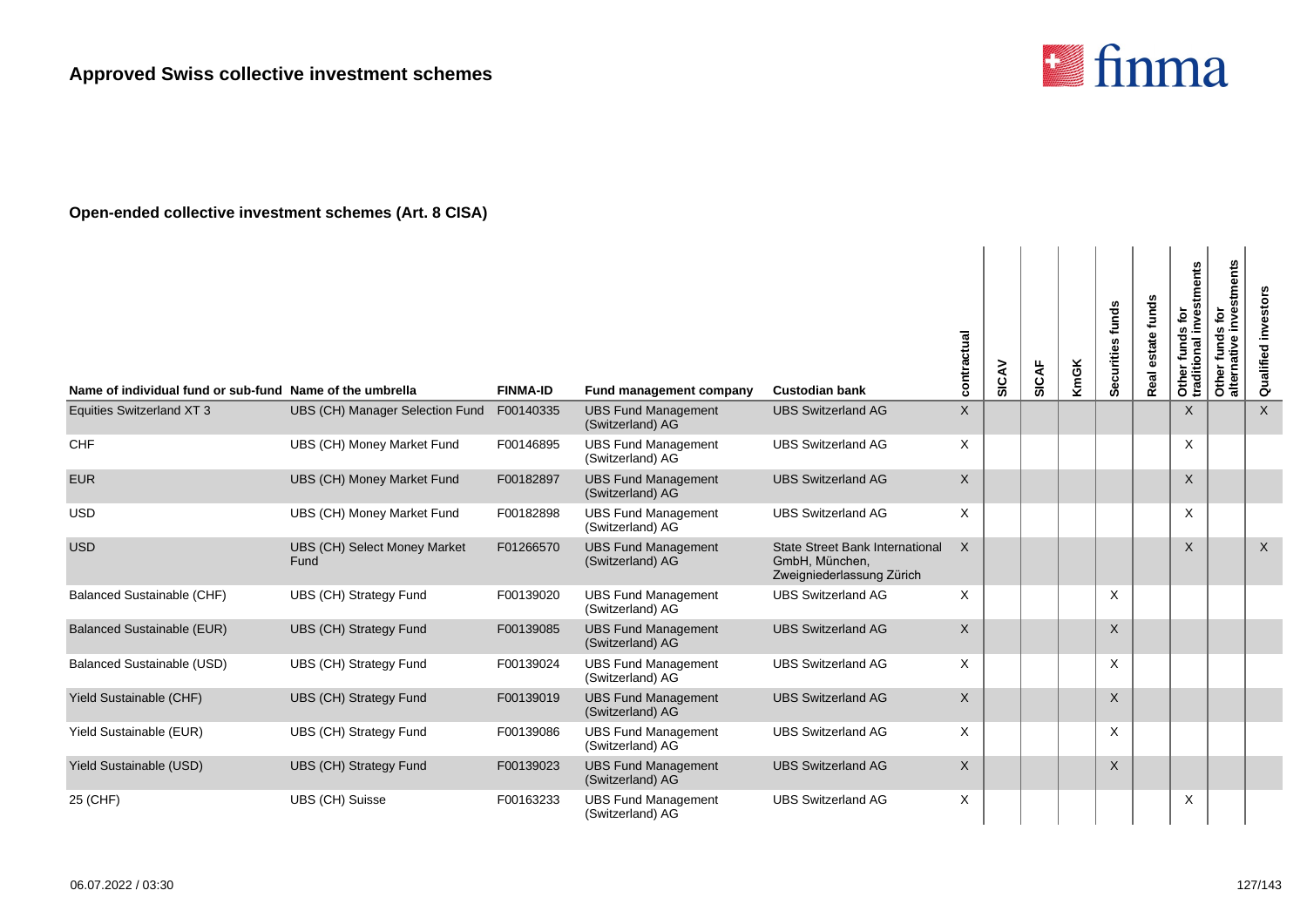

| Name of individual fund or sub-fund Name of the umbrella |                            | <b>FINMA-ID</b> | <b>Fund management company</b>                 | <b>Custodian bank</b>     | contractual | SICAV | <b>SICAF</b> | KmGK | Securities funds | Real estate funds | <b>1s for</b><br>linvestments<br>Other funds<br>traditional i | Other funds for<br>alternative investments | Qualified investors |
|----------------------------------------------------------|----------------------------|-----------------|------------------------------------------------|---------------------------|-------------|-------|--------------|------|------------------|-------------------|---------------------------------------------------------------|--------------------------------------------|---------------------|
| 45 (CHF)                                                 | <b>UBS (CH) Suisse</b>     | F00163234       | <b>UBS Fund Management</b><br>(Switzerland) AG | <b>UBS Switzerland AG</b> | X           |       |              |      |                  |                   | $\sf X$                                                       |                                            |                     |
| 65 (CHF)                                                 | UBS (CH) Suisse            | F00163236       | <b>UBS Fund Management</b><br>(Switzerland) AG | <b>UBS Switzerland AG</b> | X           |       |              |      |                  |                   | $\times$                                                      |                                            |                     |
| Passive 100 Sustainable                                  | <b>UBS (CH) Vitainvest</b> | F01338379       | <b>UBS Fund Management</b><br>(Switzerland) AG | <b>UBS Switzerland AG</b> | X           |       |              |      |                  |                   | $\mathsf{X}$                                                  |                                            |                     |
| Passive 25 Sustainable                                   | <b>UBS (CH) Vitainvest</b> | F01338376       | <b>UBS Fund Management</b><br>(Switzerland) AG | <b>UBS Switzerland AG</b> | X           |       |              |      |                  |                   | $\times$                                                      |                                            |                     |
| Passive 50 Sustainable                                   | <b>UBS (CH) Vitainvest</b> | F01338377       | <b>UBS Fund Management</b><br>(Switzerland) AG | <b>UBS Switzerland AG</b> | X           |       |              |      |                  |                   | $\times$                                                      |                                            |                     |
| Passive 75 Sustainable                                   | <b>UBS (CH) Vitainvest</b> | F01338378       | <b>UBS Fund Management</b><br>(Switzerland) AG | <b>UBS Switzerland AG</b> | X           |       |              |      |                  |                   | $\times$                                                      |                                            |                     |
| Swiss 25 Sustainable                                     | <b>UBS (CH) Vitainvest</b> | F00163213       | <b>UBS Fund Management</b><br>(Switzerland) AG | <b>UBS Switzerland AG</b> | X           |       |              |      |                  |                   | $\times$                                                      |                                            |                     |
| Swiss 50 Sustainable                                     | <b>UBS (CH) Vitainvest</b> | F00163214       | <b>UBS Fund Management</b><br>(Switzerland) AG | <b>UBS Switzerland AG</b> | X           |       |              |      |                  |                   | $\times$                                                      |                                            |                     |
| Swiss 75 Sustainable                                     | <b>UBS (CH) Vitainvest</b> | F01074165       | <b>UBS Fund Management</b><br>(Switzerland) AG | <b>UBS Switzerland AG</b> | X           |       |              |      |                  |                   | $\times$                                                      |                                            |                     |
| World 100 Sustainable                                    | <b>UBS (CH) Vitainvest</b> | F01204734       | <b>UBS Fund Management</b><br>(Switzerland) AG | <b>UBS Switzerland AG</b> | X           |       |              |      |                  |                   | $\times$                                                      |                                            |                     |
| World 25 Sustainable                                     | <b>UBS (CH) Vitainvest</b> | F00143534       | <b>UBS Fund Management</b><br>(Switzerland) AG | <b>UBS Switzerland AG</b> | $\mathsf X$ |       |              |      |                  |                   | $\boldsymbol{\mathsf{X}}$                                     |                                            |                     |
| World 50 Sustainable                                     | <b>UBS (CH) Vitainvest</b> | F00143536       | <b>UBS Fund Management</b><br>(Switzerland) AG | <b>UBS Switzerland AG</b> | X           |       |              |      |                  |                   | $\times$                                                      |                                            |                     |
| World 75 Sustainable                                     | <b>UBS (CH) Vitainvest</b> | F01074163       | <b>UBS Fund Management</b><br>(Switzerland) AG | <b>UBS Switzerland AG</b> | X           |       |              |      |                  |                   | $\times$                                                      |                                            |                     |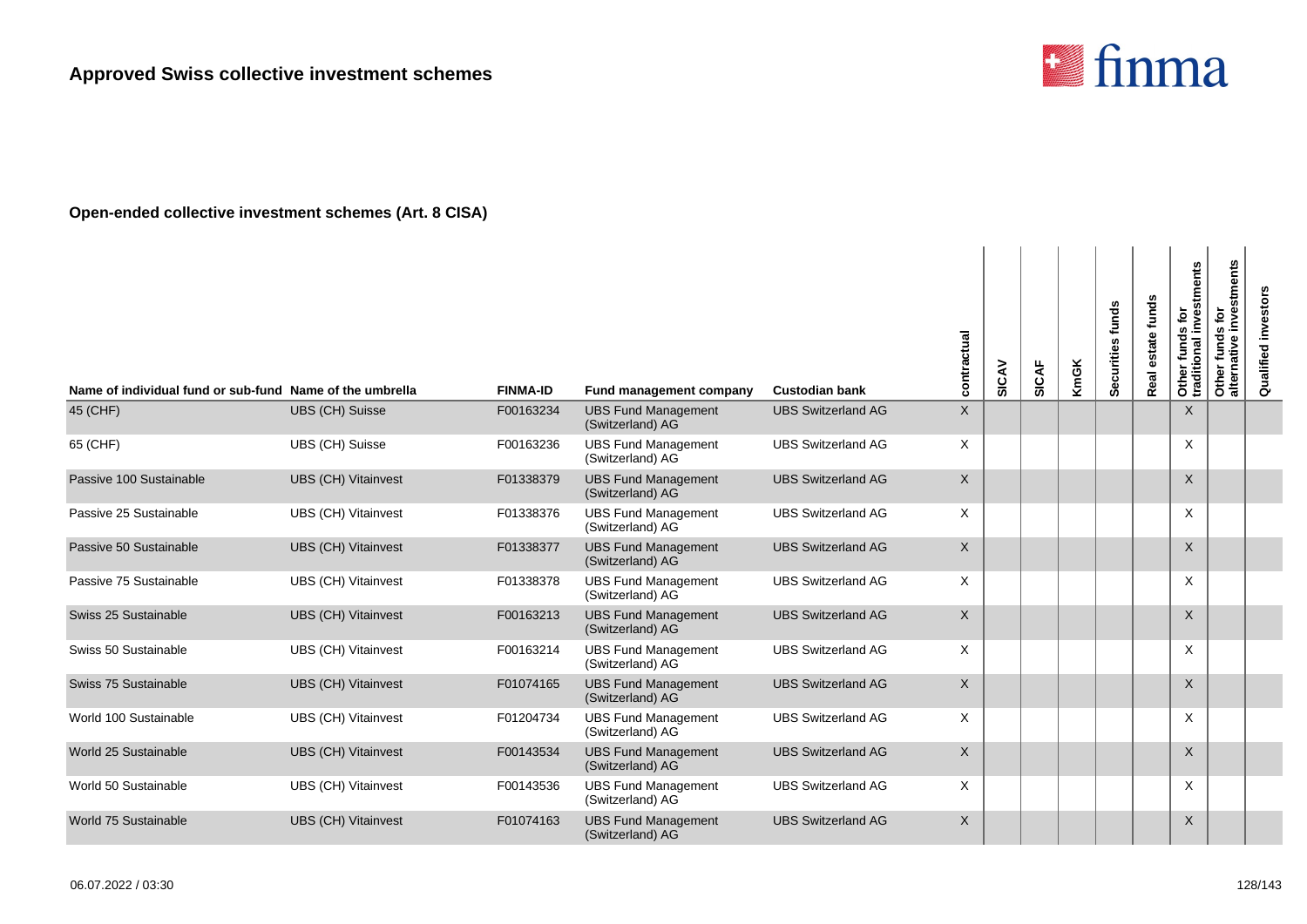

| Name of individual fund or sub-fund Name of the umbrella |                     | <b>FINMA-ID</b> | Fund management company                        | <b>Custodian bank</b>     | contractual | SICAV | SICAF | <b>KmGK</b> | Securities funds | estate funds<br>Real | ds for<br>I investments<br>Other funds<br>traditional i | investments<br>Other funds for<br>alternative inves | investors<br>Qualified i |
|----------------------------------------------------------|---------------------|-----------------|------------------------------------------------|---------------------------|-------------|-------|-------|-------------|------------------|----------------------|---------------------------------------------------------|-----------------------------------------------------|--------------------------|
| CMCI Oil SF (CHF) A-dis                                  | UBS ETF (CH)        | F00165205       | <b>UBS Fund Management</b><br>(Switzerland) AG | <b>UBS Switzerland AG</b> | X           |       |       |             |                  |                      | $\times$                                                |                                                     |                          |
| CMCI Oil SF (USD) A-dis                                  | UBS ETF (CH)        | F00164254       | <b>UBS Fund Management</b><br>(Switzerland) AG | <b>UBS Switzerland AG</b> | X           |       |       |             |                  |                      | $\sf X$                                                 |                                                     |                          |
| Gold                                                     | UBS ETF (CH)        | F00162238       | <b>UBS Fund Management</b><br>(Switzerland) AG | <b>UBS Switzerland AG</b> | X           |       |       |             |                  |                      | X                                                       |                                                     |                          |
| Gold (CHF) hedged                                        | <b>UBS ETF (CH)</b> | F00162242       | <b>UBS Fund Management</b><br>(Switzerland) AG | <b>UBS Switzerland AG</b> | X           |       |       |             |                  |                      | $\times$                                                |                                                     |                          |
| Gold (EUR) hedged                                        | UBS ETF (CH)        | F00162240       | <b>UBS Fund Management</b><br>(Switzerland) AG | <b>UBS Switzerland AG</b> | X           |       |       |             |                  |                      | $\times$                                                |                                                     |                          |
| <b>MSCI Switzerland</b>                                  | UBS ETF (CH)        | F01020247       | <b>UBS Fund Management</b><br>(Switzerland) AG | <b>UBS Switzerland AG</b> | X           |       |       |             |                  |                      | $\times$                                                |                                                     |                          |
| MSCI Switzerland hedged to EUR                           | <b>UBS ETF (CH)</b> | F01020248       | <b>UBS Fund Management</b><br>(Switzerland) AG | <b>UBS Switzerland AG</b> | X           |       |       |             |                  |                      | X                                                       |                                                     |                          |
| MSCI Switzerland hedged to USD                           | <b>UBS ETF (CH)</b> | F01020249       | <b>UBS Fund Management</b><br>(Switzerland) AG | <b>UBS Switzerland AG</b> | X           |       |       |             |                  |                      | X                                                       |                                                     |                          |
| <b>MSCI Switzerland IMI Socially</b><br>Responsible      | UBS ETF (CH)        | F01180237       | <b>UBS Fund Management</b><br>(Switzerland) AG | <b>UBS Switzerland AG</b> | X           |       |       |             |                  |                      | X                                                       |                                                     |                          |
| Palladium                                                | <b>UBS ETF (CH)</b> | F00176789       | <b>UBS Fund Management</b><br>(Switzerland) AG | <b>UBS Switzerland AG</b> | X           |       |       |             |                  |                      | $\times$                                                |                                                     |                          |
| Platinum                                                 | <b>UBS ETF (CH)</b> | F00165207       | <b>UBS Fund Management</b><br>(Switzerland) AG | <b>UBS Switzerland AG</b> | X           |       |       |             |                  |                      | $\times$                                                |                                                     |                          |
| <b>SBI® AAA-BBB ESG</b>                                  | <b>UBS ETF (CH)</b> | F00176791       | <b>UBS Fund Management</b><br>(Switzerland) AG | <b>UBS Switzerland AG</b> | X           |       |       |             |                  |                      | X                                                       |                                                     |                          |
| SBI® Corporate ESG                                       | UBS ETF (CH)        | F00176792       | <b>UBS Fund Management</b><br>(Switzerland) AG | <b>UBS Switzerland AG</b> | X           |       |       |             |                  |                      | X                                                       |                                                     |                          |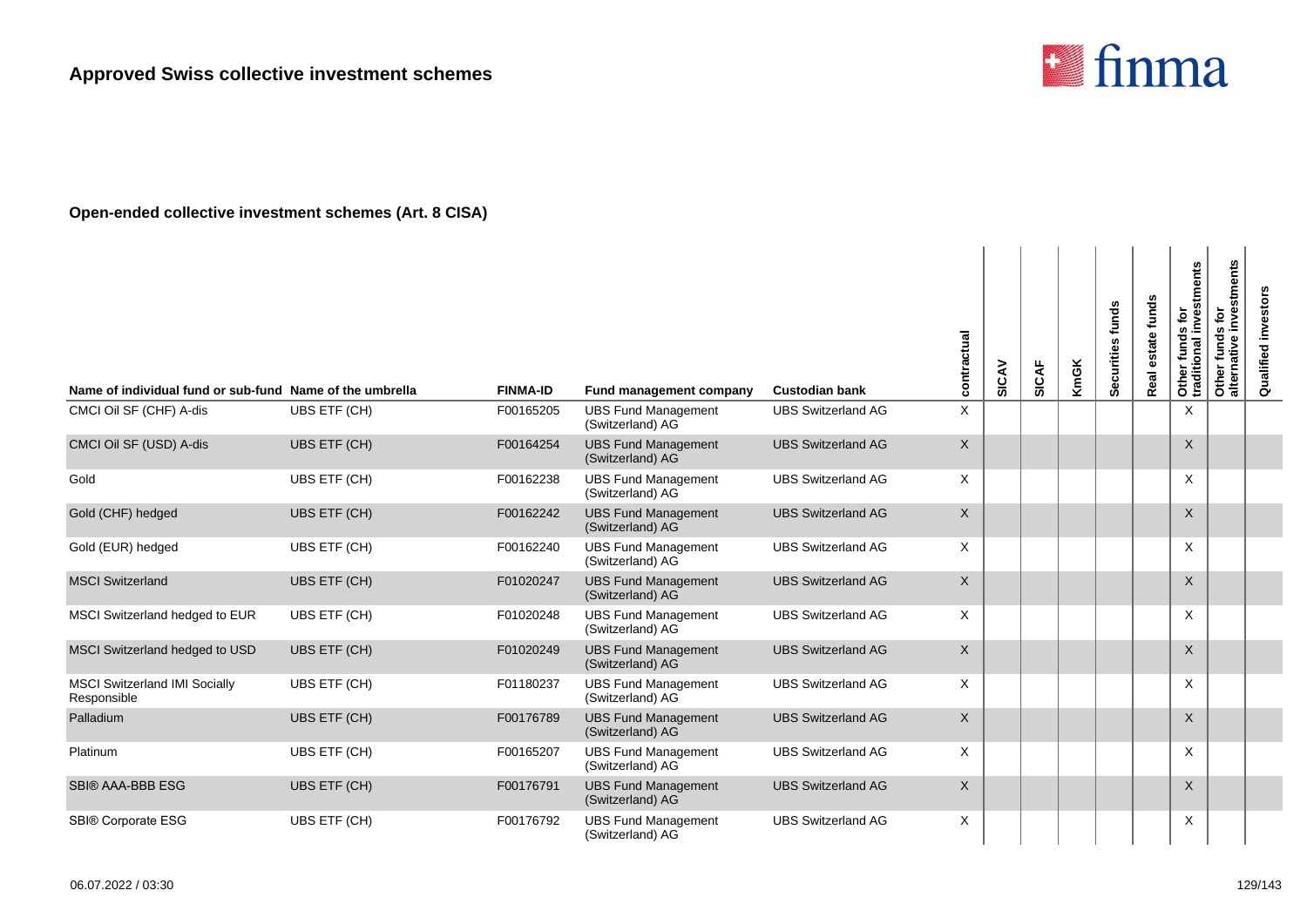

| Name of individual fund or sub-fund Name of the umbrella |                       | <b>FINMA-ID</b> | <b>Fund management company</b>                 | <b>Custodian bank</b>      | contractual  | SICAV | SICAF | <b>KmGK</b> | Securities funds | estate funds<br>Real | Other funds for<br>traditional investments | investments<br>funds for<br>Other funds<br>alternative | Qualified investors |
|----------------------------------------------------------|-----------------------|-----------------|------------------------------------------------|----------------------------|--------------|-------|-------|-------------|------------------|----------------------|--------------------------------------------|--------------------------------------------------------|---------------------|
| Silver                                                   | <b>UBS ETF (CH)</b>   | F00176790       | <b>UBS Fund Management</b><br>(Switzerland) AG | <b>UBS Switzerland AG</b>  | $\mathsf{X}$ |       |       |             |                  |                      | X                                          |                                                        |                     |
| <b>SLI®</b>                                              | <b>UBS ETF (CH)</b>   | F00145321       | <b>UBS Fund Management</b><br>(Switzerland) AG | <b>UBS Switzerland AG</b>  | X            |       |       |             |                  |                      | X                                          |                                                        |                     |
| <b>SMI®</b>                                              | UBS ETF (CH)          | F00142044       | <b>UBS Fund Management</b><br>(Switzerland) AG | <b>UBS Switzerland AG</b>  | X            |       |       |             |                  |                      | $\mathsf{X}$                               |                                                        |                     |
| <b>SMIM®</b>                                             | UBS ETF (CH)          | F00163540       | <b>UBS Fund Management</b><br>(Switzerland) AG | <b>UBS Switzerland AG</b>  | X            |       |       |             |                  |                      | X                                          |                                                        |                     |
| <b>SPI®</b>                                              | UBS ETF (CH)          | F00181558       | <b>UBS Fund Management</b><br>(Switzerland) AG | <b>UBS Switzerland AG</b>  | $\mathsf{X}$ |       |       |             |                  |                      | $\sf X$                                    |                                                        |                     |
| <b>SPI®ESG</b>                                           | <b>UBS ETF (CH)</b>   | F01328575       | <b>UBS Fund Management</b><br>(Switzerland) AG | <b>UBS Switzerland AG</b>  | X            |       |       |             |                  |                      | X                                          |                                                        |                     |
| <b>SPI® Mid</b>                                          | <b>UBS ETF (CH)</b>   | F00181478       | <b>UBS Fund Management</b><br>(Switzerland) AG | <b>UBS Switzerland AG</b>  | $\mathsf{X}$ |       |       |             |                  |                      | $\sf X$                                    |                                                        |                     |
| <b>SXI Real Estate®</b>                                  | <b>UBS ETF (CH)</b>   | F00180281       | <b>UBS Fund Management</b><br>(Switzerland) AG | <b>UBS Switzerland AG</b>  | X            |       |       |             |                  |                      | $\times$                                   |                                                        |                     |
| <b>SXI Real Estate® Funds</b>                            | UBS ETF (CH)          | F00161813       | <b>UBS Fund Management</b><br>(Switzerland) AG | <b>UBS Switzerland AG</b>  | $\mathsf X$  |       |       |             |                  |                      | $\mathsf X$                                |                                                        |                     |
| PK BLVK Aktien Ausland Small Caps                        | Umbrella Fund PK BLVK | F01064137       | Credit Suisse Funds AG                         | Credit Suisse (Schweiz) AG | $\times$     |       |       |             |                  |                      | X                                          |                                                        | $\times$            |
| PK BLVK EMMA                                             | Umbrella Fund PK BLVK | F01272608       | <b>Credit Suisse Funds AG</b>                  | Credit Suisse (Schweiz) AG | X            |       |       |             |                  |                      | $\mathsf{X}$                               |                                                        | $\mathsf{X}$        |
| PK BLVK Obligationen Global<br>Unternehmen 1-3 Jahre     | Umbrella Fund PK BLVK | F01064138       | Credit Suisse Funds AG                         | Credit Suisse (Schweiz) AG | $\times$     |       |       |             |                  |                      | X                                          |                                                        | X                   |
| PK BLVK Wandelanleihen 1                                 | Umbrella Fund PK BLVK | F01007810       | <b>Credit Suisse Funds AG</b>                  | Credit Suisse (Schweiz) AG | X            |       |       |             |                  |                      | X                                          |                                                        | $\mathsf X$         |
| PK BLVK Wandelanleihen 2                                 | Umbrella Fund PK BLVK | F01007812       | Credit Suisse Funds AG                         | Credit Suisse (Schweiz) AG | X            |       |       |             |                  |                      | X                                          |                                                        | $\times$            |
| PK CSG Global Bonds II                                   | Umbrella Fund PK CSG  | F00185212       | <b>Credit Suisse Funds AG</b>                  | Credit Suisse (Schweiz) AG | X            |       |       |             |                  |                      | $\times$                                   |                                                        | X                   |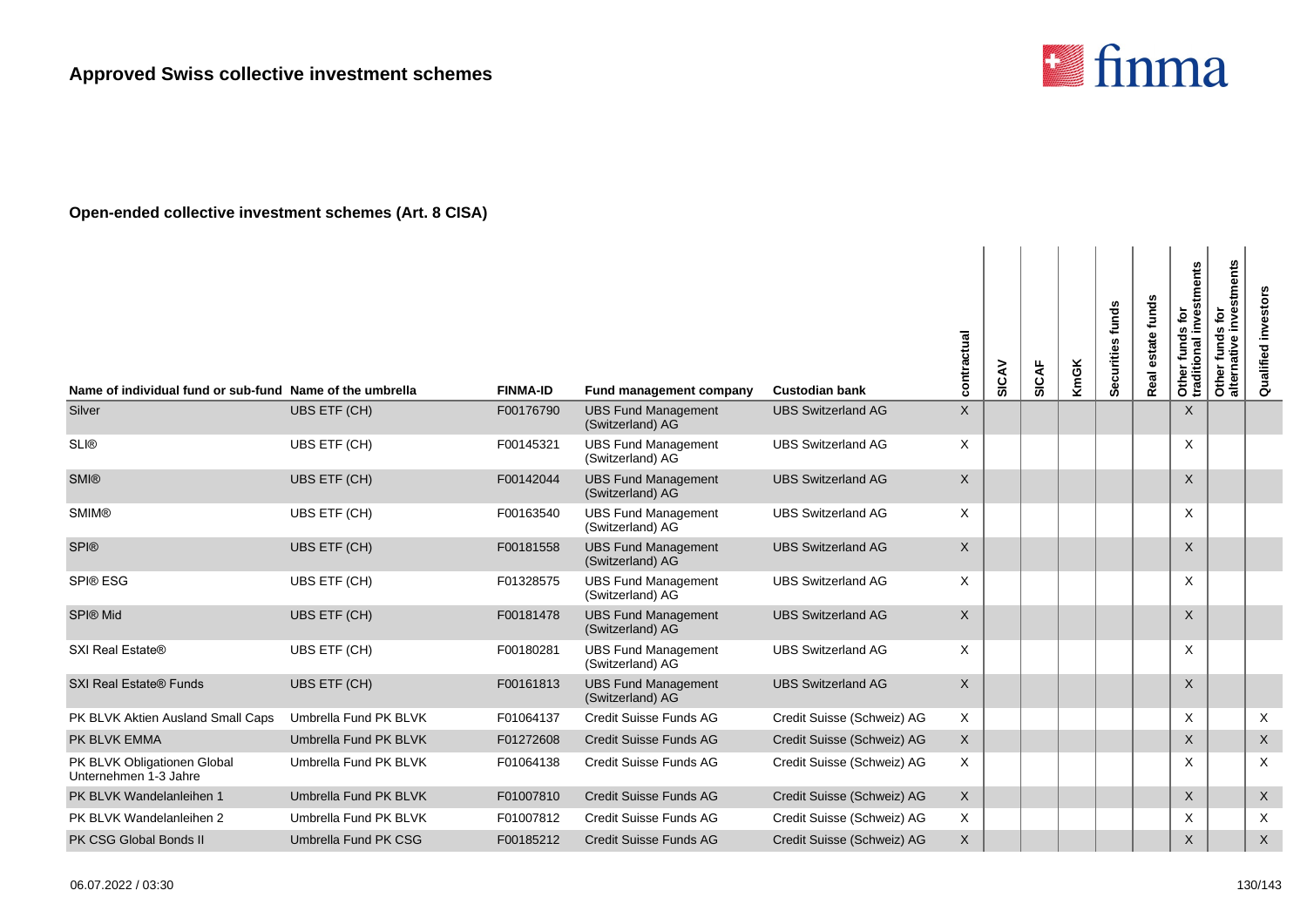

| Name of individual fund or sub-fund Name of the umbrella |                            | <b>FINMA-ID</b> | Fund management company            | <b>Custodian bank</b>                                                                     | contractual  | SICAV | SICAF | <b>KmGK</b> | Securities funds | estate funds<br>Real | stments<br>ē<br>inve<br>U)<br>Other funds<br>traditional i | investments<br>Other funds for<br>ative<br>alterna | Qualified investors |
|----------------------------------------------------------|----------------------------|-----------------|------------------------------------|-------------------------------------------------------------------------------------------|--------------|-------|-------|-------------|------------------|----------------------|------------------------------------------------------------|----------------------------------------------------|---------------------|
| PK CSG World Equity                                      | Umbrella Fund PK CSG       | F01065518       | Credit Suisse Funds AG             | Credit Suisse (Schweiz) AG                                                                | X            |       |       |             |                  |                      | X                                                          |                                                    | X                   |
| PK CSG Immobilien Indirekt                               | Umbrella Fund PK CSG II    | F01271860       | <b>Credit Suisse Funds AG</b>      | Credit Suisse (Schweiz) AG                                                                | X            |       |       |             |                  |                      | X                                                          |                                                    | $\mathsf{X}$        |
| <b>SZKB Aktienfonds Schweiz</b>                          | UMBRELLA FUND SZKB FONDS   | F01180627       | Credit Suisse Funds AG             | Credit Suisse (Schweiz) AG                                                                | X            |       |       |             |                  |                      | X                                                          |                                                    |                     |
| <b>SZKB Dividendenfonds Schweiz Plus</b>                 | UMBRELLA FUND SZKB FONDS   | F01180631       | <b>Credit Suisse Funds AG</b>      | Credit Suisse (Schweiz) AG                                                                | $\mathsf{X}$ |       |       |             |                  |                      | X                                                          |                                                    |                     |
| SZKB Ethikfonds Ausgewogen                               | UMBRELLA FUND SZKB FONDS   | F01109860       | Credit Suisse Funds AG             | Credit Suisse (Schweiz) AG                                                                | X            |       |       |             |                  |                      | X                                                          |                                                    |                     |
| <b>SZKB Ethikfonds Einkommen</b>                         | UMBRELLA FUND SZKB FONDS   | F01109857       | <b>Credit Suisse Funds AG</b>      | Credit Suisse (Schweiz) AG                                                                | X            |       |       |             |                  |                      | X                                                          |                                                    |                     |
| SZKB Ethikfonds Kapitalgewinn                            | UMBRELLA FUND SZKB FONDS   | F01269043       | Credit Suisse Funds AG             | Credit Suisse (Schweiz) AG                                                                | X            |       |       |             |                  |                      | X                                                          |                                                    |                     |
| <b>SZKB Ethikfonds Wachstum</b>                          | UMBRELLA FUND SZKB FONDS   | F01347268       | <b>Credit Suisse Funds AG</b>      | Credit Suisse (Schweiz) AG                                                                | $\mathsf{X}$ |       |       |             |                  |                      | X                                                          |                                                    |                     |
| SZKB Indexanlagen Ausgewogen                             | UMBRELLA FUND SZKB FONDS   | F01269045       | Credit Suisse Funds AG             | Credit Suisse (Schweiz) AG                                                                | X            |       |       |             |                  |                      | X                                                          |                                                    |                     |
| SZKB Indexanlagen Kapitalgewinn                          | UMBRELLA FUND SZKB FONDS   | F01269046       | <b>Credit Suisse Funds AG</b>      | Credit Suisse (Schweiz) AG                                                                | X            |       |       |             |                  |                      | $\mathsf{X}$                                               |                                                    |                     |
| SZKB Indexanlagen Wachstum                               | UMBRELLA FUND SZKB FONDS   | F01347269       | Credit Suisse Funds AG             | Credit Suisse (Schweiz) AG                                                                | X            |       |       |             |                  |                      | X                                                          |                                                    |                     |
| SZKB Obligationenfonds CHF                               | UMBRELLA FUND SZKB FONDS   | F01347270       | <b>Credit Suisse Funds AG</b>      | Credit Suisse (Schweiz) AG                                                                | $\mathsf{X}$ |       |       |             |                  |                      | X                                                          |                                                    |                     |
| SZKB Strategiefonds Ausgewogen                           | UMBRELLA FUND SZKB FONDS   | F01071345       | Credit Suisse Funds AG             | Credit Suisse (Schweiz) AG                                                                | X            |       |       |             |                  |                      | X                                                          |                                                    |                     |
| SZKB Strategiefonds Einkommen                            | UMBRELLA FUND SZKB FONDS   | F01071344       | <b>Credit Suisse Funds AG</b>      | Credit Suisse (Schweiz) AG                                                                | X            |       |       |             |                  |                      | $\sf X$                                                    |                                                    |                     |
| SZKB Strategiefonds Wachstum                             | UMBRELLA FUND SZKB FONDS   | F01071346       | Credit Suisse Funds AG             | Credit Suisse (Schweiz) AG                                                                | X            |       |       |             |                  |                      | X                                                          |                                                    |                     |
| SZKB Strategiefonds Zinsertrag Plus                      | UMBRELLA FUND SZKB FONDS   | F01071343       | <b>Credit Suisse Funds AG</b>      | Credit Suisse (Schweiz) AG                                                                | $\mathsf{X}$ |       |       |             |                  |                      | X                                                          |                                                    |                     |
| <b>Global Leaders Fund</b>                               | Upright Umbrella           | F01340930       | <b>SOLUFONDS SA</b>                | <b>RBC Investor Services Bank</b><br>S.A., Esch-sur-Alzette,<br>Zweigniederlassung Zürich | X            |       |       |             | Х                |                      |                                                            |                                                    |                     |
| Aktien Schweiz Small & Mid Caps                          | Valex (CH) Fonds           | F01345148       | Swisscanto Fondsleitung AG         | Zürcher Kantonalbank                                                                      | $\mathsf{X}$ |       |       |             |                  |                      | X                                                          |                                                    |                     |
| Valitas Diversified 3.0                                  | Valitas Institutional Fund | F00144363       | <b>PMG Investment Solutions AG</b> | Credit Suisse (Schweiz) AG                                                                | X            |       |       |             |                  |                      | X                                                          |                                                    | X                   |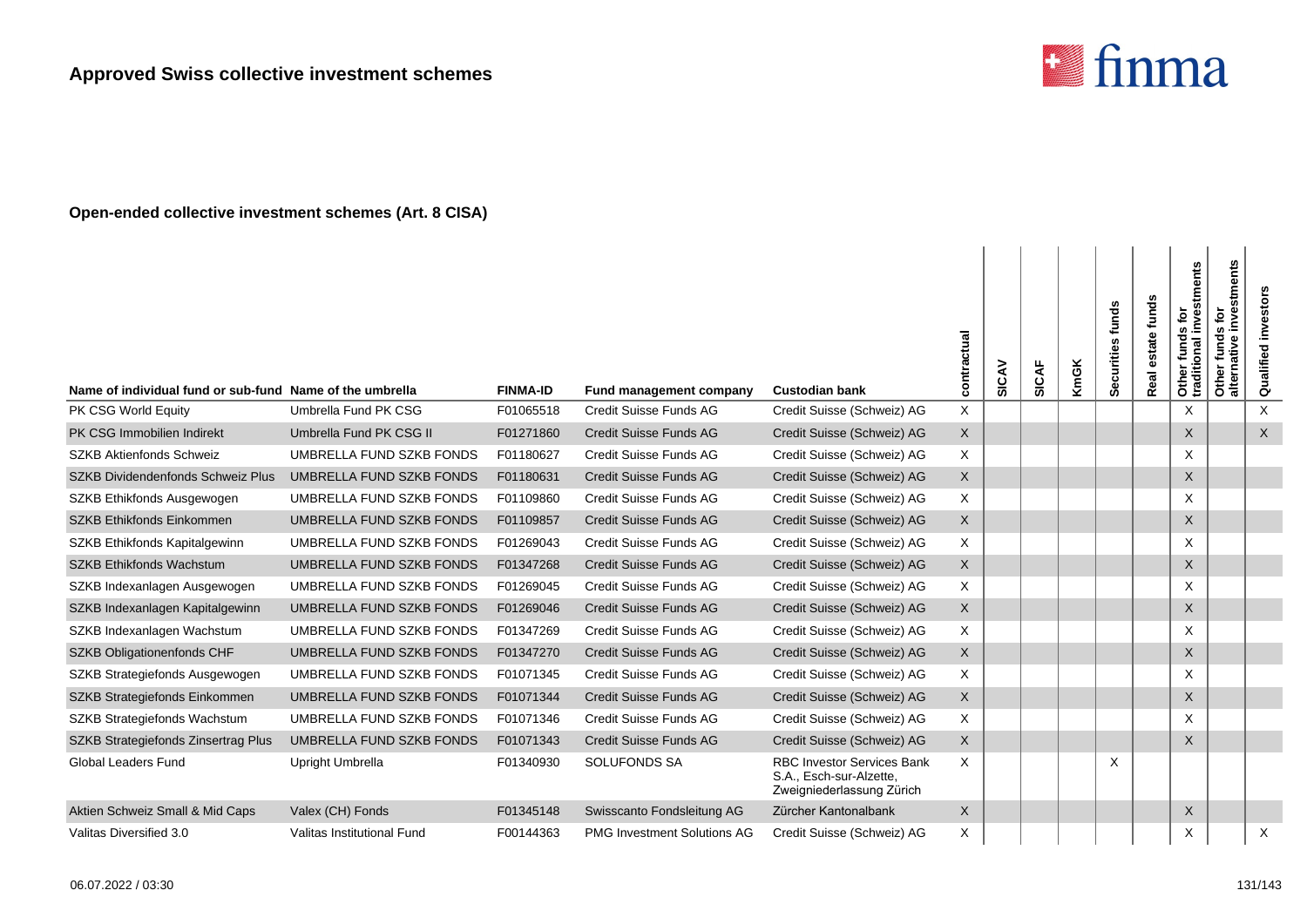

| Name of individual fund or sub-fund Name of the umbrella  |                                 | <b>FINMA-ID</b> | Fund management company                        | <b>Custodian bank</b>                                                                     | contractual  | SICAV | SICAF | <b>KmGK</b> | Securities funds | funds<br>estate<br>Real | stments<br>Other funds for<br>traditional inves | investments<br>$\tilde{\mathbf{e}}$<br>funds<br>Φ<br>ativ<br>Other 1<br>alterna | investors<br>Qualified |
|-----------------------------------------------------------|---------------------------------|-----------------|------------------------------------------------|-------------------------------------------------------------------------------------------|--------------|-------|-------|-------------|------------------|-------------------------|-------------------------------------------------|---------------------------------------------------------------------------------|------------------------|
| Valitas Diversified 5.0                                   | Valitas Institutional Fund      | F00144364       | <b>PMG Investment Solutions AG</b>             | Credit Suisse (Schweiz) AG                                                                | $\mathsf{X}$ |       |       |             |                  |                         | $\mathsf{X}$                                    |                                                                                 | $\mathsf{X}$           |
| Valitas Diversified Sustainable Fund<br>3.0               | Valitas Institutional Fund      | F01056539       | <b>PMG Investment Solutions AG</b>             | Credit Suisse (Schweiz) AG                                                                | X            |       |       |             |                  |                         | X                                               |                                                                                 | X                      |
| Valitas Diversified Sustainable Fund<br>5.0               | Valitas Institutional Fund      | F01056537       | <b>PMG Investment Solutions AG</b>             | Credit Suisse (Schweiz) AG                                                                | $\mathsf{X}$ |       |       |             |                  |                         | X                                               |                                                                                 | $\times$               |
| Valitas Index PLUS 3.0                                    | Valitas Institutional Fund      | F01266210       | <b>PMG Investment Solutions AG</b>             | Credit Suisse (Schweiz) AG                                                                | X            |       |       |             |                  |                         | X                                               |                                                                                 | X                      |
| Valitas Index PLUS 5.0                                    | Valitas Institutional Fund      | F01266214       | <b>PMG Investment Solutions AG</b>             | Credit Suisse (Schweiz) AG                                                                | $\mathsf{X}$ |       |       |             |                  |                         | X                                               |                                                                                 | $\mathsf X$            |
| 3-Alpha Diversifier Equities<br>Switzerland               | Variopartner (CH)               | F01269994       | <b>Vontobel Fonds Services AG</b>              | <b>RBC Investor Services Bank</b><br>S.A., Esch-sur-Alzette,<br>Zweigniederlassung Zürich | X            |       |       |             | X                |                         |                                                 |                                                                                 |                        |
| 3-Alpha Diversifier Equities USA                          | Variopartner (CH)               | F01269995       | <b>Vontobel Fonds Services AG</b>              | <b>RBC Investor Services Bank</b><br>S.A., Esch-sur-Alzette,<br>Zweigniederlassung Zürich | $\mathsf{X}$ |       |       |             | $\times$         |                         |                                                 |                                                                                 |                        |
| <b>IFS BVG Balanced</b>                                   | Variopartner (CH) II            | F01288854       | Vontobel Fonds Services AG                     | <b>RBC Investor Services Bank</b><br>S.A., Esch-sur-Alzette,<br>Zweigniederlassung Zürich | X            |       |       |             |                  |                         | X                                               |                                                                                 |                        |
| Vaudoise Generale Umbrella Fund -<br><b>Global Assets</b> | Vaudoise Generale Umbrella Fund | F01191354       | <b>Credit Suisse Funds AG</b>                  | Credit Suisse (Schweiz) AG                                                                | X            |       |       |             |                  |                         | X                                               |                                                                                 | $\mathsf{X}$           |
| Balanced                                                  | Vaudoise Umbrella Fund          | F01148067       | <b>UBS Fund Management</b><br>(Switzerland) AG | <b>UBS Switzerland AG</b>                                                                 | X            |       |       |             |                  |                         | X                                               |                                                                                 |                        |
| Defensive                                                 | Vaudoise Umbrella Fund          | F01148066       | <b>UBS Fund Management</b><br>(Switzerland) AG | <b>UBS Switzerland AG</b>                                                                 | $\mathsf{X}$ |       |       |             |                  |                         | X                                               |                                                                                 |                        |
| Dynamic                                                   | Vaudoise Umbrella Fund          | F01148068       | <b>UBS Fund Management</b><br>(Switzerland) AG | <b>UBS Switzerland AG</b>                                                                 | X            |       |       |             |                  |                         | X                                               |                                                                                 |                        |
| <b>Global Assets</b>                                      | Vaudoise Vie Umbrella Fund      | F01047850       | <b>Credit Suisse Funds AG</b>                  | Credit Suisse (Schweiz) AG                                                                | $\times$     |       |       |             |                  |                         | $\sf X$                                         |                                                                                 | $\mathsf{X}$           |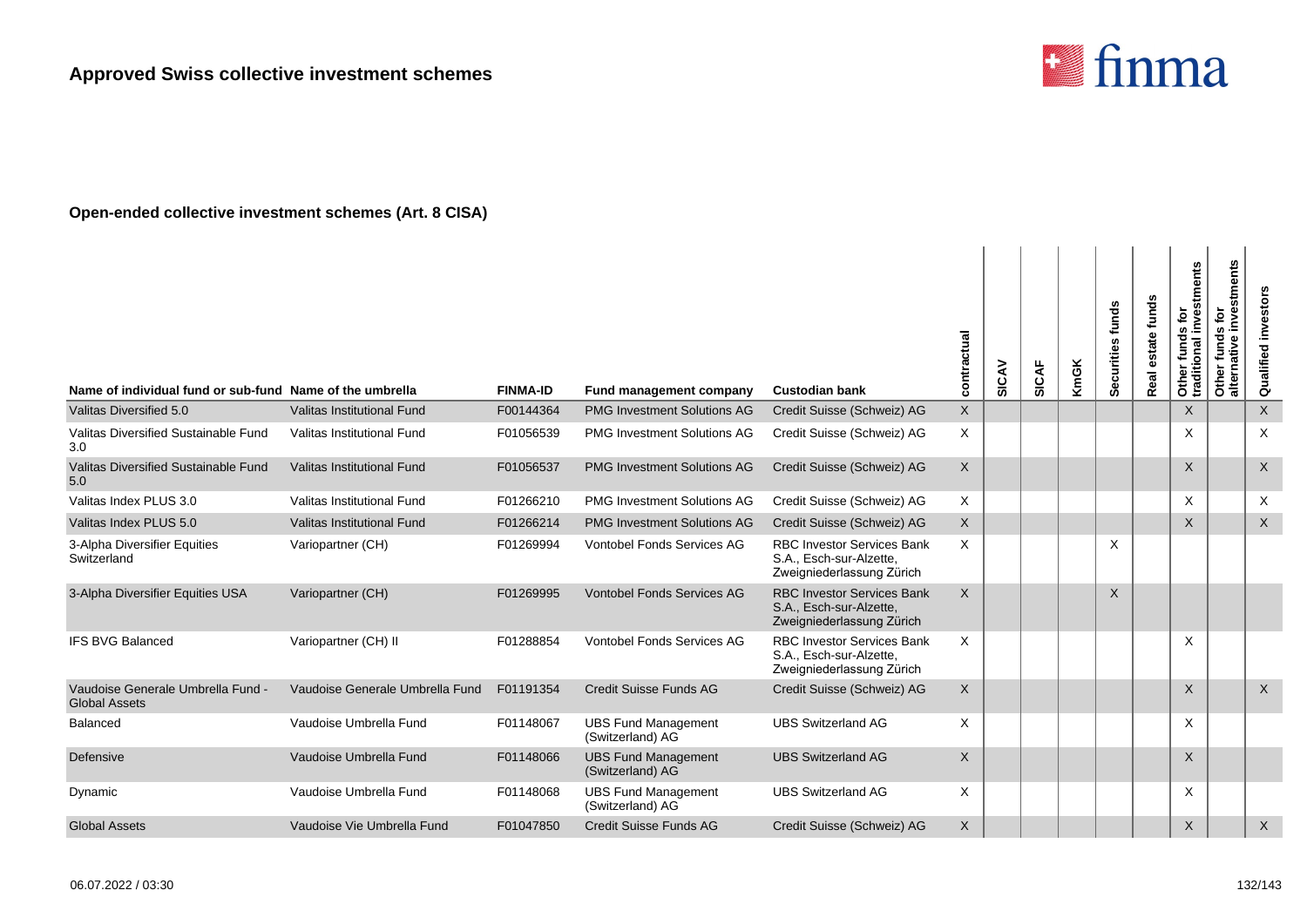

| Name of individual fund or sub-fund Name of the umbrella           |                | <b>FINMA-ID</b> | Fund management company                                   | <b>Custodian bank</b>                   | contractual | SICAV | <b>SICAF</b> | <b>KmGK</b> | Securities funds | funds<br>estate<br>Real | investments<br>흐<br><b>SC</b><br>Other funds<br>traditional i | investments<br>Other funds for<br>alternative inves | investors<br>Qualified |
|--------------------------------------------------------------------|----------------|-----------------|-----------------------------------------------------------|-----------------------------------------|-------------|-------|--------------|-------------|------------------|-------------------------|---------------------------------------------------------------|-----------------------------------------------------|------------------------|
| <b>Engagement Fund</b>                                             | Veraison SICAV | F01057295       | <b>UBS Fund Management</b><br>(Switzerland) AG            | <b>UBS Switzerland AG</b>               |             | X     |              |             |                  |                         | X                                                             |                                                     | $\times$               |
| VF (CH) - Valiant Global Equities<br><b>Marketing Power</b>        | VF (CH)        | F01210039       | <b>Lombard Odier Asset</b><br>Management (Switzerland) SA | Banque Lombard Odier & Cie<br><b>SA</b> | X           |       |              |             |                  |                         | $\times$                                                      |                                                     |                        |
| VF (CH) - Valiant Helvétique Balanced VF (CH)                      |                | F01178054       | Lombard Odier Asset<br>Management (Switzerland) SA        | Banque Lombard Odier & Cie<br><b>SA</b> | X           |       |              |             |                  |                         | X                                                             |                                                     |                        |
| VF (CH) - Valiant Helvétique<br>Conservative                       | VF (CH)        | F00145597       | <b>Lombard Odier Asset</b><br>Management (Switzerland) SA | Banque Lombard Odier & Cie<br><b>SA</b> | X           |       |              |             |                  |                         | $\times$                                                      |                                                     |                        |
| VF (CH) - Valiant Helvétique Dynamic                               | VF (CH)        | F01178055       | <b>Lombard Odier Asset</b><br>Management (Switzerland) SA | Banque Lombard Odier & Cie<br><b>SA</b> | X           |       |              |             |                  |                         | X                                                             |                                                     |                        |
| VF (CH) - Valiant Sustainable<br><b>Balanced</b>                   | VF (CH)        | F01340933       | <b>Lombard Odier Asset</b><br>Management (Switzerland) SA | Banque Lombard Odier & Cie<br><b>SA</b> | X           |       |              |             |                  |                         | $\times$                                                      |                                                     |                        |
| VF (CH) - Valiant Sustainable<br>Conservative                      | VF (CH)        | F01340932       | <b>Lombard Odier Asset</b><br>Management (Switzerland) SA | Banque Lombard Odier & Cie<br><b>SA</b> | X           |       |              |             |                  |                         | X                                                             |                                                     |                        |
| VF (CH) - Valiant Sustainable Dynamic VF (CH)                      |                | F01340934       | <b>Lombard Odier Asset</b><br>Management (Switzerland) SA | Banque Lombard Odier & Cie<br><b>SA</b> | X           |       |              |             |                  |                         | X                                                             |                                                     |                        |
| VF (CH) - Valiant Swiss Equities<br>Dividend                       | VF (CH)        | F01290695       | <b>Lombard Odier Asset</b><br>Management (Switzerland) SA | Banque Lombard Odier & Cie<br><b>SA</b> | X           |       |              |             |                  |                         | X                                                             |                                                     |                        |
| VF (CH) - Valiant Swiss Equities Small VF (CH)<br>& Mid Caps       |                | F00161450       | <b>Lombard Odier Asset</b><br>Management (Switzerland) SA | Banque Lombard Odier & Cie<br><b>SA</b> | X           |       |              |             |                  |                         | $\times$                                                      |                                                     |                        |
| VF (CH) - Valiant Swiss Equities SPI® VF (CH)<br><b>Index Plus</b> |                | F00144713       | <b>Lombard Odier Asset</b><br>Management (Switzerland) SA | Banque Lombard Odier & Cie<br><b>SA</b> | X           |       |              |             |                  |                         | X                                                             |                                                     |                        |
| VF (CH) - Valiant Swiss Franc<br><b>Corporate Bond</b>             | VF (CH)        | F01319339       | <b>Lombard Odier Asset</b><br>Management (Switzerland) SA | Banque Lombard Odier & Cie<br><b>SA</b> | X           |       |              |             |                  |                         | X                                                             |                                                     |                        |
| VF (CH) - Valiant Swiss Franc High<br>Grade Bond                   | VF (CH)        | F01319338       | <b>Lombard Odier Asset</b><br>Management (Switzerland) SA | Banque Lombard Odier & Cie<br><b>SA</b> | Х           |       |              |             |                  |                         | X                                                             |                                                     |                        |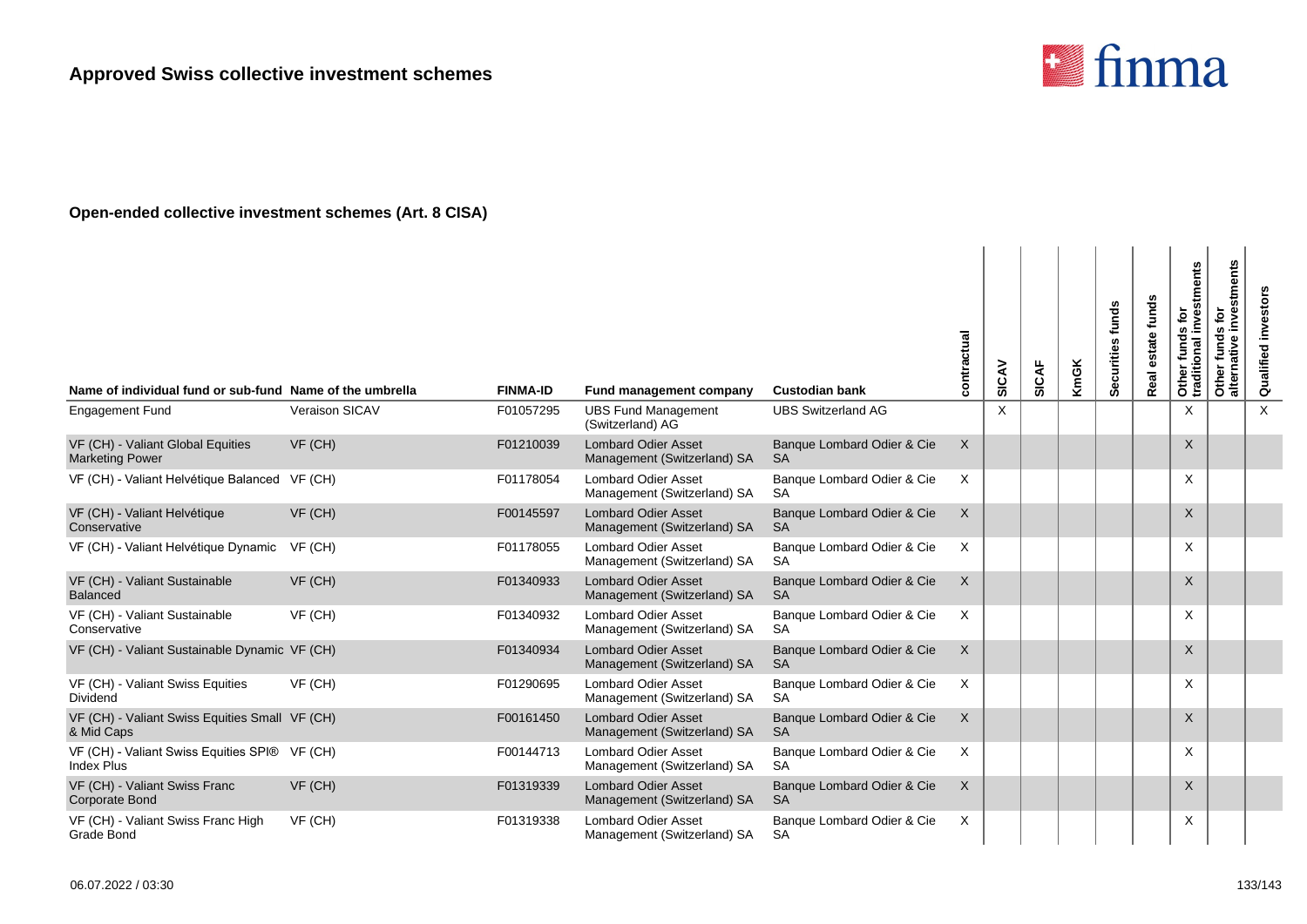

| Name of individual fund or sub-fund Name of the umbrella   |                                  | <b>FINMA-ID</b> | Fund management company           | <b>Custodian bank</b>                                                                     | contractual  | SICAV    | SICAF | <b>KmGK</b> | Securities funds | funds<br>Real | Other funds for<br>traditional investments | investments<br>ē<br>funds<br>ative<br>Other<br>alterna | Qualified investors |
|------------------------------------------------------------|----------------------------------|-----------------|-----------------------------------|-------------------------------------------------------------------------------------------|--------------|----------|-------|-------------|------------------|---------------|--------------------------------------------|--------------------------------------------------------|---------------------|
| <b>VI Aktien Ausland</b>                                   | VI VorsorgeInvest                | F01023208       | 1741 Fund Solutions AG            | Bank Julius Bär & Co. AG                                                                  | $\mathsf{X}$ |          |       |             |                  |               | $\mathsf{X}$                               |                                                        | $\mathsf{X}$        |
| VI Aktien Schweiz                                          | VI VorsorgeInvest                | F01023207       | 1741 Fund Solutions AG            | Bank Julius Bär & Co. AG                                                                  | X            |          |       |             |                  |               | X                                          |                                                        | X                   |
| VI CorE Aktien Ausland                                     | VI Vorsorgelnvest                | F01091679       | 1741 Fund Solutions AG            | Bank Julius Bär & Co. AG                                                                  | $\mathsf{X}$ |          |       |             |                  |               | X                                          |                                                        | X                   |
| VI CorE Aktien Schweiz                                     | VI VorsorgeInvest                | F01091678       | 1741 Fund Solutions AG            | Bank Julius Bär & Co. AG                                                                  | X            |          |       |             |                  |               | X                                          |                                                        | $\times$            |
| VI Obligationen CHF                                        | VI VorsorgeInvest                | F01023209       | 1741 Fund Solutions AG            | Bank Julius Bär & Co. AG                                                                  | $\times$     |          |       |             |                  |               | X                                          |                                                        | X                   |
| VI Obligationen Fremdwährungen                             | VI VorsorgeInvest                | F01023210       | 1741 Fund Solutions AG            | Bank Julius Bär & Co. AG                                                                  | X            |          |       |             |                  |               | X                                          |                                                        | X                   |
| <b>GR Aktien Schweiz</b>                                   | Von Graffenried Fonds            | F00159742       | 1741 Fund Solutions AG            | <b>Privatbank Von Graffenried AG</b>                                                      | $\times$     |          |       |             |                  |               | X                                          |                                                        |                     |
| GR Aktien Schweiz Small & Mid Caps                         | Von Graffenried Fonds            | F00159744       | 1741 Fund Solutions AG            | Privatbank Von Graffenried AG                                                             | $\times$     |          |       |             |                  |               | X                                          |                                                        |                     |
| <b>GR Immobilien Schweiz</b>                               | Von Graffenried Immobilien SICAV | F01293926       | <b>SOLUFONDS SA</b>               | <b>Banque Cantonale Vaudoise</b>                                                          |              | $\times$ |       |             |                  | $\sf X$       |                                            |                                                        | $\mathsf{X}$        |
| Ethos Equities Swiss Mid & Small                           | Vontobel Fund (CH)               | F00143853       | <b>Vontobel Fonds Services AG</b> | <b>RBC Investor Services Bank</b><br>S.A., Esch-sur-Alzette,<br>Zweigniederlassung Zürich | X            |          |       |             |                  |               | X                                          |                                                        |                     |
| <b>Pension Invest Balanced</b>                             | Vontobel Fund (CH)               | F01067934       | <b>Vontobel Fonds Services AG</b> | <b>RBC Investor Services Bank</b><br>S.A., Esch-sur-Alzette,<br>Zweigniederlassung Zürich | $\times$     |          |       |             |                  |               | X                                          |                                                        | $\mathsf{X}$        |
| <b>Pension Invest Yield</b>                                | Vontobel Fund (CH)               | F01067933       | Vontobel Fonds Services AG        | <b>RBC Investor Services Bank</b><br>S.A., Esch-sur-Alzette,<br>Zweigniederlassung Zürich | X            |          |       |             |                  |               | X                                          |                                                        | $\times$            |
| Sustainable Bond CHF Concept                               | Vontobel Fund (CH)               | F01021647       | <b>Vontobel Fonds Services AG</b> | <b>RBC Investor Services Bank</b><br>S.A., Esch-sur-Alzette,<br>Zweigniederlassung Zürich | $\times$     |          |       |             |                  |               | X                                          |                                                        |                     |
| Sustainable Global Equity ex<br><b>Switzerland Concept</b> | Vontobel Fund (CH)               | F01034982       | Vontobel Fonds Services AG        | <b>RBC Investor Services Bank</b><br>S.A., Esch-sur-Alzette,<br>Zweigniederlassung Zürich | X            |          |       |             |                  |               | X                                          |                                                        | $\times$            |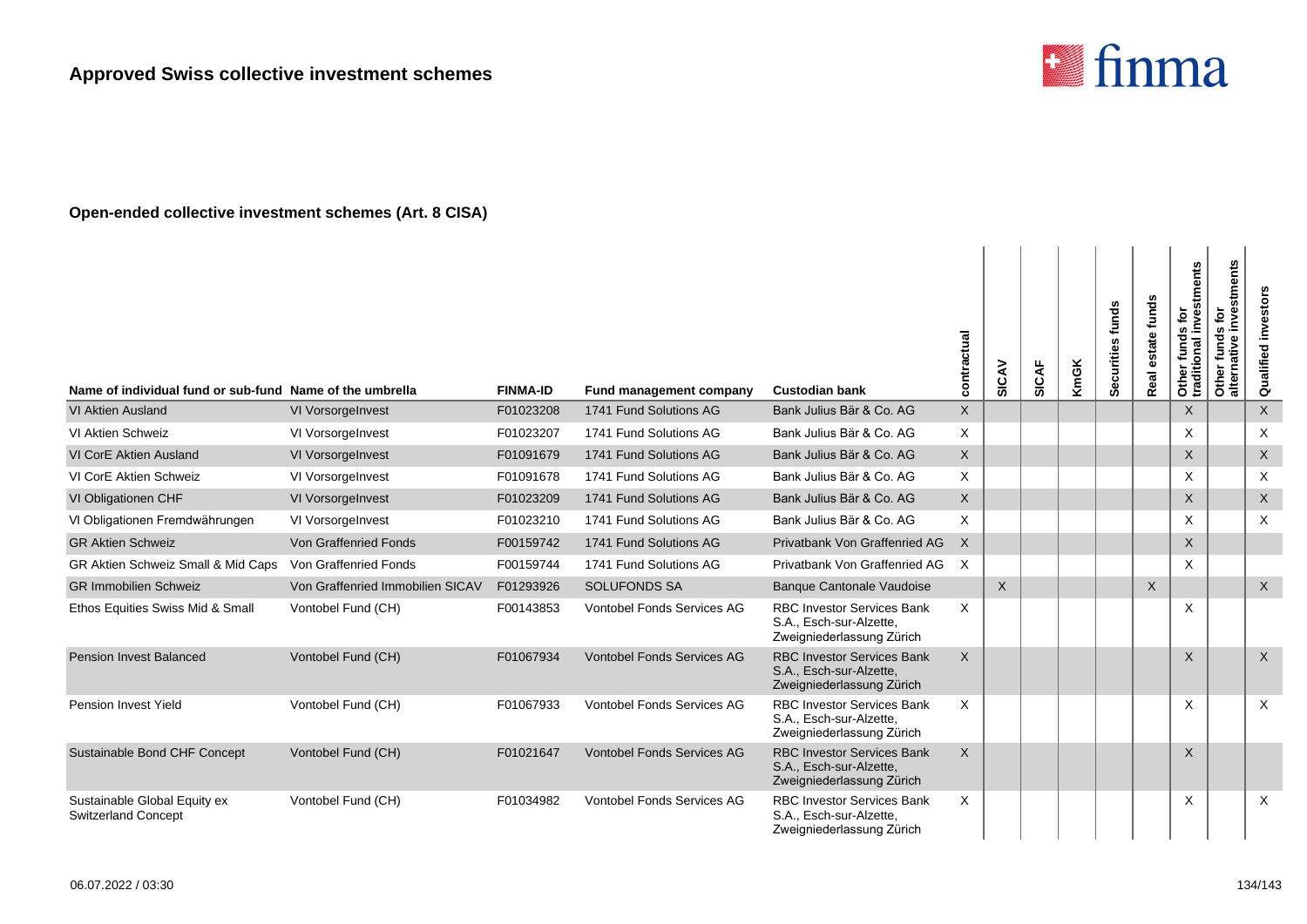

| Name of individual fund or sub-fund Name of the umbrella |                    | <b>FINMA-ID</b> | Fund management company                        | <b>Custodian bank</b>                                                                     | contractual  | SICAV | <b>SICAF</b> | <b>KmGK</b> | Securities funds | funds<br>estate<br><b>Real</b> | Other funds for<br>traditional investments | investments<br>Other funds for<br>alternative inves | Qualified investors |
|----------------------------------------------------------|--------------------|-----------------|------------------------------------------------|-------------------------------------------------------------------------------------------|--------------|-------|--------------|-------------|------------------|--------------------------------|--------------------------------------------|-----------------------------------------------------|---------------------|
| Sustainable Swiss Dividend                               | Vontobel Fund (CH) | F00139035       | <b>Vontobel Fonds Services AG</b>              | <b>RBC Investor Services Bank</b><br>S.A., Esch-sur-Alzette,<br>Zweigniederlassung Zürich | X            |       |              |             |                  |                                | X                                          |                                                     |                     |
| Sustainable Swiss Equity                                 | Vontobel Fund (CH) | F00146778       | <b>Vontobel Fonds Services AG</b>              | <b>RBC Investor Services Bank</b><br>S.A., Esch-sur-Alzette,<br>Zweigniederlassung Zürich | X            |       |              |             |                  |                                | X                                          |                                                     |                     |
| Sustainable Swiss Franc Corporate<br><b>Bond</b>         | Vontobel Fund (CH) | F00158941       | <b>Vontobel Fonds Services AG</b>              | <b>RBC Investor Services Bank</b><br>S.A., Esch-sur-Alzette,<br>Zweigniederlassung Zürich | $\mathsf{X}$ |       |              |             |                  |                                | $\sf X$                                    |                                                     |                     |
| Sustainable Swiss Mid & Small<br>Companies               | Vontobel Fund (CH) | F00139059       | <b>Vontobel Fonds Services AG</b>              | <b>RBC Investor Services Bank</b><br>S.A., Esch-sur-Alzette,<br>Zweigniederlassung Zürich | X            |       |              |             |                  |                                | X                                          |                                                     |                     |
| Vescore Global Equity Multi Factor                       | Vontobel Fund (CH) | F01079578       | <b>Vontobel Fonds Services AG</b>              | <b>RBC Investor Services Bank</b><br>S.A., Esch-sur-Alzette,<br>Zweigniederlassung Zürich | $\mathsf{X}$ |       |              |             |                  |                                | $\times$                                   |                                                     |                     |
| Vescore Swiss Equity Multi Factor                        | Vontobel Fund (CH) | F01085567       | <b>Vontobel Fonds Services AG</b>              | <b>RBC Investor Services Bank</b><br>S.A., Esch-sur-Alzette,<br>Zweigniederlassung Zürich | X            |       |              |             |                  |                                | X                                          |                                                     |                     |
| Aktien Euro Länder                                       | <b>VVA</b>         | F00139321       | <b>UBS Fund Management</b><br>(Switzerland) AG | <b>UBS Switzerland AG</b>                                                                 | $\sf X$      |       |              |             |                  |                                | X                                          |                                                     |                     |
| Aktien Schweiz                                           | <b>VVA</b>         | F00139320       | <b>UBS Fund Management</b><br>(Switzerland) AG | <b>UBS Switzerland AG</b>                                                                 | X            |       |              |             |                  |                                | X                                          |                                                     |                     |
| <b>Corporate Bonds</b>                                   | <b>VVA</b>         | F01290310       | <b>UBS Fund Management</b><br>(Switzerland) AG | <b>UBS Switzerland AG</b>                                                                 | $\mathsf{X}$ |       |              |             |                  |                                | X                                          |                                                     |                     |
| <b>Global Bonds</b>                                      | <b>VVA</b>         | F01290308       | <b>UBS Fund Management</b><br>(Switzerland) AG | <b>UBS Switzerland AG</b>                                                                 | X            |       |              |             |                  |                                | X                                          |                                                     |                     |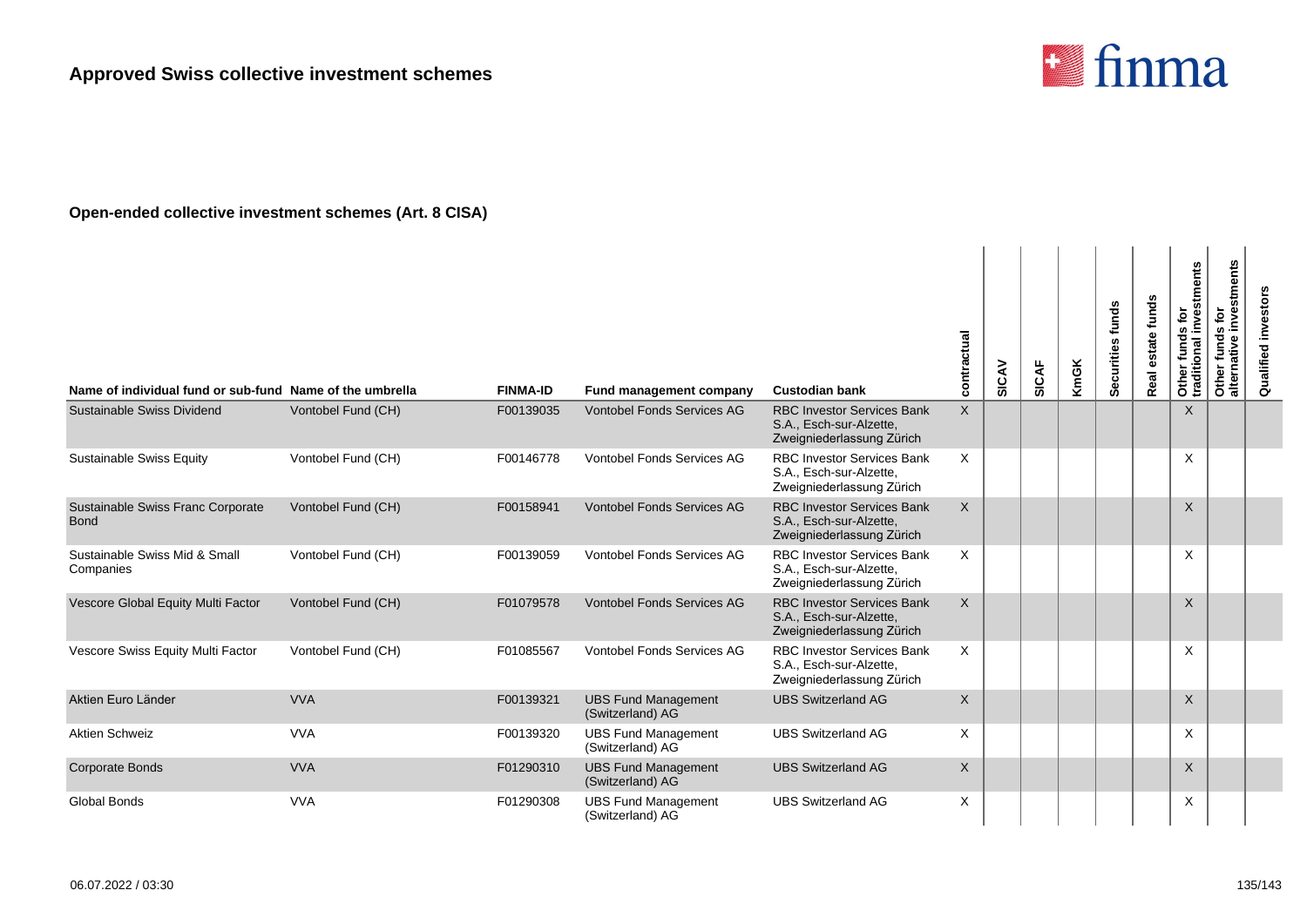

| Name of individual fund or sub-fund Name of the umbrella |                                      | <b>FINMA-ID</b> | Fund management company                        | <b>Custodian bank</b>                                                                     | contractual  | SICAV | <b>SICAF</b> | <b>KmGK</b> | Securities funds | estate funds<br>Real | Other funds for<br>traditional investments | investments<br>Other funds for<br>alternative inves | Qualified investors |
|----------------------------------------------------------|--------------------------------------|-----------------|------------------------------------------------|-------------------------------------------------------------------------------------------|--------------|-------|--------------|-------------|------------------|----------------------|--------------------------------------------|-----------------------------------------------------|---------------------|
| Obligationen CHF I                                       | <b>VVA</b>                           | F00139317       | <b>UBS Fund Management</b><br>(Switzerland) AG | <b>UBS Switzerland AG</b>                                                                 | $\mathsf{X}$ |       |              |             |                  |                      | $\sf X$                                    |                                                     |                     |
| Obligationen CHF II                                      | <b>VVA</b>                           | F00139318       | <b>UBS Fund Management</b><br>(Switzerland) AG | <b>UBS Switzerland AG</b>                                                                 | $\times$     |       |              |             |                  |                      | X                                          |                                                     |                     |
| W&P Dynamic Portfolio CHF                                | <b>W&amp;P Swiss Selection Funds</b> | F01333961       | 1741 Fund Solutions AG                         | Bank Julius Bär & Co. AG                                                                  | X            |       |              |             |                  |                      | X                                          |                                                     |                     |
| W&P Dynamic Portfolio USD                                | <b>W&amp;P Swiss Selection Funds</b> | F01333962       | 1741 Fund Solutions AG                         | Bank Julius Bär & Co. AG                                                                  | X            |       |              |             |                  |                      | X                                          |                                                     |                     |
| Win Fund Equity-Index Switzerland                        | Win Fund Equity Umbrella             | F00139211       | Credit Suisse Funds AG                         | Credit Suisse (Schweiz) AG                                                                | $\times$     |       |              |             |                  |                      | $\mathsf{X}$                               |                                                     |                     |
| Swiss Dividend Fund                                      | zCapital                             | F00187309       | <b>LLB Swiss Investment AG</b>                 | Bank Julius Bär & Co. AG                                                                  | $\times$     |       |              |             | X                |                      |                                            |                                                     |                     |
| Swiss ESG Fund                                           | zCapital                             | F01324720       | <b>LLB Swiss Investment AG</b>                 | Bank Julius Bär & Co. AG                                                                  | $\times$     |       |              |             | X                |                      |                                            |                                                     |                     |
| Swiss Small & Mid Cap Fund                               | zCapital                             | F00146610       | <b>LLB Swiss Investment AG</b>                 | Bank Julius Bär & Co. AG                                                                  | X            |       |              |             | X                |                      |                                            |                                                     |                     |
| <b>ZF Income Fund</b>                                    | Zugerberg Funds                      | F01204619       | <b>PMG Investment Solutions AG</b>             | <b>RBC Investor Services Bank</b><br>S.A., Esch-sur-Alzette,<br>Zweigniederlassung Zürich | $\mathsf{x}$ |       |              |             | $\times$         |                      |                                            |                                                     |                     |
| Aktien Europa (EUR)                                      | ZugerKB Fonds                        | F01212619       | <b>Vontobel Fonds Services AG</b>              | <b>RBC Investor Services Bank</b><br>S.A., Esch-sur-Alzette,<br>Zweigniederlassung Zürich | $\times$     |       |              |             |                  |                      | X                                          |                                                     |                     |
| Aktien Schweiz (CHF)                                     | ZugerKB Fonds                        | F01212618       | <b>Vontobel Fonds Services AG</b>              | <b>RBC Investor Services Bank</b><br>S.A., Esch-sur-Alzette,<br>Zweigniederlassung Zürich | $\times$     |       |              |             |                  |                      | $\times$                                   |                                                     |                     |
| Aktien USA (USD)                                         | ZugerKB Fonds                        | F01212620       | Vontobel Fonds Services AG                     | <b>RBC Investor Services Bank</b><br>S.A., Esch-sur-Alzette,<br>Zweigniederlassung Zürich | $\times$     |       |              |             |                  |                      | X                                          |                                                     |                     |
| Strategie Ausgewogen (CHF)                               | ZugerKB Fonds                        | F01066750       | <b>Vontobel Fonds Services AG</b>              | <b>RBC Investor Services Bank</b><br>S.A., Esch-sur-Alzette,<br>Zweigniederlassung Zürich | $\times$     |       |              |             |                  |                      | $\times$                                   |                                                     |                     |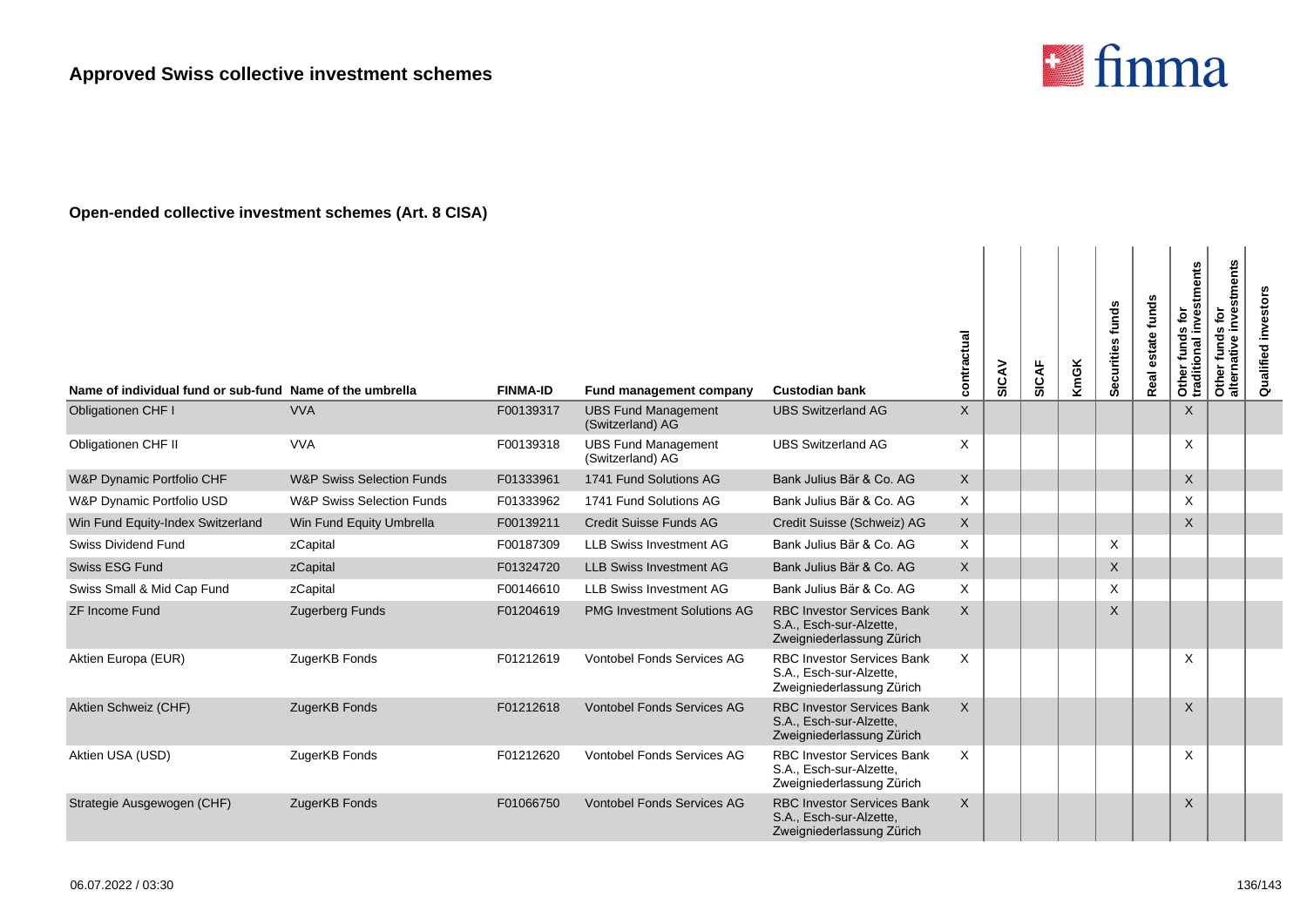

| Name of individual fund or sub-fund Name of the umbrella |                                   | <b>FINMA-ID</b> | Fund management company                        | <b>Custodian bank</b>                                                                     | contractual  | SICAV | <b>SICAF</b> | <b>KmGK</b> | Securities funds | estate funds<br>Real | Other funds for<br>traditional investments | investments<br>$\mathbf{\tilde{e}}$<br>Other funds f<br>alternative in | investors<br>Qualified |
|----------------------------------------------------------|-----------------------------------|-----------------|------------------------------------------------|-------------------------------------------------------------------------------------------|--------------|-------|--------------|-------------|------------------|----------------------|--------------------------------------------|------------------------------------------------------------------------|------------------------|
| Strategie Dynamisch (CHF)                                | ZugerKB Fonds                     | F01212617       | <b>Vontobel Fonds Services AG</b>              | <b>RBC Investor Services Bank</b><br>S.A., Esch-sur-Alzette,<br>Zweigniederlassung Zürich | $\mathsf{X}$ |       |              |             |                  |                      | X                                          |                                                                        |                        |
| Strategie Konservativ (CHF)                              | ZugerKB Fonds                     | F01066749       | <b>Vontobel Fonds Services AG</b>              | <b>RBC Investor Services Bank</b><br>S.A., Esch-sur-Alzette,<br>Zweigniederlassung Zürich | $\mathsf{X}$ |       |              |             |                  |                      | X                                          |                                                                        |                        |
| Target Investment Fund 100                               | <b>ZURICH INVEST II</b>           | F00142808       | <b>UBS Fund Management</b><br>(Switzerland) AG | <b>State Street Bank International</b><br>GmbH. München.<br>Zweigniederlassung Zürich     | X            |       |              |             |                  |                      | X                                          |                                                                        |                        |
| <b>Target Investment Fund 25</b>                         | <b>ZURICH INVEST II</b>           | F00142806       | <b>UBS Fund Management</b><br>(Switzerland) AG | <b>State Street Bank International</b><br>GmbH. München.<br>Zweigniederlassung Zürich     | $\times$     |       |              |             |                  |                      | X                                          |                                                                        |                        |
| Target Investment Fund 35                                | <b>ZURICH INVEST II</b>           | F00146326       | <b>UBS Fund Management</b><br>(Switzerland) AG | <b>State Street Bank International</b><br>GmbH, München,<br>Zweigniederlassung Zürich     | X            |       |              |             |                  |                      | X                                          |                                                                        |                        |
| Target Investment Fund 45                                | <b>ZURICH INVEST II</b>           | F00142807       | <b>UBS Fund Management</b><br>(Switzerland) AG | <b>State Street Bank International</b><br>GmbH, München,<br>Zweigniederlassung Zürich     | $\times$     |       |              |             |                  |                      | X                                          |                                                                        |                        |
| <b>Target Investment Fund Geldmarkt</b><br>CHF           | <b>ZURICH INVEST II</b>           | F00159741       | <b>UBS Fund Management</b><br>(Switzerland) AG | <b>State Street Bank International</b><br>GmbH, München,<br>Zweigniederlassung Zürich     | $\times$     |       |              |             |                  |                      | X                                          |                                                                        |                        |
| Target Investment Fund Obligationen                      | <b>ZURICH INVEST II</b>           | F00146325       | <b>UBS Fund Management</b><br>(Switzerland) AG | <b>State Street Bank International</b><br>GmbH, München,<br>Zweigniederlassung Zürich     | $\times$     |       |              |             |                  |                      | X                                          |                                                                        |                        |
| <b>ZIF Aktien Emerging Markets</b>                       | Zurich Invest Institutional Funds | F00143741       | <b>UBS Fund Management</b><br>(Switzerland) AG | State Street Bank International<br>GmbH, München,<br>Zweigniederlassung Zürich            | $\times$     |       |              |             |                  |                      | X                                          |                                                                        | X                      |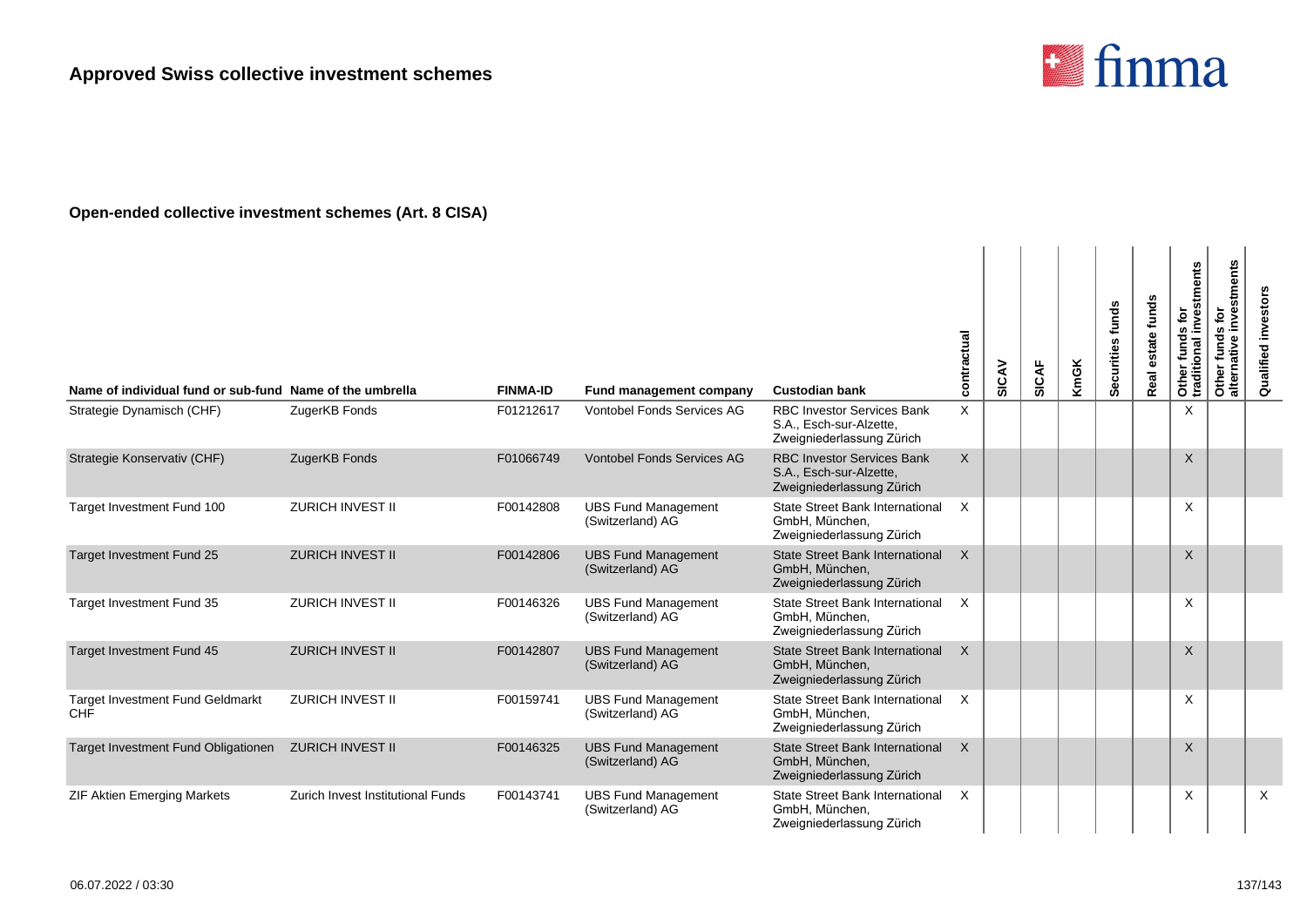

| Name of individual fund or sub-fund Name of the umbrella |                                          | <b>FINMA-ID</b> | <b>Fund management company</b>                 | <b>Custodian bank</b>                                                                 | contractual | SICAV | SICAF | <b>KmGK</b> | Securities funds | funds<br>estate<br>Real | Other funds for<br>traditional investments | investments<br>ē<br>funds<br>Other funds<br>alternative i | Qualified investors |
|----------------------------------------------------------|------------------------------------------|-----------------|------------------------------------------------|---------------------------------------------------------------------------------------|-------------|-------|-------|-------------|------------------|-------------------------|--------------------------------------------|-----------------------------------------------------------|---------------------|
| <b>ZIF Aktien Emerging Markets Passiv</b>                | <b>Zurich Invest Institutional Funds</b> | F01071921       | <b>UBS Fund Management</b><br>(Switzerland) AG | <b>State Street Bank International</b><br>GmbH, München,<br>Zweigniederlassung Zürich | X           |       |       |             |                  |                         | $\times$                                   |                                                           | X                   |
| ZIF Aktien Europa                                        | <b>Zurich Invest Institutional Funds</b> | F00143738       | <b>UBS Fund Management</b><br>(Switzerland) AG | <b>State Street Bank International</b><br>GmbH, München,<br>Zweigniederlassung Zürich | X           |       |       |             |                  |                         | X                                          |                                                           | $\times$            |
| ZIF Aktien Europa Passiv                                 | <b>Zurich Invest Institutional Funds</b> | F00144178       | <b>UBS Fund Management</b><br>(Switzerland) AG | <b>State Street Bank International</b><br>GmbH, München,<br>Zweigniederlassung Zürich | $\times$    |       |       |             |                  |                         | $\mathsf X$                                |                                                           | $\sf X$             |
| ZIF Aktien Global Small Cap Passiv                       | Zurich Invest Institutional Funds        | F00188108       | <b>UBS Fund Management</b><br>(Switzerland) AG | <b>State Street Bank International</b><br>GmbH, München,<br>Zweigniederlassung Zürich | X           |       |       |             |                  |                         | X                                          |                                                           | X                   |
| <b>ZIF Aktien Japan</b>                                  | <b>Zurich Invest Institutional Funds</b> | F00143740       | <b>UBS Fund Management</b><br>(Switzerland) AG | <b>State Street Bank International</b><br>GmbH, München,<br>Zweigniederlassung Zürich | $\times$    |       |       |             |                  |                         | X                                          |                                                           | $\mathsf{X}$        |
| ZIF Aktien Japan Passiv                                  | Zurich Invest Institutional Funds        | F00144180       | <b>UBS Fund Management</b><br>(Switzerland) AG | <b>State Street Bank International</b><br>GmbH, München,<br>Zweigniederlassung Zürich | X           |       |       |             |                  |                         | X                                          |                                                           | $\times$            |
| <b>ZIF Aktien Schweiz</b>                                | <b>Zurich Invest Institutional Funds</b> | F00143737       | <b>UBS Fund Management</b><br>(Switzerland) AG | <b>State Street Bank International</b><br>GmbH, München,<br>Zweigniederlassung Zürich | $\times$    |       |       |             |                  |                         | X                                          |                                                           | X                   |
| <b>ZIF Aktien Schweiz Passiv</b>                         | Zurich Invest Institutional Funds        | F00144177       | <b>UBS Fund Management</b><br>(Switzerland) AG | <b>State Street Bank International</b><br>GmbH, München,<br>Zweigniederlassung Zürich | X           |       |       |             |                  |                         | X                                          |                                                           | $\times$            |
| <b>ZIF Aktien USA</b>                                    | <b>Zurich Invest Institutional Funds</b> | F00143739       | <b>UBS Fund Management</b><br>(Switzerland) AG | <b>State Street Bank International</b><br>GmbH, München,<br>Zweigniederlassung Zürich | X           |       |       |             |                  |                         | X                                          |                                                           | $\times$            |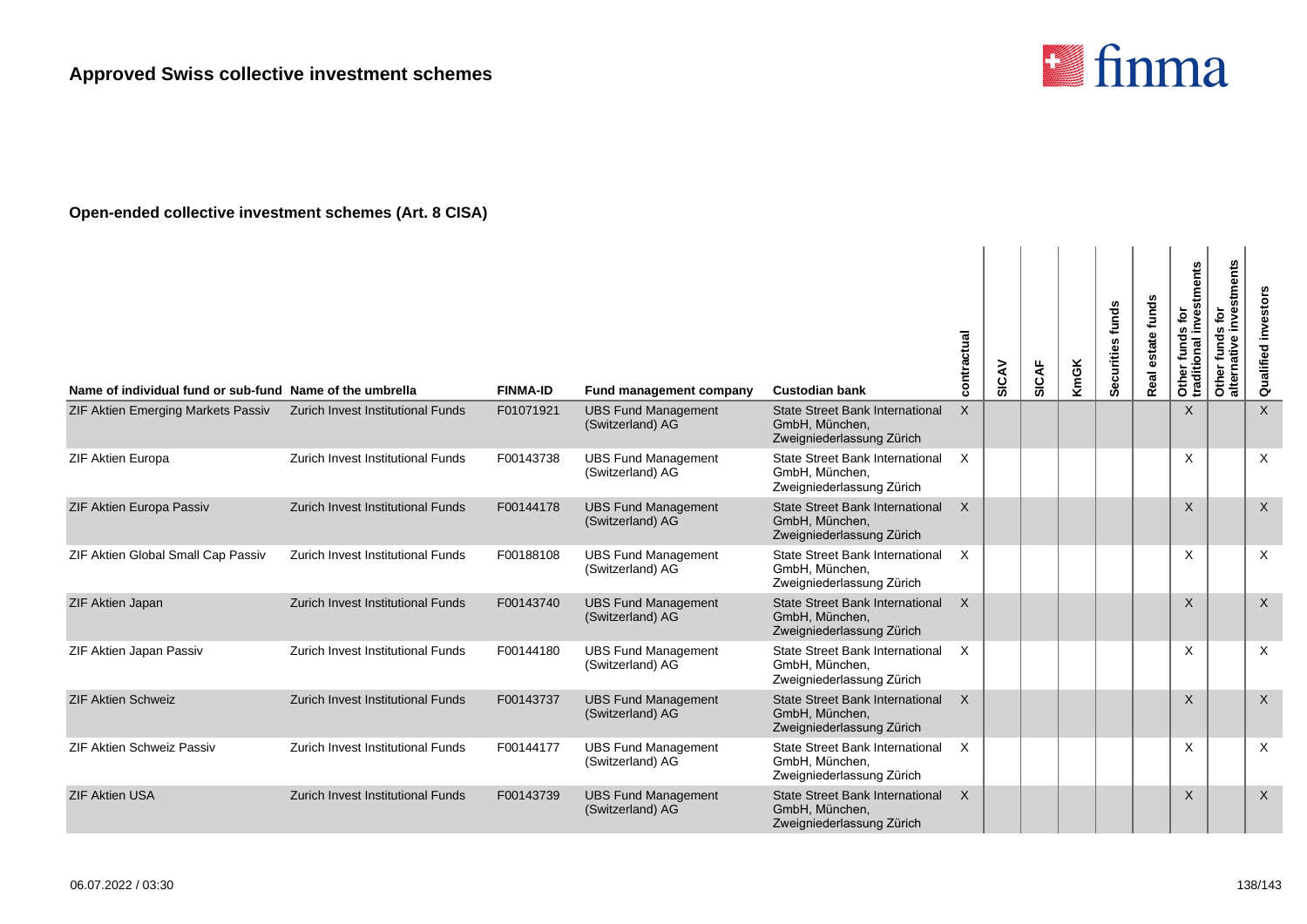

| Name of individual fund or sub-fund Name of the umbrella |                                          | <b>FINMA-ID</b> | Fund management company                        | <b>Custodian bank</b>                                                                 | contractual  | SICAV | <b>SICAF</b> | KmGK | Securities funds | estate funds<br>Real | Other funds for<br>traditional investments | nvestments<br>$\mathbf{\tilde{e}}$<br><b>SD</b><br>$\omega$<br>fund<br>ativ<br>Other<br>alterna | investors<br>Qualified |
|----------------------------------------------------------|------------------------------------------|-----------------|------------------------------------------------|---------------------------------------------------------------------------------------|--------------|-------|--------------|------|------------------|----------------------|--------------------------------------------|-------------------------------------------------------------------------------------------------|------------------------|
| <b>ZIF Aktien USA Passiv</b>                             | Zurich Invest Institutional Funds        | F00144179       | <b>UBS Fund Management</b><br>(Switzerland) AG | <b>State Street Bank International</b><br>GmbH. München.<br>Zweigniederlassung Zürich | $\mathsf{X}$ |       |              |      |                  |                      | X                                          |                                                                                                 | $\mathsf{x}$           |
| <b>ZIF Alternative Beta</b>                              | Zurich Invest Institutional Funds        | F01201213       | <b>UBS Fund Management</b><br>(Switzerland) AG | <b>State Street Bank International</b><br>GmbH, München,<br>Zweigniederlassung Zürich | $\times$     |       |              |      |                  |                      | $\sf X$                                    |                                                                                                 | $\sf X$                |
| <b>ZIF Geldmarkt CHF</b>                                 | <b>Zurich Invest Institutional Funds</b> | F00143731       | <b>UBS Fund Management</b><br>(Switzerland) AG | State Street Bank International<br>GmbH. München.<br>Zweigniederlassung Zürich        | X            |       |              |      |                  |                      | X                                          |                                                                                                 | $\times$               |
| <b>ZIF Green Bonds Global</b>                            | <b>Zurich Invest Institutional Funds</b> | F01345742       | <b>UBS Fund Management</b><br>(Switzerland) AG | <b>State Street Bank International</b><br>GmbH. München.<br>Zweigniederlassung Zürich | $\times$     |       |              |      |                  |                      | X                                          |                                                                                                 | $\times$               |
| ZIF Immobilien Indirekt Global Passiv                    | <b>Zurich Invest Institutional Funds</b> | F00145966       | <b>UBS Fund Management</b><br>(Switzerland) AG | <b>State Street Bank International</b><br>GmbH, München,<br>Zweigniederlassung Zürich | X            |       |              |      |                  |                      | X                                          |                                                                                                 | $\times$               |
| ZIF Immobilien Indirekt Schweiz                          | Zurich Invest Institutional Funds        | F00184655       | <b>UBS Fund Management</b><br>(Switzerland) AG | State Street Bank International<br>GmbH, München,<br>Zweigniederlassung Zürich        | $\times$     |       |              |      |                  |                      | X                                          |                                                                                                 | $\times$               |
| ZIF Obligationen CHF 15+                                 | Zurich Invest Institutional Funds        | F00144175       | <b>UBS Fund Management</b><br>(Switzerland) AG | <b>State Street Bank International</b><br>GmbH, München,<br>Zweigniederlassung Zürich | $\times$     |       |              |      |                  |                      | X                                          |                                                                                                 | $\times$               |
| ZIF Obligationen CHF Ausland                             | <b>Zurich Invest Institutional Funds</b> | F00143733       | <b>UBS Fund Management</b><br>(Switzerland) AG | <b>State Street Bank International</b><br>GmbH, München,<br>Zweigniederlassung Zürich | $\times$     |       |              |      |                  |                      | X                                          |                                                                                                 | $\times$               |
| ZIF Obligationen CHF Inland                              | Zurich Invest Institutional Funds        | F00143732       | <b>UBS Fund Management</b><br>(Switzerland) AG | State Street Bank International<br>GmbH, München,<br>Zweigniederlassung Zürich        | $\times$     |       |              |      |                  |                      | X                                          |                                                                                                 | $\times$               |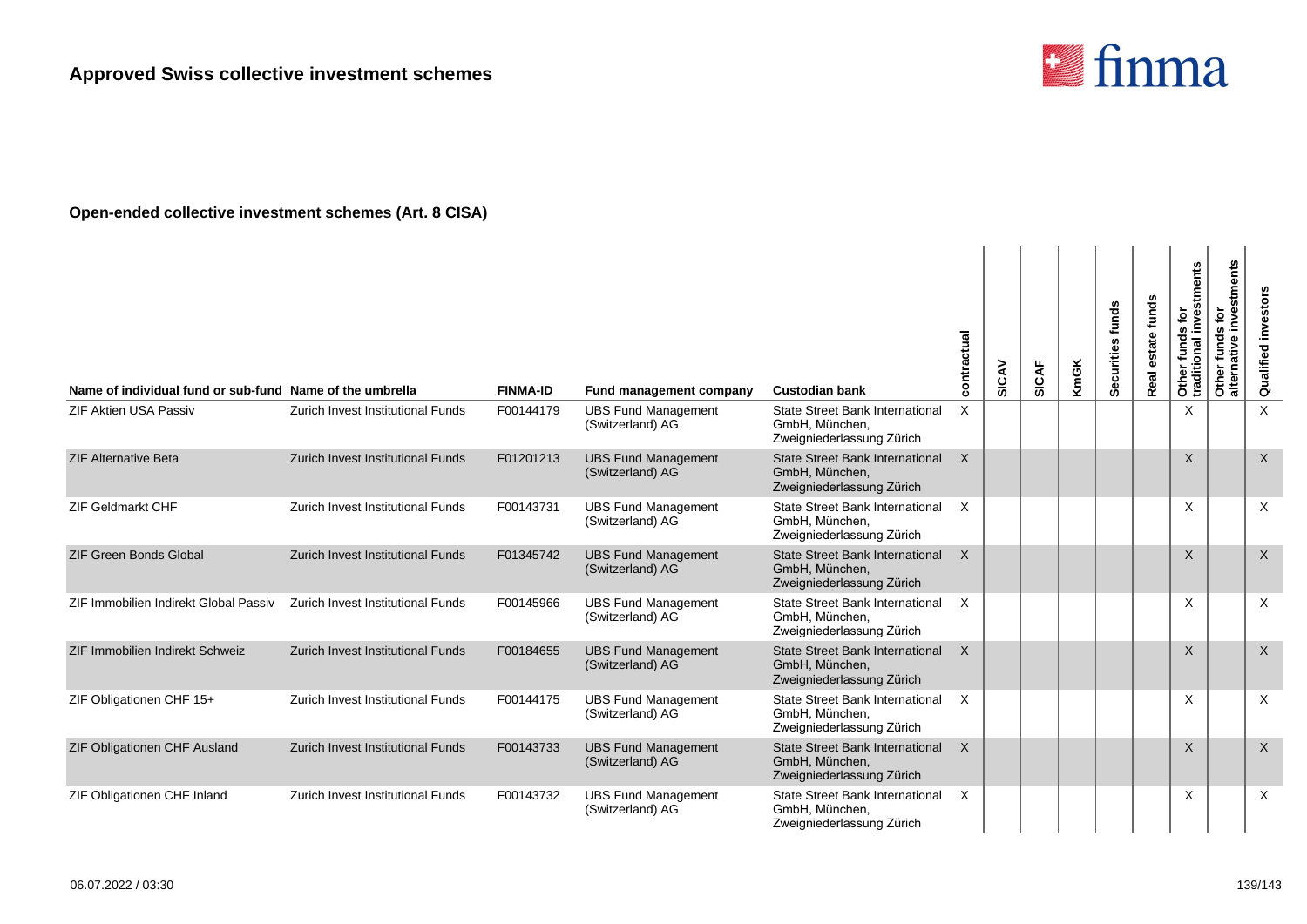

| Name of individual fund or sub-fund Name of the umbrella                                 |                                          | <b>FINMA-ID</b> | <b>Fund management company</b>                 | <b>Custodian bank</b>                                                                 | contractual  | SICAV | SICAF | KmGK | Securities funds | funds<br>late<br>Real | Other funds for<br>traditional investments | stments<br>ω<br>ē<br><b>S</b><br>fund<br>Other<br>alterna | investors<br>Qualified |
|------------------------------------------------------------------------------------------|------------------------------------------|-----------------|------------------------------------------------|---------------------------------------------------------------------------------------|--------------|-------|-------|------|------------------|-----------------------|--------------------------------------------|-----------------------------------------------------------|------------------------|
| <b>ZIF Obligationen Euro</b>                                                             | Zurich Invest Institutional Funds        | F00143734       | <b>UBS Fund Management</b><br>(Switzerland) AG | <b>State Street Bank International</b><br>GmbH, München,<br>Zweigniederlassung Zürich | $\sf X$      |       |       |      |                  |                       | $\sf X$                                    |                                                           | $\times$               |
| ZIF Obligationen Unternehmungen<br>Euro                                                  | Zurich Invest Institutional Funds        | F00143735       | <b>UBS Fund Management</b><br>(Switzerland) AG | <b>State Street Bank International</b><br>GmbH, München,<br>Zweigniederlassung Zürich | $\times$     |       |       |      |                  |                       | X                                          |                                                           | $\times$               |
| ZIF Obligationen Unternehmungen<br><b>USD</b>                                            | <b>Zurich Invest Institutional Funds</b> | F00186213       | <b>UBS Fund Management</b><br>(Switzerland) AG | <b>State Street Bank International</b><br>GmbH, München,<br>Zweigniederlassung Zürich | $\times$     |       |       |      |                  |                       | $\times$                                   |                                                           | $\times$               |
| ZIF Strategie 25                                                                         | Zurich Invest Institutional Funds        | F00143742       | <b>UBS Fund Management</b><br>(Switzerland) AG | <b>State Street Bank International</b><br>GmbH, München,<br>Zweigniederlassung Zürich | $\times$     |       |       |      |                  |                       | X                                          |                                                           | $\times$               |
| <b>ZIF Wandelanleihen Global</b>                                                         | <b>Zurich Invest Institutional Funds</b> | F00144176       | <b>UBS Fund Management</b><br>(Switzerland) AG | <b>State Street Bank International</b><br>GmbH, München,<br>Zweigniederlassung Zürich | $\times$     |       |       |      |                  |                       | $\times$                                   |                                                           | $\sf X$                |
| Zurich Life Umbrella Fund - Vermögen Zurich Life Umbrella Fund<br>Allgemein Aktien Plus  |                                          | F00157454       | Credit Suisse Funds AG                         | <b>UBS Switzerland AG</b>                                                             | X            |       |       |      |                  |                       | X                                          |                                                           | $\times$               |
| Zurich Life Umbrella Fund - Vermögen Zurich Life Umbrella Fund<br>Allgemein Obligationen |                                          | F00157453       | Credit Suisse Funds AG                         | <b>UBS Switzerland AG</b>                                                             | $\sf X$      |       |       |      |                  |                       | $\times$                                   |                                                           | $\sf X$                |
| Zurich Life Umbrella Fund - Vermögen Zurich Life Umbrella Fund<br>Kollektiv Aktien Plus  |                                          | F00157456       | Credit Suisse Funds AG                         | <b>UBS Switzerland AG</b>                                                             | X            |       |       |      |                  |                       | X                                          |                                                           | $\times$               |
| Zurich Life Umbrella Fund - Vermögen Zurich Life Umbrella Fund<br>Kollektiv Obligationen |                                          | F00157455       | Credit Suisse Funds AG                         | <b>UBS Switzerland AG</b>                                                             | $\mathsf{X}$ |       |       |      |                  |                       | $\times$                                   |                                                           | $\times$               |
| Vermögen GCiE Aktien Plus                                                                | Zurich Non-Life Umbrella Fund            | F01015248       | Credit Suisse Funds AG                         | <b>UBS Switzerland AG</b>                                                             | X            |       |       |      |                  |                       | X                                          |                                                           | $\times$               |
| Vermögen GCiE Obligationen                                                               | Zurich Non-Life Umbrella Fund            | F01015246       | <b>Credit Suisse Funds AG</b>                  | <b>UBS Switzerland AG</b>                                                             | X            |       |       |      |                  |                       | X                                          |                                                           | $\boldsymbol{X}$       |
| Vermögen GI ZCH Aktien Plus                                                              | Zurich Non-Life Umbrella Fund            | F01015250       | Credit Suisse Funds AG                         | <b>UBS Switzerland AG</b>                                                             | X            |       |       |      |                  |                       | X                                          |                                                           | X                      |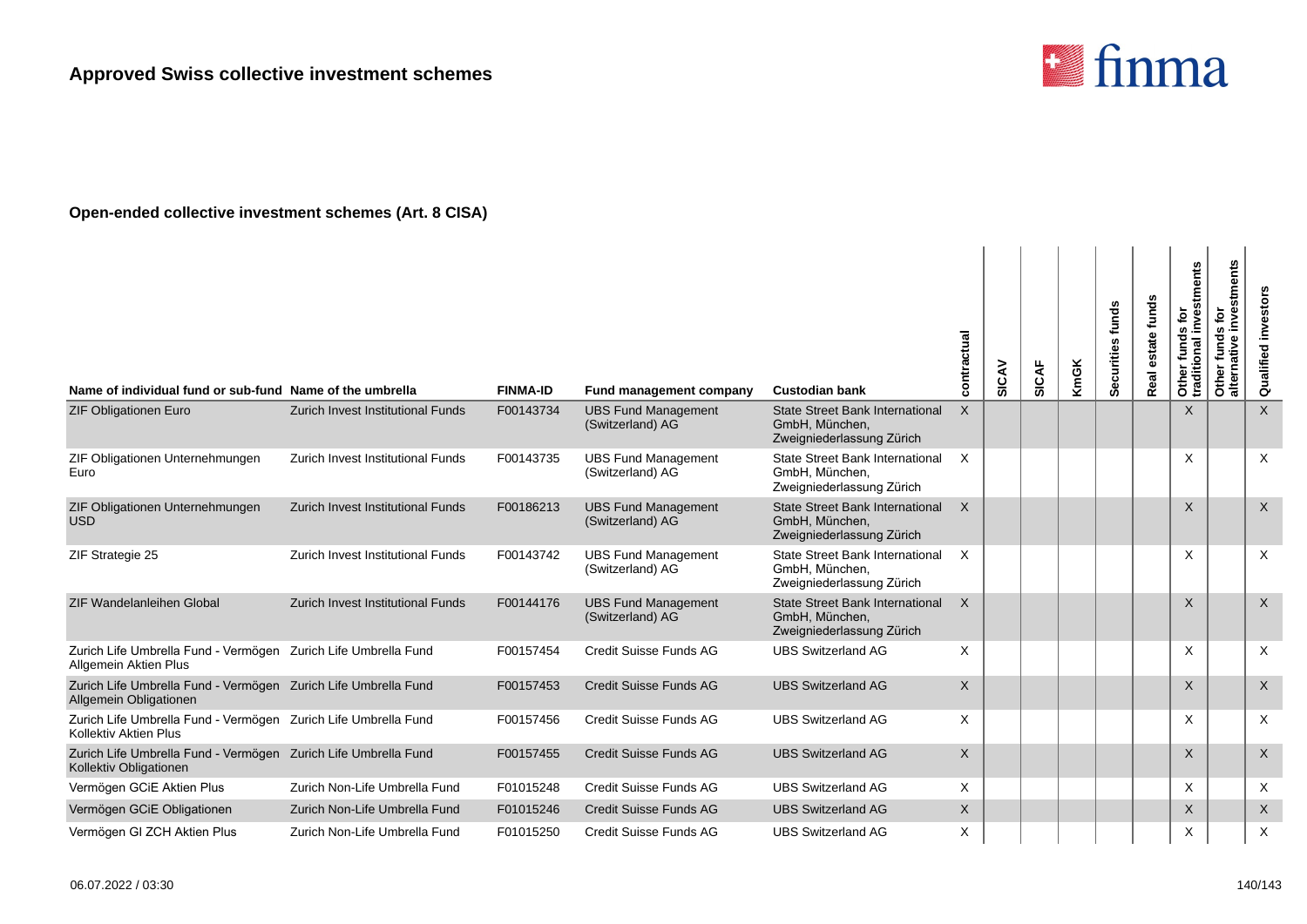

| Name of individual fund or sub-fund Name of the umbrella | <b>FINMA-ID</b>                            | <b>Fund management company</b> | <b>Custodian bank</b>     | ಕ<br>è | ⋧<br>SIC, | <b>SIC</b> | <b>KmGK</b> | ಕೆ<br>Ě<br>itie<br>$\overline{5}$<br>ဒီ်ိဳ | ಕೆ<br>ீ<br>᠊ᢐ<br>'n<br>Φ<br>ಸ<br>٥<br>œ | nts<br>Φ<br>ε<br>o ± | చి<br>ω<br>Ě<br><b>in</b><br>ക<br>-23<br>ੱ ਕ | ø        |
|----------------------------------------------------------|--------------------------------------------|--------------------------------|---------------------------|--------|-----------|------------|-------------|--------------------------------------------|-----------------------------------------|----------------------|----------------------------------------------|----------|
| Vermögen GI ZCH Obligationen                             | Zurich Non-Life Umbrella Fund<br>F01015247 | Credit Suisse Funds AG         | <b>UBS Switzerland AG</b> | X      |           |            |             |                                            |                                         | $\Lambda$            |                                              | $\times$ |

**Total open-ended Swiss collective investment schemes: 1857**

| <b>Name</b>                                                               | <b>FINMA-ID</b> | <b>General Partner</b>        | Custodian and/or paying<br>agent                                                          | ontra<br>Õ | ₹<br>မ္တ | <b>SICAF</b> | <b>KmGK</b> | ಕೆ<br>₽<br>urities<br>Sec | funds<br>state<br>ω<br>Real | చి<br>ω<br>흐<br>$\frac{1}{2}$ | nts<br>G)<br>stm<br>ğ<br>₽<br>œ<br>Ste<br>alte | $\sigma$ |
|---------------------------------------------------------------------------|-----------------|-------------------------------|-------------------------------------------------------------------------------------------|------------|----------|--------------|-------------|---------------------------|-----------------------------|-------------------------------|------------------------------------------------|----------|
| Akara Property Development 1 KmGK                                         | F01317007       | Akara Property Development AG | <b>Banque Cantonale Vaudoise</b>                                                          |            |          |              | X           |                           |                             |                               |                                                | $\times$ |
| Aravis Biotech II LP, Kommanditgesellschaft für kollektive Kapitalanlagen | F00165675       | Aravis Biotech II GP AG       | <b>UBS Switzerland AG</b>                                                                 |            |          |              | X           |                           |                             |                               |                                                | $\times$ |
| Bellevue Entrepreneur Private KmGK                                        | F01321138       | Bellevue Komplementär AG      | <b>RBC Investor Services Bank</b><br>S.A., Esch-sur-Alzette,<br>Zweigniederlassung Zürich |            |          |              | X           |                           |                             |                               |                                                | $\times$ |
| Capviva KmGK                                                              | F01342910       | Capviva AG (in Gründung)      | <b>UBS Switzerland AG</b>                                                                 |            |          |              | X           |                           |                             |                               |                                                | $\times$ |
| Cime Equity Partners Kommanditgesellschaft für kollektive Kapitalanlagen  | F01008505       | Cime Capital AG               | Credit Suisse (Schweiz) AG                                                                |            |          |              | X           |                           |                             |                               |                                                | X        |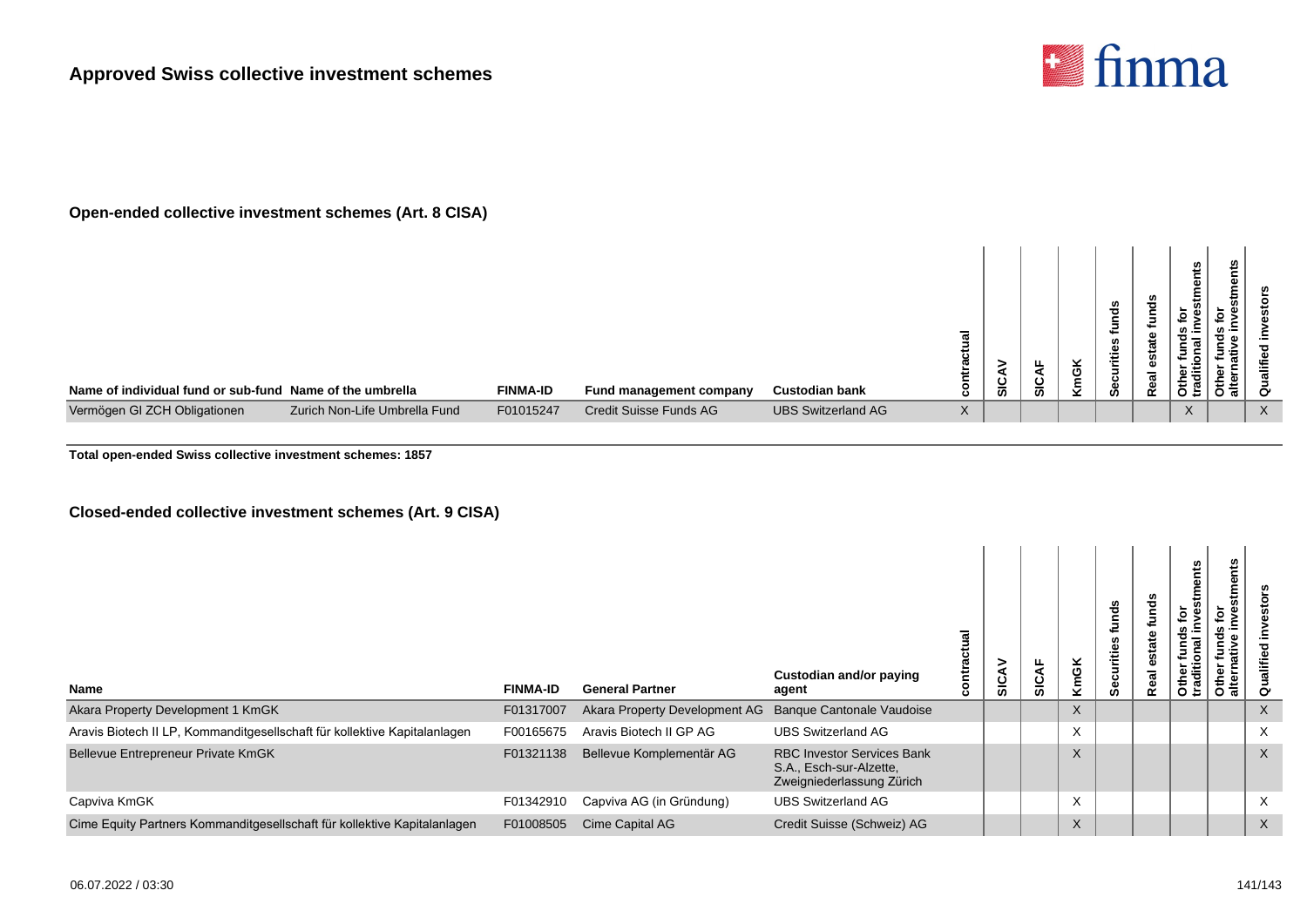

| <b>Name</b>                                                                                        | <b>FINMA-ID</b> | <b>General Partner</b>                            | Custodian and/or paying<br>agent | contractual | SICAV | SICAF | <b>KmGK</b> | Securities funds | estate funds<br>Real | Other funds for<br>traditional investments | investments<br>ē<br>s,<br>Other funds<br>alternative i | investor<br>Qualified |
|----------------------------------------------------------------------------------------------------|-----------------|---------------------------------------------------|----------------------------------|-------------|-------|-------|-------------|------------------|----------------------|--------------------------------------------|--------------------------------------------------------|-----------------------|
| Développement Acacias Société en commandite de placements collectifs                               | F00145137       | Développement Acacias SA                          |                                  |             |       |       | X           |                  |                      |                                            |                                                        | X                     |
| Eclosion2 & Cie Société en commandite de placements collectifs                                     | F00158633       | Eclosion <sub>2</sub> SA                          | Banque Cantonale de Genève       |             |       |       | $\times$    |                  |                      |                                            |                                                        | X                     |
| LakeRock Swiss SCmPC                                                                               | F01338655       | LakeRock Capital SA                               | <b>CACEIS Bank</b>               |             |       |       | X           |                  |                      |                                            |                                                        | X                     |
| L'Habitat des Cyprès & Cie Société en Commandite de Placements Collectifs F00165416                |                 | L'Habitat des Cyprès SA                           | <b>Banque Cantonale Vaudoise</b> |             |       |       | $\times$    |                  |                      |                                            |                                                        | $\times$              |
| L'Habitat Les Fourches & Cie, Société en Commandite de Placements<br>Collectifs                    | F00163163       | L'Habitat les Fourches SA                         | Banque Cantonale Vaudoise        |             |       |       | X           |                  |                      |                                            |                                                        | $\times$              |
| Polytech Ventures & Cie Société en commandite de placements collectifs en F00145892<br>liquidation |                 | Polytech Advisors SA                              | <b>Banque Cantonale Vaudoise</b> |             |       |       | X           |                  |                      |                                            |                                                        | $\times$              |
| Primapen KmGK                                                                                      | F01071395       | Primapen Komplementär AG                          | Credit Suisse (Schweiz) AG       |             |       |       | X           |                  |                      |                                            |                                                        | X                     |
| Real Fund One - Kommanditgesellschaft für kollektive Kapitalanlagen                                | F01275157       | Real Fund Management AG                           | <b>Banque Cantonale Vaudoise</b> |             |       |       | X           |                  |                      |                                            |                                                        | $\times$              |
| Realitim II Société en Commandite de Placements Collectifs                                         | F01041960       | <b>Realitim Management SA</b>                     | Banque Cantonale Vaudoise        |             |       |       | $\times$    |                  |                      |                                            |                                                        | $\times$              |
| Realitim III SCmPC                                                                                 | F01343544       | Fundim SA                                         | <b>Banque Cantonale Vaudoise</b> |             |       |       | X           |                  |                      |                                            |                                                        | $\sf X$               |
| Reichmuth Infrastruktur II KmGK                                                                    | F01266318       | Reichmuth & Co Investment<br>Management AG        | Reichmuth & Co.                  |             |       |       | X           |                  |                      |                                            |                                                        | $\times$              |
| Reichmuth Infrastruktur Schweiz KmGK                                                               | F01039744       | Reichmuth & Co Investment<br>Management AG        | Reichmuth & Co.                  |             |       |       | X           |                  |                      |                                            |                                                        | $\sf X$               |
| responsAbility Ventures I - Kommanditgesellschaft für kollektive<br>Kapitalanlagen                 | F00165439       | responsAbility Ventures I<br>Services AG          | Credit Suisse (Schweiz) AG       |             |       |       | X           |                  |                      |                                            |                                                        | $\times$              |
| <b>Swiss Entrepreneurs KmGK</b>                                                                    | F01255890       | <b>Swiss Entrepreneurs AG</b>                     | Credit Suisse (Schweiz) AG       |             |       |       | X           |                  |                      |                                            |                                                        | $\sf X$               |
| Swiss Opportunity Real Estate Société en Commandite de Placements<br>collectifs                    | F01084680       | <b>Swiss Opportunity Real Estate</b><br><b>SA</b> | Banque Cantonale Vaudoise        |             |       |       | X           |                  |                      |                                            |                                                        | X                     |
| Swisscanto (CH) Private Equity Switzerland Growth I KmGK                                           | F01210524       | Swisscanto Private Equity CH I<br>AG              | Zürcher Kantonalbank             |             |       |       | $\times$    |                  |                      |                                            |                                                        | $\times$              |